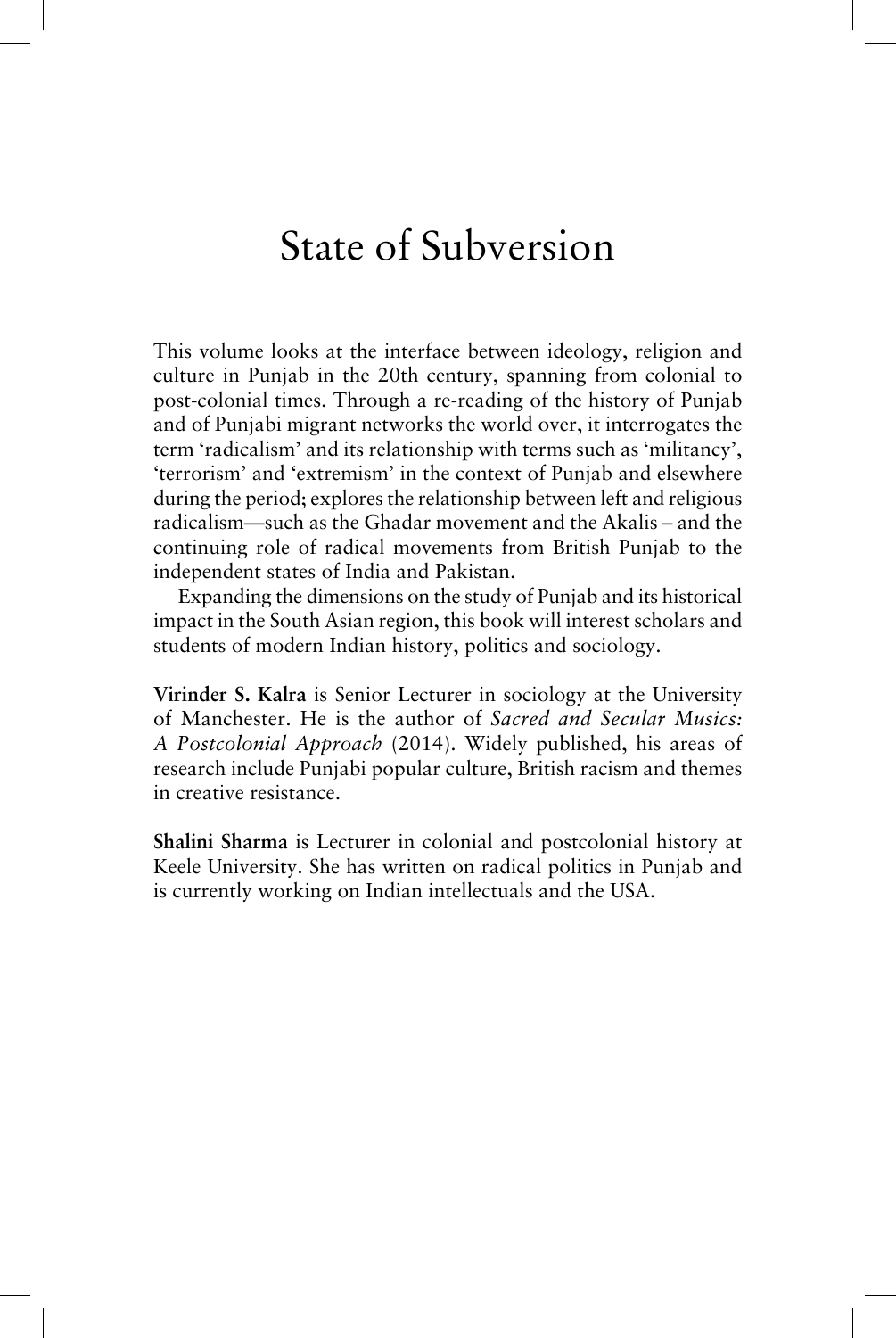## South Asian History and Culture

**Series Editors: David Washbrook,** University of Cambridge, UK  **Boria Majumdar,** University of Central Lancashire, UK  **Sharmistha Gooptu,** South Asia Research Foundation, India  **Nalin Mehta,** Institute of South Asian Studies, National University of Singapore

This series brings together research on South Asia in the humanities and social sciences, and provides scholars with a platform covering, but not restricted to, their particular fields of interest and specialization.

A significant concern for the series is to focus across the whole of the region known as South Asia, and not simply on India, as is often the case. There will be a conscious attempt to publish regional studies and bring together scholarship on and from Pakistan, Bangladesh, Sri Lanka, Nepal and other parts of South Asia.

This series will consciously initiate synergy between research from within academia and that from outside the formal academy. A focus will be to bring into the mainstream more recently developed disciplines in South Asian studies which have till date remained in the nature of specialized fields: for instance, research on film, media, photography, sport, medicine, environment, to mention a few. The series will address this gap and generate more comprehensive knowledge fields.

#### **Also in this series**

*'How Best Do We Survive?' A Modern Political History of the Tamil Muslims* **Kenneth McPherson** 978-0-415-58913-0

*Health, Culture and Religion: Critical Perspectives* **Edited by: Assa Doron and Alex Broom** 978-81-89643-16-4

*Gujarat Beyond Gandhi: Identity, Conflict and Society* **Edited by: Nalin Mehta and Mona G. Mehta** 978-81-89643-17-1

*India's Foreign Relations, 1947–2007* **Jayanta Kumar Ray** 978-0-415-59742-5

*Defining Andhra: Land, Water, Language and Politics from 1850* **Brian Stoddart** 978-0-415-67795-0

*Scoring off the Field: Football Culture in Bengal, 1911–1980* **Kausik Bandyopadhyay** 978-0-415-67800-1

**New Perspectives** *Religious Cultures in Early Modern India:* 

**Edited by**: **Rosalind O'Hanlon and David Washbrook** 978-81-89643-18-8

*Escaping the World: Women Renouncers among Jains* **Manisha Sethi** 978-0-415-50081-4

*South Asian Transnationalisms: Cultural Exchange in the Twentieth Century* **Babli Sinha** 978-81-89643-20-1

*Minority Nationalisms in South Asia* **Edited by: Tanweer Fazal** 978-81-89643-33-1

*Indian Sisters: A History of Nursing and the State, 1907–2007* **Madelaine Healey** 978-0-415-71040-4

*Television at Large in South Asia* **Edited by: Aswin Punathambekar and Shanti Kumar** 978-81-89643-35-5

*Gender and Masculinities: Histories, Texts and Practices in India and Sri Lanka* **Edited by: Assa Doron and Alex Broom** 978-81-89643-36-2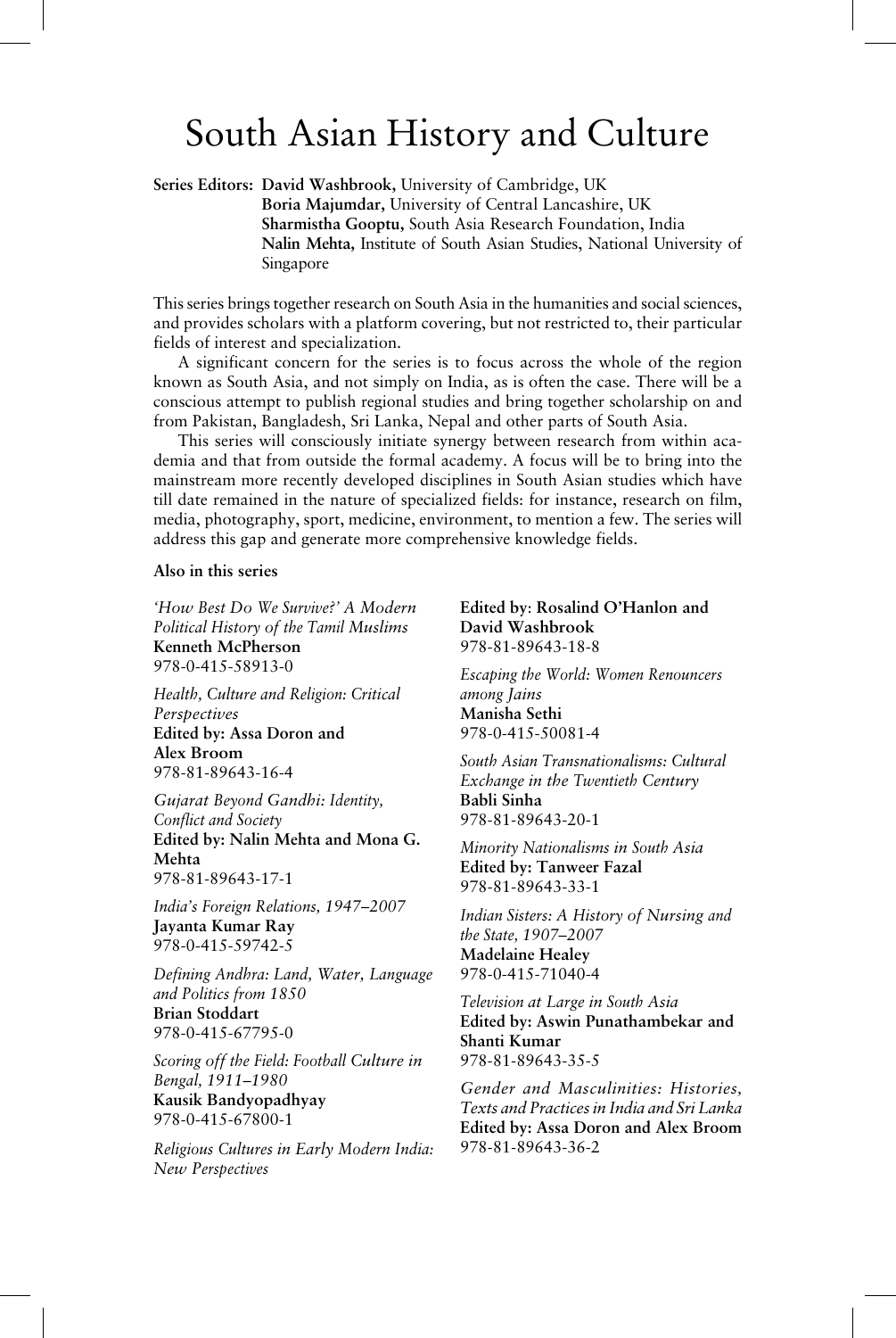# State of Subversion

*Radical politics in Punjab in the 20th century*

## **Edited by**

Virinder S. Kalra and Shalini Sharma

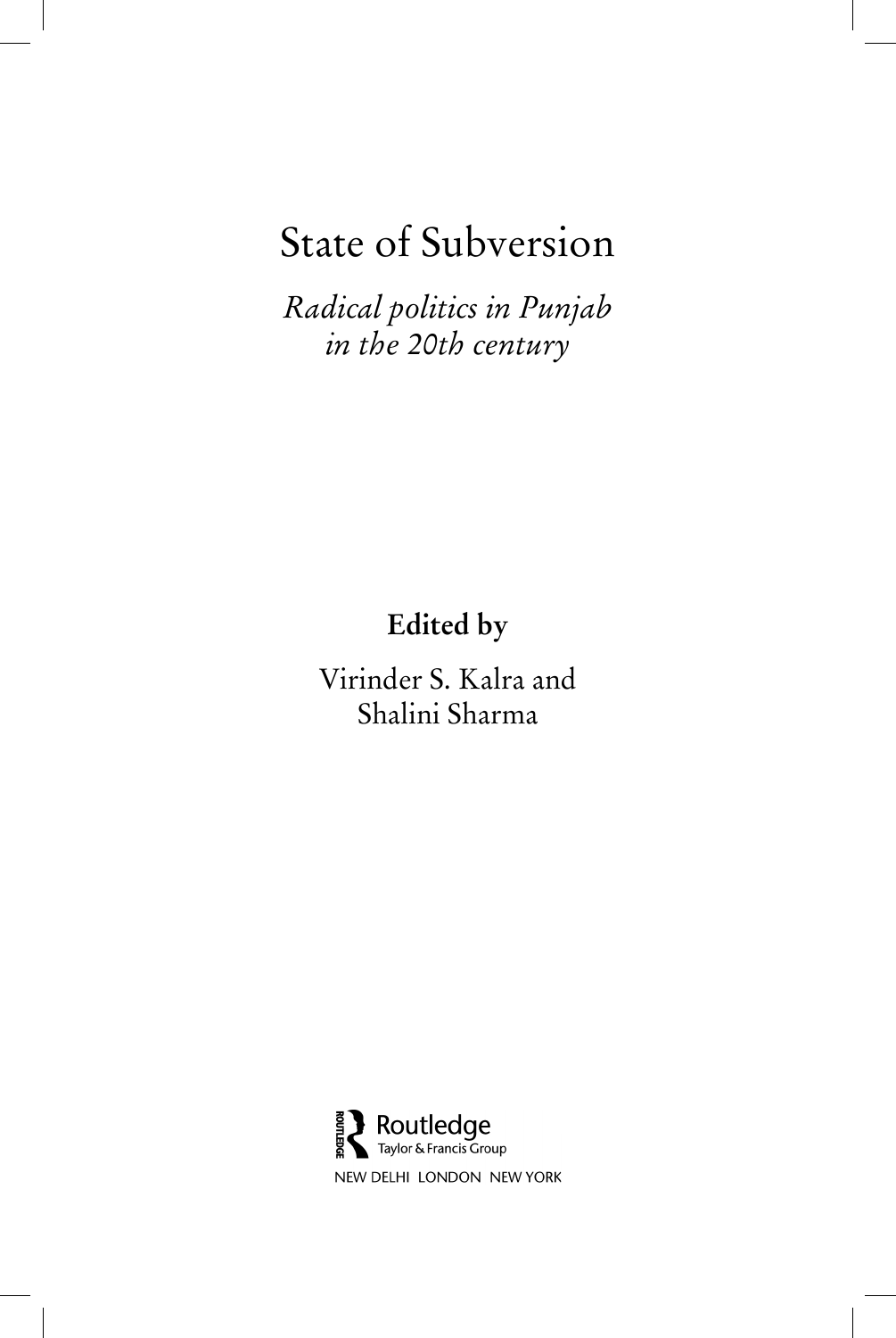First published 2013 as a special issue of South Asian History and Culture (Vol. 4, No. 4) by Routledge, UK

First published in hardback 2016 by Routledge 1 Jai Singh Road, New Delhi 110001, India

by Routledge 2 Park Square, Milton Park, Abingdon, Oxon OX14 4RN

and by Routledge 711 Third Avenue, New York, NY 10017

*Routledge is an imprint of the Taylor & Francis Group, an informa business*

© 2013, 2016 Virinder S. Kalra and Shalini Sharma

The right of Virinder S. Kalra and Shalini Sharma to be identified as the author of the editorial material, and of the authors for their individual chapters, has been asserted in accordance with sections 77 and 78 of the Copyright, Designs and Patents Act 1988.

All rights reserved. No part of this book may be reprinted or reproduced or utilized in any form or by any electronic, mechanical, or other means, now known or hereafter invented, including photocopying and recording, or in any information storage or retrieval system, without permission in writing from the publishers.

*Trademark notice:* Product or corporate names may be trademarks or registered trademarks, and are used only for identification and explanation without intent to infringe.

British Library Cataloguing-in-Publication Data A catalogue record for this book is available from the British Library

Library of Congress Cataloging-in-Publication Data A catalog record has been requested for this book

This edition is for sale in India, Pakistan, Nepal, Bhutan, Bangladesh, Sri Lanka and the Maldives only.

ISBN: 978-1-138-95642-1 (hbk)

Typeset in Sabon 10/12pt by Glyph Graphics Private Limited Delhi 110 096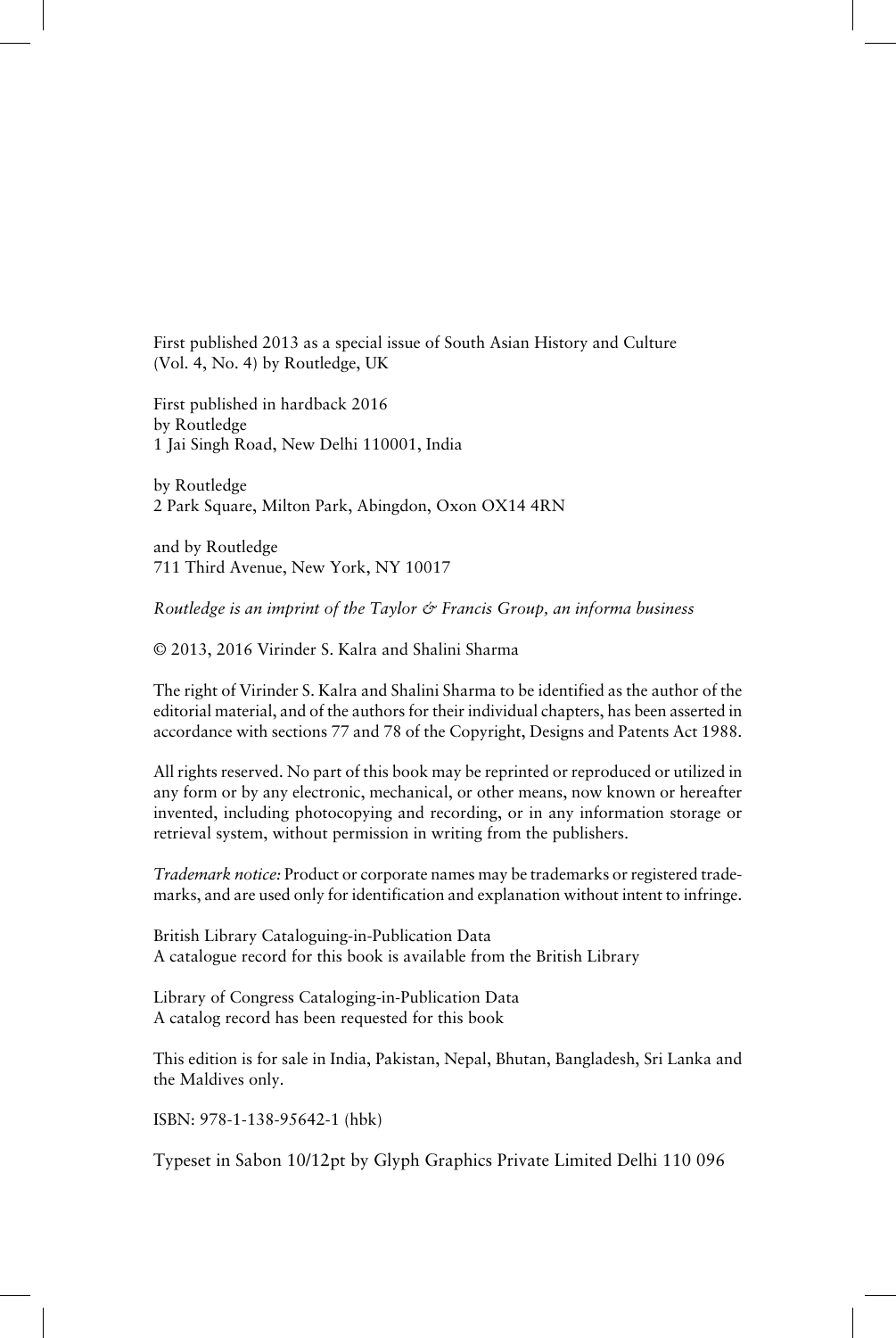# Contents

| List of Illustrations |                                                                                                                                   | V11 |
|-----------------------|-----------------------------------------------------------------------------------------------------------------------------------|-----|
| Notes on Contributors |                                                                                                                                   | ix  |
| 1                     | State of Subversion: Aspects of Radical Politics<br>in 20th Century Punjab<br>Virinder S. Kalra and Shalini Sharma                | 1   |
| 2                     | Progressives, Punjab and Pakistan: The Early Years<br>Kamran Asdar Ali                                                            | 13  |
| 3                     | Majlis-i-Ahrar-i-Islam: Religion, Socialism<br>and Agitation in Action<br>Tahir Kamran                                            | 45  |
| $\overline{4}$        | An Unfulfilled Dream: The Left in Pakistan ca. 1947–50<br>Ali Raza                                                                | 74  |
| 5                     | Alternative Politics and Dominant Narratives:<br>Communists and the Pakistani State in the Early 1950s<br>Anushay Malik           | 102 |
| 6                     | 'In One Hand a Pen in the Other a Gun':<br>Punjabi Language Radicalism in Punjab, Pakistan<br>Virinder S. Kalra and Waqas M. Butt | 130 |
| 7                     | The Indian Workers' Association Coventry<br>1938–1990: Political and Social Action<br>Talvinder Gill                              | 156 |
| 8                     | A Long Strange Trip: The Lives in Exile of Har Dayal<br>Benjamin Zachariah                                                        | 188 |
| 9                     | Communism and 'Democracy': Punjab Radicals<br>and Representative Politics in the 1930s<br>Shalini Sharma                          | 218 |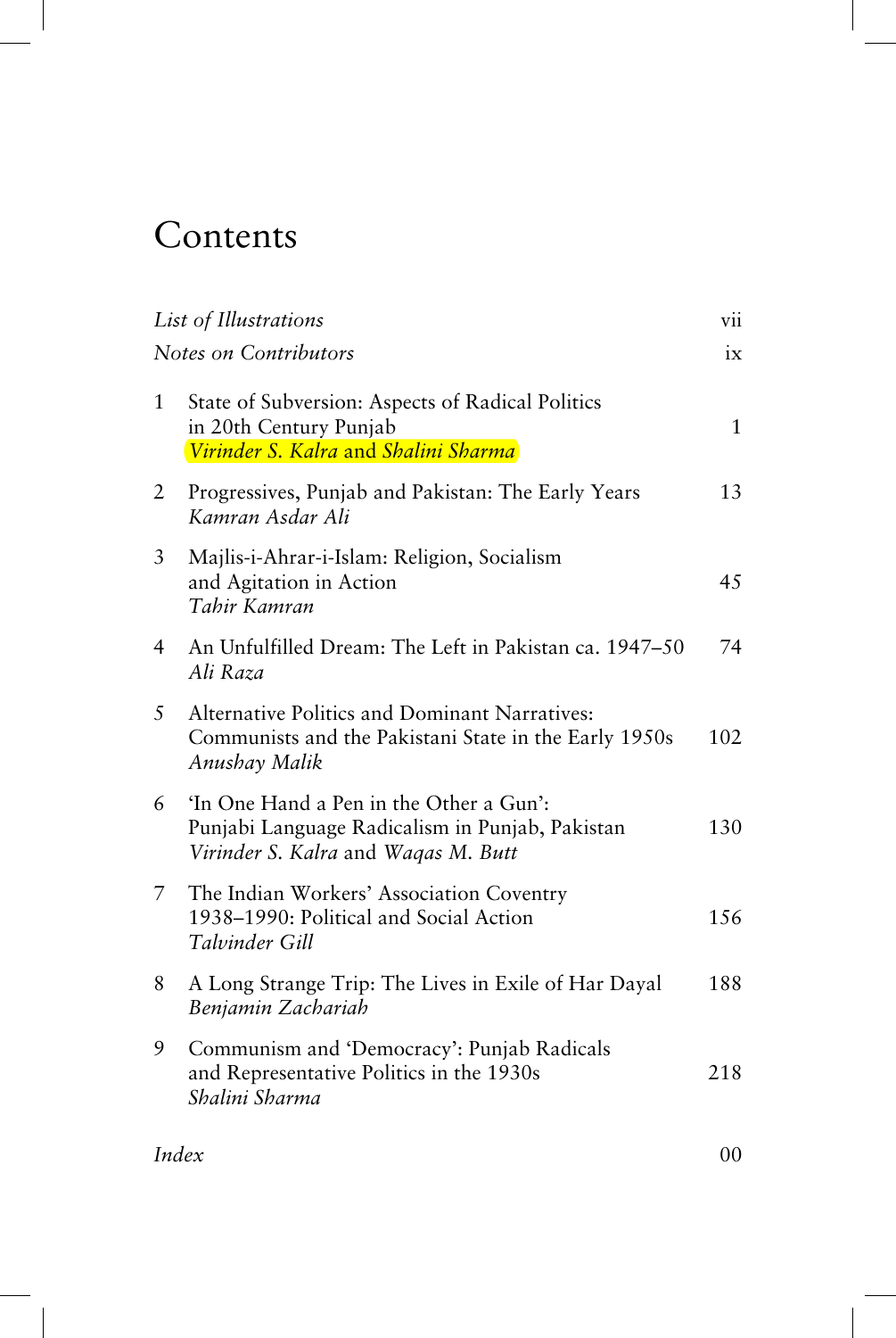This ground-breaking collection of essays significantly enhances our understanding of the political formations of colonial and postcolonial Punjab, with particular attention to the Pakistani Punjab and diaspora … [The book] provides insight on a pragmatic and regionspecific politics that promises to inform a broader understanding.' Anne Murphy, University of British Columbia, Canada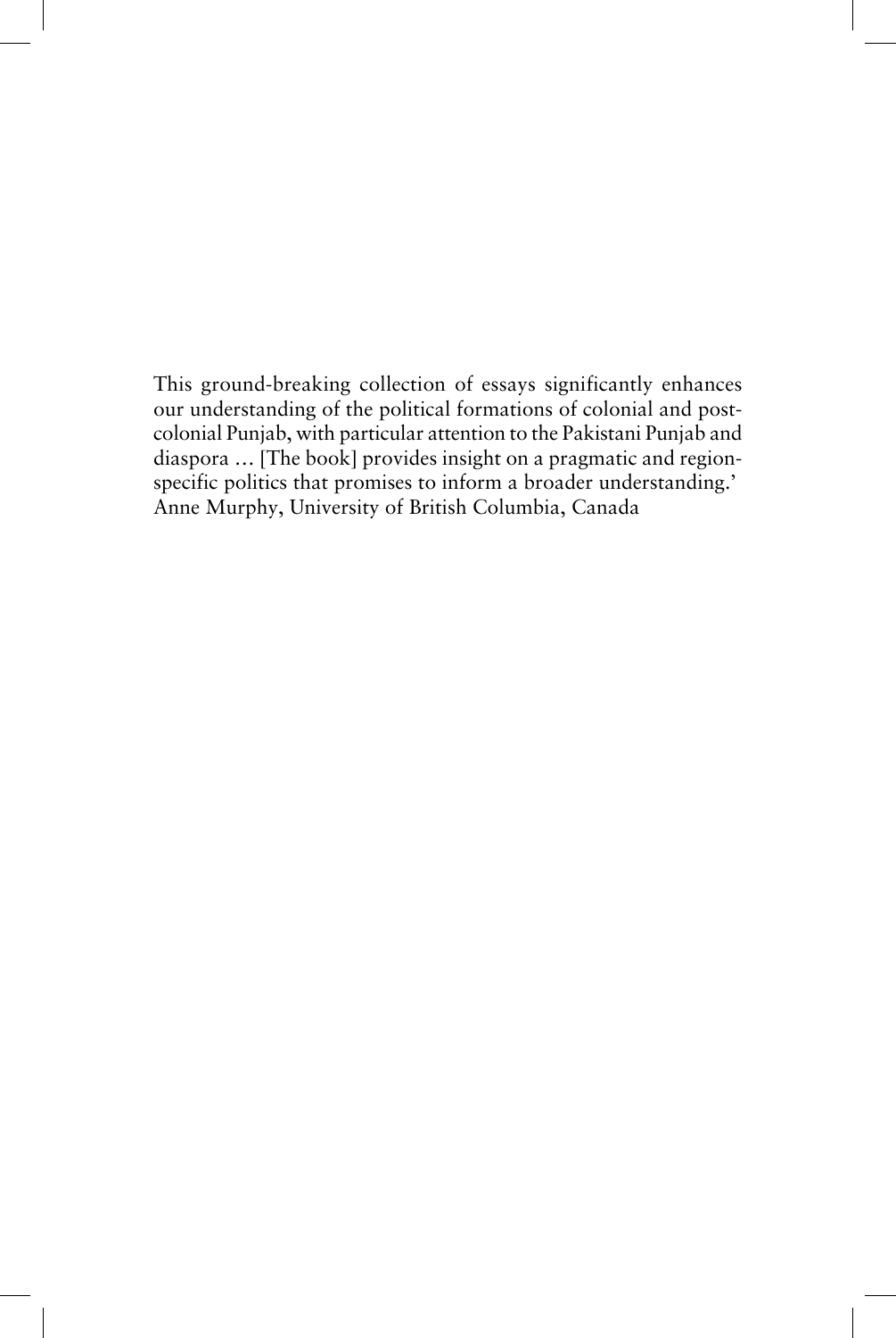# Illustrations

## **Figure**

|       | 9.1 Starred questions in the Punjab Assembly 1932–40 | 240 |
|-------|------------------------------------------------------|-----|
| Table |                                                      |     |
|       | 9.1 [TBC]                                            | 241 |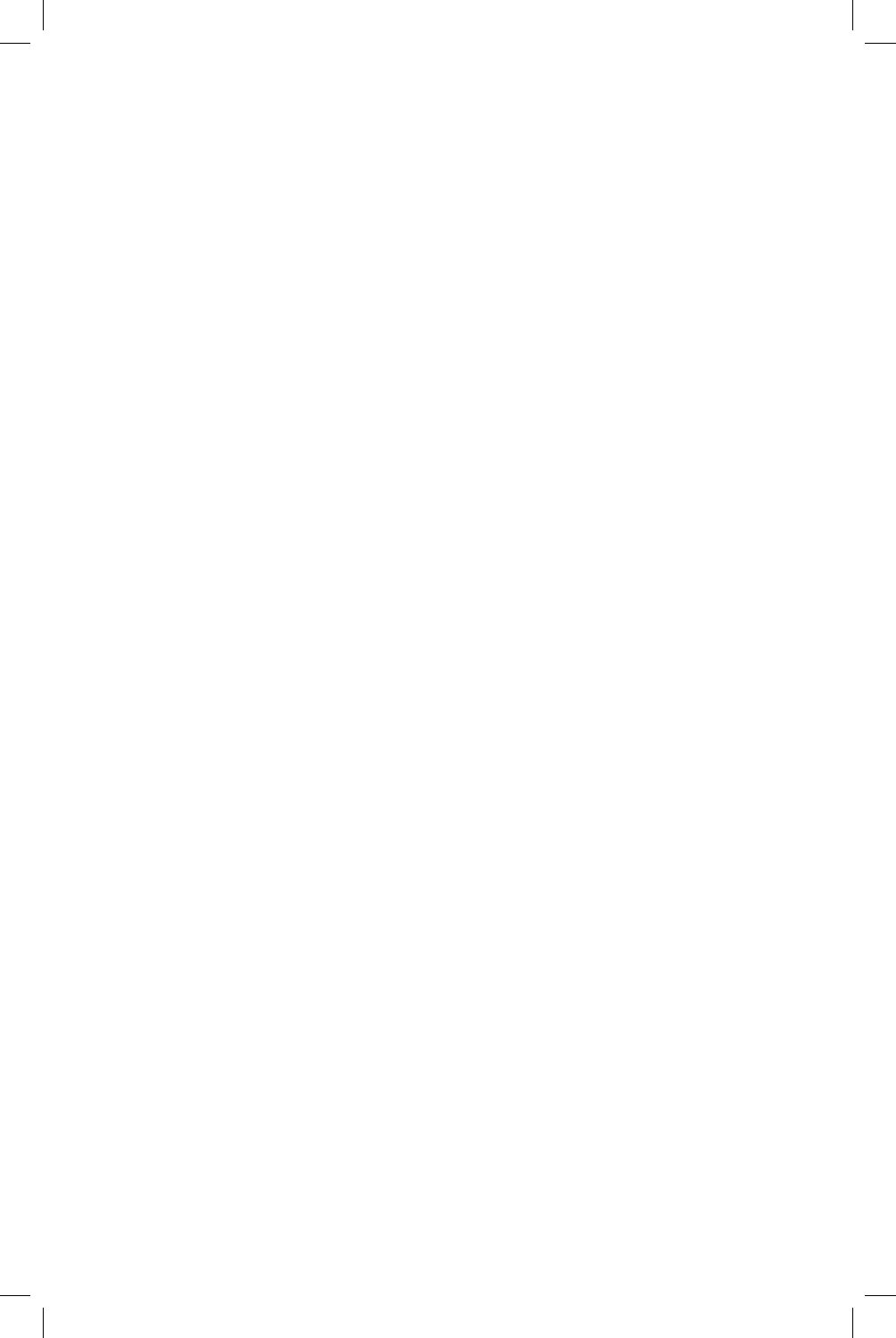## Contributors

**Kamran Asdar Ali** is Associate Professor of Anthropology, Middle East Studies and Asian Studies and the Director of the South Asia Institute at the University of Texas, Austin. He is the author of *Communism in Pakistan: Politics and Class Activism*, 1947–1972.

**Waqas Butt** is an independent researcher, former Lecturer in Anthropology at Qaid-e-Azam University. He is the author of *The Life of Pakistanis in the Netherlands*. He is currently Head of translation and interpretation services at Stoke City Council.

**Talvinder Gill** is an independent researcher who obtained his PhD in History from the University of Warwick, on the topic of *The Indian Workers' Association Coventry*, 1938–1990.

**Tahir Kamran** is a notable Pakistani historian, currently the Iqbal Fellow at the University of Cambridge, as professor in the Centre of South Asian Studies. He has authored four books and has written several articles specifically on the history of the Punjab, sectarianism, democracy, and governance.

**Virinder S. Kalra** is Senior Lecturer in Sociology at the University of Manchester. He is the author of *Sacred and Secular Musics: A Postcolonial Approach* (2014). Widely published, his areas of research include Punjabi popular culture, British racism and themes in creative resistance.

**Anushay Malik** is currently Assistant Professor in the History department at the Lahore University of Management Sciences. Her PhD thesis focused on the labour movement in Lahore and was completed from the School of Oriental and African Studies, University of London in 2013.

the mid-twentieth century. His PhD focused on the Kirti Kisan Party. **Ali Raza** is Assistant Professor in History at the Lahore University of Management Sciences. His interests are in radical politics in Punjab in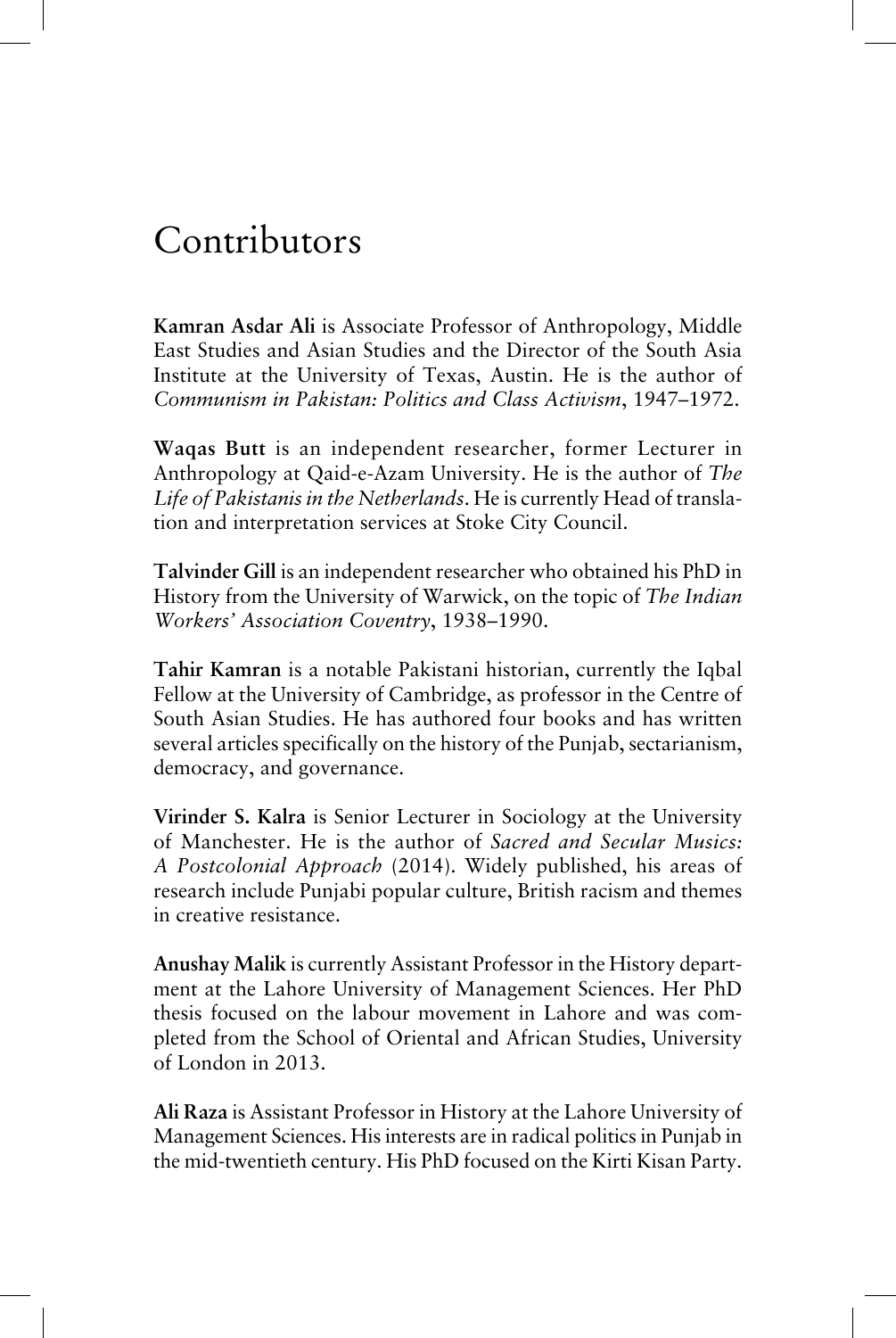#### **x** Contributors

**Shalini Sharma** lectures on colonial and postcolonial history at Keele University. She has written on radical politics in Punjab and is currently working on Indian intellectuals and the USA.

**Benjamin Zachariah** is a historian and postcolonial theorist. He is the Indian Council for Cultural Relations Professor of South Asian History, Orientalisches Institut, University of Halle-Wittenberg, and Senior Research Fellow, Cluster of Excellence 'Asia and Europe', Heidelberg University.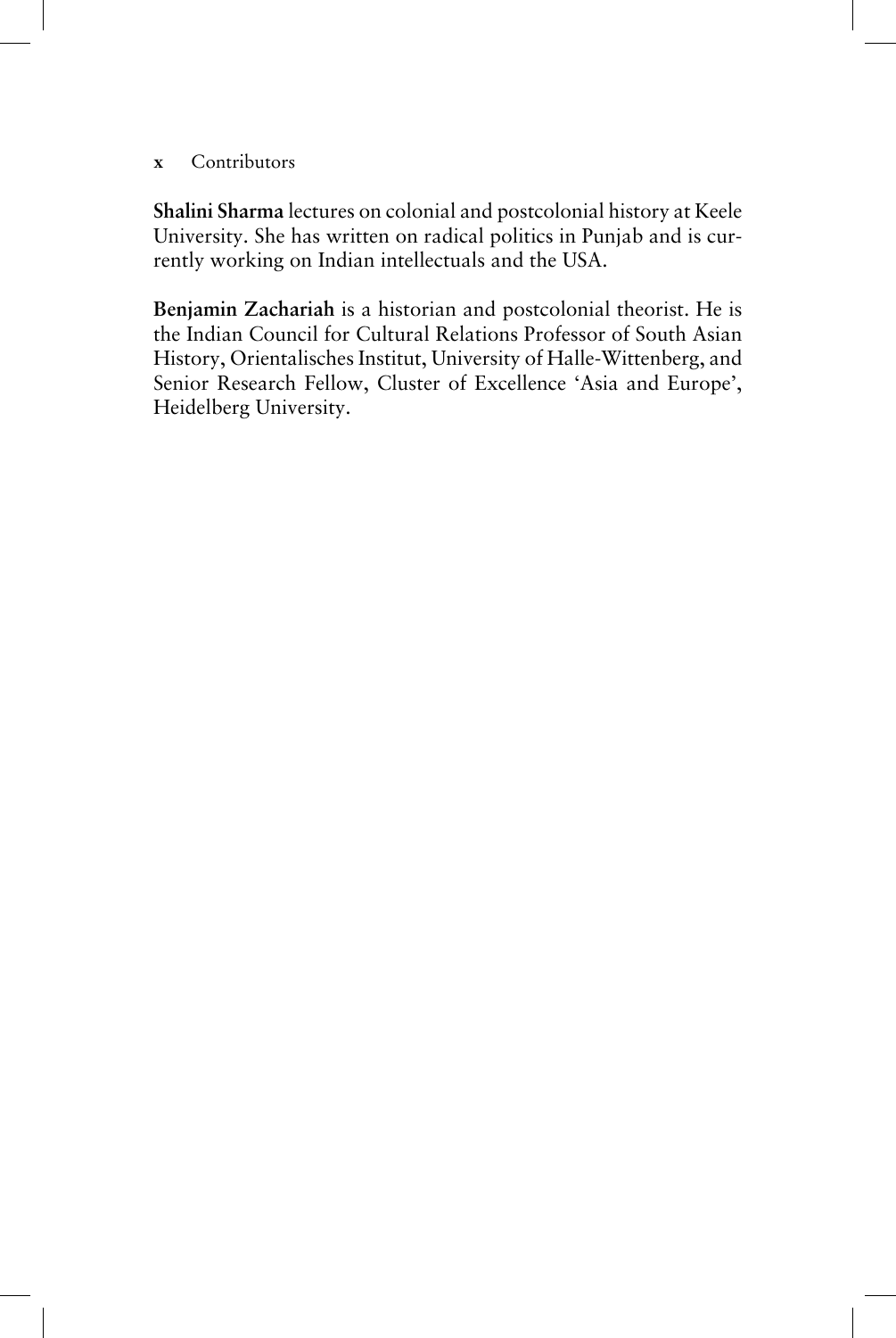## **1**

# State of Subversion: Aspects of Radical Politics in 20th Century Punjab

*Virinder S. Kalra* and *Shalini Sharma*

Political radicalism has been a constant feature of Punjab politics in the 20th century: from the formation of the Communist Party in the province in the 1920s to the rise of religious sectarianism in Pakistan Punjab in the 1990s, it has been an unsettling, if not a prominent, characteristic of the Punjabi political landscape. Indeed, it is the fact that religious radicalism and communism, often posited on opposite political poles, come together in the space of the Punjab and occasionally in the context of a single political party or political figure that make the region so interesting for those interested in revolutionary change. Yet despite these prominent movements, studies of Punjabi radicalism are few to find. One could argue that the absence of such an assessment is because the Punjab experience does not fit into the nationalist histories of India and Pakistan, nor does it conform to the 'subaltern' histories that have influenced history writing in South Asia since the 1980s. Indeed, the intellectual space for the study of the region in whatever shape tends to require a radical outlook. This special issue of essays, based on a panel on the subject at the European Association of Modern Asian Studies in Bonn, Germany (July 2010), draws together a range of perspectives to cover some of the immense gaps within the history of 20th century Punjab and provide insight on radical politics in contemporary India and Pakistan.

ture and popular print media, namely the Singh Sabha movement This collection has deliberately excluded accounts of radicalism in Punjab that already has extensive coverage in academic litera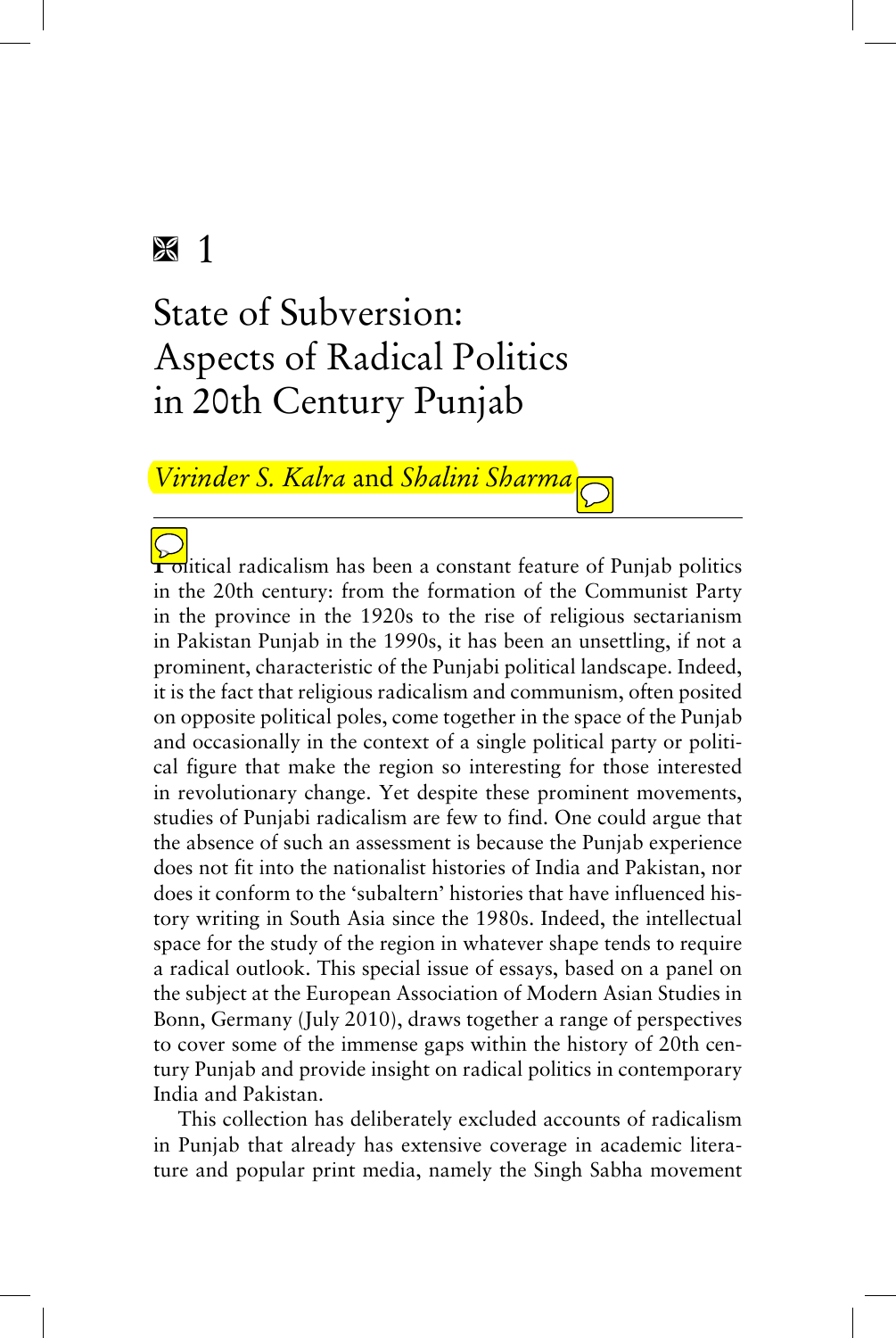**2** Virinder S. Kalra and Shalini Sharma

in the early 1920s, the Punjab variant of Naxalism in the 1970s and the militancy and state terror that exploded in Indian Punjab in the 1980s.<sup>1</sup> This is not to deny the enormous importance of these instances in the history of the region — they have left an indelible and enduring mark in the genealogy of radicalism in Punjab. Our aim is to offer an understanding of other movements and events that have been neglected by the disproportionate focus on Indian Punjab in the historical narrative. It is hoped that our selection of radical moments will offer an introduction to little known movements, as well as a new broader context in which to look at the rise of militancy in the Punjab.

### **Context**

Radical politics, mostly travelling under the broad umbrella term of 'communism', has been an integral part of the South Asian political scene for almost a century. One of the main arguments of this collection is that radical movements, whether communist, socialist or religious had an important role to play in South Asian politics, not least because the different groups that constituted these movements, in their different ways and in many different arenas, joined in an assault upon the structures of control by which the British Raj and its successors have ruled India and Pakistan. Radical movements in South Asia have had an important impact upon the terms and language of politics more generally. The effect on South Asian politics has not been simple and cannot be measured solely in terms of electoral success or capture of state power, rather it has helped to change these politics in complex and unexpected ways. Indeed, innumerable groups have adopted, and adapted, the language of class struggle and have professed radical, socialist or even communist purposes in their political endeavours. This is particularly the case in Pakistan where

<sup>1</sup> On the Singh Sabha and Akalis, see Grewal, *Sikh Ideology*; Tan, 'Assuaging the Sikhs' in *Modern Asian Studies*; Singh, *The Akali Movement*. On Sikh ethno-nationalism, see Wallace and Chopra, *Political Dynamics and Crisis in Punjab*; Brass, *Language, Religion and Politics in South Asia*; Singh, *Ethnic Conflict in India*; Purewal, *Sikh Ethnonationalism and the Political Economy of Punjab*.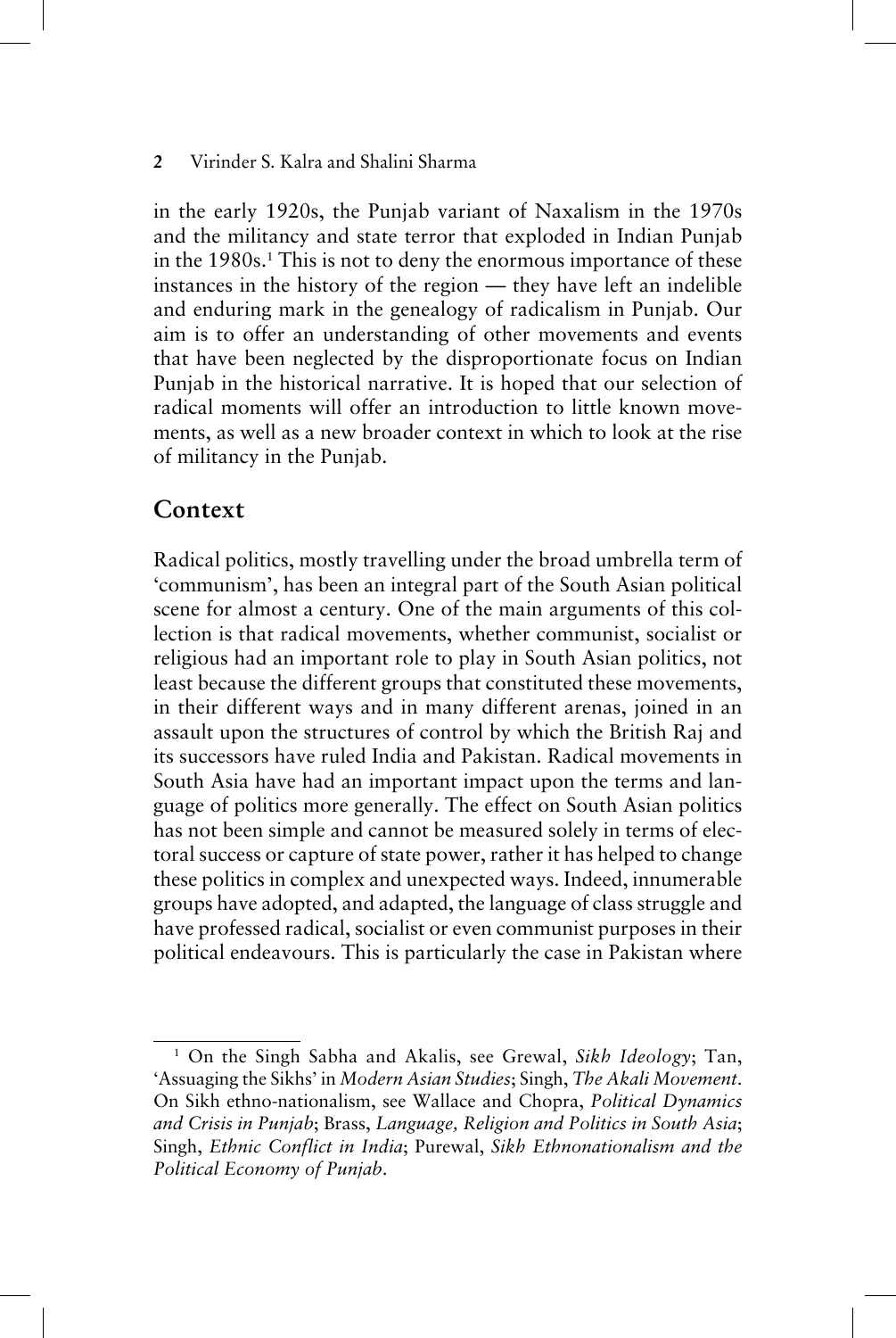the organising structures and rhetoric of the Left was systematically copied by religious parties such as the Jamaat-i-Islami.

Overstreet and Windmiller's *Communism in India*, the authoritative work on the communist movement in India, fails to make due allowance for the extraordinary diversity of Indian politics, the context in which communists and radicals generally had to either adapt or to perish. By placing national politics at the centre the historiography of communism in India, the crucial role of regions in Indian radical politics is ignored. To understand radical movements in South Asia, it is essential to analyse the very different manifestations of the movements in different regions, particularly those where the Communist Party has been relatively strong such as Bengal, Kerala, Andhra Pradesh, and the Punjab. To be sure, a beginning has been made by others, and some regional political histories of the party have been written. These include the works of Pavier on Telangana; Singh, Javed and Josh on the Punjab; Nossiter on Kerala; and all those, whether historians or political scientists, who have looked at the Naxalite movement in Bengal.2 However, these works still tend to view the regional parties as integral parts of a national machine through which the centre imposed structure and control over the regions. The work of Dilip Menon on Kerala has a somewhat different perspective.<sup>3</sup> His analysis of communism takes full account of its cultural and regional specificities, and Menon recognises that communists were pragmatic and that this pragmatism was the key to the party's success in Kerala. Despite the obvious differences between Kerala and the Punjab, Menon's approach provides some useful lessons for this study of radicalism in the Punjab, the most important being that regions and their characteristics define local politics and have a significant impact upon the relationship between centre and province.

In the pre-partition Punjab, many groups, such as the Kirti Kisan movement, the Hindustan Socialist Republican Association, the Naujawan Bharat Sabha, the Ahrar movement and even the Congress Socialist Party as well as the Communist Party itself, appealed to

<sup>2</sup> See Franda, *Radical Politics in West Bengal*; Nossiter, *Communism in Kerala*; Pavier, *The Telangana Movement*; Overstreet and Windmiller, *Communism in India*.

<sup>3</sup> Menon, *Caste, Nationalism and Communism in South Asia*, 188–89.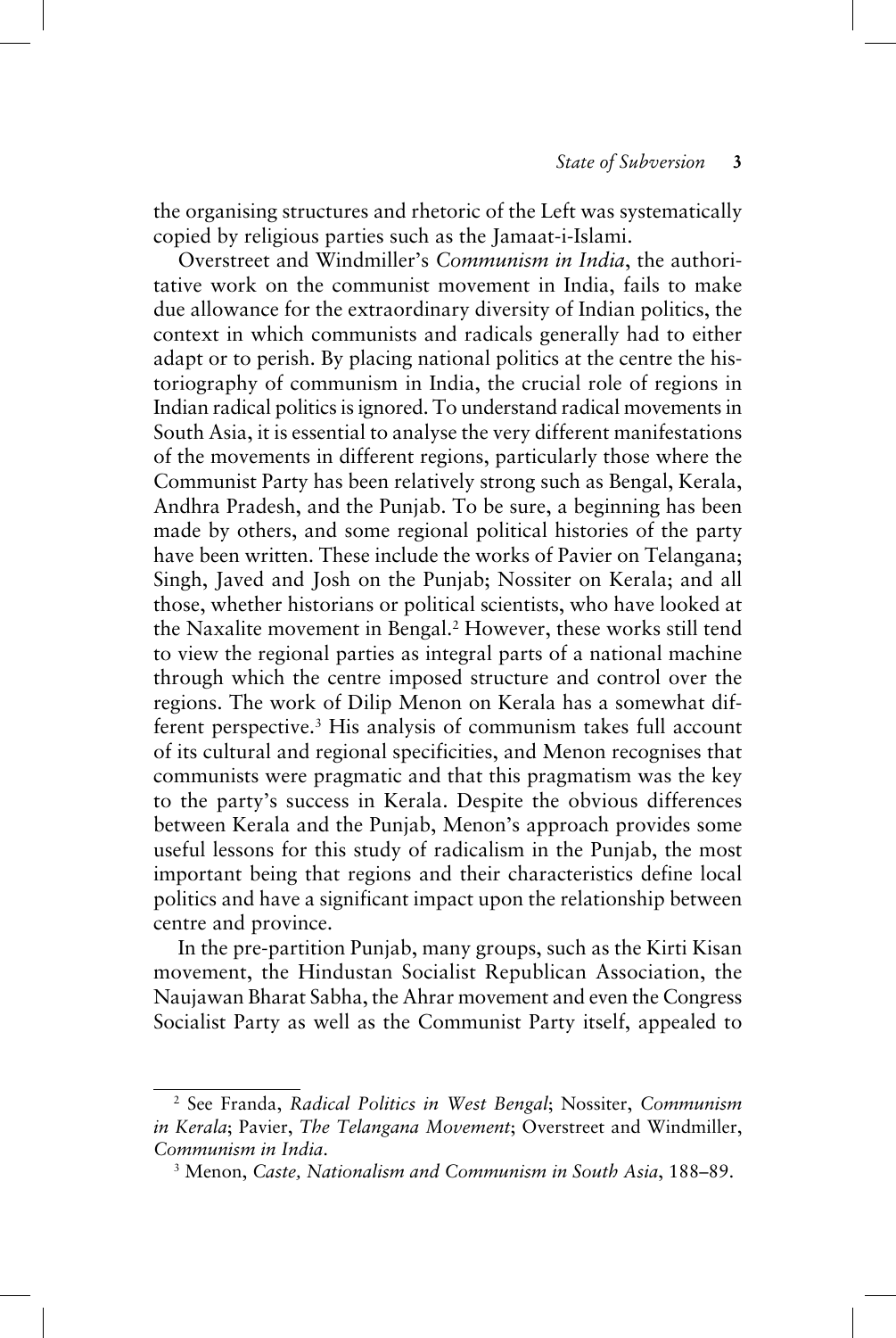#### **4** Virinder S. Kalra and Shalini Sharma

the peoples of the Punjab through the slogans of communism, class struggle and variants of what they deemed to be Marxism. They were among numerous other groups in India which were linked to the broader international movement that travelled under the name of communism; not all of these different groups subscribed to some common ideology or strategy laid down by international communism. Rather they all deployed the language of class struggle alongside a range of other ideologies, which in hindsight may seem incompatible but in the political moment and to the actors involved were reconcilable. In consequence, it makes good sense to label their politics as 'radical' for the purposes of this collection, however, divided these groups were in their strategies, tactics and even substantive ideologies.

This collection also seeks to go beyond the findings of other works on the history of the organised Left in the Punjab. In 1979, Bhagwan Josh's pioneering book on communism in the Punjab was published; in 1988 and later in 1994, Ajeet Javed and Gurharpal Singh took the subject further.<sup>4</sup> Each of these works has a different focus. Josh belongs to a tradition of historiography in which communism tends to be seen as an unsound project at a time when the only legitimate politics was the dominant nationalism of the Congress movement. Whig (or indeed Congress) interpretations of history have concentrated on why the organised Left failed, inevitably from this angle of vision. By contrast, Gurharpal Singh and Ajeet Javed, by examining a wide range of sources, have added much detail to our knowledge of the political history of the movement. Their works are mainly concerned with the organisation of the party, the factionalism within the Left, trade union activity and peasant or kisan movements in the region. These works tell us much about the inner workings of the Communist Party in the Punjab, but little about the relationship of the Left with the Indian National Congress. Of course, the Congress and the Muslim League in the Punjab were weak, and so the region's political history has attracted little attention from nationalist scholars in India and Pakistan. However, this very weakness led both movements to be linked to the Left more closely than has previously been assumed. The mainly Hindu leadership of Congress looked to the left to recruit followers in the Punjab countryside and,

<sup>4</sup> Javed, *Left Politics in Punjab: 1935–47*; Josh, *Communist Movement in Punjab (1926–1947)*; Singh, *Communism in Punjab*.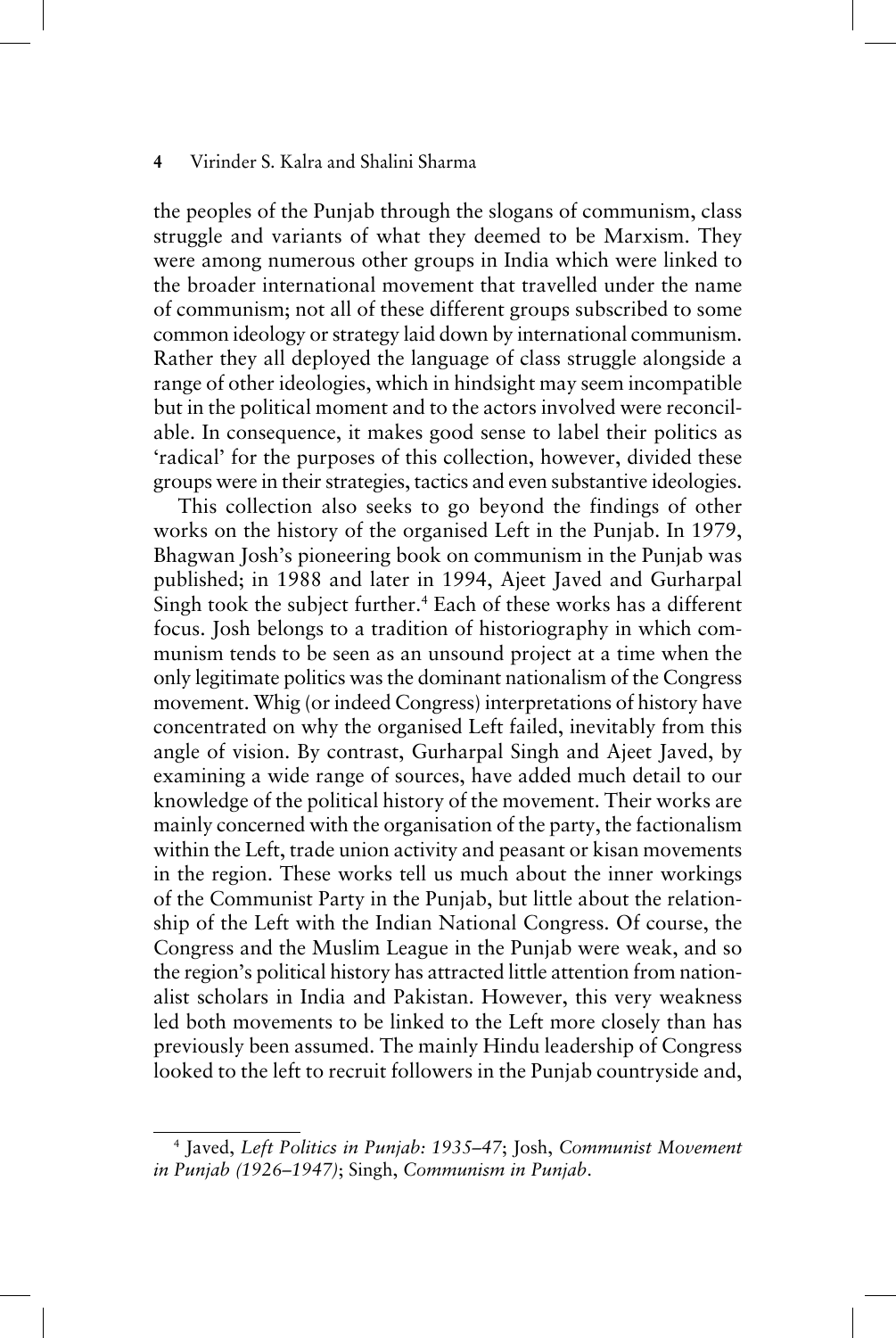in a symbiotic relationship, the leaders of the left, vilified, arrested and imprisoned though they were, needed Congress to give them an acceptable platform from which they could plan and propagate their ideologies. The Communist support for Pakistan provided the Muslim League with a base of activists in the years before independence, and for a short period after independence, the left played a role in the party. It follows that the institutions of the Punjab and its 'school' of administration, the imperatives of local politics, whether Congress, Akali, Muslim League or others on the margins of dissent, are critical elements in understanding the significance of the politics of radicalism in the Punjab.

The articles in this collection are concerned with a history of radicalism from the perspective of organisations and their leaders. This is in contrast to the work of the subaltern historians who have made a huge contribution to the understanding of radical movements from grassroot level. Nonetheless, the contrast made between subaltern and elite by Guha is perhaps too definitive: 'Mobilisation in the domain of elite politics was achieved vertically whereas in that of subaltern politics this was achieved horizontally. *...* Elite mobilization tended to be more legalistic and constitutionalist in orientation, subaltern mobilization relatively more violent.'5 No doubt this perspective acts as a corrective to nationalist historians. It also, however, directs attention away from regional mobilising and the workings of local leaders. Indeed, the violence associated with the radical movements presented in this collection belie the easy distinction offered by Guha between elite and subaltern. Mobilisation by communist and radical parties was certainly an integral part of the Punjab political landscape and these often led to political violence in direct confrontation with the state or political rivals.

#### *Radicalism in Punjab*

Punjab was partitioned when India gained independence from British rule and divided again because of linguistic and religious differences. On the East and West sides of the borders that divide it, Punjab makes a crucial contribution to the military, economic and administrative structures of India and Pakistan. However, its historiography remains

<sup>5</sup> Guha, 'Historiography of Colonial India', 4.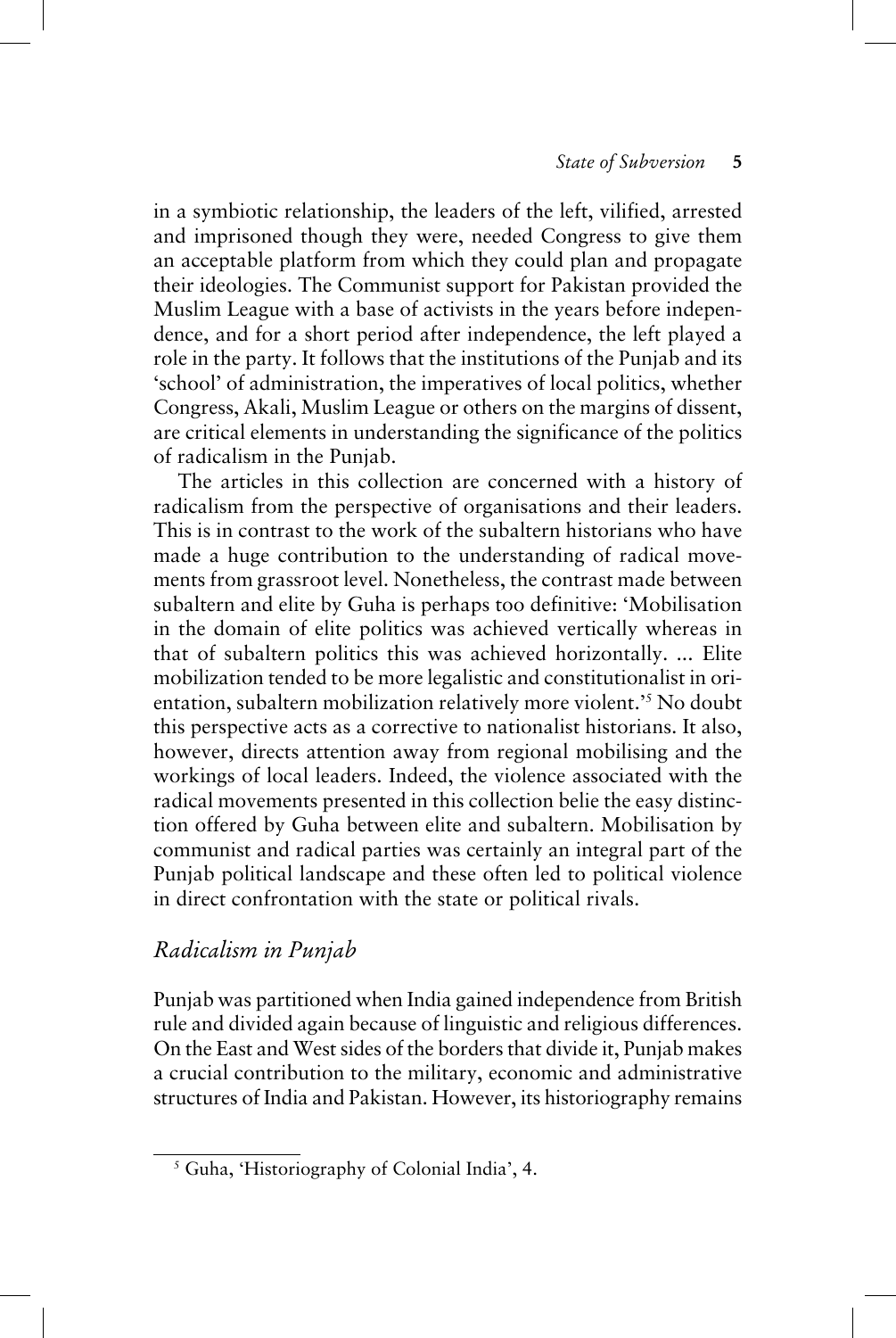#### **6** Virinder S. Kalra and Shalini Sharma

fixated on explicating the religious sectarianism and partitions that have dominated its history. In this framework, Punjabis are deemed either politically backward or opportunist. This characterisation is influenced by two diametrically opposed historiographical trends. The first, initially articulated in colonial accounts but still influential, cast Punjabis as an apolitical people, primarily interested in loyally serving their colonial masters. Writers of the second tendency did not know where to place Punjabis in their Whiggish history of the struggle for Indian independence. So Punjabis were deemed as overly religious and hence less politically acceptable in the new secular state of India and subsumed as de facto rulers in the Republic of Pakistan. Indeed, a post-1947 history of Punjab that is not framed through religious or nationalist discourse is difficult to find. In Indian Punjab, the narrative is dominated by accounts, which emphasise the role of the Sikhs (Singh and Gaur), and in Pakistani historiography, the region is negated at the behest of a religious nationalism. Two recent collections *Sufism in Punjab* and *Punjab Reconsidered* explicitly address the issue of the absence of a Punjab historiography by bringing together accounts that attempt to cross the religious, sectarian and political boundaries that have concerned previous scholarship.<sup>6</sup> This collection is also explicitly concerned with what has been called the 'Three Punjabs': East, West and the diaspora.7 In that sense, the unifying theme of radical movements allows for the emergence (and submergence) of Punjab as a space of analysis in which the national is also held in question. It is this potency that offers scholars rich veins of material for exploration and insight.

The articles in this collection are still mainly looking at the left and the history of communist parties, but this is complicated by looking at other aspects of the ideological gamut, especially the issue of religion and culture more generally. While recognising that religion has over determined frames of understanding the Punjab when placed in these other contexts, it also provides a crucial backdrop. Indeed, our use of the term radicalism is to acknowledge its association

<sup>6</sup> Singh and Gaur, *Sufism in Punjab*; Malhotra and Mir, *Punjab Reconsidered*.

<sup>7</sup> This term was coined by the Punjab Research Group, see http://theprg. co.uk.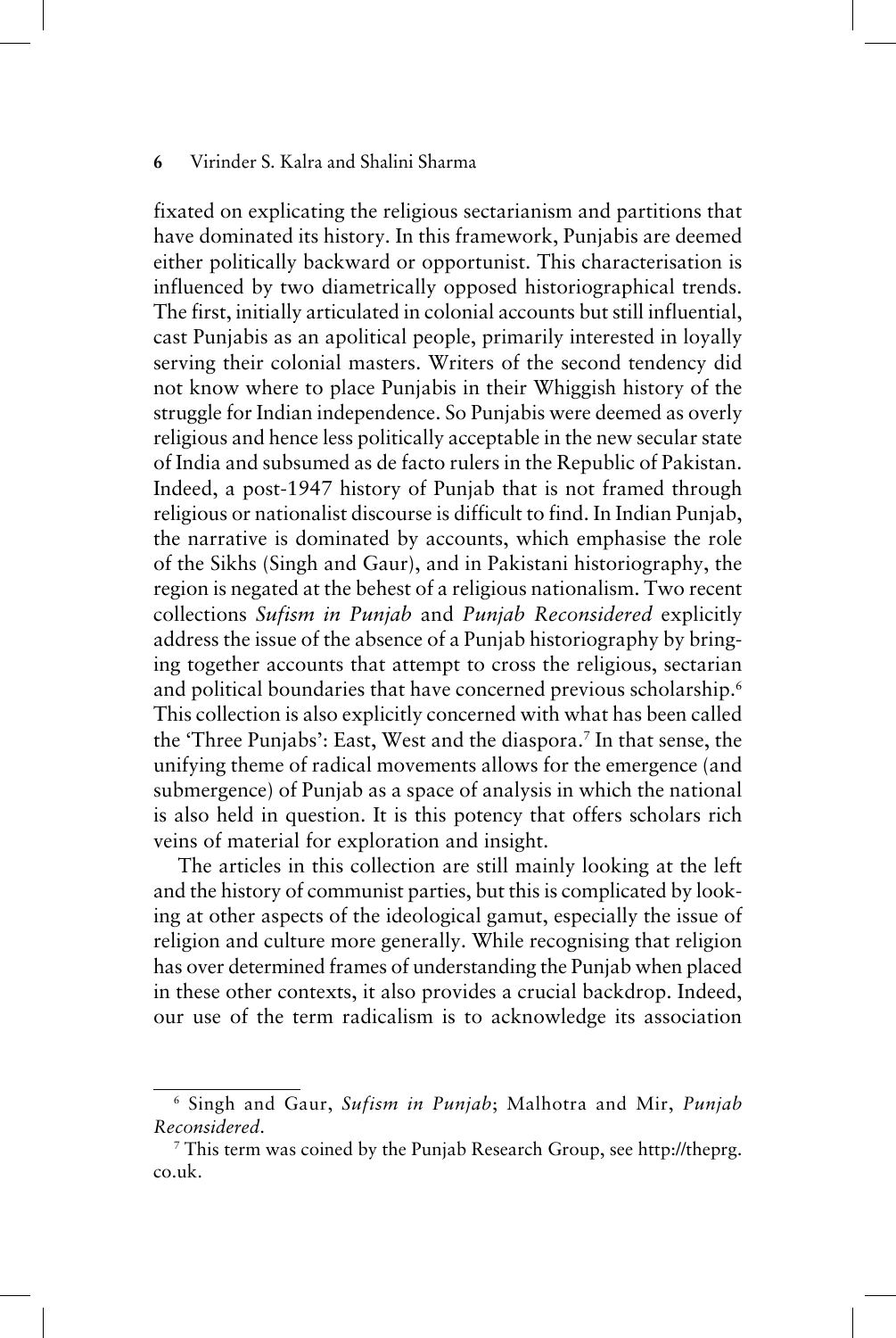with Marxism and to recognise that in its actual application, the tradition of the left spawned many and multiple political and social movements. The connections between the Ghadar movement and the Akalis in the 1920s in their anti-colonial stance would lead us to indicate both as radical movements even though their ideologies were distinct. Punjabi history and the history of Punjabi migrant networks throughout the world provides the opportunity to interrogate the term 'radicalism'; to explore the relationship between left radicalism and religious radicalism and its relationship with terms such as 'militancy', 'terrorism' and 'extremism' in the Punjab context and elsewhere in the 20th century.

The material developed in this collection spans the colonial to post-colonial, demonstrating the continuing role of radical movements from the unified Punjab to the bifurcated new states.

Though many of the movements under discussion in the articles have been considered elsewhere, the collection is unique in the substantive accounts of communist parties in Pakistan. Four of the articles are concerned with the way in which the radical left was organised in the lead up to Pakistan and in the newly formed state. This is the first time that such a detailed and in depth analysis of the Pakistani Left has been published, in its many shades and meanings. Given that much of the contemporary academic work on Pakistan is concerned with the roots of religious extremism and on the failure of state control, the articles here provide an indication of the much broader canvas from which those movements emerge. Indeed, to try and understand many of the problems of the Pakistani state without an appreciation of how the Left was treated in the country's formation remains only a partial story as the articles written here clearly demonstrate.

Far from seeing Punjabis as politically backward or reactionary, the authors in this collection attempt to examine the different genealogies of political radicalism in Punjab in the 20th century. They aim to tease out the ideological moorings that motivated radical politicians and their connections with wider and more long-standing traditions of intellectual thought. Rather than focus on the organisation and practice of particular political groups, the essayists, informed by the importance of life-stories and fragmented historical experience, deliver accounts that can potentially transform contemporary Punjab studies from its narrow regionalist and subject focus.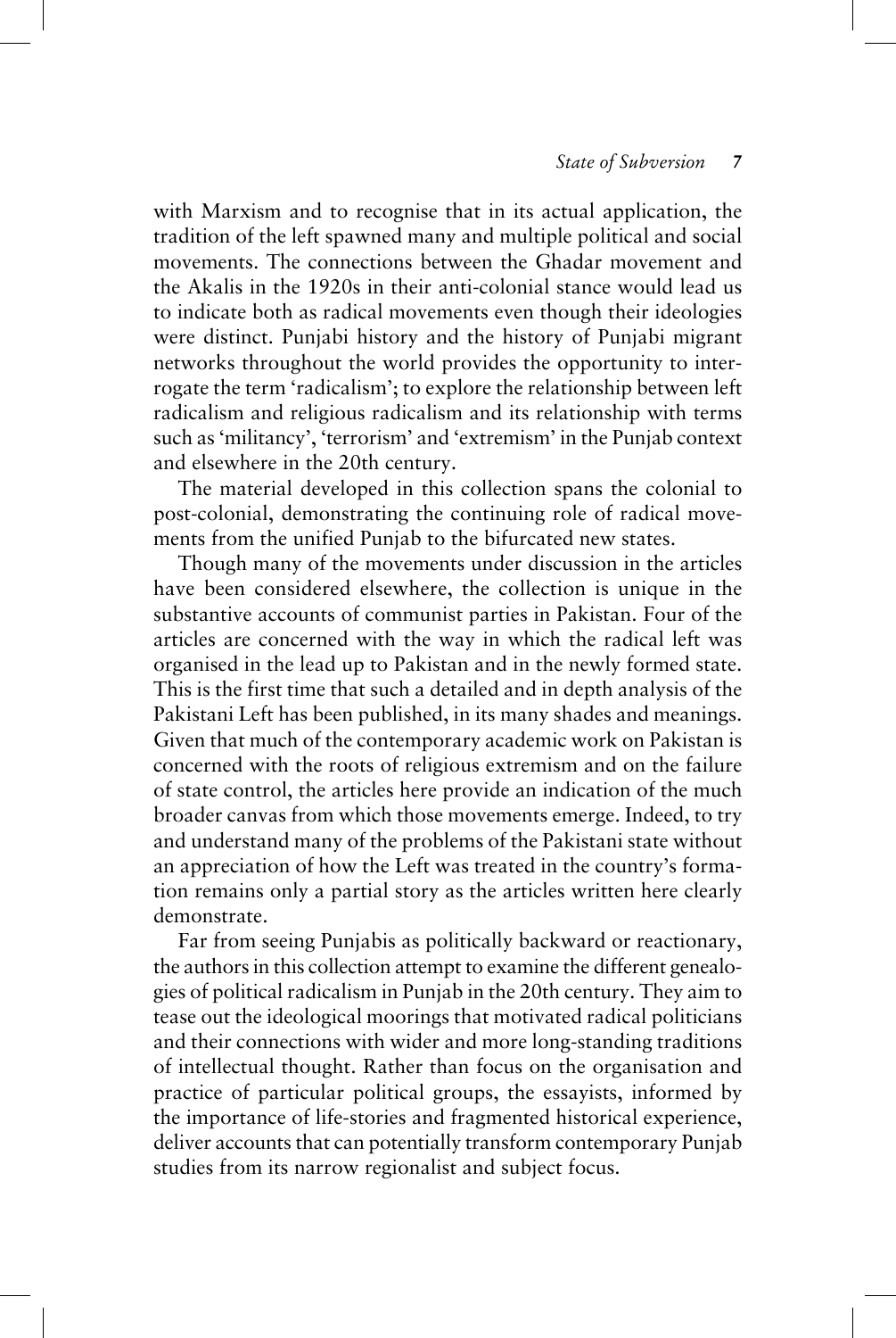### **Contributions**

In order of presentation, the first two articles are situated in colonial Punjab. Shalini Sharma describes the communist engagement with the Government of India Act of 1935 and its ramifications in Punjab. Despite their small number, the communists transformed the level of debate inside the assembly and public perception of it while changing themselves and their own ideological rigidity to get inside the chamber. The shifting contours of the debate illustrate the way in which left wing and religious ideologies could be mixed and matched depending on political context. A similar case could be made for a group which was openly religious but mixed in socialist ideas: the Ahrar. Tahir Kamran offers a different perspective on the party that was involved in many major political agitations in Punjab during the late 1920s and 1930s but is often written out of the region's history. His study of the Ahrar Party opens up questions of how Islam and socialist ideas worked together in their discourse. This combination was reflected in their class makeup and along with their Khilafatist origins meant that their relationship with the Muslim League was fraught and for many of the Ahrar leaders an impossibility. This provides a refreshing relief from histories of Muslim politics in Punjab that simply focus on the Unionists and the Muslim League.

The next two articles cover communists and socialists during partition and the first years of Pakistan. Kamran Asdar Ali looks at debates between Punjabi communists and the irreconcilable factions that played a part in policy over partition and how to participate in the Pakistani polity. The relationship between the central leadership of the Communist Party of India (CPI) and local leaders in Punjab is crucial here, exemplified by the particular hazards faced by Sajjad Zaheer during his tenure as a leader. Ali Raza examines the relationship between the Muslim League and the Punjabi communists. His work reflects on the points of similarity between activists of both parties, their mutual dependence in the years before independence, and also the cutting of ties when the Muslim League became the party of power in the new state in 1947. In contrast to Asdar Ali, who draws on internal party documents to make his case, Raza draws on the colonial and official archive. In that sense, a rich tapestry is woven of this period of time from the perspective of the activists and the state's response. It is clear from all of the articles in the collection, but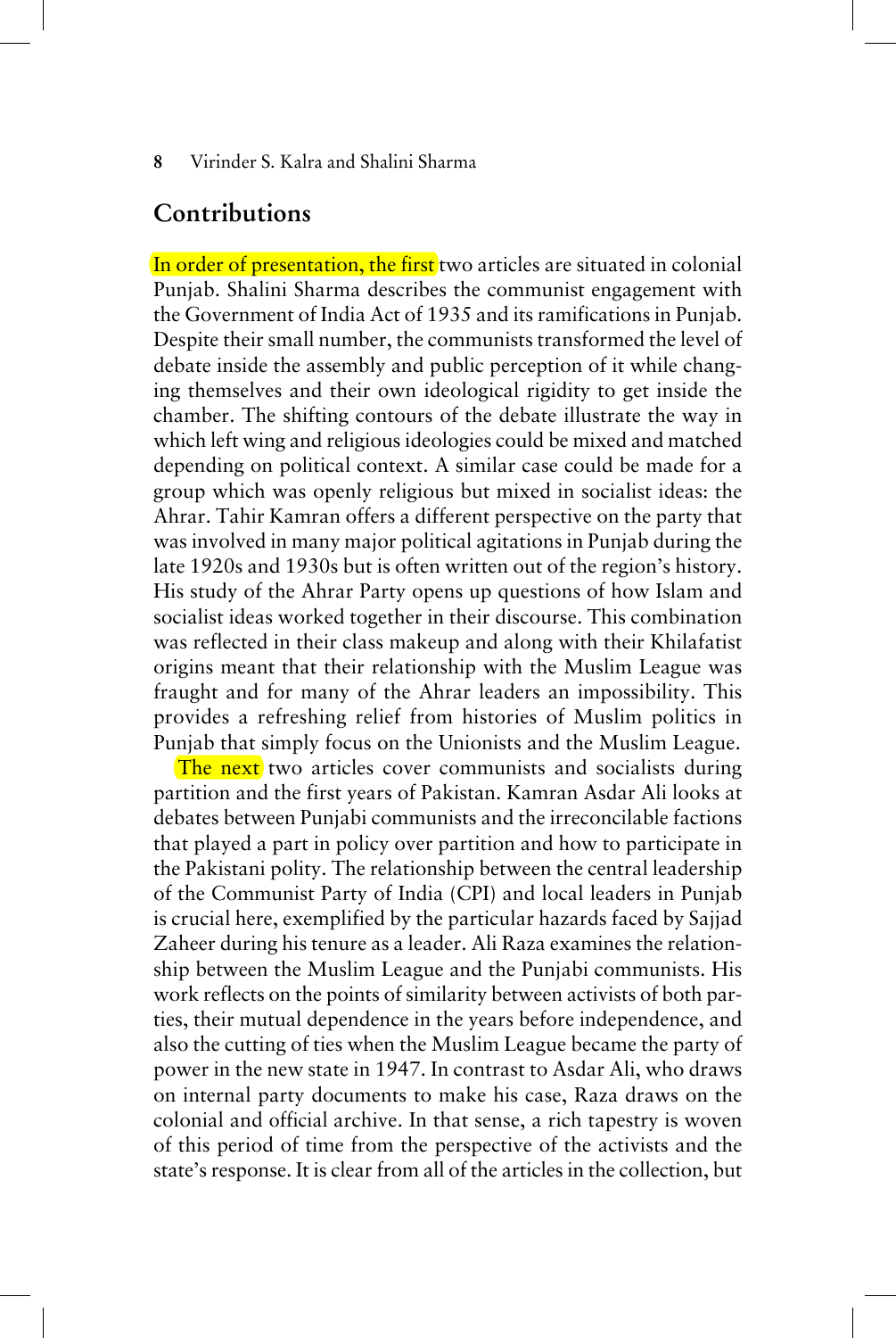especially from these two that the role of radicals does not depend on their numerical propensity but rather on their ability to generate panic and discomfort in the state.

Anushay Malik's article takes up the story of the Pakistani Communist party in the first few years of the newly formed state and crucially locates her narrative at the local level in the city of Lahore. The erstwhile cultural capital of Punjab and home to many of the most pronounced political events of the colonial period, Lahore after partition was a relatively hollow echo of its colonial 'Coffee House' culture of radical intellectuals and anti-British ferment. Nonetheless, Malik's account of the Punjab elections of 1951 and the Rawalpindi Conspiracy illustrate the way in which the Left was able to maintain its influence despite the activities of an increasingly hostile state. Relying on memoirs and police reports, a picture of the closing down of spaces for radical activity emerges. It is only in the early 1970s, with the emergence of the Mazdoor Kisan Party (MKP), that the radical left again finds a space in the polity of Punjab. It is this story that is taken up Kalra and Butt, who look at the mobilising methods of the MKP when it comes to the issue of language. Indeed, the ideology of the MKP was clearly inspired by Maoism and the need to address the peasants and workers in their language, and this point is explored in the context of Punjab. The imbrication of culture and politics is addressed by the authors, demonstrating their practical inseparability in the context of student mobilisation in the setting of a rural college.

Finally, the last two articles take us away from the Indian subcontinent. Talvinder Gill writes of the Indian Workers Association that, from its inception in Coventry in 1938, grew to challenge the British state and change the history of race relations in Britain. He describes the activists of the movement as inheritors of the cultural memory of radicalism in Punjab and their work in fighting to participate in British unions and give voice to Asian workers a continuance of that very radicalism. Ben Zachariah ends our collection with a paper on a person who was a hero to most Punjabi radicals: Lala Har Dayal, leader of the Ghadar Party. However, his paper challenges the assumptions and myths that have grown around the figure of Har Dayal. His article also asks us to rethink the whole genre of biographical history and give more importance to the contingencies of exile and location and Har Dayal's own ideological contradictions rather than cast judgement on his heroic or fickle radicalism.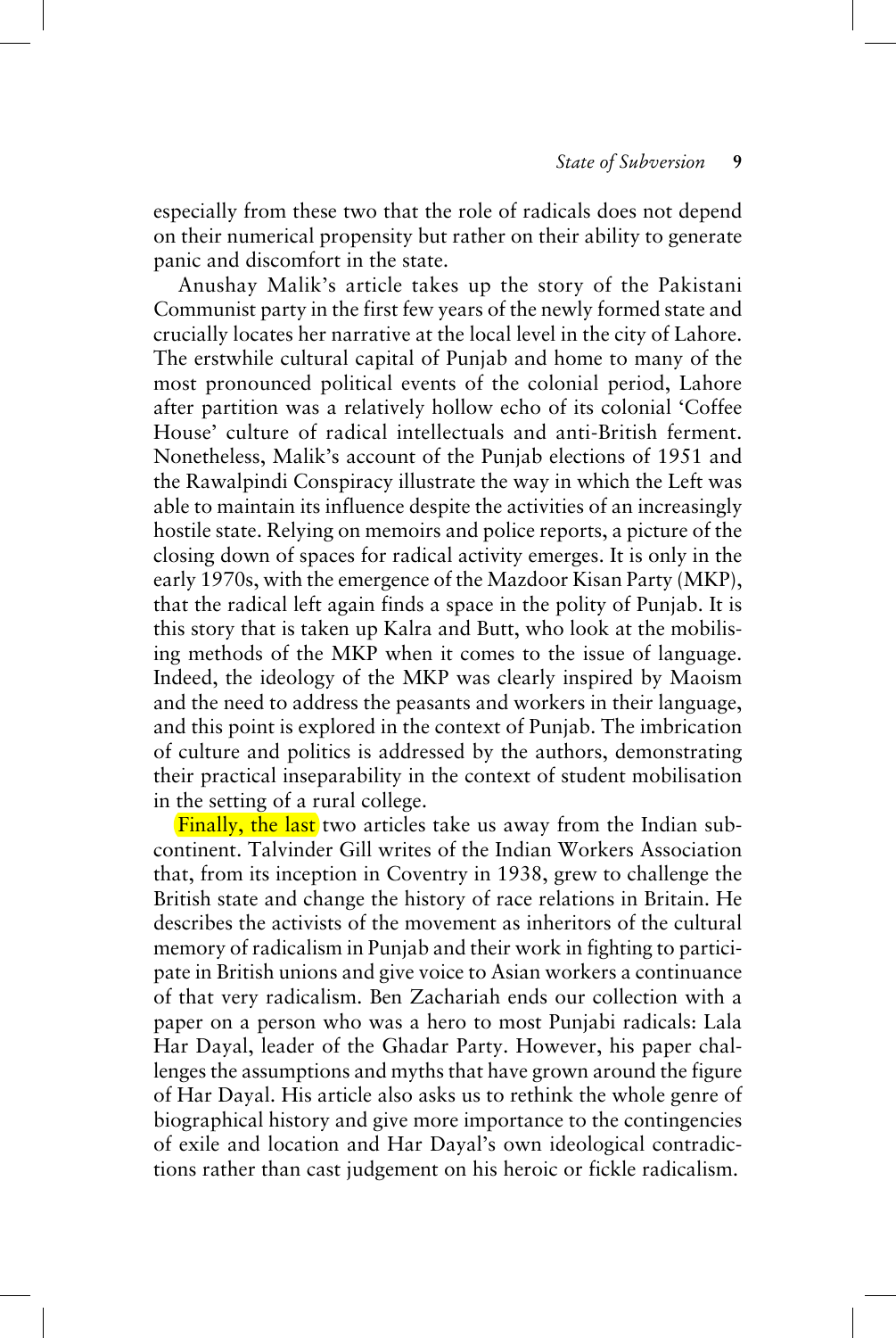#### **10** Virinder S. Kalra and Shalini Sharma

The articles in this **issue** narrate the hoops that radicals jumped through in order to be heard to represent the concerns of their imagined or real constituencies, the workers and peasants of Punjab. Three articles deal with the trials faced by communists in the early years of Pakistan. They each emphasise one particular factor that affected the way communists in Punjab propagated their ideas, namely their engagement with Islam, the leadership of Sajjad Zaheer and their being vilified as state enemies by the official leaders of the new Pakistani nation state. Together the three papers throw light on the brave new world of the nation and how politics, especially communist politics, was imagined and practised in this context.

All of the articles have to engage with the language and translation of radical politics. How is a revolutionary agenda articulated in the particular contexts of colonial Punjab, Pakistani Punjab and the diasporic Punjabs of Southall and Coventry? What are the differences and similarities? Zachariah gives the change in Har Dayal's location a significant explanatory role in his ideological shifts. The place of Kashmir is equally important in explaining the Ahrar's strategies in colonial Punjab. Butt and Kalra take this debate to a different level by focusing on the nature of Punjabi as a medium adopted by the Left in Punjab. Thus, the emphasis here is not only a translation of radical ideology but a strengthening and transformation of the Punjabi language by radical activists and authors who made the political decision to reconnect with the working classes of Punjab and recharge the cultural importance of their language.

The definition of a radical that most contributors to this volume demonstrate is a person who wants to change the status quo, who does not keep still. Indeed the story of Har Dayal, the intellectual paragon of the Ghadar Party in California, is told by narrating his 'trip' from India to Europe and the United States, fitting the restlessness of the radical. However, as Benjamin Zachariah describes, Har Dayal's own political convictions seem to swerve from left to right, from atheistic to religious and from secular to spiritual almost arbitrarily. That said, it is perhaps most likely that radical politicians are informed by some left inspired ideas, either socialist or communist, and are often those who seek a redistribution of wealth and a world based on equitable social justice, as a bare minimum of their political demands. These are the radicals that concern the authors of this volume. Theirs is a history that has been neglected, but as the articles in this volume demonstrate, they have changed the way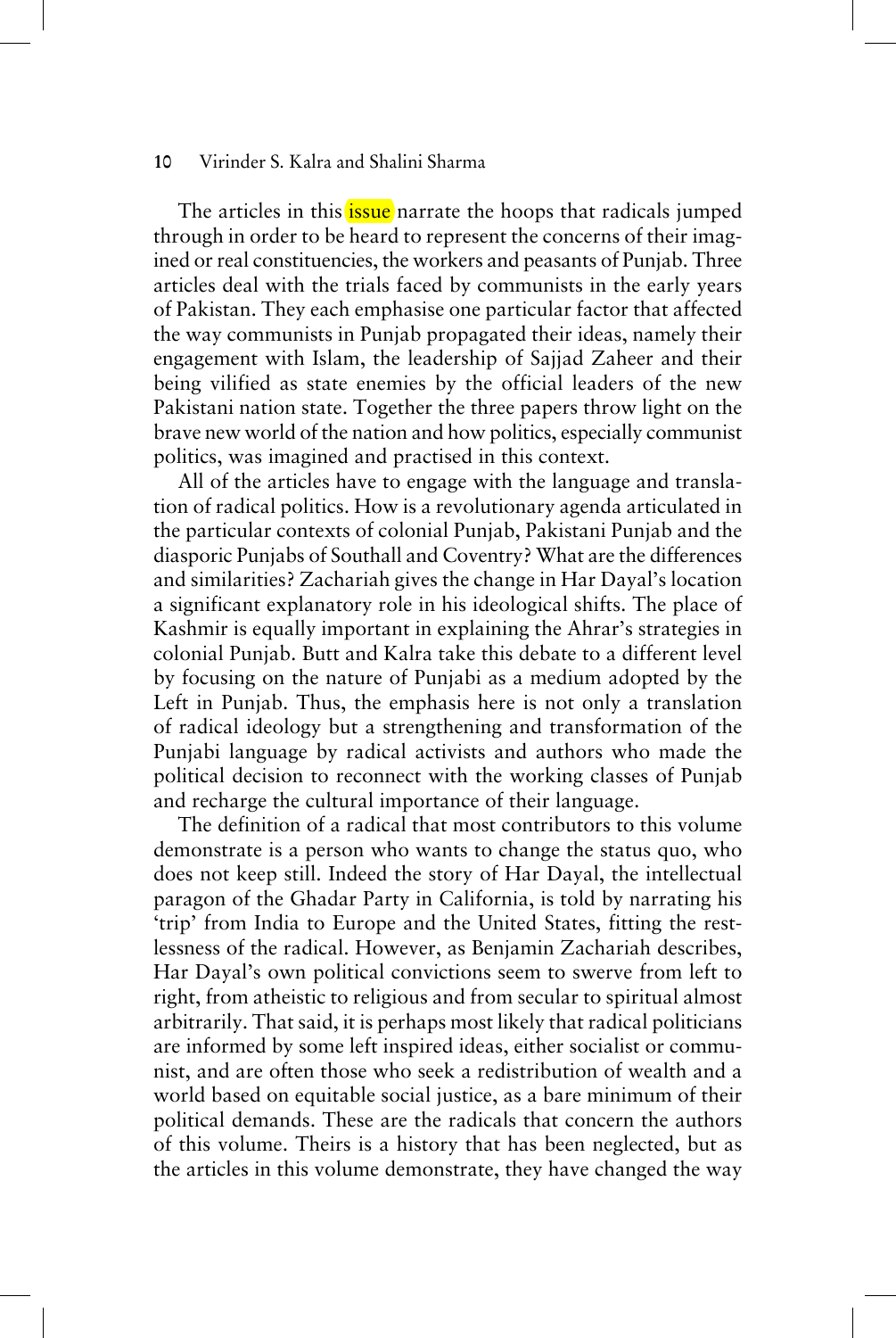that politics is imagined and practised in the Punjab. The story of communists and socialists is not fashionable in our post cold war era. However, to embark on a life of resistance and often imprisonment was a choice that many radicals made and stuck with in a world that often condemned them as aliens or imposters. Major Ishaque died whilst in prison, Har Dayal was condemned to a life in exile, dying just after the authorities reneged his debarment, while many unknown communists and socialists in colonial and post-colonial Punjab have spent considerable periods of their life either 'underground' or incarcerated. It is hoped that this collection of essays will be the first of many that give voice to these unknown people to understand why and how they made their choices to intervene in the politics of Punjab. From the Akali struggle to 1984, from Jallianwala Bagh to partition, from Civil Liberties Union activity to Punjabi Naxalism, radicals have been enmeshed in each turning point of the region's history, if not at their centre. It is their history that we have set out to probe and open up for further research.

### **References**

Brass, Paul, *Language, Religion and Politics in South Asia*, Cambridge: Cambridge University Press, 1974.

-

- Franda, Markus F., *Radical Politics in West Bengal*, Cambridge, MA: MIT Press, 1971.
- Grewal, J. S., *Sikh Ideology, Polity and Social Order*, New Delhi: Manohar, 2007.
- Guha, Ranajit, ed., 'Historiography of Colonial India', in *Subaltern Studies I: Writings on South Asian History and Society*, New Delhi: Oxford University Press, 1982.
- Javed, Ajeet, *Left Politics in Punjab: 1935–47*, New Delhi: Durga Publications, 1988.
- Malhotra, Anshu and Mir Farina, *Punjab Reconsidered: History, Culture, and Practice*, New Delhi: Oxford University Press, 2012.
- Menon, Dilip, *Caste, Nationalism and Communism in South Asia: Malabar, 1900–1948*, Cambridge: Cambridge University Press, 1994.
- Nossiter, Thomas Johnson, *Communism in Kerala: A Study in Political Adaptation*, London: C. Hurst for the Royal Society of International Affairs, 1982.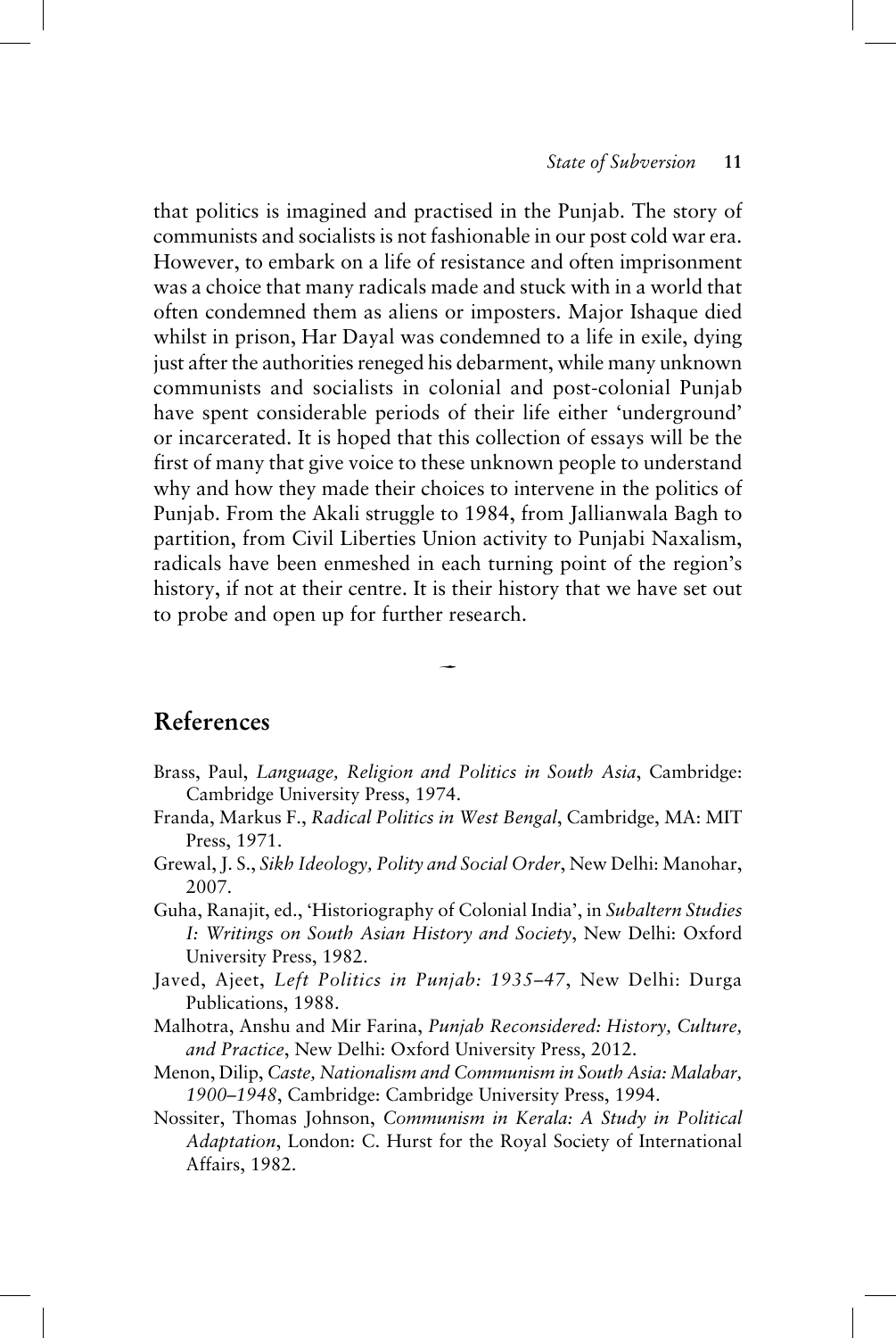- **12** Virinder S. Kalra and Shalini Sharma
- Overstreet, Gene D. and Marshall Windmiller, *Communism in India*, Los Angeles, CA: California University Press, 1959.
- Pavier, Barry, *The Telangana Movement, 1944–1951*, New Delhi: Vikas, 1981.
- Purewal, Shinder, *Sikh Ethnonationalism and the Political Economy of Punjab*, New Delhi: Oxford University Press, 2000.

———, *Communism in Punjab*, New Delhi: Ajanta, 1994.

- Singh, Gurharpal, *Ethnic Conflict in India: A Case Study of Punjab*, London: Palgrave Macmillan, 2000.
- Singh, Manjit, *The Akali Movement*, New Delhi: Macmillan, 1978.
- Singh, Surinder and Ishwar, Gaur. *Sufism in Punjab: Mystics, Literature and Shrines*, New Delhi: Aakar Books, 2009.
- Tan, Tai Yong, 'Assuaging the Sikhs: Government Responses to the Akali Movement, 1920–1925', *Modern Asian Studies* 29, no. 3 (1995): 655–703.
- Wallace, Paul and Surendra Chopra (eds), *Political Dynamics and Crisis in Punjab*, Amritsar: Guru Nanak Dev University (GNDU), 1988.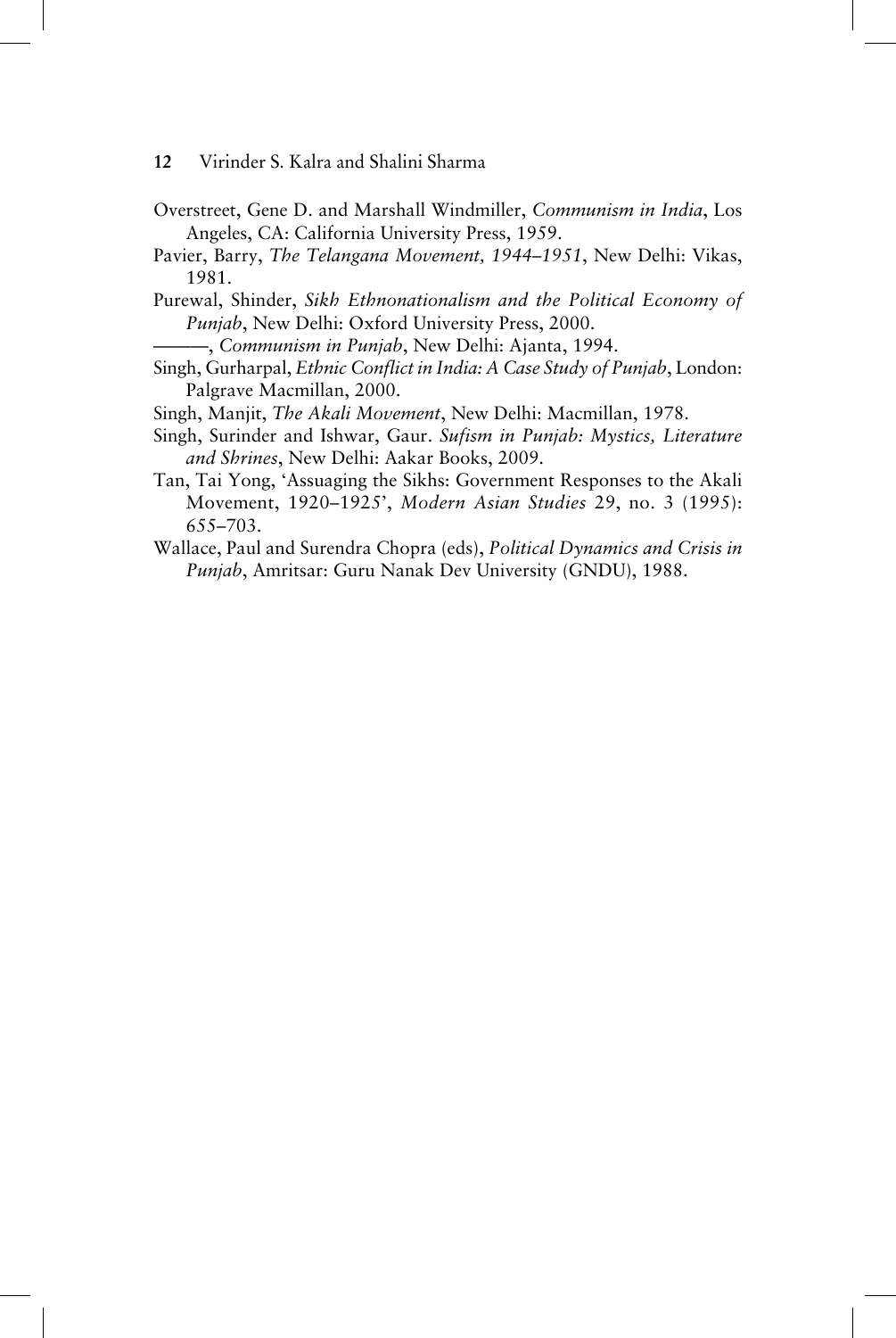## $\Re$  2

# Progressives, Punjab and Pakistan: The Early Years

*Kamran Asdar Ali*

By the mid-1950s, Muslim Nationalism that led to the creation of Pakistan in 1947 had been severely put to test by nationalistic claims by Pakistan's diverse ethnic groups. Foremost among them was the voice of its Bengali citizens, who as the largest demographic part claimed its fair share from the overtly centralising state in Karachi, 1,400 miles away from Dhaka. The March 1954 provincial elections in East Pakistan led to the routing of the Muslim League, the founding party of Pakistan that had dominated its politics since its inception. The coming into power in East Bengal of the United Front government resulted in an upsurge of radical incidents in different parts of the province. A violent incident that left scores dead in the Adamjee Jute Mills near Dhaka in May of 1954 became a catalyst to impose Governor's rule and the banning of the Communist Party of Pakistan (CPP). The government said that it had reacted to the radicalisation of labourers and political workers after the March elections.1 The CPP had already been weakened since the 1951 attack on it after the Rawalpindi Conspiracy Case, but CPP's partial resurgence during the 1954 elections in the shape of activism within political groups and parties perhaps remained a lingering threat to the central government in Karachi.

The banning of the CPP was a culmination of a series of undemocratic and authoritarian acts by the central Muslim League government. From the very first year of its existence, the ruling elite of

Introduction 13 Despatch no. 123, 22 May 1954, NND 842909 890d.062.<sup>1</sup> A discussion on the riots and its aftermath at the Adamjee Jute Mills in 1954 can be found in American Consul General to Dept. of State, Dacca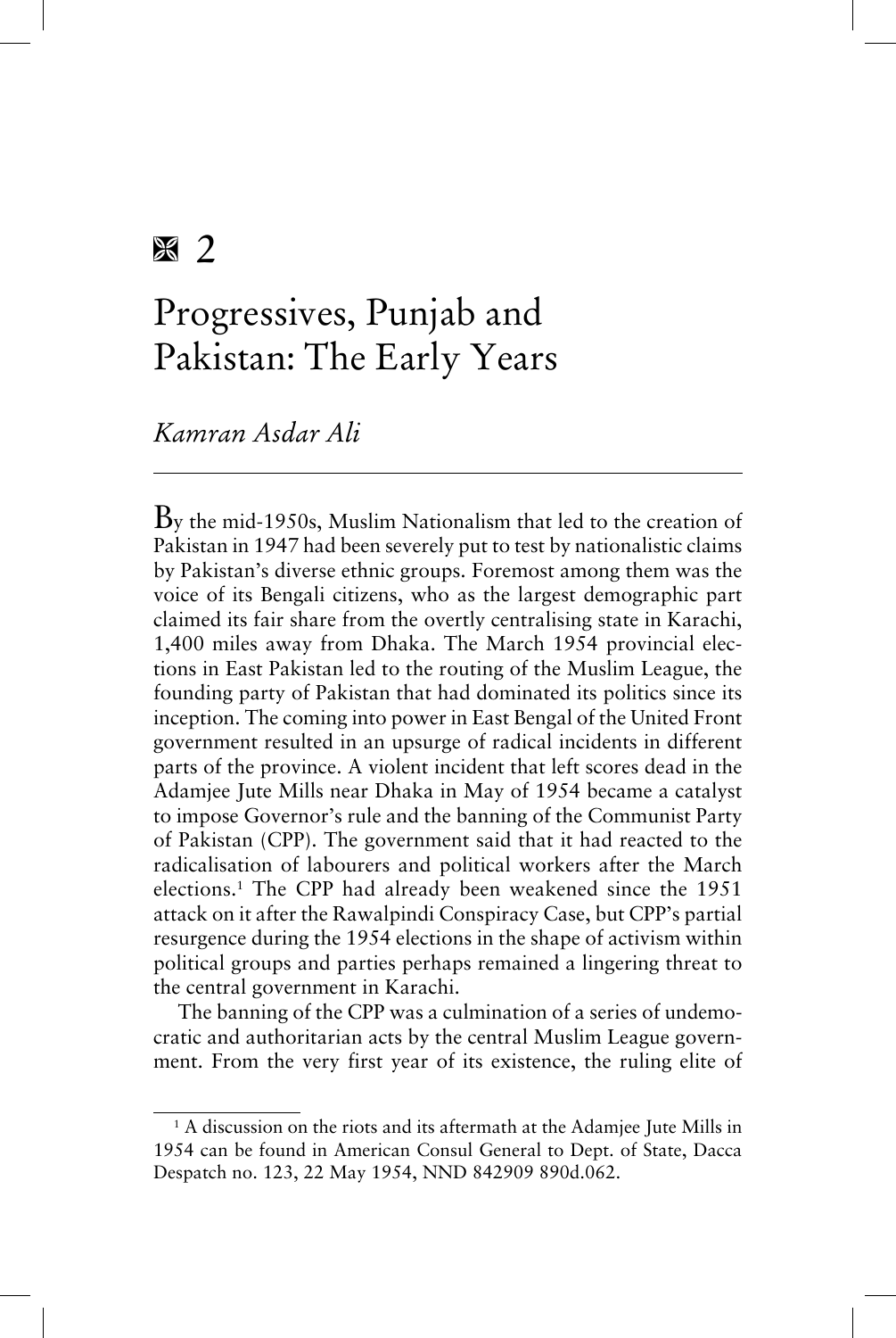Pakistan remained suspicious of any challenge to its authority. Jinnah and the Muslim League had brought together a range of interests and social classes on its side in support for the call for Pakistan. By avoiding specifics and by not putting forward any concrete economic programme, the Muslim League had succeeded in appealing to 'landowners, businessmen, lawyers, socialists, intellectuals and the middle classes'.2 It had also played on the slogan of 'Islam is in danger' to mobilise the more religious groups, the rural masses and of course those large landowners who were linked with religious authority as caretakers of Shrines and sacred lineages. However, once Pakistan was created, the lack of clarity on any social and economic policy made the governing of the new state a game of political gamesmanship where the party continued to manipulate colonial laws and legal procedures to stay in power.3

Following Jinnah's death, the Prime Minister, Liaquat Ali Khan, openly advocated the supremacy of one ruling party and derided those who opposed the Muslim League as traitors and enemy agents.4 There is no denying that the new state had enormous economic and social challenges, foremost being the settling of refugees who had poured into the country, mostly destitute and without resources. There were secessionist tendencies in the NWFP politics that were being encouraged by the Afghan government, and the lingering problem of Kashmir was ever present, making the security of the country vulnerable. This said, the government relied on public safety

<sup>2</sup> Although the Provincial Muslim Leagues of Punjab and Bengal had put forward progressive manifestos for the 1945–1946 elections. McGrath, *The Destruction of Pakistan's Democracy*, 52–53. Also see, Jalal, *The State of Martial Rule*, 62–63.

<sup>&</sup>lt;sup>3</sup> Jinnah himself dismissed to two provincial ministries, one in Sindh and the other in NWFP, during his brief tenure of over a year in office as Governor General of Pakistan. During this period, he had consolidated for himself the position of not only the Governor General, but also as the President of the legislature. Disregarding the colonial tradition of Governor Generals remaining above every day politics and not accepting cabinet positions, Jinnah not only handpicked and appointed the entire first Cabinet, over riding the Prime Minister, he also retained two for himself, that of Evacuation and Refugees and Frontier Regions. McGrath, *The Destruction*, 41–42 and Jalal, *The State*.

<sup>4</sup> Jalal, *The State*, 65–68.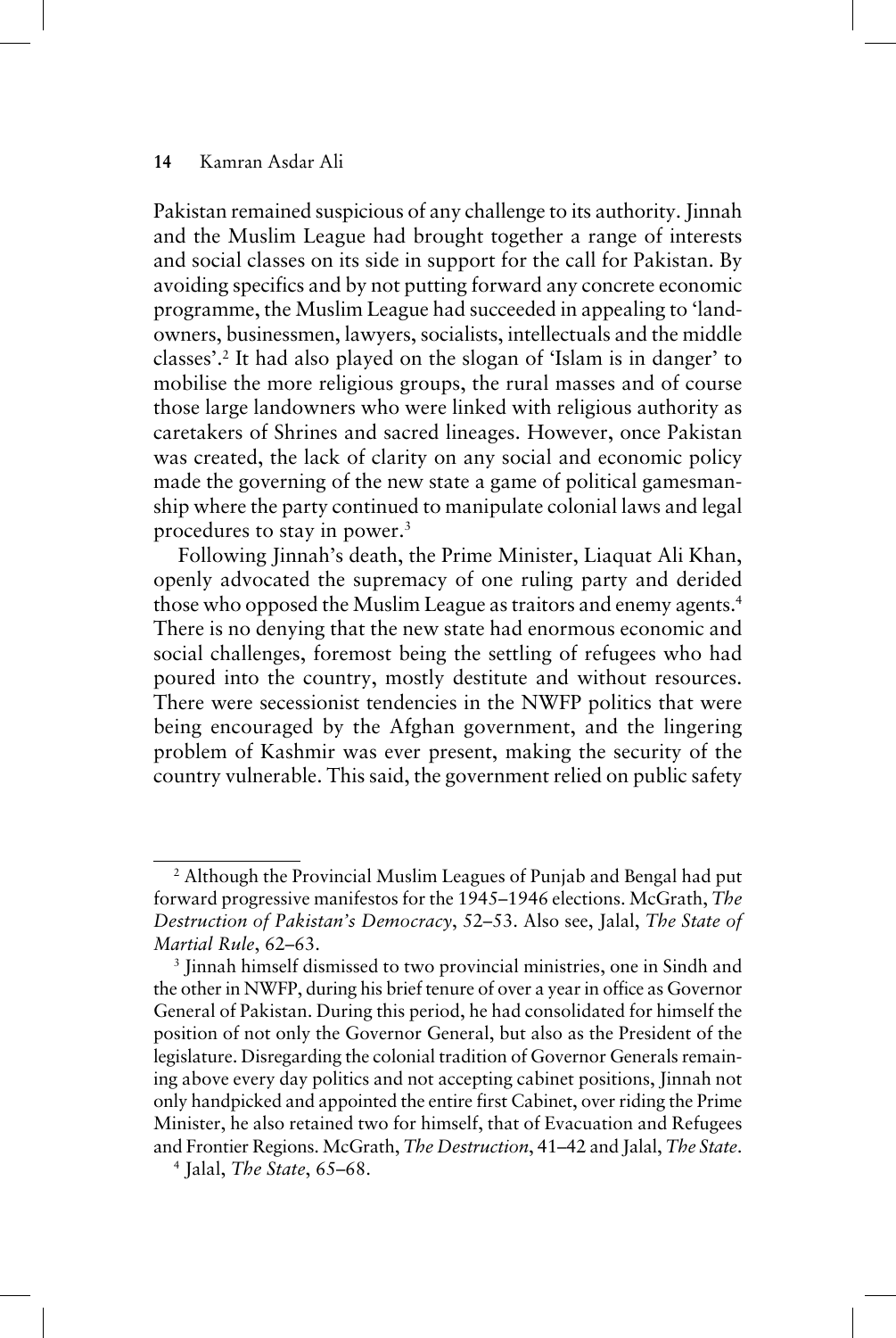acts from the colonial period and other new draconian measures<sup>5</sup> to keep a check on political opponents. The early history of Pakistan is clearly littered with disagreements on a range of issues,<sup>6</sup> but what may have brought the landowners, lawyers and the emerging mercantile elite together was their fear of communist politics that threatened the status quo and demanded radical change.7 In a developing atmosphere of the Cold War, the bogey of the communist threat was an easy target for the government to deflect from its shortcomings in providing the people of Pakistan political stability.

The CPP was founded in Calcutta when in February of 1948 the Communist Party of India (CPI) held its second Congress. The most important task performed during the Congress was the shift towards a more radical political line by the Party and a severe critique of reformist politics of the Party leadership during most of the 1940s. In addition, the Congress divided the Party into two constitutive parts, the CPI would confine its working to the boundaries of the Indian Union and the post-August 1947 separated territories of Pakistan would be free to form a different communist party.

After the passing of the Report on Pakistan by the Party Congress, the delegates from Pakistan met separately and convened the first Congress of CPP.<sup>8</sup> It accepted the Report on Pakistan with amendments and elected its first office bearers. Syed Sajjad Zaheer was elected the General Secretary. After the Calcutta conference, Zaheer came to Pakistan as the leader of the nascent party and his name did not appear again on the CPI's central committee list.<sup>9</sup>

9 The CPP was organised for West Pakistan, and the East Bengal CP was still under the direction of the West Bengal Party. Chief Event in Past History of Communist Party of Pakistan. Public Record Office, D0 35*/*2591.

<sup>5</sup> For example, Public and Representatives Offices (Disqualification) Act, also known as PRODA, which was introduced by the Liaquat Government.

<sup>6</sup> By the end of 1949, there were 21 new political parties mostly consisting of Muslim League dissenters. See note 4 above, page 64.

<sup>7</sup> Ibid., 53.

<sup>8</sup> Among the delegates to the Congress were three from West Pakistan, Mohammad Hussein Ata from NWFP, Eric Cyprian from Punjab and Jalaluddin Bukhari from Sind. There were 32 delegates from East Bengal, including Kalpana Dutt and Khokar Roy. The discrepancy in numbers of delegates were perhaps because crossing borders between West Pakistan and India even in February 1948 was dangerous because of the lingering effect of the partition riots.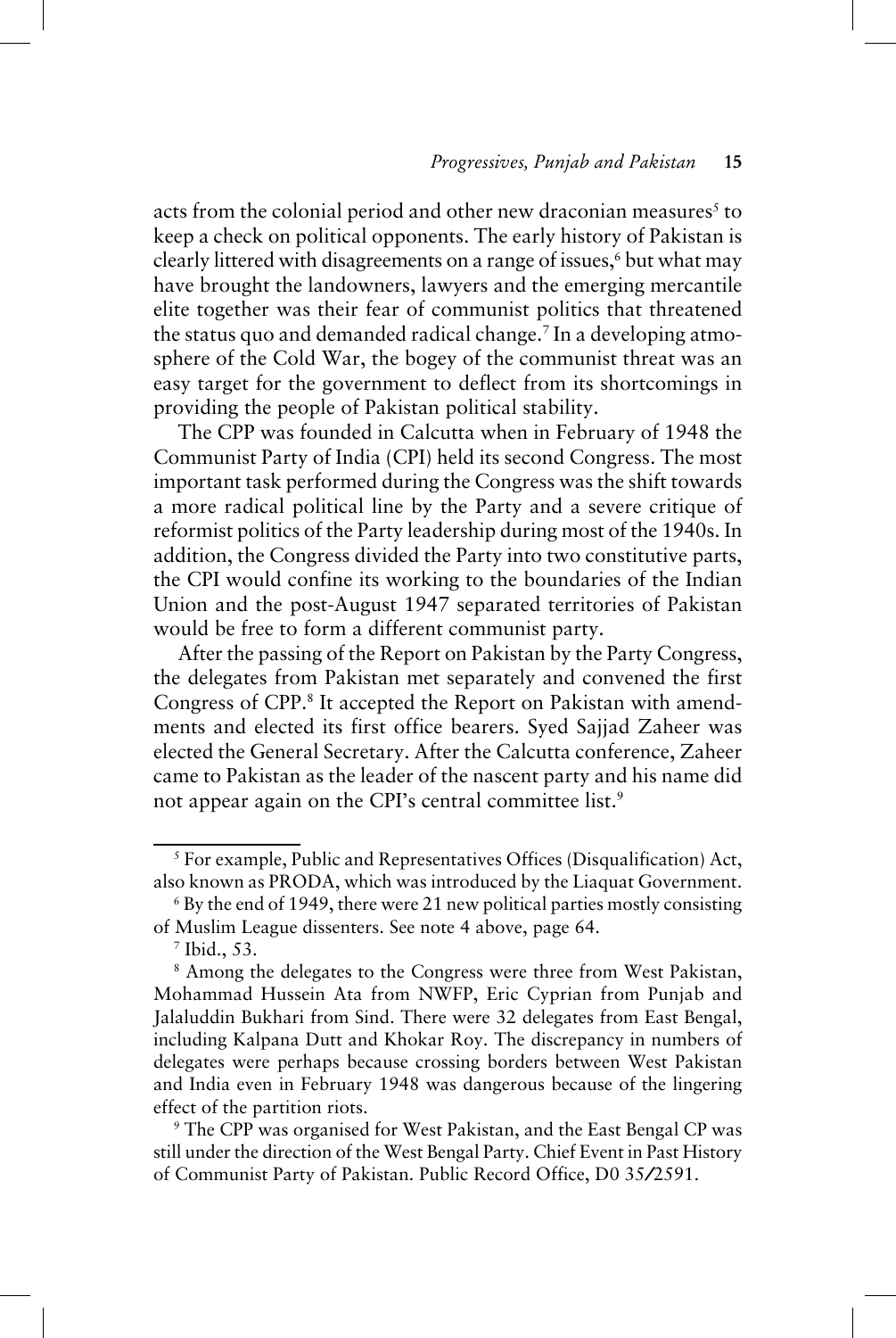This article partly follows Sajjad Zaheer's career (1948–1955) in Pakistan to focus on specific events in the early years of Pakistan's existence as they pertain to the communist movement in Pakistan's Punjab. It will initially discuss CPI's argument on the Muslim question as it evolved during the 1940s and then briefly give an overview of CPI's coalition with the Muslim League during the 1945–1946 elections.

To be sure, this article does not dwell on the pre-partition progressive politics in Punjab, but rather concentrates on aspects of Communist politics in Pakistan's early history, a historical process that has not received much attention by historians and the public alike. It shows how the CPP with its new 'immigrant' leadership consolidated itself in Lahore and conducted politics under conditions of extreme surveillance and attack from the Pakistani state. Further, this article argues that as much as the communists provided for a different vision for the future, there were simultaneous internal tensions on policy issues within the party itself.

In its critical engagement with particular events during Pakistan's early years of existence, this article is part of a larger attempt to document the history of the working class movement that offers a perspective beyond the official retelling of Pakistan's history. The aim here is not to rehearse the more prevalent discussions on Pakistan's founding moments, arguments linked to Muslim Nationalism, the refugee question or that of Kashmir. Rather by concentrating on the internal debates within the CPP, it will bring forward events and voices that have remained inaudible or suppressed in history writing on Pakistan.<sup>10</sup> Hence, this **article** necessarily links itself to a recuperative history of various struggles and political aspirations of Pakistani people and challenges the pre-dominant representation of Pakistan in academic writings, such as the continuous discussions on South Asian Muslim nationalism linked to Islam and Urdu language.

<sup>10</sup> However, see Ansari, *The Emergence of Socialist Thought*, for a selective understanding of Muslim progressives and their role in the national movement. Leghari, *The Socialist Movement*. Unpublished PhD thesis, Laval University, Montreal. This text is to date the only comprehensive attempt at the history of the Left in Pakistan, yet it remains unpublished. Finally also see, Malik, 'The Marxist Literary Movement in India and Pakistan', 649–64, for a detailed discussion on the politics of the Progressive Writer's Movement during Pakistan first 20 years.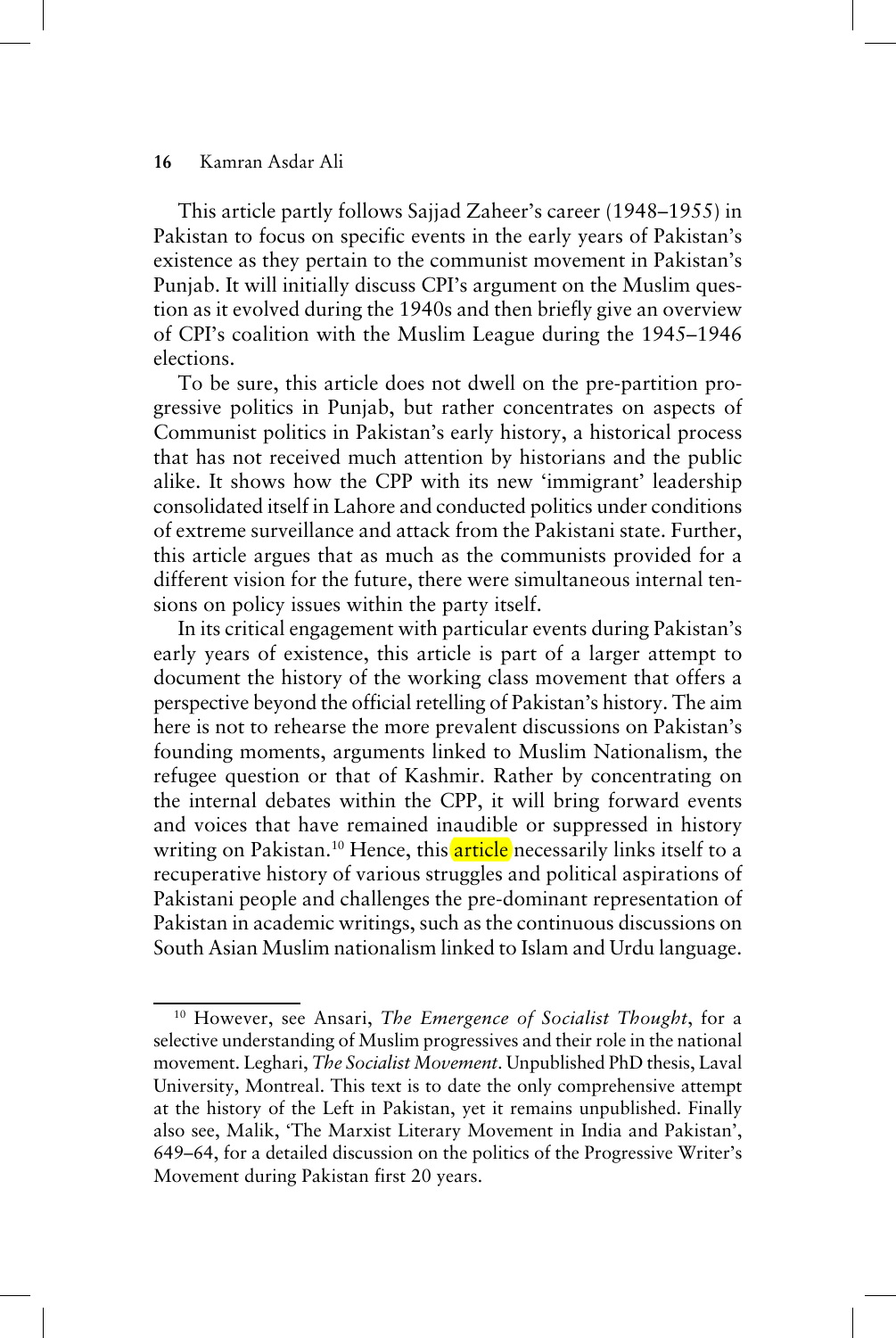### **The Muslim Question**

By the early 1940s, the CPI had taken a major position on the Muslim question in India and drew a connection linking the Muslim League's demand for a separate state to the ultimate independence from colonialism. Unlike the Indian National Congress, that was opposed to the division of British India almost until the partition of the territory itself, the CPI in a plenary session of the Central Committee in 1942 passed a resolution based on the report by G. Adhikari to accept the Muslim separatist position within its thesis of legitimate right of the multiple peoples of the territory (British India) to secede from the Union. $11$ 

The thesis on self-determination of different nationalities and the acceptance, in principle at least, of the right to secede from the Indian Union was a bold departure from the arguments that the Party itself had adhered to in the past. The right of people living in contiguous territories to create autonomous states if they so desired clearly signalled an acceptance for Muslim separatism, which a year later the Party openly supported as evidenced by the writing of Sajjad Zaheer, then a member of the Central Committee. Zaheer, in a pamphlet on Congress-League Unity, forcefully argued that the case for Muslim self-determination and for Pakistan was a just, progressive and positive expression of Muslim political sentiments.12 Similarly, in November of 1945, the Communist Party's journal, *People's War*, published an article by N.K. Krishnan that followed Adhikari's argument on the social and political backwardness of Muslims in

<sup>&</sup>lt;sup>11</sup> Dr. Gangadhar Adhikari, one of the pioneer members of the Communist Party of India, was member of the Politburo 1943–1951 while also serving on the Central Committee during that period. See Adhikari, *Pakistan and Indian National Unity*, 5–32.

<sup>12</sup> Zaheer, *A Case for Congress-League Unity*. This argument may, however, be a bit different from the one made by Adhikari. In the Adhikari report, Muslims were not given a status of nationality, and it was understood that Muslims constitute the numerical majority among some nationalities, like the Baluch, Pathans, Sindhis and so on. Adhikari argued against recognising Hindus or Muslims as nationalities, rather by giving all nationalities the right to secede the idea was that the various national groups would come together as a commonwealth. Zaheer's point may be a later evolution of the discussion on the Muslim question within the CPI.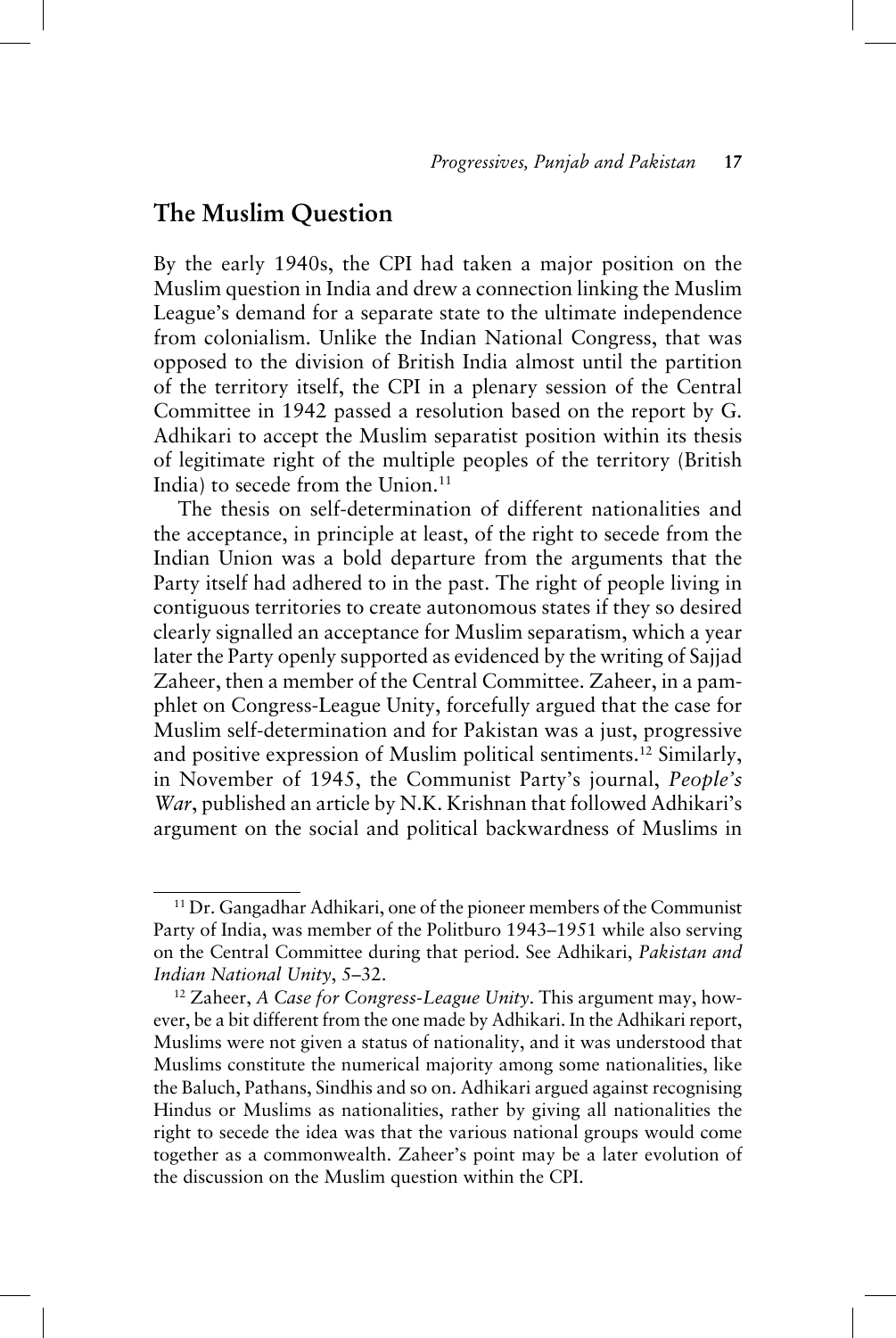relation to their Hindu neighbours. Krishnan gives examples of how Hindus dominate the industries and big capital and also are the large feudal landowners in Punjab and Bengal. Yet the article goes beyond Adhikari's argument in supporting the cause of Pakistan. For Krishnan although there were differences with the Muslim League, the CPI still needed to support the creation of Pakistan as this would enable the Muslim masses to attain equality, freedom and justice. In solidarity with the call for Muslim self-determination, the article rhetorically calls the demand for Pakistan as a demand for freedom that is equal to the demand for India's independence from the British.<sup>13</sup>

Following this argument, indeed the Communist Party's manifesto for the 1945–1946 elections demanded immediate independence and transfer of power to not only two governments (India and Pakistan), but to 17 interim 'sovereign' national assemblies that corresponded to different nationalities that had been defined by the party in 1942 and now also included Baluchis as an additional national group.<sup>14</sup> Hence, in a matter of less than five years, the CPI had moved from a position of considering India as a single nation to a policy of national self-determination in a multi-national India culminating in the right of all nationalities to secede from the union and create their own sovereign states.

### **The Communists and Pre-independence Punjab**

Given CPI's changed position on the Muslim question, the Party encouraged its members to work closely with the Muslim League to organise for the 1945–1946 elections.<sup>15</sup> In Punjab, the Unionist party had remained influential in politics in the inter-war period during the early part of the 20th century. The Unionist party mainly represented the interests of the landed gentry and landlords of Punjab, which included Muslims, Hindus and Sikhs. The Muslim leadership of

<sup>13</sup> Krishnan, N.K. People's War, Supplement 18 November 1945. Quoted in Leghari, *The Socialist Movement*. Unpublished PhD Thesis, Laval University, Montreal, Canada. See page 14.

<sup>14</sup> Overstreet and Windmiller, *Communism in India*, 231.

<sup>&</sup>lt;sup>15</sup> In December 1945 and January 1946, there were elections for the Central and Provincial Legislature in which all political parties participated with much enthusiasm.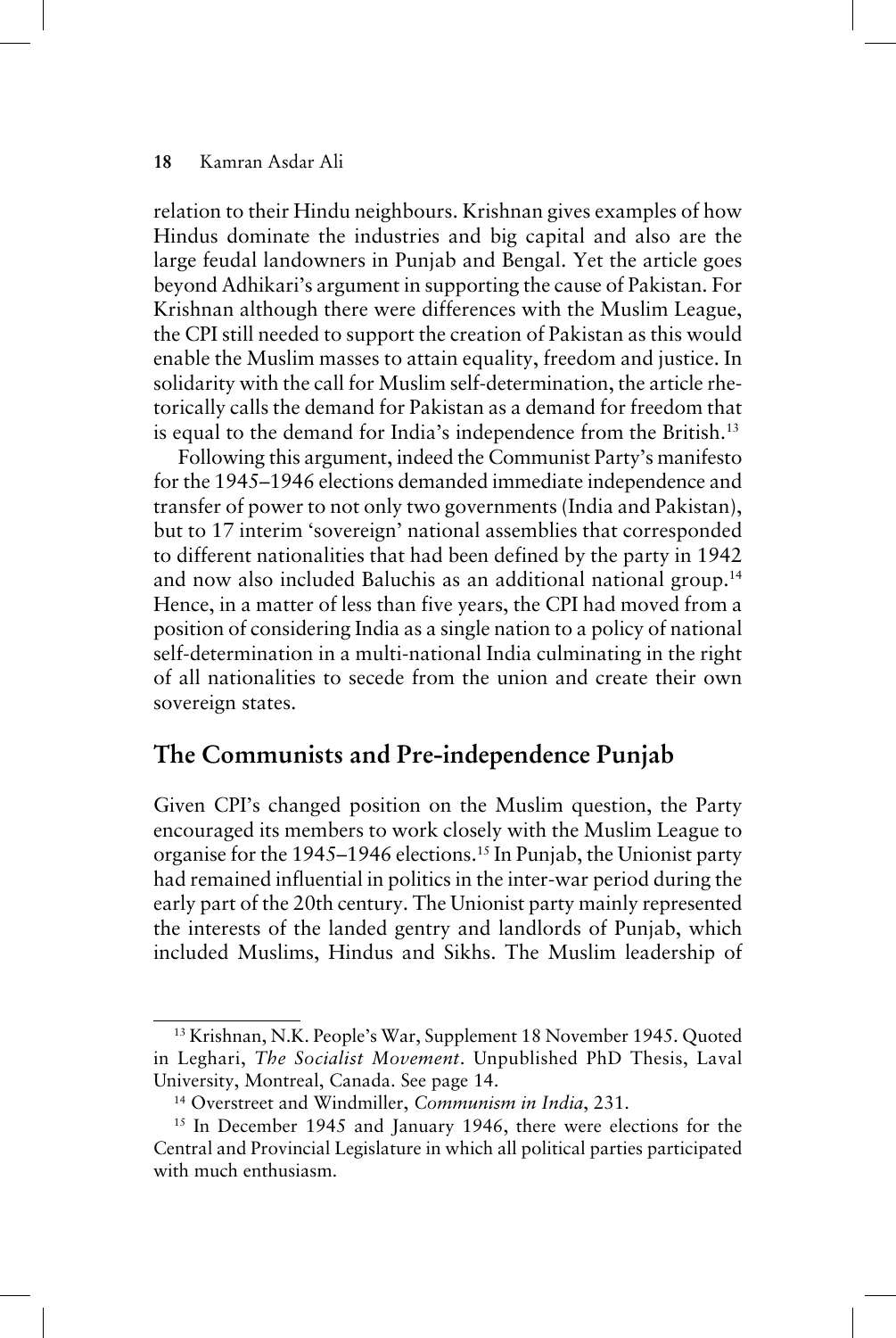the Party — Mian Fazl-i-Hussain and then Sir Sikandar Hayat and Sir Khizir Tiwana — although sympathetic to the Muslim League, ruled Punjab through alliances with the Congress and with the Sikh party, the Akali Dal. Despite these broad coalitions, by 1946, the Muslim League had become a major player in Punjab politics. For the 1945–1946 elections, rather than appeal to ideological sentiments linked to Islam to garner support, the Muslim League used the same networks of clan and lineage that had been a Unionist hallmark in earlier years. The large Muslim landowners and Sufi leaders of Punjab, who had previously provided the backbone of the Unionist alliance with Hindu and Sikh landowning elite, jumped ship and sided with the Muslim League during these crucial elections. However, there was also a groundswell of popular rural and middle class support for the Muslim League from quarters that were not even eligible to vote.<sup>16</sup>

The rural enthusiasm for Muslim League may partly be due to the hard work of the communist cadres who joined in the effort for League's electoral victory. This cooperation was most evident in the Punjab where the League sought to distance itself from the ruling Unionists and worked hard to gain the rural Muslim vote. Muslim communists like Danial Latifi, Ataullah Jehanian, Chaudhary Rehmatullah, Anis Hashmi, Abdullah Malik, Mian Ifitikharuddin and others joined the Muslim League and assisted in its contact with the peasantry and working class and helped in organising and publicising the League's election programme.17 Activists like Jehanian and Iftikharuddin were land owners, but had joined Congress Committees of their respective districts in the 1930s.

Jehanian was the general secretary of the Multan district Congress Committee. He joined the Communist Party during his 1940–1942 detention at Deoli camp. He was extremely popular among peasants and was elected as the first Muslim general secretary of the Punjab Kisan Committee.18 Iftikharuddin, who later on served as the publisher of *Pakistan Times* and *Imroze*, two progressive newspapers in post-independence Pakistan and as a member of the Constituent Assembly, had joined the Congress Party in the 1930s. He was active

<sup>16</sup> See Talbot, *Pakistan*.

<sup>17</sup> Leghari, *The Socialist Movement*, 27–32.

<sup>18</sup> Grande, *Communist and the Pakistan Movement in Punjab Province*. Unpublished manuscript. See page 12.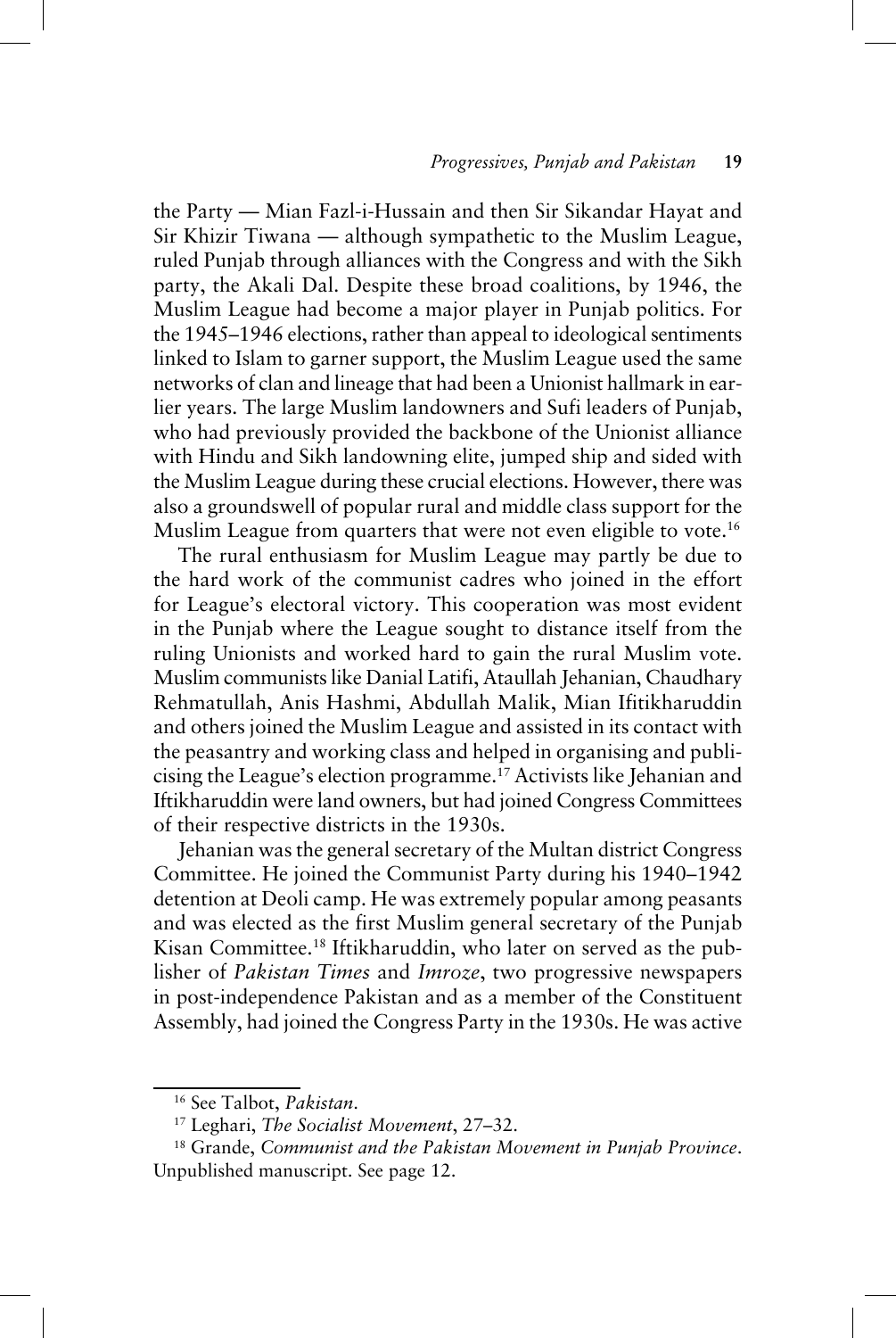in the Kisan front and was instrumental in founding the Congress Socialist Party in 1938. He was, however, 'persuaded' to resign as the President of the Punjab Congress Party by his friends in the communist party and made to join Muslim League to further the CPI's agenda of Muslim self-determination.19

Among this group of communist party members and sympathisers, Danial Latifi, who has had a brilliant career as a constitutional lawyer in India, became the office secretary of the provincial Muslim League headquarters in Punjab and drafted the Provincial Muslim League Manifesto in 1944. From the Muslim League side, younger leaders like Mumtaz Daulatana (who was supported by the communists in his election to become the general secretary of the Punjab Muslim League) and Nawab Iftikhar Husain Khan of Mamdot, although scions of feudal families, encouraged the alliance as the communists assisted them in undermining the hold of the Unionists on rural Punjab.20 The manifesto itself, as David Gilmartin suggests, was an attempt at radically transforming the relationship between a future state and the masses. It primarily concentrated on rural reform, and in a communist influenced progressive language, the manifesto guaranteed state protection to the peasants against the excesses of feudal power. It remains one of the most progressive documents of Muslim League's pre-Independence history. The document asks for state planning of the economy with nationalisation of key industries and banks, full employment in the industrial sector with minimum wage guarantees, right to strike and acceptance of collective bargaining agents. In the rural areas, it speaks for the landless peasant and the small land holders and pushes for debt relief and ownership of

<sup>19</sup> Sibte Hasan in his essays on Sajjad Zaheer details how Zaheer forced Iftiharrudin to resign. Iftikharuddin was very close to Nehru and to Maulan Azad, and he was a nationalist and did not agree with Muslim League's politics, which he thought of being led in most part by feudals and communalists. Yet he was under the ideological influence of the CPI leadership and specially Zaheer who according to Sibte Hasan would taunt Iftikharuddin of being an anarchist by temperament and not able to follow party discipline. He also would speak about how Iftikharuddin's reluctance to resign from Congress was because he would lose contact with his more famous friends like Nehru, Gandhi and Azad. See Hasan, *Mughani-e-Atish-e Nafs*, 39–40.

<sup>20</sup> Gilmartin, *Empire and Islam*, 192–98.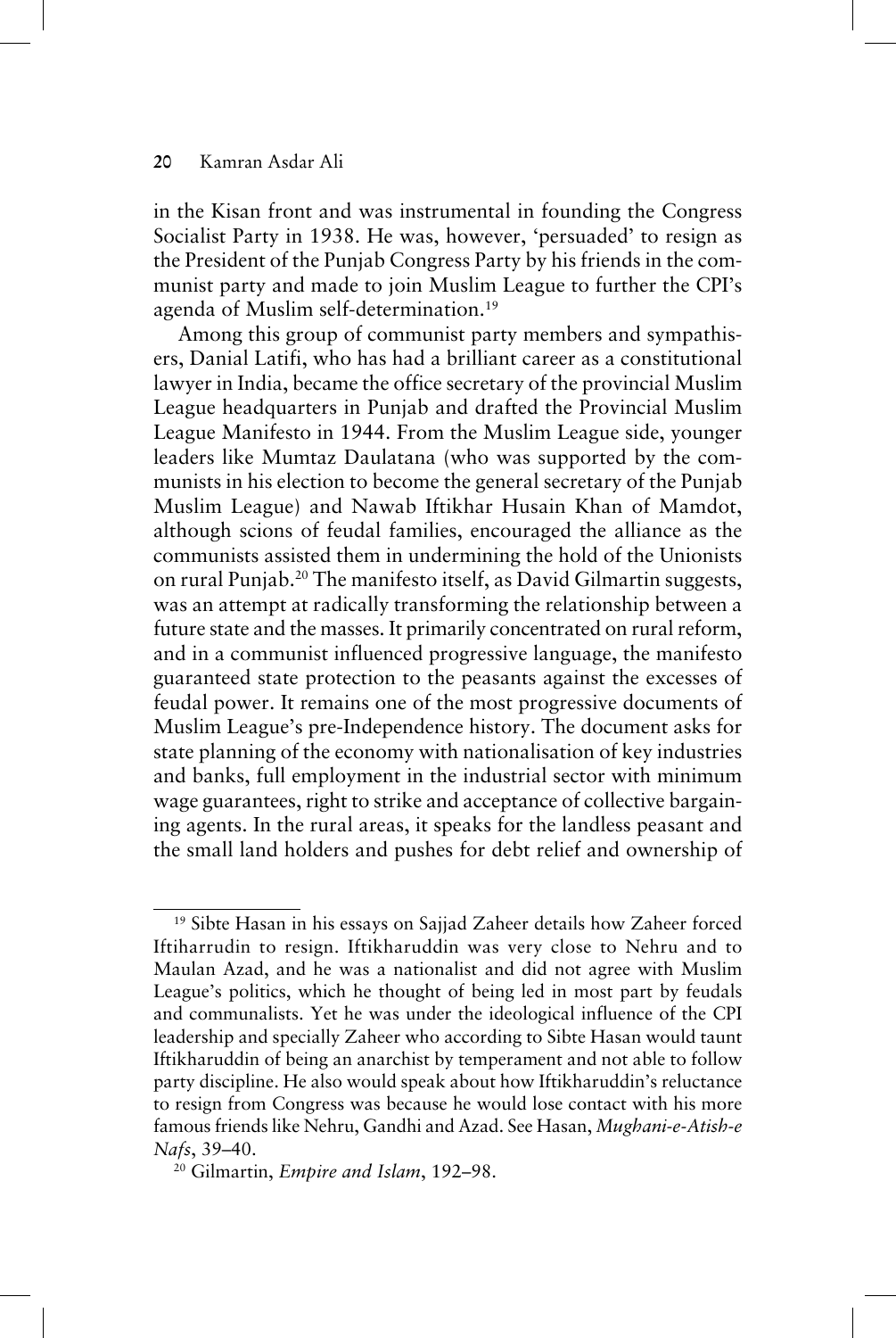state land by landless peasants, while arguing for progressive taxation on larger holdings.<sup>21</sup>

Hence, through their alliance with the League, the communists sought to raise consciousness among the Muslim peasantry, an area that they had not had much earlier success in, while the Muslim League itself in the mid-1940s benefitted from communist work among the peasantry and strengthened its own secular appeal among a large section of the Muslim masses.

Notwithstanding the progressive manifesto in Punjab or the hard work performed by the communists for the League, the long term effects of this collaboration did not produce the structural transformation that the communists were pushing for. The weakness of the communist movement in the area itself and the forms in which Muslim League manipulated the situation in its favour by using the communist connections to create a mass base, but eventually not allowing communist sympathisers any formal position in the party, inevitably created misgivings towards the League among the CPI members<sup>22</sup>

### *The Reversal and Partition*

Despite the desire to work within the League, by the mid-1940s, there were other competing and vocal tendencies that shaped CPI's outlook on partition of British India and the Muslim League. In a paper on the Cabinet Mission,<sup>23</sup> Rajani Palme Dutt, the British Communist leader and influential journalist who also served as the principal advisor to Indian communist politics, emphasized that 'the unity of India is desirable from a progressive point of view and

<sup>21</sup> See notes 17 above, page 28. Also see Gilmartin. Empire for detailed discussion.

<sup>&</sup>lt;sup>22</sup> Ibid. Based on interviews with communists who participated in the Punjab movement in the 1940s, Leghari argues that they felt rejected when prominent communist workers in the Muslim League like Ataullah Jehanian were not given party tickets during the 1946 elections. Work with the Muslim League aided some CPI members to either leave the Communist Party or become more firmly entrenched in Muslim League politics in the post-partition years.

<sup>&</sup>lt;sup>23</sup> Sent in February 1946 by the new Labour Government of Britain, headed by Clement Atlee, to work out a formula for India's eventual independence.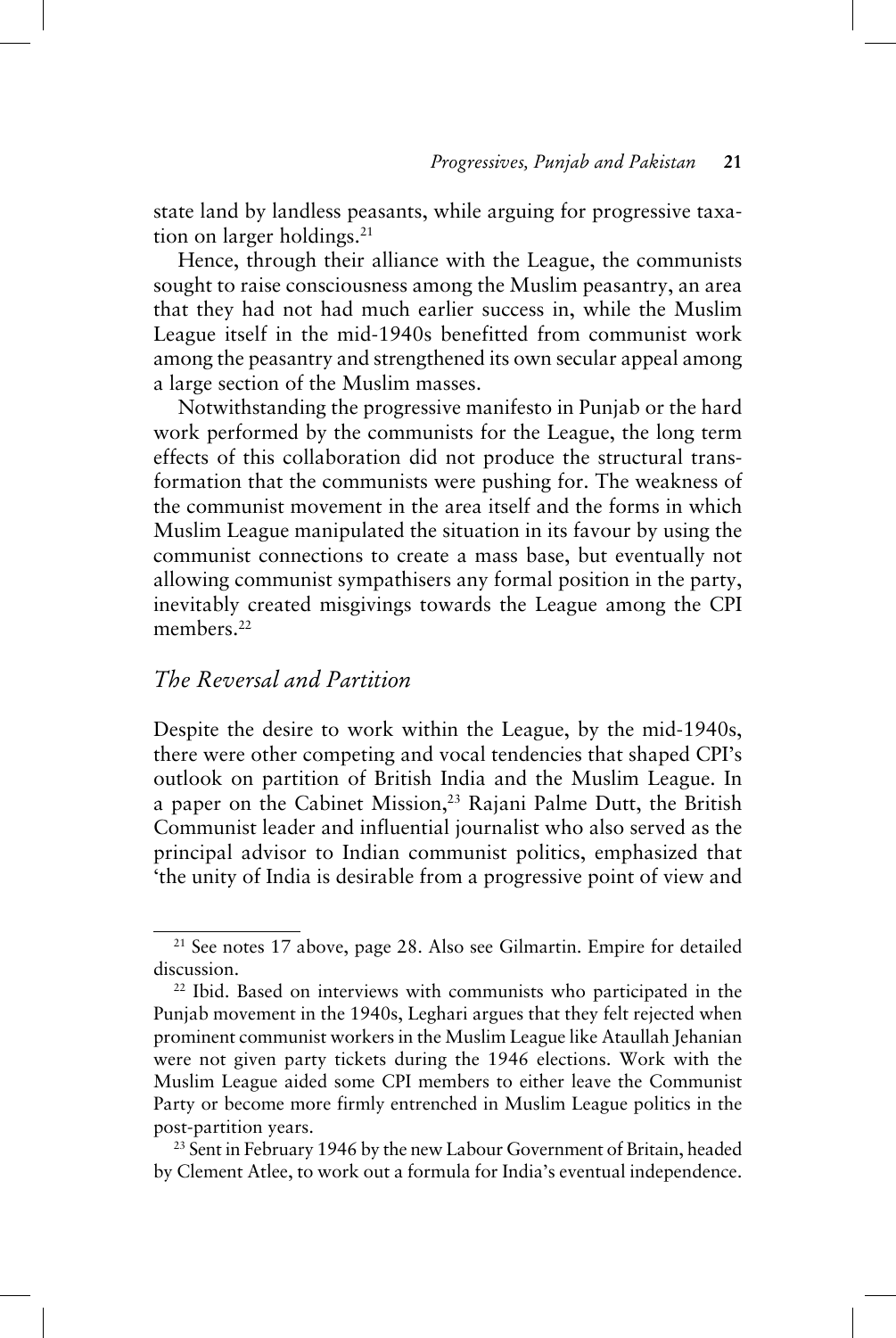partition would be a reactionary step'.24 He went on to argue that the slogan of Pakistan was not one of national self-determination, but of Muslim separatism. However, he conceded that the issue is an internal matter for the Indian people to settle and the resolution could take into account the principle of national self-determination as applied in the Soviet Union. Recognition of this principle, including the right to secession, however, does not mean, Palme Dutt asserted, that separation is desirable.<sup>25</sup>

Still later in August of 1946, the CPI issued a resolution, which while asserting that the Muslim League represents the bulk of the Muslim masses, as evidenced by its victory in the 1945–1946 election in which it won all Muslim seats to the central legislature (30) and 447 of the 507 Muslim seats in the provincial assemblies, the CPI distanced itself from Muslim League's demand for Pakistan. It declared that the demand reflected the feudal and Muslim elite interests that sought to compromise with imperialism for a share in administering divided India.26 Further, the Party acknowledged that unlike the Congress, the Left in the Muslim League was very weak and asked the League to abandon its bargaining tactics with Congress on its demands and unconditionally join the common struggle against the British presence and the princely states.27 Following Rajani Palme Dutt, the resolution argued that the masses that support the Indian National Congress are correctly against the division of the country on a religious and undemocratic basis and want a single union.28

To be sure, the CPI was critical of both the Congress and the Muslim League for accepting the partition plan.<sup>29</sup> Yet, it was at least clear in CPI's analysis that Congress' 'compromise' on partition was more to retain control of the pre-independence popular upsurge by bargaining with the British, while the Muslim League had been

<sup>24</sup> Palme Dutt, *A New Chapter in Divide and Rule*, 13.

<sup>&</sup>lt;sup>25</sup> Ibid., 15.

<sup>&</sup>lt;sup>26</sup> This section on the 'August Resolution' is from For the Final Assault: Tasks of the Indian People in the Present Phase of Indian Revolution, 1946, Bombay: People's Publishing House. Reprinted in Documents of the Communist Party of India, Volume 5, 103–27.

<sup>27</sup> Ibid., 120–21.

<sup>28</sup> Ibid., 103–27.

<sup>29</sup> Palme Dutt, *A New Chapter in Divide and Rule*.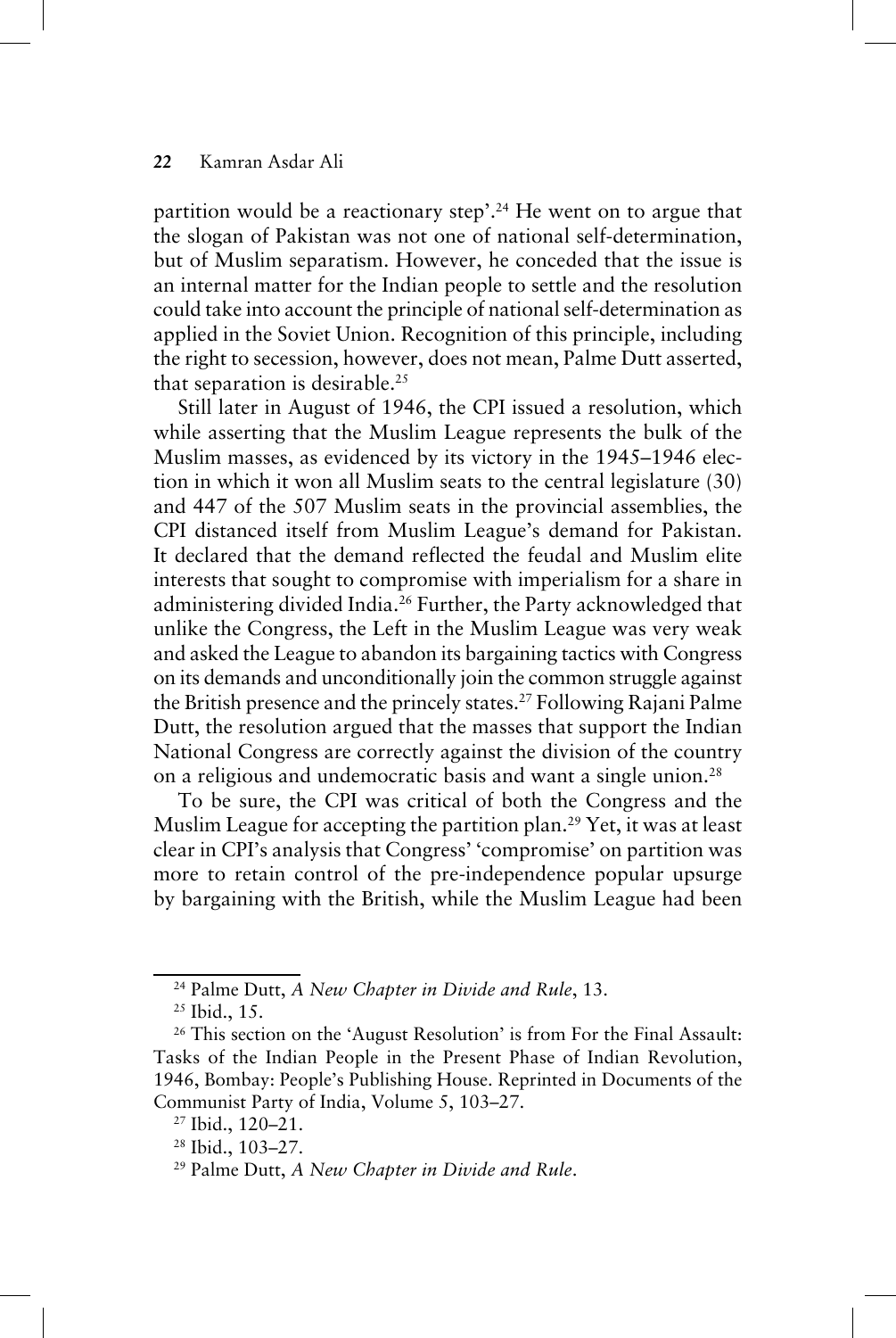a lackey of the British by forcefully demanding the division of the country on a religious basis and hence weakening the progressive forces of united India. I would emphasize that although the CPI finally accepted the creation of Pakistan by arguing for the division of the Party itself, the deep suspicion of Muslim League's politics and the agony over British India's division was the overwhelming sentiment that was shared by a majority of Party workers of all religions and ethnicities. Pakistan's creation was, according to the CPI, non-progressive and hence reactionary.30

#### **The Party Line in Pakistan**

It is by now well known that the violence that followed the Partition of British India was unprecedented in its scale and method.31 In the summer and autumn of 1947, Punjab burned as millions were uprooted from the ancestral lands and forced to flee across the newly formed borders to previously unknown areas. It was a catastrophe that incorporated killings, arson, disappearances, and rape. Entire communities which until recently had lived together had turned against one another and the carnage that followed had undermined long held practices of shared existence and tolerance. The CPI in its communiqués during that time<sup>32</sup> vehemently condemned the killing and held the British responsible for the breakdown in the law and order situation. The CPI argued that the British had instituted governor rule in the Punjab province five months before the division of the country, and hence its security services and bureaucracy should have been prepared for all eventualities and not allowed religious extremists on all sides of the political spectrum to take advantage of the situation. This partition violence, according to the Party, was a conspiracy to weaken the newly emergent nations and for creating discord amongst its people at the moment of independence. The Party also blamed the extremists on both sides, the rulers of Princely states, the large landowners and industrialists. All of whom for personal

<sup>30</sup> See Dyakov, *A New British*, 14–15.

<sup>31</sup> Pandey, Gyanendra, *Remembering Partition*.

<sup>32</sup> Secretary Communist Party 1947. Zaghmi Punjab Ki Faryad (Wounded Punjab's Plea), Lahore: Qaumi Dar-ul-Isha't. Extracts from *Naya Zamana*, 7 September 1947.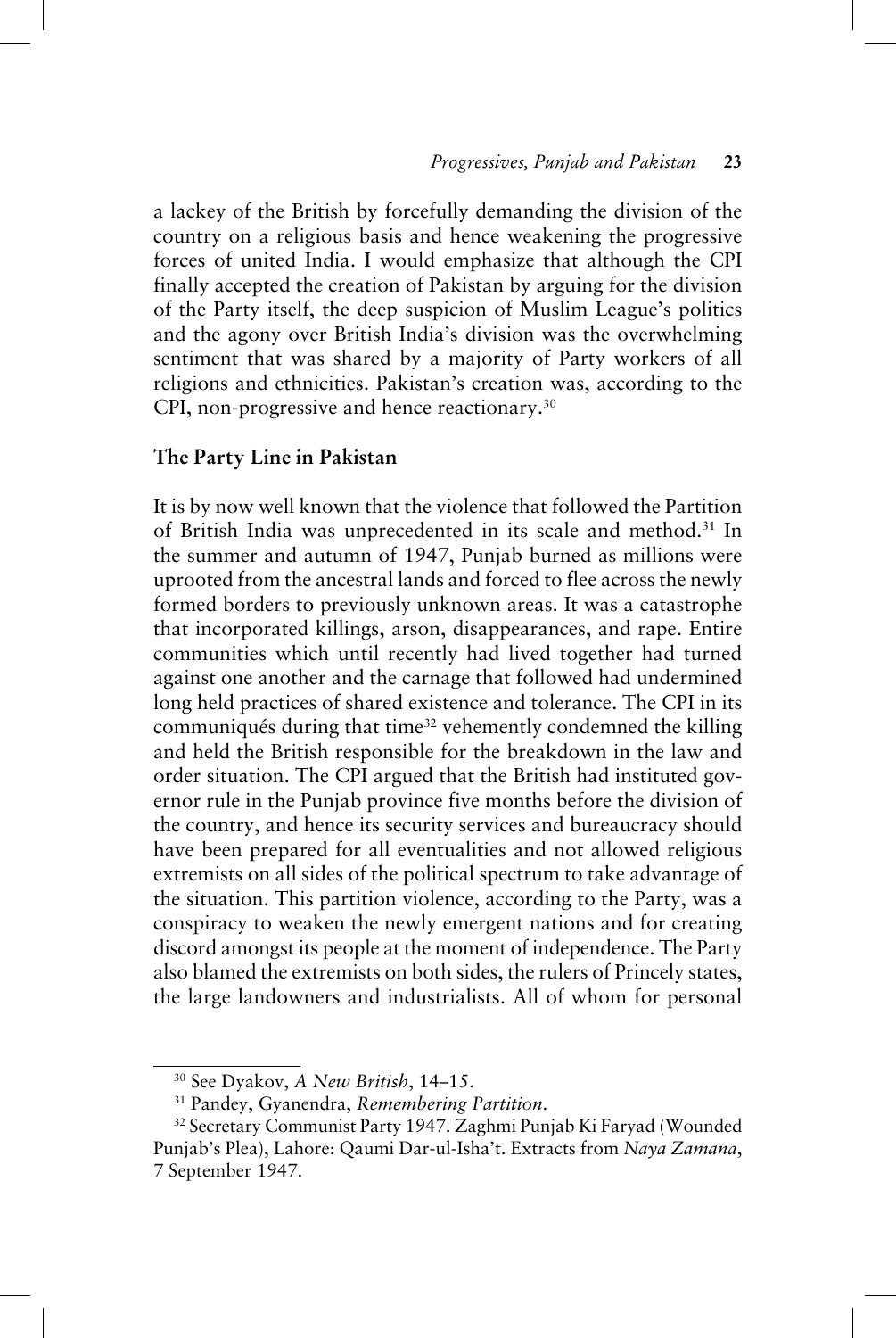gain gave support to communalist tendencies and stoked the fire of hatred. The Party praised the national level leadership of Indian National Congress and the Muslim League who in their statements and actions sought to stop the violence.

This violence had also taken its toll on the Communist movement in Western Punjab. Different estimates are given for the pre-partition Party strength in the region, and an unreliable figure of 10,000 is sometimes used out of which almost 90 per cent left for India. Irrespective of the actual counts, the communist workers that were left in Pakistan were much less in number (perhaps less than 50), less trained and limited in experience than those Sikh and Hindu cadres who had migrated.<sup>33</sup>

Sajjad Zaheer, the secretary general of the new party, belonged to a very prominent, educated and respected Muslim family from the United Provinces of the Owadh area. His father Sir Syed Wazir Hasan was once the Chief Justice in Owadh, and his brother Ali Zaheer was the first Indian Ambassador after independence to Indonesia.34 Sajjad Zaheer had come to Pakistan in December of 1947, soon after the violence had subsided, as a central committee member of the CPI to organise the remaining cadres in the newly formed state. Zaheer toured the country to generate interest among Party members who were still present. He came again in May of 1948, this time to lead the CPP.

On his arrival Zaheer opted to make the party headquarters in Lahore as some of his closest associates, the poet Faiz Ahmed Faiz and the Punjab Muslim League leader Mian Iftikharuddin, were based in Lahore.<sup>35</sup> In addition to Zaheer, other Muslim cadres were

<sup>35</sup> Surprisingly enough a person whom Zaheer also saw at a regular basis was Nawabzada Imtiaz Ali Khan, the first cousin of the Prime Minister, Liaquat Ali Khan. The Nawabzada was a friend from Zaheer's Oxford days

<sup>&</sup>lt;sup>33</sup> See, note 17 above, page 35.

<sup>34</sup> See, Chief Event in Past History of Communist Party of Pakistan. Public Record Office, D035*/*2591. It goes to Zaheer's credit that he never used his family's influence and wealth for his personal gains. Even during moments of extreme financial burdens that the family faced during Zaheer's time in Pakistan and after his return to India in the mid-1950s, he seldom received (or asked for) assistance from his more well off relatives. A glimpse of this relationship can be gauged from Zaheer's youngest daughter, Noor's memoirs. See Zaheer, *Mere Hisse Ki Roshnai*.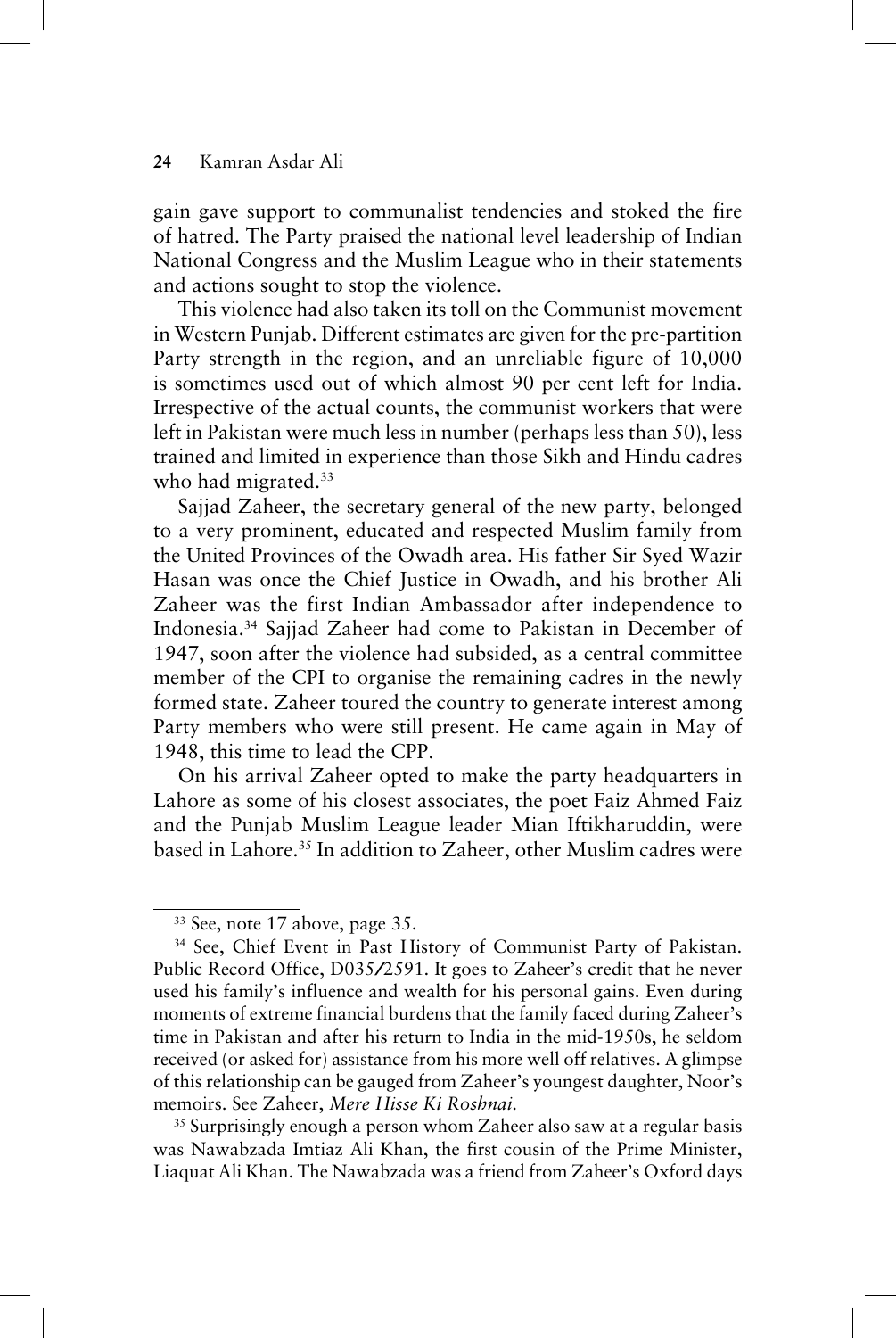sent to Pakistan by the CPI leadership to take charge of the communist movement. Indeed, the CPP's Political Bureau in late 1948 constituted of Sajjad Zaheer, Sibte Hasan and Ishfaque Baig. These were highly educated men from Urdu speaking North Indian *ashraf*  (respectable elite)36 who, in many cases, had university degrees from Europe and possessed previous experience of urban and cosmopolitan life. However, all had minimum cultural or social understanding of or political experience among the working class masses within the territories that became Pakistan. They arrived in a Pakistan where the majority of the population was rural, the level of industrialisation was low and the labour was ethnically diverse and non-organised.<sup>37</sup>

In Pakistan, Zaheer followed the political thesis laid out in Calcutta. At the Calcutta Congress, the Report on Pakistan<sup>38</sup> was presented by Bhowani Sen,<sup>39</sup> who elaborated on the trends of discussion on the Pakistan question within the Party. After putting forward the two opinions, one that emphasised that the Indian union was progressive and considered Pakistan politically reactionary, while the other that held the creation of Pakistan as an advance in Muslim freedom from the yoke of Hindu domination, Bhowani Sen gave his own analysis of the situation. He argued that both India and Pakistan were dominated by reactionary capitalists and landlords who were collaborating with imperialists. He went on to criticise how the Muslim League had propagated the false theory of Hindu domination to retain the vested interest of Muslim elite against its richer and more powerful Hindu competitors. To achieve this goal,

and remained loyal to him during the entire Lahore period without officially joining the Communist Party.

<sup>36</sup> See note 17 above, page 45–73.

<sup>37</sup> Pakistan in 1947 had an estimated industrial workforce of about 480,000 within a total population of 75 millions in both wings. See Amjad, *Labour Legislation and Trade Unionism in India and Pakistan*, 67.

<sup>38</sup> See Report on Pakistan, Review of the Second Congress of the Communist Party of India, 757–61. Documents of the Communist Party of India. Vol. 5 (1997). Calcutta: National Book Agency.

<sup>39</sup> Bhowani Sen was a major figure in the Bengal Communist Party, he was re-elected to the Central Committee during the 1948 Congress and was also elected to the Polit Bureau. He was considered one of B.T. Ranadive's (who would become the general secretary of CPI during the Calcutta Congress) chief lieutenants.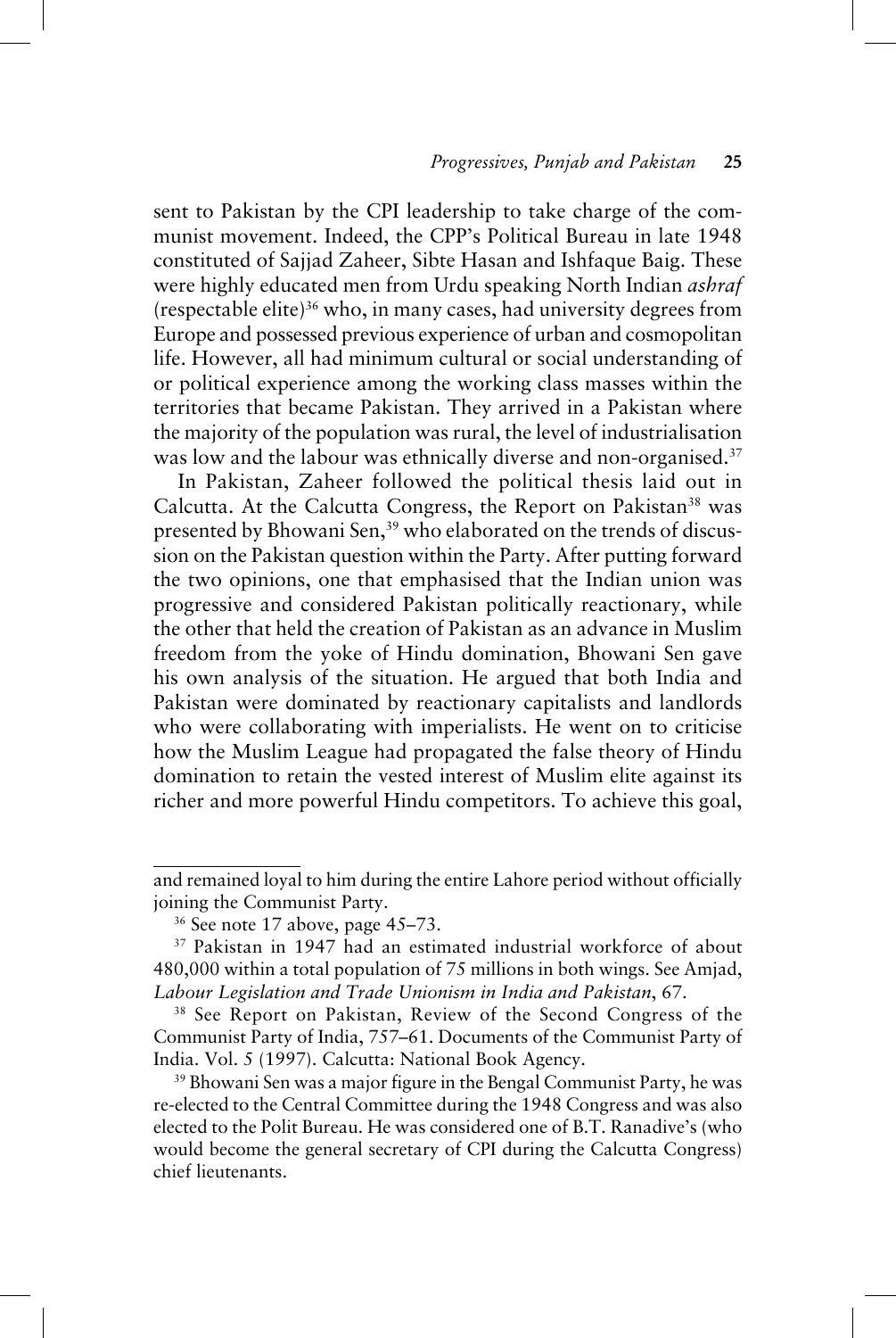Sen continued, the Muslim league channelled the anti-imperialist momentum of the poor Muslim masses toward communal politics and played in the hands of imperialist forces that wanted to keep both Muslims and Hindus enslaved. Hence, in his opinion, the central task of communist movements in India and in Pakistan was identical, to radically change the existing social order and struggle toward the creation of people's democratic states in both countries.

This of course was the period (1948–1950) of the radical turn within the CPI under B.T. Ranadive's, the newly elected General Secretary of CPI, leadership. Ranadive had argued for a revolutionary strategy, which sought to bring people together to launch a massive struggle against bourgeois forces and the Congress led government in India (or the Muslim League in Pakistan). The Party envisaged a People's Democratic Revolution based on the alliance, led by the working class and the communist party, of the workers, the peasantry, the progressive intellectuals and the petit bourgeoisie. This 'democratic front' would form the basis of the new future governance by the toiling masses after the eventual overthrow of the current system.40 The radical line postulated that the spontaneous industrial strikes and militant peasant struggles (like the one in Telangana) over the entire country would enable the disillusioned masses to join the struggle leading to a mass upsurge. The rank and file members of the party were ordered to radicalise every political front with the hope that this would serve as a catalyst for an insurrectionary action by the people. Hence, working class workers and peasants from a range of different parts of the country were encouraged to face the brunt of state repression. They were also asked to follow the example of the peasant movement in Telangana.<sup>41</sup>

<sup>&</sup>lt;sup>40</sup> Three major documents were produced to defend this new policy. 'People's Democracy', 'Agrarian Question' and 'Tactical Line'; a complete discussion of these texts is beyond the parameters set out for this article. See Documents of the Communist Party of India (1997). Letter of the New Central Committee of the CPI Volume VI, 105–41.

<sup>&</sup>lt;sup>41</sup> Telangana movement was of course historically specific and was the culmination of long term work among the peasants by communist and radical workers. Further, the various cross cutting forces vying for power in the area allowed the peasant movement to become an armed rebellion. For example, after the transfer of power by the British, there was a tussle between the Nizam of Hyderabad (the area in which Telangana is located)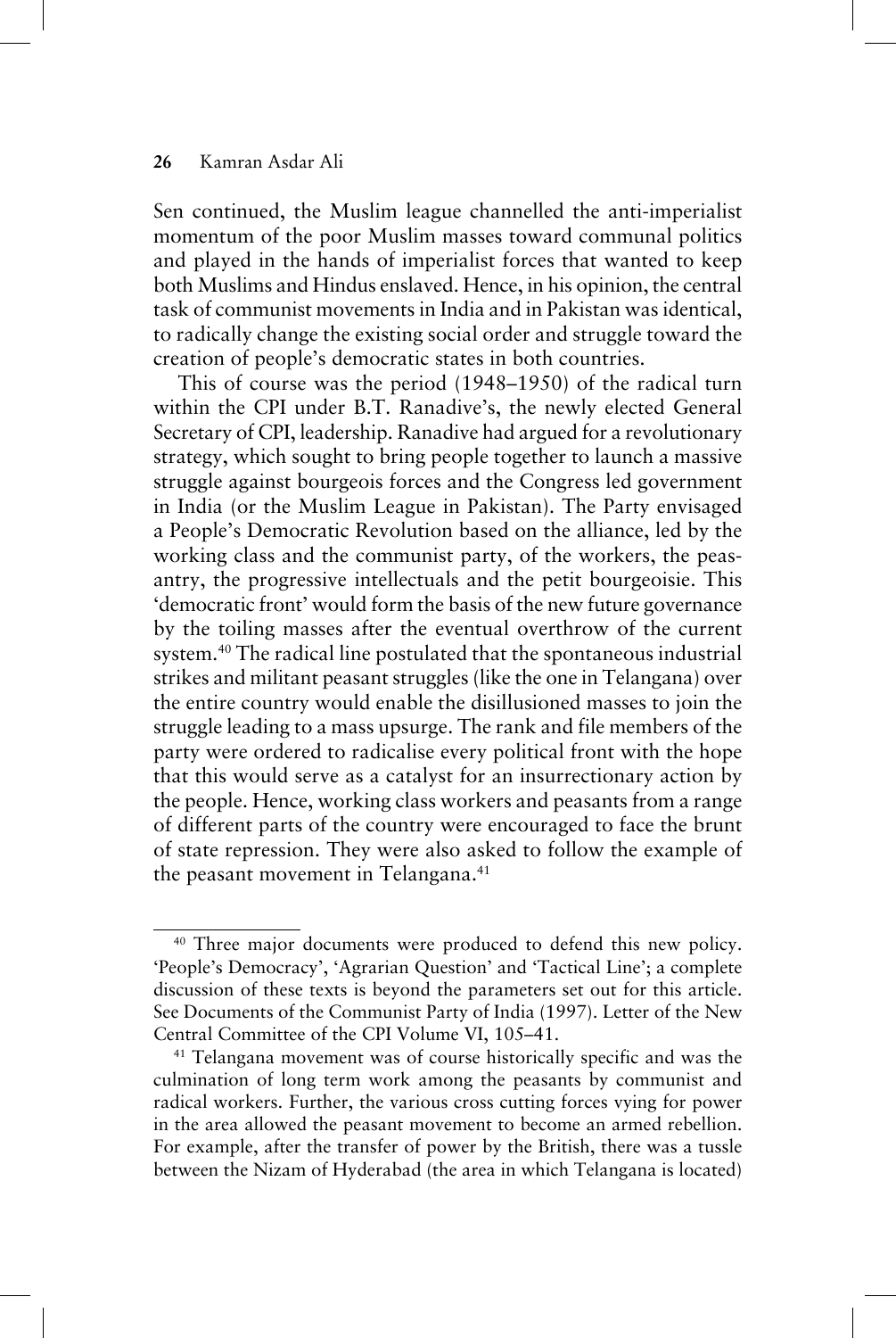### *Progressives, Punjab and Pakistan* **27**

Following Ranadive's thesis, during the years 1948–1951 when he managed the CPP, Zaheer was extremely critical of even the slightest deviation from Party policy. Zaheer's attitude toward Pakistan and the Muslim League initially reflected CPI's radical line, which also saw the need for the Muslim masses to be made conscious of their nationalistic and historic duty and be wrenched away from their communally minded feudal Muslim League leadership. Hence, the militancy in his letters to Party comrades was represented often with dictatorial language, giving much importance to the dissemination of the Party literature, opposition to the Muslim League leaders (he calls them downright scoundrels) and the building of open political front linked to other progressive forces in the country.

The anti Muslim League politics was further complicated by CPP's own assessment of Pakistan's political and economic situation. It based its class analysis for a revolutionary change on the argument that Pakistan was a capitalist country where socialism was the next step, and hence the intensification of the struggle against capitalism was a necessary revolutionary goal. This argument was clearly reflected in Sajjad Zaheer's message — which was read out — to the first All Pakistan Progressive Writers (APPWA) Association's conference held in Lahore in November of 1949, a year after his arrival in Pakistan. In addressing the assembled writers and intellectuals, he argues:

We can only call that literature successful, that knowledge true knowledge, that art real art which benefits the tree of humanity, which

and the Central Indian State. There was also an anti Nizam movement within the Princely state by nationalists and a Razakar movement in support of Nizam's rule and against the encroachment of the Nizam's state by the Indian dominion. Finally, there was the struggle against the local Deshmukh's (the name for large landlords in the area) by the peasantry. Taking advantage of these competing and at times overlapping movements, the peasantry of the area forcefully asserted itself for land rights. These same conditions did not prevail in other parts of India, yet the Ranadive Line called for insurrection in India and named it the 'Telangana Way'. Chaudari, Tridb (1950). The Swing Back: A Critical Survey of the Devious Zig Zags of the CPI Political Line (1947–1950). Marxist Internet Archive. Chapter, Since Calcutta Thesis, accessed 15 April 2011. http:// www.marxists.org/archive/chaudhuri/1950/ swing-back/ch02.htm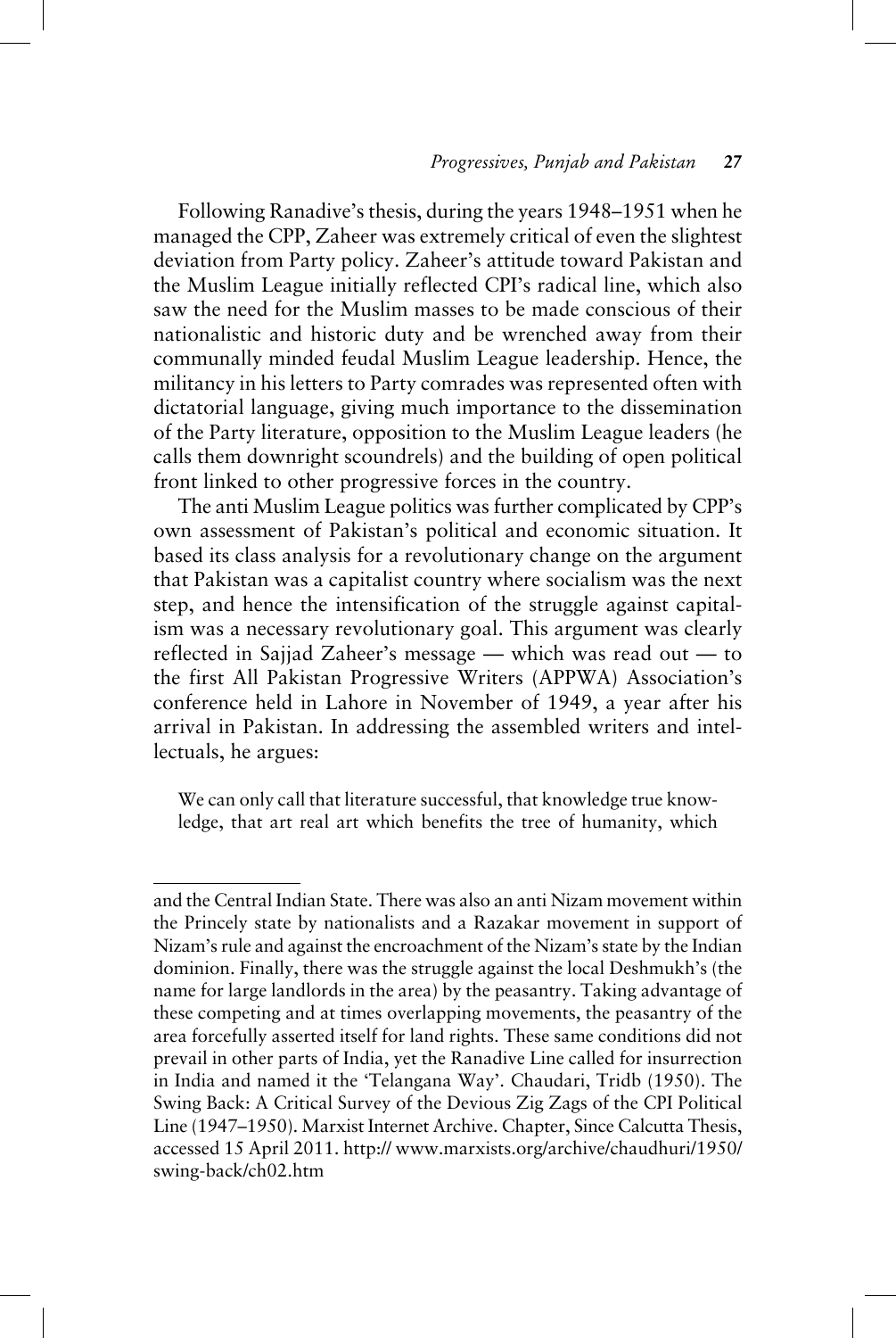soldiers against capitalist violence and oppression and is a blessing for the working class, one which enlightens the minds of the oppressed classes and fills their hearts with passion and courage to speed up the path toward social evolution and democratic revolution.<sup>42</sup>

In addition to the rhetorical and polemical flourish of his speech, Zaheer goes on to state that to accomplish this task, intellectuals, artists and writers need to forsake all their middle class behaviours that enable them to follow the dictates of the capitalists and the feudals. Rather, his advice to the writers is that they should be ready to accept economic, material and bodily pain and also be prepared to struggle against bourgeois and retrogressive ideas that they harbour within themselves. These ideals, Zaheer argues, have been inherited by the middle class writers as the elites have tried to use to keep us away from revolutionary thought and practice. Hence, the ruling classes sometimes in guise of spiritualism and at others in the form of moralistic arguments or nationalism seek try to placate our senses. He says that these arguments are mere fronts to hide the exploitation and oppression of the capitalistic and feudalistic systems. Yet, according to Zaheer, in the present moment of history, the industrial workers are uniting all the socially oppressed classes to lead them in the revolutionary struggle against capitalism and imperialism. This was Zaheer's analysis of the situation in Pakistan as well, and he elaborated on this in the rest of his message by emphasising how owing to the Russian revolution, the spread of communism in Eastern Europe, the recent victory of communist forces in China, the day was not far that the industrial working class in India and Pakistan would be victorious against the entrenched capitalist system (and their feudal allies) who were being supported by the US and British imperialists.<sup>43</sup>

The emphasis on Pakistan being at a level of 'social evolution' where it could be counted as being a capitalist country with a large working class, and the struggle was for the next stage of socialist transformation may have been a rhetorical ploy to energise the various mass fronts, like the APPWA. Despite this rhetoric, it was evident to Zaheer and others in the leadership of the Party that Pakistan

<sup>42</sup> Zaheer, Sajaad, 1949, *Paighamat* (Messages), Sawera (Lahore) number 7–8, 10–12.

 $43$  Ibid.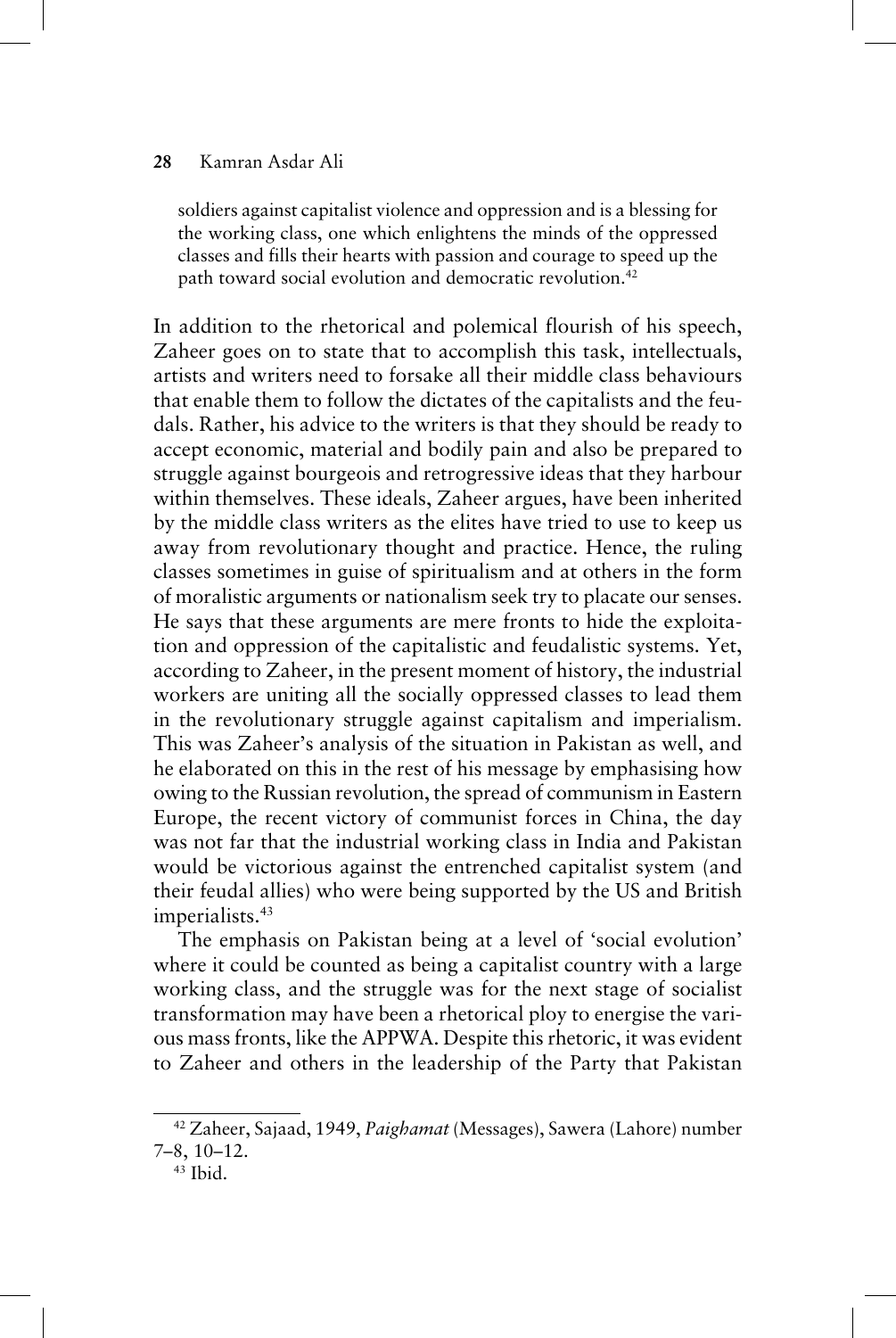at independence was primarily a rural country and an agrarian economy. Pakistan at its independence had 9–10 per cent of British India's industrial base and only 7 per cent of its population was employed in the formal work sector.<sup>44</sup> It can be ascertained that in late 1940s, the Party itself had not developed its own Pakistan strategy and mostly based its analysis on the 'Report on Pakistan' that was presented in the Calcutta Congress. There was an urgent need in the Party to come up with a Pakistan-specific thesis that could elaborate on what was the actual strength of the Pakistani bourgeoisie, its links with the Anglo-American capital and also the effects of the war and post-war economic crisis on the peasantry.

### **Purging the 'Punjabis'**

The Party headquarters for the Punjab Communist Party had already been established at 114 McCleod Road, Lahore. This building belonged to the daughter of Mian Fazl-i-Hussain, the deceased Unionist leader; the CPI in Punjab had rented it from her with the help of Faiz Ahmed Faiz in the early 1940s.<sup>45</sup> One of the first tasks that Zaheer put to himself was the reorganising of the Party structure and the formation of the West Pakistan Regional Committee, the Provincial Committees and the District Organising Committees. In addition to the original members that formed the Central Committee after the Calcutta Congress, Sajjad Zaheer, Muhammad Hussain Ata, Jalaludin Bokhari, and Mirza Ibrahim, six more members were added: Shaukat Ali (Punjab), C.R Aslam (Punjab), Mirza Ishfaque Baig (Centre), Ziarat Gul (NWFP), Abdul Khaliq Azad and Hasan Nasir (both from Sind). This regional committee initially served as the new Central Committee; while Zaheer, Shaukat Ali and Ishfaque Baig constituted the new Central Secretariat, Zaheer, Baig and Sibte Hasan formed the Politbureau.<sup>46</sup> It is clear that Zaheer kept his most trusted colleagues from his Bombay days, Ishfaque and Sibte Hasan,

<sup>44</sup> See note 4 above, page 64.

<sup>45</sup> Fazle Hussain was the founder of the Unionist Party in Punjab. His daughter was married to Manzur Qadir, a constitutional lawyer and one time Pakistani Foreign Minister in the Ayub Cabinet; he was also Chief Justice of the Punjab High Court in the 1960s. Also see Interview with C. R. Aslam, Atish Biyan (weekly), Volume 12(13), 22 May 2000.

<sup>46</sup> Ali, Mian Anwer, 218.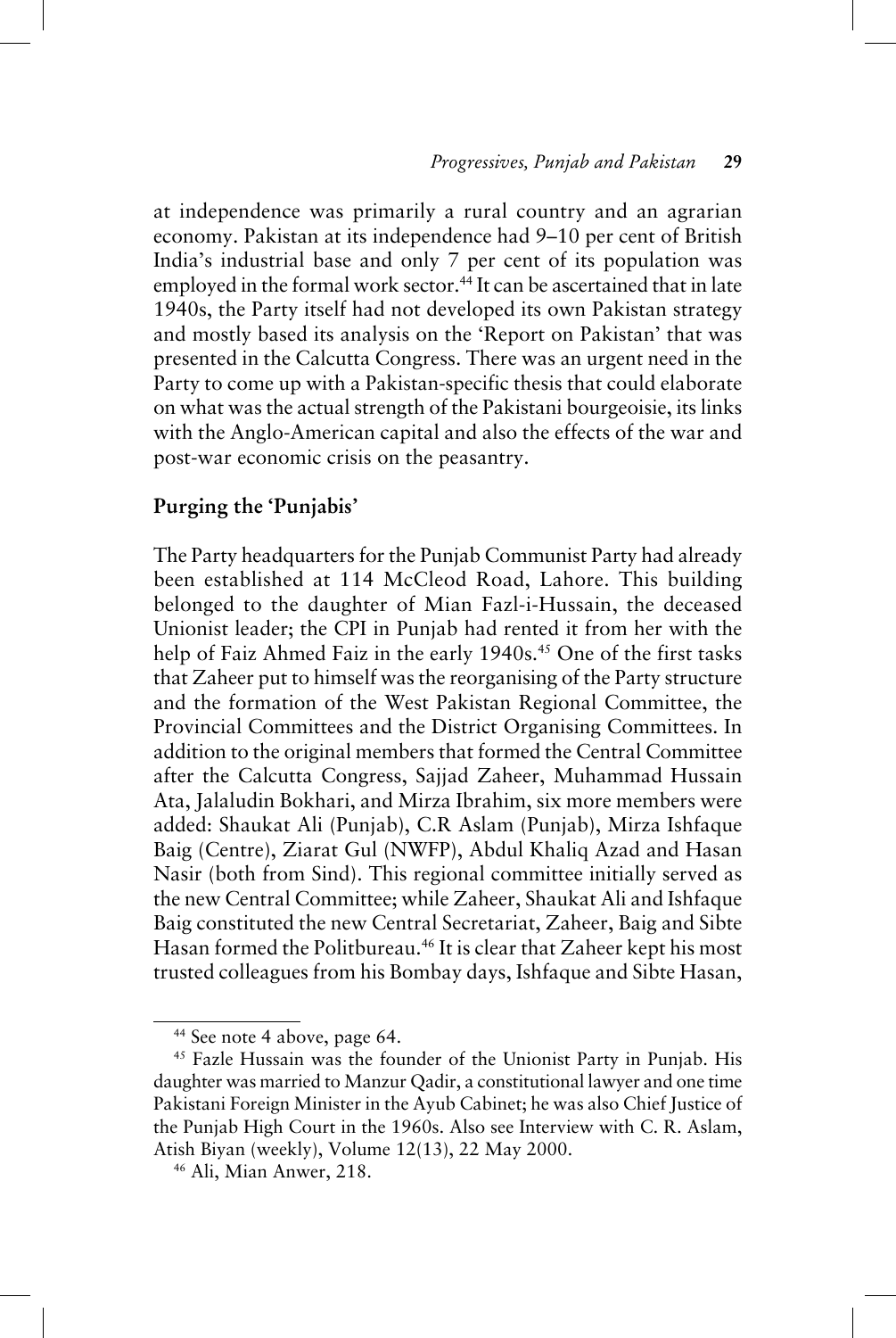close to him in the Party hierarchy. Despite criticism of favouring people who had come from India, it also needs to be stressed that Lahore was a new place and also an entirely new cultural milieu for Zaheer, and he needed to rely on people whom he could trust and work with to perform his task.

Historically, Punjab had several peasant-based organisations and some had over the years come under the CPI's influence. For example, in Punjab since the 1920s, there were Ghadar Party influenced peasant and workers groups.<sup>47</sup> The most prominent among them were the Kirti-Kisaan Party (peasant-workers party), the Kisan Sabha and Naujawan Bharat Sabha. Most had a large percentage of Sikh membership, and they also dominated the leadership positions, although they were 14 per cent of Punjab's population, in relation to 56 per cent Muslims and 26 per cent Hindu. In the early 1940s, two dominant tendencies of left activism, primarily the factions in the Kirti Party in Punjab, had been brought together by the CPI headquarters in Bombay to constitute the Communist Party of Punjab. The Provincial Communist Party in Punjab by 1947, however, still had two dominant groups. These factions were led by Teja Singh Swatantar and Sohan Singh Josh, respectively, and included prominent Muslim communists like Ferozuddin Mansoor and Fazal Elahi Qurban within its fold.48

By mid 1947, the difference between Teja Singh faction, which included Qurban, and that of Sohan Singh (which was more closely aligned with the CPI central leadership and had Mansoor in its ranks) became more acute. Iqbal Leghari, based on interviews with some of the actors involved in the split, argues that Teja Singh Swatantar

<sup>&</sup>lt;sup>47</sup> The Ghadar Party was formed by migrant Sikh workers in the United States who during the early years of WWI decided to come back to India and overthrow the British government by violent means.

<sup>48</sup> Mansoor and Qurban had left British India in 1919 after the demoralising affect at the defeat of Turkey in WWI and the end of the Khilafat movement. They went to Afghanistan and from there to Tashkent, where they were given military training in a school organised by M.N. Roy with Soviet assistance. Mansoor who came back to India in 1921 was arrested and convicted on conspiracy charges. But Qurban went on to attend the Moscow University of Eastern Toilers and did not return unitl 1926, when he was promptly arrested (Leghari 1979, 24 also see Overstreet and Windmiller).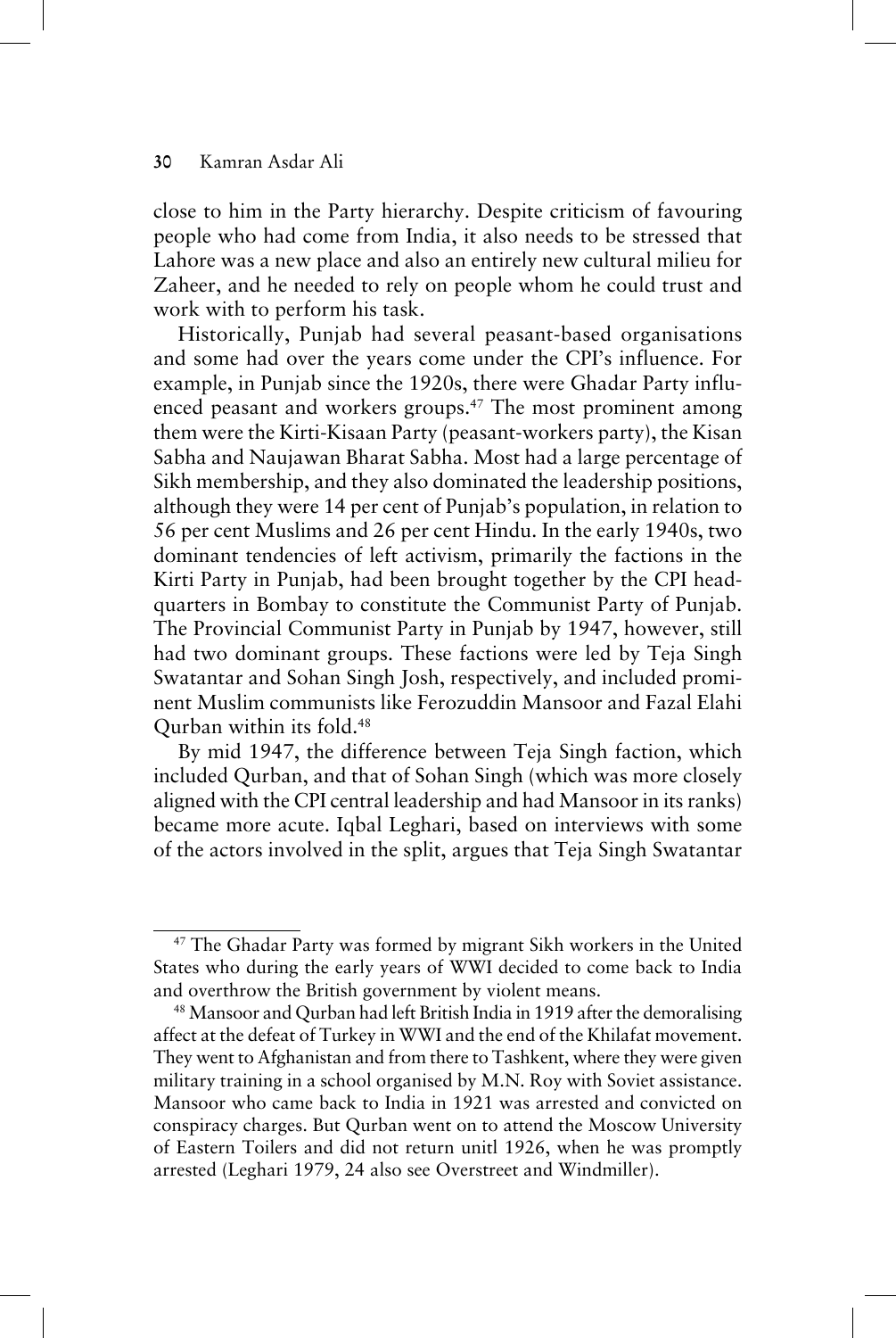and Fazal Elahi Qurban were against the central leadership of the CPI about the change of position on the Pakistan question. The new Party position under P.C. Joshi (prior to the Calcutta Conference) which considered Muslim League and its demand for Pakistan as reactionary was resisted by Qurban in his discussions with Ajoy Ghosh, who was the central leader in-charge for Punjab. When the central party leadership did not pay heed to their arguments, Qurban and Swatantar along with their colleagues decided to form an independent Pakistan Communist Party in June of 1947, basing it on the old thesis of national self determination of the Muslim populace.49

The Bombay based CPI took serious note of this disciplinary breach and immediately made preparations to sideline the new party from its remaining cadres in West Pakistan. Ajoy Kumar Ghosh, a member of the Central Committee of the CPI and, as mentioned above, in-charge for Punjab, came to Pakistan in October of 1947 and reorganised the various provincial committees that had been left leaderless due to the migration of most non-Muslim members, the majority. In Punjab, the provincial committee consisted of Mirza Mohammad Ibrahim, Shaukat Ali, Chaudhary Rahmatullah, Ferozuddin Mansoor, and Eric Cyprian. Because of the differences with the Swatantar group, the name of Fazal Elahi Qurban, one of the senior most party members in the province, was left out of this list. Further, keeping in mind the opposition to the central party's view on the division of British India among some members of the Punjab (and Sind) party, it may be possible that Sajjad Zaheer's election as the leader for the newly formed West Pakistan party had already been decided before the Calcutta Congress by the CPI in India. Hence, the number of delegates was kept at a minimum from this part of Pakistan, only three as opposed to more than 30 from East Bengal. Soon after Calcutta Congress, on 18 March 1948, Qurban was presented with a chargesheet that expelled him from the common membership of the party. The signature on the document was of Ferozuddin Mansoor, a rival of Qurbans in Punjab's communist politics, yet also his comrade during their travels in the Soviet Union

<sup>49</sup> They rented a house on Montgomery Road in Lahore, an address distinct from the one used by the CPI on Macleod Road. See note 17 above, page 34–36. Also see Communism and Communist Activities in Pakistan (10 October 1949, Communism in West Punjab. PRO FO-1110*/*210).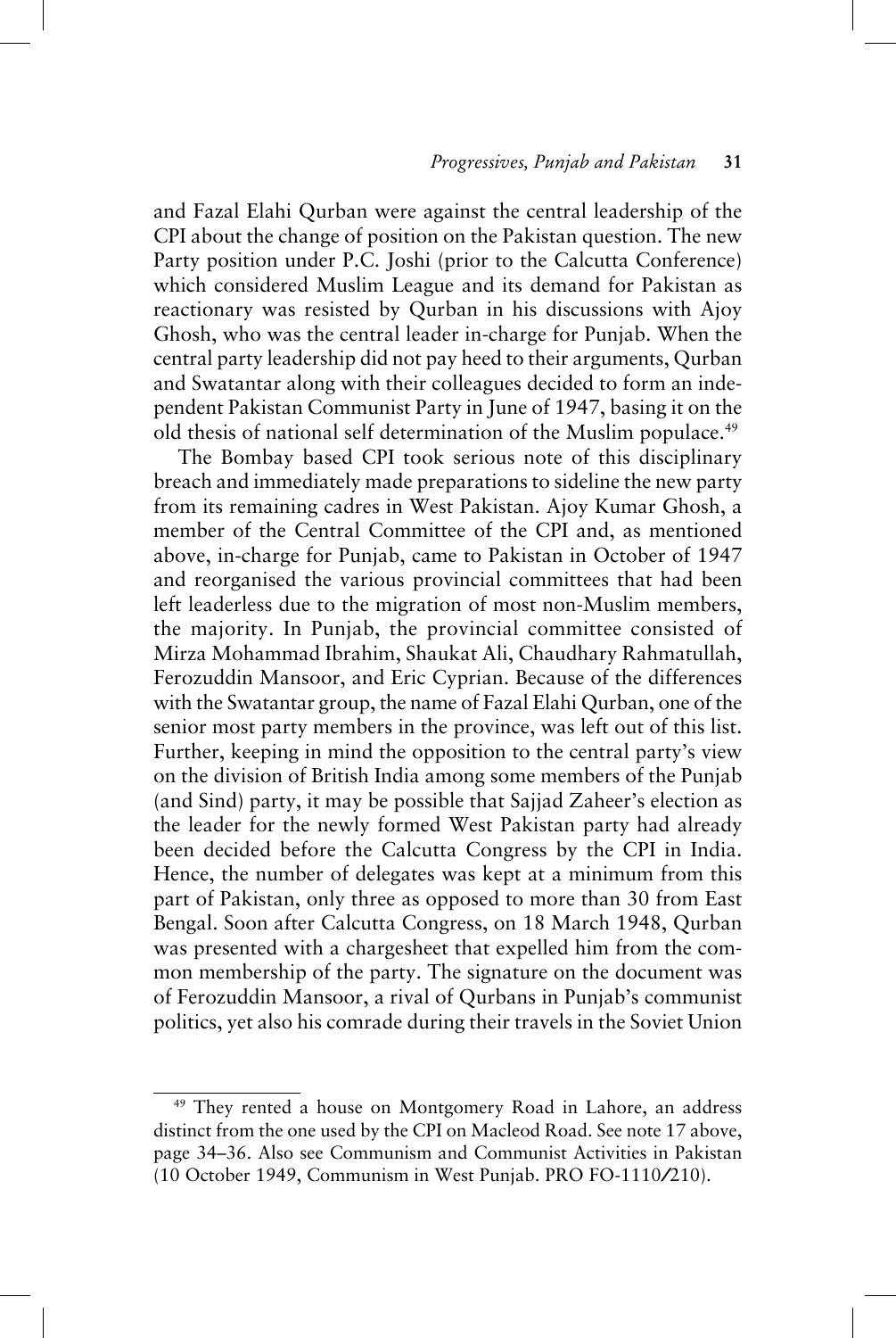earlier in the 20th century. With the removal of Qurban, Zaheer could now come to Pakistan as the only legitimate leader of the new Party.

The chargesheet<sup>50</sup> itself is an interesting document that rhetorically invoked the new Ranadive line of the CPI, but primarily concerned itself with the formation of a new Pakistan Communist Party by Qurban and Swatantar. In the chargesheet, Qurban is accused of siding with the Swatantar faction who on reaching India had already flaunted the authority of the CPI by organising a new communist party by the name of Red Flag Communist Party in Jullundhar. The chargesheet continuously reprimands Qurban for not following party discipline by associating himself with Swatantar, who is called a traitor, anti party and antiworking class. Qurban is also accused of calling his dispute with the central committee as only technical in nature as it was a quarrel between two factions within the Punjab communist movement. After this main charge, several points are added that further accuse Qurban of facilitating dissension in the party ranks and among the trade union workers close to the party. The chargesheet calls Qurban a malicious liar as he is alleged to have told workers of the Attock Oil Company in Rawalpindi that the communists were allied to the CPI and were working as 5th columnists for India, seeking to break Pakistan into pieces. Qurban is then compared to Teja Singh Swatantar and told that his activities are exactly similar to that of Teja Singh, which could lead to collaboration with communal and reactionary forces to disrupt the revolutionary people's movement.

These were extremely serious charges addressed to one of the most senior Muslim party members in the newly formed state. Despite his two long rebuttals of the charges against him, Fazal Elahi Qurban was expelled by the CPI and a circular was sent out in October of 1948 to all party members with Sajjad Zaheer's signature as General Secretary attesting to the dismissal.

Qurban in his defence uses the rhetorical ploy of denying all charges and then pleads for inclusion in the Party recalling his 27 years of service to the cause. In this sense he was correct, as he was senior to all who had come from India to take on the leadership and also to most who were already working in Pakistan after the

<sup>&</sup>lt;sup>50</sup> The following discussion is based on seized communist party documents reproduced in Anwer Ali, M. The Communist Party, 7–17.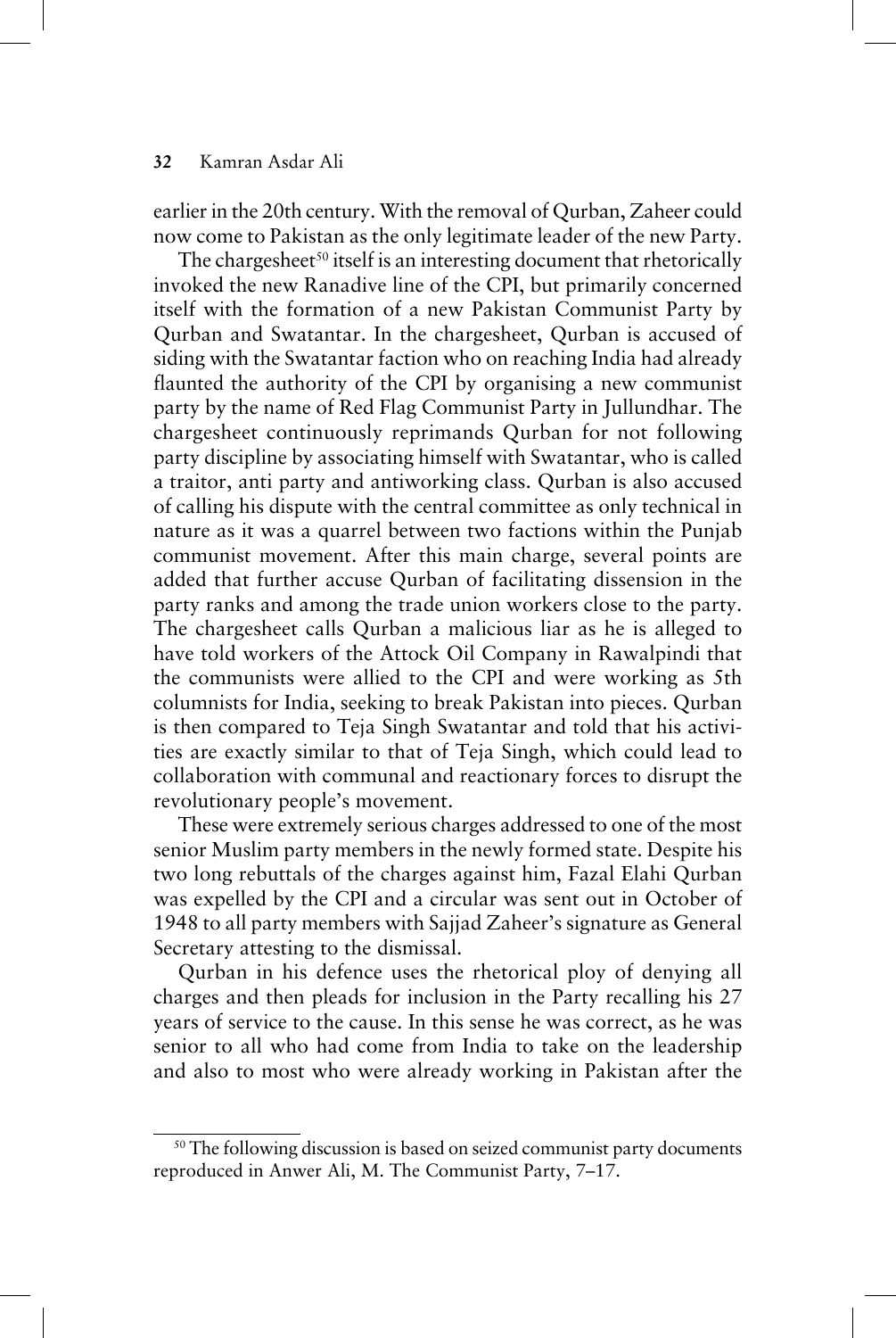### *Progressives, Punjab and Pakistan* **33**

departure of other senior Hindu and Sikh members. He also criticised the Party leadership for not giving him a fair hearing and a chance to plead his case. Qurban argues that his expulsion is like a death sentence to him, and it has been carried out in an arbitrary fashion without any regard to his seniority and service to the Party itself. In both his responses, one as an answer to the chargesheet and the other a letter in Urdu to Sajjad Zaheer, Qurban retains a veiled criticism of the Calcutta Congress as being undemocratic and representing a clique within the Party. In his responses, he resists his expulsion by decree and calls for a meeting of all the members of the Party so that the decision could be made in a transparent fashion as he deserved this hearing after his long dedication to Party. He also reiterates that sane communists in Pakistan wanted an independent Pakistan Communist Party, which should work with all democratic minded and progressive elements to form a real Democratic Government in Pakistan. Here again, he was forwarding a criticism of CPI's line on radicalising the movement. Qurban's removal did indeed pave the way for Zaheer to establish his authority on the fractured and demoralised communist party in Pakistan's early years. However, he continued to receive internal pressure from comrades like Eric Cyprian and Mirza Ibrahim, who had a longer history in Lahore and were more historically and culturally linked with Pakistani society from pre-Independence days.<sup>51</sup>

## *The Internal Debate*

The CPP's confrontational politics, under the influence of the Ranadive line, harmed the day-to-day working of the trade unions, affected the selling of literature and also resulted in periodic arrests of the more committed cadre, leaving the offices to be run by junior colleagues. For example, by 1948, the major communist-supported labour federation was Pakistan Trade Union Federation. Its elected president was Mirza Ibrahim, a veteran leader of the Railway Workers' Union in Lahore. In Lahore, the largest concentration of labour force in the country lay within the Moghalpura Railway Workshop, a public sector enterprise. Prior to the partition of British India, the government of India had set up a Pay Commission to study

<sup>51</sup> Ali, Anwer. Report to India. The Communist Party, 355.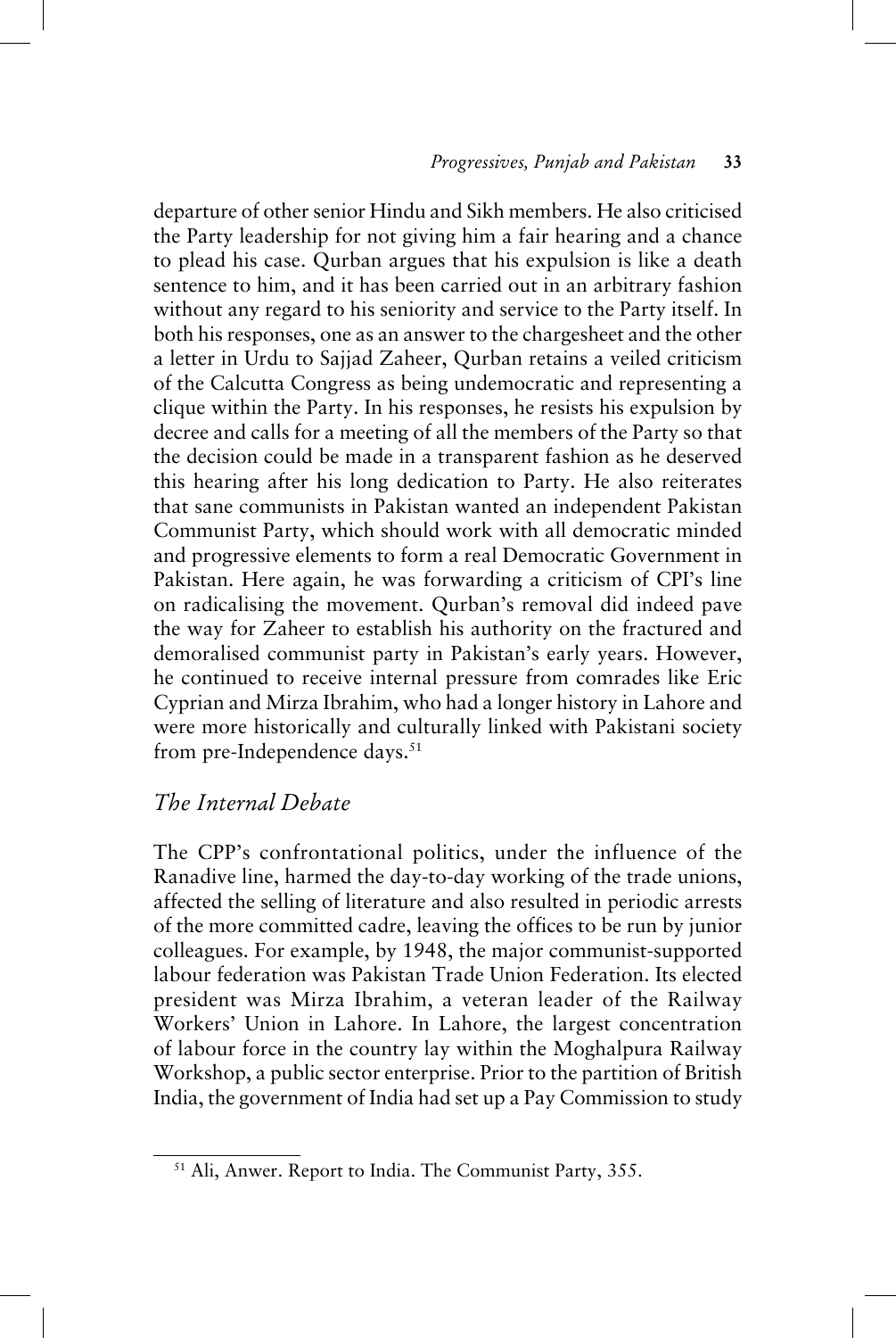the working conditions of the railway workers. This had come about due to a sustained pressure exerted by the railway workers under Mirza Ibrahim's leadership through strikes and stoppages. Both Congress and Muslim League had accepted the Pay Commission's recommendation, but after independence, the Muslim League due to its economic problems did not address this issue. To pressure the government on the Pay Commission issue, there were major strikes in Lahore in December of 1947, which led to Ibrahim's arrest. Faiz Ahmed Faiz, the poet and intellectual, was thrust into the position of leading the PTUF as he was the elected Vice President. The government's repressive machinery sensing further disturbances arrested Faiz (in April of 1948), while other communist leaders connected to the labour movement, Eric Cyprian, Ferozuddin Mansoor, Dada Amir Haidar (from Rawalpindi) and Mirza Ibrahim (again), were picked up in September of 1948. Scores of workers would be arrested for selling the banned CPP paper, *Naya Zamana*, and dismissal from work or arrests by the security agencies of the rank and file members and industrial workers under one law and order pretext or the other was extremely common.<sup>52</sup>

The blind following of the radical line by the CPP central leadership had created some dissension among the Party members. One of the dissenters was a senior Party colleague, Professor Eric Cyprian. Cyprian, a pre-partition member of the Party, had received a BA from Oxford and had taught in the Punjab (including Murray College in Sialkot). He was member of Regional Committee of the CPP and worked on the trade union and peasant (kisan) front.<sup>53</sup> Although agreeing with the party's general radical line, Eric Cyprian, who had travelled to the Party Congress in Calcutta as one of three members from West Pakistan, argued in a memo that militancy without organised and coherent party discipline could lead to anarchy on the one hand and severe repression by the state on the other.

His seniority allowed him to speak openly in Party meetings and send letters critical to the leadership, criticising them on their policies. For example, Cyprian seriously supported the training of new cadres

<sup>52</sup> See note 17 above, page 53. Also see *Pakistan Times*, 17 April 1948, 1 and *Pakistan Times*, 27 April, 3.

<sup>53</sup> He was originally from Allahabad, but had settled in Lahore for some years prior to partition.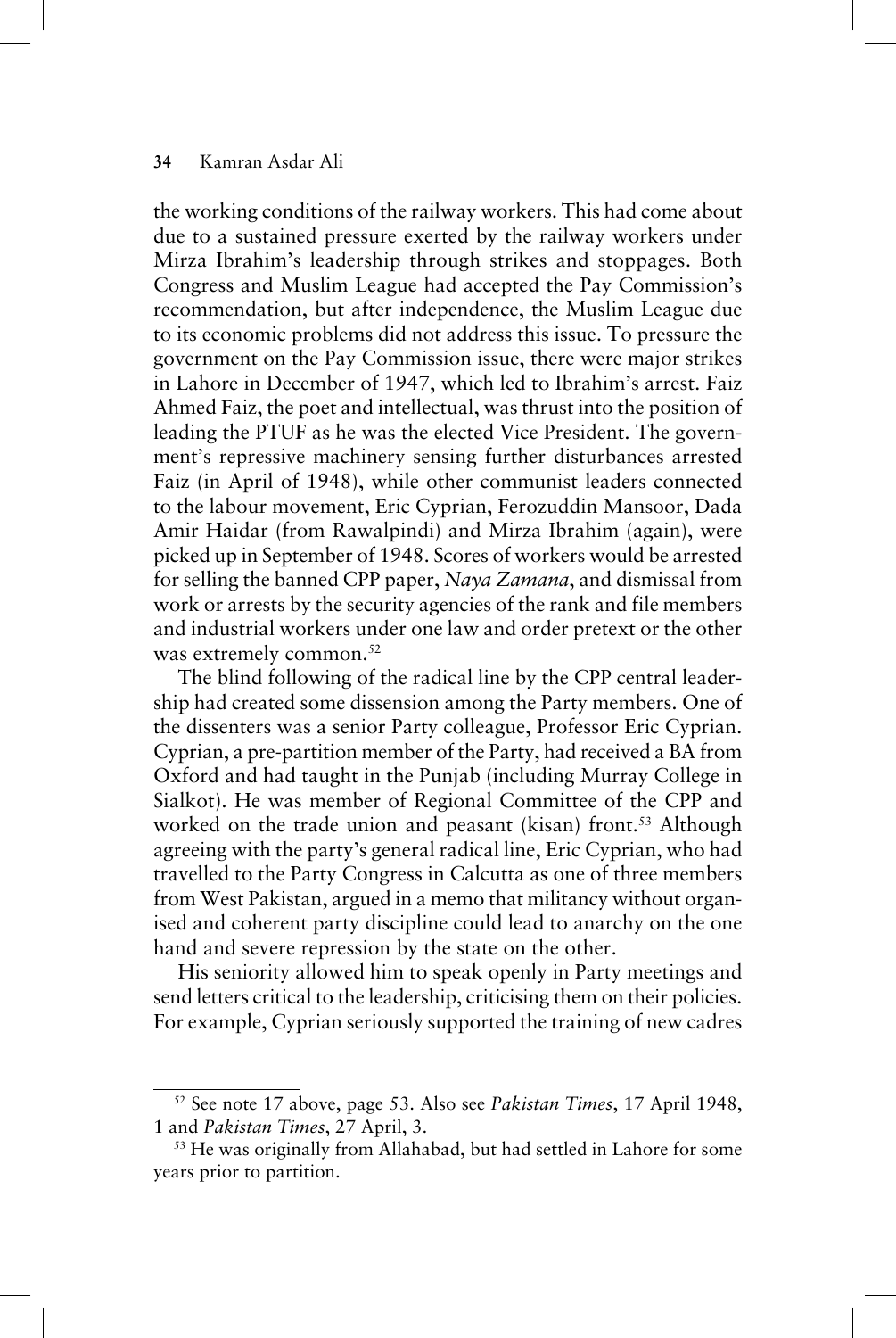and the purging of those who were of doubtful use or had 'reformist' tendencies, which may have included people like Fazl Elahi Qurban, Jalaluddin Bokhari (from Sind) and Kazi Mujtaba (also from Sind).<sup>54</sup> However, in terms of Punjab politics, he particularly identified Mian Iftikharuddin (mentioned above, an ex-Congress worker who was close to the CPI and was asked to enter Muslim league before the 1946 elections). Just after independence, Iftikharuddin was the Provincial Minister of rehabilitation of refugees (August–November 1947) and had resigned from the post arguing that he had not been given a free hand in the implementation of his ministerial duties. He had also advocated for land distribution and for putting a ceiling on land holdings in West Punjab to absorb the rural refugees who had entered Pakistani Punjab after the partition of British India. He was clearly a major progressive voice in Muslim League politics and was creating a political space to radicalise Muslim League from within. Iftikharuddin was also close to Sajjad Zaheer.

Eric Cyprian perhaps sensing the closeness and personal friendship between Zaheer and Iftikharuddin<sup>55</sup> opposed Ifitikharuddin's argument for changing the Muslim League from within and called it nothing more than an opportunistic manoeuver to capture power

<sup>54</sup> We have met Qurban above. Bokhari and Mujtaba were pre-partition CPI members from Sind. Both had begun to show tendencies to support the Muslim League after partition. Mujtaba had taken on a position within the Muslim League by 1948, while Bokhari would occasionally make speeches in trade union gatherings in favour of Jinnah.

<sup>&</sup>lt;sup>55</sup> It was an open secret that Eric Cyprian resented the fact that the Central Committee was dominated by people from the United Provinces (UP). See Ali Anwer, The Communist Party, Memo to Sajjad Zaheer by Mohammad Ata, 328–29. Zaheer and Iftikharuddin were of course old friends from their joint work in the 1930s and early 1940s with the progressive wing of the Indian National Congress. Both had also studied at Oxford, Iftikharuddin predating Zaheer by a few years. He went to Balliol College at Oxford (1927–1930), joined the Indian National Congress in 1936 and was elected to the Punjab Assembly in 1937 and later was a founding member of the Congress Socialist Party (1938). As noted above, he joined the Muslim League in 1945, most probably under pressure from friends in the Communist Party of India. See, Biographical Note in Malik, Abudullah, ed. 1971. Selected Speeches and Statements. Mian Iftikharuddin. Lahore: Nigarishat.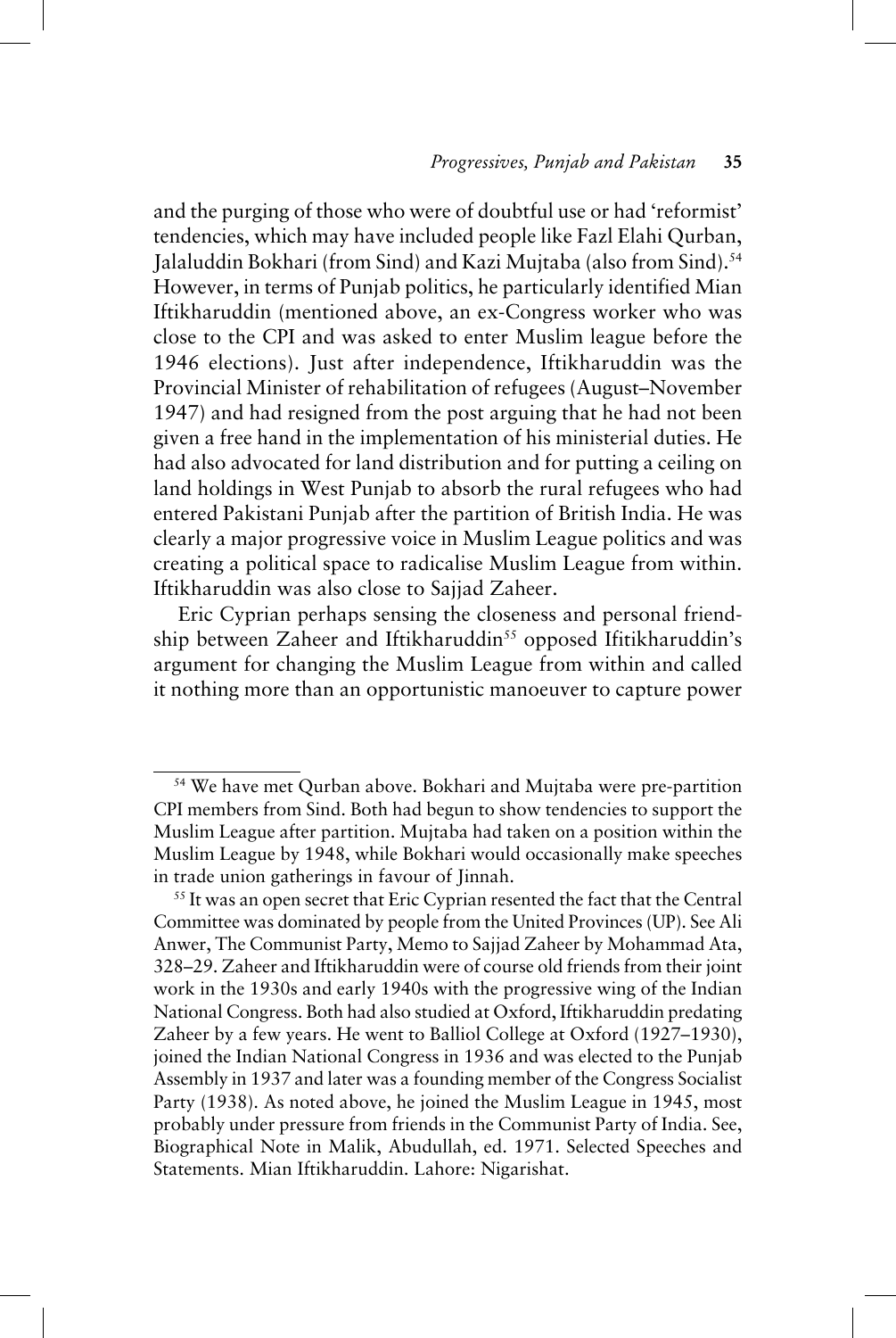while keeping the state machinery intact. Perhaps on policy grounds or due to his own apprehensions about those who came from India to lead the Party, like Zaheer, Cyprian remained suspicious of Iftikharuddin's politics and deemed all Muslim League and other nationalist leaders (like the Pashtun leader, Ghaffar Khan) as either representatives of landlords (like the Nawab of Mamdot in Punjab) and painted them, either Punjabi, Sindhis or Pathans, as reactionaries who may raise progressive slogans and criticise the central government, yet in fact were quarrelling about their right to hold on to their power bases and their right to exploit the masses.<sup>56</sup> In putting forward this analysis, he insisted that Iftikharuddin, who was thought of as the CPP's man in the corridors of power due to his past personal and political association with the CPI, should pay serious attention to the changed party policy as put forward by Ranadive line and more closely follow the Party dictates.<sup>57</sup>

However, the most significant break from Party line that Cyprian puts forward was his suggestion to shift the party line toward organising rural areas as opposed to concentrating on industrial labourers and the trade union front. Cyprian argued that because of continuous repression of communist workers and the closeness of Lahore

<sup>56</sup> Anwer Ali, Eric Cyprian's Impression of Mian Iftikharuddin (June 1948). The Communist Party, 242 and Eric Cyprian on Ghaffar Khan (August 1948). Ibid., 247.

<sup>57</sup> Anwer Ali, Cyprian's Impressions of Mian Iftikharuddin. The Communist Party, 242. Mian Iftikharuddin was the President of the Punjab Muslim League for a few months in 1948. Because of his progressive views and general political disagreements with the Muslim League leadership in Karachi and in Lahore, he resigned from the Party presidentship in November of 1948. Zaheer criticised this move in a memo to the CPP's Punjab Provincial Committee. The CPP, on the one hand, had kept a distance from Muslim League and had been unrelentant in its criticism, yet also wanted to retain a hold on the progressive elements in the Muslim League structure; Iftikharuddin was their foremost supporter within Muslim League. However, he had to work with his own constituency and within the limits of party politics. His decisions were at times not completely in accord with the CPP line, which would then irk the CPP leadership. Hence, Zaheer, despite his friendship, in the memo mentioned above calls Iftikharuddin unreliable and a person who continuously vacillates. See ibid. Zaheer on Daulatana, Siddiqui and Iftikharuddin (28 November 1948), 281–83.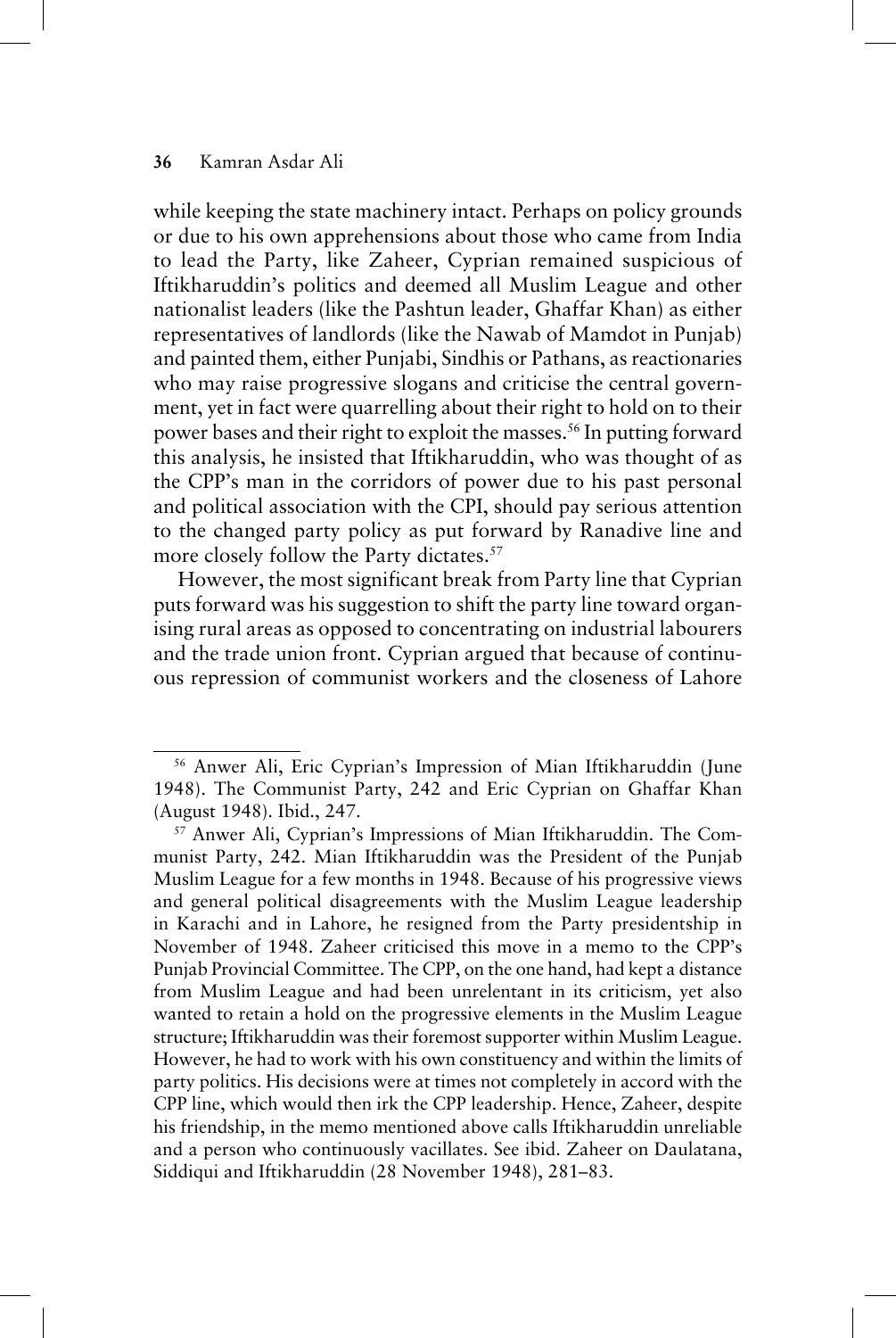to the border (a geographical argument), the trade union activity alone could not lead to a radical change in the political status quo.<sup>58</sup> The price that the workers would pay for even a partial struggle would be more than what the Party could sustain in state repression. Following this, he called for the Party to move its organising to landless peasants and recent refugees all over West Pakistan, while concentrating initially on the peasantry in the Multan and Rawalpindi divisions in Punjab. His arguments were based on his assessment that there was widespread poverty among the non-organised and nonpolitical peasants, and they would join the struggle out of desperation to see a better future for themselves. Hence, the trade union front should have minimum cadres working in it and the Party should send members to the rural areas to the two named divisions, to establish Party centres, contact local leaders who have conducted spontaneous peasant struggles, form kisan (peasant) committees and start leading small struggle on day to day issues, which may then cohere to form larger movements.<sup>59</sup>

Although Cyprian shifted the discussion to peasant mobilisation from the struggle of the industrial workers in cities, his radicalisation and argument on agitational politics remained very similar to the Ranadive line of intensifying the struggle,  $60$  the difference was in tactics as Cyprian was advocating a shift from urban to rural milieu. This shift was a precursor to some of the debates in Indian communism as well (the Andhra Committee), albeit at a later date, <sup>61</sup> he may well have been influenced by the advancing Maoist forces in China or was in communication with the Andhra Committee itself.62

<sup>58</sup> Meaning that the already security conscious Pakistani state would not allow civic disturbances in Lahore, so close to the Indian border.

<sup>59</sup> Ibid., 142.

 $60$  See note 40.

<sup>61</sup> Letter of the New Central Committee of the CPI to All Party Members and Sympathisers. In Documents of the Communist Movement in India. Volume VI (1949–1951), 105–42. Calcutta: National Book Agency (1997). First issued, 1 June 1950.

 $62$  The Andhra Committee in Spring of 1950 created a new consensus against Ranadive's leadership and forced him out of the Secretary General's position. There is a longer discussion about Soviet pressure based on the editorial titled, 'Mighty Advance of the National Liberation Movement in the Colonial and Dependent Colonies' in the Cominform weekly *For a*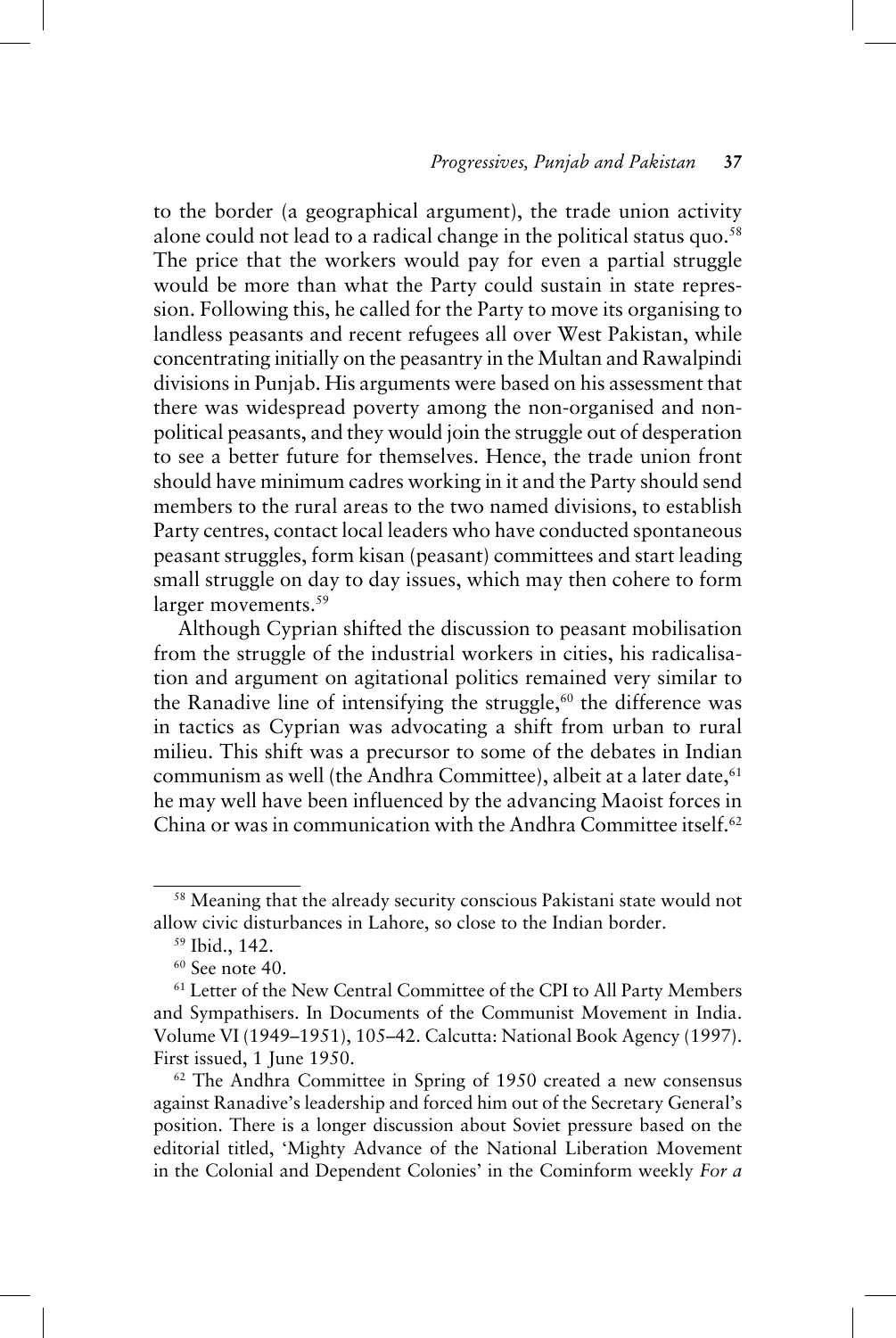# **Conclusion**

The CPP agreed with the CPI analysis of Muslim backwardness and considered the territories of the new state as economically underdeveloped, lacking industrialidation and under entrenched feudal control. In this they were not off the mark. For example, as mentioned above, Pakistan, at its independence in 1947, inherited only 9 per cent of the total industrial establishment of British India, and the industrial workforce was estimated to be around half a million within a total population of 75 millions in both wings. Following this assessment, many have argued that the fragmented and low concentration of industrial capital was mirrored by the weakness of organised industrial labour.<sup>63</sup> Given the cultural 'backwardness' thesis on Muslims and the economic underdevelopment of Pakistan, it was obvious that in the progressive and somewhat developmentalist narrative of the communist party, as exemplified by Bhowani Sen's position on Pakistan, there was much work to be done to educate, motivate and organise the citizens of the new land about their historical task toward 'true' liberation.

Given this background, the initial insistence by the CPP leadership (following the CPI line) on an urban insurrectionary model was rightly critiqued by Eric Cyprian. His argument on the peasant question was the seed that later matured in the 1960s, after the international Sino-Soviet rift, into a major division in the progressive forces on the question of revolutionary praxis. Of course in the late 1940s, with the success of the Chinese Revolution and the support it received from the Soviet Union, these arguments had not yet surfaced. But the shift in a political strategy in a country where the majority still lived in rural areas was already being imagined by some in the Communist Left.

*Lasting Peace, For a People's Democracy* on 27 January 1950. This editorial and another lead article by P.N. Pospelov (commemorating the 26th death anniversary of V.I. Lenin) together created a major shift in the political thesis of the Communist Party of India with major reverberations on the CPP. The editorial did not directly criticize the Ranadive line, but for the CPI it created a major crisis of leadership and policy.

<sup>63</sup> Alexeyev, 'The Political Situation in Pakistan', 9–12.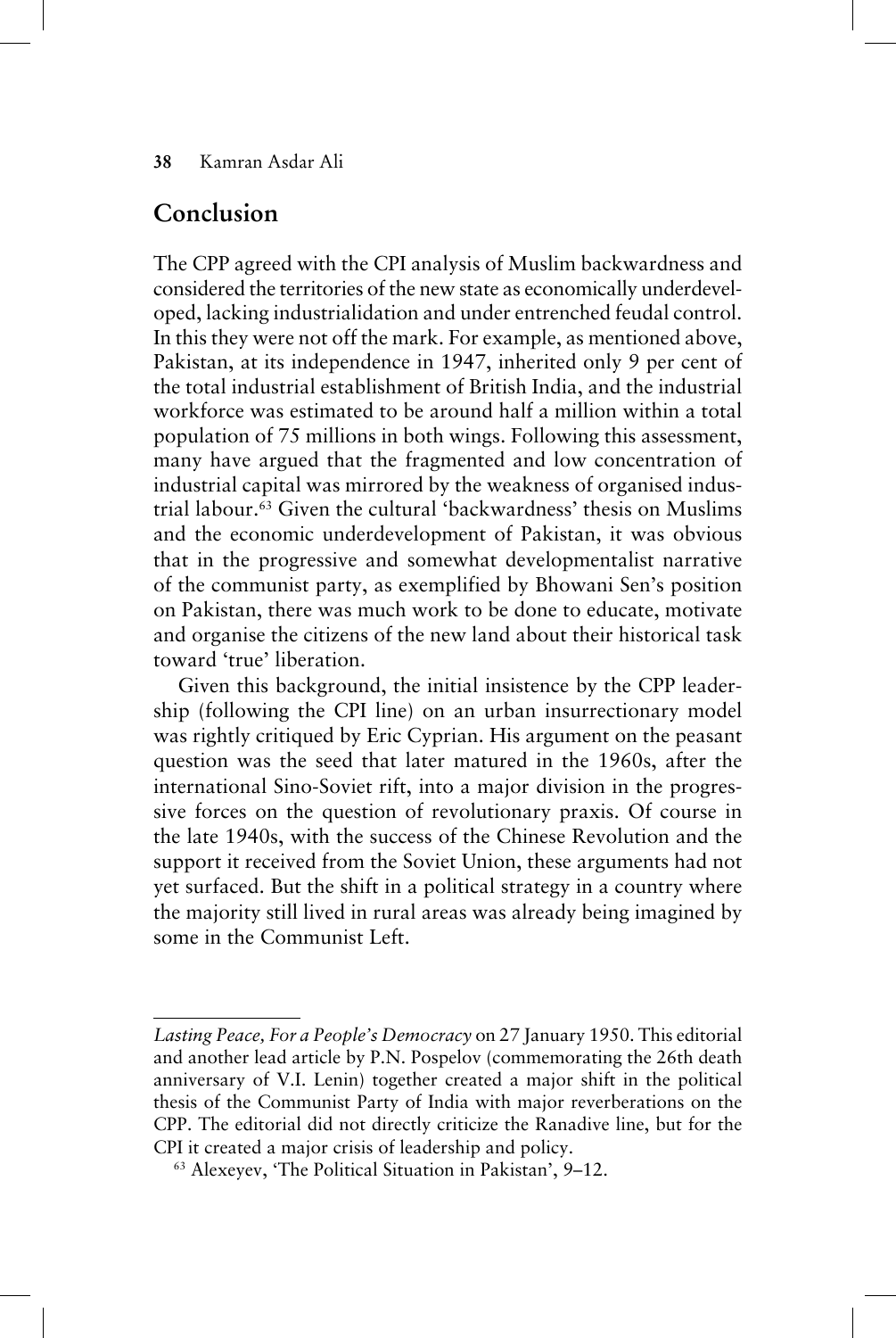### *Progressives, Punjab and Pakistan* **39**

Cyprian's intervention is one of the many criticisms and suggestions that were being offered right from the very beginning of Zaheer's arrival in Pakistan. As much as they show the inner party debate on what the correct line should be, it also makes us aware that Zaheer was not entering a space that he was culturally and politically that familiar with. His lack of experience in trade union work (in Bombay (now Mumbai) he was linked with literature and publication issues and the Muslim front for the CPI) and his lack of knowledge about the cultural and geographical terrain of the new country did not make it easy for him to settle into his new task.

Given this background, and as suggested in the introduction, within the first few years of its existence, the ruling elite of Pakistan became suspicious of any challenge to its authority. The Prime Minister, Liaquat Ali Khan, openly advocated the supremacy of one ruling party and derided those who opposed the Muslim League as traitors and enemy agents.<sup>64</sup> Pakistan, very soon after its independence, also became a political stage for cold war politics. British and US intelligence agencies periodically worked closely with the higher echelons of the Pakistani state apparatus to help them in their efforts to curtail the real or imagined communist threat from within or across the border.<sup>65</sup> Public Safety Acts and other draconian measures from the colonial period were reinvigorated and used to arrest and harass party workers and sympathetic trade unionists. Important members of CPP's central committee were periodically put in jail, and communist publications were routinely banned or confiscated. Even literary journals linked to the Progressive Writers Association— *Sawera*, *Adab e Latif* or *Nuqush*—were constantly asked to stop publication for disseminating anti-state literature. Further, the state also started using Islam as a political weapon to counteract various democratic forces. Islamic doctrine was employed in the media to persuade people against the antireligious (meaning anti Islam) and, linked to it, anti Pakistan political stance of the communists.<sup>66</sup> Public gatherings by communists were occasionally attacked and disrupted by mobs claiming Islamic tendencies or love for Pakistan.

<sup>64</sup> McGrath, *The Destruction of Pakistan's Democracy*, 65–68.

<sup>65</sup> See Communist and Communist Activities in Pakistan, 1949 FO <sup>1110</sup>*/*210. Public Record Office, UK.

<sup>66</sup> Ibid.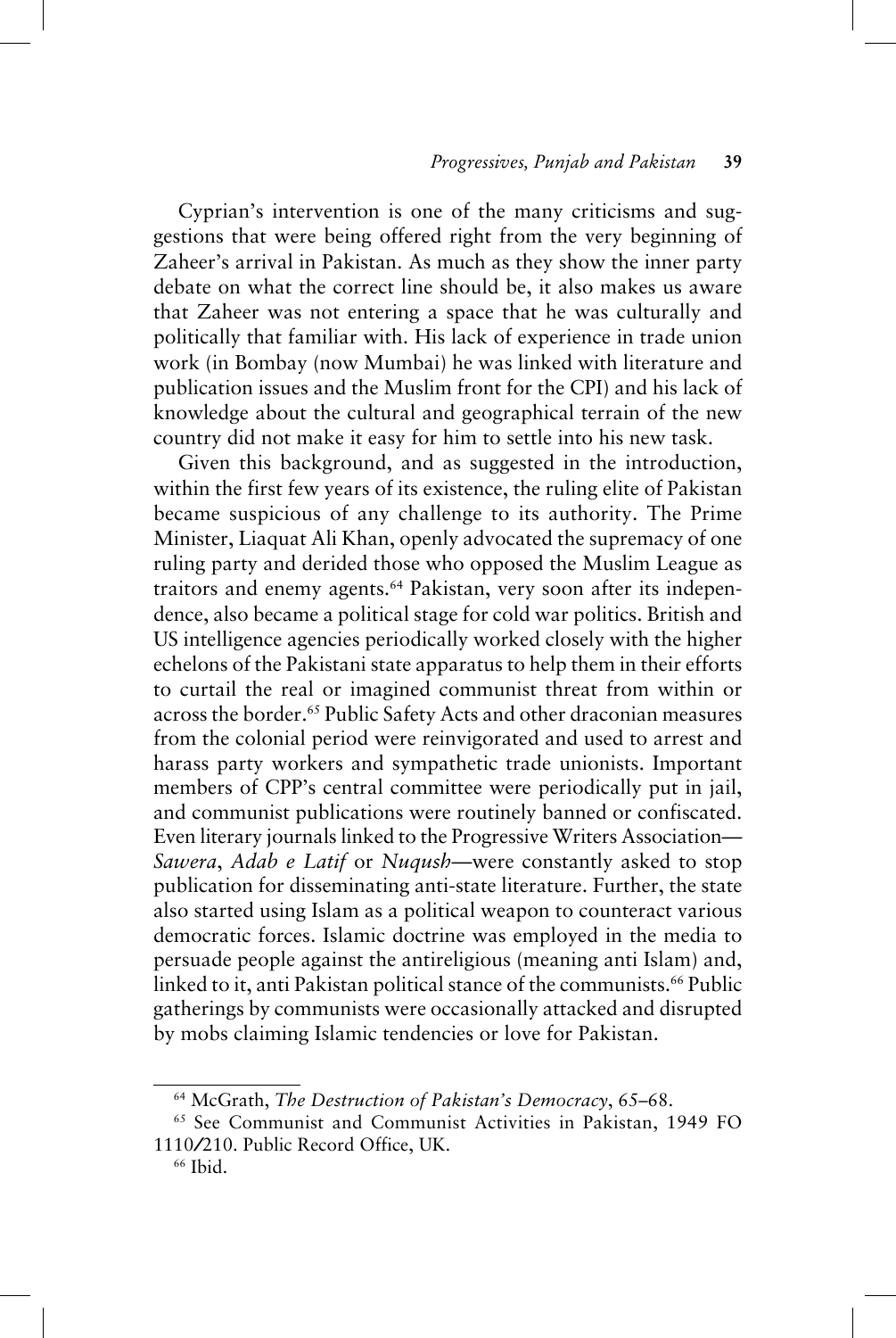Despite such pressures, Zaheer, working under semi-legal conditions and after the collapse of the Party structure and loss of able cadres and members along with the constant harassment and arrests of Party members, worked hard toward rebuilding the party by holding of cell meetings, sending out assignments to individual and groups (while checking up on their completion), seeing to it that the work is performed according to time and schedule, creating opportunities for regular study groups and education and yet being cautious enough so that the leadership and other members are not exposed and arrested leading to a stoppage of the Party's basic functioning. These were not the easiest of tasks where a new kind of individual trust had to be formed between him and those who had a longer history in Pakistan. It is obvious that in these circumstances he relied heavily on people whom he knew from his Bombay days, like Sibte Hasan and Ishfaque and those he had known earlier from his own political, personal or literary connections, people like Faiz Ahmed Faiz and Mian Iftikharuddin.

Further, with constant government surveillance, as Secretary General of the CPP, Zaheer remained underground throughout his tenure until his arrest in February–March of 1951 in connection with the Rawalpindi Conspiracy Case. In February–March of 1951, the Pakistan Government brought charges of sedition and of plotting a military coup against certain leaders of its own military<sup>67</sup> and members of the Central Committee of the CPP, Sajjad Zaheer and Mohammad Ata.68 The poet and progressive intellectual Faiz Ahmed Faiz (Faiz was never a card carrying member of the Communist Party)

<sup>&</sup>lt;sup>67</sup> The conspiracy was exposed by the government on the eve of the first post-independence provincial elections in Pakistan (Punjab). Liaquat Ali Khan, the Prime Minister, was touring Punjab and his party was facing a stiff challenge from newly formed parties, the Jinnah Muslim League of Nawab of Mamdot and the Azad Party of Mian Iftikharuddin. There are indications that the announcement of a threat to the country was used as a cynical ploy to consolidate votes by the Muslim League leadership in its own favour. See Dawn, 10 March 1951 and also see Inward Telegram to Commonwealth Relations Office from UK High Commissioner in Pakistan. FO-371-92866 (Public Records Office).

<sup>68</sup> Major General Akbar Khan, Chief of the General Staff of Pakistan Army, was deemed the leader of the coup attempt. His deputy in this alleged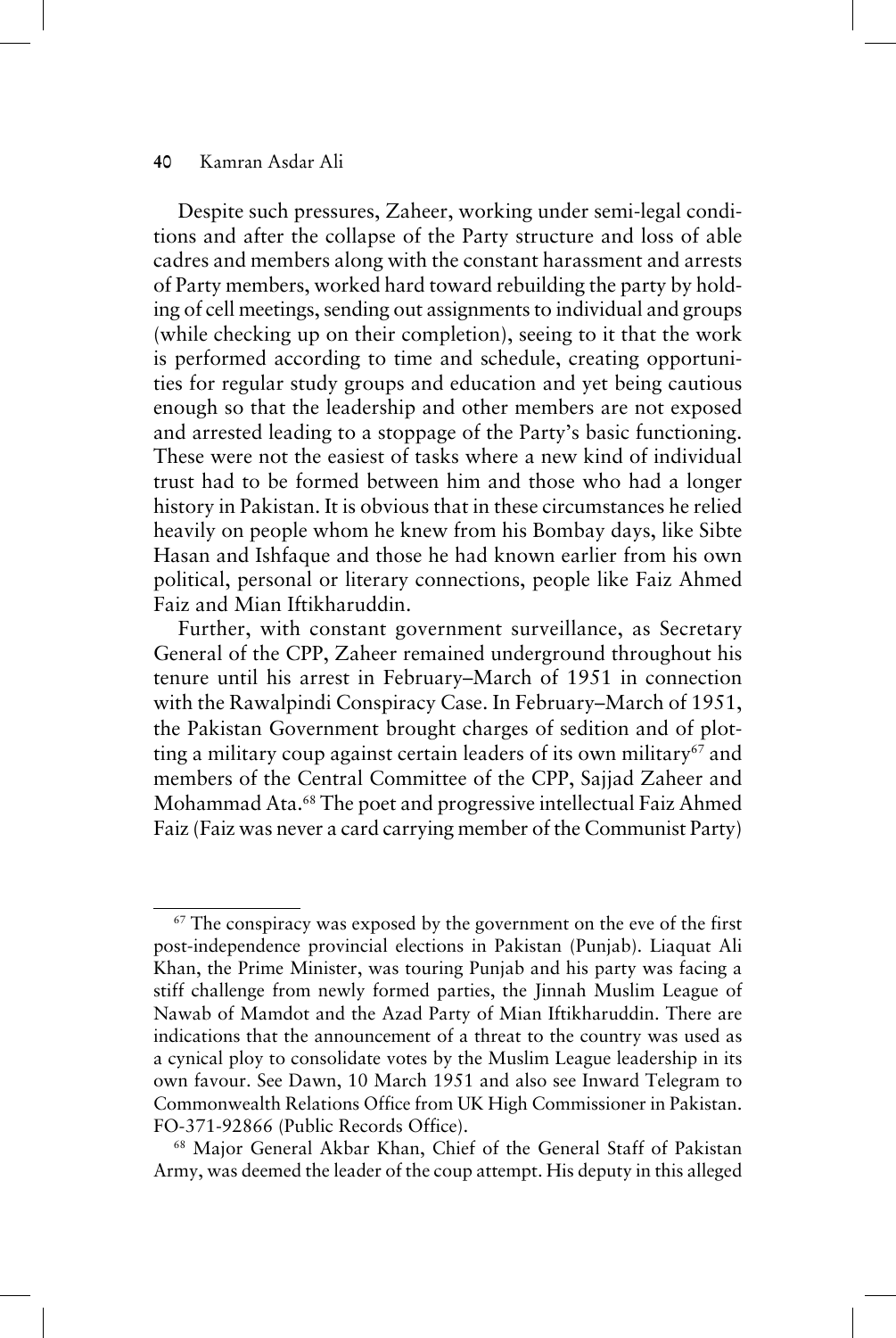was also accused of being a co-conspirator and was jailed along with the others.

Whether this was a real conspiracy or the Party was holding a tentative dialogue with some army officers is a question that still makes the rounds in intellectual circles. Following the announcement of the conspiracy, there were widespread arrests and blanket clampdown on the communist party's activities. The entire process crippled the movement and demoralised cadres. The discussions with the disaffected military leaders that became the basis of the Rawalpindi Conspiracy Case, howsoever tentative, did expose the political stance of CPI's leadership: a party position that may have thought of relying on the military to bring about social change from above. These discussions could themselves be interpreted as an elitist move by the CPP to short circuit a future popular revolution. This 'change from above' model was based on the CPP's analysis of Pakistan's economic development. It showed the CPP's leadership's understanding of 'Muslim masses', as being socially backward due to religious influence and susceptible to manipulation by Muslim League's politics. It may also be a sign of the non-rootedness of the CPP's immigrant (*mohajir*, Urdu speaking) leadership that could not completely link itself with the cultural politics of the masses and commit itself to the task of building a popular movement from below. Irrespective of the cause, the communist movement in Pakistan, nascent as it was, took years to recover from this suppression.<sup>69</sup> When the communists in

conspiracy was Brigadier M.A. Latif, who was a Brigade Commander at Quetta. Mrs. Nasim Akbar Khan, daughter of a prominent female Muslim League politician Begum Shahnawaz, was also accused of being a coconspirator.

<sup>69</sup> Zaheer spent the next several years in jail and soon after his release in 1955 he went back to India. Tufail Abbas, who later became the secretary general of the Party in the late 1950s, among other criticisms addressed the Rawalpindi Conspiracy Case as a process that showed haste on the part of the leadership (personal interview). He argued that people were in a hurry to bring about the revolution and could not wait for the Party to develop its roots among the masses. Whether this is a serious analysis or not, it does seem that the CPP leadership in the early 1950s had decided to keep all options for capturing state power open. Similar views were expressed by Eric Cyprian, member of the CPP's central committee at the time of the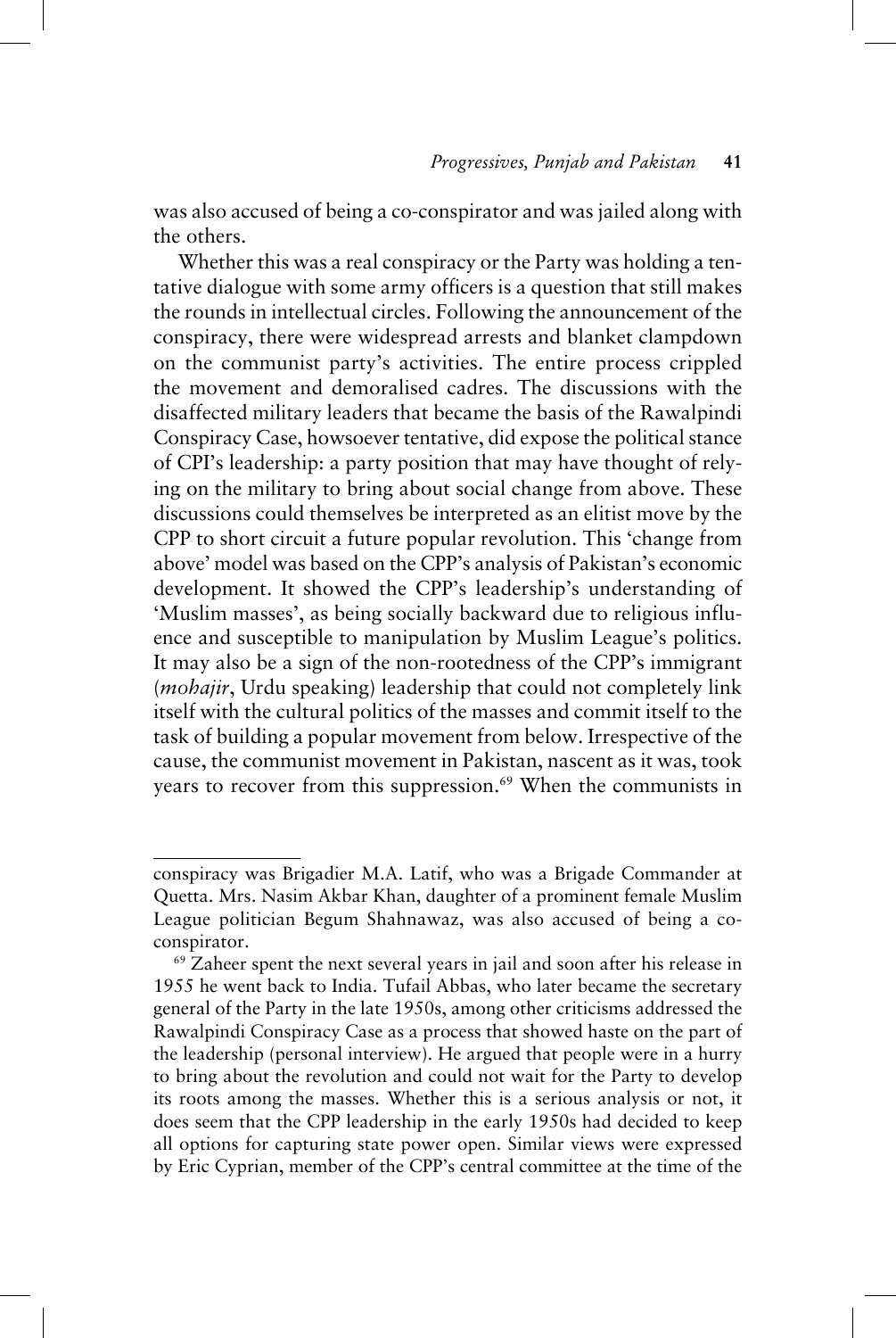East Bengal tried to regroup, they were again crushed and the entire Party banned in 1954: a legal stricture that remained in force for almost four decades.

-

# **References**

- Adhikari, G. M., 'Pakistan and Indian National Unity', *Labour Monthly*, March 1943, 29.
- Alexeyev, A., 'The Political Situation in Pakistan', *New Republic* 47 (1951): 9–12.
- Amjad, Ali, *Labour Legislation and Trade Unionism in India and Pakistan*, Karachi: OUP, 2001.
- Ansari, Khizar Humayun, *The Emergence of Socialist Thought among North Indian Muslims (1917–1947)*, Lahore: Book Traders, 1990.
- Anwer Ali, M., *The Communist Party of West Pakistan in Action*, Punjab: Criminal Investigation Department (CID), 1952.
- Aslam, C. R., *Atish Biyan* (weekly), Volume 12(13), 22 May 2000.

Chaudari, Tridb, The Swing Back: A Critical Survey of the Devious Zig Zags of the CPI Political Line (1947–1950), Marxist Internet Archive. Chapter, Since Calcutta Thesis, 1950. http://www.marxists.org/archive/ chaudhuri/1950/swing-back/ch02.htm, accessed 15 April 2011.

- Dyakov, A, 'A New British Plan for India', *New Times*, Moscow, 13 June 1947.
- Gilmartin, David, *Empire and Islam*, Berkeley: University of California Press, 1988.
- Grande, Robert W., Communist and the Pakistan Movement in Punjab Province, unpublished manuscript, 1977.
- Hasan, Sibte, *Mughani-e-Aatish Nafs*, edited by Syed Jaffar Ahmad, Karachi: Maktab Danyal, 2005.
- Jalal, Ayesha, *The State of Martial Rule*, Cambridge: Cambridge University Press, 1990.
- Joshi, P. C., *Congress and Communists*, Bombay: People's Publishing House, 1944.

<sup>&#</sup>x27;conspiracy', in his interview with Hasan Zaheer in 1995. See Zaheer, *The Rawalpindi Conspiracy Case 1951* (Specially see chapter 4). Also see, Inward Telegram to Commonwealth Relations Office from UK High Commissioner in Pakistan. FO-371-92866 (Public Records Office).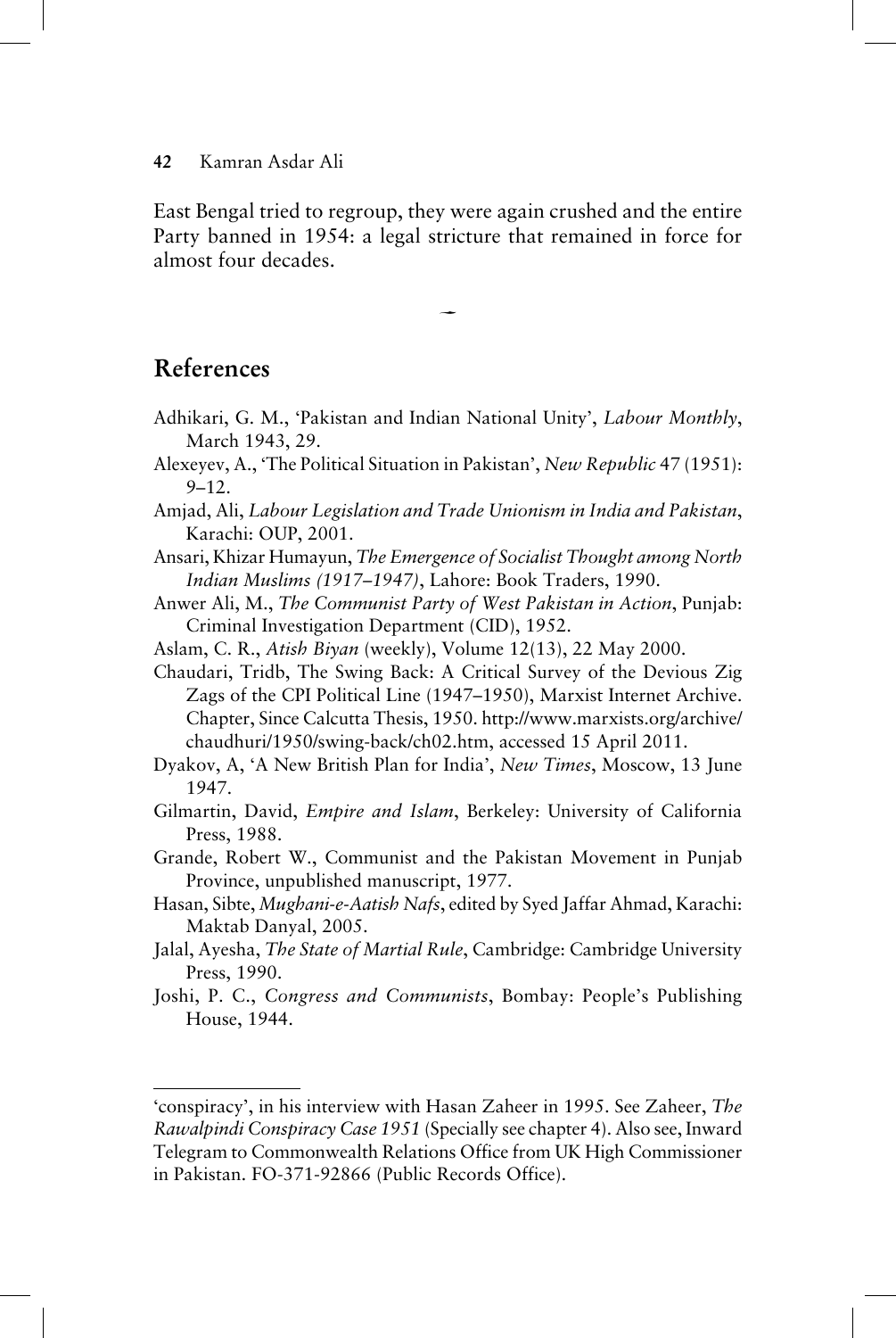- Krishnan, N. K., 'People's War', Supplement 18 November 1945. Quoted in Leghari, Iqbal, 1979. The Socialist Movement in Pakistan: An Historical Survey, (1940–1974). Unpublished PhD Thesis, Laval University, Montreal.
- Leghari, Iqbal, 'The Socialist Movement in Pakistan: An Historical Survey (1940–1974)', unpublished PhD Thesis, Laval University, Montreal, 1979.
- Malik, Abdullah, ed., *Selected Speeches and Statements*, Mian Iftikharuddin, Lahore: Nigarishat, 1971.
- Malik, Hafeez, 'The Marxist Literary Movement in India and Pakistan', *Journal of Asian Studies* 26, no. 4 (1967): 649–64.
- McGrath, Allen, *The Destruction of Pakistan's Democracy*, Karachi: Oxford University Press, 1996. 'Might Advance of the National Liberation Movement in the Colonial and Dependent Colonies' in the Cominform weekly *For a Lasting Peace, For a People's Democracy*, 27 January 1950.
- Overstreet, G. and M. Windmiller, *Communism in India*. Bombay: Perennial Press, 1960.
- Palme Dutt, Rajani, *A New Chapter in Divide and Rule*, Bombay: Peoples Publishing House, 1946.
- Pandey, Gyanendra, *Remembering Partition*, Cambridge: Cambridge University Press, 2001.
- Talbot, Ian, *Pakistan: A Modern History*, London: Hurst and Company, 1998.
- Zaheer, Hasan, *The Rawalpindi Conspiracy Case 1951*, Karachi: Oxford University Press, 1998.
- Zaheer, Noor, *Mere Hisse Ki Roshnai*, Karachi: Sanjh Publishers, 2006.
- Zaheer, Sajjad, *A Case for Congress-League Unity*, Bombay: People's Publishing House, 1944.

———, Paighamat (Messages), *Sawera* (Lahore) no. 7–8 (1949): 10–12.

### **Newspapers**

*Dawn*, 10 March 1951, 1. *Pakistan Times*, 17 April 1948, 1. *Pakistan Times*, 27 April 1948, 3.

### **Archival material**

American Consul General to Dept. of State, Dacca Despatch no. 123, 22 May 1954, NND 842909890d.062.

Chief Event in Past History of Communist Party of Pakistan. Public Record Office, D0 35*/*2591. Communism and Communist Activities in Pakistan. 10 October 1949, Communism in West Punjab Public Record Office FO 1110*/*210.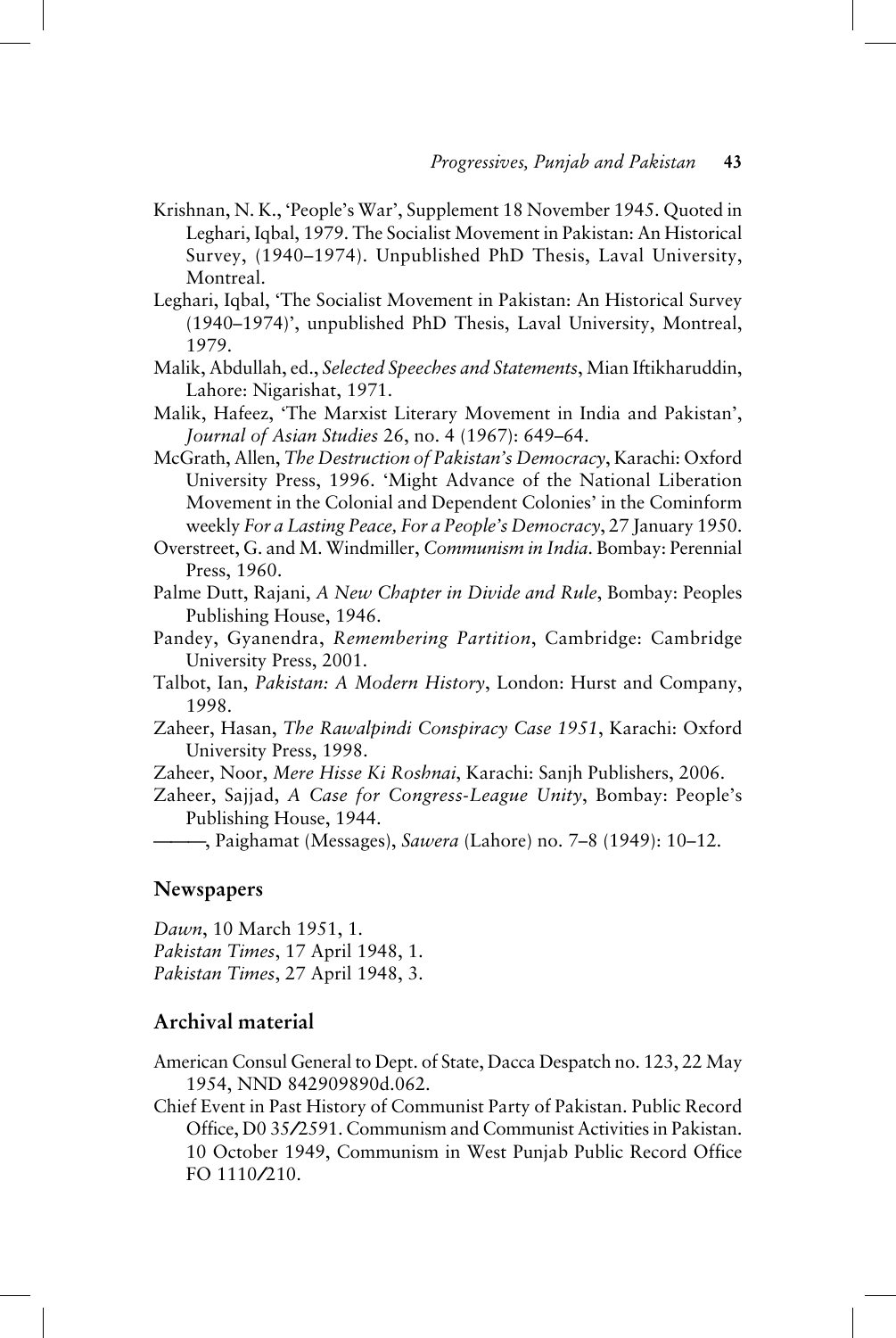- **44** Kamran Asdar Ali
- Documents of the Communist Party of India. 1997. Letter of the New Central Committee of the CPI Volume VI, 105–141. Calcutta: National Book Agency. First issued, 1 June 1950.
- For the Final Assault: Tasks of the Indian People in the Present Phase of Indian Revolution, 1946, Bombay: People's Publishing House. Reprinted in Documents of the Communist Party of India, Volume 5. Calcutta: National Book Agency.
- Inward Telegram to Commonwealth Relations Office from UK High Commissioner in Pakistan 1951. Public Records Office. FO-371-92866.
- Report on Pakistan. 1997. Review of the Second Congress of the Communist Party of India, 757–761. Documents of the Communist Party of India. Vol. 5. Calcutta: National Book Agency.
- Secretary Communist Party. 1947. *Zaghmi Punjab Ki Faryad* (Wounded Punjab's Plea). Lahore: Qaumi Dar-ul-Isha't. Extracts from Naya Zamana, 7 September 1947.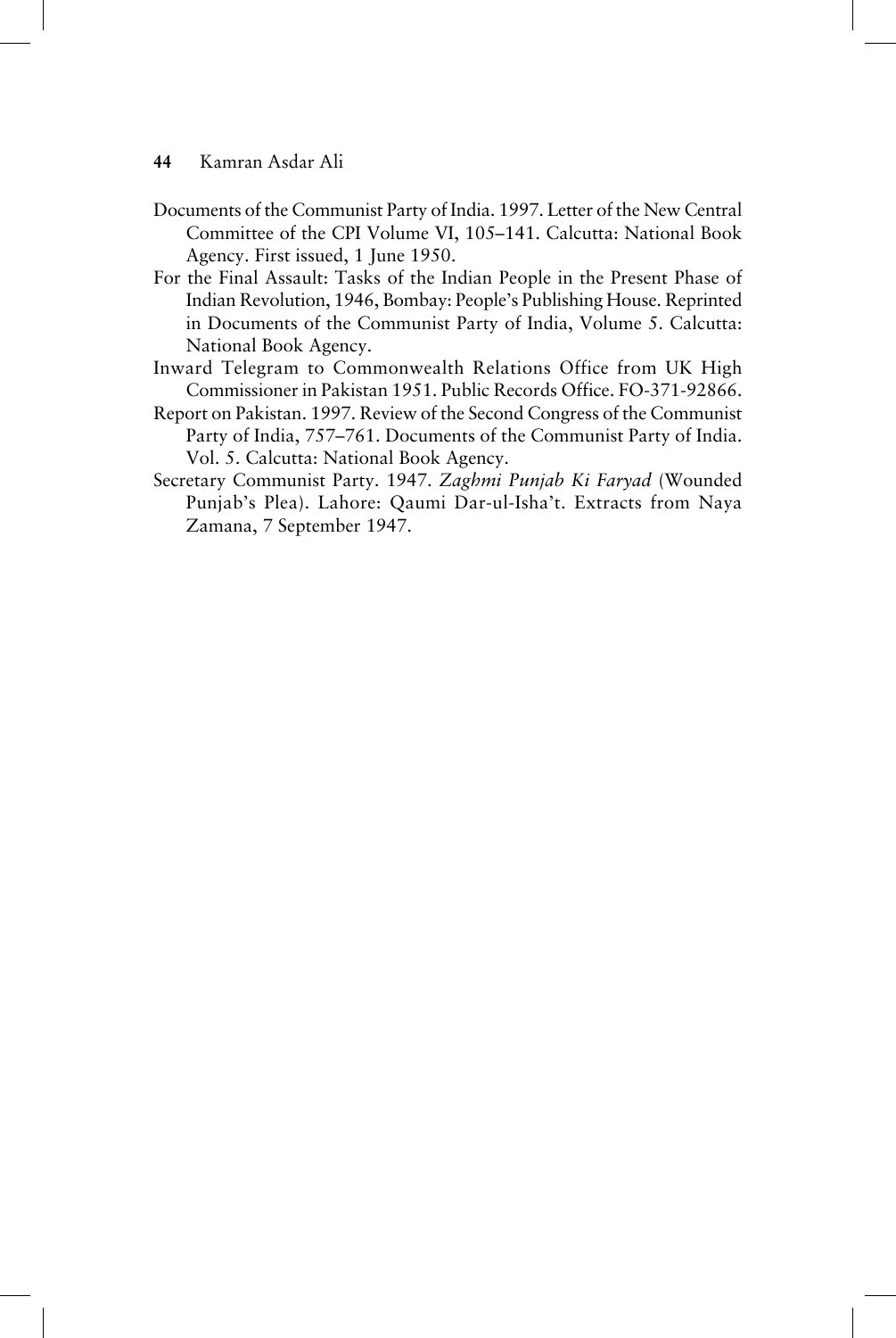# $\mathbb{R}$  3

# Majlis-i-Ahrar-i-Islam: Religion, Socialism and Agitation in Action

*Tahir Kamran*

Radical history has often become synonymous with left-wing movements and communist parties. However, in the South Asian context the infusion of religion with politics during the colonial era means that radical movements were often contradictory in terms of whether they were left wing or right wing. The Majlis-i-Ahrar movement,<sup>1</sup> with its street-level agitation politics in the 1930s and the 1940s, and in particular, its key ideology of *Hakumat-i-Illahia*  (rule through the dictates of Allah), is perhaps the best example of a radical movement that embodies multiple traditions. Indeed, even the name Ahrar, as the movement was usually referred to, is a plural form of the Arabic word *hur* or *har*, which means become to be free. The Ahrar movement has yet to find any space in the national discourse of Pakistan. From the very outset Pakistan's historiography was dominated by the official version of freedom, which excluded those movements and parties that had been pitched against the All-India Muslim League. The conspicuous absence of parties like Khudai Khidmatgar Movement in NWFP (presently Khyber Pakhtun Khawah), Jeeya Sindh in Sindh and the Awami League in East Bengal from the mainstream political discourse leaves a vacuum in the mainstream scholarship on Pakistan. The works of the two most prominent historians of Pakistan, Ishtiaq Husain Qureshi and Sheikh Muhammad Ikram, set the historiographical trend for the

<sup>&</sup>lt;sup>1</sup> For details on the correct usage of the word 'Ahrar', see Steingass, *ahic*-English Dictionary 269 *Arabic–English Dictionary*, 269.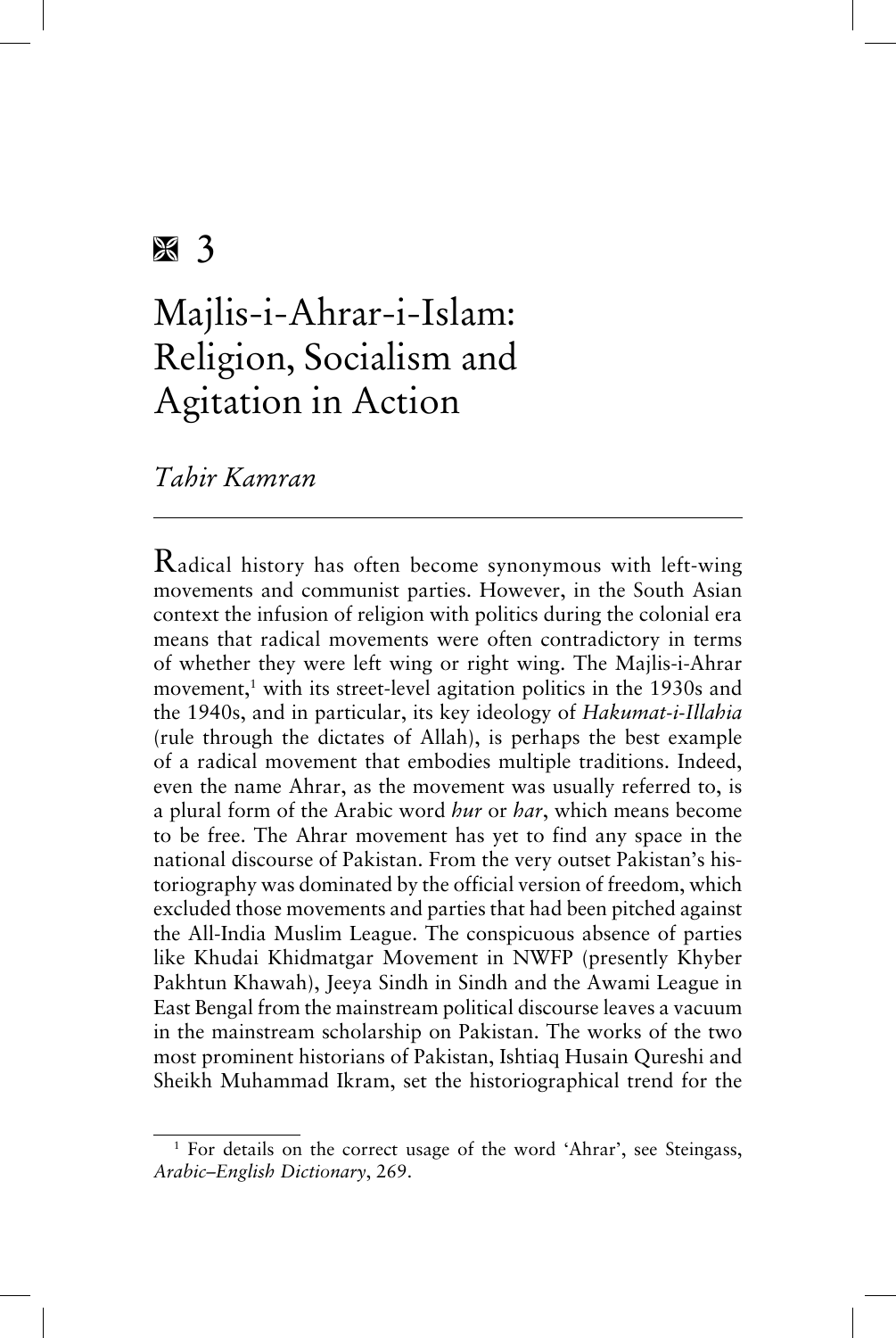later generation by reducing these movements to the margins.<sup>2</sup> Yet they all, in different ways, played extremely important roles in Indian Muslim politics of the late colonial era. The history of the future Pakistan areas cannot be completely understood without reference to their careers and legacies.

This article highlights a particular aspect of agitation that the Ahrar came to epitomise in the 1930s and the 1940s, which sets it apart from other studies, conducted so far. Samina Awan's book, *Political Islam in Colonial Punjab: Majlis-i-Ahrar, 1929–1949*<sup>3</sup> is the first in-depth study in English of the movement. The outline that Awan provides offers a foundation from which this **article** will consider the agitational mode of politics that the Ahrar deployed. Similarly, Awan has based her study mostly on archival sources, which obscures the points of view of the Ahrar ideologues. Hence, this article aims to unravel the ideology and methods of the Ahrar politics through original sources not used before, such as the writings of Chaudhary Afzal Haq, Janbaz Mirza, Shorish Kashmiri, Master Taj-ud-Din, and Mazhar Ali Azhar. All of them were the frontline leaders and ideologues of the Ahrar. They wrote extensively on the Ahrar; however, their writings have not been fully tapped in academic histories. In this article, an attempt has been made to draw on these vernacular sources.

# **Origins and Ideology**

All the individuals who later constituted the Ahrar were exponents of the Khilafat Movement in the Punjab during the 1920s. The history of the Khilafat movement, its components and the reasons why the movement fizzled out in 1924 have been well documented by South Asian historians.4 Whilst the Ulema-i-Deoband was in the vanguard

<sup>2</sup> Ishtiaq Hussain Qureshi calls 'Ahrars' a minor and insignificant non-League group like the Momins, the Shia Conference and the Jamiat Ulamai-Hind in one of his important books. For full reference, see Qureshi, *The Struggle for Pakistan*, 241. Similarly Ikram in *Modern Muslim India and the Birth of Pakistan* does not mention Ahrar at all. For full reference see Ikram, *Modern Muslim India 1858–1951*, 202–38.

<sup>3</sup> Awan, *Political Islam in Colonial Punjab.*

<sup>4</sup> See for details Minault, *The Khilafat Movement* and Qureshi, *Pan-Islam in British Indian Politics.*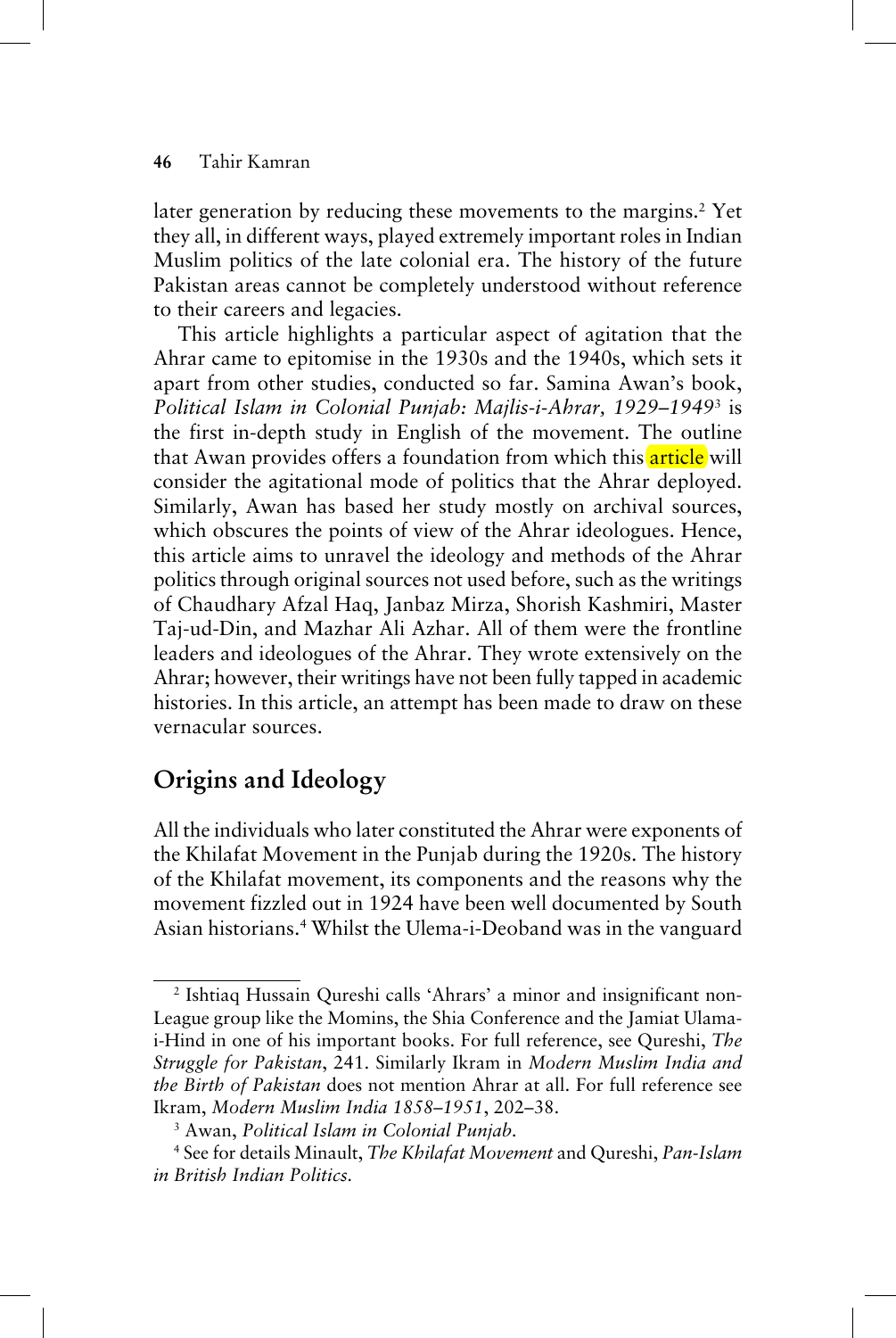of the Khilafat movement, they were not the only people striving for its sustenance. The Modernist Muslim section, spearheaded by Muhammad Ali and Shaukat Ali, mostly referred to as the Ali brothers, also had its representation in the movement. Both groups worked superficially well together in the early stages of the struggle. However, a schism soon appeared. It was in this context that Majlis-i-Ahrari Islam came into existence. As Shorish Kashmiri states:

Undoubtedly Ahrars were the outcome of the Khilafat Movement, the ideas of *Al Hilal* and the pen of the *Zamindar* put together. It was a combination of an anti-British outlook, love for Islam, patriotism, hatred of capitalism, enmity with superstition, love for sacrifice *...*  ambition to bring about revolution and enthusiasm for conducting *jihad.*<sup>5</sup>

This heady combination of religion and politics, communism and patriotism means that the Ahrar would ultimately agitate in multiple political arenas. For example, because of its Khilafatist background the Ahrar was close to the Indian National Congress, although it differed from it on such issues as separate electorates. Syed Ata Ullah Shah Bokhari, one of the founders of the Ahrar, is quoted in a few Ahrari texts as saying that Abul Kalam Azad asked him to set up Majlis-i-Ahrar the organisation, although Azad himself did not relinquish his position as a top Muslim leader of Congress to join the organisation. To solve this conundrum, a thorough appraisal of the political scenario in the 1920s is required: both at the national level and in the Punjab.

Before Kemal Attaturk's abolition of the office of caliph, the Khilafat Movement had been dealt a series of blows. These included Gandhi's calling off of civil disobedience after the Chauri Chaura incident in 1922 and the movement's own internal crisis. The embezzlement to the tune of  $\bar{\tau}$ 1.6 million in the Khilafat fund resulted in the erosion of trust that millions of Muslims had reposed in the leadership. Muhammad Ali Jauhar and Shaukat Ali (Ali brothers) also took some of the blame. The Enquiry Committee set up for investigating the matter held them equally responsible for the mismanagement of the fund. It was headed by Maulana Abdul Qadir Qasuri and comprised all Punjabi members branded as loyalist to

<sup>5</sup> Kashmiri, *Bou-e-Gul, Nala-e-Dil, Dood-e-Charach-e-Mahfil*, 310.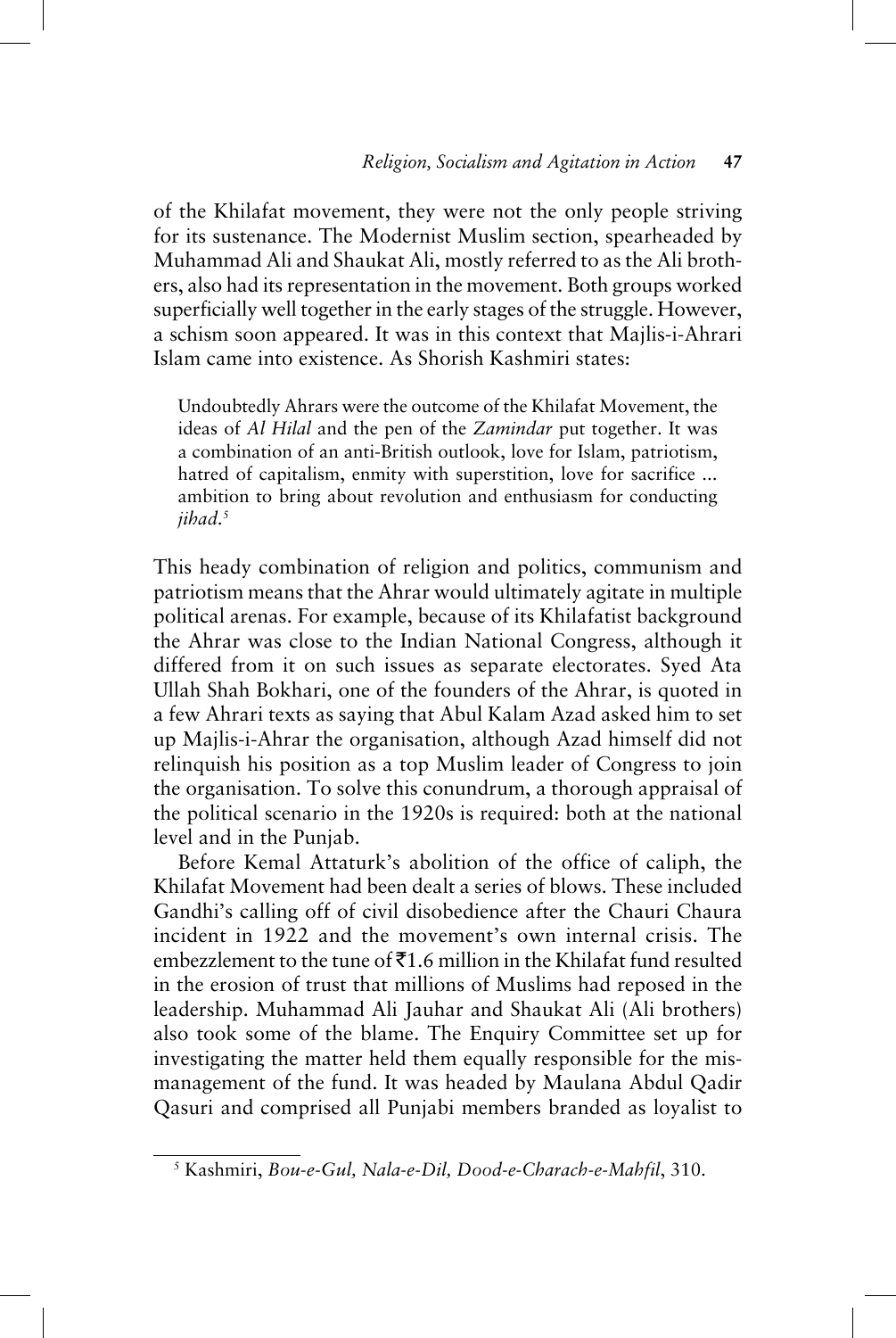Abul Kalam Azad. Maulana Muhammad Ali harboured suspicion and ill will towards the Committee, and ensured that the Central Khilafat Committee ostracised it. The Committee itself split into two factions: namely the Muslim Nationalist Party under the leadership of Muhammad Alam, which could not keep its distinct character for long and subsequently submerged into Congress, and the Majlis-i-Ahrar-i-Islam. Zafar Ali Khan (editor of *The Zamindar* newspaper), Maulana Daud Ghaznavi, Syed Ata ullah Bokhari, Chaudhri Afzal Haq, Maulana Mazhar Ali Azhar, Khawja Abdul Rehman Ghazi Sheikh Hassam ud Din and Maulana Habibur Rehman Ludhianvi constituted the core leadership of the Ahrar. Afzal Haq writes as follows regarding the background to the Ahrar movement's emergence:

Punjab Khilafat Committee was the soul of the Central Body, unintentionally and unconsciously it had two distinct factions in itself. Khilafat Punjab had an elite faction and a downtrodden faction. The elite, like the son of a prostitute and the horse of a trader, had been sluggish and enjoyed the easy life. All the laborious work was the fate of the downtrodden faction. The elite were conscience of their distinctness as a class whereas the downtrodden had no such realization, they thought of themselves as a part of the totality *. . .* . When Majlis i Khilafat Punjab severed its link with Central body, the elite formed its organization by the name of Muslim Nationalist Party and the downtrodden constituted Majlis i Ahrar.<sup>6</sup>

This explicit division of the movement along class lines perhaps reveals why the author Afzal Haq Razi Wasti was widely known as Mufakir-i-Ahrar or 'the brain of Ahrar Party'. Haq undoubtedly created a stir amongst the Muslim *ulema* by writing a pamphlet *Islam mein Umara Ka Wajud Nahin* (The rich have no existence in Islam). Iftikhar Malik therefore contends that the Ahrar imbibed the 'impact of the October Revolution in Russia (1917) and the communist ideas that it had disseminated'. In 1931, addressing the annual meeting of the Ahrar, Sahibzada Faizul Hassan enunciated that socialism was not at all different from the Islamic concept of *musawat* (equality):

The unjust distribution of production is the real root-cause of all maladies and social injustice. To control it properly will be the actual

<sup>6</sup> Haq, *Tareekh-e-Ahrar*, 70.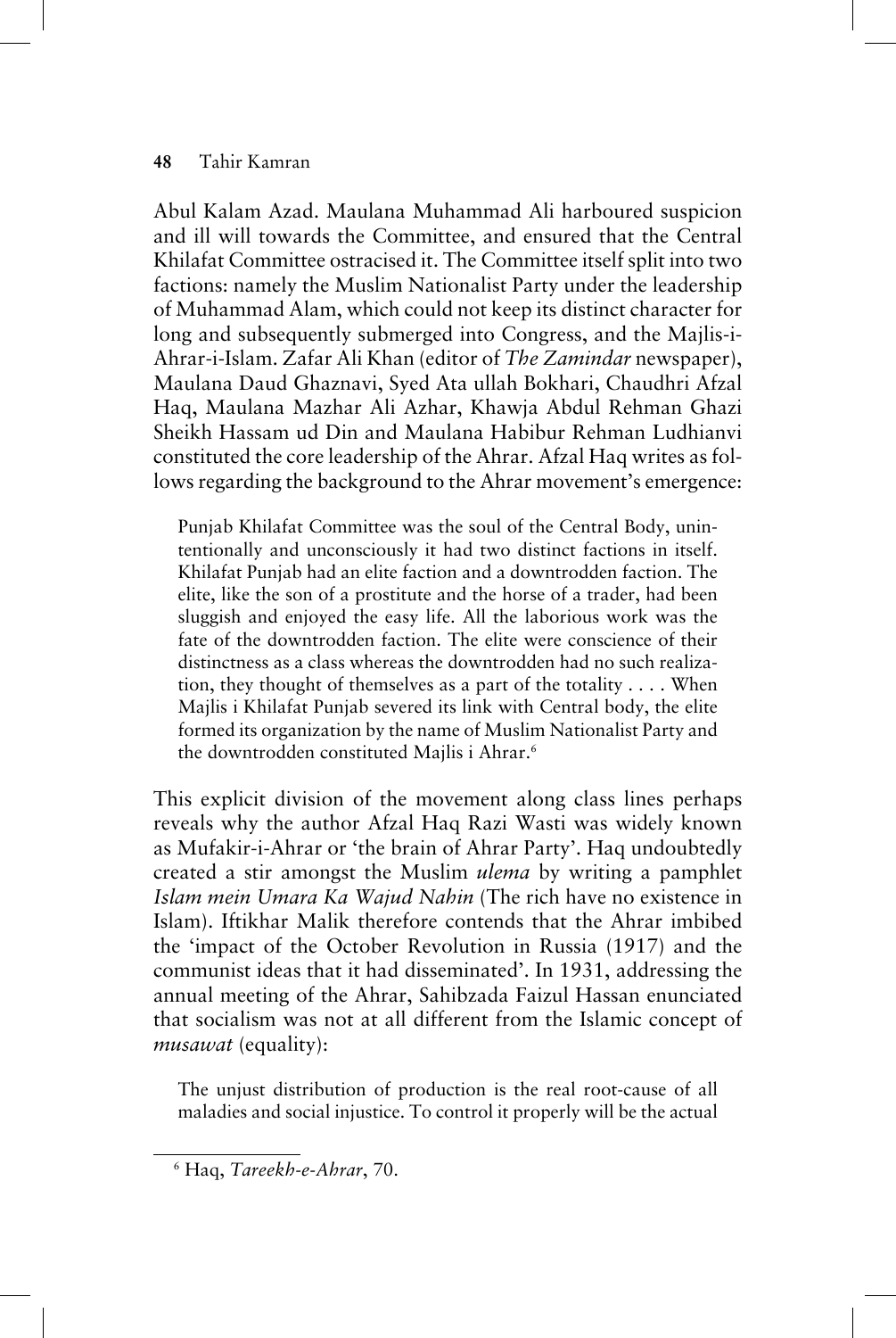cure of a big problem faced by human beings. Such control can be called *musawat*, too. Socialism is an ideology brought out after a thorough research, and to me, is better than capitalism, fascism and other contemporary ideologies.7

However, it would be a mistake to perceive the Ahrar as solely a left-wing party influenced by Communist ideology. Although many of its members came from poor backgrounds, they displayed religious zeal and conviction. Hamza Alvi regards the humble origins of many of its leaders as a source of strength. 'Its main assets were the devotion and zeal of its members and the eloquence of its leaders. Some of them could cast spell bound influence upon their audience. In spite of a lack of material resources, the Ahrars, within a short period, became one of the strongest political parties in the Punjab'.8

The Ahrar had the following aims: to work for complete Indian freedom through peaceful means; to provide political guidance to the Muslims; to strive for ensuring betterment of the Muslims in the fields of religion, education, economic and social plight; to promote indigenously manufactured products; to organise peasants and workers on the economic principles and to set up voluntary organisations by the name of *Jayush i Ahrarul Islam* throughout India. The working Committee of Ahrar approved its party's red-colour flag with a white crescent and a star in the middle. The Ahrar leaders decided on a red-coloured uniform for the Ahrar volunteers who regularly drilled with a band and a drum and carried hatchets.<sup>9</sup> The decision to wear red was made in the memory of those *Khudai Khidmatgars*  who died in an armed clash with the British in *Qisa Khawani Bazar,*  Peshawar on 23 April 1930.10 During the early days, Ahrar volunteers were widely known as *surkhposh* (people in red outfit) but subsequently that appellation became specific to the *Khudai Khidmatgars*. All of these symbols nonetheless were representative of the Ahrar leadership's aim to imbibe influences not only from Islam but also from socialism. Samina Awan provides a succinct account of the

<sup>&</sup>lt;sup>7</sup> Ibid., 9; also see Malik, *Sikandar Hayat Khan*, 55.<br><sup>8</sup> An interview with Hamza Alvi at Lahore in 2004.

 <sup>9</sup> Mirza, *Karwan-e-Ahrar*, Vol. IV, 150, quoted in Javed Haider Syed, 'Pakistan Resolution and Majlis-e-Ahrar', 402.

<sup>10</sup> For details, see Taqi-ud-Din, *Pakistan ki Siyasi Jamatain*, 105.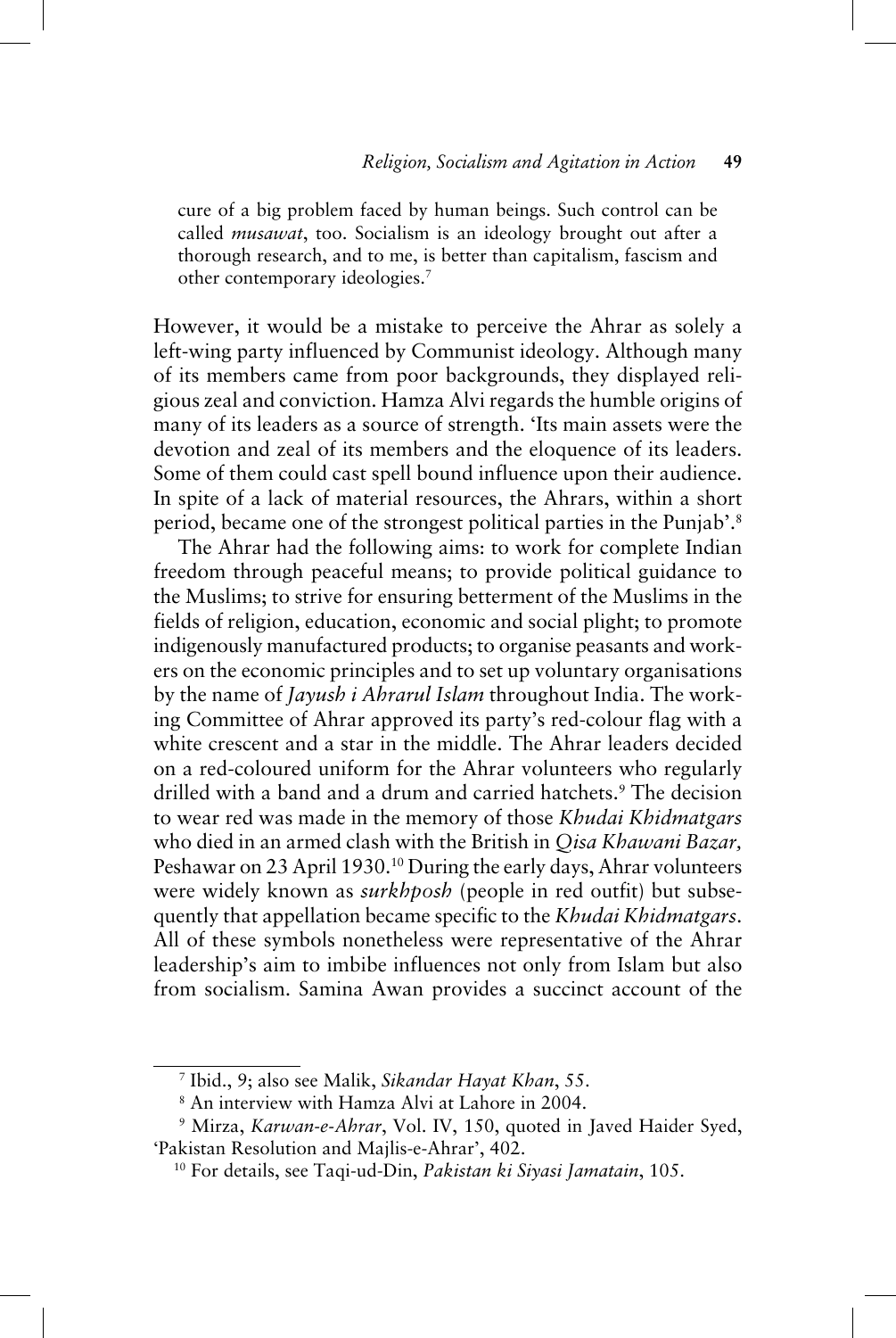ideological mix underpinning the Ahrar's ideology. The movement not only aimed at eradicating the 'darkness of imperialism and feudalism' but also 'stood for equal distribution of wealth; eradication of untouchability; respect for every religion; and freedom to live according to the Sharia'.11

Majlis-i-Ahrar-i-Islam-i-Hind expounded the concept of *Hakumat I Ividin*, its annual meeting held at Sahranpur on 26 April 1943. *Hamat I Illayia*<sup>12</sup> had its conceptual basis in unequivocal opposition to the British Raj, as the very first clause of the resolution put forward at Saharanpur explicitly **suggests** (a) 'we cannot support any political move or settlement for which one has to go to London obsequiously and cringingly'.13 *Hakumat I Illayia* called for more powers to be devolved to the provinces and considered the schemes like *Akhand Bharat* (United India), and the establishment of Pakistan or Independent Punjab as lethal for communal harmony. The organization laid optimum stress on inter-communal peace and so the Ahrar would not oppose any effort aimed at forging an alliance between Congress and Muslim League but the Ahrar itself would not have any alliance with any political group. Most significant was the Ahrar's avowed stand against any machination professing division on the basis of geographical, ethnic or linguistic considerations as, to them, this was not a religious obligation of the Muslims.

The concept of *Hakumat i Illayia* suggests a complete disparity between the Ahrar's ideals and those of the Muslim League. Nevertheless, the two organisations briefly allied in 1936.14 This alliance reflected Jinnah's marginalisation in the Punjab politics on the eve of the Provincial elections, and the Ahrar's declining popularity in the wake of the **Shaheed** Gunj affair (as explained later in this **artiqe**) rather than any coming together of ideologies. The alliance could  $\frac{1}{100}$ survive because of the inherent contradictions between the separatist stand of Muslim League and Ahrar's aversion for any division based on linguistic or ethnic differentiation. Therefore, the issue of fees for party tickets, which drove a wedge between the components of the

<sup>11</sup> Awan, *Political Islam in Colonial Punjab*, 15.

<sup>12</sup> See Hassan, *Legacy of Divided Nation*, 66; also see Kashmiri, *Bou-e-Gul, Nala-e-Dil*, 305–21; and Afzal, *Political Parties in Pakistan*, 27.

<sup>13</sup> For a brief reference, see Haq, *Tareekh-e-Ahrar*, 61.

<sup>14</sup> Afzal, *Political Parties in Pakistan*, 27.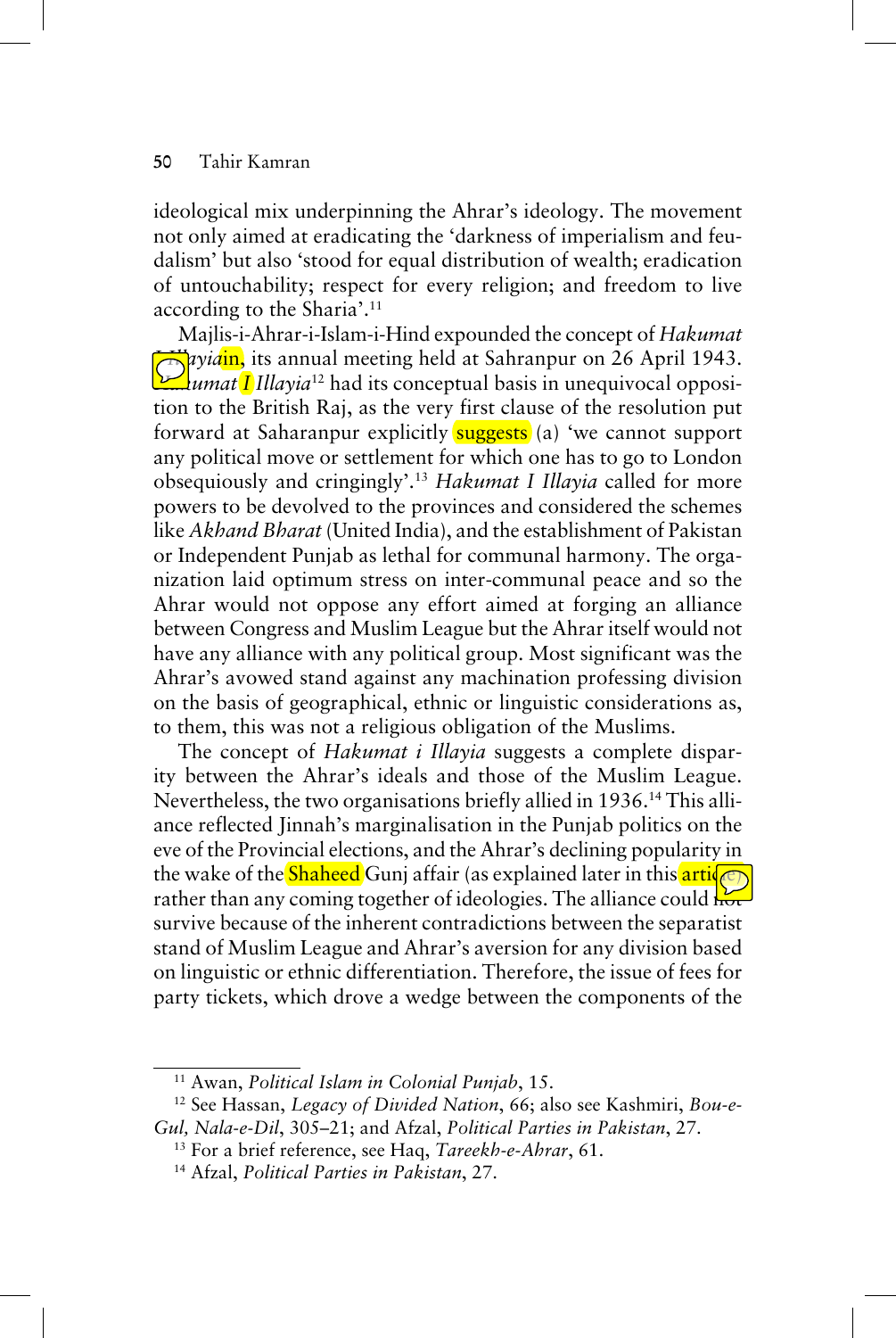alliance, took nobody by surprise. When the Muslim League Central Committee at once raised the fee for the party ticket from  $\overline{500}$  to `500, the Ahrar registered its discordant note and the 'marriage of convenience' was over.<sup>15</sup>

Despite falling out in the Khilafat committee, in terms of religious ideology the Ahrar were clearly inspired by Dar-ul-Ulum Deoband (established in 1867 near Sahranpur). The Deobandi ulema professed a puritanical version of Islam that called for strict adherence to the *sharia* and attacked the intercessory activities of the Sufi shrines. This was most apparent in the Ahrar's opposition to the Ahmadis. *Khatam-i-Nabuwat* or finality of the prophet-hood<sup>16</sup> assumed extraordinary significance ever since the  $Abm\rightarrow\pi^{17}$  sect emerged in the late 1890s. The Ahmadis refuted the very  $\approx$  ea of the last prophet, considered as one of the five fundamentals of Islam. Ahrar leaders, through the eloquence of such speakers as Ataullah Shah Bokhari, whipped up so much of an enthusiasm for *Khatam-i-Nabuwat* that it became one cornerstone of its agitational politics. Indeed, the Ahrar became increasingly sectarian in their various stances on religion and perhaps their ideological legacy will be that of providing inspiration to the sectarian movements in contemporary Pakistan. However, in

<sup>15</sup> Conversely, Ashique Hussain Batalvi states in his celebrated book *Iqbal Key Akhree Do Saal* that Ahrar had an impression that the Nawabs of various Muslim princely states and Muslim traders and Seths (businessmen) from Bombay had contributed generously in the League fund, specifically for the elections. Its leadership, therefore, was expectantly looking towards the League to bear the election expenses of the Ahrari candidates. Chaudhri Afzal Haq and Maulana Habibur Rehman were hoping that the exorbitant sum to the tune of at least  $\text{\textsterling}100,000$  would be set aside for the election expenses exclusively for Ahrar candidates. When the reality dawned on them (that the League had no lavish funds), they decided to part ways and resigned from the Muslim League Parliamentary Board. For details, see Tajud Din Ludhyanvi, *Majlis-e-Ahraraur Tariekhi Tahrief ki Yalghar*, 5–13; and Batalvi, *Iqbal key Akhri Doo Saal*, 321.

<sup>16</sup> According to the concept of *Khatami Nabuwwat*, 'Prophethood (nabuwwat) ceased with the death of the Holy Prophet and that no new prophet (nabi) shall appear hereafter is said to be deducible from the following verses of the Quran: Sura XXX111, verse 40, Sura III, verse 81, Sura V, verse 4'. See for reference, *Report of the Court of Inquiry*, 185.

<sup>17</sup> For detail, see Ali, *The Ahmadiyyah Movement*. Also see Friedmann, *Prophecy Continuous*.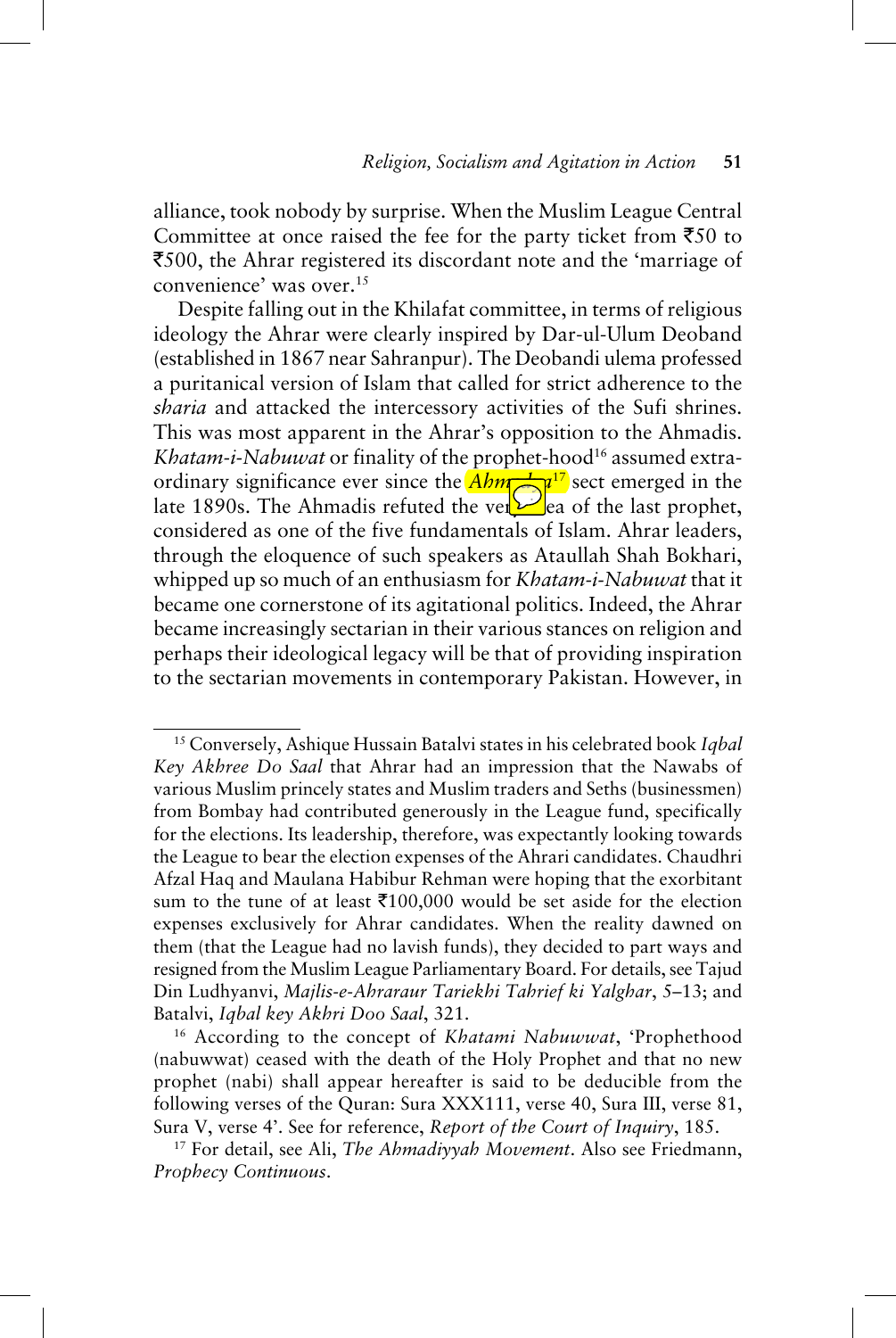the context of the late colonial Punjab their activities were much less easy to confine solely within the religious domain.

### *The Ahrar's Relations with Congress*

If relations with the Muslim League were strained then things were not much better with the Congress. While describing the election of the All India Congress Committee at Karachi in 1931, Nehru says:

Some Muslim members of the A.I.C.C. objected to this election, in particular to one (Muslim) name in it. Perhaps they also felt slighted because no one of their group had been chosen. In an all-India committee of fifteen it was manifestly impossible to have all interests represented, and the real dispute, about which we knew nothing, was an entirely personal and local one in the Punjab. The result was that the protestant group gradually drifted away from the Congress in the Punjab, and joined others in an 'Ahrar Party' or 'Majlis-e-Ahrar'.18

That observation evoked an incisive response from Afzal Haq. Nehru's calling the Ahrar, the representative of the lower middle class, in Afzal Haq's opinion, amounted to an attitude of insolence perpetrated by a rich bourgeoisie socialist leader. He narrated the details of the 'election' more exhaustively and differently too. In fact, Dr Muhammad Alam was nominated to the All India Congress Committee at the recommendation of Abul Kalam Azad and Abdul Qadir Qasuri. That nomination caused a stir among the people gathered in the *pandal* (a place of public meeting) and some voices of dissent in particular were raised from amongst the members of the Working Committee. However, Nehru was not all that wrong in his observation. The nomination of Muhammad Alam at the AICC was one of the reasons that alienated the members of the erstwhile Punjab Khilafat Committee from the All India Congress Committee. The Ahrar had been constituted in 1929, two years earlier than the Karachi session of AICC, and its leadership had till this point enjoyed close ties with the Congress. When Gandhi gave a call for Civil Disobedience, the Ahrar leadership had participated with full enthusiasm and many, including Afzal Haq, were incarcerated. Subsequently, after the conclusion of the Gandhi-Irwin Pact in 1931,

<sup>18</sup> Nehru, *Jawaharlal Nehru: An Autobiography*, 269.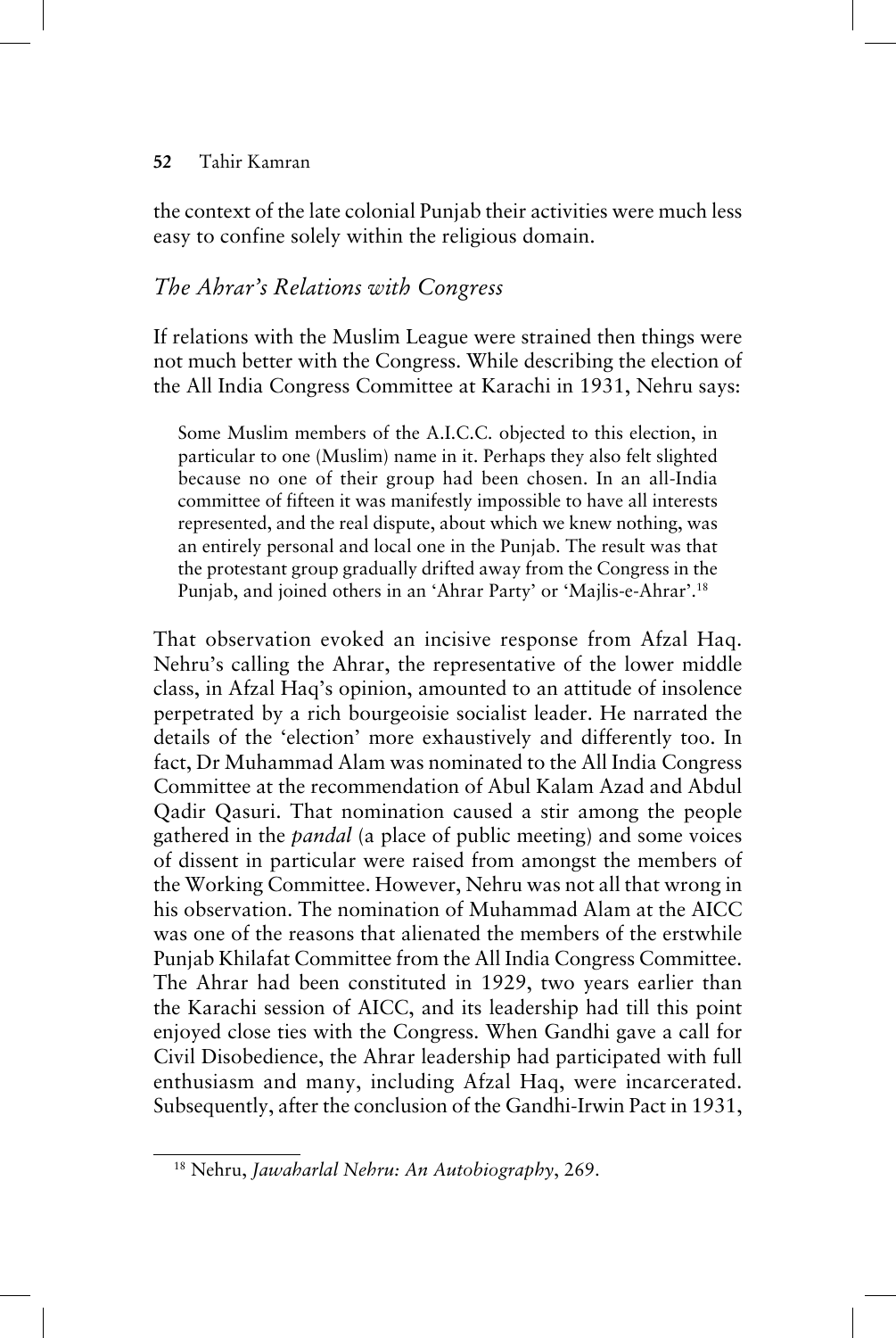Ahraris along with all other political prisoners were released. The final break with All India Congress eventually came about in 1931. A renowned Ahrari, Abu Yusuf Qasimi, while drawing on Afzal Haq's narrative 'Tarikh i Ahrar' sheds light on the break-up. The foremost reason for the 'parting of the ways' between Congress and the Ahrar was the issue of separate electorates and the misgivings they created on all sides. The Punjab Khilafat Committee, right from the very beginning, was in favour of separate electorates, a weak centre with a federal form of government ensuring complete autonomy to the provinces. When Nehru's Report proposed adult franchise in its recommendation for the Indian Constitution, the Punjab Khilafat Committee found its thrust quite consistent with the interests of Punjab Muslims. Therefore, it acceded to the joint electorate.<sup>19</sup> However, the Nehru Report soon ran into trouble and protests on the question of other minorities and could not muster enough overall support. Even Gandhi did not approve of it, particularly on the question of the representation of Sikhs. As J.S. Grewal explains:

The report prepared by the committee (Nehru Committee) recommended separate electorates for Muslims in provinces other than Punjab and Bengal. When the report was taken up in the All Parties meeting at Lucknow in August, the Sikh delegates raised the issue regarding their position in the Punjab. Some of them demanded that if separate electorates or weightage was to be maintained for minorities in other provinces then a similar provision should be made for the Sikhs. Most of the Sikh leaders dreaded the prospect of universal suffrage without reservation of seats for the Sikhs as a minority.<sup>20</sup>

Because of these reservations, the Sikh leadership (The Central Sikh League in Particular) rejected the Nehru Report and decided to boycott the Lahore Session of Congress. Gandhi, Moti Lal Nehru and M. A. Ansari met Master Tara Singh and Kharak Singh and persuaded them to attend the Session with the promise of safeguards for minority communities. The Nehru Report was also suspiciously viewed by Punjabi Hindus. If adopted, the provision of separate electorates would definitely have a negative bearing on their political status in the Punjab, where Muslims were in a clear majority.

<sup>19</sup> Ibid., 159–60.

<sup>20</sup> Grewal, *The Sikhs of the Punjab*, 168.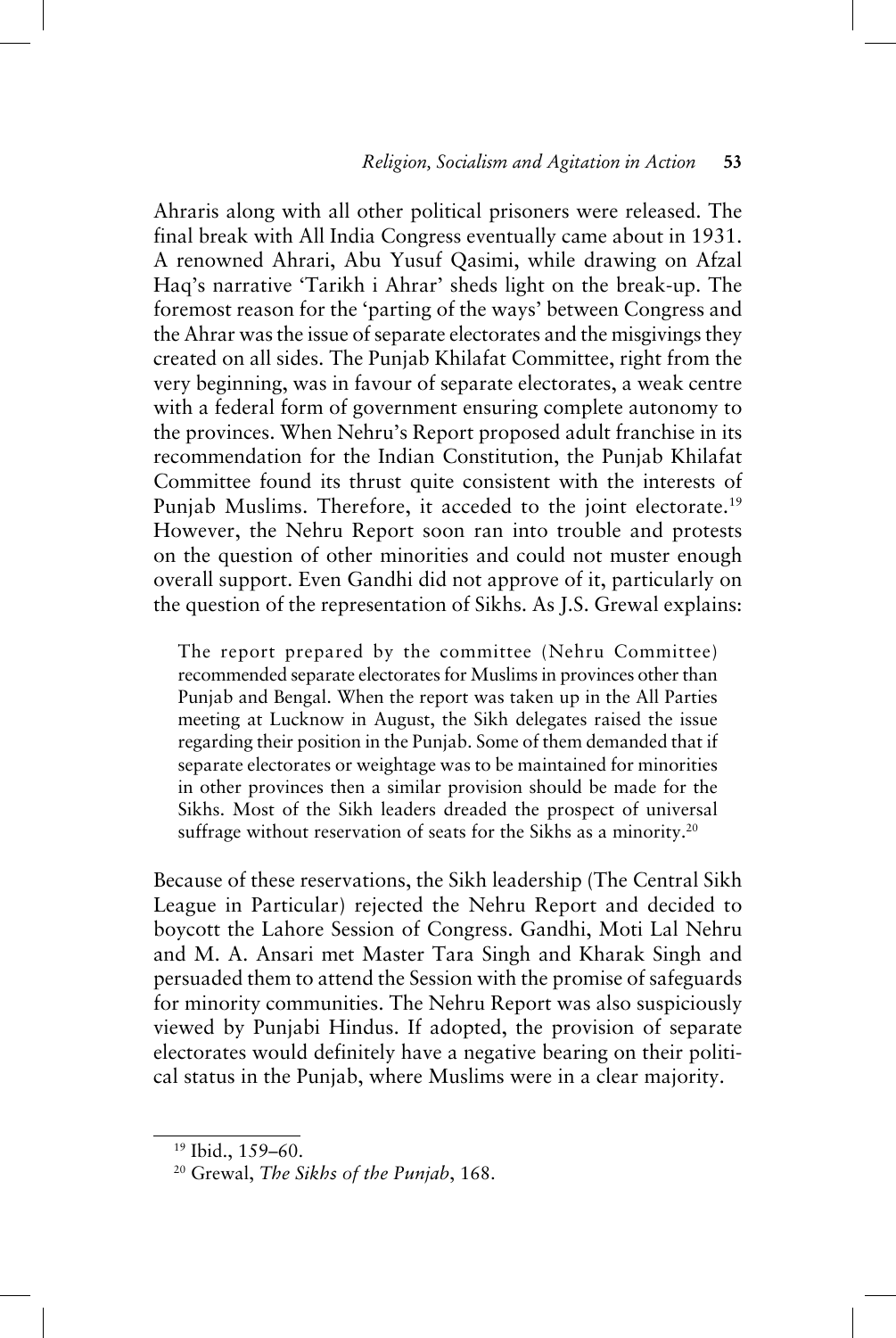On the Muslim side, Afzal Haq and Jan Baz Mirza had altogether different views vis-à-vis those expressed by the Sikh and Hindus. In the end, it was clear that though Punjabi Hindus and Sikhs had endorsed the Nehru Report, both communities held serious reservations about the 'Joint Electorate' as proposed by the Nehru Committee. It is likely that the commotion engendered by the Nehru Report among the minority communities, particularly the Sikhs, convinced the Congress high command to dump the Nehru Report at its All India session held in Lahore on 28 December 1929.<sup>21</sup> While discarding the Nehru Report, the Congress leadership did not even bother to consult those individuals who had lent unequivocal support to it, that too at the behest of Congress itself.

Such treatment gave rise to grief and dismay in the ranks of the Punjab Khilafat Committee, who ultimately decided to chart their own course of action. When the participants of All India Congress Committee were disposing off the copies of the Nehru Report in one corner of the same *pandal,* the leaders of the defunct Punjab Khilafat Committee were holding a meeting to form a new party, Majlis-i-Ahrar-i-Islam, on 29 December 1929 in Lahore.<sup>22</sup>

Another factor leading to the alienation of these people from Congress was the election of the Amritsar Congress Committee. Dr Saif-ud Din Kitchlew and Ghazi Abdul Rehman were the two contestants and Ata-ullah Shah Bokhari was the polling officer. Those elections were held based on joint electorates. Dr Kitchlew won the elections, much to the chagrin of Afzal Haq and Ata-ullah Shah Bokhari. Afzal Haq narrates the situation, prevailing on the eve of that election and also the estimate of the two candidates:

Dr. Saifud Din was undoubtedly a selfless but articulate person. He had established his writ among Hindus and Sikhs more than Muslims. Therefore, he was not quite well known in the circle of Muslims. Since the zeal about freedom was very pronounced in him, that prevented him from becoming unpopular among the Muslims also. Ghazi Abdul Rehman on the other hand enjoyed an enviable reputation that he earned through serving the interests of the local Muslims. He was an eloquent speaker and well versed in the art of luring people to his side. Kitchlow won the contest because Hindu capitalists made

<sup>21</sup> Haq*, Tareekh-e-Ahrar*, 86.

<sup>22</sup> Taqi-ud-Din, *Pakistan ki Siyasi Jamatain*, 176.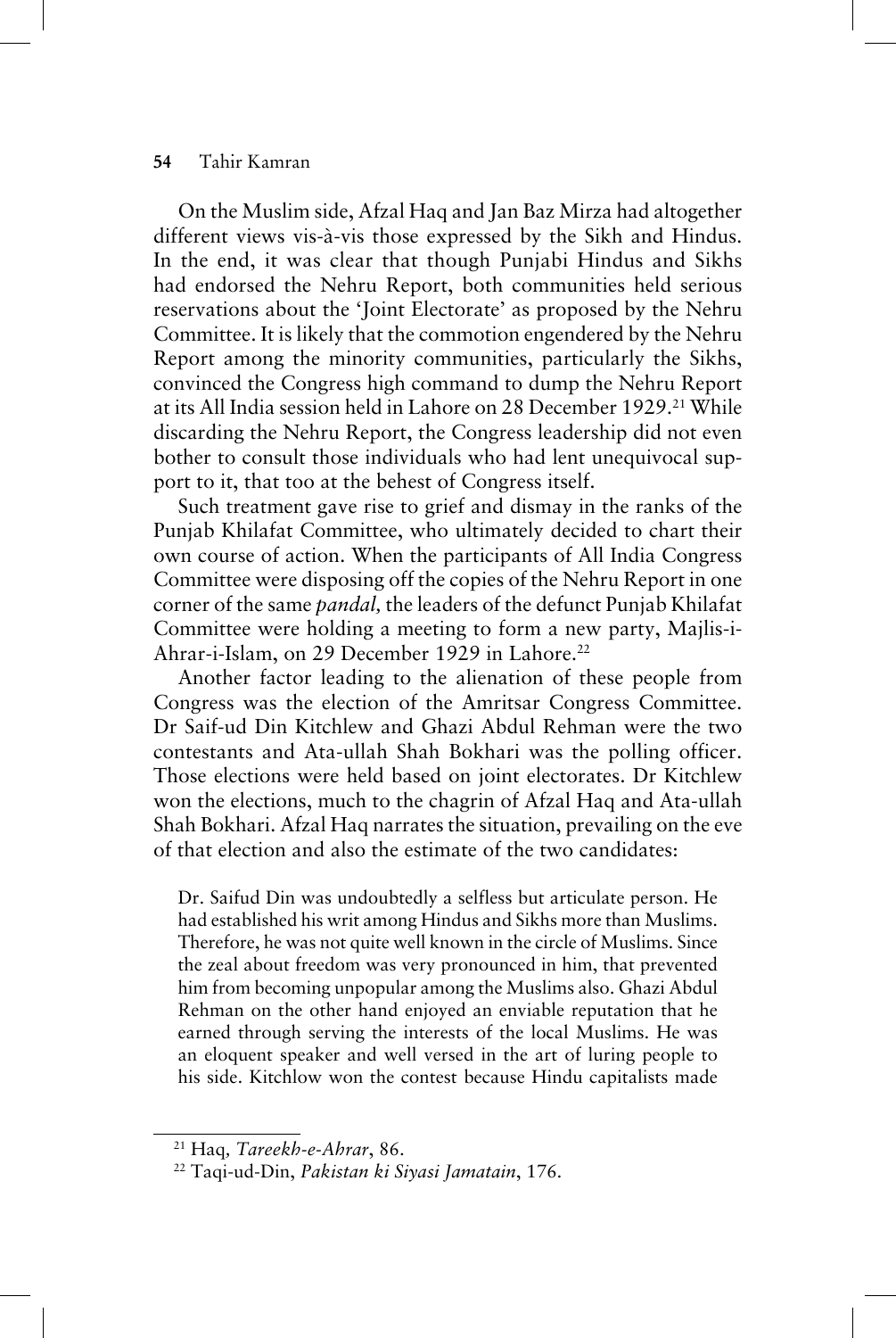substantial investment for Kitchlow, which proved to be a decisive factor in those elections. Ghazi did not have such clout, so he lost. After seeing the effect of the joint electorate in practice, Ata-ullah Shah Bokhari prepared a resolution in favour of separate electorate. Ghazi also supported the move.<sup>23</sup>

That resolution worked as a catalyst in the formation of Majlis-i-Ahrar as a separate political organisation. Therefore, in July 1931, the Ahrar Conference was convened in the Habibia Hall of Islamia College Lahore. It was presided over by Maulana Habibur Rehman Ludhianvi and Maulana Daud Ghaznavi was its secretary. Addressing the audience, Maulana Habibur Rehman declared: 'I want to tell all the nations of Hindustan in clear words that the Ahrars do not want to do any injustice to any other nation. However they are not prepared to live as a scheduled caste either. The Muslims are equally entitled to the share in the Indian affairs'.24 The assertion of Maulana Habibur Rehman that Muslims must not be deemed 'scheduled caste' provides a context to Afzal Haq's reference recurrently made in both of his representative works, namely *Tarikh-I-Ahrar* and *Meira Afsana* to the *chootchaat* (untouchability) practiced by the Congress Hindus against Muslims.<sup>25</sup> That factor also provided sufficient basis for the Ahrar leaders to chart their own course. The Conference passed a unanimous resolution in favour of separate electorates for Indian Muslims.

The Ahrar Conference at Lahore drew a lot of criticism from the pro-Congress section of the press. Nevertheless, the umbilical cord providing a link between Congress and Ahrar remained intact, largely because of its leadership's reverence for Abul Kalam Azad and Gandhi.

### *The Ahrar Movement in the Punjab*

Although the Ahrar aspired to all-India support, its greatest influence was in the Punjab. It played an important role in the Muslim politics of the province during the 1930s. This is not always acknowledged

<sup>23</sup> Qasmi, *Mufaker-e-Ahrar*, 160–61.

<sup>24</sup> Malik, *Sikandar Hayat Khan*, 55.

<sup>25</sup> Haq, *Mera Afsana*. Also see Qasmi, *Mufaker-e-Ahrar*, 160–61.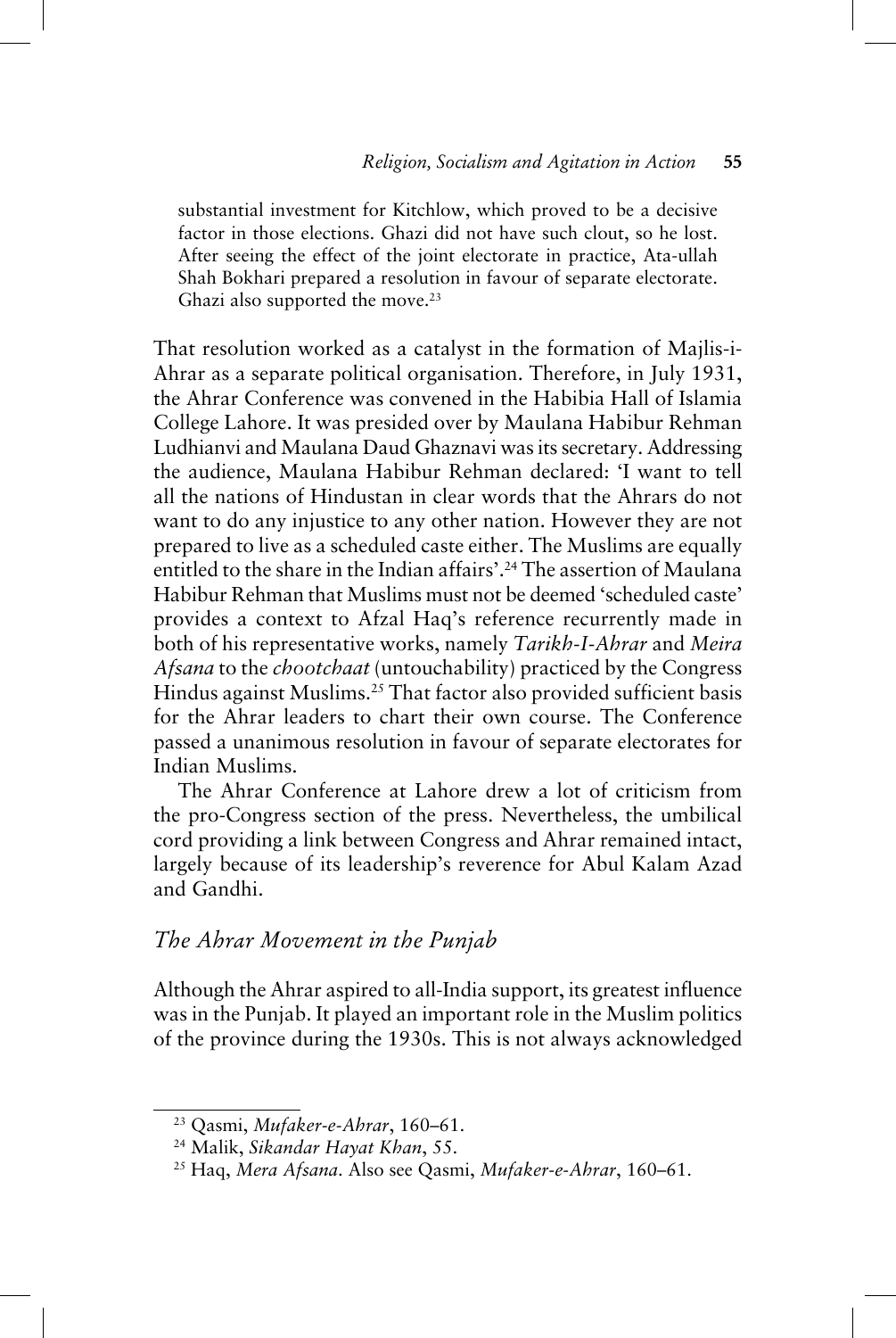by Pakistani scholars because of its chequered relationship with the Muslim League. Immediately after the Lahore Conference, where it assumed the formal status of a political party, Majlis-i-Ahrar plunged into political work. Until the setback of the **Shaheed** Gunj affair in 1935 (explained later in this article), it posed the only major challenge to the Unionists in urban Muslim politics.<sup>26</sup> The Unionist Party was an agriculturalist party.<sup>27</sup> All the major landlords and tribal *Sardars* (chieftains) had gathered under its banner. The Ahrar had to contend not only with fortified landed interests but also with Mian Fazl-i-Husain's (a Unionist leader) tenacity in the realm of politics. Interestingly, this leading exponent of Muslim Punjabi interests initially revered Chaudhri Afzal Haq because of the rectitude and forthrightness, which he had demonstrated in the Punjab Legislative Council. Afzal Haq too held Fazl-i-Hussain in high esteem. In *Tarikh-i-Ahrar*, Haq rates him as the best political figure among the Muslims. Even M.A. Jinnah was not considered a match for Hussain's sagacity and ingenuity in the political arena.<sup>28</sup> This mutual respect and reverence turned into avowed hostility when Fazl-i-Hussain recommended Sir Zafarullah Khan, an *Ahmedi* leader from the Punjab, for a vacant slot in the Viceroy's Executive Council. The Ahrar party's uncompromising stand on the issue of *Khatam i Nabuwat* meant that any association with the *Ahmediya* sect was considered out of bounds. Following the selection of the **Ahmedi** leader, Hussain, became a special target for Ahrar wrath. Deploying the tactics of religion did not however disturb the Unionists' rural powerbase.29 Local power relations connecting shrines and their incumbents, the *Sajjada Nashins,* to a form of Sufi Islam infused an added vigour through thousands of their devotees to the already impregnable Unionist Party. They successfully countered the religious appeal of the Ahrar, who had among their leaders, religious scholars from all the sects of the Islamic faith.30

<sup>26</sup> Azhar, *Masala-e-Shaheed Gunj*, 38.

<sup>27</sup> See for details on Unionist Party, Talbot, *Punjab and the Raj*.

<sup>28</sup> Haq, *Tareekh-e-Ahrar*, 209.

<sup>29</sup> For details, see Husain, *Fazal-i-Husain: A Political Biography*, 226–66. Also see Batalvi, *Iqbal key Akhari Do Saal*, 320.

<sup>&</sup>lt;sup>30</sup> The Ahrar leader included representatives of other sects, like Dawud Ghaznawi from the Ahl-e-Hadith and Maulana Mazhar Ali Azhar, who were of *Shii* descent, a cooperation that was based less on common doctrinal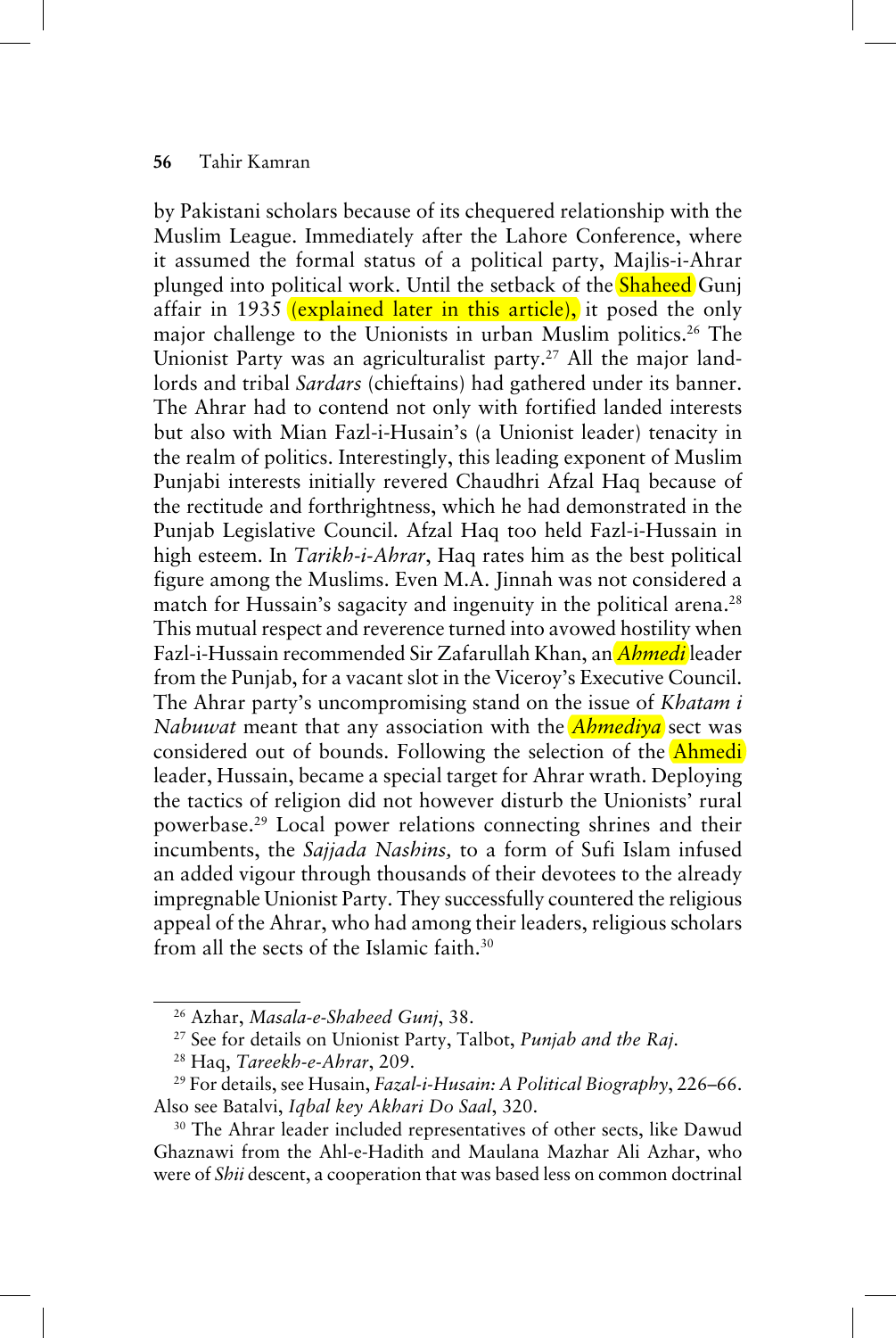It was the other dimension of the Ahrar that had more success in the rural areas, that of socialism. Majlis-i-Ahrar's radical economic programme carried more impact because of agricultural depression in the Punjab. Nevertheless, similar to the Kisan Sabhas, the Ahrar found that the Unionists were still able to deflect rising discontent by blaming the harsh conditions on the depredations of the *bania*  (moneylending) class. Even so, the Ahrar success in a by-election to the Central Assembly in 1934 revealed that the Punjab's depressed conditions had opened up at least some chinks in the Unionists' armour. Sir Fazl-i-Hussain selected Khan Bahadur Rahim Baksh as the Unionist candidate for a constituency comprising four districts, namely Lahore, Amritsar, Ferozepur, and Gurdaspur. Ahrar fielded Khalid Latif Gabba (he was the son of Lala Harkishen Lal, a famous Punjabi entrepreneur; he embraced Islam just to renounce it afterwards) as their candidate. As the time for the election drew near, the propaganda for an Ahrar candidate gathered momentum, rightly causing panic to the Unionists as the Ahrar won the seat. This was at a time when the party was at the peak of its popularity, the basis of which came from their activities in Kapurthala and Kashmir.

### **The Kashmir Agitation**

The Ahrar's agitation for the rights of the Muslims of Kashmir who were suffering under the oppressive rule of Maharaja Hari Singh is not as fully acknowledged in contemporary Pakistani historiography as they deserve to be. Indeed, their contribution is surprisingly omitted in the otherwise excellent studies by Victoria Schofield and Alastair Lamb into the Kashmir issue.<sup>31</sup> The 1931 agitation was important also because it raised the Ahrar party's popularity in urban Punjab to an unprecedented degree.<sup>32</sup> This was due to the presence of large Kashmiri Muslim communities in such cities as Amritsar, Lahore and Sialkot. In combination with the Ahrar's efforts in Kapurthala, a Muslim majority Punjabi state with a Hindu

ground than on shared allegiance to the congress. For details, see Reetz, *Islam in the Public Sphere*, 78.

<sup>31</sup> For the details of Glancy Commission, see Mirza, *Karwan-e-Ahrar*, Vol. I, 314–15; and Haq, *Tareekh-i-Ahrar*, 125–26.

<sup>32</sup> For details, see Ludhyanvi, *Ahrar Aur Tehrik-e-Kashmir 1932.*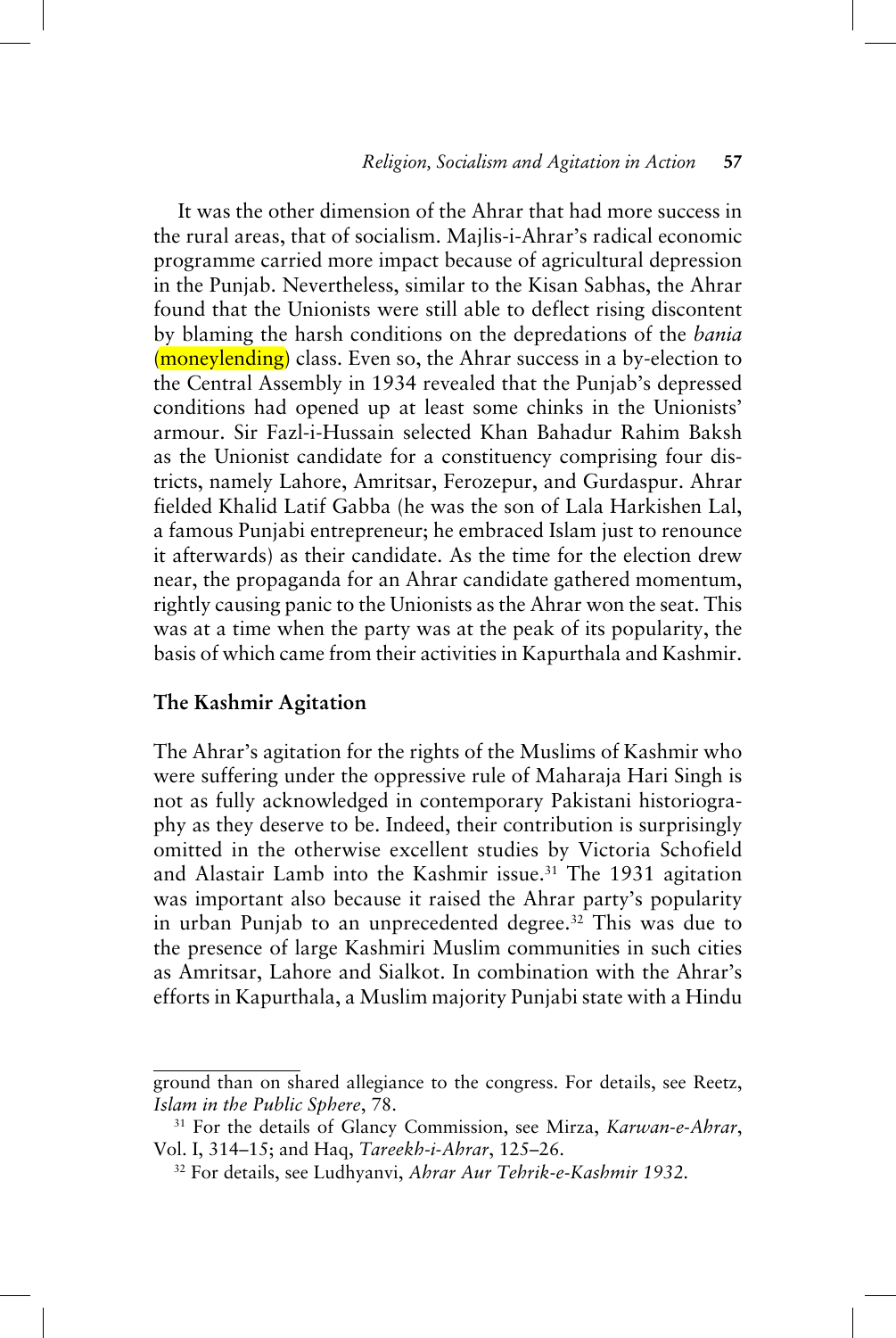leader (as explained later in this article), this agitation was to provide electoral dividends in the assembly elections of 1934. In some senses the mode of mobilisation in Kashmir was very similar to the model subsequently followed in Kapurthala: a series of incidents that took a communal tinge were exploited for political mileage by the Ahrar.

The Kashmir case first. Dogra rule in Kashmir (1847–1948) was notorious for its 'autocratically wayward methods of administration' and its religious intolerance. Killing a cow was a cognizable offence punishable with seven years of rigorous imprisonment. A special tax was levied on the slaughter of goats and sheep, even on *Eid*. A Hindu in case of embracing Islam had to forfeit all his inherited property. The State had usurped many Muslim places of worship and pilgrimage, which the Glancy Commission subsequently restored to the Muslims in 1931. Such discrimination reflected quite conspicuously on the distribution of economic resources, especially those at the behest of the state. Suddans of Poonch and the Sandans from Mirpur were the only people among the Muslims recruited into the army but in the subaltern positions. They were culturally different from the Kashmiris of the valley and therefore the Maharaja believed he could use them to quell any uprising stirred by the valley people.<sup>33</sup>

Punjabi Muslim newspapers in the 1920s and the early1930s consistently highlighted the miserable plight of the Kashmiri Muslims. The daily *Inqalab* and its editor Abdul Majid Salik were particularly critical on the discriminatory policies of Maharaja Hari Singh towards the Muslims. Its circulation in the state of Kashmir was accordingly disallowed.<sup>34</sup> A series of incidents were then highlighted by the Ahrar indicating discrimination against the Muslim population.35 The arrest of Abdul Qadeer, from Amroha District Muradabad who was in Srinagar as a guide to a few English travellers, provided the catalyst for vio- lence, when he urged Muslims to launch an active struggle against the Maharaja's rule. The State authorities promptly arrested him. When his trial began in the Sessions Court of Srinagar on 6 July 1931, Muslims assembled there in such a huge number that proceedings were shifted to the securer environment of Srinagar Central Jail. When the trial commenced at

<sup>33</sup> Schofield, *Kashmir in the Crossfire*, 100.

<sup>34</sup> Salik, *Sar Gazasht*, 264.

<sup>35</sup> For the general details, see Mirza*, Karwan-e-Ahrar*, Vol. I, 236–37.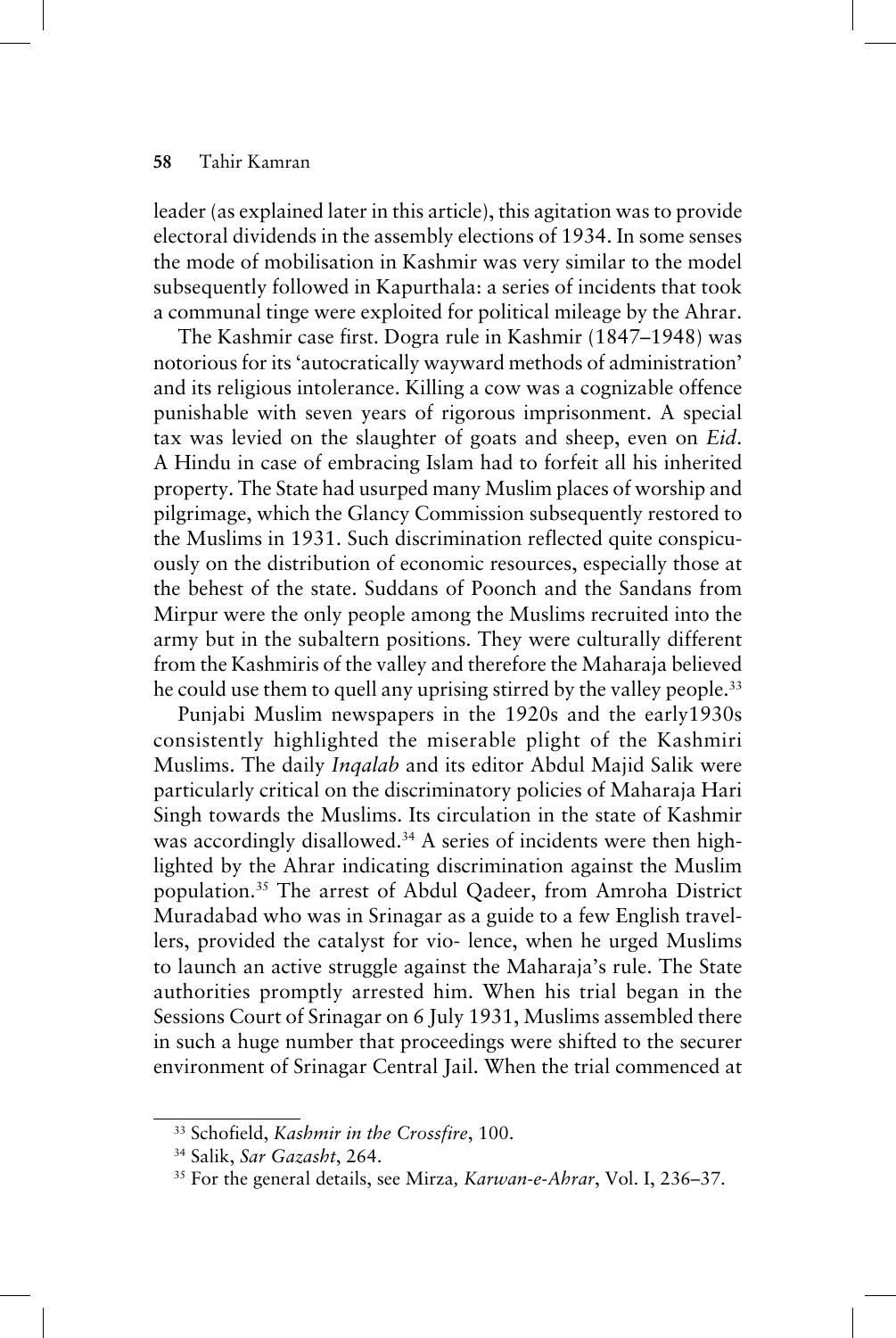the newer venue, people thronged again and the police ruthlessly baton-charged them. The violence escalated and the police opened firing, thus killing 22 demonstrators. Therefore, 13 July 1931 came to be known as 'Martyrs Day'.36

The killings immediately triggered clashes between Muslim demonstrators and the state police throughout Jammu and Kashmir. The violence took a communal turn when a procession of demonstrators forced a Punjabi Hindu shopkeeper to close his shop in protest. When he refused the protestors ransacked his and other Hindu-owned shops. 'In terms of casualties and damage to property', concludes Ian Copland, 'it was possibly the most serious communal outbreak in India between the Moplah rebellion of 1921 and the Calcutta riots of 1946'.37 Consequently the law enforcement agencies of the state arrested more than 300 Muslims, including Chaudhri Ghulam Abbass and Shiekh Abdullah. Sporadic processions, strikes and riots kept the tension soaring in Kashmir.

During the last week of July, leading Muslims assembled at Nawab Sir Zulfiqar Ali's residence at Simla and formed the All India Kashmir Committee.38 The head of the Ahmadiya community, Mirza Bashir Ahmed, was the Kashmir Committee's President and Sir Muhammad Iqbal, Sir Zulfiqar Ali, Khawja Hassan Nizami, Syed Mohsin Shah, Khan Bahadur Sheikh Rahim Baksh, Maulana Ismael Ghaznavi, Abdul Rahim Dard (an Ahmadi and secretary of the committee), Maulana Nurul Haq (owner of the English daily '*Outlook*') and Syed Habib Shah (owner of the daily '*Siasat*') were its members. The Committee pledged to redress the grievances of Kashmiri Muslims through peaceful and constitutional means. Therefore, it called for the appointment of an impartial Commission of Enquiry to determine the causes leading to the crisis. It also proposed to observe 14 August as a special Kashmir Day in the memory of the martyrs of 13 July 1931.39 Bashir ud Din Mehmud also had some important local contacts in Srinagar — notably Jamal-ud-Din, the Director of Public Instruction, and Sheikh Abdullah, the emerging Kashmiri leader.40 More so Qadian was made headquarters of 'the freedom

<sup>36</sup> Ibid.

<sup>37</sup> Copland, 'Islam and Political Mobilization in Kashmir', 231.

<sup>38</sup> Mirza*, Karwan-e-Ahrar*, Vol. I, 181.

<sup>39</sup> Ibid.

<sup>40</sup> Copland, 'Islam and Political Mobilization in Kashmir, 1931–34', 231.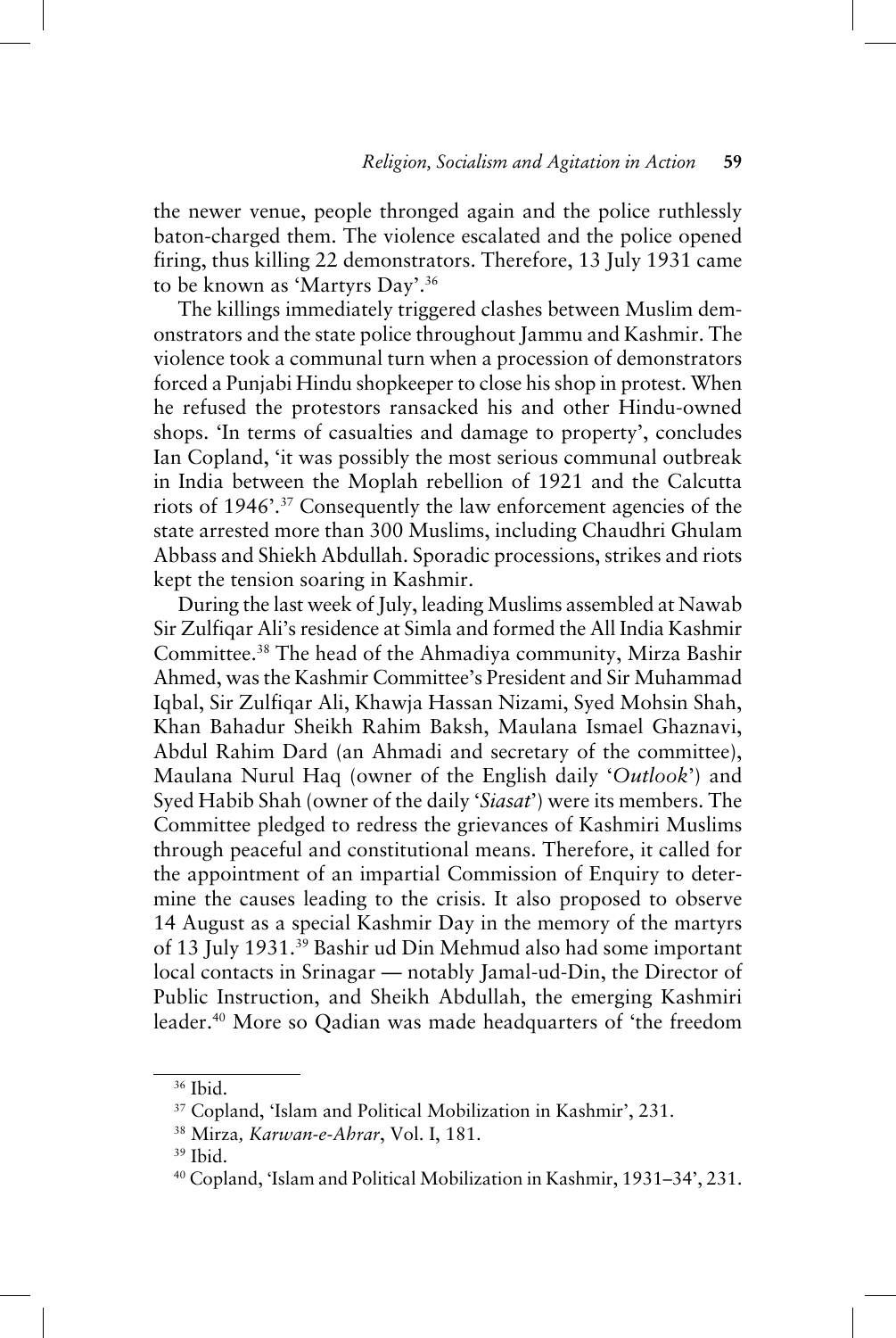movement' for Kashmiri Muslims. The prominence of the Ahmadiyas was too much for the Ahrars, who were both ideologically opposed to the Ahmadis but also aware of the political mileage that the new group could take from them. Afzal Haq, Ata-ullah Shah Bokhari and Mazhar Ali Azhar excoriated the Ahmadis and the ruler of Kashmir alike. They evoked considerable response from the masses in support of their stand.41

The Ahrar leadership became proactive and requested the Government of the Kashmir for an inquiry committee to be permitted into the valley. After getting no response, it forced its entry into the Kashmir. On their way Ata-ullah Shah Bokhari, Afzal Haq and Mazhar Ali Azhar addressed huge rallies at Gujranwala and Sialkot, which caused a lot of concern for the state government. Despite this, however, on the advice of Prime Minister Hari Kishan Kaul,<sup>42</sup> they received free passage, whereupon they put forward their demand for the establishment of a responsible government in the state. They also unsuccessfully attempted to woo Sheikh Abdullah, the leader of the National Conference.

Failing on all these fronts, they organised *Jatha*s (bands of Ahrar volunteers) with the aim to enter Kashmir from Sialkot on 6 October 1931 onwards. The *Jatha*s were detained by the *Darbari* police (those loyal to the Maharaja). Nevertheless 'the stream of volunteers kept flowing — 2376 had crossed the border by the beginning of November'.43 Soon afterwards, batches of 21 Ahrar volunteers sneaked into Kashmir. From the Punjab alone, according to one estimate, 45,000 volunteers entered and courted arrest. Such a massive invasion by Ahrar volunteers paralysed the state machinery.

David Gilmartin notes that the agitation expanded so rapidly that 'the sheer number of those arrested embarrassed the jail department and forced the opening of special camp jails'.44 The Maharaja found

<sup>41</sup> Ahmed, *From Martial Law to Martial Law*, 129.

<sup>42</sup> Raja Hari Kishen Kaul was the prime minister of Kashmir. Previously he was civil servant from Punjab and had replaced G.E.C. Wakefield as prime minister. The Government of India characterised him as 'a noted intriguer' and urged his replacement by another British officer. In February 1932, Lieutenant Colonel E.J.D. Colvin was appointed prime minister by Maharaja of Kashmir. See Huttenback, *Kashmir and the British Raj*, 140–42.

<sup>43</sup> Copland, 'Islam and Political Mobilization in Kashmir, 1931–34', 234.

<sup>44</sup> Gilmarten, *Empire and Islam*, 47.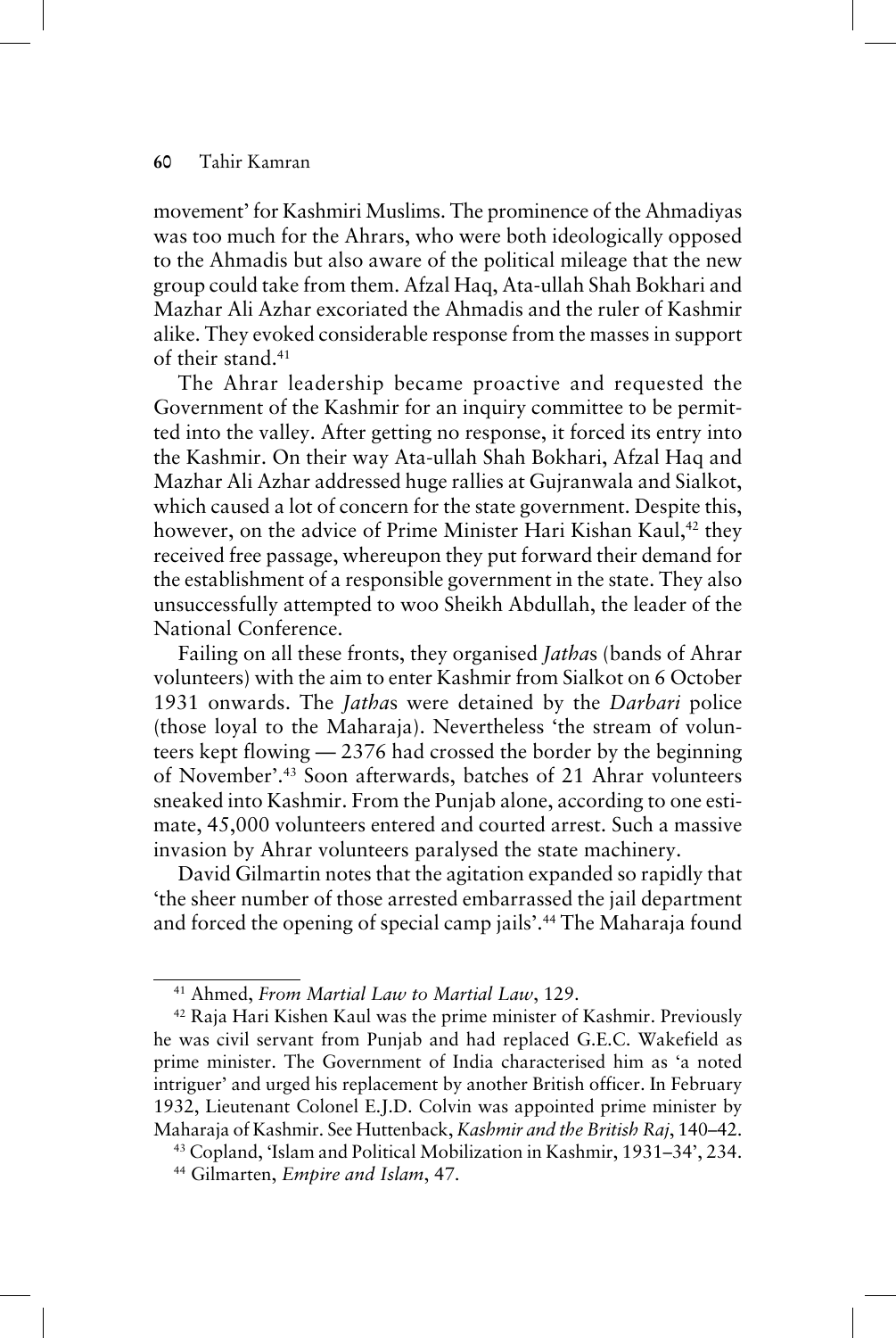it expedient to replace Hari Kishan Kaul with a new Prime Minister, Colonel E.J.D. Colvin, who was approved by the Indian Political Department and remained in office until 1936.45 Hari Singh, in order to lower the political temperature, also constituted an Enquiry Commission into the 13 July episode headed by a senior officer in the Political Department of India, Sir Bertrand Glancy. Prem Nath Bazaz and Ghulam Abbass were amongst the co-members of the Commission. This step did not go far enough to appease the Ahrar, but owed much to their agitation.

The agitation in Kashmir proved to be a stepping-stone in the Ahrar's political ascent in Punjab. The Kashmir movement was closely mirrored in the subsequent Ahrar action in Kapurthala and this level of influence in local politics in these two states was rewarded with a foothold in legislative politics. By 11 February 1934, the Ahrar had three representatives in the Punjab Legislative Council, namely Chaudhri Afzal Haq from Hoshiarpur, Chaudhri Abdul Rehman from Jullundur and Maulana Mazhar Ali Azhar from Lahore.<sup>46</sup> Although this was only a small beginning and revealed the limit of their influence to the urban middle class, the Ahrar were emerging as a serious rival to the Muslim League in appealing to this section of the Punjabi Muslim society.

### **The Kapurthala Agitation**

Along with Kashmir, the Ahrar were involved in a powerful agitation in the Sikh princely state of Kapurthala.<sup>47</sup> It was situated west of the River Beas and although it had a Sikh ruler, Maharaja Jagjeet, 57 per cent of the population was Muslim. The vast majority of the Muslims were poor peasants. Sixty per cent of the state income accrued through the taxes they paid, but the state expended a meagre sum of  $\overline{$8440}$  on poor Muslims as stipends and charity whereas  $\text{\textsterling}68,338$  was allocated for the welfare of non-Muslims.<sup>48</sup> The agitation in Kashmir stirred the Muslim Rajputs who resided in the Begowal area of Kapurthala who suffered exploitation at the

<sup>45</sup> For details, see Mirza, *Karwan-e-Ahrar*, Vol. I, 255–79.

<sup>46</sup> Ibid., 411–12.

<sup>47</sup> See for details, Mirza, *Karwan-e-Ahrar*, Vol. I, 324–29.

<sup>48</sup> Haq, *Tareekh-e-Ahrar*, 165.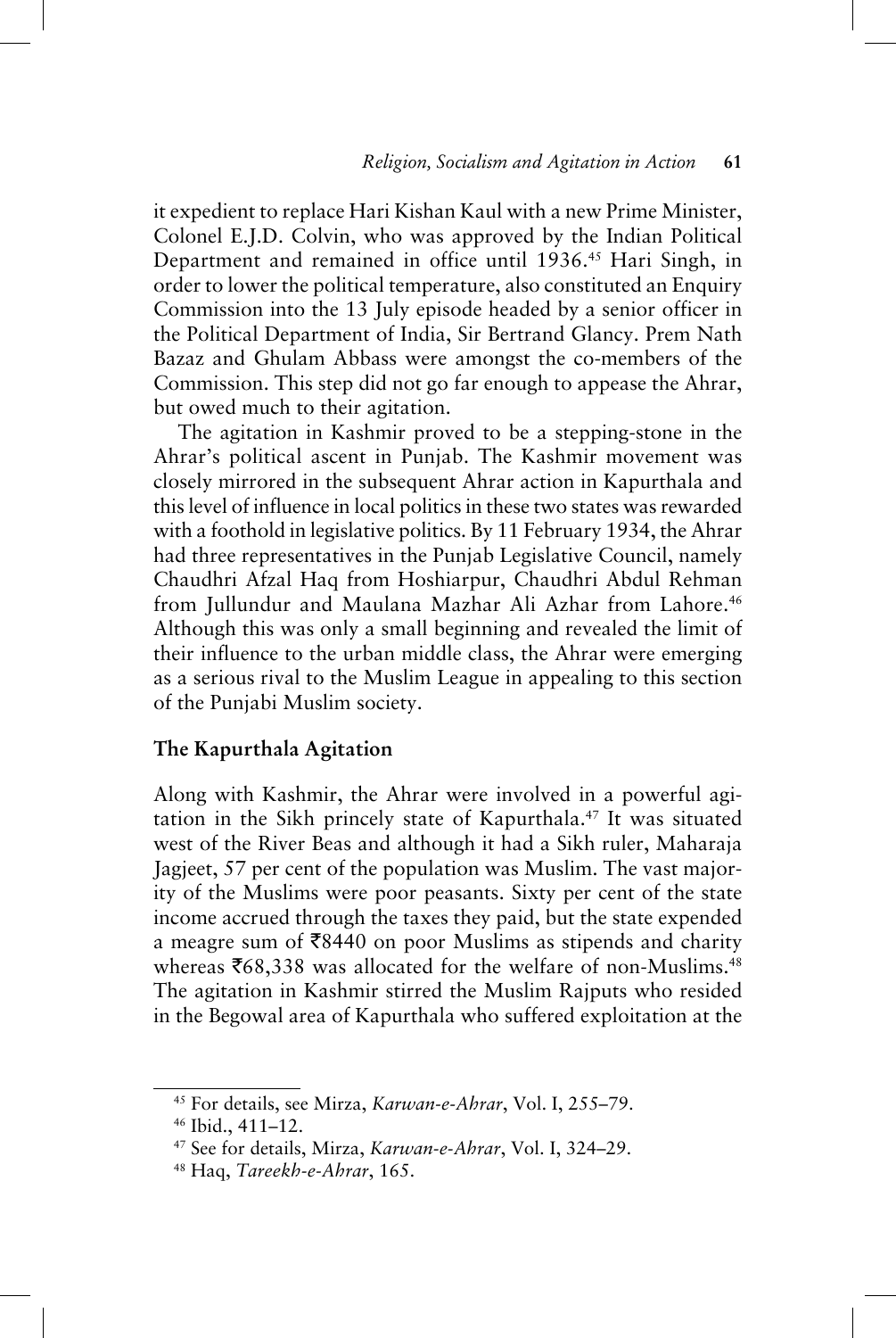hands of Hindu moneylenders.<sup>49</sup> Since the Land Alienation Act (1900) was not in place in the princely states of the Punjab, moneylenders operated freely at the expense of peasants. Following a Muslim rally in Begowal, a boycott of Hindu shopkeepers was enacted. Hindu moneylenders and shopkeepers vociferously condemned this action and announced a two-day-long strike. Consequently, Muslims seized the opportunity by setting up their own shops in Begowal and Bholeth areas. This development exasperated the Hindu shopkeepers who were moneylenders as well as retailers. They refused to advance further loans to Muslim peasants and pressed them for the immediate return of the money.

One of the first individuals to respond to the emerging crisis in Begowal was Chaudhri Abdul Aziz, Vice President of the Majlisi-Ahrar, who voiced his concern over the crisis that the Muslim peasantry had been plunged into; he formed an umbrella Zamindara League organisation early in 1931. It gained momentum when it was joined by Ahrar volunteers, who, following their release by the Kashmir Government in February–March 1932, crossed over to Kapurthala. As in Kashmir, they fell foul of the State authorities. Abdul Aziz of Begowal was arrested and sentenced to five years of rigorous imprisonment for inciting trouble and disrupting peace. Despite these harsh measures, the Ahrar continued lending unequivocal support to the peasants.

In June 1932, the Muslims of Bholeth submitted a list of demands calling for the implementation of all those reforms that had already been carried out in other parts of India. Among their demands was the call for the introduction of the Punjab Land Alienation Act, the reduction in land revenue and the security of the non-transferable land of labourers and artisans against any act of forfeiting or confiscation.50 The Maharaja, after sensing the gravity of the situation, constituted a committee headed by the magistrate of that particular area. It made little progress, with the result that communal tensions intensified. The Prime Minister of Kapurthala State, Sir Abdul Hameed, next invited the representatives of both the peasants and the commercial castes for parleys. The agriculturists mistrusted Hameed, who they thought was in league with the Hindu moneyed classes. As

<sup>49</sup> Qasmi, *Mufaker-e-Ahrar*, 174–75; and Haq, *Tareekh-e-Ahrar*, 142–46.

<sup>50</sup> Qasmi, *Mufaker-e-Ahrar*, 187–90.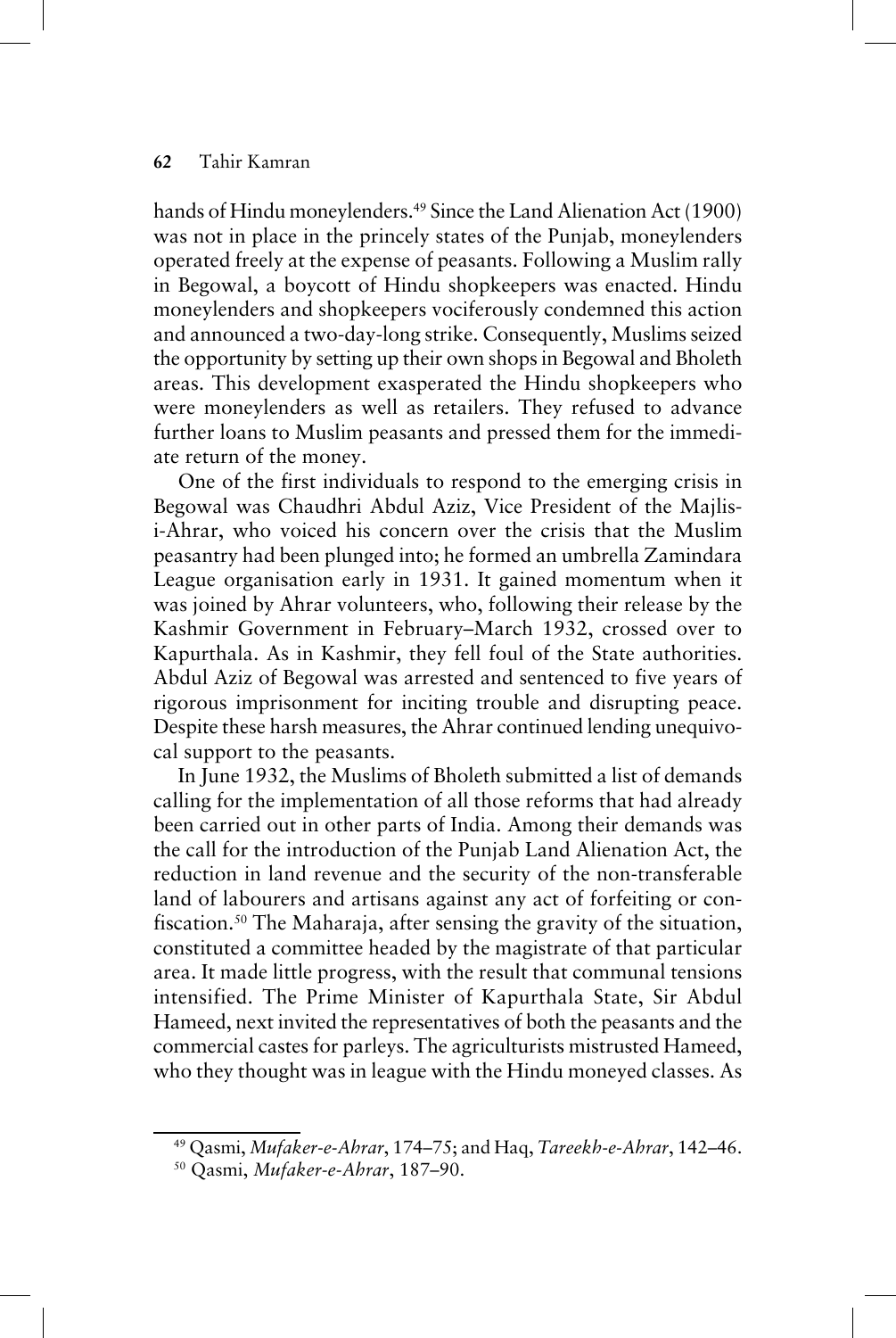the Secretary General of Ahrar, Dasoha, District Hoshiarpur stated in the *Daily Zamindar*:

The peasantry and labourers of this Tehsil (Bholeth) are passing through a very critical phase. The Northern part of the Tehsil which is largely inhabited by the Muslims has fallen prey to the atrocities of the Police and Civil officers, who have made the lives of these poor fellows so miserable, that many of them are ready to migrate from the area.<sup>51</sup>

Disquiet caused by the upsurge among the ranks of Begowal Muslim peasantry remained unabated in the southern belt of Kapurthala State when another event that heightened communal tension was unfolding, adding to the gravity of an already inflammatory situation.

When in the first week of January 1934, the Land Alienation law was enforced in Kapurthala mostly because of the pressure exerted by the Zamindara Movement, moneylenders and shopkeepers in response began their own civil disobedience.<sup>52</sup> They also put forward a demand for the establishment of an Executive Council to take care of the state's administration. Maharaja Jagjeet acquiesced to the demand and established a six-member Council, two of whose representatives were to be Muslims. This relative marginalisation of Muslim opinion in a Muslim-majority state caused disquiet amongst the local population, although it inevitably pleased the *banias* (moneylenders). The Ahrar was now provided with a new Muslim cause in the state.

At an Ahrar Conference held on 3–4 April 1934, the representatives called for the establishment of a responsible Assembly, in addition to job opportunities for the Muslims in proportion to their population. The State's prime minister responded positively,<sup>53</sup> which duly agitated the non-Muslims. As Abdullah Malik, a known sympathiser to the cause of Ahrar explained 'in a bid to foil any such attempt to ameliorate the lot of the peasants, subjected to the exploitative modes of the affluent class (comprising of Hindu Moneylenders and Sikh officials, who were also engaged in the practice of lending money as a side business) it fanned the flame of communalism'.<sup>54</sup>

<sup>51</sup> Qasmi, *Mufaker-e-Ahrar*, 186–87.

<sup>52</sup> For details, see Haq, *Tareekh-i-Ahrar*, 164–66; and Malik, *Punjab ki Siyasi Tahrikain*, 188–89.

<sup>53</sup> Haq, *Tareekh-e-Ahrar*, 166.

<sup>54</sup> Malik, *Punjab ki Siyasi Tahrikain*, 202.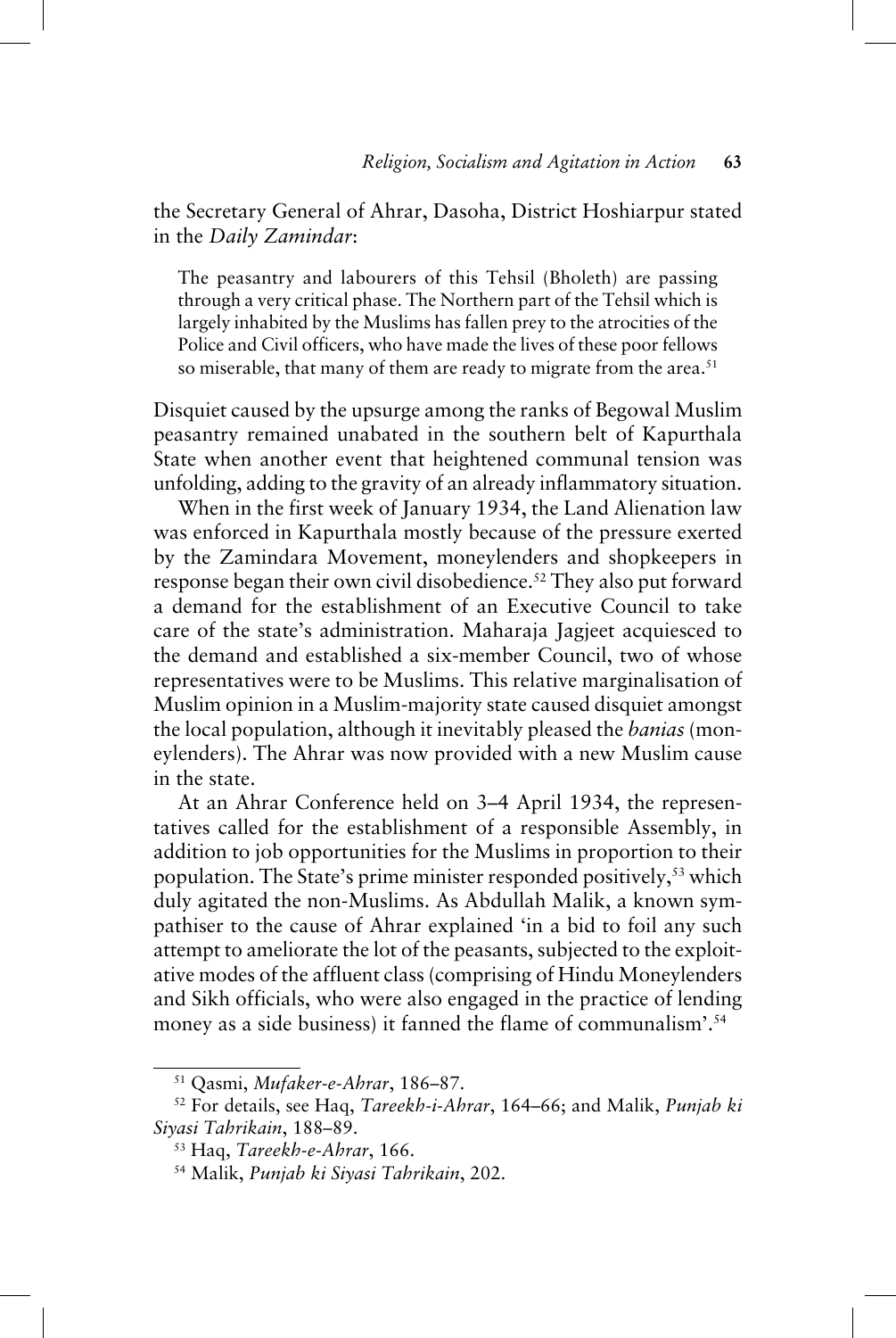### **64** Tahir Kamran

On 22 April 1934, Kapurthala State police baton-charged the Muharram procession at Sultanpur Lodhi. However, the real tragedy was yet to occur. In the month of *Muharram* (the first month in the Islamic calendar) in Sultanpur District, the *Tazia* procession (the procession that is taken out on the 10th day of Muharram in commemoration of Hussain's martyrdom) had a prescribed route through a particular street where a huge oak tree was obstructing its smooth passage. Apart from Hindus, Sikhs also revered that very tree, which according to them Bibi Nanaki (sister of Guru Nanak) planted many centuries ago. It was a situation ripe for mischief. Mindful of this, Master Tara Singh and Prof. Jodha Singh, the honourable members of the Gurudwara Parbandah Committee, Amritsar, published a joint statement in the daily *Tribune* on 30 April. In it, the two leaders categorically denied the sacrosanct status of the tree and also questioned its age. Unfortunately, that statement came when all the damage had already been done.<sup>55</sup> The Muslim processionists were adamant in passing through the contentious route with their *Tazia*, Hindus and Sikhs vowed to resist any attempt to cut the overhanging branches of the oak tree. The state authorities, rather than encouraging negotiations to resolve the dispute, sought to limit its impact by pre-emptive arrests of some 450 people in the days before the procession. They did not however manage to prevent the violence on the 10th day of Muharram in which 20 Muslims were shot dead and 33 were injured.<sup>56</sup>

On 2 May, the Working Committee of Majlis-i-Ahrar met at Lahore and expressed its grief over the tragedy of Sultanpur. Ironically, no one but Ahrar took a serious note of the incident with the exception of the daily *Inqalab.* The Ahrar constituted a deputation comprising Abdul Ghaffar Ghaznavi and Abdul Gaffar Akhtar on 27 April 1934. It went to Phagwara, Begowal and Sultanpur to investigate the whole affair. It laid the blame squarely on the Hindus and the Sikhs and the negligence of the state authorities. The Central Majlis-i-Ahrar announced that it would commemorate 11 May as the Sultanpur day.57 The State Government published its own report on 7 June 1934. It held that the Inspector General Police, Major Kothewala, was guilty for the massacre and he was immediately

<sup>55</sup> For further details, see Haq, *Tareekh-e-Ahrar*, 154–57.

<sup>56</sup> Ibid., p. 164; and Malik, *Punjab ki Siyasi Tahrikain*, 197–201.

<sup>57</sup> Malik, *Punjab ki Siyasi Tahrikain*, 203–4.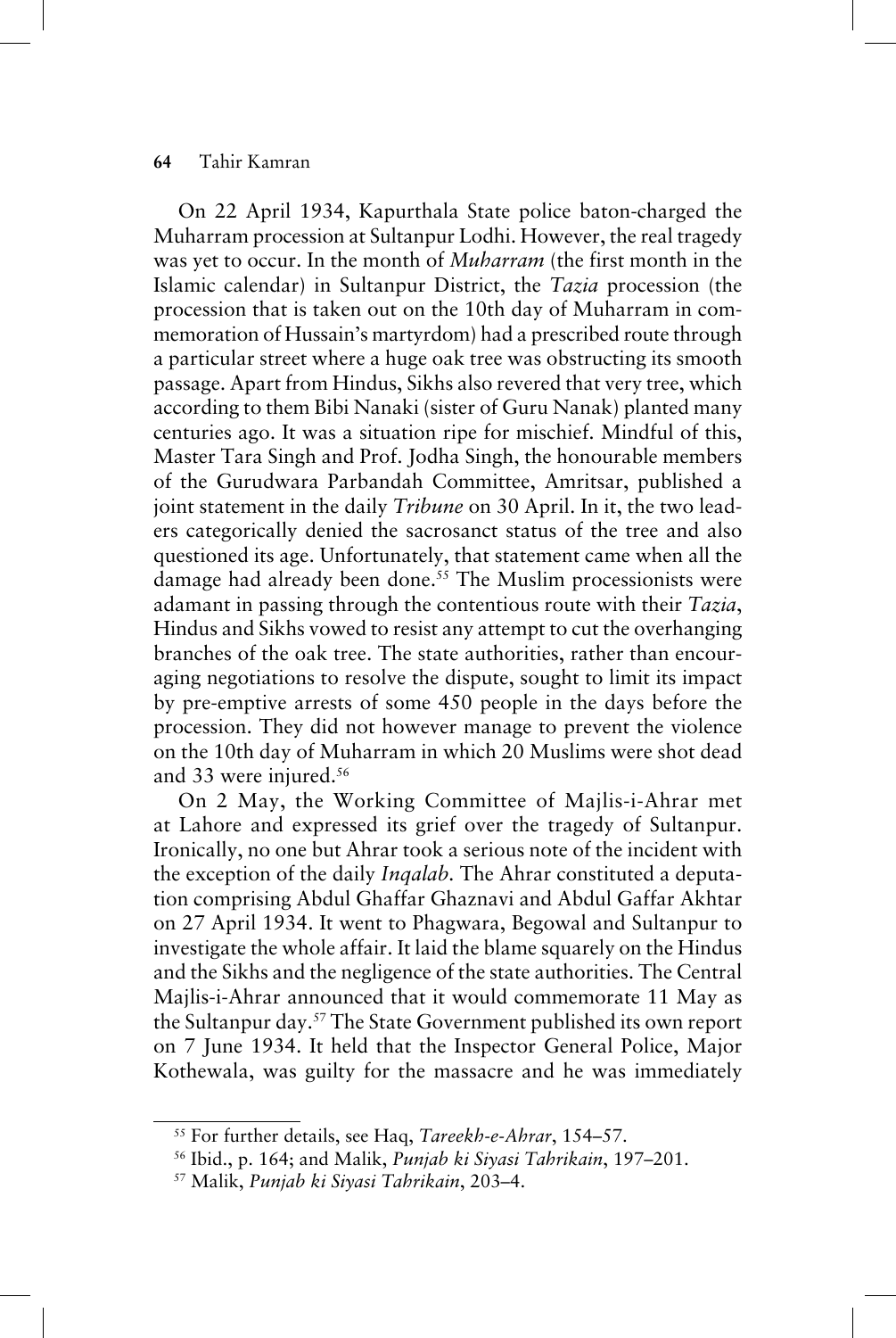dismissed. Nevertheless, this hardly brought any gratification to the Ahrar. Its leadership demanded far sterner action and claimed that the State authorities had enacted a travesty of justice.<sup>58</sup> The Kapurthala Movement was a very important link in the chain of events that enhanced the credibility of the Ahrar. Just as in Kashmir, it established its credentials as an organisation that reposed firm belief in the politics of activism and agitation combining socialist ideals in a Muslim framework. The Ahrar were however stopped in their tracks in the July 1935 Shahid Gunj affair in Lahore.

### **The Shahid Gunj Affair**

Ahrar volunteers never flinched from courting arrest, taking out processions in protest or resorting to civil disobedience. However, the Ahrar was involved in not only agitational activities but also social service. In this respect, it displayed similarities with the Khaksar movement, which was also active in the Punjab at this time. The social service dimension of the Ahrar's activities was especially evident at the time of the 1935 Quetta earthquake. After the calamity had hit Quetta, 'Ahrars performed outstanding service in connection with the relief work *...* Among the camps set up by non-government agencies the most organised and helpful was that of the Ahrars'.59 Nonetheless, their primary mode of mobilising support was through public agitation and it was this that was to ultimately result in their decline, most notably around the issue of the Shahid Gunj mosque.

The issue of Shahid Gunj revolved around a Mosque (Abdullah Khan Ki Masjid), located in the *Landa* bazaar at some distance from Lahore Railway Station. Khan-i-Saman of Dara Shikoh (the kitchen in-charge of the Crown Prince of the Mughal Emperor Shah Jehan), whose name was Abdullah Khan, built the mosque in the 17th century. Before the onset of the Sikh rule, the mosque was in use. When the Sikhs rebelled against the Mughals, the Governor of the Punjab Nawab Moin-ul-Mulk was entrusted with the task of quelling the resistance. During those days, adjacent to the Mosque was a *kotwali* (a police station), where criminals or dissidents were executed. One of those fighting against the Mughal state was Tara Singh who was brought to this *kotwali,* tortured and executed. The

<sup>58</sup> Ibid., 204.

<sup>59</sup> For details, see Mirza, *Karwan-e-Ahrar*, Vol. II, 193–201.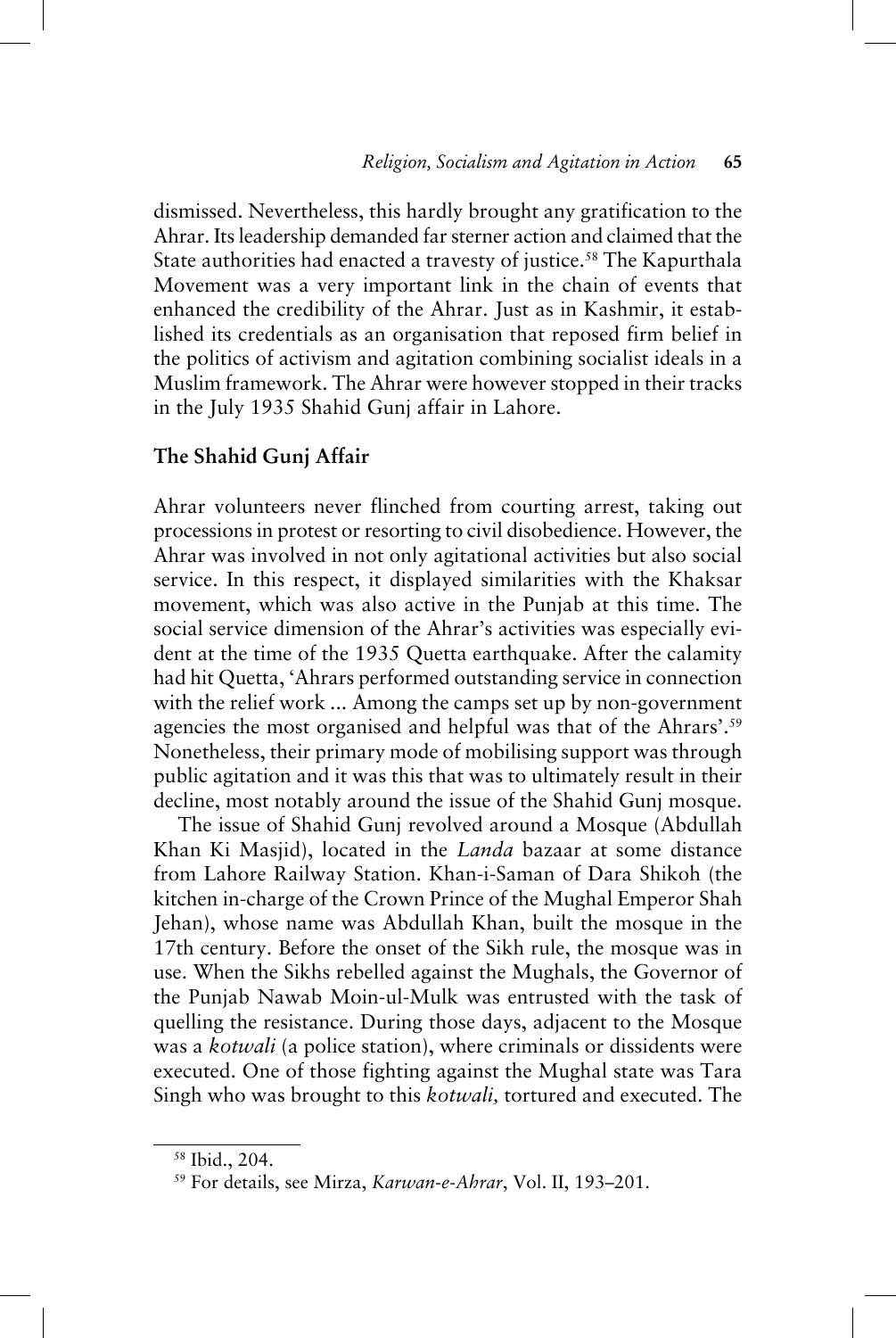#### **66** Tahir Kamran

Sikhs subsequently built a *samadhi* (a monument for the dead) on the spot where Tara Singh had breathed his last and named it as Shahid Gunj, which was subsequently converted into a Gurudwara. Before Maharaja Ranjit Singh's assumption of power in the Punjab in 1799, three *Bhangi* Sardars (Gujjar Singh, Lehna Singh and Sobha Singh) established their writ over Lahore (1765–1799). At this time, the Sikhs occupied the mosque and the *granthi* (priest) of the Gurudwara started using it as his residence and took rent for the shops attached to the building. The arrangement remained the same even after the annexation of the Punjab by the British in 1849.

The promulgation of the Gurudwara Act in 1925 caused a considerable change in the Shahid Gunj scenario. That Act nullified the control of the *Mahants* (priests) over the Gurudwaras and the trust properties worth *crores* of rupees. The Shiromani Gurudwara Prabandhak Committee (SGPC) assumed control over the Gurudwaras as laid down in the Act. Soon after the Act was invoked, the Sikh occupants of the mosque and the property attached to it approached the tribunal set up under the Act and 'prayed for exemption from this regulation under the plea that the Mosque building and the attached shops were their personal property'. In these circumstances, the secretary *Anjuman-i-Islamia* (Islamic Association) of Punjab, Syed Mohsin Shah, also filed a petition claiming the Anjuman's right over the mosque and the property attached to it. However, the tribunal dismissed the claims of both parties and declared the mosque and the building as the property of the Gurudwara. The Sikh occupants challenged the tribunal's verdict in the High Court, but *Anjuman-i-Islamia* did not file any appeal. A division bench of the High Court affirmed the decision of the tribunal in December 1934 and the building was transferred to the Lahore branch of SGPC in March 1935.60

After securing the possession of the building, SGPC embarked on an extensive renovation of the compound. Initially the reaction of Muslim leaders was quite moderate. They constituted a committee, the Anjuman-i Tahaffuz-i Masjid Shahid Gunj (committee for the protection of the Shahid Gunj mosque).<sup>61</sup> As the work

<sup>60</sup> For details, see Ahmed, *From Martial Law to Martial Law*, 130–31.

<sup>61</sup> A wide spectrum of Unionist Muslims, lawyers, journalists, and biradari leaders like Mian Abdul Aziz became the members of the committee, to find legal means to protect the mosque and press for the peaceful settlement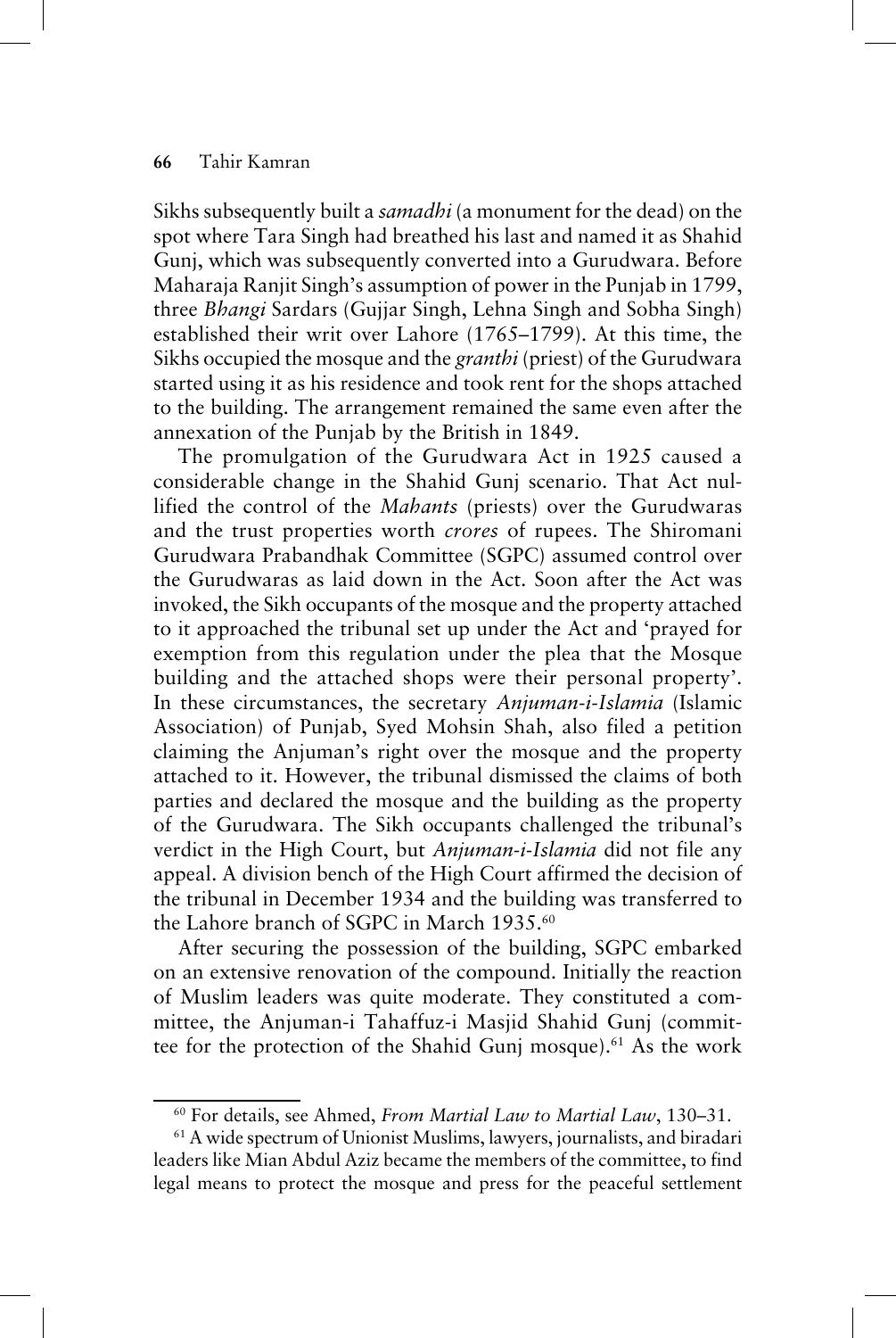progressed, Muslims started thronging to the place of work; some of them came there to protest and some just to watch. Mala Singh, one of the masons, fell to his death. Muslim newspapers claimed that his death was a punishment for perpetrating a sinful act of demolition of a mosque. Thereafter, the site drew larger crowds of Muslims and the tension with the Sikhs palpably increased. The Deputy Commissioner forbade the Sikhs to touch the mosque. He also persuaded the Muslims to disperse and posted a police guard around the compound. Nevertheless, the tension continued to mount despite the Deputy Commissioner's assurance that the structure of the mosque would not be 'torn down until a final settlement was made'.62 Governor Emerson also after meeting the Muslim notables agreed to consider the proposals put forward by them. However, to the chagrin of the Muslims, the mosque was razed to the ground by the morning of 9 July. Muslims felt cheated by the Governor and tempers rose to crescendo proportions. Notable by their absence from this mobilisation were the Ahrar.

On 14 July a public meeting at Mochi Gate was held, Zafar Ali Khan being the main speaker. He chastised the Ahrar's opportunism and said 'despite great efforts to bring the Ahrar leaders to the assemblage they had refused to come'. Thereafter the bubble of Ahrar's popularity was said to have burst. Immediately after the meeting, Zafar Ali Khan formed a group, the Majlis Ittehad-i Millat (association for unity among the Muslims) and the enrolment of the *Niliposh Razakars* (blue shirt volunteers) began with the intention of embarking upon a civil disobedience movement.<sup>63</sup> Consequently, four persons were externed from Lahore: Zafar Ali Khan, Syed Habib, Malik Lal Khan, and Mian Ferozuddin. On 15 July public meetings were banned by the British and press censorship was stiffened.

The Ahrar leaders perceived the Masjid Shahid Gunj issue as a conspiracy against them. They also saw Zafar Ali Khan as a stooge

of the issue. Report on the Shahid Gunj affair by Mian Abdul Aziz, n.d. (Abdul Aziz collection); F.H. Puckle, chief secretary, Punjab to deputy com- missioners, 19 July 1935 (NAI, Home Political, file 5*/*14*/*35), quoted in Gilmartin, *Empire and Islam*, 100. Also see Gilmartin, 'The Shahid Gunj Mosque Incident', 146–68.

<sup>62</sup> Ahmed, *From Martial Law to Martial Law*, 132.

<sup>63</sup> Gilmartin, *Empire and Islam*, 101.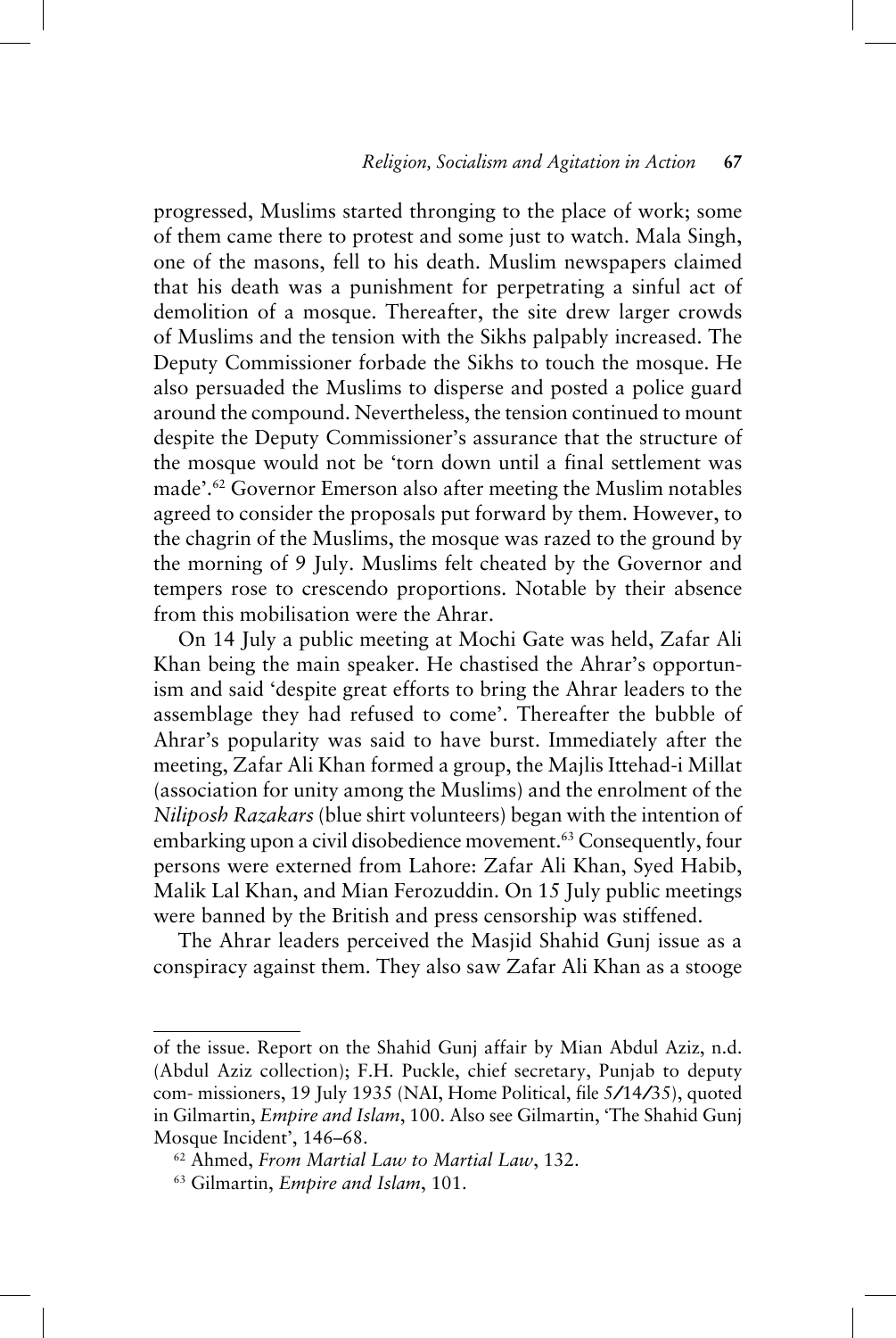### **68** Tahir Kamran

of the Unionists who had been their arch enemies.<sup>64</sup> The Shahid Gunj incident remained unresolved, despite the popular protests. Feroze Khan Noon, in his correspondence to Fazl-i-Hussain, divulged that some Ahrar leaders, wanting to forge an electoral alliance with the Sikhs in the forthcoming elections, kept quiet about the Shahid Gunj issue.<sup>65</sup> Abdullah Malik contends that the Ahrar stayed away from that contentious issue because joining the fray could have put its leadership in jail, which would have amounted to handing over the electoral victory to the Unionist party in a silver platter.<sup>66</sup> Malik also asserts the collusion of Zafar Ali Khan with Governor Emerson against Ahrar because of its soaring popularity.67 Zafar Ali Khan and his newspaper *Zamindar* along with Sayyid Habib's the Daily *Siyasat* launched a condemnatory campaign against the Ahrar even though the *Zamindar* had previously been such a staunch supporter. Consequently, the Ahrar movement was permanently undermined in its Punjab heartland.

### *Sectarianism and Decline*

The Ahrar's major impact came in those political moments where it was able to mobilise the peasantry and the exploited through a religious idiom against the existing powers of the state. However, there was always an undercurrent of sectarianism in their politics, particularly when it came to the **Ahmediyya**. As Indian politics became increasingly communalised, the Ahrar seemed to also become increasingly sectarian. Although its mobilisation in Kapurthala ignored the Shia–Sunni divide (as it was defending a Muharram march), and its last large-scale mobilisation ostensibly carried on this practice by preaching Muslim unity, it was always nevertheless within an overarching framework of Sunni hegemony. Ultimately, this strategy backfired.

The Ahrar were involved in a movement called *Madeh-i-Sahaba*, which translates as eulogising the companions of the Prophet in United Provinces (UP).<sup>68</sup> Its main target was the Shia practice of

<sup>64</sup> See for details Haq, *Tareekh-e-Ahrar*, 242–46.

<sup>65</sup> Malik, *Book of Readings*, 559.

<sup>66</sup> Malik, *Purani Mahfilain*, 102.

 $67$  Ibid.

<sup>68</sup> Haq, *Tareekh-e-Ahrar*, 218–43.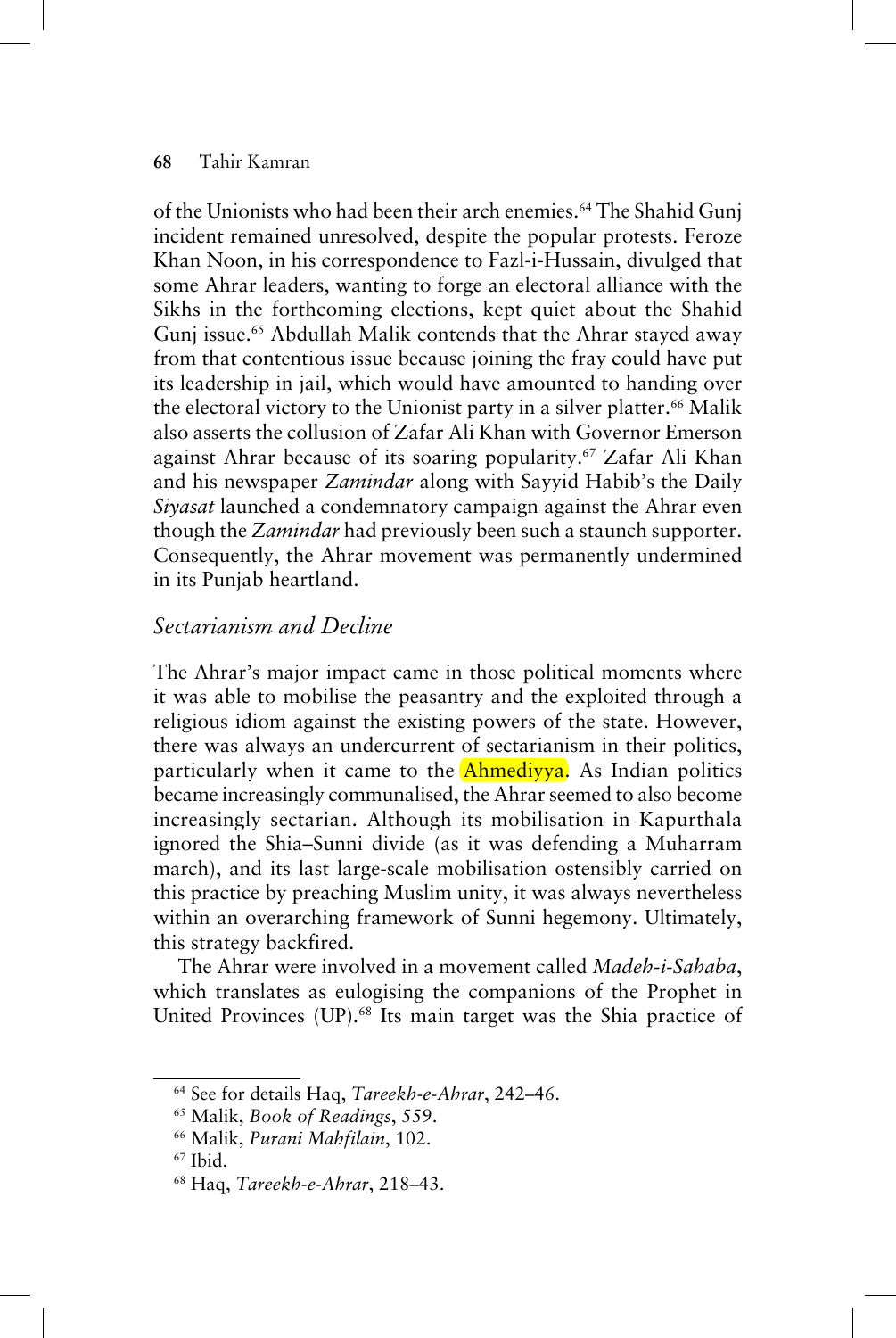revering Ali to a higher status than the other Caliphs (companions). One of the Ahrar spokesperson Atta-ullah Shah Bokhari, while addressing a public gathering in Lucknow (a city with a Shia majority among the Muslims), referred to the second Caliph Umer with a suffix *Raziallaha* (may Allah be pleased with him). Someone from the gathering told him: 'alluding to the first three caliphs with so much of deference is legally proscribed here in Lucknow'.69 But Bokhari kept on quoting the companions of the Prophet reverentially. He also said, 'to respect some personality is not crime though abusing him is definitely a crime'. His speech ended peacefully and Bokhari went back to Lahore and broached the issue in the meeting of the Ahrar working committee. The working committee deputed Maulana Mazhar Ali Azhar to investigate the issue. The report he presented is summarised below:

Before 1905 Shias and Sunnis lived like brothers and participated in the Tazia procession, in which Hindus also took part without any sectarian misgivings. As Shias were in majority so most of the municipal committee members adhered to *Asna Ashari* faith. It was in 1905 that a split occurred between them and one faction called in a Shia *Maulvi* (religious Scholar) by the name of Maqbul Ahmed from Rampur. He exacerbated the sectarian difference. Consequently, Shia-Sunni riots took place for the first time in the entire history of Lucknow. Therefore, Hindus stopped joining Muslims in the *Tazia*  procession. And Sunnis set up their own *Karbala* outside the city and started taking out their own procession. To investigate Shia-Sunni riots the government set up a commission under a British officer Mr. Piggot and thereby the sectarian divide got perpetuated.70

In these circumstances, the Ahrar decided to launch a movement against the UP government. From the different cities of UP and Punjab, Ahrar volunteers started pouring in to Lucknow. After disembarking from the trains, they used to enter the city by reciting these verses:

Hain Kirnain Eik hi Mushal ki Abu Bakar, Umer, Usman Ali Hum Martaba Hain Yaraan-e-Nabi

<sup>69</sup> Taqi-ud-Din, *Pakistan ki Siyasi Jamatain*, 195–97.

<sup>70</sup> Farouqi, *Imam e Ahl e Sunnat Hazrat Allama Muhammad Abdul Shakoor Farooqi Lucknavi*, 214–55.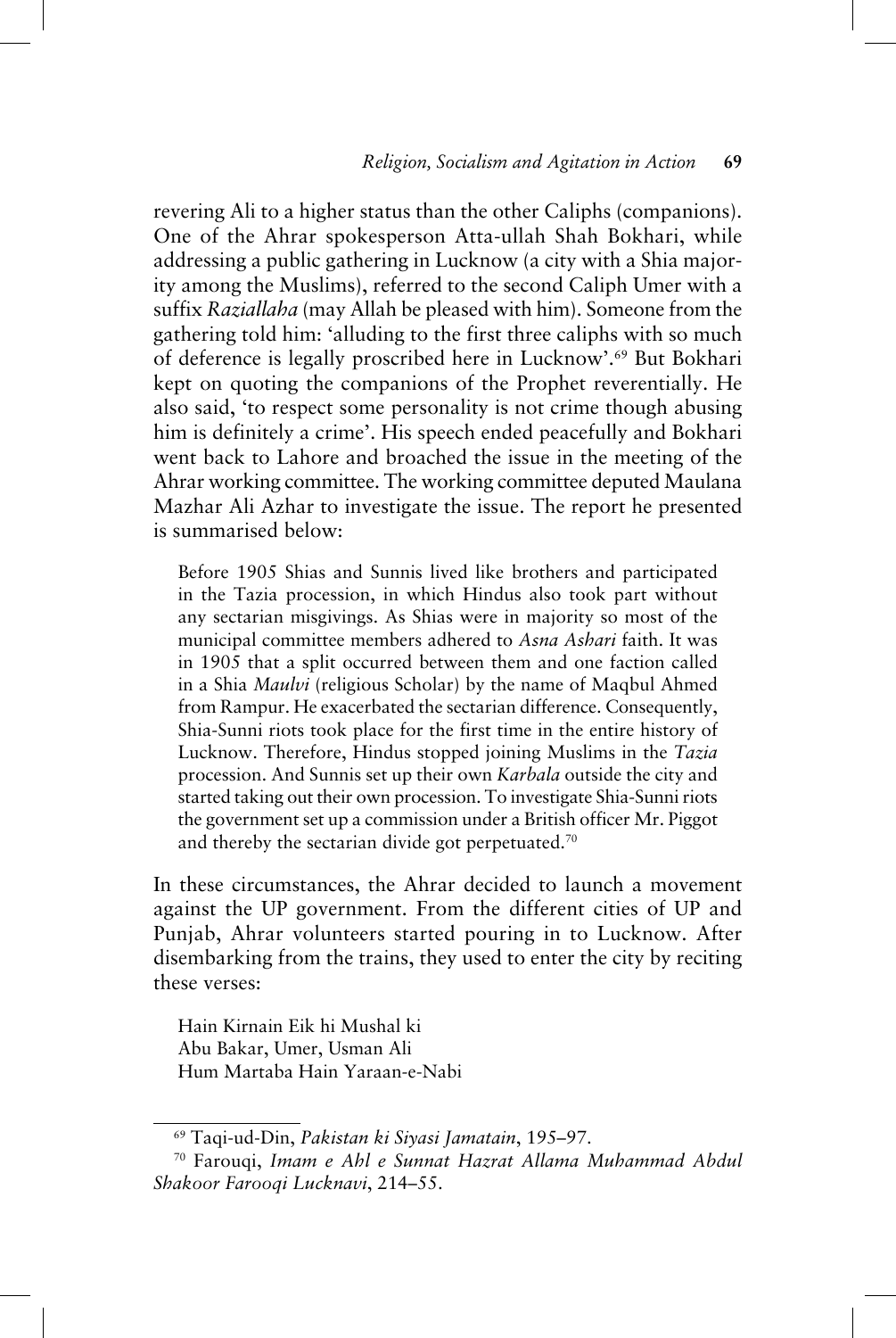#### **70** Tahir Kamran

Kuch Farq Nahin in Charoon Main<sup>71</sup> (Rays emanating from the same lamp Abu Bakr, Umer, Usman and Ali Companions of prophet have equal status There is no difference in these four.)

While reciting these verses they courted arrest in large numbers. Concurrently, the 5th Shia political conference was held in Lucknow in December 1937, which was presided over by Prince Ikram Hussain, son of the last Nawab of Awadh. A Resolution was passed that added further fuel to the fire in which it was said: 'we warn the Government and Sunnis to respect the rights and sentiments of Shias. Our status and rights are practically ignored and *Madha-i-Sahaba* movement is anti-Shia which aims at extirpating Shia political influence'.72

More than 1000 people were imprisoned during the agitation. Eventually the governor of UP intervened and with the help of Sunni notables of Lucknow the Majlis-e-Ahrar was pleaded to stop that movement, which it did, although unrest kept resurfacing from time to time throughout the 1940s. In the long term, the movement intensified the sectarian division within the Muslims and its impact is explicitly visible in the present-day state of Pakistan. Indeed, sectarian militants such as Haq Nawaz Jhangvi (1952–1990), the founder-leader of *Sipah-e-Sahaba* (Army of the Companions of the Prophet) Pakistan, have acknowledged the legacy of Atta-ullah Shah Bokhari and his colleagues in *Majlis-e-Ahrar*. By organising solely on a religious issue and without any base in the peasantry, the legacy of the Ahrar in this context is the exacerbation of religious conflict rather than decline in exploitation.

The Ahrar decline, according to Shorish Kashmiri, began as early as in 1931 with the desertions of its founding members like Zafar Ali Khan and Ghazi Abdul Rehman. It was however the Shahid Gunj affair that began the rot and this was completed by the changes in all-India politics in the 1940s. The Pakistan demand in the Punjab, as elsewhere in India, changed the terms of political discourse.73 The

<sup>71</sup> Quoted in Taqi-ud-Din, *Pakistan ki Siyasi Jamatain*, 196.

<sup>72</sup> Ibid., 197.

<sup>73</sup> Ahrar vehemently opposed the Lahore Resolution. They were particularly opposed to the idea of transfer of population based on religion. For Ahrar's point of view, see Azhar, *Humarey Firkawarana Faysaley ka Istadraj*, 162–69.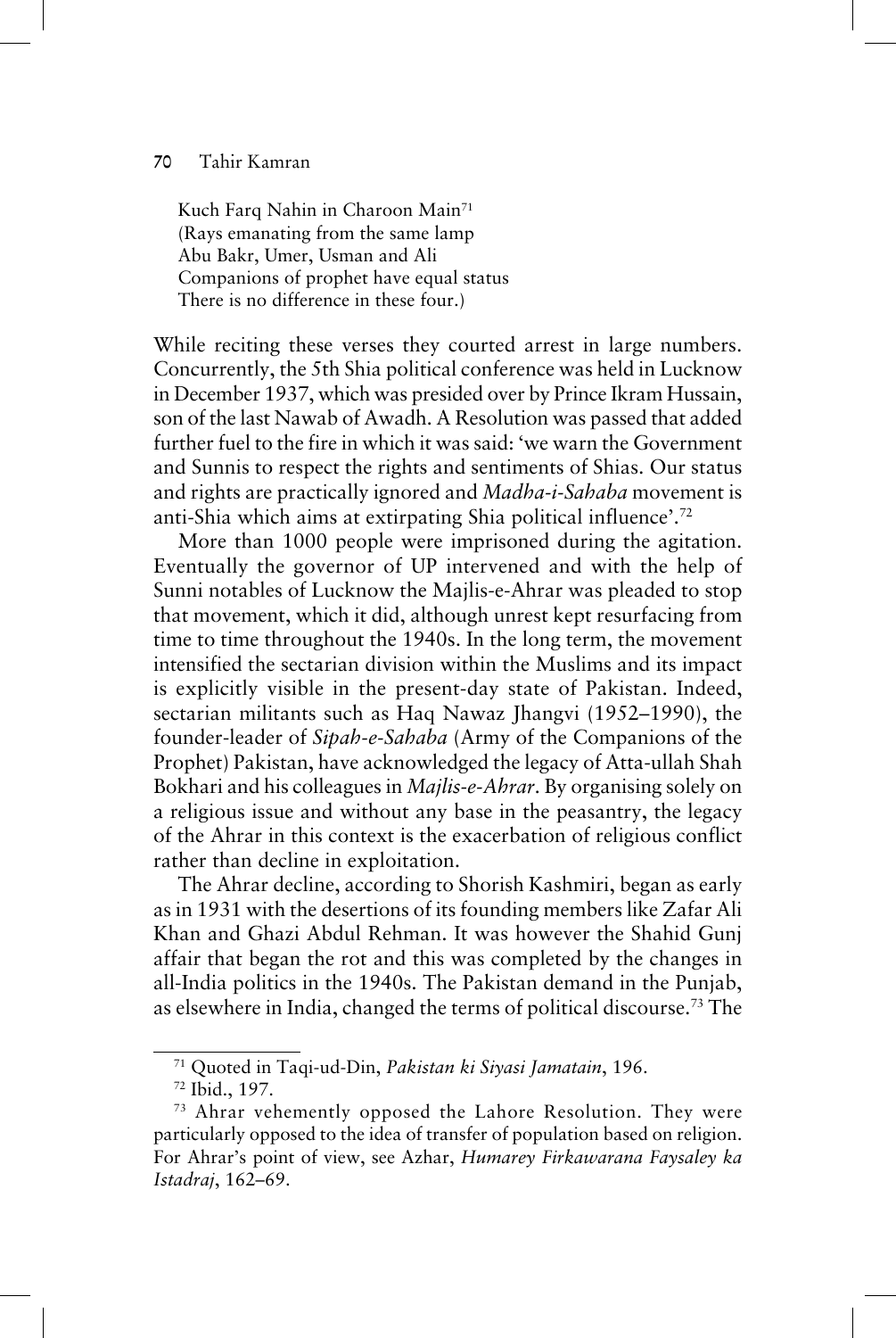Ahrar opposed the Pakistan demand but also became estranged from Congress and *Jamiat Ulema-i-Hind* (JUH).74 It tried hard to bounce back to the political mainstream by passing the *Hakumat-i-Ilahiyya*  resolution, but no gains accrued.<sup>75</sup> That resolution meant promulgation of the Islamic System as ordained by Allah and his Prophet. *Hakumat-i-Ilahiyya* deprecated any geographical or ethnic solution to the communal problem that confronted India at the time.76 It also widened the gulf between Congress and the Ahrar because the latter chose to focus on this aspect instead of lending support to the Quit India Movement in 1942.

Consequently Congress turned its back on the Ahrar and so did its political ally JUH, thus marginalising the movement and leaving its leadership little option but to quit politics. Yet, its brief political career — its capacity to mobilise the peasantry and its mixed ideological appeal on economic and religious registers — provide an important case study in the politics of late colonial Punjab.

-

### **References**

- Afzal, M. Rafique, *Political Parties in Pakistan*, Islamabad: National Commission of Historical and Cultural Research, 1976.
- Ahmed, Syed Nur, *From Martial Law to Martial Law: Politics in the Punjab, 1919–195,* trans. by Craig Baxter, Lahore: Vangaurd Books, 1985.
- Ali, Maulana Muhammad, *The Ahmadiyyah Movement*, trans. and ed. by S. Muhammad Tuffail, Lahore: Ahmadiyyah Anjuman Ishaat Islam, 1973.

Awan, Samina, *Political Islam in Colonial Punjab: Majlis-i-Ahrar*, Karachi: Oxford University Press, 2010.

- Azhar, Mazhar Ali, *Humarey Firkawarana Faysaley ka Istadraj: Judagana Intakhabatsey Pakistan Tak*, Lahore: Maktaba-i-Ahrar, 1944.
	- ———, *Masala-e Shaheed Gunj*. Lahore: Bukhari Academy, 1978.

<sup>74</sup> Kashmiri, *Sayaad Ataullah*, 117.

<sup>75</sup> Afzal, *Political Parties in Pakistan: 1947–1958*, 27. For *Hakumat-i-Ilahiyah* and its conceptual exposition, see Azhar, *Humarey Firkawarana Faysaleyka Istadraj*, 244–47.

<sup>76</sup> Azhar, *Humarey Firkawarana Faysaleyka Istadraj*, 247.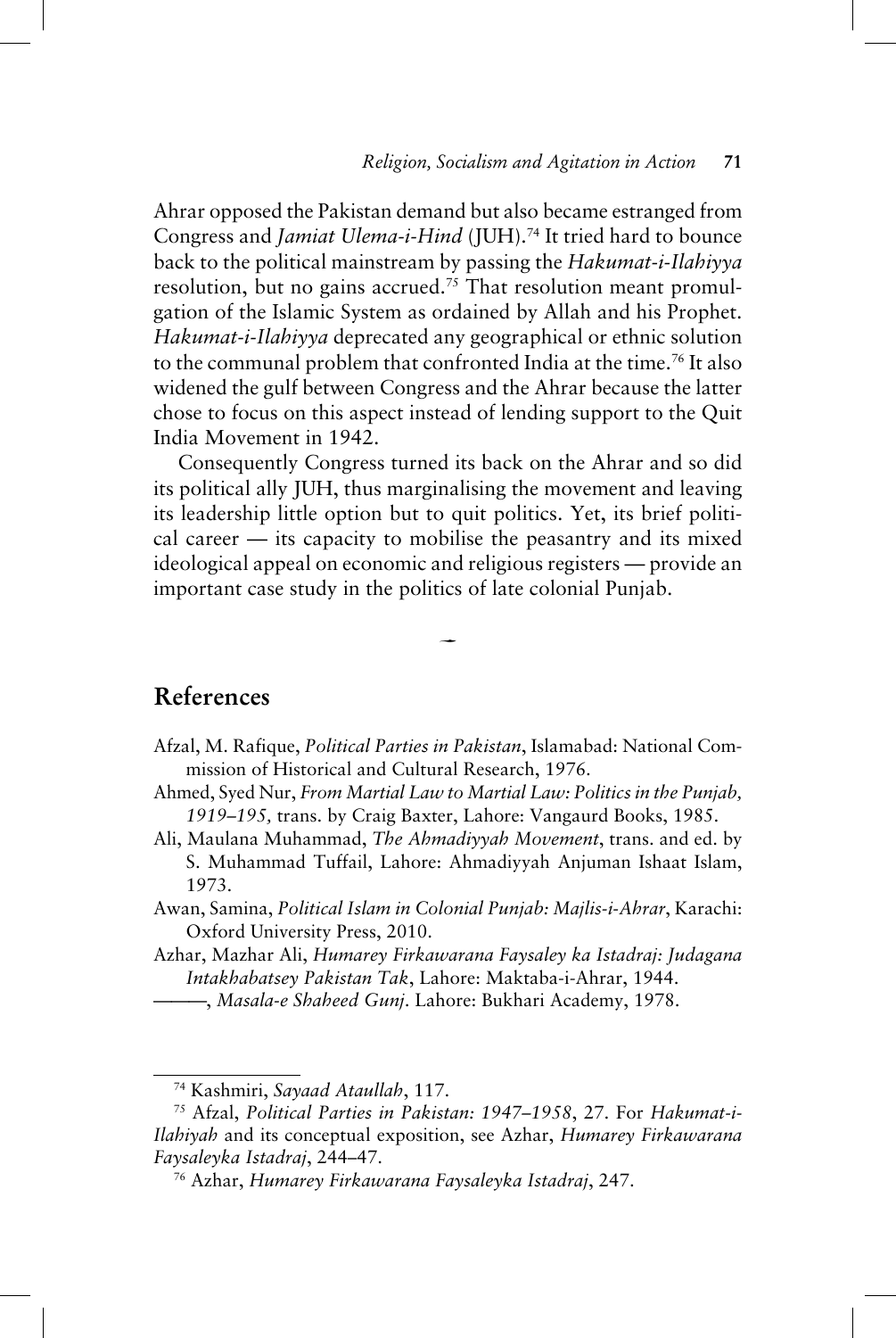#### **72** Tahir Kamran

- Batalvi, Ashique Hussain, *Iqbal key Akhri Doo Saal*, Lahore: Idara-i-Saqafat-e-Islamia, 1989.
- Copland, Ian, 'Islam and Political Mobilization in Kashmir, 1931–34', *Pacific Affairs* 54, no. 2 (Summer, 1981): 228–59.
- Farouqi, M., *Imam e Ahl e Sunnat Hazrat Allama Muhammad Abdul Shakoor Farooqi Lucknavi: Hayat aur Khidmat*, Lahore: Idarai Tehqiqati Ahl e Sunnat, 2009.
- Friedmann, Yohanan, *Prophecy Continuous: Aspects of Ahmadi Religious Thought and Its Medieval Background*, New Delhi: Oxford University Press, 2003.
- Gilmartin, David, *Empire and Islam: Punjab and the Making of Pakistan*, London: I.B. Tauris, 1988.

———, 'The Shahid Gunj Mosque Incident: A Prelude to Pakistan', in *Islam, Politics, and Social Movements*, (eds) Edmund Burke, III, and Ira M. Lapidus, Berkeley: University of California Press, 1988.

- Government of Punjab, *Report of the Court of Inquiry Constituted Under Punjab Act II of 1954 to Enquire into the Punjab Disturbances of 1953*, Lahore: Printed by the Superintendent, Government Printing, Punjab, 1954.
- Grewal, J. S., *The Sikhs of the Punjab*, Cambridge: Cambridge University Press, 1995.
- Haq, Afzal, *Tareekh-e-Ahrar*, Lahore: Maktaba Majlis-e-Ahrar Islam, 1968. ———, *Mera Afsana*, Lahore: Kutabnuma, 1991.
- Hassan, Mushirul, *Legacy of Divided Nation: India's Muslim Since Independence*, New Delhi: Oxford University Press, 1997.
- Husain, Azim, *Fazal-i-Husain: A Political Biography*, New Delhi: Longman, Green & Co. Ltd, 1946.
- Huttenback, Robert A., *Kashmir and the British Raj: 1847–1947*, Karachi: Oxford University Press, 2004.
- Ikram, S. M., *Modern Muslim India and the Birth of Pakistan (1858–1951)*, Lahore: Sh. Muhammad Ashraf, 1965.
- Kashmiri, Shoresh, *Bou-e-Gul, Nala-e-Dil, Dood-e-Charach-e-Mahfil*, Lahore: Chattan, 1972.
	- ———, *Sayaad Ataullah Shah Bokhari, Swanehwa Afkar*, Lahore: Matbuaati-Chattan, 1969.
- Ludhyanvi, Tajud Din, *Ahrar Aur Tehrik-e-Kashmir 1932*, Lahore: Maktaba-i-Majlis-e-Ahrar Islam, Pakistan, 1968.
- ———, *Majlis-e-Ahraraur Tariekhi Tahriefki Yalghar*, Lahore: Markazi Maktaba Majlis-e-Ahrar-e-Islam Pakistan, 1968.
- Malik, Abdullah, *Punjab ki Siyasi Tahrikain*, Lahore: Nigarshat, 1982. ———, *Purani Mahfilain Yaad A Rehi Hein*, Lahore: Takhliqaat, 2002.
- Malik, Iftikhar H., *Sikandar Hayat Khan: A Political Biography*, Islamabad: National Institute of Historical and Cultural Research, 1985.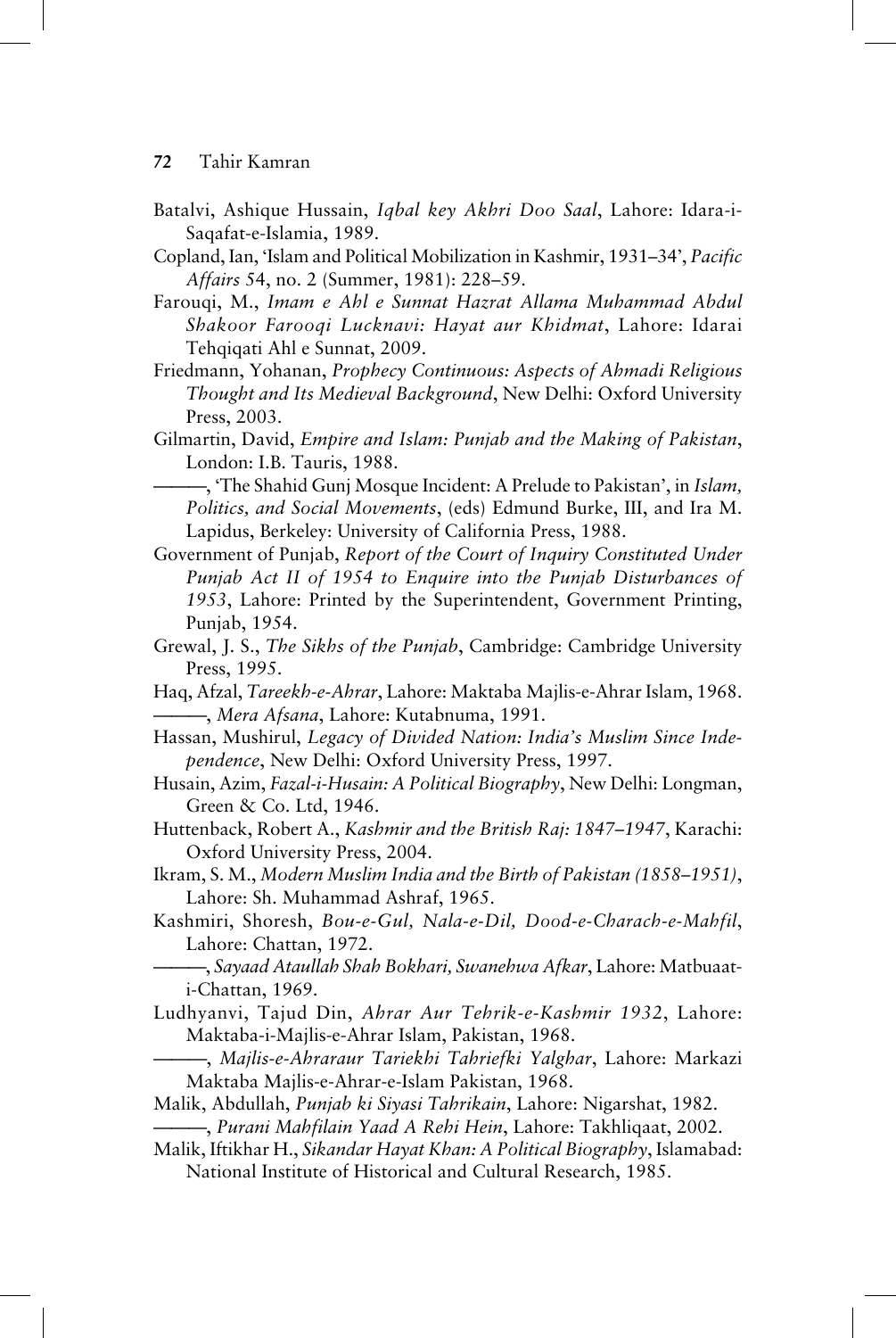- Malik, Ikram Ali, ed., *A Book of Readings on the History of the Punjab*, Lahore: Research Society of Pakistan, 1970.
- Minault, Gail, *The Khilafat Movement: Religious Symbolism and Political Mobilization in India*, New York: Colombia University Press, 1982.
- Mirza, Janbaz, *Karwan-e-Ahrar*, Vol. IV, Lahore: Maktaba-i-Karwan, 1972. ———, *Karwan-e-Ahrar*, Vol. II, Lahore: Maktaba-i-Karwan, 1975.
	- ———, *Karwan-e-Ahrar*, Vol. I, Lahore: Maktaba-i-Karwan, 1975.
- Nehru, Jawaharlal, *Jawaharlal Nehru: An Autobiography*, London: John Lane the Bodley Head, 1936.
- Qasmi, Abu Yusuf, *Mufaker-e-Ahrar: Chaudhary Afzal Haq*, Lahore: Basat-e-Adab, 1991.
- Qureshi, Ishtiaq Hussain, *The Struggle for Pakistan*, Karachi: University of Karachi, 1965.
- Qureshi, Naeem, *Pan-Islam in British Indian Politics: A Study of the Khilafat Movement, 1918–1924*, Karachi: Oxford University Press, 2009.
- Reetz, Dietrich, *Islam in the Public Sphere: Religious Groups in India 1900–1947*, Delhi: Oxford University Press, 2006.
- Salik, Abdul Majid, *Sar Gazasht*, Lahore: Al Faisal, 1993.
- Schofield, Victoria, *Kashmir in the Crossfire*, London: IB Tauris & Co Ltd, 1996.
- Steingass, F., *Arabic English Dictionary*, Lahore: Sang-e-Meel Publications, 1979.
- Syed, Javed Haider, 'Pakistan Resolution and Majlis-e-Ahrar', in Kaniz Fatima Yusuf, Saleem Akhtar, and Razi Wasti (eds), *Pakistan Resolution Revisited*, Islamabad: National Institute of Historical and Cultural Research, 1990.
- Talbot, Ian, *Punjab and the Raj*, Delhi: Manohar, 1988.
- Taqi-ud-Din, Hafiz, *Pakistan ki Siyasi Jamatainwa Tehreekain*, Lahore: Fiction House, 1995.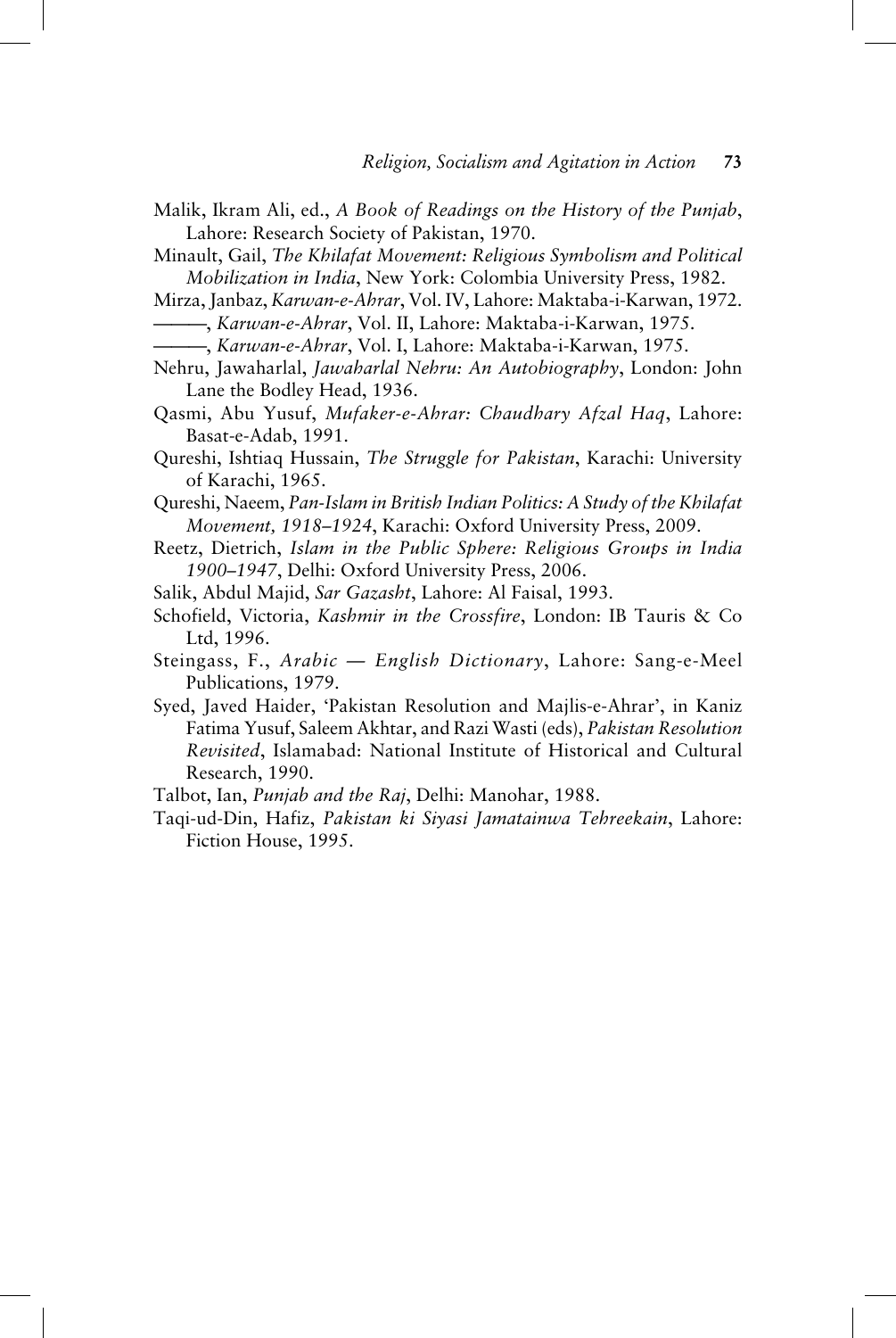## \* 4

# An Unfulfilled Dream: The Left in Pakistan ca. 1947–50

*Ali Raza*

On the 9th anniversary of the Lahore Resolution, which enunciated the Muslim League's formal political demand for the creation of Pakistan, Faiz Ahmed Faiz penned an editorial on the 'progress of a dream'. Speaking of the 'common man' and his vision for Pakistan, Faiz wrote:

The devotion and fervour that he so plentifully offered to the national cause sprung from other connotations of the term Pakistan and it connoted above all, freedom and independence *...* Everyone felt, however, that Pakistan meant freedom from the poignant humiliation of being governed by an alien people; it meant freedom from the economic strangle-hold of a ruthless class of exploiters whose class antagonism to the victims was reinforced by differences of culture, creed and outlook; it meant freedom from the tyranny of officials big and small who derived their authority from a foreign source; it also meant freedom to speak one's language without feeling abashed. It means freedom from perpetual affront and insult at the hands of men not as good as oneself; it meant freedom from the constant violence that one's integrity and intelligence was subjected to, by men who had risen to power through fraud and treachery or birth and riches *...* Once we get rid of this destructive combine, the people said, we shall be able to sweep all minor obstructions aside — the stupid, vainglorious, feudal grandee, fub-thumping obscurantist demagogue, the tyrannous policeman, the grasping rent-racketeer, the incompetent corrupt official, the censor and the CID.<sup>1</sup>

<sup>74</sup> Amita Shah and Jharna Pathak *Home*, 23.1 Editorial in the *Pakistan Times,* 23 March 1949. Majeed, *Coming Back*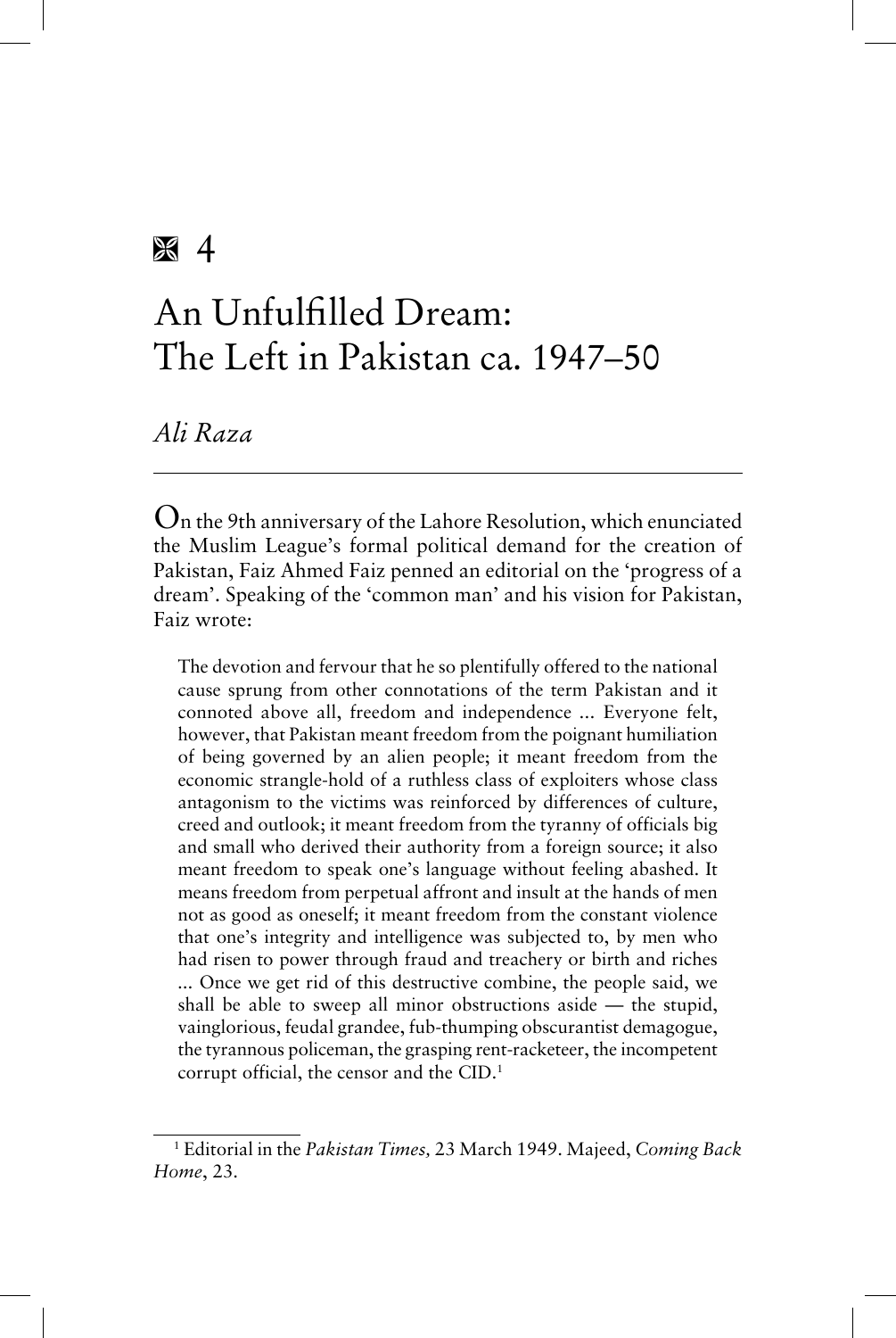### *The Left in Pakistan ca. 1947–50* **75**

More than the mythical 'common man', this tract perhaps better represented the hopes and aspirations of Faiz and other like-minded leftist activists. Much like the varied understandings and visions of *swaraj*, the call for Pakistan too offered hope and succour to those on the progressive end of the political spectrum. This partly explained why the Communist Party of India (CPI) and its affiliates initially greeted the call for Pakistan as a just and progressive demand. This in turn was a reflection of what decolonisation meant for those political actors whose understanding of identity, sovereignty and socio-political objectives was at variance with the inheritors of the colonial state. With its understandable emphasis on the themes of Empire, Nation and Community, dominant accounts of Partition and Independence have usually served to further marginalize these political actors in historiography. This is especially true insofar as the Punjab is concerned, given that it was one of the two fault lines on which the two independent states emerged.

The Left of course is one of the more prominent victims of this historiographical blind spot.2 This gap is even more striking when it comes to the Left's engagement with the Muslim League and the challenges it faced after it was reduced to a much weakened 'Pakistani' Left in the wake of Partition.<sup>3</sup> This absence is both understandable and inexplicable. Viewed from the former perspective, the leftist movement in Pakistan, or at least its western variant, could never claim the relative strength enjoyed by their counterparts in India. On the other hand, Pakistan's leftist movement, unlike any other political

<sup>2</sup> Nevertheless, there are a few accounts that have touched on this issue. Nearly all of these, however, have exclusively focused on the trajectory of the Leftist movement in post-colonial India. For the earliest wide ranging work in this genre, see the second half of Overstreet and Windmiller, *Communism in India*. With respect to East Punjab, see the second half of Singh, *Communism in Punjab*, which explores the movement up until the late 1960s.

<sup>&</sup>lt;sup>3</sup> A notable exception is the recent paper published by Ali, 'Communists' in a Muslim Land', 501–34, in which he skillfully charts the intellectual and cultural exchanges between prominent leftists that were a response to the dilemmas they faced in the nascent state. Ali's article, then, provides an essential intellectual backdrop to this piece, which is largely concerned with the newly 'decolonized' political landscape. These and later debates along with their wider political backdrop are also covered in Toor's, *The State of Islam*.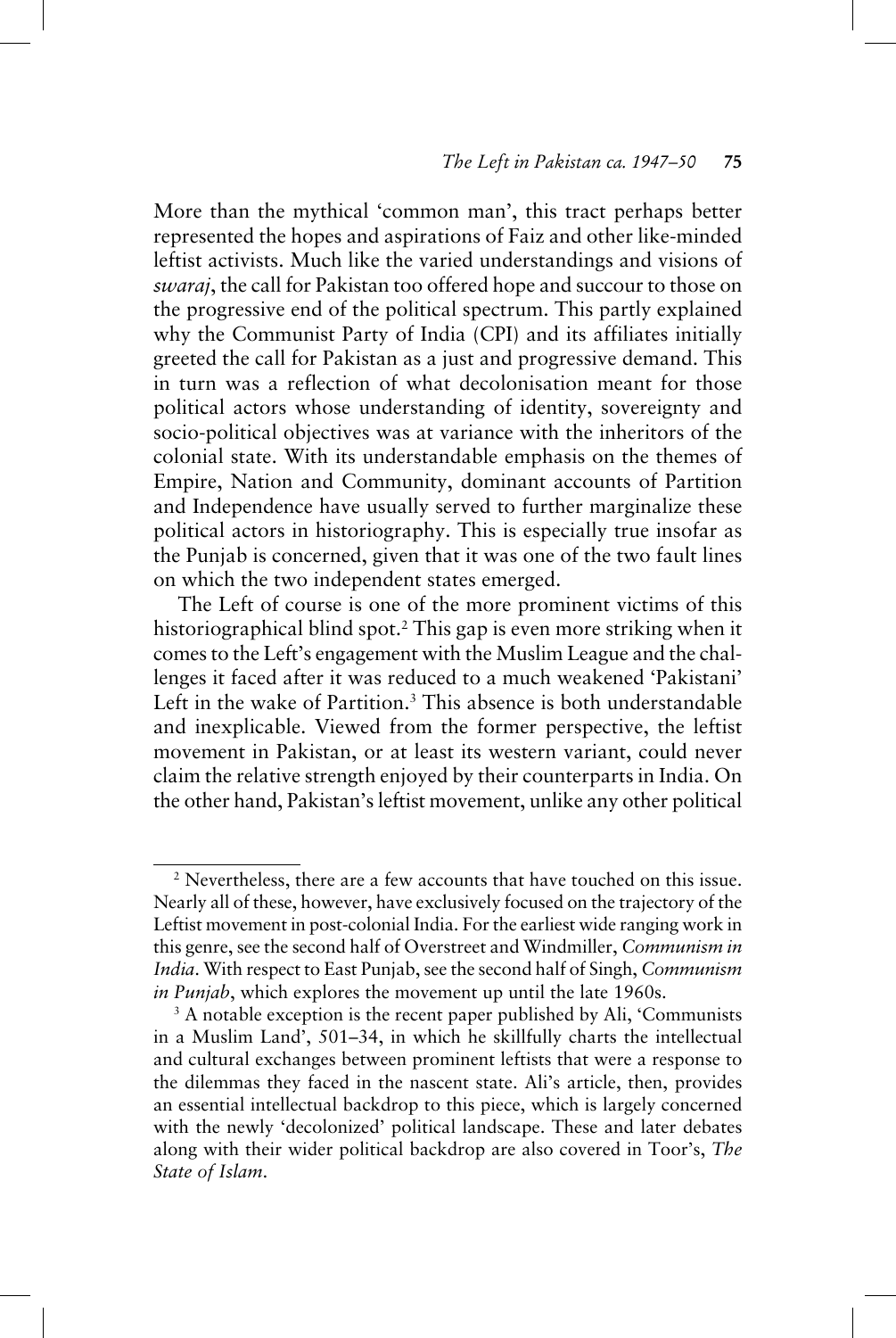force at the time, was constantly persecuted by a paranoid state that was fearful of the Left's overblown image and its 'subversive' potential, rather than the actual movement itself. Not only did this policy point towards the survivability of the colonial state — along with its institutional outlook and its coercive apparatus — but it also clearly demonstrated the political and ideological priorities of those who inherited it. Viewed this way, the Left, despite its political impotence, cannot be neglected in a commentary on the post-colonial state of Pakistan.

This article, therefore, aims to partially fill that gap by charting the Left's experiences in the immediate aftermath of Partition. This narrative is important for a number of reasons. First, it shows how the space for progressive politics rapidly shrunk owing to the devastation wrought by Partition and the onslaught of triumphal nationalist chauvinism, which invoked religion and suppressed dissenting voices that were deemed to be 'anti-Pakistan'. In so doing, the nascent Pakistani polity defined an arena of legitimacy in which the Left was perpetually at or beyond the margins of what counted as acceptable politics. Second, this narrative provides insights into how various political actors were attempting to mould the post-colonial state in their own image in the immediate aftermath of decolonisation. Additionally, these formative years set the stage for the divisive political debates of the ensuing decades in which the state played a decidedly partisan role. In what follows therefore, I mostly situate this narrative in the Punjab as its leftist tradition had a richer pedigree in comparison to other regions in West Pakistan. Moreover, the province's leftist movement, again in comparison to other regions, was profoundly affected by Partition. It was also here that the Left actively engaged with the Muslim League in the years leading up to 1947.<sup>4</sup>

There are, however, a few points that should be clarified at the very outset. The first relates to the term 'Left'. As should be obvious, this was a broad category that encompassed a number of organizations and individuals who were associated with what counted as 'progressive' or 'leftist' politics. These labels too were perpetually contested and redefined by individuals within the 'Left' as well as by a paranoid state, which kept a close eye on what it considered to be 'communist' or 'leftist' politics. Clearly then, the 'Left' was a

<sup>4</sup> See Ali's piece in this volume.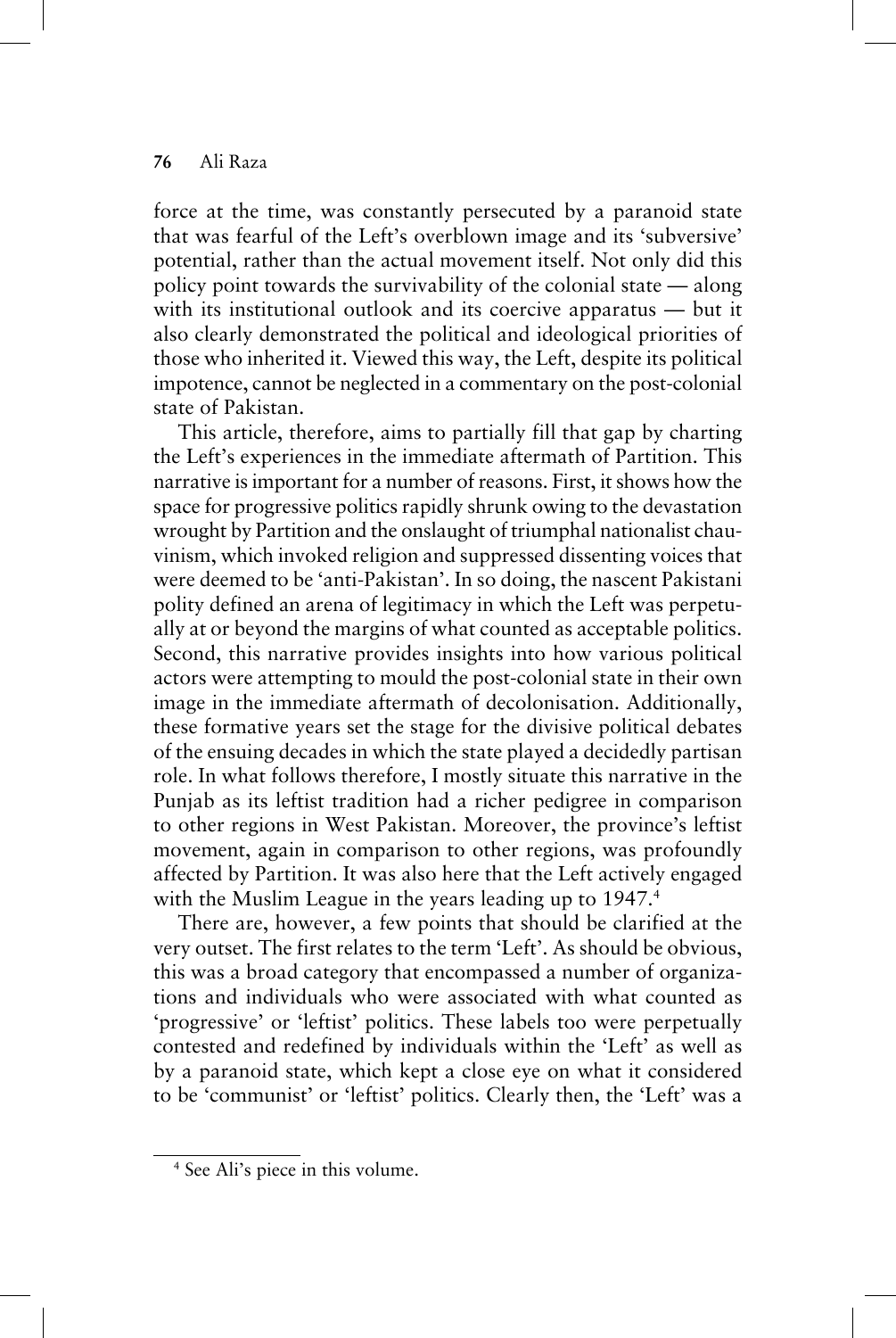broad and slippery political category that shifted according to time and context. It is for this reason why I refer to a number of individuals and organisations in this essay, and in particular, the nascent Communist Party of Pakistan (CPP), which was the most prominent of leftist parties operating in this period.

The second clarification relates to the sources used in this article, which are mostly drawn from the official archive. In part, this imbalance is necessitated owing to this article's focus on the post-colonial state and the political arena it crafted. In so doing, this narrative provides a useful contrast to Kamran Asdar Ali's article in this issue, which closely examines the Left's politics and provides an insight into its internal debates. Still, there are some obvious problems associated with the reliance on official sources. That said, these sources are valuable for offering certain insights into the contours of a state and a political landscape that outlasted the formal transfer of power. Like its predecessor, the post-colonial state also closely observed leftist politics. Its reporting thus had the 'immediacy' that Ranajit Guha identifies in his discussion on 'primary' discourse.<sup>5</sup> The contemporaneous nature of this reporting, therefore, provides a fascinating glimpse of everyday politics that the Left was engaged with. And while these reports are inevitably coloured by state imperatives, they also betray the anxiety with which the Left and its politics was viewed in the nascent country. Given the backdrop of a developing Cold War, this nervousness was also shared by the former colonial power, which kept a close watch on leftist politics. Viewed another way, these sources provide greater insights about the priorities and outlooks of the institutions which produced them; then they do about the subjects of their reporting. Put together, these documents provide an intimate view of the Left, which is further supplemented by their meticulous reporting of publications, speeches and intercepted correspondences that are otherwise lost to the historical record. Notwithstanding its problems then, the official archive still remains the largest repository of sources relating to leftist activities within the colonial as well as the post-colonial state.6 This fact alone is a telling reminder of the level of scrutiny and persecution the Left was

<sup>5</sup> Guha, 'The Prose of Counter-Insurgency', 47–50.

<sup>6</sup> It should be added, however, that the official record of leftist politics beyond these formative years is still largely inaccessible.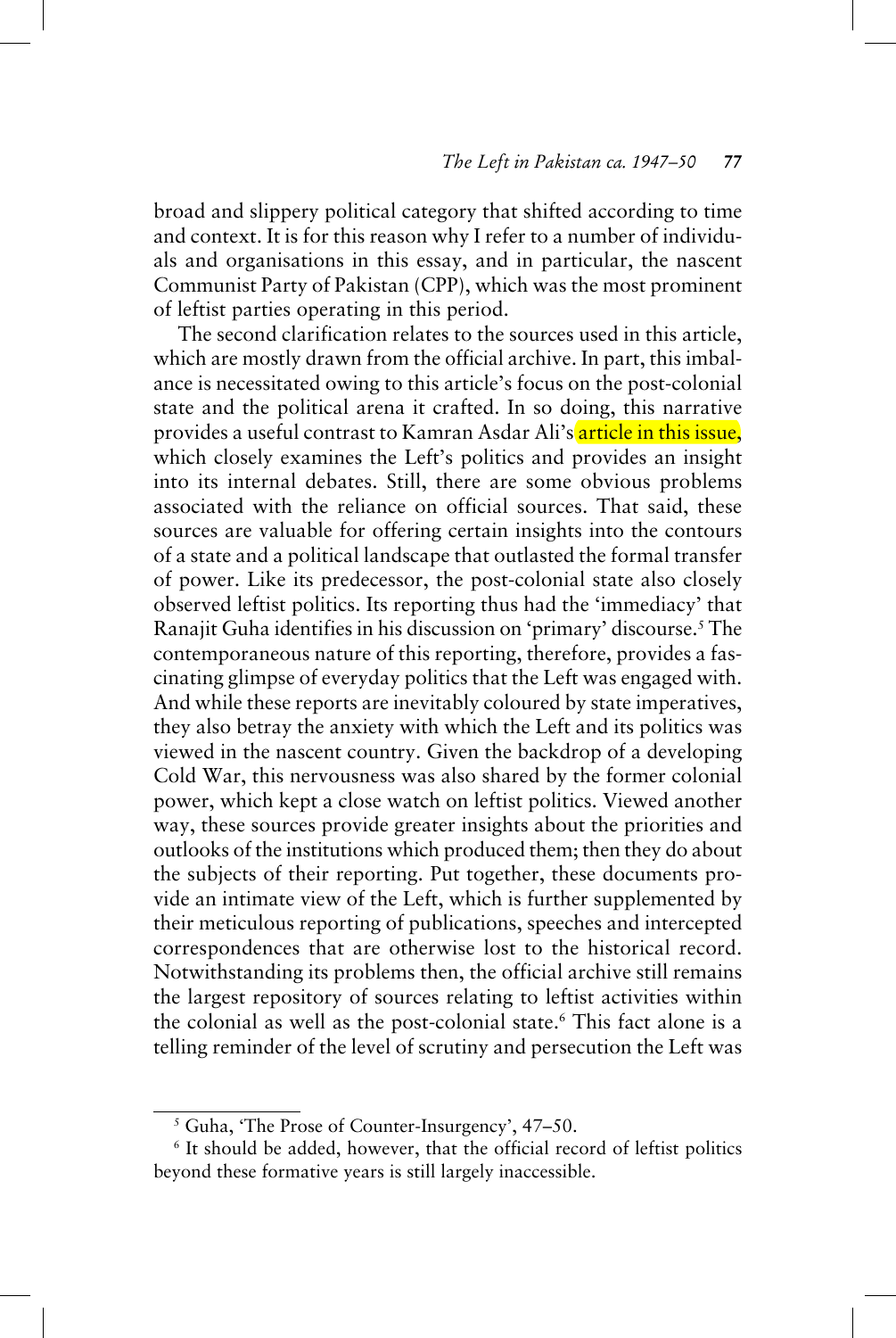regularly subjected to.7

### **A 'Leprous Daybreak'8**

The first intelligence report after Partition remarked at very outset that 'the inauguration of Pakistan, which had been so eagerly awaited by the Muslims, brought very little joy'.9

As far as observations went, this was perhaps understating the widespread sense of disillusionment that marked the birth of Pakistan. From the highest echelons of a struggling government to wider society as a whole, this sense has been emotively immortalised in much of the literature that has been devoted to Partition and perhaps none more so than in the renowned poet and leftist, Faiz Ahmed Faiz's poem, *Subah-e-Azadi.* But Faiz's lament and his call for continuing the search 'for that promised Dawn' resonated more with the Punjabi Left or, at the very least, the section of it which had been left behind in Pakistan. The horrific scale of the communal massacres gradually saw to it that the majority of Punjabi leftists, Hindu and Sikh, were compelled to either migrate to or stay in East Punjab. One of these was Teja Singh Swatantar, who founded the first, albeit short lived, Pakistan Communist Party in mid 1947. What remained was an isolated and embittered group of leftists who had not joined the Muslim League and were still affiliated with a few labour unions and either the CPI or the Socialist Party. Nevertheless, the perennial (if misplaced) optimism that was a hallmark of the Left soon expressed itself in the determination of the remaining radicals to work in Pakistan. The Pakistan flag was hoisted alongside the red

<sup>7</sup> Moreover, leftist activists frequently destroyed incriminating documents themselves. According to popular anecdotes retold by leftists today, many individuals literally ate such documents owing to a fear that the security services would be able to retrieve them if any other method of disposal was used.

<sup>8</sup> Approximate translation of '*yeh daagh daagh ujala*', which is part of the first verse of Faiz's iconic poem *Subah-e-Azadi* (Dawn of Freedom). This verse has also been literally translated as the 'stain-covered daybreak'. Translation by Victor Kiernan in the book *Poems by Faiz*, http://www. outlookindia.com/article.aspx?212904.

<sup>9</sup> Lahore, 23 August, No. 34, PPSAI — West Punjab (WP) 1947, 419.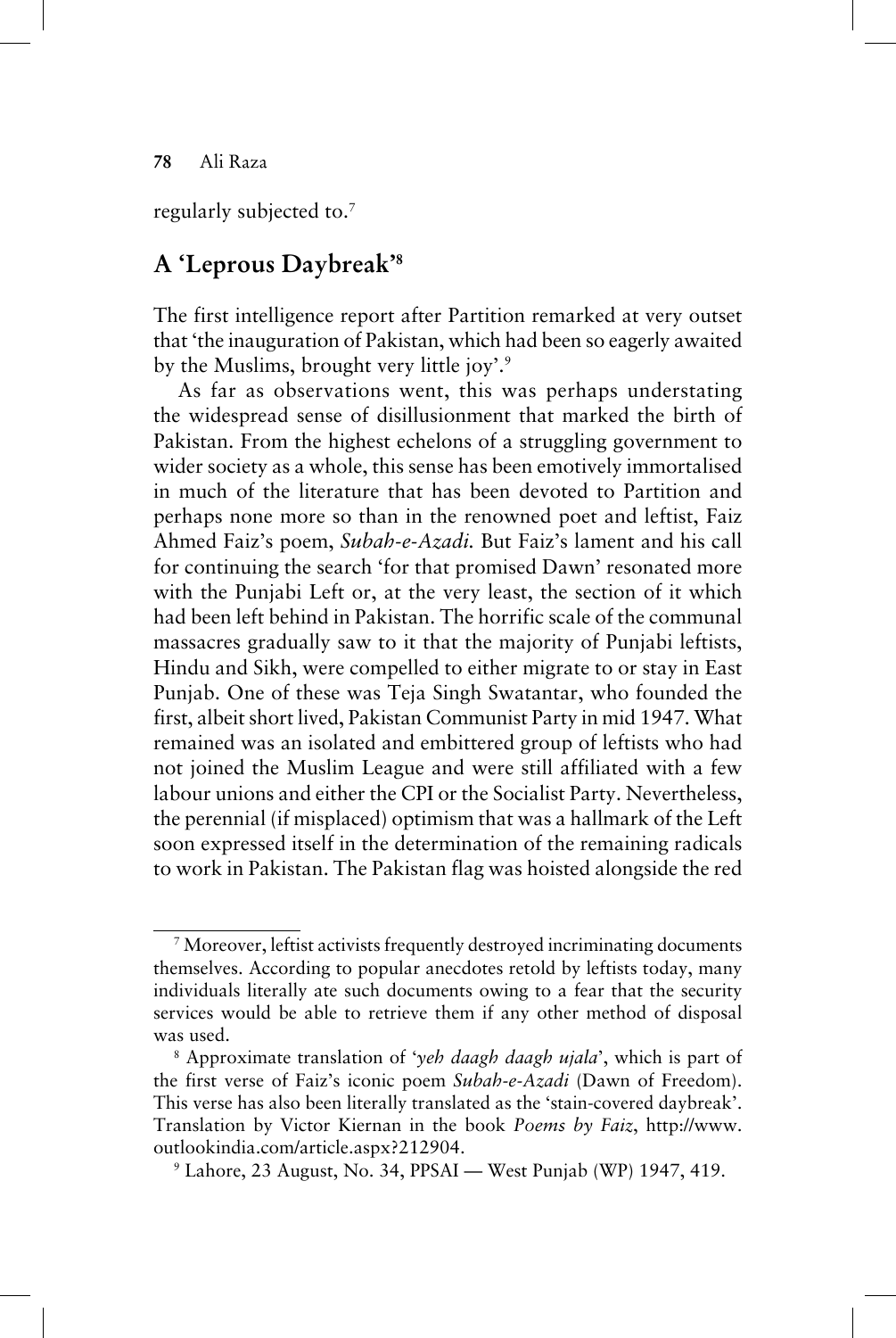banner on party offices, while resolutions were passed offering cooperation to the Pakistan Government in solving the 'problems of the people', appealing for acceptance of minority rights and suggesting cooperation between Pakistan and India in economic, defence and foreign policy questions. Further appeals were made for Pakistan to be a secular democratic republic and not a communal state or British Dominion.10 Plans were also made for overcoming the dearth, partly through killings, of Muslim workers by encouraging the employment of Sikhs converted as Muslims and calling for the 'import' of Muslim workers from Delhi and other provinces of India.11

Viewed in a broader context, the Left in Pakistan was clearly faced with seemingly insurmountable challenges. The immediate issue facing the nascent state was resettling millions of refugees who had mostly flooded into West Punjab. Deprived of their material possessions and sources of income, the refugees were an enormous burden on the scarce resources of both state and society. Additionally, there were other problems that threatened to engulf the new government. For one, there was a food grain shortage across the Province, which resulted in an astronomical rise in the prices of foodstuffs, particularly in the black market.12 There was also a concurrent shortage of cloth and other commodities, while criminal incidents also increased manifold. More crucially, the political uncertainty surrounding the new state was an invitation for various groups — ranging from Islamists to Communists — to fill the vacuum through their respective articulations of socio-political visions for the new state. In doing so, they were seeking to address the prevailing discontent and opposition to a seemingly indifferent government and, in many cases, to the idea of Pakistan itself. Thus, one Qazi Ahmed Jan, Imam of a mosque in Thata, Attock district, spoke for many when he was reported to declare at a public gathering that:

Hindustan and Hindu Government were better than Pakistan and Muslim Government, as under the latter Government, the people could not even get enough to eat. He (Qazi Ahmed Jan) shouted

<sup>10</sup> Lahore, 16 August, No. 33, PPSAI — WP 1947, 417.

<sup>11</sup> Lahore, 23 August, No. 35, 426; Lahore, 13 September, No. 38, PPSAI — WP 1947, 454.

<sup>12</sup> Lahore, 14 February, No. 7, PPSAI — WP 1948, 47.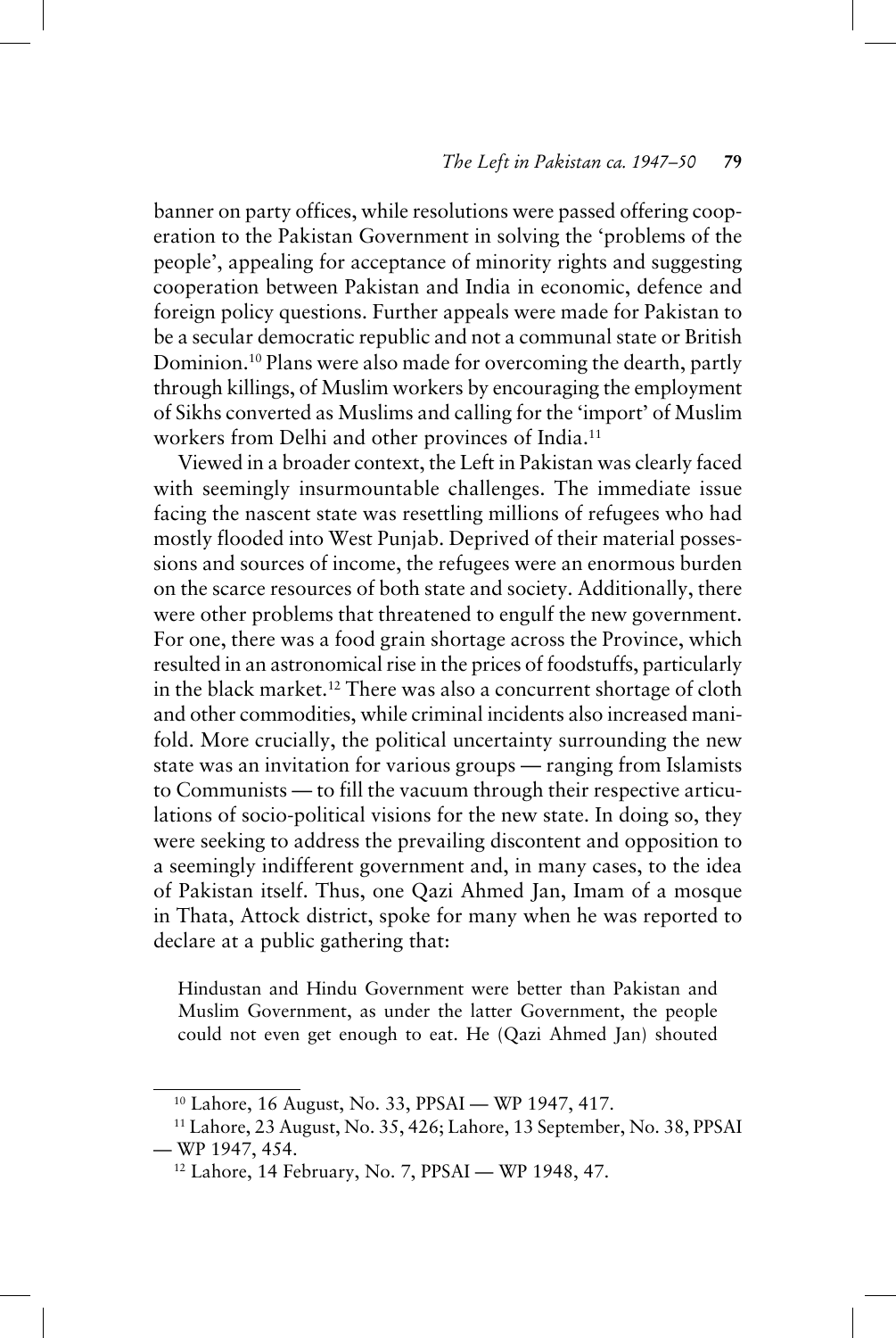slogans of *Pakistan Murdabad* and *Muslim League Murdabad* and said the Pakistan Government was encouraging corruption and doing injustice.13

The Left, however, was in no position to channel this discontent, much as it tried or wanted to, into a more progressive direction. The experience of Partition had divided leftist groups, with many of their best cadres and leaders migrating to East Punjab. Even the strongholds of union and kisan activity had been weakened by the migration of non Muslim workers and kisans. Most strongholds had also become part of East Punjab. To add to that, there was no united leftist party operating in Pakistan, let alone the Punjab. Rather, leftist groups exhibited the established norms of infighting between and within themselves. As a result, and in a continuation from the pre partition period, there were a number of leftist groups that often ended up working in cross purposes to each other. Aside from the famous Pakistan Progressive Writers Association (closely allied to the Communist Party), the most significant of these was the All Pakistan Trades Union Federation, which was set up by the now 'Pakistani' representatives of the 'Communist controlled' All India Trades Union Federation. The Federation was led by Mirza Muhammad Ibrahim, a veteran labour leader of the North Western Railways Union in Lahore. Other than this, there was also a Pakistan Socialist Party, led by Munshi Ahmed Din, former member and leader of the Punjab Congress Socialist Party (CSP), and a parliamentary 'Pakistan Peoples' Party'. There were also a slew of parties and agrarian movements operating in Sindh, East Pakistan, and, to some extent, the NWFP. Finally, there was a scattering of Leftists within the Muslim League, such as Mian Iftikharuddin who was the party's Punjab President.<sup>14</sup>

<sup>13</sup> Lahore 14 February, No. 7, PPSAI — WP 1948, 48.

<sup>14</sup> *Despatch No. 90 (Secret) from Office of the High Commissioner for the United Kingdom, Karachi, dated 27th March 1948*, *POL 7416 1948*  (henceforth referred to as 'Despatch from Office of HCUK, Karachi') *Communist Activities in India and Pakistan, Jan 1947–Oct 1949* (henceforth referred to as CAIP) IOR*/*L*/*P&J*/*12*/*772, 127–30. Iftikharuddin, however, did not last long in the Muslim League. He was unceremoniously expelled from the party in 1950. As a Leaguer and later as a prominent politician, he regularly criticised the ruling party for introducing draconian policies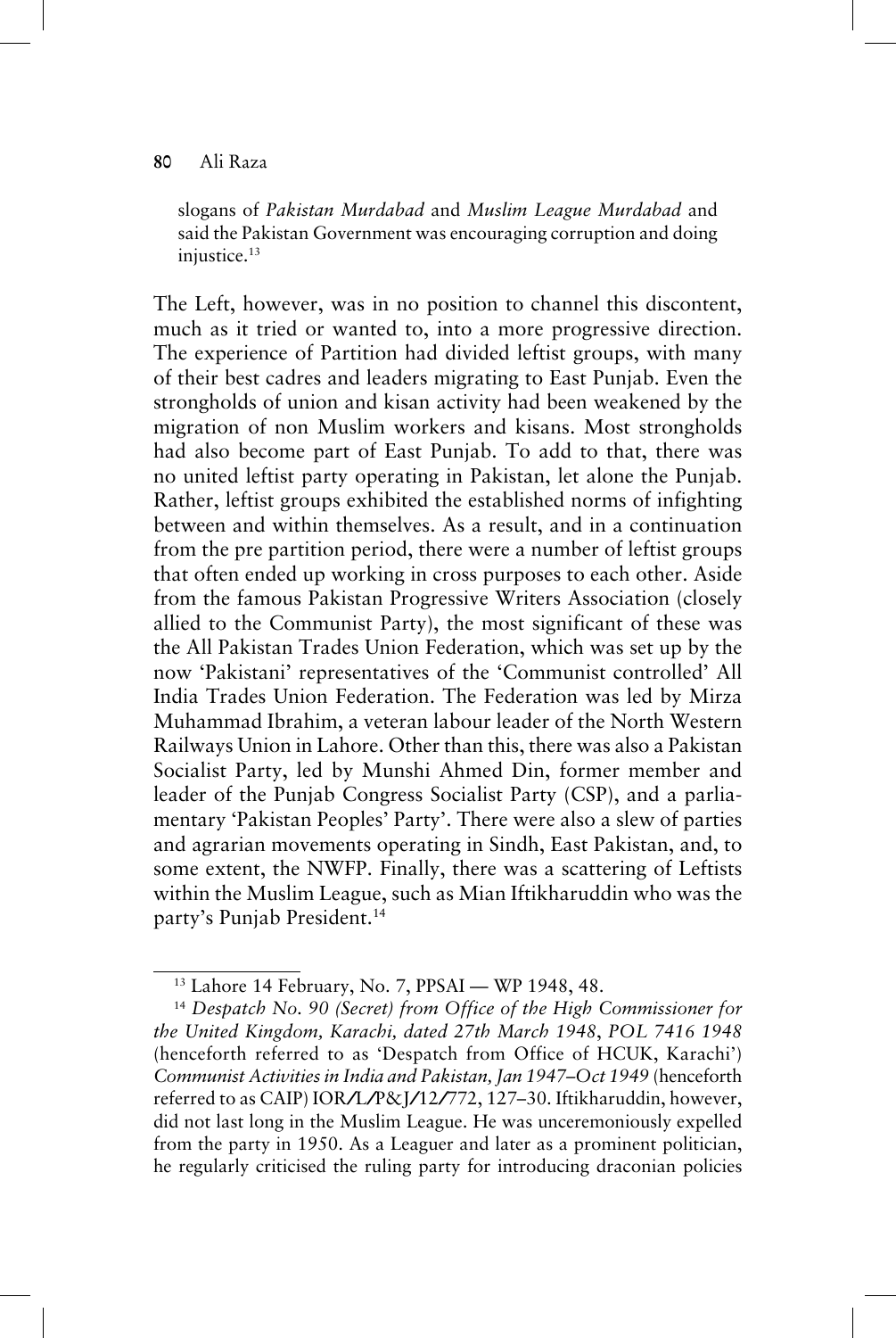### *The Left in Pakistan ca. 1947–50* **81**

Added to this milieu was the Pakistan Communist Party that was established (again) in 1948. Typically though, the Party was born out of heated debates, which provided a revealing insight into how the prevailing political situation was understood by many activists. The debate centred between two prominent Punjabi Leftists, Fazal Elahi Qurban and Ferozeuddin Mansur. Qurban was in favour of setting up a party that would be independent of the CPI and reflective of a political reality in which the two dominions of India and Pakistan were functioning independently of each other.<sup>15</sup> F.D. Mansur, on the other hand, did not agree with Qurban's assessment as he felt that the two Dominions would be reunited soon. F.D. Mansur then was representing a substantial section of the Left and the initial line of the CPI, which felt that the two autonomous states were a temporary reality. This line was also pursued by the envoy of the CPI, Sajjad Zaheer, who was deputed by the party to visit Lahore and assist and guide the leftists there in pursuing the directives issued by the All India Party.16 These debates were an indication of the uncertainty prevailing after Partition and a reflection of the various visions that political actors held, and not just in leftist circles, over the future direction and political orientation of the two states. Soon though, the CPI at its Second Party Congress held at Calcutta in March 1948 relented to its branches in Pakistan forming a separate party, the headquarters of which were in Lahore.17 Sajjad Zaheer was entrusted to organise the Party but he was soon forced to go

and betraying its imagined progressive principles. See, for example, his statement following his expulsion from the League: Malik, *Selected Speeches and Statements*, 173.

<sup>&</sup>lt;sup>15</sup> It should be added that Qurban was a member of Teja Singh Swatantar's group, which argued for and even established a separate 'Pakistan Communist Party' a few months before Partition actually happened. This line of argument then was consistent with Qurban's thinking on the seemingly irreversible reality of Partition.

<sup>&</sup>lt;sup>16</sup> Lahore, 4 January, No. 7, PPSAI — WP 1948, 7. Zaheer was also the founder of the All India Progressive Writers Association and one of the leading lights in colonial and post-colonial leftist politics. For an English translation of his account *Roshnai,* see Zaheer, *The Light*.

<sup>17</sup> *From the High Commissioner for the UK in Pakistan, Karachi, to Commonwealth Relations Office, London, No. 61, dated 31st March 1948, POL 7069 1948*, CAIP IOR*/*L*/*P&J*/*12*/*772, 138.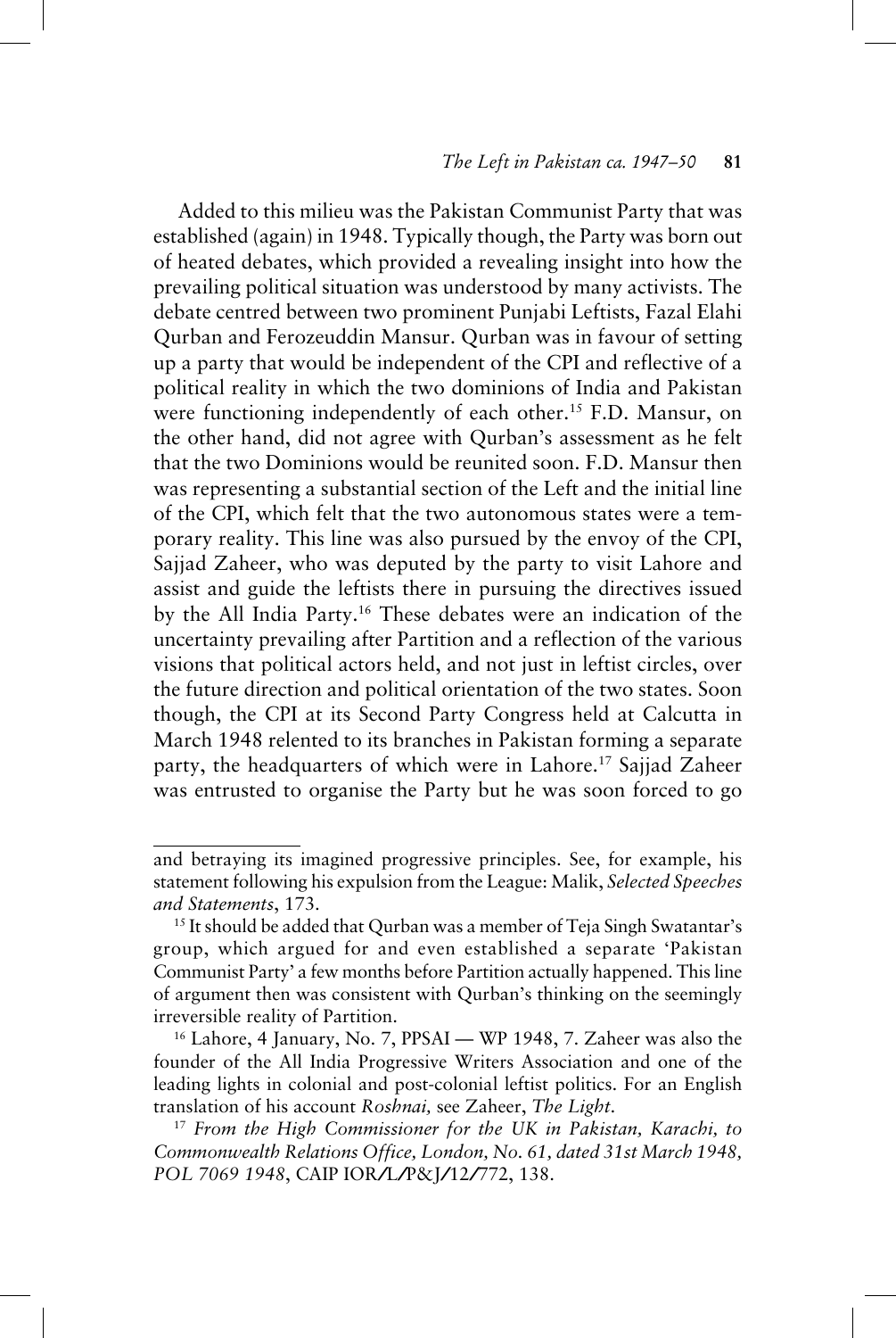underground to escape state persecution.<sup>18</sup> The founding principles of the party had already been laid and were similar to the demands and political principles articulated by other leftist groups. These included the nationalisation of key industries, radical agrarian reform and the repeal of regressive and repressive laws. More interestingly, a proposal was also made for reorganising the new state on a linguistic basis, in which the resulting federating states would be granted the principle of self-determination.19 This demand reflected an understanding and recognition of the ethnic and linguistic cleavages within the new nation as much as it was a continuation of the standard communist line of self-determination.

### **The Threat of Communism**

The Communists or the broader Left though was handicapped from the start in pursuing these objectives. For in addition to organisational problems and external events beyond its control, leftist activists soon became the favoured target of state persecution. Indeed, in this regard, the post-colonial states of both India and Pakistan showed a remarkable degree of continuity in criminalising the very same groups that had been the primary target of their predecessor. Both states clung onto a larger than life image of the Left, and this official hysteria led to a series of repressive measures being put in place. This was as much an outcome of a political movement that had fallen foul of the ruling parties in both countries in the run-up to independence as much as it was of a bureaucracy, which had been institutionalised and habituated into imagining the Left as a seditious movement that was a proxy of the Soviet Union. Thus, in India for instance, the party was banned under a variety of pretexts between 1948 and 1951 in all its major strongholds. This was foreshadowed by hundreds of arrests and the search of party and union offices.<sup>20</sup> The extent of this official hysteria was reflected in the statement

<sup>18</sup> *Communism in the West Punjab*, CAIP, IOR*/*L*/*P&J*/*12*/*772, 356–57.

<sup>19</sup> *Letter from the High Commissioner for the United Kingdom in Pakistan, Karachi to the Commonwealth Relations Office, London dated 3rd March <sup>1948</sup>*, CAIP IOR*/*L*/*P&J*/*12*/*772, 81.

<sup>20</sup> See for instance, *Extract from the 'Economist' dated 22 November 1947 POL 12015 1947* and *Reuters India and Pakistan Service 29.3.48*, CAIP IOR*/*L*/*P&J*/*12*/*772.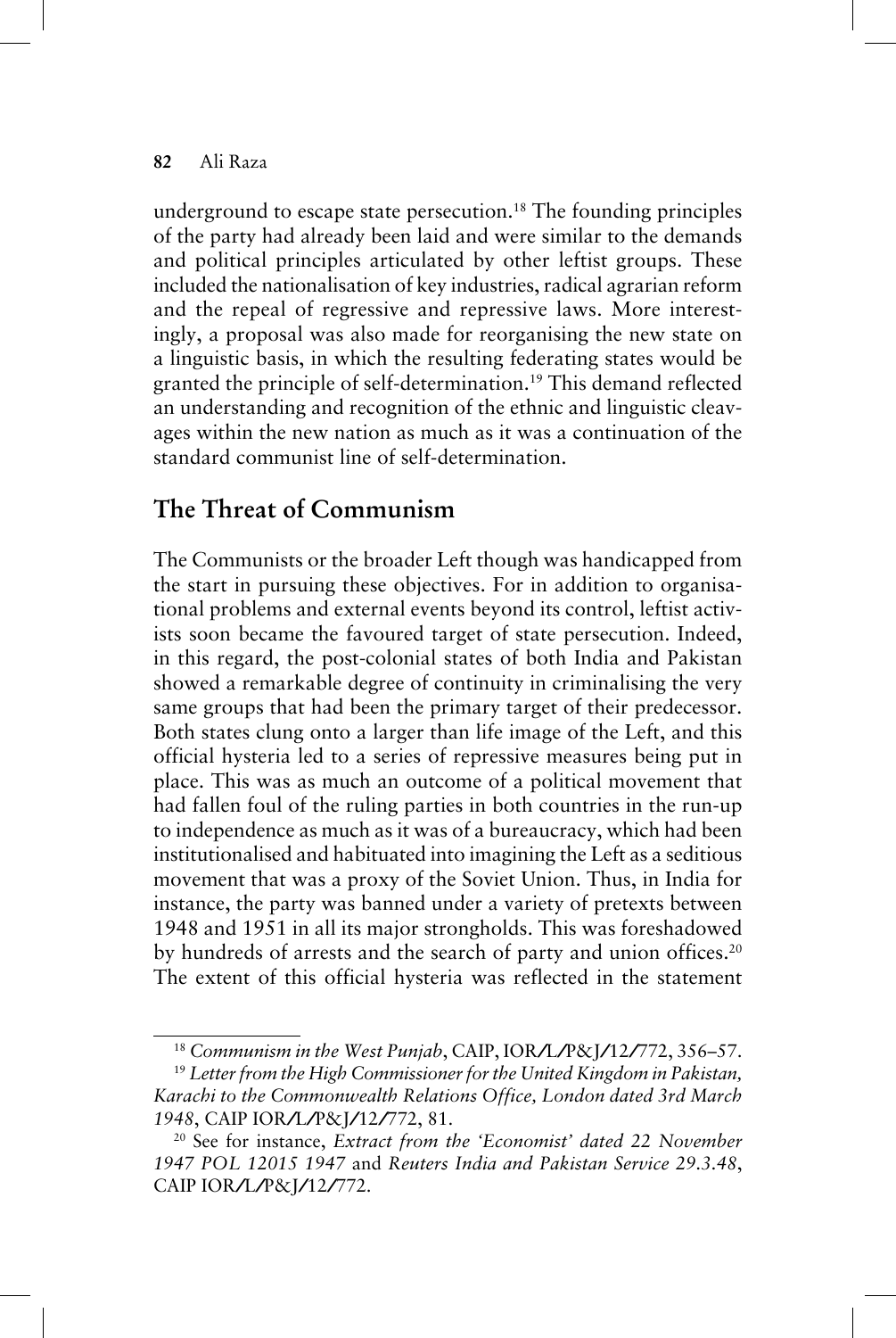of an East Punjab minister who accused the Communists of being involved in Mahatma Gandhi's assassination as well as being partly responsible, owing to their support for Pakistan, for the recent massacres in the Punjab.<sup>21</sup> In this persecution Pakistan soon followed suit, and in ways that suggested at most, a suspicious degree of coordination between the two states or, at the very least, one of the rare instances when the official polices of both states were perfectly aligned with each other. This was especially the case in East Bengal, which clamped down on communist activity immediately after a ban had been imposed on the party in West Bengal.<sup>22</sup>

Unlike in India, however, where the communists were still a substantial force and involved in agrarian agitation and uprisings against the state, the Left in Pakistan was hardly equipped to withstand the onslaught of state repression. If anything, the paranoia in Pakistan was much worse than that exhibited in India. This primarily had to do with the fear that Pakistan, in the words of the British High Commissioner, 'abound(ed) with excellent material for communist agitation'.23 Indeed, British representatives were petrified at the possibility of communist activism within the new state and closely liaised with their former colleagues within the Pakistan bureaucracy to get a better sense of the 'threat' it faced. The 'danger', as was acknowledged time and again, and reported by the head of the CID to a British consular official in Lahore, did not come from the present state of organisation of the Left, rather it 'lay in the misery which could be so easily exploited'.<sup>24</sup> There were potentialities for agrarian unrest in the Bengal<sup>25</sup> and NWFP,<sup>26</sup> while there was also cause for apprehension in Sindh and West Punjab of peasant and labour agitations. However, by far, the biggest 'reservoir of discontent and

<sup>21 &#</sup>x27;Sixty nine Communists arrested in Punjab Simla', *Reuters India and Pakistan Service 3/4/48*, CAIP IOR*/*L*/*P&J*/*12*/*772, 146.

<sup>22</sup> *Communist Movement in East Bengal*, CAIP IOR*/*L*/*P&J*/*12*/*772, 345.

<sup>23</sup> *Despatch from Office of HCUK*, *Karachi*, CAIP IOR*/*L*/*P&J*/*12*/*772, 132.

<sup>24</sup> *Extract from letter from Deputy UKHC, Lahore, dated 22nd February, 1948 Pol. 7071/48*, CAIP IOR*/*L*/*P&J*/*12*/*772, 83.

<sup>25</sup> See for instance, *Communist Movement in East Bengal*, CAIP IOR*/*L*/*P&J*/*12*/*772, 345, 349–50.

<sup>26</sup> See for instance, 'NWFP Peasantry Asks Government to End Feudal Tyranny', *Extract from Pakistan Times Date 20th February 1948*, CAIP IOR*/*L*/*P&J*/*12*/*772, 136.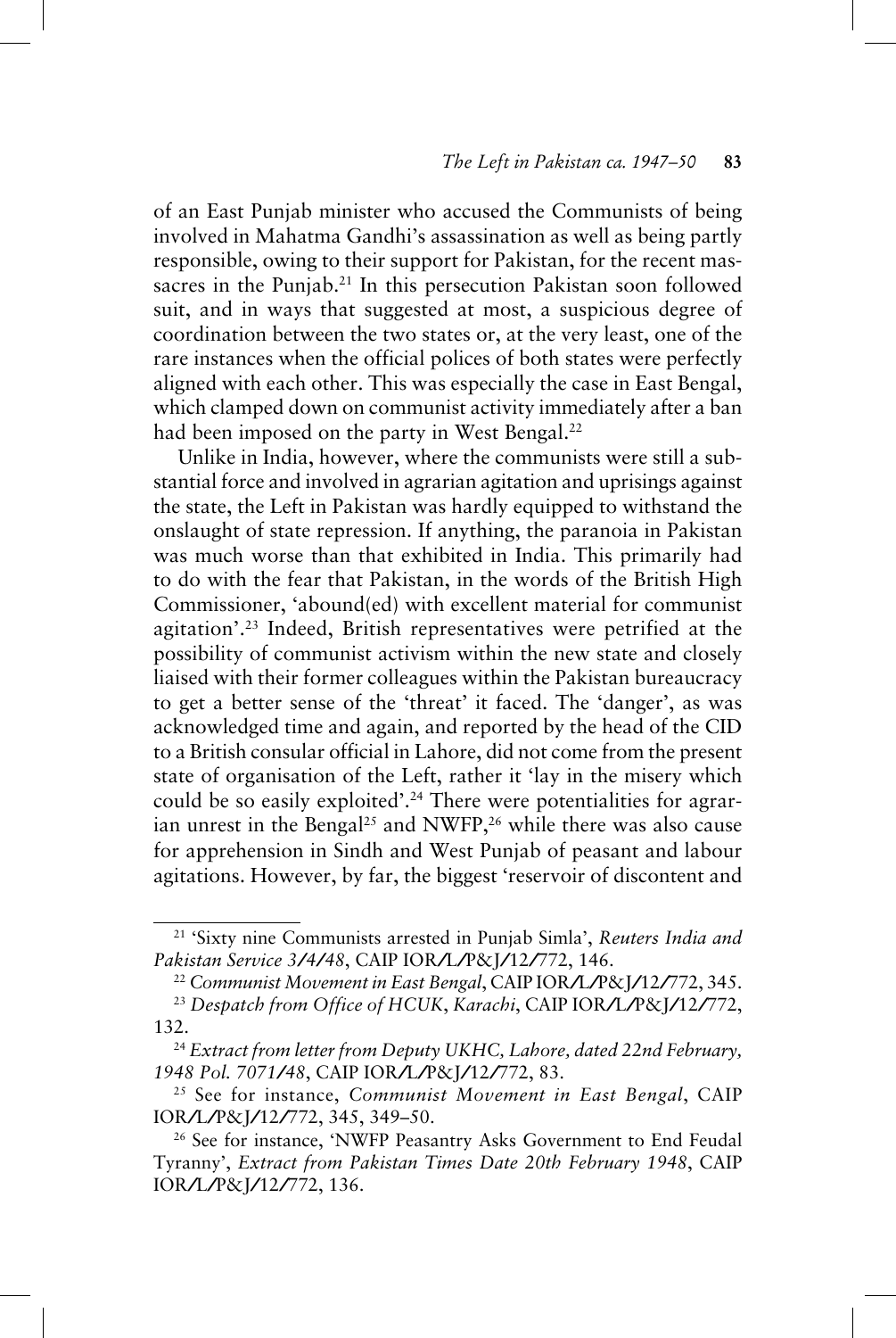potential agitation' was the mass of refugees who had flooded into West Punjab. Those already resettled provided a potential audience for leftists, while those still in camps, 'living in conditions of appalling squalor and discomfort, demoralised by what they have suffered and by lack of employment, provide(d) even more fertile material'. Thus, according to a report given by a former Indian Army officer who volunteered for service with the refugees:

The refugees themselves say, 'we were promised Pakistan, what we got is *Qabristan* (cemetery)' and from the thousands and thousands who have died from exposure one can but sympathize with them. I have met quite a number of wealthy people who lost their all owing to partition, (and) they, as a class, all complain that nothing is done for them and they are the bitterest critics of most of the 'tops' now in office. The wish for Communism — which is so foreign to the nature of the Mussalman — is very freely expressed and particularly by the former wealthy classes, the more educated types. Of one thing I am certain, and that is that unless the refugees are very speedily rehabilitated Pakistan will have a permanent problem of hundreds of thousands of *ghoondas* (criminals).27

Further compounding the problem was the feared encirclement of Pakistan by international communism. This anxiety of course has to be viewed in the broader context of the cold war and the joint Anglo-American efforts to check the spread of Communism in Asia. For this was a period when the Communists were on the verge of victory in China and the advance of the Revolution was anticipated in South East Asia and especially in Malaya, Burma, Indonesia, and French Indo-China. In this regard, conversations were reported to have taken place between Britain and the United States expressing the desirability of 'sustaining and siding with the stable nations of Asia, particularly India and Pakistan, as their examples offer the best counter-irritant to the "co-prosperity sphere" kind of propaganda that is likely to be increased once a Communist regime is established in China'.28 The reality, however, was that Pakistan, as the worried dispatches of the British representatives indicated, was anything but

<sup>27</sup> *Despatch from Office of HCUK, Karachi,* CAIP IOR*/*L*/*P&J*/*12*/*772, 133.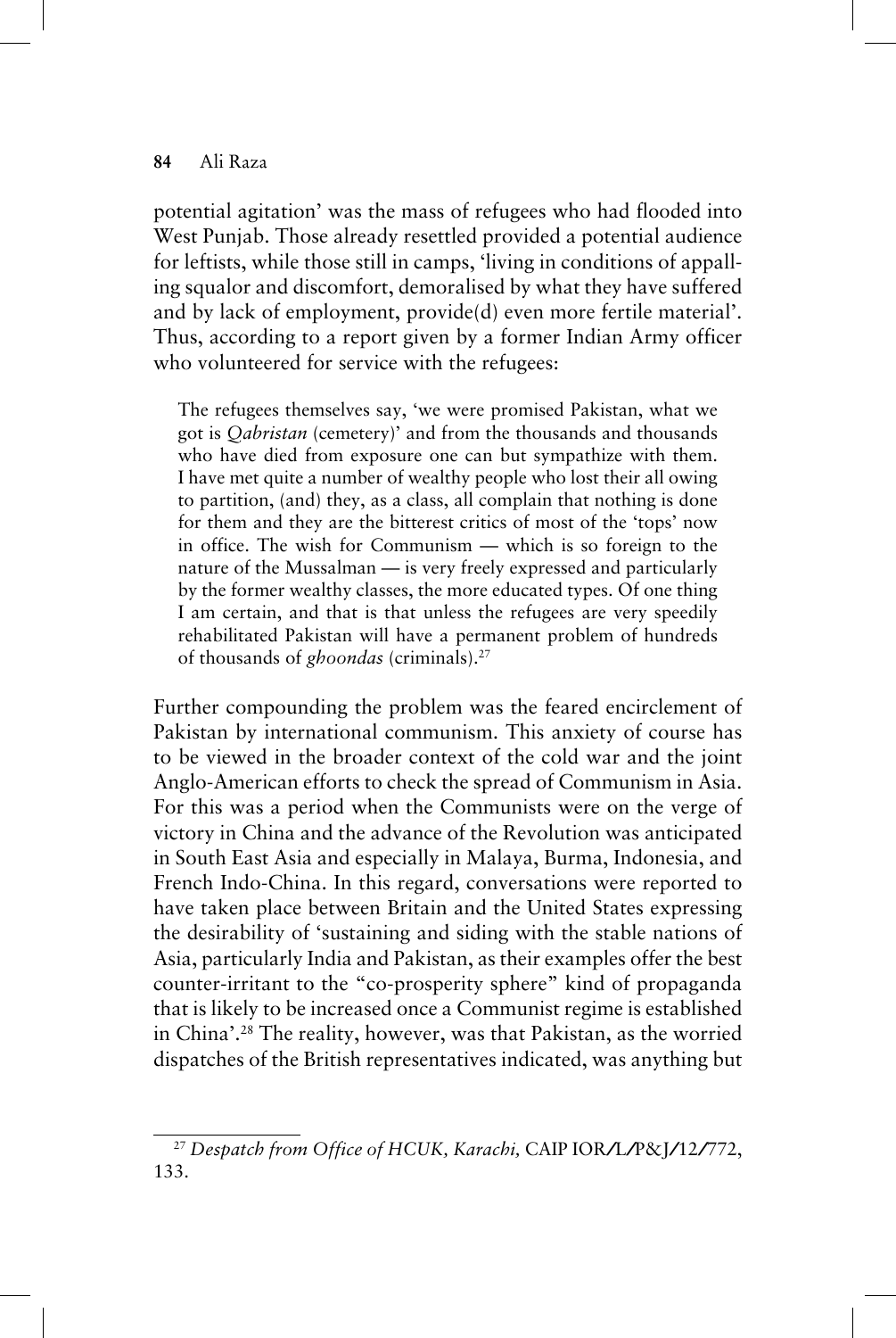stable. There was thus a danger that Pakistan could provide 'a fertile field for Soviet intervention'. Already in an ominous development for West Pakistan, the Soviet Union was active in fomenting 'unrest' in Central Asia, and more worryingly Sinkiang, and it was feared that the northernmost princely states of Hunza and Nagar had pro-Soviet inclinations.<sup>29</sup> On the Eastern front, Communist infiltration from Burma, or more realistically West Bengal, remained a threat.<sup>30</sup> Unexpectedly enough, this fear was also echoed by the Pakistani establishment itself. Thus, Mian Anwer Ali, head of the CID, wrote later that:

Communism is the most inexorable and momentous political force in the contemporary world: it's strength and potentialities are often under-estimated. In Pakistan the complacency is partly due to the common belief that Islam and communism are incompatible. How many people realize that the Muslims of the southern states of the USSR and China could not avert its advent? Malaya, despite its Muslim population, is engaged in a gruelling life and death struggle; in Iran, the Tudeh Party is gathering strength: in Egypt, the horizon becomes marked with red streaks. Strangest of all, Afghanistan, in spite of its despotic masters, has a nucleus of a party whose leader, at any rate, hopes to overthrow the existing regime *...* The threat of the Red expansion is now turning towards India. Guerrillas battled for years with armed forces in the States of Hyderabad and Madras and kept them at bay. In certain provincial assemblies enough communist MLA's have been returned as to hold the balance of power. These factors must have their effect in Pakistan.<sup>31</sup>

Both this passage and the report given by the former Indian Army officer gave an insight into the hopes within certain official and British circles about what they thought to be the ultimate defence against

<sup>&</sup>lt;sup>28</sup> Reuters Indian and Pakistan Service 20/1/49 POL 10496 1949, CAIP IOR*/*L*/*P&J*/*12*/*772, 259.

<sup>29</sup> *Despatch from Office of HCUK, Karachi*, CAIP IOR*/*L*/*P&J*/*12*/*772, 130–1.

<sup>30</sup> *Communist Movement in East Bengal*, CAIP IOR*/*L*/*P&J*/*12*/*772, 353.

<sup>31</sup> Preface of M. Anwer Ali, *The Communist Party of West Pakistan in Action* (Lahore: CID, Govt of Punjab, 1952). I am grateful and indebted to Kamran Asdar Ali for his generosity in giving me a copy of this report.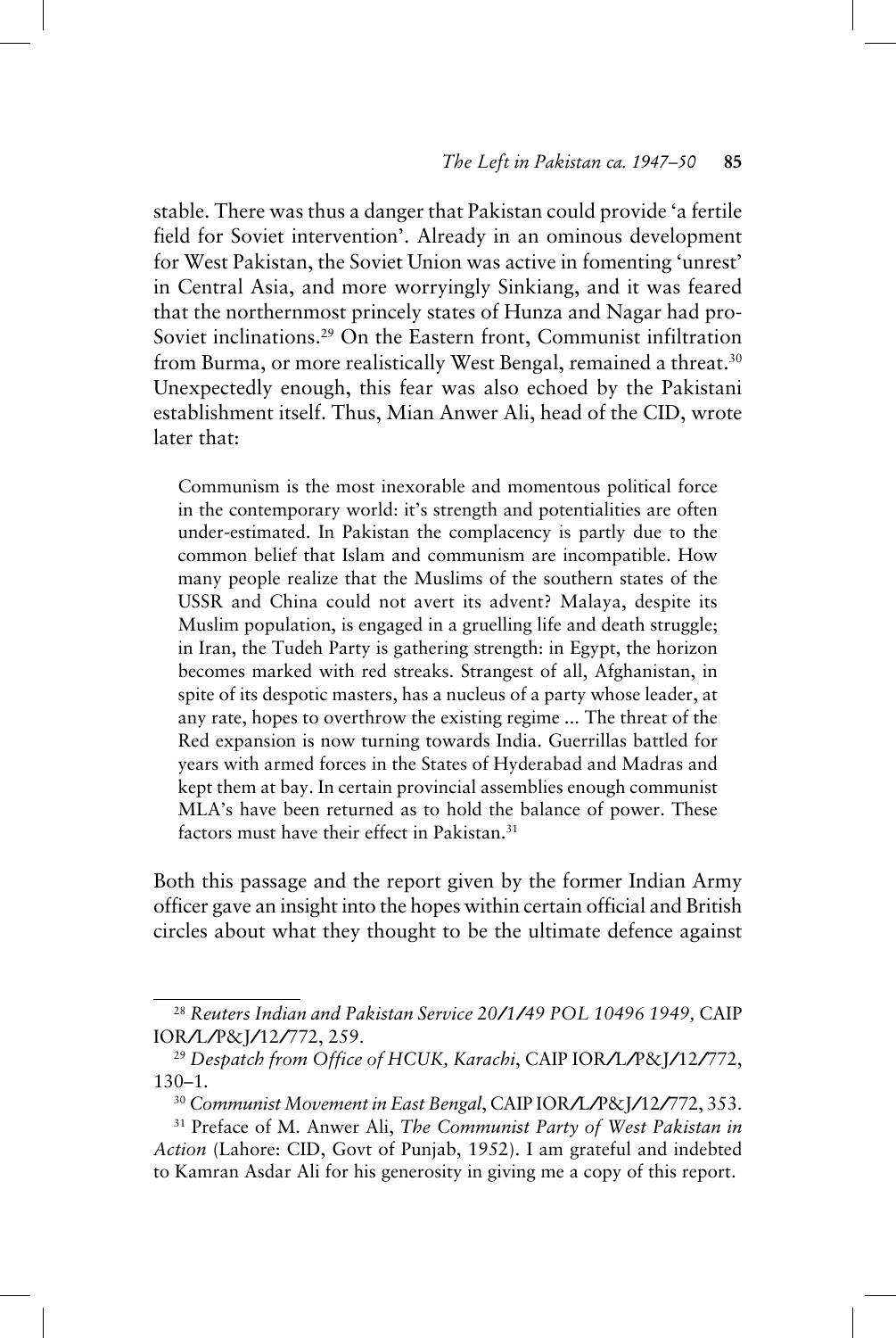communist advances: the 'Musalmaan' and his faith.

### *The Rhetorical Deployment of Islam*

Even though the formation of the Republic of Pakistan did not include (at that time) Islam in its title, the issue of religion was never far from colonial and post-colonial discourse. Indeed, in some sections, it was felt that communism was 'largely beyond the Muslim mental grasp'.32 Additionally, one of the reasons why the godless communist 'virus' was believed not to have attained a strong growth in 1948 was of the 'discipline inherent in an Islamic State', which had been augmented by the strength of a victorious political party machine whose appeal had been primarily religious and reinforced by a fear of India and communal hatred of Hindus and Sikhs. It was thus felt that the expansion of secular Government would naturally weaken Muslim League Party discipline and gradually diminish the strength of the religious bonds that were helping ward off imagined communist advances.33 This was particularly so where the population was strongly bound to 'custom' and 'tenets of Islam', like Baluchistan and the NWFP,<sup>34</sup> while in Sindh, the 'extreme backwardness' of the Sindhi *hari*<sup>35</sup> made for 'poor subversive material'.<sup>36</sup> In addition to these sentiments, the official establishment and the vernacular press were only too eager to replicate these colonial tropes in their pronouncements. The daily 'Dawn' for instance felt that 'the spiritual force of Islam' could play its part in repulsing 'the false philosophy of Communism', for the Muslim people were 'naturally embattled' against the onslaught of Communism.37 Nevertheless, it was still felt, as Mian Anwer Ali's report indicated, that Islam itself won't be a

<sup>34</sup> *Communism in the NWFP,* CAIP IOR*/*L*/*P&J*/*12*/*772, 363.

<sup>32</sup> *Despatch from Office of HCUK, Karachi*, CAIP IOR*/*L*/*P&J*/*12*/*772, 129.

<sup>33</sup> Ibid., 127, 133.

<sup>&</sup>lt;sup>35</sup> Peasant.

<sup>36</sup> *Despatch from Office of HCUK, Karachi,* CAIP IOR*/*L*/*P&J*/*12*/*772, 128.

<sup>37</sup> *Extract No. 28, from High Commissioner for the UK in Pakistan, Karachi to Commonwealth Relations Office, Dated 4th February 1949, Pol. 10825/49* CAIP, IOR*/*L*/*P&J*/*12*/*772.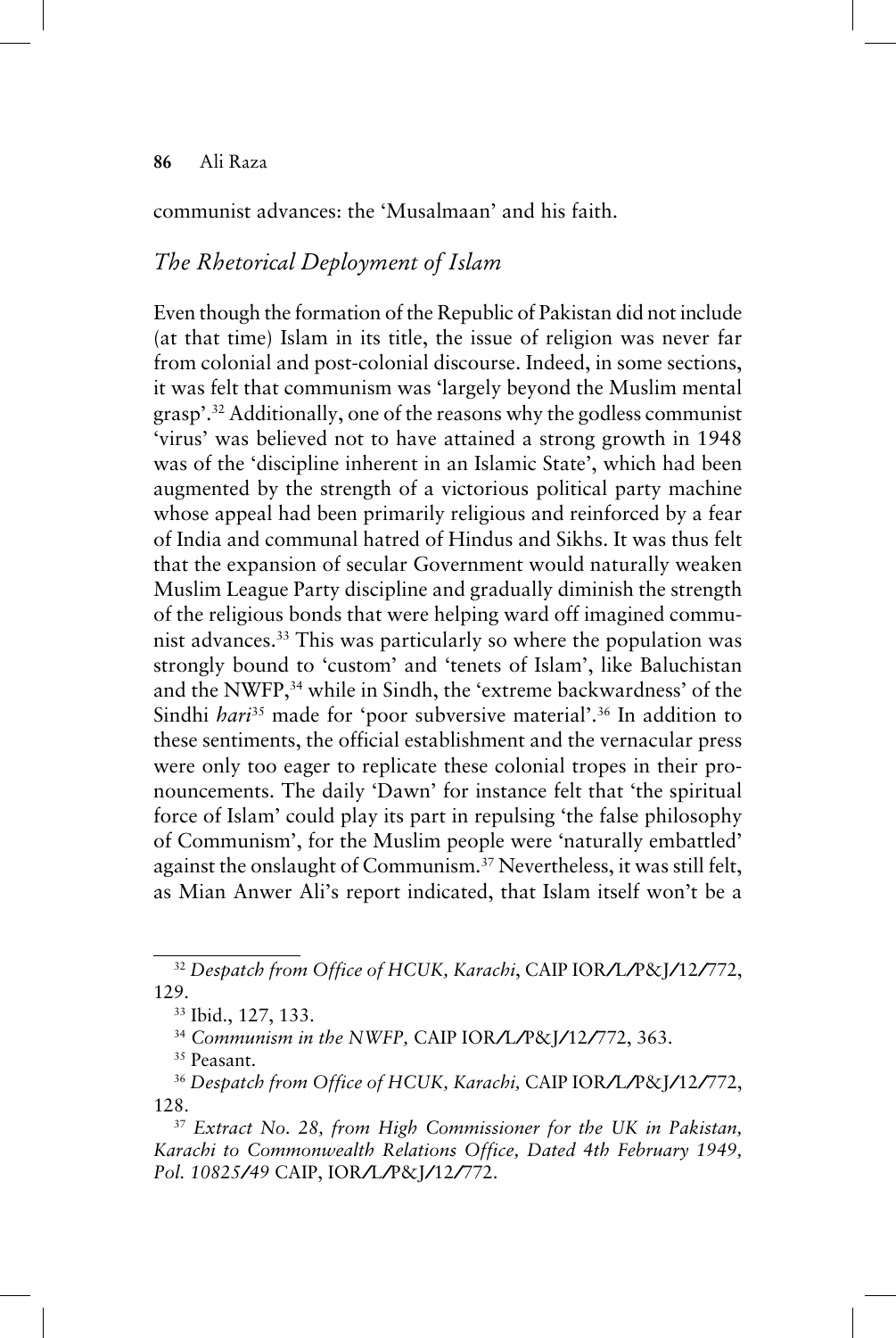sufficient deterrent against communist advances. Indeed, there was no discounting 'the ease with which ignorant Muslim crowds (could) be swayed by unscrupulous orators assisted by real economic distress'.<sup>38</sup>

However, Islam was still an absolutely necessary tool in the defence against communism. In this, sufficient groundwork was already being laid by the Islamist parties, who, much like any other political movement during this time, attempted to direct the prevailing uncertainty towards their imagined polity. While demands for making Pakistan an Islamic State had been raised in the run-up to Partition, these calls grew more vociferous after the state had been established and, especially, as it set itself to agreeing on a Constitution. The implementation of Shariat law and the establishment of a *Hukumat-I-Ilahia* (Divine Rule) were held to be the solution to the manifold problems plaguing the new state. Instead, the incumbent Muslim League leadership was (perceived to be) preventing this from happening.<sup>39</sup> The League leadership was accused of protecting an immoral, indecent (particularly with regard to women) and corrupt system and of not adopting the 'Muslim mode of life' and allowing their women to disregard the observance of *purdah.* Even the Premier, Nawab Liaqat Ali Khan, was urged to 'become a true Muslim, say prayers five times, and give up drinking, instead of exhorting others to become true Muslims'. Nevertheless, the 'Mullahs', as they were derogatorily called, saved their special ire for the Left. In part, this was due to their perceived secular or even 'godless' credentials. This was particularly damaging in a situation in which the place of secularism was the most contentious issue facing the state. In this regard, the *Jamaat-i-Islami* had publicly declared that its loyalty to Pakistan was only contingent on its being an Islamic State.40 Indeed, the more extreme form of this dichotomy was found in Islamist posters declaring: 'Islam *Zindabad*, Pakistan *Murdabad'*. 41 In attempting to remake Pakistan into a secular state, the Communists were of course especially culpable. It was in recognition of this 'threat' that the prominent Islamist, Maulana Maudoodi,

<sup>38</sup> *Despatch from Office of HCUK, Karachi,* CAIP IOR*/*L*/*P&J*/*12*/*772, 130.

<sup>39</sup> Lahore, 6 March, No. 10, PPSAI — WP 1948, 78.

<sup>40</sup> Lahore, 13 November, No. 46, PPSAI — WP 1948, 370.

<sup>41</sup> Lahore, 4 December, No. 49, PPSAI — WP 1948, 396.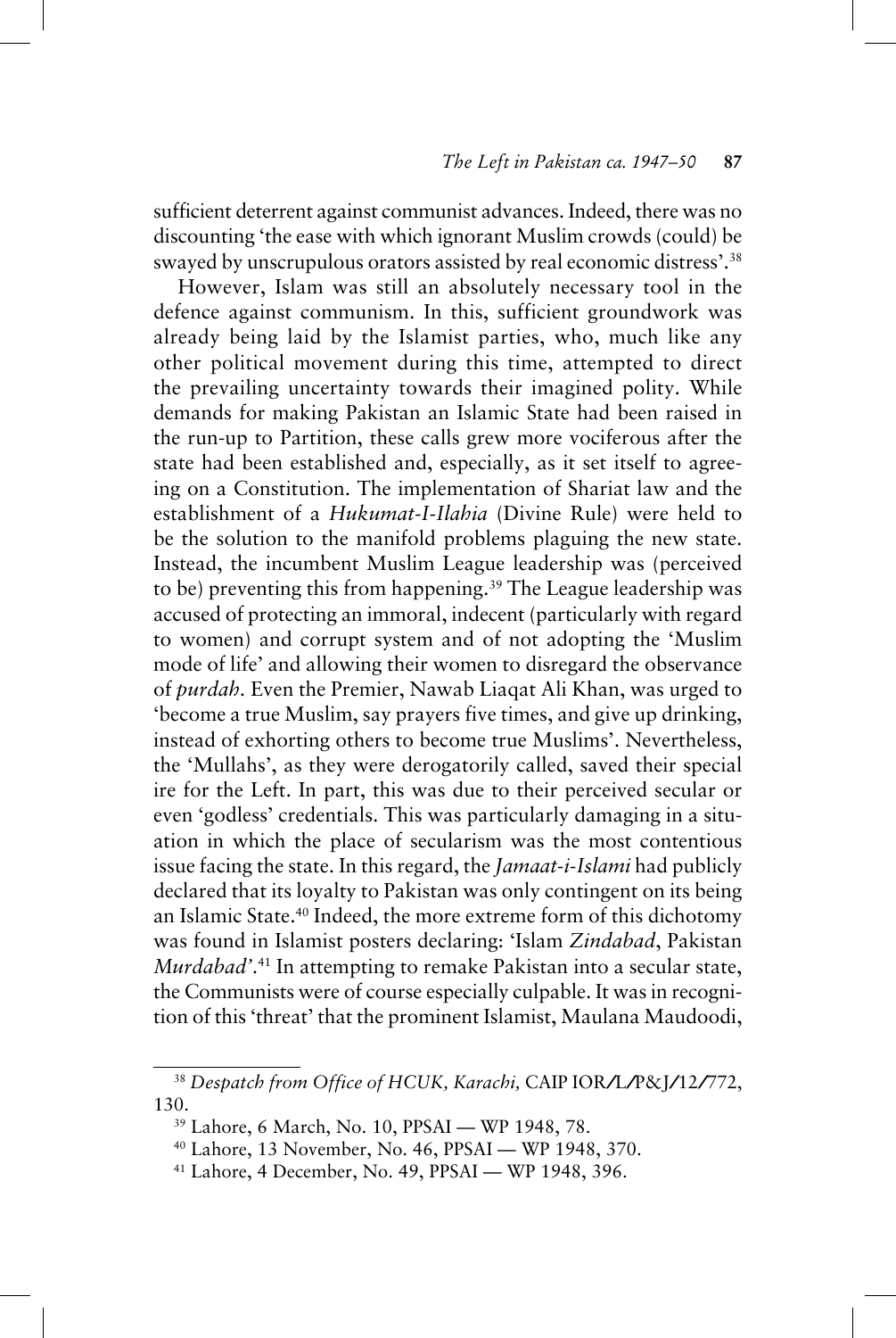characterised communists as dangerous as they were gradually getting a hold in Government departments, and particularly in the Press and Broadcasting Departments.<sup>42</sup> For others, the Left's demands for abolishing the *zamindari* system and nationalising industry were particularly pernicious, while Islam and its system of *zakat*<sup>43</sup> were considered sufficient to resolve the present inequalities of the system.44 It was also argued that the promulgation of Shariat law was the only way to 'build a bulwark against the advancing tide of Communism'.45 Despite this fierce rhetoric though, the 'Mullahs' still implicitly recognised some of the legitimacy of the Left's claims as speeches calling for the establishment of an Islamic State contained frequent references to the excesses of the 'capitalist' system, inequity of the prevailing agrarian structure and the imperialist slant of the incumbent leadership.46 If anything, these acts of ventriloquism indicated that the Left commanded an influence that was starkly disproportionate to its actual presence or political clout.

 $42$  Lahore, 24 April, No. 17, PPSAI — WP 1948, 143. Despite its opposition, it has been argued by Humeira Iqtidar that in these initial years, the Jamaat viewed the Left as a 'tactical ally' against the Muslim League. To support her contention, she quotes from an interview of C.R. Aslam, one of Pakistan's most venerated leftist leaders, in which he recalled an occasion (in 1948) when the Communist Party organised a joint rally with the Jamaat against the Muslim League. See Humeira Iqtidar, 'Jama'at-e-Islami Pakistan', 250. Notwithstanding the fact that this account is short on specifics, I do accept her argument that in certain periods, 'differences were not so intense so as to prevent a coming together by some groups for specific aims' (248). Indeed, transitory and strategic accommodation was as much a part of leftist politics as it was of other varieties. That does not, however, detract from the broader argument that despite occasional dalliances, the Jamaat was largely opposed to the Left, a fact that is amply confirmed by its rhetoric and political mobilization in this period. And as Iqtidar shows, this opposition only became more vocal and intense in subsequent decades.

43 Under Islamic law, this is an obligatory tax levied on the rich for the uplift of the poor.

<sup>44</sup> Lahore, 10 April, No. 15, PPSAI — WP 1948, 121.

<sup>45</sup> Lahore, 18 December, No. 51, PPSAI — WP 1948, 412.

<sup>46</sup> See for instance, Lahore, 24 April, No. 17, 143; Lahore, 29 May, No. 22, 181; and Lahore, 28 August, No. 35, PPSAI — WP 1948, 318.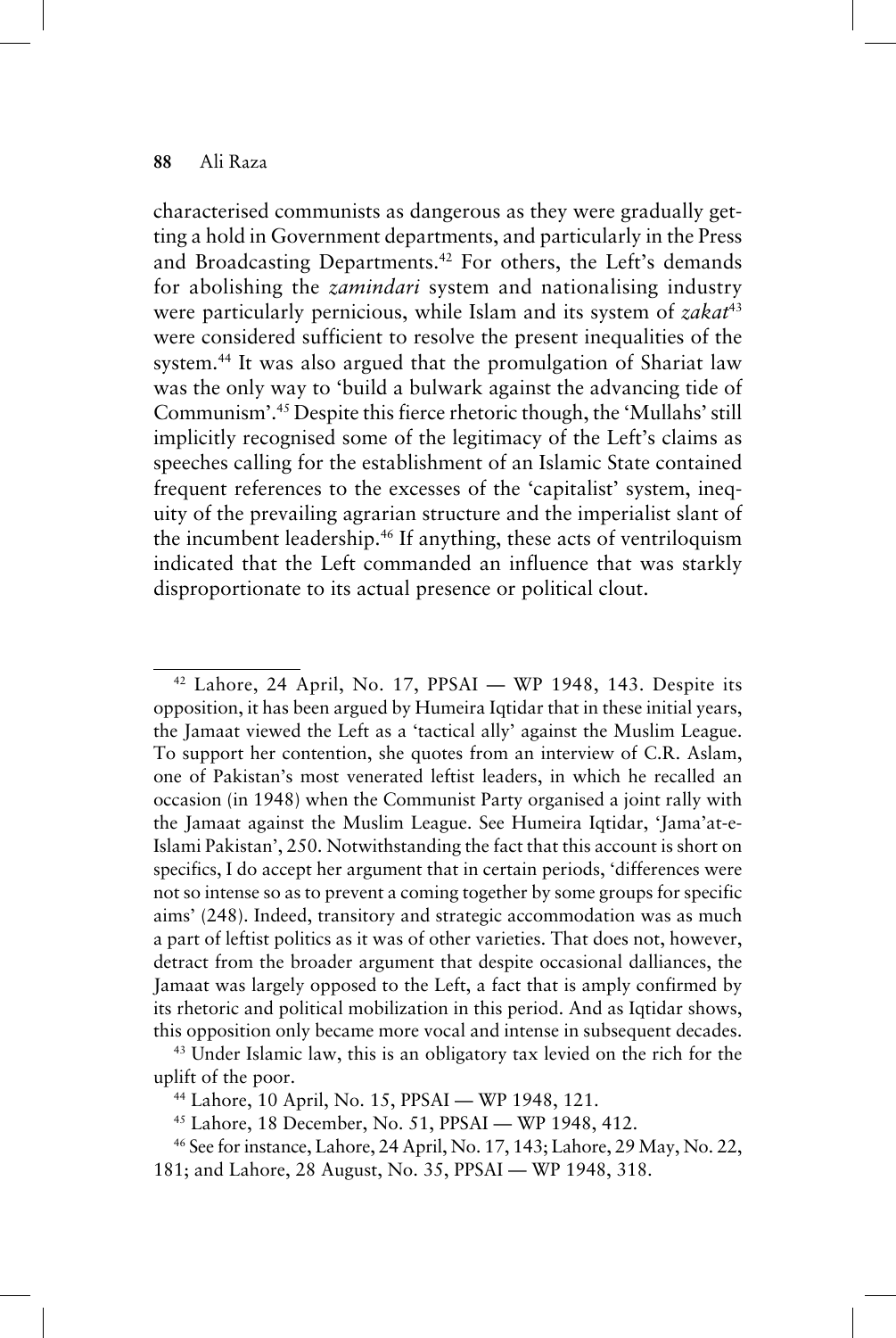### *The Left in Pakistan ca. 1947–50* **89**

This relationship, though, inevitably went both ways as even the Left was compelled to incorporate some of the Islamist discourse to counter the accusations made against it and to remain politically viable, and more crucially, legitimate in the eyes of the state. As a result, individuals like Mian Iftikharuddin, along with their standard demands of nationalisation, were also compelled to declare their support for the imposition of Quranic laws.<sup>47</sup> It was an entire different matter though that his understanding of 'Quranic laws' was far removed from orthodox interpretations. While it could be tempting to view Iftikharuddin's statements in light of his position as a Leaguer till 1950, the fact nevertheless remained that the pressures to conform to a particular type of Islamic discourse extended to other sections of the Left as well. Within labour circles for instance, the necessity for the imposition of Sharia law was frequently invoked,<sup>48</sup> while Kisan meetings were inaugurated with recitations from the Quran.49 Audiences were also asked 'not to get startled at the word "Communism" as it advocated equality, which was also the essence of Islam.'50 And yet, invocations to Islam were the supreme tactics used to delegitimise leftist politics. The potency of this tactic is reflected in a report filed by a British High Commissioner on a May Day rally:

In Lahore *...* where a meeting under the auspices of the Progressive Writers Association was presided over by Faiz Ahmed Faiz, the Acting President of the Pakistan Trades Unions Federation, an openly communist note was struck. Revolutionary messages from the West Punjab Committee of the CPP and from Sajjad Zaheer, the Communist leader at present in hiding, were read out to the meeting, which followed the Moscow line in pledging itself against war and condemning the Marshall Plan and the Atlantic Pact. The cry of 'Islam in danger' was however, promptly and successfully raised against the organisers of the meeting. The Lahore Press carried a series of articles alleging that speakers at the meeting had proclaimed the superiority of Communistic over Islamic doctrines, and widespread indignation culminated in the passage of resolutions condemning Communist

<sup>47</sup> Lahore, 15 May, No. 29, PPSAI — WP 1948, 167.

<sup>48</sup> See for instance, Lahore, 14 February, No. 7, PPSAI — WP 1948, 52–53.

<sup>49</sup> Lahore, 6 March, No. 10, PPSAI — WP 1948, 81.

<sup>50</sup> Lahore, 29 May, No. 22, PPSAI — WP 1948, 188.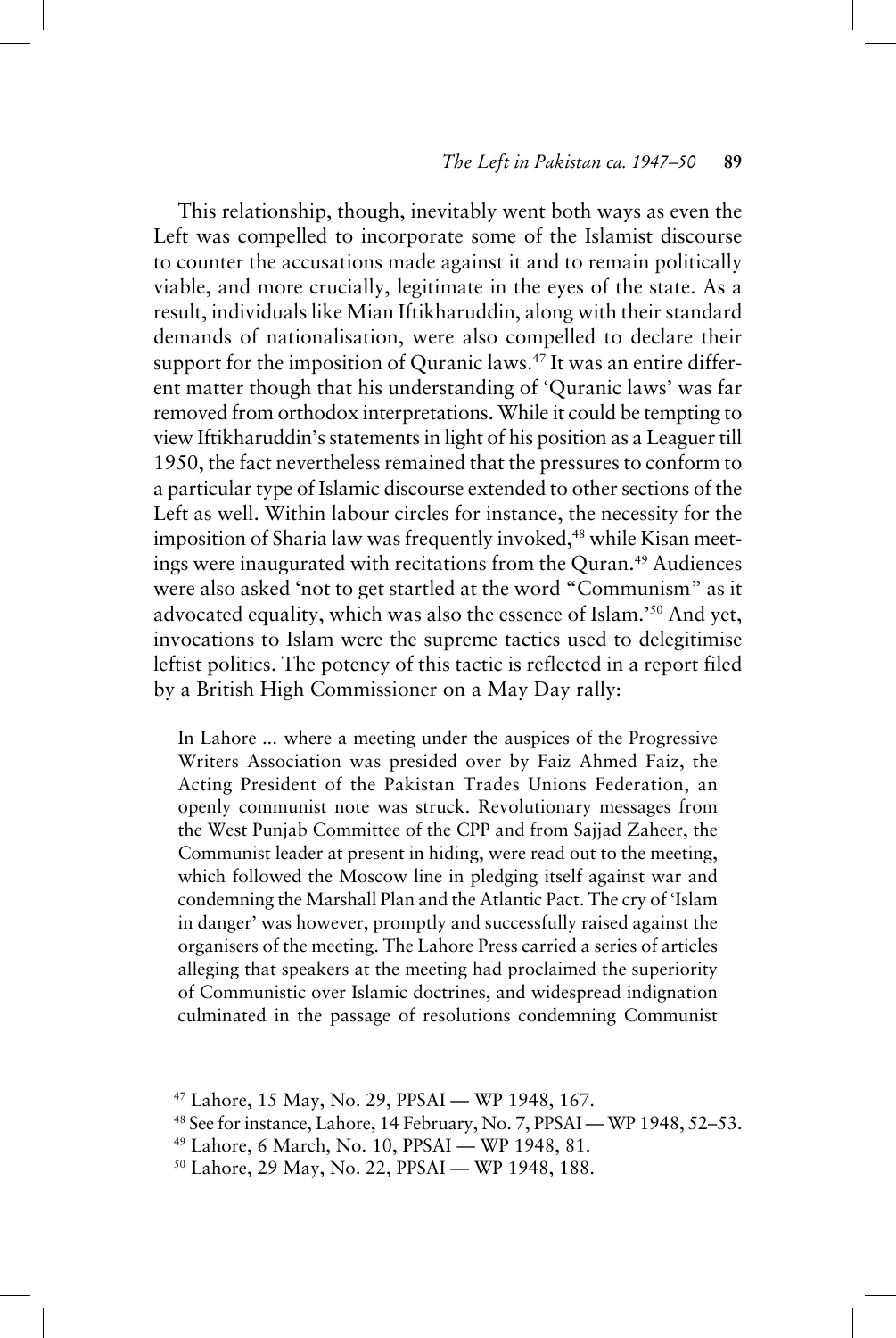activity on over 40 mosques in Lahore on the Friday following May Day. This encouraging demonstration of the ease with which the Pakistan public can be rallied to the defence of Islam against attacks by Communist agitators is not likely to have been lost on the authorities.<sup>51</sup>

Indeed, the success of this delegitimising tactic was such that even within labour circles, invocations to Islam were frequently employed to discredit other factions and leaders. For instance, the leadership of Mirza Muhammad Ibrahim was challenged by his opponent with the demand that he should convince them that 'he was a Muslim and not a Communist'.<sup>52</sup> The same individual later asked the workers to choose between Communism and Islam.53 This was, therefore, an indication of the powerful influence that Islamist discourse came to wield within leftist politics — both as a legitimating and delegitimising force — almost immediately after Partition.

The uncomfortable relationship with religion was of course a conundrum that the Left was all too familiar with, particularly within the context of Punjabi politics. Similar (and successful) attempts at delegitimisation had been made against Sikh leftists by the Akali Party from the late 1930s onwards. These mirrored efforts by the former to link the ideals of 'Communism' with the egalitarian tenets of Sikh religious doctrine. Similarly, 'Islam' too was no exception to these attempts at translation and creative appropriation. Such efforts had been made soon after the Bolshevik Revolution by Maulvi Barkatullah and activists from the *Hijrat* movement who founded, along with M.N. Roy, the first CPI in Tashkent in 1920.<sup>54</sup> Roy himself made these connections in his famous pamphlet on 'The Historical Role of Islam'.55 Indeed, these linkages were repeatedly made in the

<sup>51</sup> *Despatch No. 305, Office of the High Commissioner for the United Kingdom Karachi, dated 3rd June, 1949 POL 13980 1949*, CAIP IOR*/*L*/* P&J*/*12*/*772, 341.

<sup>52</sup> Lahore, 27 November, No. 48, PPSAI — WP 1948, 391.

<sup>53</sup> Lahore, 18 December, No. 51, PPSAI — WP 1948, 414.

<sup>&</sup>lt;sup>54</sup> See, for example, the second and sixth chapter of Ali Raza, 'Interrogating Provincial Politics'. For specifically the Hijrat movement, see for instance, Ansari, 'Pan Islam and the Making of the Early Muslim Socialists', 509–37.

<sup>55</sup> Roy, 'Historical Role of Islam: An Essay on Islamic Culture', Marxists Internet archive, http://marxists.org/archive/roy/1939/historical-role-islam/ index.htm.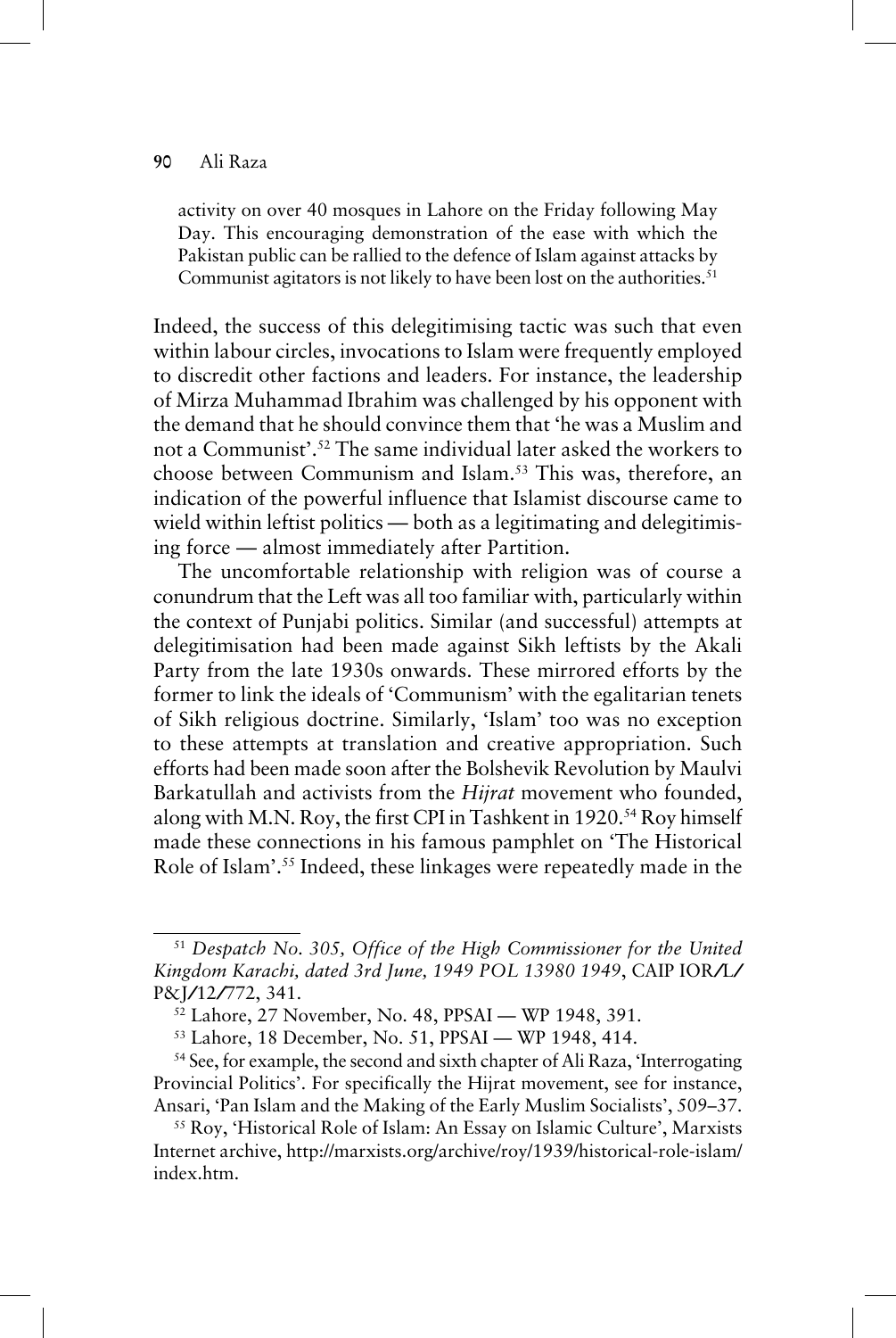### *The Left in Pakistan ca. 1947–50* **91**

run-up to independence<sup>56</sup> and well beyond, which only served to disturb the ostensible dichotomy between religion — particularly 'Islam' — and 'Communism'. These exercises then were as much a function of political pragmatism as they were of convictions held by certain activists who saw no contradiction in their professed faith and the allegedly godless ideology they claimed adherence to.<sup>57</sup> If anything, many considered the fundamental principles of 'Communism' and 'Islam' to be the one and the same. Nevertheless, the mere association with the Soviet Union and 'Communism' was enough for those who wished to appropriate the religious idiom to discredit leftist politics.

In this respect, the State too was not above employing Islam to denigrate the Left, though its tactic also involved using the 'antinational' or 'anti-Pakistan' card. Indeed, the State and the ruling Muslim League provided the ultimate sanction for legitimising the use of Islam58 and 'Pakistan' to discredit the Left and other regional, linguistic and ethnic movements that sought to challenge the hegemony of the prevailing state ideology. With respect to labour politics, for example, the state suppressed trade unions, which had been 'infiltrated' by Communists, and replaced them with other unions who worked under the auspices of the Muslim League with the express purpose of 'working for Pakistan' rather than exploiting the Government's difficulties. Quite often, this meant directly supporting or encouraging a trend towards 'Islamizing trade unions'.59 For instance, a 'Muslim Employees Association' was established as a counterbalance to the more radical unions working within the North Western Railways, which was considered as a hotbed of radical labour activism. Thus, this 'Association' was reported to be issuing posters in Urdu, replete with quotations from the Holy Quran,

<sup>56</sup> David Gilmartin also highlights this connection in his discussion of the Left and the Muslim League, 196–99.

<sup>&</sup>lt;sup>57</sup> In this regard, see, especially, the debates between Sajjad Zaheer and Nadeem Ahmad Qasmi, which Kamran Asdar Ali has highlighted in his MAS paper.

<sup>58</sup> The standard had been set by Liaqat Ali Khan who lectured that 'the people of Pakistan should follow the teachings of the Prophet and not those of Marx, Stalin or Churchill'. Jalal, *The State of Martial Rule*, 281.

<sup>59</sup> *Extract from Weekly Report No. 43 for the Period Ending 31st October 1948, from the Deputy High Commissioner for the United Kingdom in Pakistan*, CAIP IOR*/*L*/*P&J*/*12*/*772.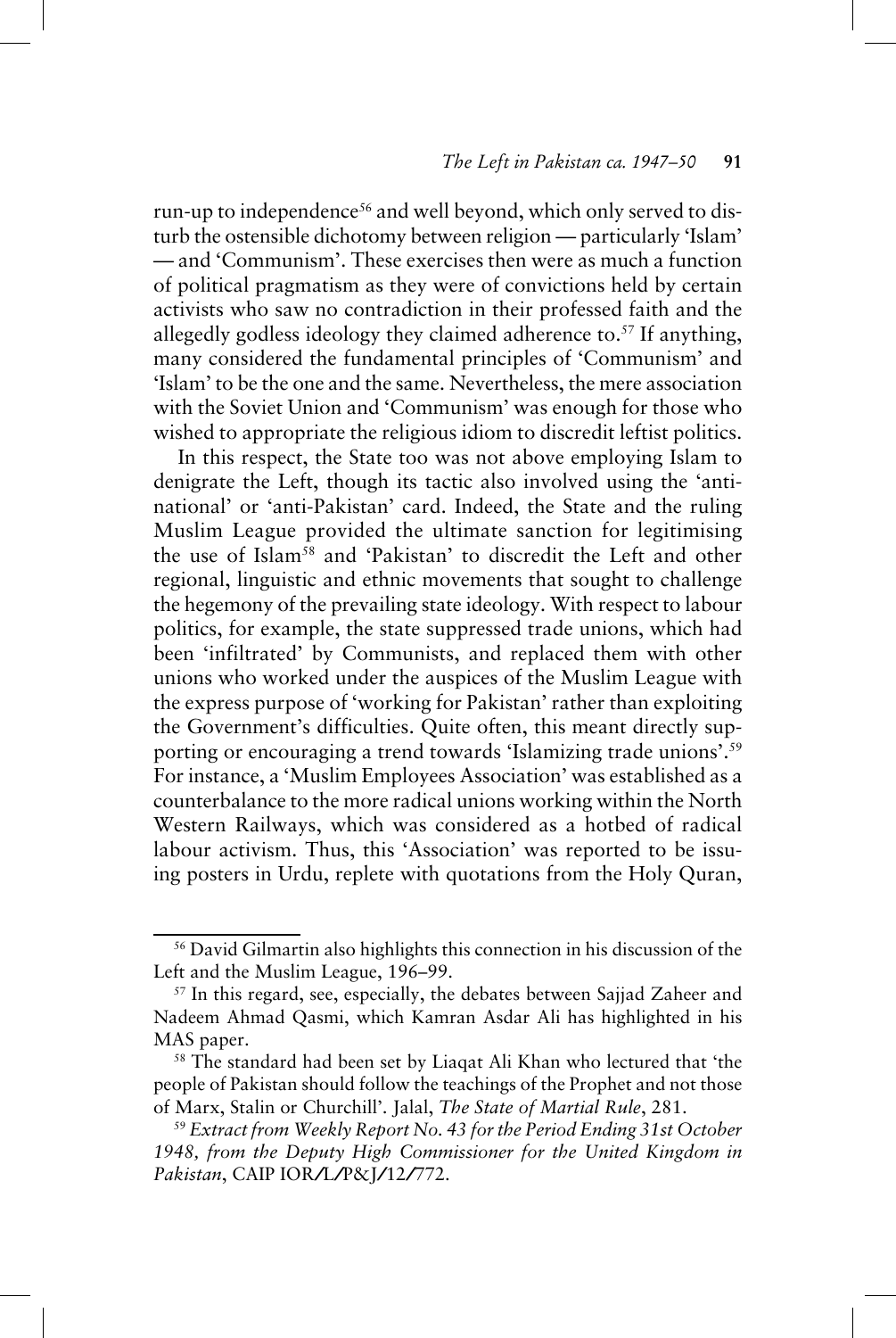'advising the workers to work hard and in an upright manner'.<sup>60</sup> Similar tactics were also employed at the local level to undercut any influence that local leftist organisations may have had. In districts like Gujranwala, for example, the local Muslim Leaguers set up a rival Labour Party staffed by cadres of the Muslim League National Guard to counteract Communist influence within local politics.<sup>61</sup> Most effective, however, was the use of the 'anti-national' label against the Left. Often this was dovetailed with the use of Islam, but increasingly, and in the context of a developing Cold War, the potency of this allegation grew all the more effective as the Left was long suspected, even before Partition, of having dual loyalties. This rhetoric was even used by the highest personality of all, Muhammad Ali Jinnah, who expressed his determination to root out all 'enemies of the state', who were officially described as saboteurs, fifth columnists, socialists and communists.62

### **Repression and Survival**

State rhetoric was naturally a signal for state persecution. Accordingly, a prolonged campaign to suppress leftists was initiated in which techniques of harassment, intimidation, appeals to Nation and Religion, searches of party and union offices, and arrests proved to be the norm. The most prominent casualties of these tactics were prominent leftists like Sajjad Zaheer, Dada Amir Haider Khan and M.M. Ibrahim. Sajjad Zaheer was compelled to go underground while Khan and Ibrahim were arrested a number of times.<sup>63</sup> The arrest of M.M. Ibrahim was in particular quite ironic as he was one of the first labour leaders to declare his loyalty to the Pakistani state on the eve of Partition. He had promised Jinnah full support 'in the establishment and progress of Pakistan and given the assurance that no strikes will be organized by the Railway employees to the

<sup>60</sup> Lahore, 3 April, No. 14, PPSAI — WP 1948, 117.

<sup>61</sup> Lahore, 27 November, No. 48, PPSAI — WP 1948, 392.

<sup>62</sup> *Communist Movement in East Bengal*, CAIP IOR*/*L*/*P&J*/*12*/*772, 351.

<sup>63</sup> Khan in particular remained a favoured target for state persecution over subsequent decades. Being a prominent and revered leftist, his life epitomised the political trajectories of many within the Left. For an autobiographical account of his early political life see Gardezi, *Chains to Lose*.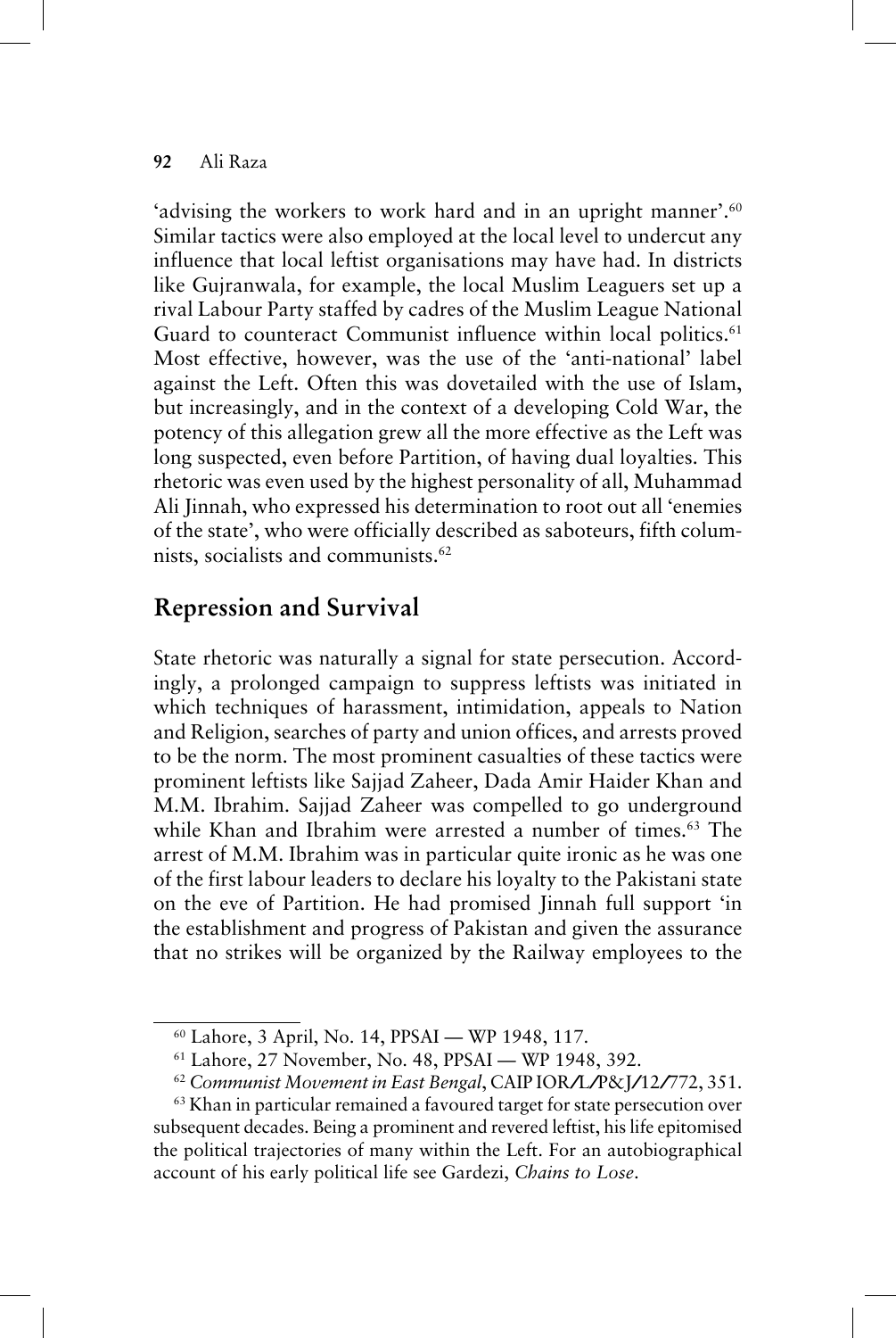detriment of the new Dominion'.<sup>64</sup> And yet, this assurance was not enough to protect both Ibrahim and the Union he represented from state repression. Like other leftists, Ibrahim felt that independence had hardly proved to be a panacea for the problems faced by labourers and peasants. He thus soon accused the government of apathy<sup>65</sup> and stated that Pakistan had not been achieved by 'Quaid-e-Azam, Gandhi and Pandit Nehru, but by the individual sacrifices of labourers, kisans, military men and policemen'. In so doing, 'the workers had expected that with the establishment of Pakistan they would get better treatment, but their legitimate demands had not been accepted'. He, therefore, feared a confrontation between the Government and labourers.<sup>66</sup> His prediction came true as he was soon arrested for fomenting unrest and 'disaffection' amongst railway workers.67 As an instance of state repression, this was but one of many arrests that took place across Pakistan. This was particularly the case in West Punjab and East Pakistan where the Left had a significant presence in relation to other regions. Indeed the fear of arrest and suppression was so acute that many workers went underground and destroyed their party and union records.<sup>68</sup> Ironically enough, these tactics of survival had been learnt and perfected during the height of colonial persecution.

The Left was also compelled to adopt other means to ensure its survival and remain a viable and legitimate political entity. As in the 1930s during the height of state persecution, leftists were again compelled to deliberately eschew the terms 'communism' and 'communist', especially as they were loaded with the connation of being an 'enemy of the state'. Indeed, these labels were also pejoratively used by 'loyalist' unions to denigrate their more radical counterparts. These bodies warned labourers to present their demands in a constitutional manner and not to succumb to the machinations of 'Russian agents'.69 Faced with the dual assault of the state and its supporters or proxies, the more radical element within leftist circles was soon compelled to publicly defend itself against the charge of

<sup>64</sup> Lahore, Extract, 31 July, PPSAI 1947, 406.

<sup>65</sup> Lahore, 14 February, No. 7, PPSAI — WP 1948, 47.

<sup>66</sup> Ibid., 52–53.

<sup>67</sup> Lahore, 31 February, No. 8, PPSAI — WP 1948, 55.

<sup>68</sup> Lahore, 2 October, No. 40, PPSAI — WP 1948, 343.

<sup>69</sup> Lahore, 1 May, No. 18, PPSAI — WP 1948, 154.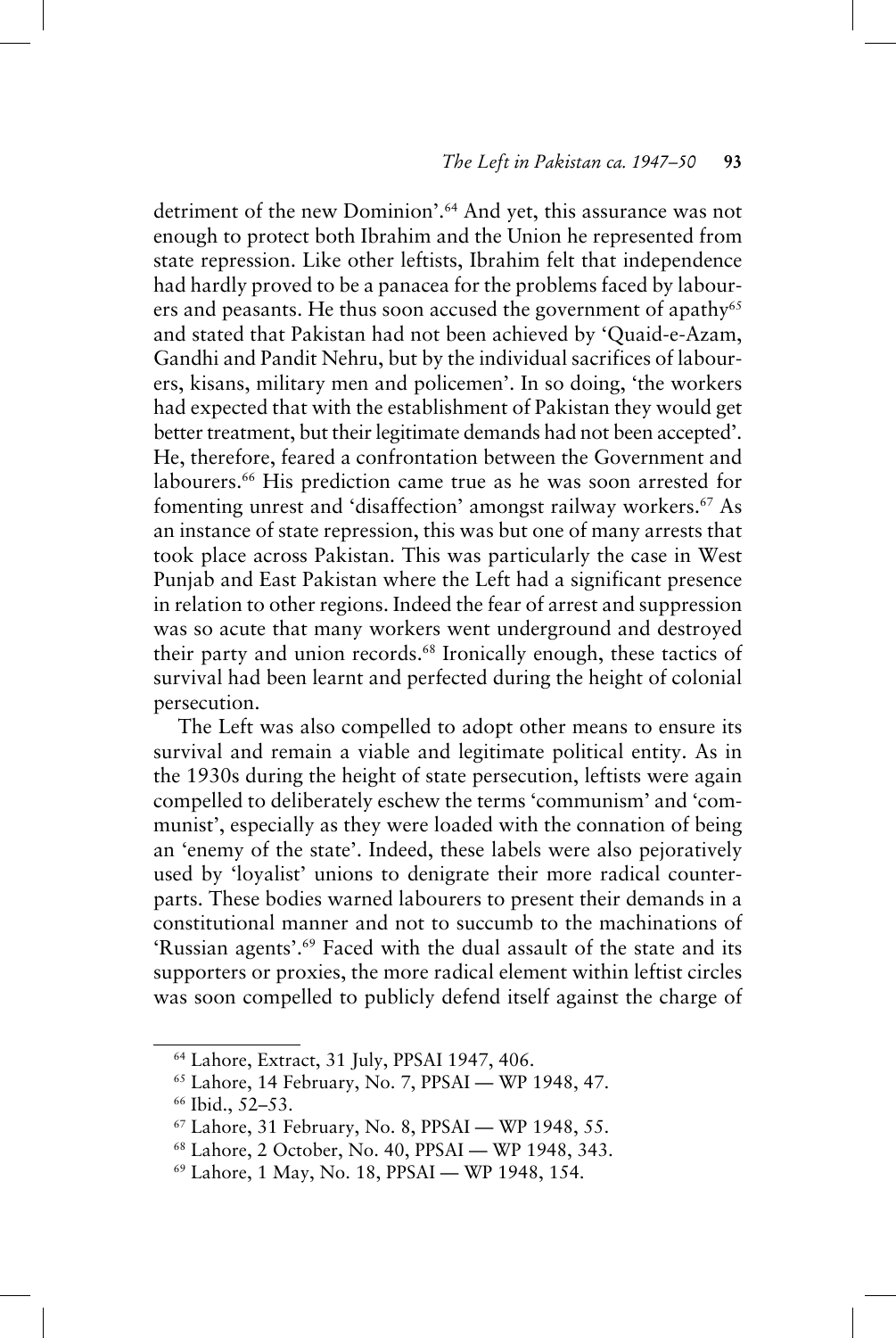being 'anti-national' or an 'Indian' or 'Russian' agent. Time and again they had to protest their innocence against the suspicion that they were 'set out to destroy Pakistan'.70 This tendency spread to ordinary workers as well who were left to meekly protest against the travesty of being labelled as 'communists' merely for demanding a living wage.<sup>71</sup> Conversely, there were even concerted attempts by certain leftists to consciously adopt nationalist symbols and publicly affirm their patriotism, which was at the same time a tactic to escape immediate state repression as well as wider public censure. Thus, quite frequently, in labour rallies, the red banner and the Pakistani flag were raised alongside each other. Moreover, M.M. Ibrahim for instance, after being suitably chastised during his first stint in jail, felt compelled to declare after his release that he was a 'faithful citizen of Pakistan and not a citizen of a foreign country'.72 Interestingly enough, following his release, he was also bestowed with the title of 'Quaid-e-Azam Mazdooran'73 by his fellow workers; a tongue in cheek attempt perhaps at signalling that the appropriation of nationalist symbols was not the prerogative of the ruling dispensation alone. Viewed differently, these attempts indicated the extent to which the Left was under pressure by a State that sanctioned the use of a hegemonic discourse that effectively criminalised dissent against the prevailing socio-economic inequities and a political system that sought to preserve them.

This repression only intensified in subsequent years. The Left, and specifically the Communist Party, was relentlessly persecuted and found to be implicated in the famous Rawalpindi Conspiracy Case in 1951.74 As with its colonial predecessor, the post-colonial state also clung onto an image of the Left that was far greater than the strength it actually had, which was in any case never more than a few hundred active members.75 An indication of this can be found

<sup>70</sup> See for instance, Lahore, 20 November, No. 47, PPSAI — WP 1948, 377.

<sup>71</sup> Lahore, 10 April, No. 15, PPSAI — WP 1948, 22.

<sup>72</sup> Lahore, 8 May, No. 19, PPSAI — WP 1948, 162.

<sup>73</sup> Literally translated as 'Great Leader of Workers'.

<sup>&</sup>lt;sup>74</sup> This concerned an attempted coup that was planned by army officers against the government of Liaqat Ali Khan with the alleged support of prominent leaders of the communist party. For a rare insight into this landmark event, see Zaheer, *Times and Trial of the Rawalpindi Conspiracy 1951*.

<sup>75</sup> *Communism in West Punjab*, CAIP IOR*/*L*/*P&J*/*12*/*772, 357.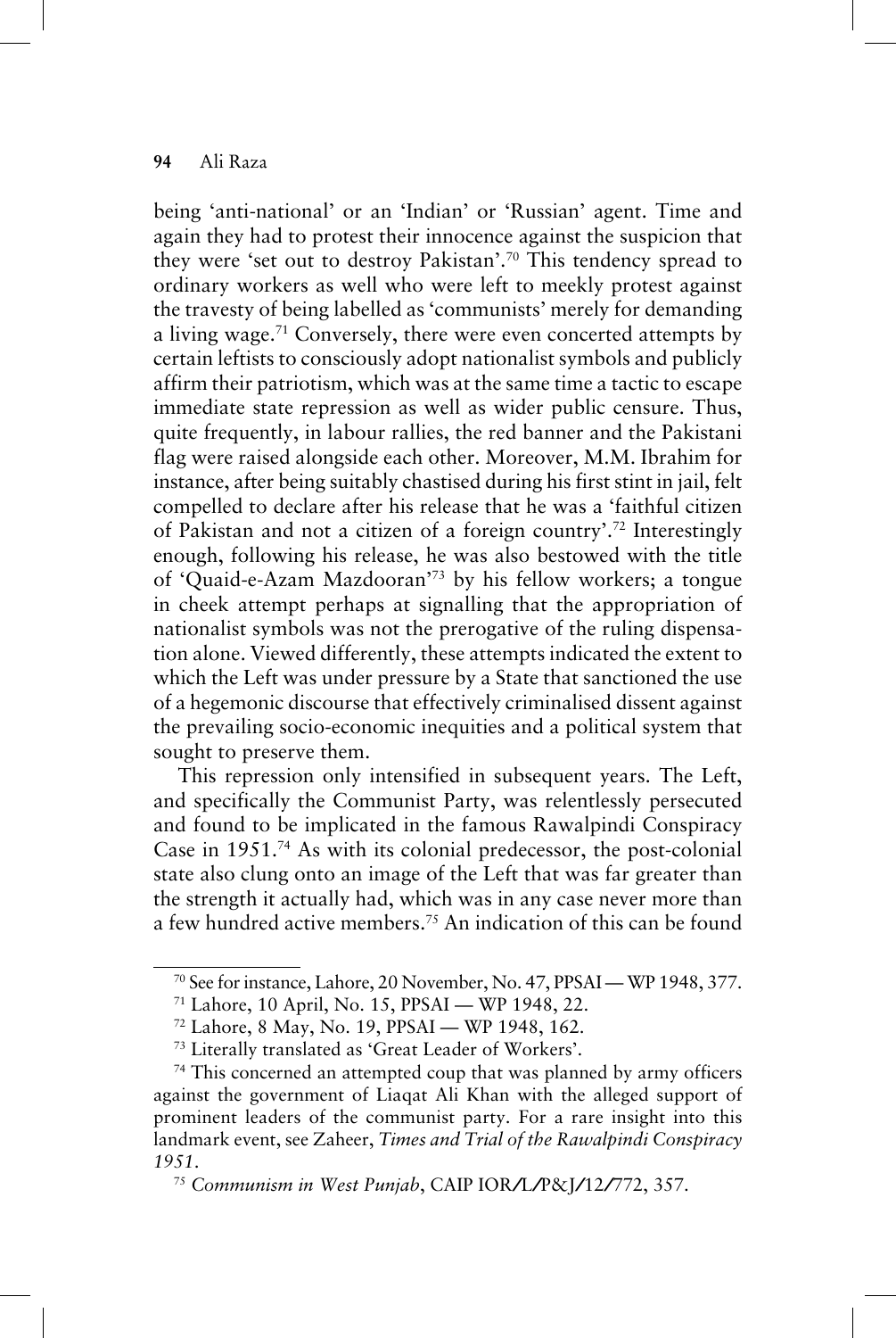in the report filed by M. Anwer Ali, head of the CID, in 1951. While freely admitting that 'very little is known about the working of the party machine, its underground methods, its insidious technique, the fanatic zeal of its followers and their single mindedness of purpose', he nevertheless felt confident enough to state that:

After the partition, the communist party in Pakistan lost all its veteran workers and was left without financial resources; yet within three years, a powerful party machine has been built up. The budget of the party is perhaps only next to that of the Muslim League. It employs more paid workers than any other political party. New links have been forged and work organized amongst students, factory workers, other laborers, kissans and writers, including journalists. Two candidates were put up for the last assembly elections. Innumerable strikes, processions and demonstrations have been organized. Class consciousness, which was unknown in these parts, has been developed and a distrust of the British created. Sajjad Zaheer, at any rate felt so sure of himself that in February 1951, he decided to plunge his party into the conspiracy hatched at Rawalpindi.76

Viewed within the backdrop of the Cold War in which Pakistan had decisively aligned itself with the Anglo-American power bloc, this extract was typical of the mindset prevailing within the official establishment, which succeeded in convicting and imprisoning prominent leaders like Faiz Ahmed Faiz and Sajjad Zaheer in the Rawalpindi Conspiracy Case. Indeed, the latter was later extradited to India at Nehru's personal intervention, which was a profound commentary on how far the ruling dispensation had come in its relationship with its erstwhile supporters. As for the Communist Party itself, it was banned along with its sister organisations in 1954 but only, and in a process starkly reminiscent of the colonial era, to remerge in various shapes and forms in response to the almost consistently acrimonious relationship that the Left had with the State.

### **Conclusion**

It is important to bear in mind though that the Left was but one of many political movements that were persecuted by the State and a vindictive Muslim League leadership. Faced with political uncertainty,

<sup>76</sup> Preface of *The Communist Party of West Pakistan in Action.*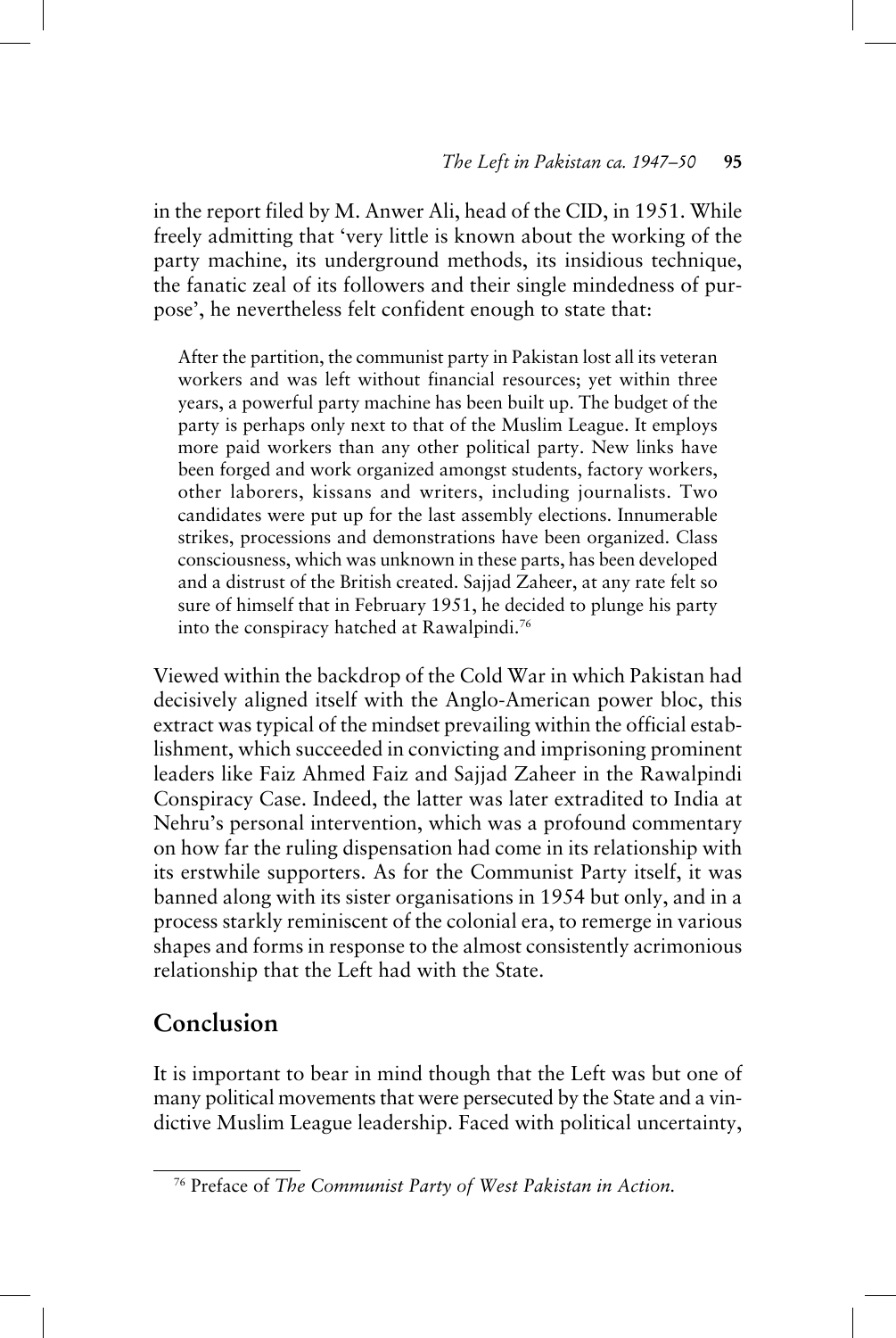geo-strategic and security concerns, economic and social problems, a refugee crisis, regional opposition, and above all, a desire to consolidate power in the hands of a select few, the incumbent leadership sought to suppress dissenting voices. Liaqat Ali Khan, for instance, regarded those who formed other political parties as 'traitors, liars and hypocrites'. Political rivals were regularly characterised as 'dogs of India', while any opposition to the Muslim League was considered equivalent to opposing Pakistan itself.77 Convinced that 'Pakistan was beset by enemies on every side and menaced by saboteurs within',78 the League leadership wasted little time in reintroducing the infamous 'Safety' and 'Security' Acts that were a legacy of colonial rule. These draconian laws served to restrict civil liberties and target political dissidents. Ironically, this was the very same Muslim League that had made the imposition of these laws a pretext for their agitation against the Unionist Ministry in late 1946, early 1947. With 'independence', however, the boot was firmly on the other foot. Mian Iftikharuddin then spoke for many when he questioned the Minister of Interior: 'in what manner has the State of Pakistan changed today for the ordinary people from what it was when the British ruled over us?'79

This reality of Pakistan then was the exact opposite of the Pakistan that progressives had hoped for. In an attempt to hedge its bets with the expected winners of the colonial end game, the CPI affiliated Left had worked with the League in an ultimately futile attempt to influence its politics.80 Many joined the League and played an active role in the 1945–1946 election campaign in the Punjab.<sup>81</sup> Indeed,

<sup>77</sup> Cited from Grath, *The Destruction of Pakistan's Democracy* in Kazimi, *Liaqat Ali Khan*, 317.

<sup>78</sup> Jalal, *State of Martial Rule,* 280. Both *State of Martial Rule* and Jalal's *Democracy and Authoritarianism in South Asia* are necessary readings for understanding how the foundation for authoritarianism was laid in Pakistan. Also important is Allen McGrath's work.

<sup>79</sup> Malik, *Mian Iftikhar-ud-din*, 185–86.

<sup>80</sup> This was an outcome of the CPI's endorsement of the principle of 'selfdetermination'. See Ali's piece in this volume. Also see Adhikari, *Pakistan and Indian National Unity*.

<sup>&</sup>lt;sup>81</sup> Despite their efforts, the Left was hardly instrumental in affecting the outcome of the elections. As both David Gilmartin and Ian Talbot show, electoral success largely hinged on the political leanings of Punjab's entrenched power brokers such as landlords and*/*or *pirs.* See Ian Talbot, 'The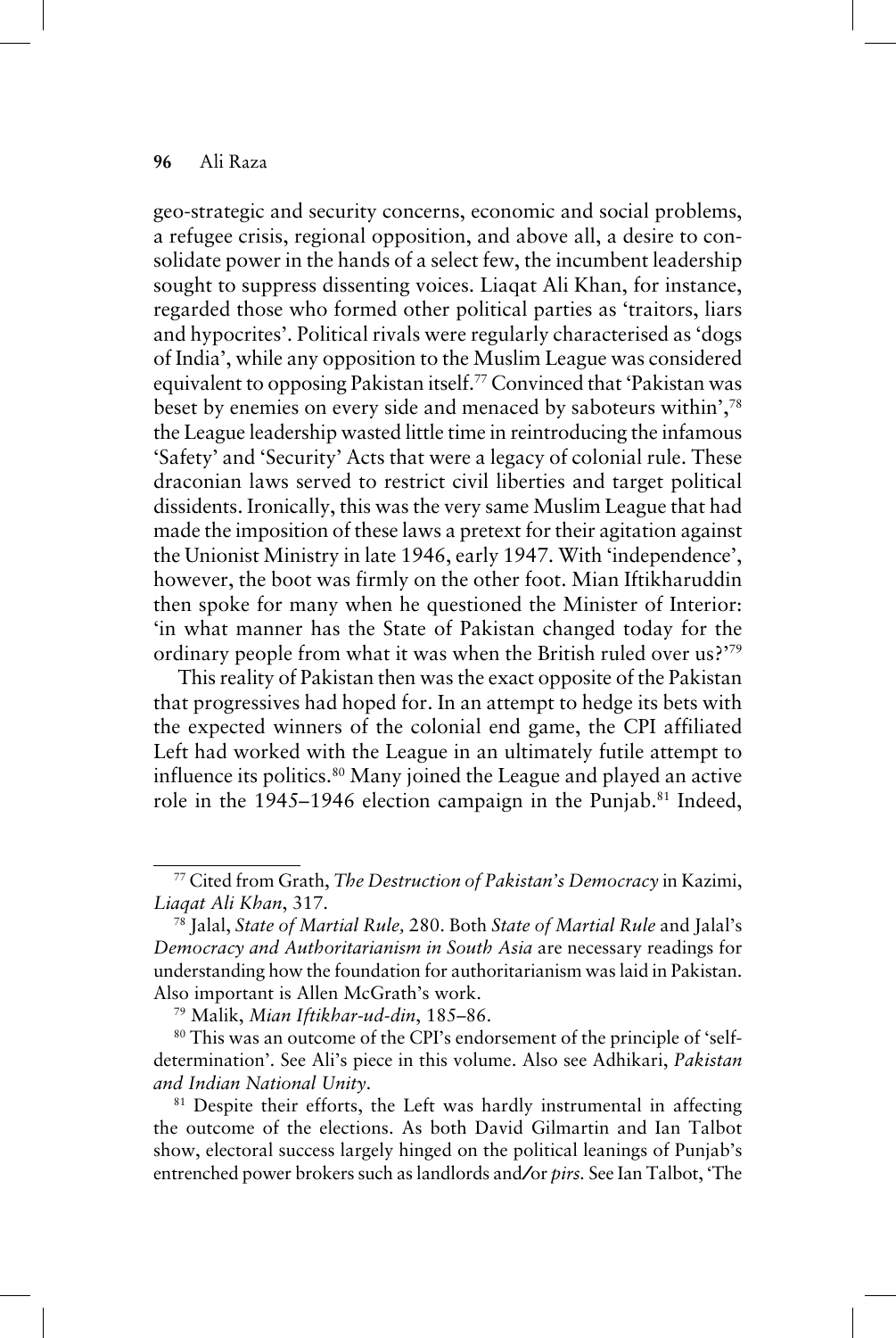the manifesto of the Punjab Muslim League, which was accused of bearing the 'stamp of Communist ideology', had been co-authored by none other than Daniel Latifi himself.<sup>82</sup> Once in power though, the Punjab League made it a crime for a tenant to read this manifesto in either 'public or private'.83 That in itself was a profound statement of how far politics had shifted within the space of a few short years. From being erstwhile allies in the 'national struggle', leftists quickly became political pariahs. By 1948, it was already far too late for the CPI to suggest that:

The leadership of the Muslim League *...* representing the interests of the Muslim capitalists and landlords, had *always* played a disruptive and anti-national role. The Muslim League leadership capitalize(d) the backwardness of the Muslim masses and the failure of the National Reformist leadership (read: the Congress) to draw the Muslim masses into the common struggle.<sup>84</sup>

To this day then, the support to the League is viewed as an egregious mistake by a section of the Left in both India and Pakistan, while in Indian nationalist historiography, this doctrine is viewed as yet another instance when the Communist leadership betrayed and damaged the 'national cause'. In the Pakistani narrative, any mention of the Left or the role played by progressive politics in the nation's creation has been deliberately eschewed. After all, mentioning this would only dent the mythical linearity of Pakistan's emergence and

Growth of The Muslim League in The Punjab, 1937–1946' and Gilmartin, *Empire and Islam*. Gilmartin also devotes some space in discussing the negligible impact of the Left and the populist tone of the League's manifesto, 196–99.

<sup>82</sup> Lahore, 18 November, No. 47, PPSAI 1944, 637–41.

<sup>&</sup>lt;sup>83</sup> The punishment for doing was forced eviction from the land. Toor, *The State of Islam,*13.

<sup>84</sup> This was a section of the thesis presented to the CPI's Second Party Congress in 1948. *Despatch from Office of HCUK, Karachi,* CAIP IOR*/*L*/*P&J*/*12*/*772, 127. The emphasis is mine. This tract was also a telling reflection of how familiar tropes regarding the 'backwardness' of Muslims were also accepted by a section of the Left. This, however, was by no means the only occasion when the Left and its detractors (and in particular the colonial state) shared similar views.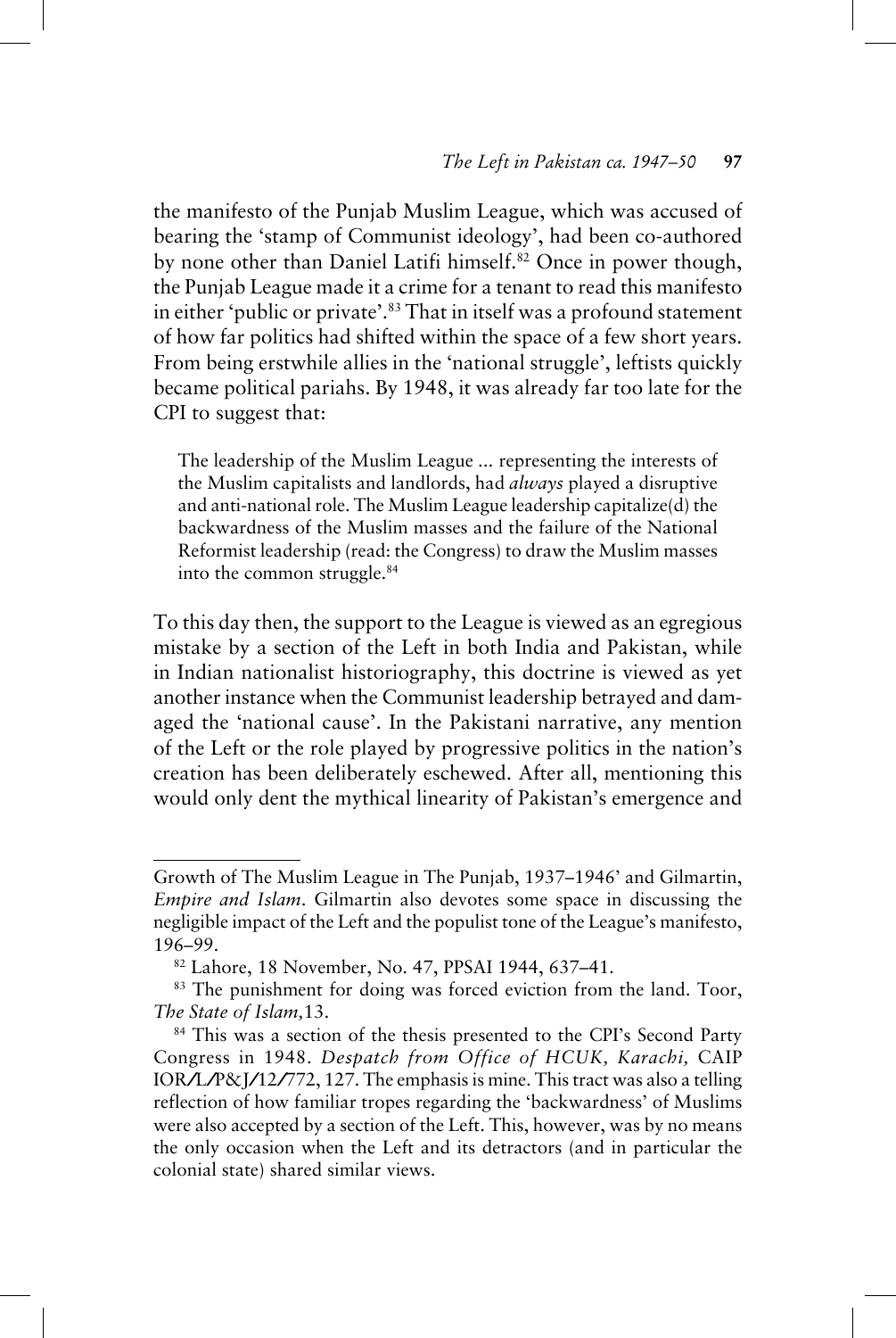would highlight the inconvenient truth of a nation striking down its former allies immediately after its formation.

So where does that leave us then? It would of course be erroneous to suggest that the Left was in any way instrumental in the creation of Pakistan and the colonial end game. Yet, the Left's political ineffectiveness is also indicative of the limits to radicalism in a political arena that was from the very outset engineered against it. For the most part, this space remained unchanged in the transition from colonialism. This does not merely imply that the colonial state remained unchanged in the transfer of power. Given these formative years and the confusion surrounding the future direction of the nascent polity, it was hardly unexpected that this would be the case. And yet, as far as the Left was concerned, there was virtually no progress to suggest that the post-colonial state was making an effort to rid itself of its repressive legacy. If anything, it reinforced this legacy and introduced further measures to persecute those deemed to be 'subversive'. In line with colonial thinking, 'communism', among others, was also tantamount to 'subversion'. This view was held by state functionaries, who embodied many of the institutional outlooks that were a legacy of the colonial state, as well as the Muslim League and other political actors. The definition of who was considered 'subversive', then, remained by and large consistent. As did the political space, which determined what was considered legitimate in politics. Crucially though, the added element in this space was the rhetorical deployment of Islam. This could perhaps be considered a qualitative, albeit a regressive, change from the colonial era. Yet, the colonial state and the political actors operating within it also regularly invoked religion to delegitimise the Left.<sup>85</sup> Viewed this way, the post-colonial dispensation was different only in the frequent and exclusive use of Islam. In this sense, it was only later that the Pakistani state, with its gradual institutionalisation of Islam, became more removed from its colonial predecessor, though the foundation for that had been firmly laid in the Objectives Resolution of 1949. For their part, the Left could be forgiven for hoping that their politics would have brighter prospects in a post-colonial dispensation.

<sup>&</sup>lt;sup>85</sup> For an insightful analysis into how the colonial state invoked religion, see the second chapter of Shalini Sharma, 'Radical Response to Colonialism'.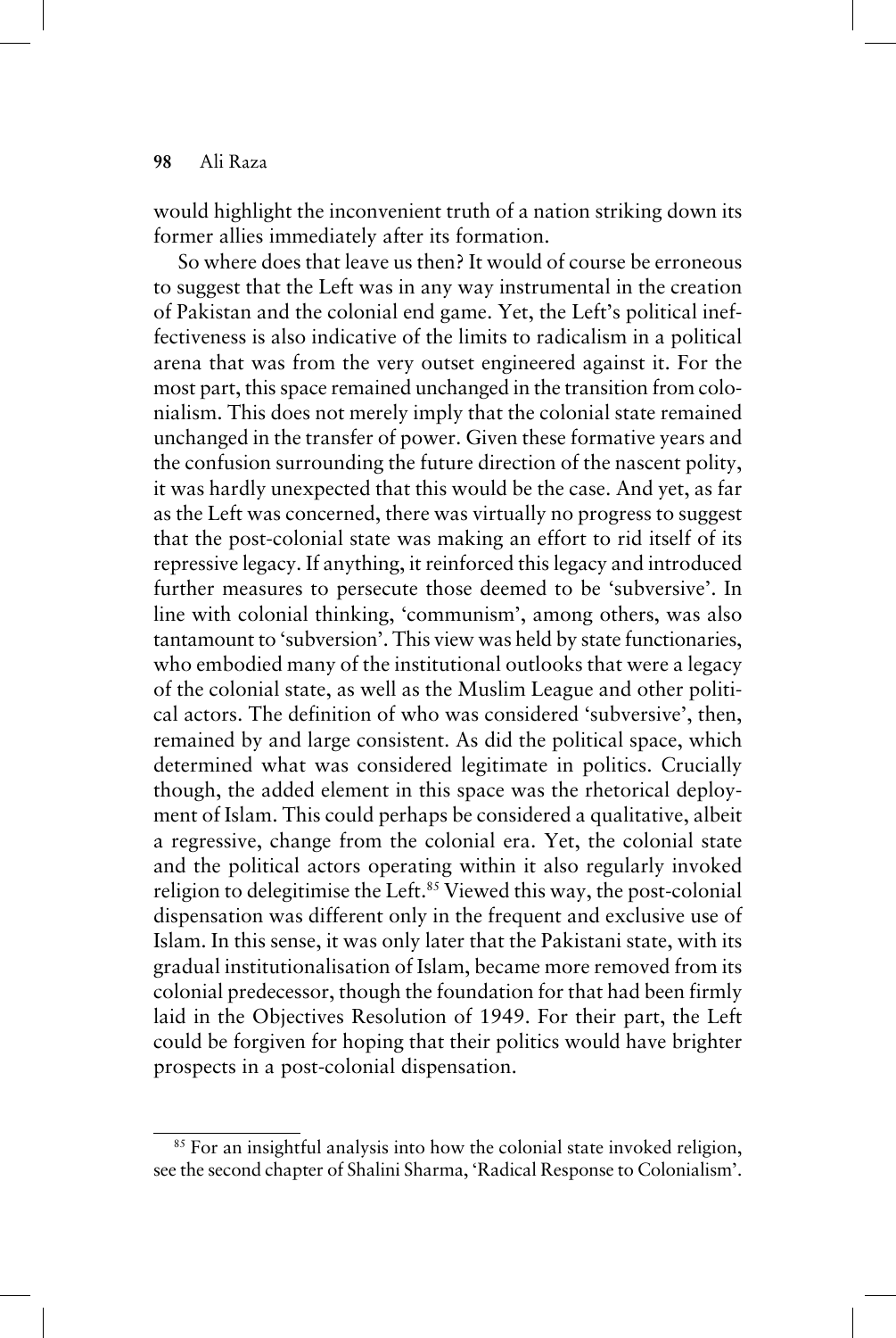This continuity then only questions what 'decolonization', 'freedom' and 'independence' really meant in the South Asian context. For those on the political fringe, and particularly the Left, the formal transfer of power did not necessarily signal a break with the subcontinent's colonial and repressive past. Rather, independence from the British was part of an unfulfilled political project, which was aimed at the establishment of a democratic republic that was led by and worked for the downtrodden of the subcontinent. If anything, the freedom that many had struggled and yearned for merely brought about a change of 'masters' who willingly inherited the colonial state instead of displacing it. The dream, as Faiz regretfully put it, remained 'unfulfilled'.86 Thus, at the very least, this perspective encourages a reassessment of what 'independence' meant for those who did not identify themselves with the impulses of nationalist triumphalism.

Additionally, these narratives also provide a glimpse into the formative years of the Pakistani state. At a time of widespread political uncertainty and doubts about the future direction of the polity, actors from all shades of the political spectrum attempted to mould the state and its society in line with their own socio-political visions. Yet, despite this seemingly open playing field, the odds were still stacked against the 'Pakistani' Left. Already weakened by the dislocation of Partition and internal divisions, the Left was dealt a severe blow by a state which, true to its colonial legacy, assumed the sole prerogative of determining what counted as legitimate politics. Thus, as in the colonial period, the Left was compelled to engage with the limitations imposed on it. Despite these serious obstacles though, the Left was successful to some extent in influencing political discourse that was far out of proportion with its actual strength. Indeed, this disproportionate influence only grew in subsequent years. But the key to the Left's success or failure was determined by how it chose to respond to the shifting arena of political legitimacy. Maintaining the balance between the imperatives of pragmatic politics and sacrosanct principles, however, was easier said than done. And it was this balancing act that came to define the future trajectory of progressive politics in Pakistan.

-

<sup>86</sup> Sheema Majeed, *Coming Back Home*, 25.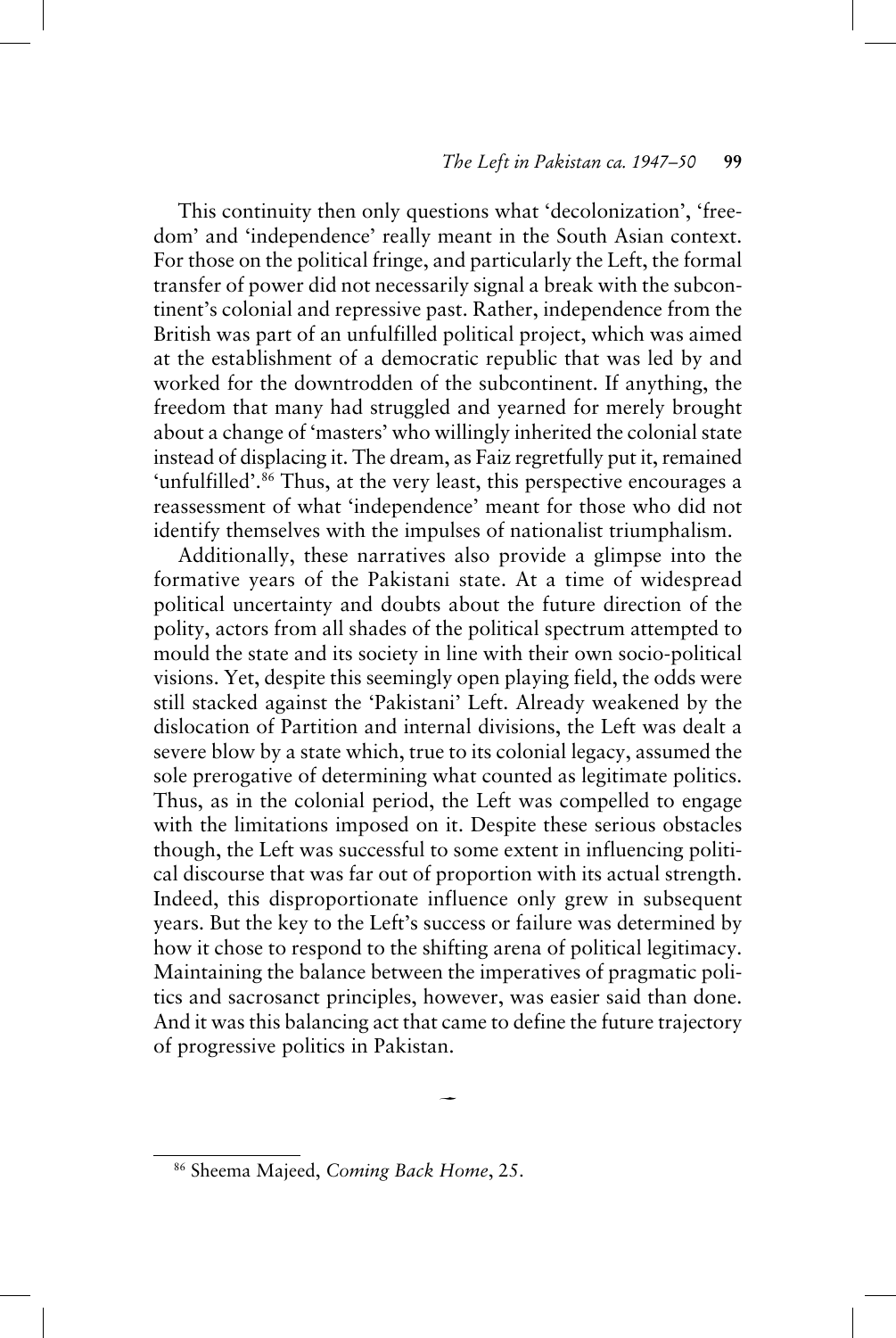#### **100** Ali Raza

## **References**

- Adhikari, Gangadhar, *Pakistan and Indian National Unity*, London: Labour Monthly, 1983.
- Ali, Anwer M., *The Communist Party of West Pakistan in Action*, Lahore: Criminal Investigation Department, Government of Punjab, Pakistan, 1952.
- Ali, Kamran Asdar, 'Communists in a Muslim Land: Cultural Debates in Pakistan's Early Years', *Modern Asian Studies* 45, no. 3 (2011): 501–34.
- Ansari, K. H., 'Pan Islam and the Making of the Early Muslim Socialists', *Modern Asian Studies* 20, no. 3 (1986): 509–37.
- British Library, *Communist Activities in India and Pakistan, Jan 1947–Oct <sup>1949</sup>*. IOR*/*L*/*P&J*/*12*/*772.
- Gardezi, Hasan N., ed. *Chains to Lose: Life and Struggles of a Revolutionary — Memoirs of Dada Amir Haider Khan*, 2 vols, Delhi: Patriot Publishers, 1988.
- Gilmartin, David, *Empire and Islam: Punjab and the Making of Pakistan*, London: Tauris, 1988.
- Grath, Allen, *The Destruction of Pakistan's Democracy*, Karachi: Oxford University Press, 1996.
- Guha, Ranajit, 'The Prose of Counter-Insurgency', in *Selected Subaltern Studies*, Ranajit Guha, and Gayatri Chakravorty Spivak (eds), New York: Oxford University Press, 1988.
- Iqtidar, Humeira, 'Jama'at-e-Islami Pakistan: Learning from the Left', in *Beyond Crisis: Re-evaluating Pakistan*, Naveeda Khan (ed.), London: Routledge, 2010.
- Jalal, Ayesha, *The State of Martial Rule: The Origins of Pakistan's Political Economy of Defence*, New Delhi: Cambridge University Press, 1992.

———, *Democracy and Authoritarianism in South Asia: A Comparative and Historical Perspective*, Cambridge: Cambridge University Press, 1995.

- Kazimi, M. Raza, *Liaqat Ali Khan: His Life and Work*, Karachi: Oxford University Press, 2007.
- Majeed, Sheema, ed., *Coming Back Home: Selected Articles, Editorials, and Interviews of Faiz Ahmed Faiz*, Karachi: Oxford University Press, 2008.
- Malik, Abdullah, ed., *Selected Speeches and Statements: Mian Iftikhar-ud-Din*. Lahore: Nigarishat, 1971.
- National Documentation Centre, Islamabad, *Punjab Police Secret Abstracts of Intelligence (PPSAI) 1946–48*.
- Overstreet, Gene D. and Marshall Windmiller, *Communism in India*, Berkeley, CA: University of California Press, 1959.
- Raza, M. Ali, 'Interrogating Provincial Politics: The Leftist Movement in Punjab, c. 1914–1950', PhD diss., University of Oxford, 2011.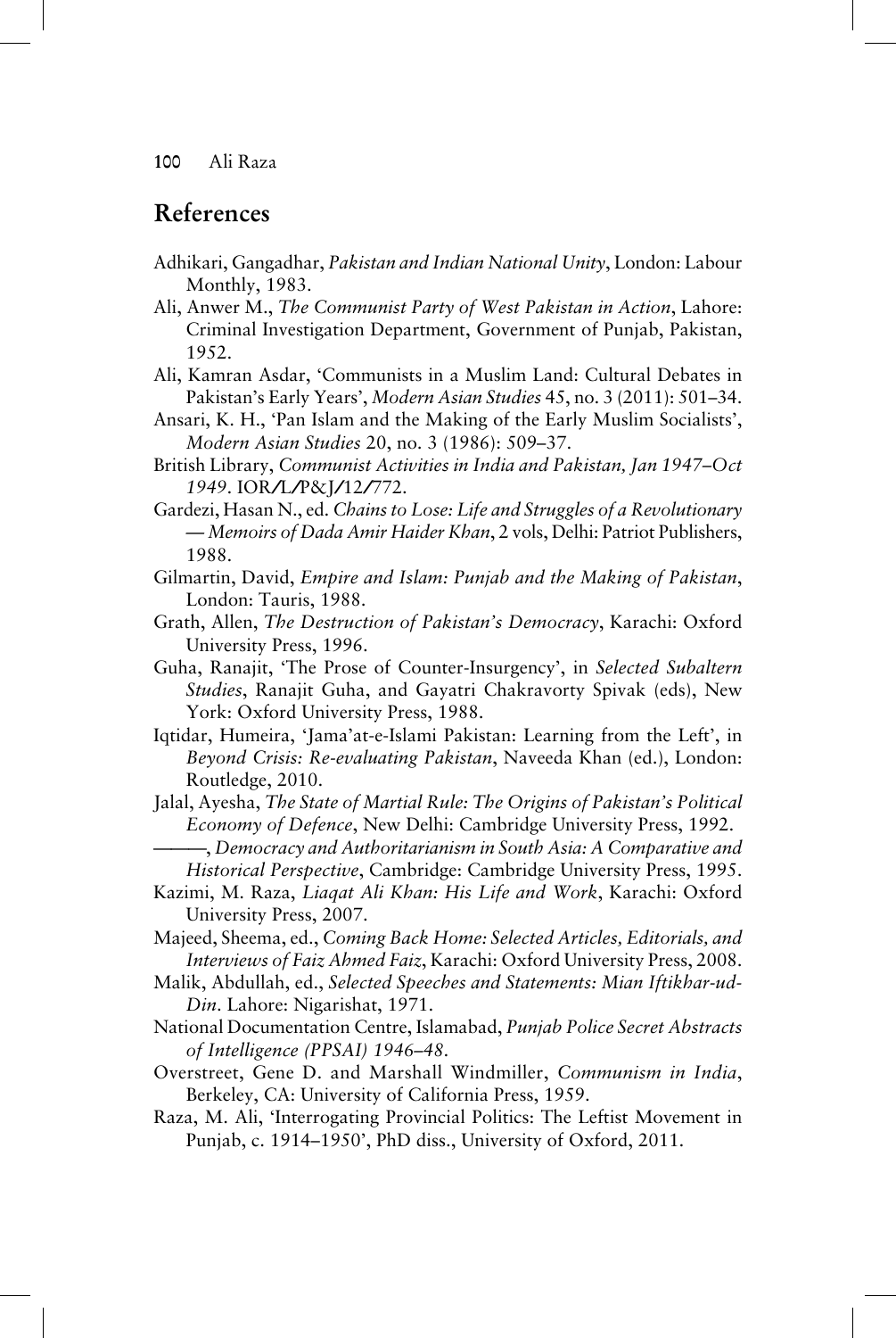- Roy, M. N., 'Historical Role of Islam: An Essay on Islamic Culture', Marxists Internet Archive, 1939. http://marxists.org/archive/roy/1939/historicalrole-islam/index.htm, accessed November 2011.
- Sharma, Shalini, 'The Radical Response to Colonialism: The Organized Left in Punjab 1920–1947', PhD dissertation, School of Oriental and African Studies (SOAS), 2005.
- Singh, Gurharpal, *Communism in Punjab: A Study of the Movement up to 1967*, Delhi: Ajanta Publications, 1994.
- Talbot, Ian, 'The Growth of the Muslim League in the Punjab, 1937–1946', PhD dissertation, Royal Holloway College, University of London, 1981.
- Toor, Sadia, *The State of Islam: Culture and Cold War Politics in Pakistan*. London: Pluto Press, 2011.
- Zaheer, Hasan, *The Times and Trial of the Rawalpindi Conspiracy 1951*, Karachi: Oxford University Press, 1998.
- Zaheer, Sajjad, *The Light: A History of the Movement for Progressive Literature in the Indo-Pak Subcontinent*, Karachi: Oxford University Press, 2006.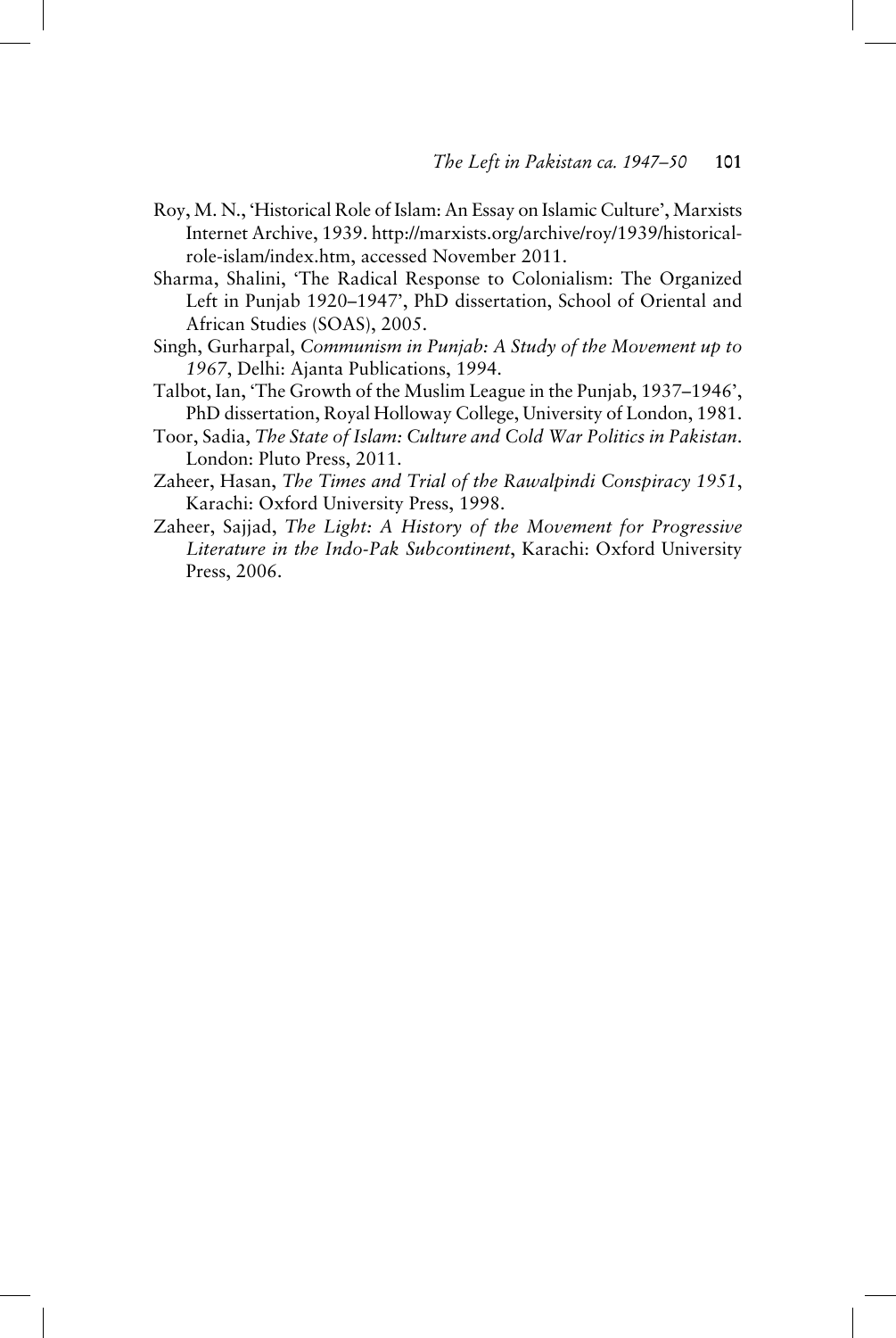## **X5**

# Alternative Politics and Dominant Narratives: Communists and the Pakistani State in the Early 1950s

*Anushay Malik*

With political geography cutting against the grain of the ideological protestations of the Islamic state, it has required an improbable array of conjuring tricks, and some somersaults on the tightrope of historical memory as well, to try and nationalize a past contested by enemies within and without. Ayesha Jalal, 'Conjuring Pakistan'.1

The composition of nationalist history often involves a re-telling of events that subsumes or just skims over ostensibly contradictory moments, so that instead of revealing alternative political trajectories, they become stepping stones: all leading towards the full realisation of the nation state. As has been pointed out by Kamran Asdar Ali,2 the history of the Communist Party of Pakistan (CPP) is one of many such histories that needs to be reclaimed out of the enforced inclusion of disparate groups under one national narrative.3

Its history is part of the larger story of how the state dealt with opposition and alternatives. In the 1950s, much of what was written on the CPP mentioned the Party and the Left in Pakistan as a footnote to the tale of Pakistan's relationship with the United States in the context of the war against communism.4 The brief rise of

<sup>1</sup> Jalal, 'Conjuring Pakistan', 74.

<sup>2</sup> Ali, 'Communists in a Muslim Land'.

<sup>3</sup> Ibid., 2–3.

Cold War Strategy in South Asia'; and Levi, 'Pakistan, the Soviet Union 4 Lerski, 'The Pakistan-American Alliance'; McMahon, 'United States and China'.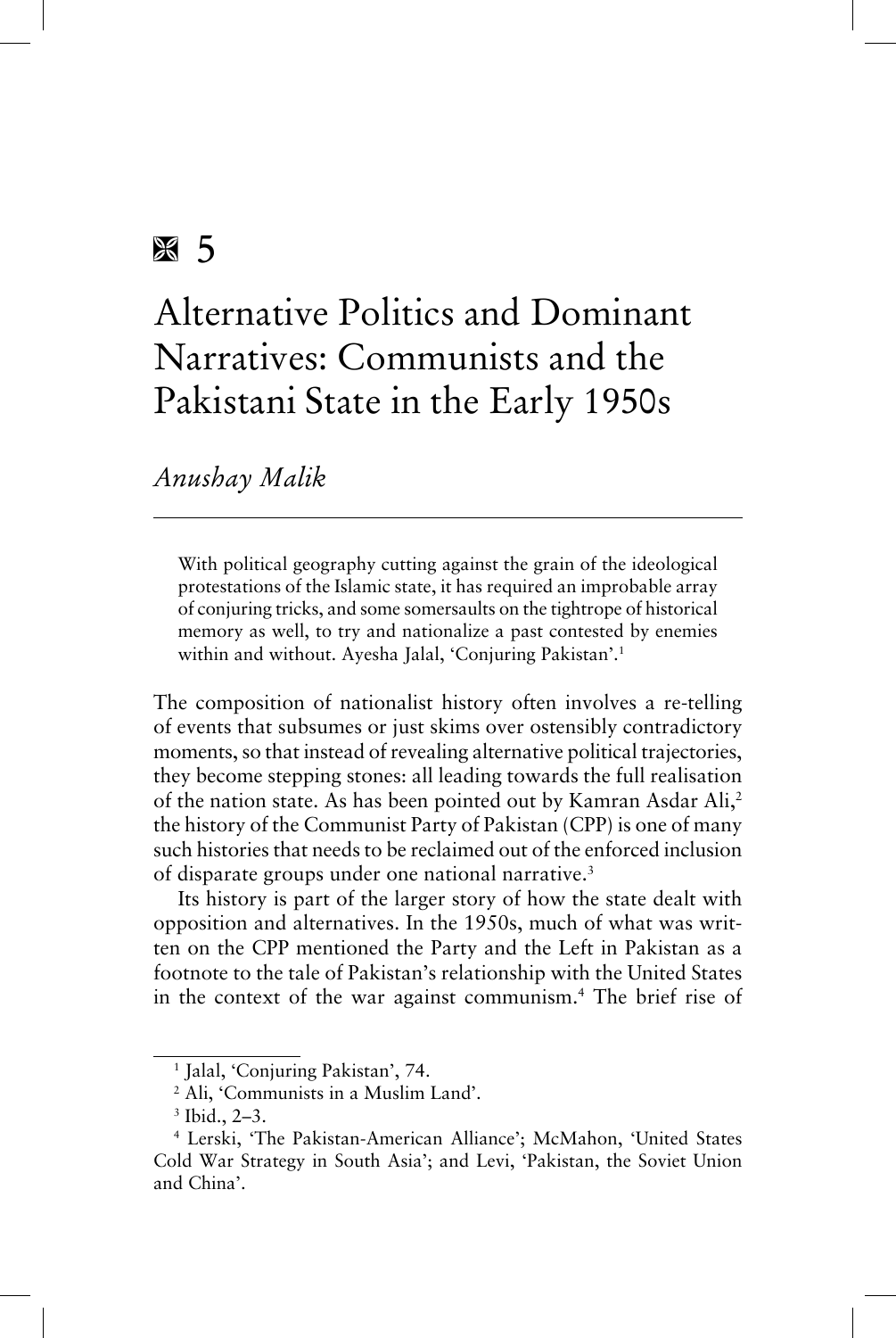radical politics in Pakistan in the 1960s and the early 1970s saw a smattering of writings that considered the CPP and the Left not as a central focus, but in relation to the rise in radical politics in the country in this period, particularly emphasising politics in what is now Bangladesh and, to a lesser extent, Karachi.<sup>5</sup>

Recent work has significantly deepened our understanding, showing how the cultural politics of the CPP contested nationalist historiography. Kamran Asdar Ali's brilliant account provides an insight into the various historical trajectories that *could* have developed in Pakistan, by looking at how intellectual debates from within the CPP, and the Progressive Writers Association (PWA) in particular, engaged with the state's ideological consensus.<sup>6</sup> Saadia Toor has a more macro-perspective that shows how the CPP and the Left in Pakistan presented an alternative articulation of politics in comparison to that based on religion; hence, the suppression of these groups then represented the marginalisation of 'progressive models for the Pakistani nation-state project'.<sup>7</sup> Similarly, Talat Ahmed discusses the interplay of history and memory in the nationalist project, by recovering the narrative of the role played by the CPP and specifically the PWA in the Rawalpindi Conspiracy Case of 1951, where members of the Party were accused of colluding with army officers to mastermind a coup.<sup>8</sup>

This **article** attempts to contribute to these debates in two ways: first by providing a local case study, centred on the city of Lahore, and second by focusing on state repression. The fact that different regions in Pakistan had variant manifestations of politics underscores the need for a localized study to trace the mechanics, in particular the construction of the CPP as 'troublemakers' and antinational 'traitors', by which state oppression operated. Lahore in the 1950s

<sup>&</sup>lt;sup>5</sup> For work on the political upheavals of this time that contain a discussion of the Left in Pakistan see (amongst others), Ali, *Pakistan: Military Rule or People's Power*; Ali, 'Revolutionary Perspectives for Pakistan'; Rashiduzzaman, 'The National Awami Party of Pakistan'; Franda, 'Communism and Regional Politics'; and Khan, 'A Front for the A.L.'; For localised studies in Karachi see: Shaheed, *The Labour Movement in Pakistan;*  and Ali, 'The Strength of the Street'.

<sup>6</sup> Ali, 'Communists in a Muslim Land'.

<sup>7</sup> Toor, *The State of Islam,* 2; for the focus on the PWA see Ch. 3.

<sup>8</sup> Ahmed, 'Writers and Generals'.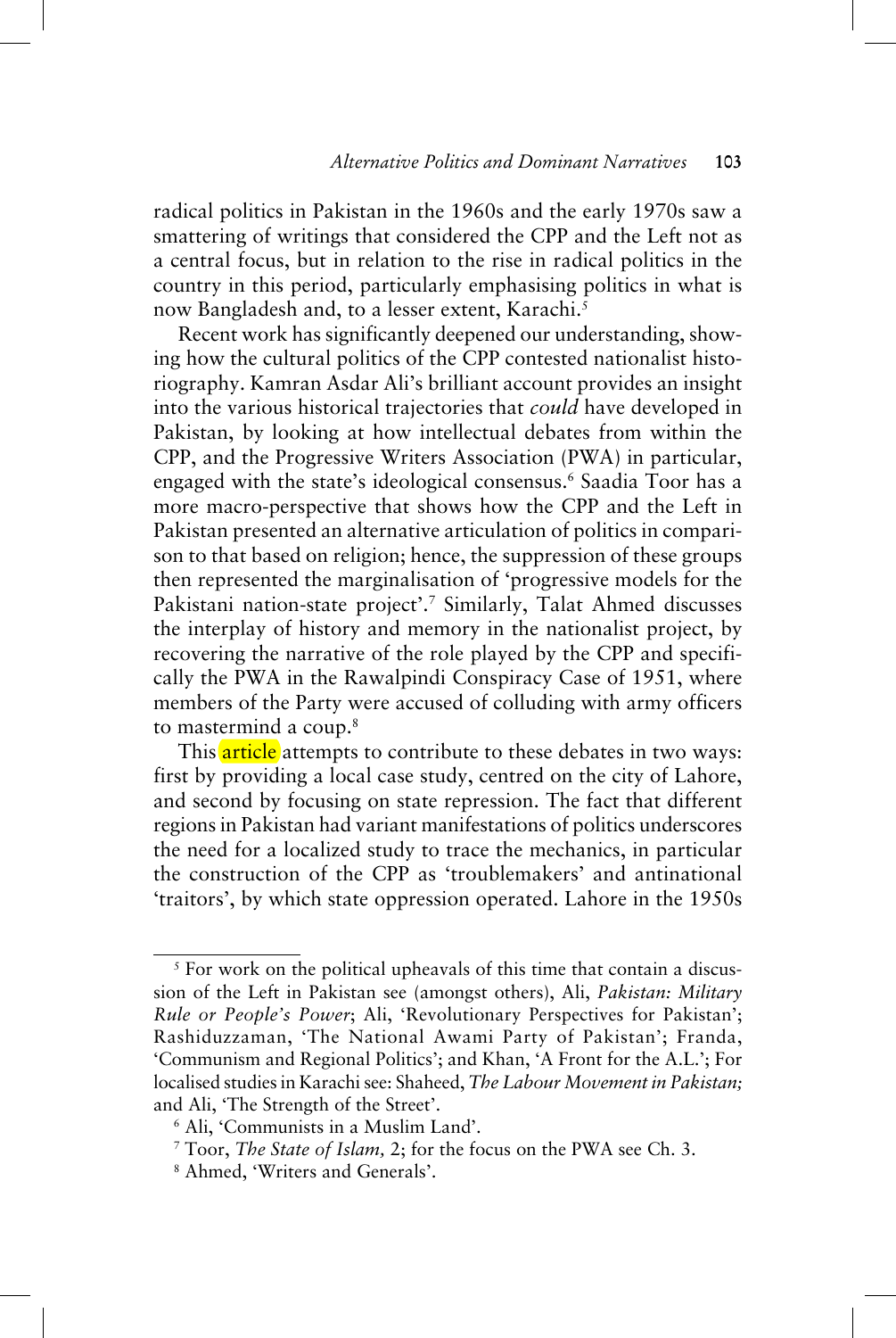is a particularly interesting case because of the changes wrought by the city's insertion into what was then the 'new' Pakistani state.

The analysis in this article begins with a brief overview of the activities of the CPP and the Left in this 'new' space of an older city. It then goes on to critically assess categories used to describe and restrict the CPP, in three sections. The first of these traces the description of communists as 'godless' versus 'troublemakers'; it studies the method by which the communists, as political troublemakers for the state, were equated with the problem of them being antithetical to Pakistan's Islamic orientations. The second category is the CPP as political opposition; the focus of this section is on the Punjab Legislative Assembly elections of 1951 to highlight how the communists in opposition were actually part of a political alternative in that their constituency was situated amongst groups of the working poor. By constructing them as troublemakers, the response of the state to the presence of such an opposition was to use a combination of pre-emptive arrests and election fraud to ensure that these groups did not find representation in the assembly. The third section focuses on the title of 'traitors' by looking at the Rawalpindi Conspiracy Case, the discovery of which overlapped with the 1951 elections. It argues that the Conspiracy was part of the same process in that it was used by the state as an excuse to begin a more systematic crackdown on the Left in Pakistan. As it was a conspiracy that was directed against the state, the involvement of communist groups within it meant they could now be deemed traitors against the state itself.

Two main sources have been used in this **article**. One is the *Pakistan Times*, a newspaper that has been referred to as the 'unofficial organ of the Communist Party'9 and in the words of Tariq Ali, 'the newspaper *was* the Left in Pakistan'.10 Its coverage of the activities of radical movements and Communist politics makes it perhaps one of the only sources where an almost daily account of their activities can be studied. The other source was acquired from Ahmad Salim's private archives, the South Asian Research and Resource Centre. This is a two-volume report published by the Criminal Investigation Department (CID), Punjab.11 It contains

 <sup>9</sup> Aziz, *The Coffee House of Lahore,* 125.

<sup>10</sup> Ali, *Pakistan: Military Rule or People's Power*, 104.

<sup>&</sup>lt;sup>11</sup> This source has been used previously by Ahmed, 'Writers and Generals'.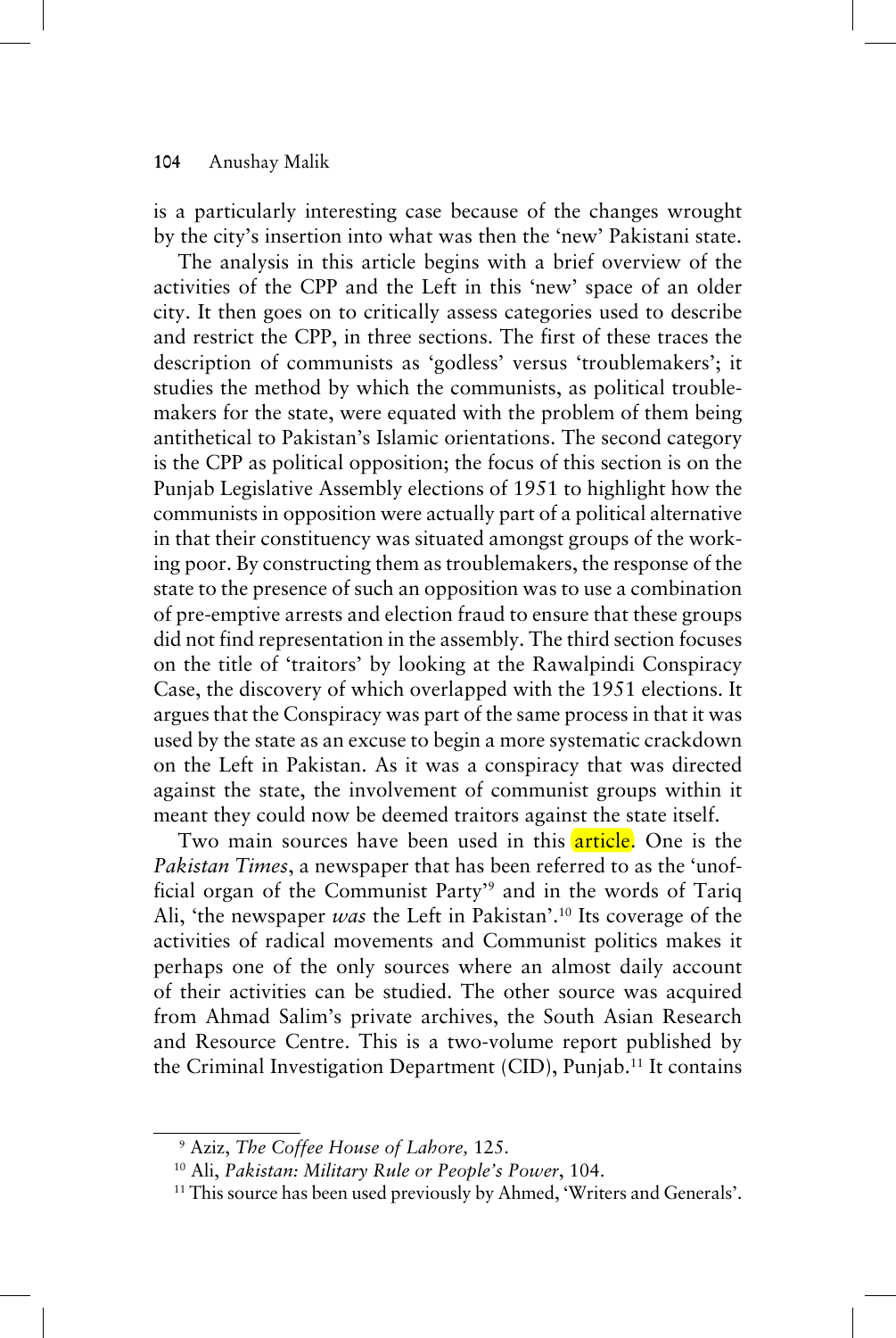correspondence between CPP members, details of their activities, organisations and affiliations. Other sources used more intermittently include judgements of the Lahore High Court and Cabinet proceedings. Interviews of CPP members and of a student activist at that time have been used (with permission) to supplement this. These allow for the inclusion of anecdotes and personal experiences that contain rich detail about actual political practice that cannot be conveyed through official reports.12

## **Lahore and the Left**

The Communist Party of Pakistan was faced with the daunting task of having to establish itself within a 'new' country struggling to rebuild itself in the aftermath of Partition. Specifically, the city of Lahore found that its status had changed because of its proximity to the border. Before Partition, it was in Lahore that there had flourished the 'coffee house culture' that K.K. Aziz, a well-known Pakistani historian, fondly wrote about,<sup>13</sup> a time when groups such as writers, poets and students would come together for political and literary discussions that lasted for hours. The last remnants of this culture were to fade away slowly as Lahore became a border city. Partially, this was because of the widespread destruction of the urban fabric that attended Partition. The historic walled city for instance, with its small-scale industry and working class neighbourhoods, was almost completely burnt to the ground.14 Against this background, it is not surprising then, that when the CPP was formulating plans for the now border city, they expressly stated in their correspondence that in Lahore, they should 'not attempt anything big'.15 Nonetheless, the

<sup>&</sup>lt;sup>12</sup> For example, the Inspector General of Police who compiled the CID volumes reportedly approached Hameed Akhtar while he was in jail after the conspiracy case and asked him to translate one of the documents into English. Hameed Akhtar's daughter told the author that a young CID official was posted outside their house and sometimes when nobody else was home, they would ask him to pick up yoghurt and other necessities from the nearby market. Clearly then, individual actions are not entirely dominated by institutional rules.

<sup>13</sup> Aziz, *The Coffee House of Lahore.*

<sup>14 &#</sup>x27;Ancient Walled City a Veritable Sea of Flames' (*Civil & Military Gazette, 14* August 1947).

<sup>&</sup>lt;sup>15</sup> Criminal Investigation Department, Vol. I, 240.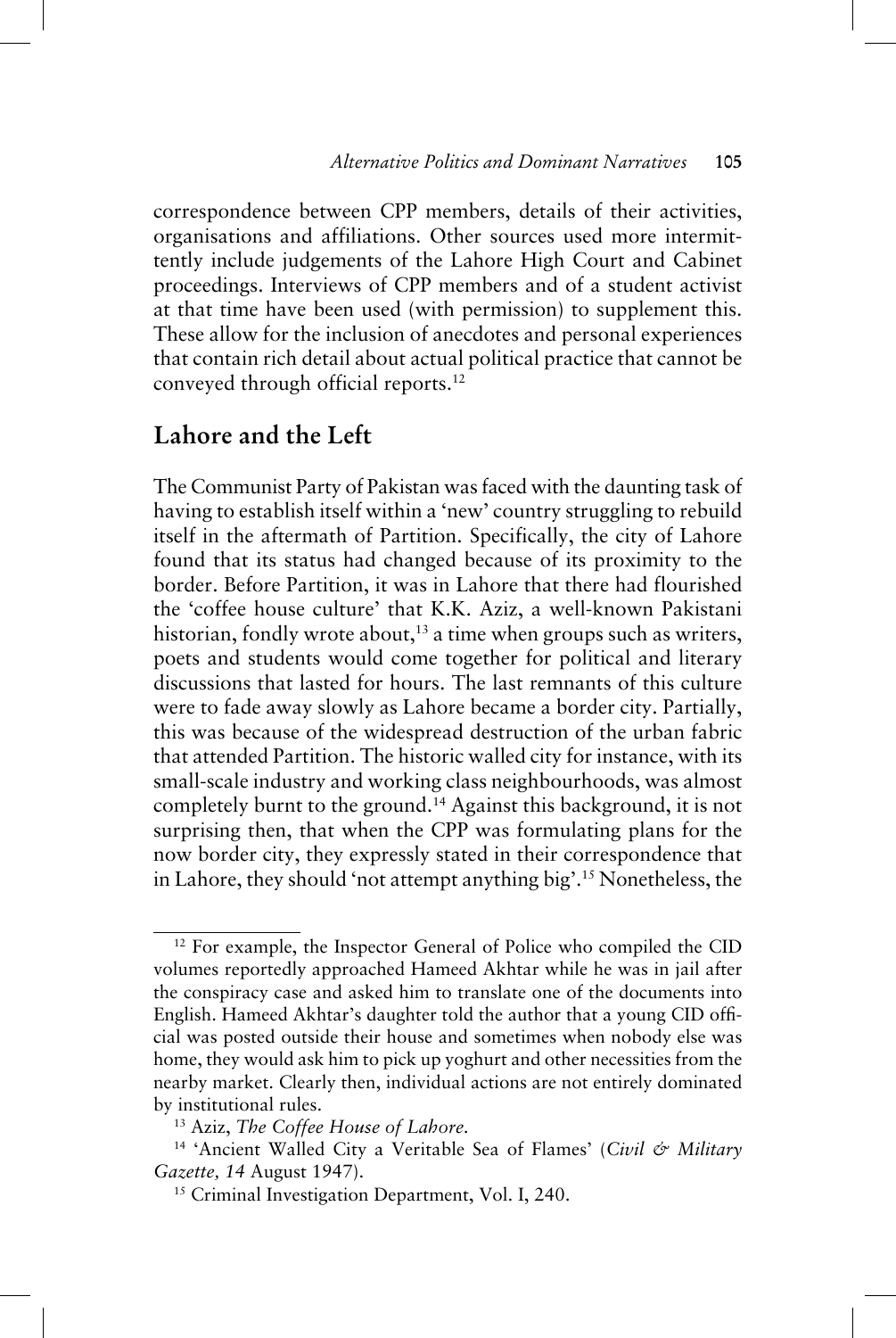Punjab saw various types of popular cultural movements that challenged the national culture and the ruling elite.<sup>16</sup> Lahore's position as the town of traders in the prosperous and politically dominant Punjab as well as its continued administrative importance aided in its recovery in the post-Partition state to a greater extent than cities like Karachi.17 However, the economic prominence of the province did not mean that the benefits of this were divided equally amongst all classes and regions within the Punjab.18 The demographic majority of the agricultural areas and the power wielded by the landed classes effectively meant that formal political contests were biased in their favour.19 Similarly, even while Lahore was the dominant city in the dominant state of Punjab, the city did hold specific *spaces*  that presented a potential for radical mobilisation. For instance, the railways and the Mughalpura workshops in the north of the city were the central base for the CPP labour leader Mirza Muhammad Ibrahim and the North Western Railway (NWR) Union that he was the president of. CPP members were also active amongst the workers of the Bata Mazdoor League (BML) in Batapur on the outskirts of what was then Lahore city.

It is important to note that within these spaces, the CPP was allied to, but not coequal with, the Left more broadly. The narrative of the CPP in the early 1950s is intrinsically connected to the more fluid politics of the time.20 There were groups that were affiliated to the CPP and those that, although not being formally associated with

<sup>16</sup> For an analysis of the popular Punjab based 'Punjabiyat' movement against the dominant role of Urdu in national culture see Ayres, *Speaking Like a State*, see: 67–104; Rahman, *Language and Politics in Pakistan*, 191–206; for an overview of women's movements and regional movements within the Punjab see Samad, 'Pakistan or Punjabisation', 35–37.

<sup>&</sup>lt;sup>17</sup> The dominant position of the Punjab in Pakistan is well established in the literature, see (amongst others): Alavi, 'Pakistan and Islam'; Khan, *Politics of Identity*; Sayeed, 'The Breakdown of Pakistan's Political System'; and for the faster recovery of Lahore and administrative importance see: Talbot, 'A Tale of Two Cities'.

<sup>&</sup>lt;sup>18</sup> Talbot, 'The Punjabization of Pakistan', 57.

<sup>19</sup> For a historic overview of the continued relationship between landed and political power in the Punjab see: Javid, 'Class, Power and Patronage'.

 $20$  The existence of fluid identifications that became more rigidified with time is a point that has been made before with regards to ethnic and regional divisions, see: Samad, 'Pakistan or Punjabisation', 24.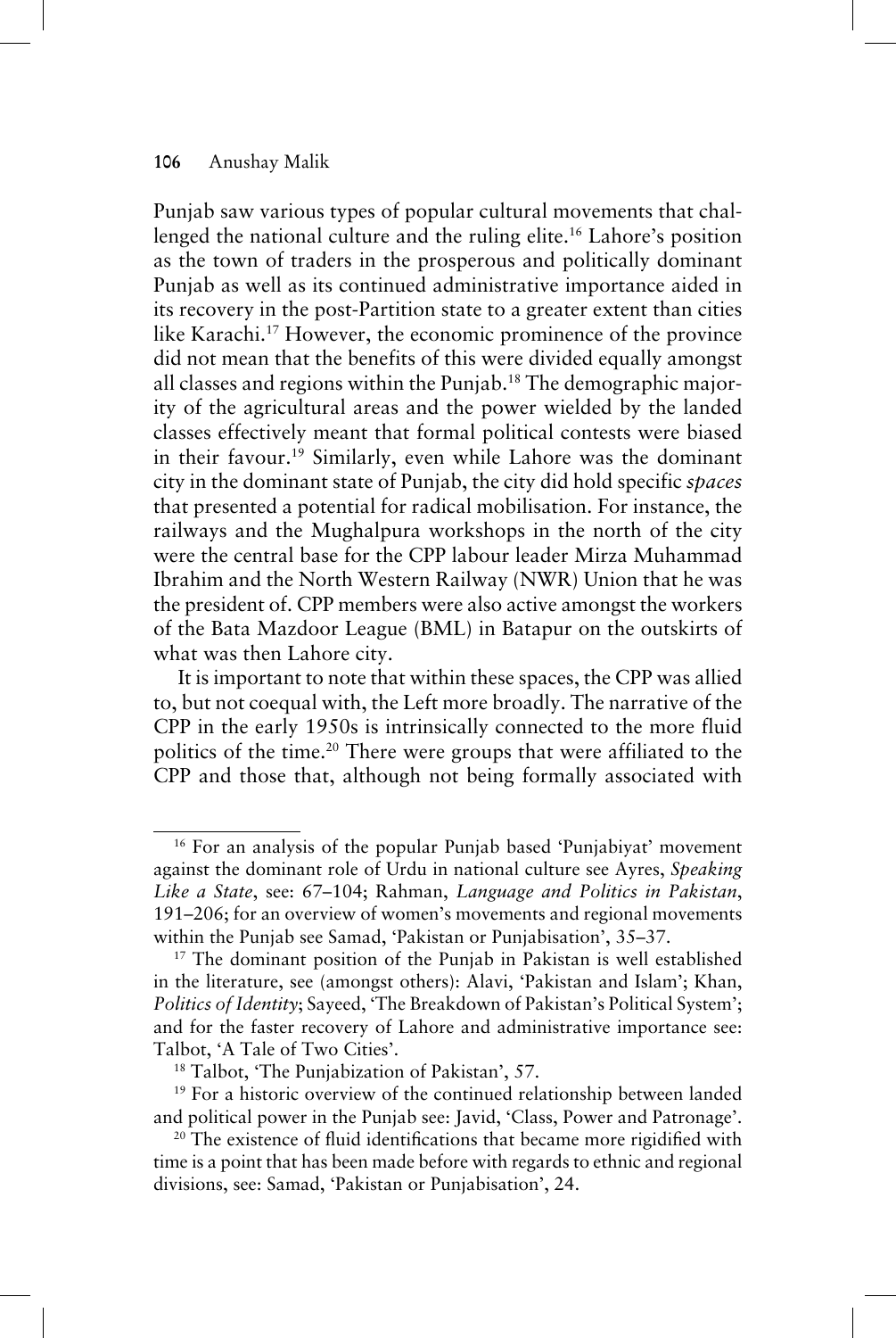it, were sympathetic of its aims. Examples of the former include the Pakistan Trade Union Federation (PTUF), whose president was Mirza Ibrahim, whereas the general secretary was the national poet and PWA member, Faiz Ahmed Faiz; and the Democratic Students Federation (DSF), which, at the time, was more active in Karachi. Although these have been referred to as 'fronts' of the CPP,<sup>21</sup> not all their members were communist. The organisations themselves were formed with the aid of the Party but the affiliated unions of the PTUF and the students who mobilised under the DSF were not all of the same ideology.<sup>22</sup> The latter group of 'progressives' were sympathetic to the CPP but not directly linked to it. One of the prominent organisations that can be classified under this category was the Azad Pakistan Party (APP) of Mian Iftikharuddin.23

All these groups were involved in the articulation of an alternative practice of politics. For example, in 1953 Mirza Ibrahim linked the problems faced by NWR workers to Pakistan's foreign policy.24 Much later, in 1957, while helping the striking workers of the Batala Engineering Company Workers he included 'nationalisation' among their minimum demands.<sup>25</sup> As such, the existence of this alternative within the society allowed for the broadening and politicisation of issues.

Through these organisations, important links and resources could be extended to agitations, which then impacted the chances of a successful movement. This can be seen in the case of the Batapur strikes that took place around the Bata factory in the early 1950s. A deputation of the Bata Mazdoor League linked itself with the Pakistan Trade Union Federation (PTUF) by approaching Faiz Ahmed Faiz and asking for his help in addressing their grievances.<sup>26</sup> As part

<sup>21</sup> See: Leghari, 'The Socialist Movement', 47–48.

<sup>22</sup> Naseem, Interview with the author.

<sup>23 &#</sup>x27;Formation of Azad Pakistan Party Announced' (*Pakistan Times*, 11 November 1950).

<sup>&</sup>lt;sup>24</sup> 'Recognition of NWR Trade Union Demanded, Foreign Exploitation Cause of Present Economic Crisis—Mirza Ibrahim' (*Pakistan Times*, 26 January 1953).

<sup>25 &#</sup>x27;Government Urged to Take Over BECO' (*Pakistan Times*, 25 April 1957).

<sup>26 &#</sup>x27;Bata Shoe Workers Demonstrations Enter Tenth Day' (*Pakistan Times*, 9 July 1950).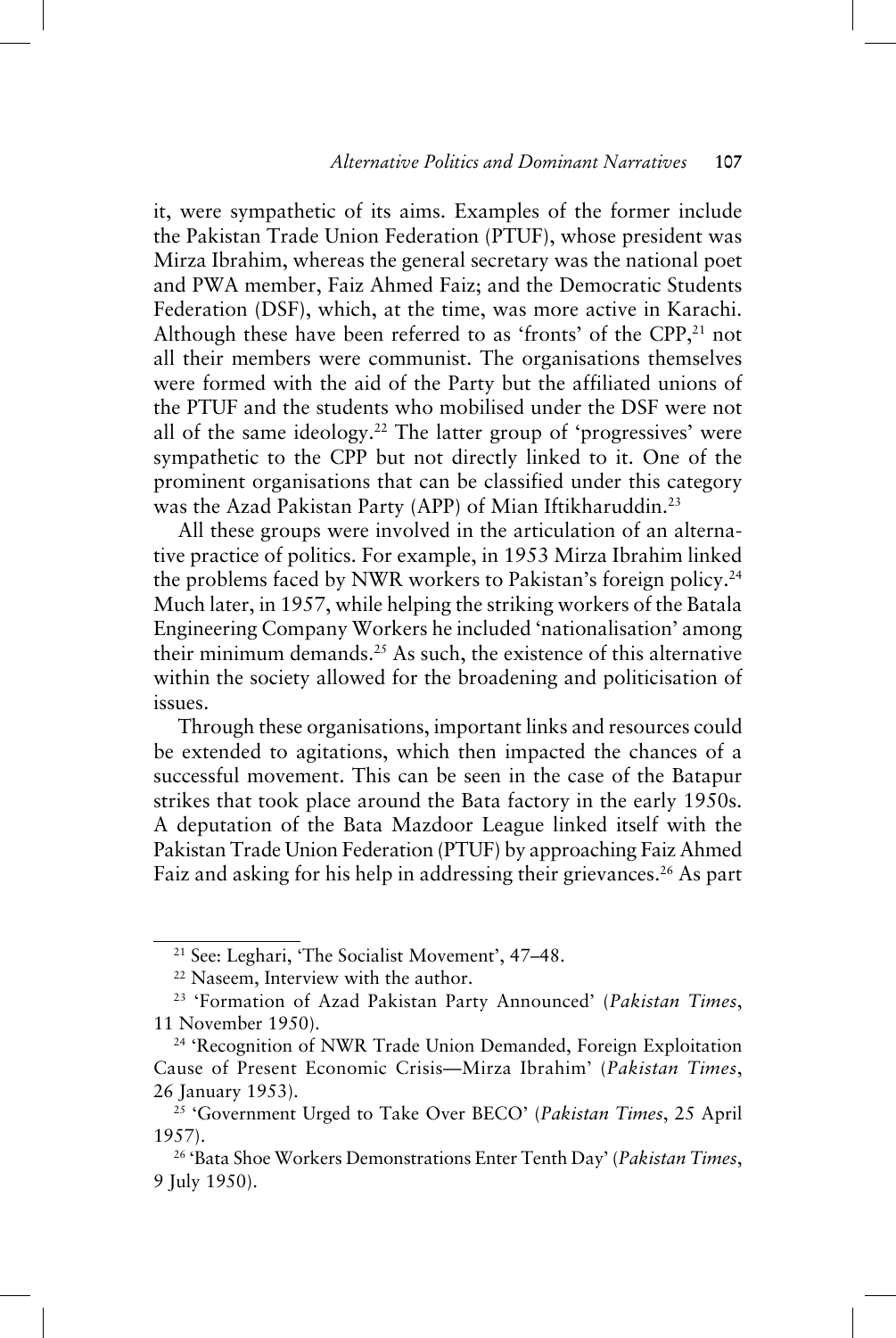of the Progressive Writers Association, Faiz had been involved in pre-Partition discussions that emphasised the need to have a better understanding of the conditions workers had to face.<sup>27</sup> It is then not surprising that Faiz Ahmed Faiz, although never being a formal member of the CPP, was one of the vice presidents of the PTUF in 1951 and an active member campaigning for worker rights. Presumably, his position as an editor of the *Pakistan Times*, in its early years, must have contributed to the intensive coverage the newspaper gave to workers' strikes in the country.

Shortly after this deputation approached Faiz, Mirza Ibrahim began to support the Bata worker strikes openly.28 Similarly, members of the CPP in their individual capacities were also involved in helping the Bata workers. Tahira Mazhar Ali, one of the founder members of the Democratic Women's Association (connected to the CPP) and an active CPP member herself, went to these strikes to encourage and aid the women who were striking. Indeed the women took part alongside the men in the strikes, often cooking food for them and washing clothes in order to keep the strike going.<sup>29</sup> In addition to their role in the strikes themselves, over 50 women from the workers' colony, clad in burqas, staged a demonstration in front of the offices of the Punjab Muslim League.<sup>30</sup> Although the CPP cannot be given sole credit for the sustained strike actions of the Bata Mazdoor League, their involvement both directly and indirectly, as well as their role in publicising the demands of the League in papers like the *Pakistan Times* and *Imroze*, played an important role in pressurising the state to take action and make negotiations possible. Indeed, in January 1951, the appointment of an adjudicator was deemed to be ' *...* the beginning of a new phase in the history of labour disputes in the Punjab because it is for the first time *...* that an adjudicator had been appointed and recourse taken to the Industrial Disputes Act.<sup>31</sup>

<sup>27</sup> Malik, 'The Marxist Literary Movement', 653.

<sup>28 &#</sup>x27;Bata Workers Strike Enters Second Day, PTUF President Assures Support' (*Pakistan Times*, 25 August 1950).

<sup>29</sup> Ali, Interview with the author.

<sup>30 &#</sup>x27;Bata Workers Strike Enters Second Day' (*Pakistan Times*, 25 August 1950); and 'Harassment of Bata Strikers by Police' (*Pakistan Times*, 30 August 1950).

<sup>31 &#</sup>x27;32 Day Old Bata Workers Strike Ends, Sequel to Appointment of Adjudicator' (*Pakistan Times*, 8 January 1951).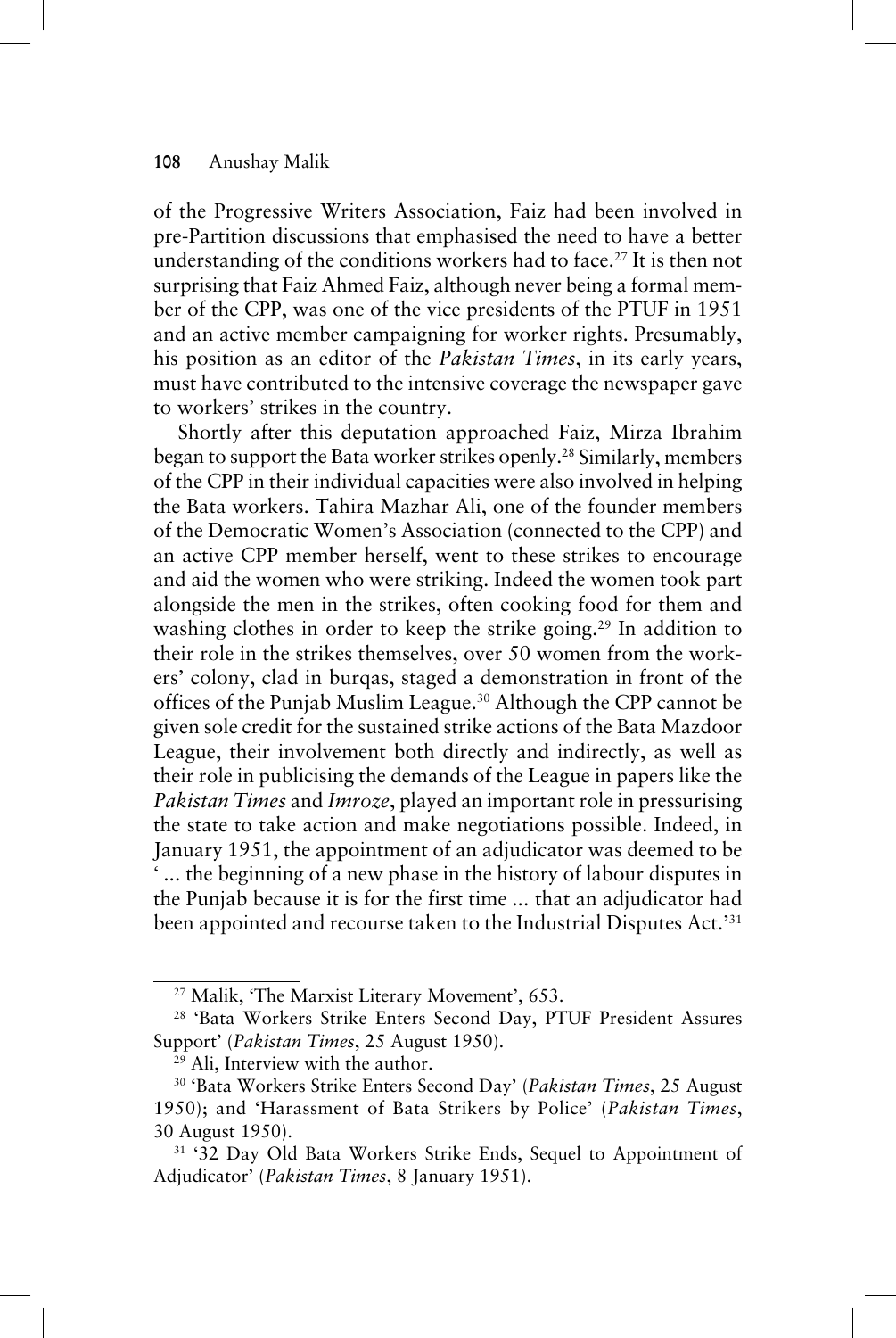The CPP should then be viewed not as an organisationally strong party but one that helped provide links between individuals and rather diverse groups that broadly referred to themselves as progressive. As the political space in this period allowed for fluidity, many of these groups could (and did) establish linkages to one another that were both political and personal. In some cases, these even included familial inter-organisational links. For example, Mian Iftikharuddin's son, Arif Iftikharuddin, was a prominent member of the DSF.32 Also in the DSF was Naeem Ashraf Malik who was the younger brother of Shamim Ashraf Malik who was in the CPP District Organising Committee in Lahore and worked with Mirza Ibrahim as the General Secretary of the NWR Workers Union.33 It was these links that came to the fore when the DSF was involved in the mobilisation of students to launch a movement in 1953 against rising university fees and deplorable conditions in the universities.<sup>34</sup> Although this student movement began in Karachi, the repression it received from the state sparked off wider shows of support amongst students in Lahore.<sup>35</sup>

The CPP may have aided the formation of some alliances, but many of the groups in these organisations did not consider themselves as communist at all and were not even directly connected to the CPP's structure. Nonetheless, they were all repressed in the name of curtailing communism. A student leader arrested after the CPP was banned in 1954 spent seven months in jail and said that while his cellmates included activists, students and journalists who had worked with the CPP, a minority considered themselves as communist.<sup>36</sup> What this serves to illustrate is that there was a porous dividing line between 'communist' and 'the rest' in the everyday politics of Lahore. Thus, the publicly (and loudly) voiced divide based on atheistic communism and Pakistan's religious polity did not necessarily come to the forefront in actual practice; however,

<sup>&</sup>lt;sup>32</sup> Criminal Investigation Department, Vol. II, 390.

<sup>33</sup> Ibid., 387, 391.

<sup>34</sup> Ahmad, 'Flashback: Students Activated'; and Naseem, Interview with the author.

<sup>35 &#</sup>x27;Lahore Students Condemn Karachi Firing' (*Pakistan Times*, 9 January 1953); and 'Lahore Students Mourn Slain Comrades' (*Pakistan Times*, 11 January 1953).

<sup>36</sup> Naseem, Interview with the author.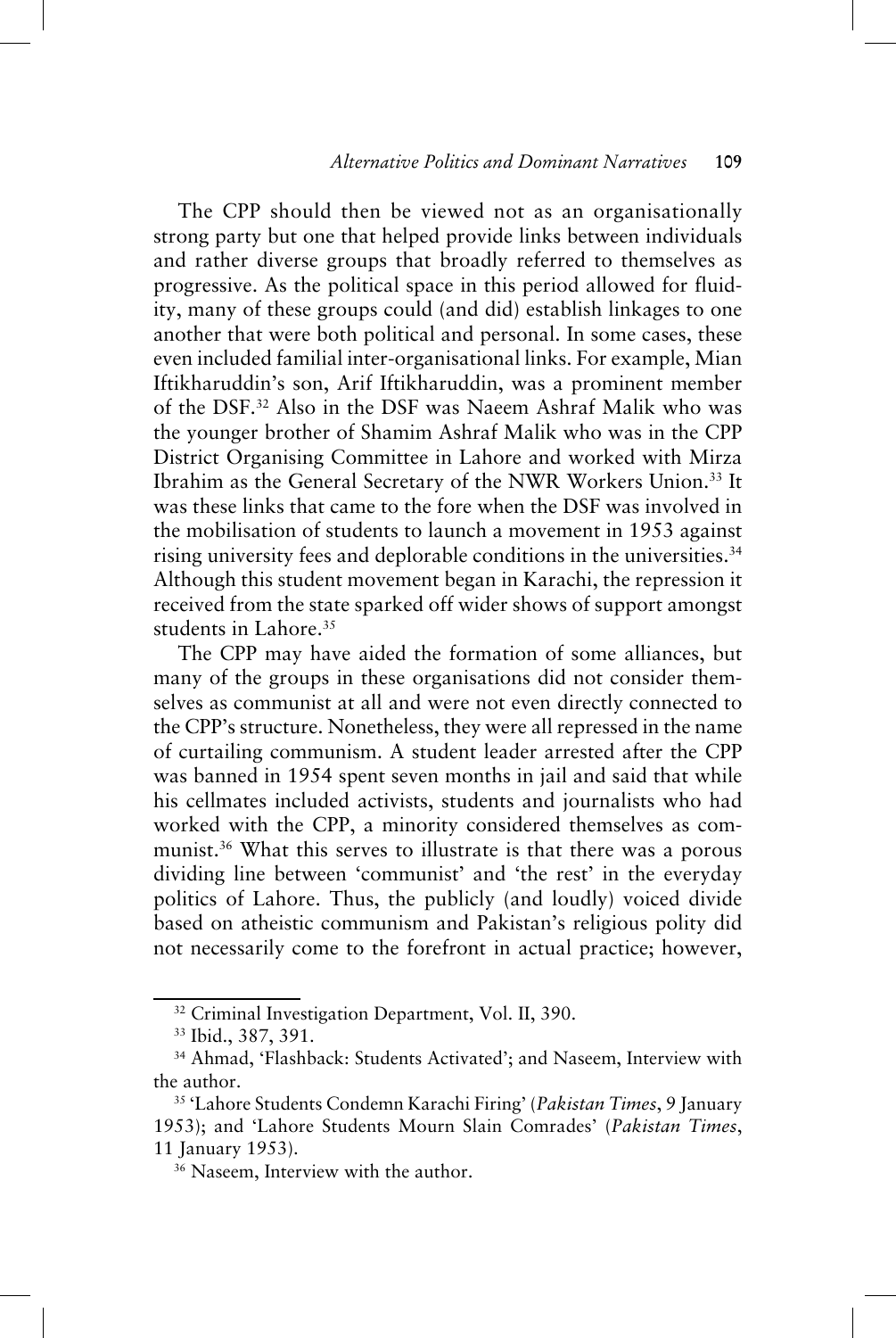*at particular junctures* this difference was emphasised by the state to serve its own agenda.

## Defining Enemies: 'Godless' Communists or 'Defiant Troublemakers'?

In 1954, Mohammad Ali Bogra announced at a public forum that international powers did not have to be worried about communism spreading in Pakistan because being Muslim automatically protected them from the evils of communism.37 One also has to keep in mind the audience Bogra was talking to. He was assuring the international arena that while they chased this spectre down in the rest of the world, here, in Pakistan, all was well because communism simply could not compete with the Islamic ideology that was prevalent. In later years, similar assertions stating that 'secularism represents a complete antithesis to Islam'38 would be made in different contexts. What these statements had in common was a lack of discernment about what precisely this Islam was.

At the time, the state itself could not have provided a coherent answer to this.39 Indeed, certain views expressed within the upper echelons of the Pakistani state in the early 1950s suggest wariness about the use of an Islamic idiom in politics. The state's secret internal documents from the early 1950s show an aversion to the 'parrot like repetition<sup>'40</sup> that equates Pakistan with an Islamic state without giving any idea of what that entails. This same Ministry of Interior document then goes on to express the fear of intellectuals perceiving the government as 'pandering to orthodoxy'41 where Islam is concerned, while stressing that the Pakistani state should advocate some strain of 'Islamic democracy and socialism of a modern variety'.<sup>42</sup>

<sup>37</sup> *Dawn*, 5 May 1954, cited in Levi, 'Pakistan, the Soviet Union and China', 211.

<sup>38</sup> Gauhar, *The Challenge of Islam*, 300, cited in Hasan, *The Battle of Ideas in Pakistan*, 15.

<sup>&</sup>lt;sup>39</sup> Discussing the report on the 1953 Anti-Ahmedi agitation, Farzana Shaikh also makes this point about how the '[c]onsensus on the meaning of the "Muslim" remained elusive' see: Shaikh, *Making Sense of Pakistan*, 61.

<sup>40</sup> Ministry of the Interior, 'Internal Situation', 6.

<sup>41</sup> Ibid., 7.

<sup>42</sup> Ibid., 6.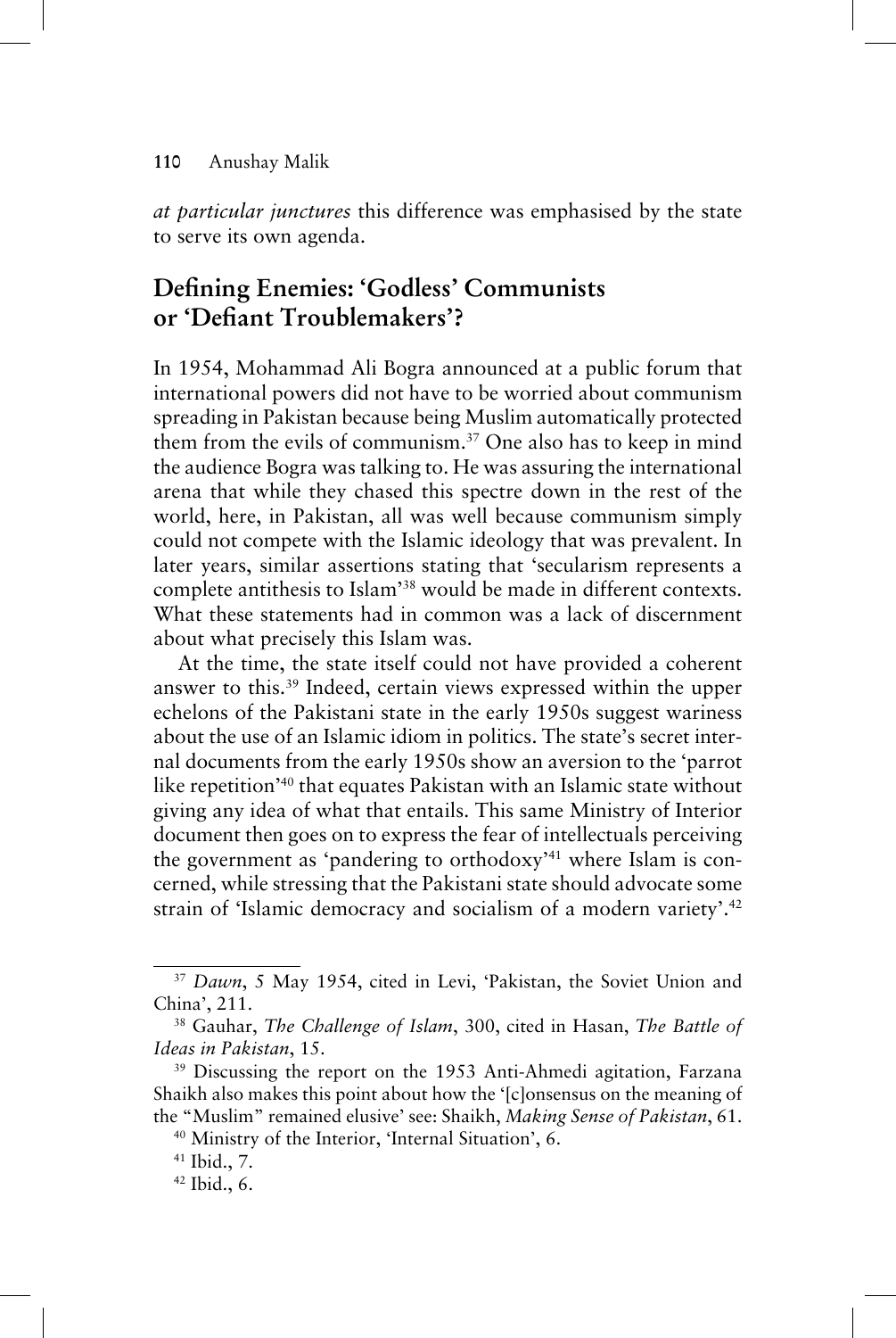On its own, this statement is interesting because it shows that the combination of Islam and some 'modern variety' of socialism was not viewed as fundamentally incompatible. Although the amalgamation of socialist ideas and Islam is potentially acceptable, a communist polity (also never clearly defined) and orthodox Islam are seen as threatening because one leads to the other:

*...* if the accent on unrestrained religiosity continues to be maintained as at present, there is bound to be a violent reaction and Pakistan would then be, heading straight for communism.<sup>43</sup>

In actual practice as well, the absolute truth of this polarity between religion and the Left was allowed to slide when it suited the ruling elite to do so. The Muslim League was not above the inclusion of particular Leftists within its ranks nor was it against the socialist bent given to its manifesto by Daniyal Latifi in the run up to the 1946 elections.44

The issue of defiance and sedition was more important in defining the position of communism in Pakistan's national imagery than its irreligious basis was. In the wake of political unrest in Dacca, the Pakistani Interior Ministry in 1951 discussed the disturbing possibility of the riots spreading to West Pakistan. To prove the imminent possibility of this threat, the report for the cabinet pointed as evidence towards 'incidents involving clear defiance of authority'45 in Lahore and Peshawar. According to the report, the two evils responsible for this volatile state of affairs were provincialism and communism. Even though the threat of the latter was perceived as being the greatest in East Pakistan, in the rest of the country the threat was real, but invisible:

The [Communist] Party is biding its time and waiting for an opportunity to reassemble its forces.<sup>46</sup>

This overreaction by the state denotes the level of insecurity that pervaded the Pakistani establishment. Whereas the politics of

<sup>43</sup> Ibid., 10.

<sup>44</sup> Leghari, 'The Socialist Movement in Pakistan', 27–28.

<sup>45</sup> Ministry of the Interior, 'Internal Situation', 1.

<sup>46</sup> Ibid., 5.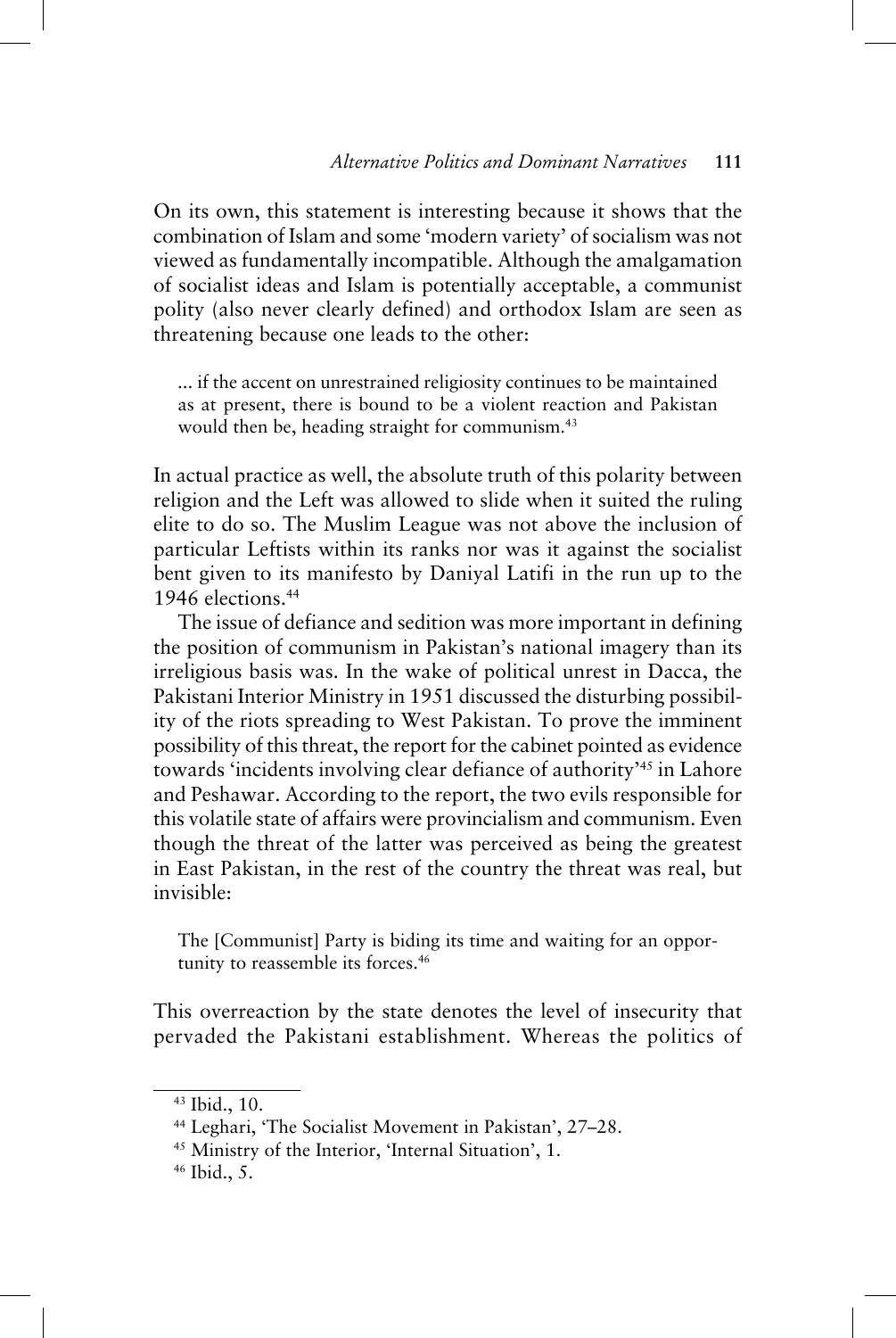provincialism and communism represent different demands, made by groups and individuals who were not entirely overlapping, they were seen by the state as being part of the same sort of threat to its authority. The common link between the two was the fact that both were problems seen as provoking political instability, not religious amorality.

That politicians and state officials articulated different opinions on this issue is quite clear. However, this variation also extended to the judiciary. In 1953, Mazhar Ali Khan, who was a CPP member, editor for both *Pakistan Times* and *Imroze* and Tahira Mazhar Ali's husband, was accused of trying to cause disaffection against the government through an article he had written. Although fully aware of Mazhar Ali's political background, the dissenting judgement states that:

*...* knowing the 'iconoclast' and his political associations, the government could ... have relied on the good taste of its people.<sup>47</sup>

In this case, a common elite background sufficed to elide punishment. In contrast, the judicial reaction to an article published in Lyallpur in 1950, which accused the government of creating 'an atmosphere of irreligiousness' thus allowing for the 'flood of communism' and the 'fostering of Qadyaniat', was seen as clearly 'seditious'.48 What these two examples, persecuted under the same law, highlight is that in some cases, communist affiliations could be regarded as harmless to the national government whereas accusations regarding the lack of religion in the state could be seen as seditious. The point being forwarded here is not that Communism and the Islam of the state had a natural affinity but that their clash, as epitomised by the banning of the CPP in 1954, cannot be seen as being based on a primordial ideological dichotomy, but rather on political contingency.

This observation is borne out even on the level of the individual beliefs and strategies of those who associated with the Communist Party in Lahore. For instance, Abdullah Malik, one of the CPP members who joined the Muslim League in the late 1940s, had previously

<sup>47</sup> Pakistan Law Reports. 'Mazhar Ali Khan v. The Governor of the Punjab', 268.

<sup>48</sup> Ibid., 416.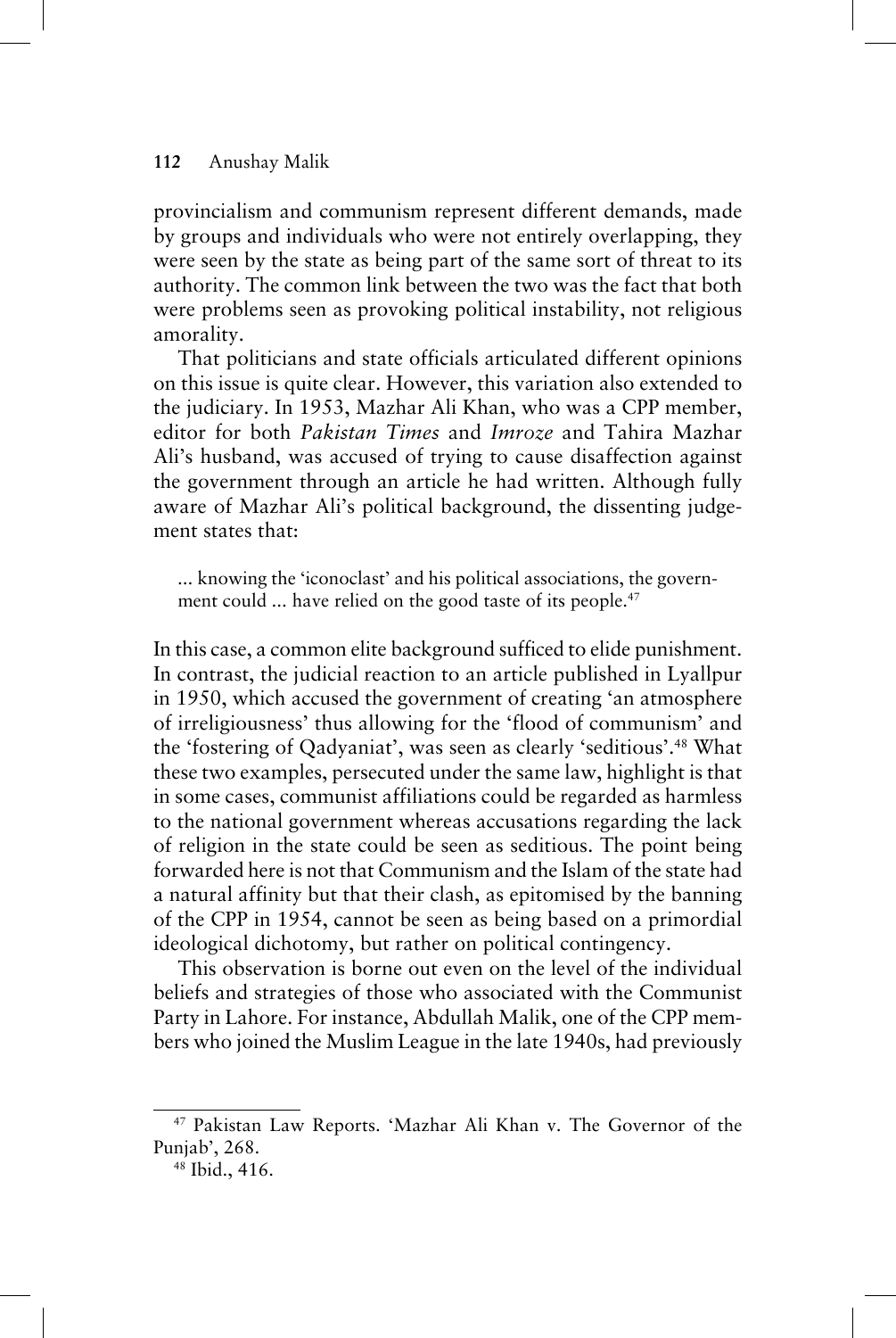flirted with the politics of the *Ahrar* Party.<sup>49</sup> He later became an active and committed member of the CPP and in the later years of his life, prayed and studied the Ouran closely.<sup>50</sup>

Similarly, Hameed Akhtar, before joining active politics and becoming a member of both the CPP and the PWA, had learnt the Ouran by heart as a boy.<sup>51</sup> Even in discussions within the CPP, some members were keen to link communist regimes with Islam. A fascinating example is that of a CPP member who travelled to Communist China in the early 1950s. On his return, while extolling the virtues of Mao, in addition to commenting on his simple lifestyle, he stated that Mao was, in fact, a Muslim.<sup>52</sup> Even on a more formal, organisational level the fluidity of political practice is borne out by the alliances (albeit sporadic) that the CPP formed with religious groups and vice versa.53 Clearly then, the divide between Islam and communism was in no way as clearly defined in actual practice as it was in the public statements made by state officials and politicians.

The eventual ban of the CPP was precipitated by international pressure. Discussing the issue of whether the United States could have trusted Pakistan to maintain a distance from communist countries on the international plane, Werner Levi<sup>54</sup> focuses on the apparent conflict between the avowedly secular politics of the Left and of the Islam of the state. He analyses the foreign policy of Pakistan to come to this same conclusion—that the decisions taken by the Pakistani state show not so much an adherence to a particular type of ideology as they do to what was favourable to them at the time.<sup>55</sup> Thus, the conflict between the Left and the state in the early years was not *only* about ideological nuances or about the incompatibility of communism and Islam, it was also about the need of the state to survive and for the status quo to remain untrammelled. It is no surprise then that the crackdown and arrests on communists and labour in Pakistan tended to increase when the state perceived

<sup>49</sup> See Tahir Kamran, *Epitome* in this special issue.

<sup>50</sup> Aziz, *The Coffee House of Lahore.*

<sup>51</sup> Ibid., 244.

<sup>52</sup> Criminal Investigation Department, Vol. II, 404.

<sup>53</sup> Iqtidar, *Secularizing Islamists?,* 66.

<sup>54</sup> Levi, 'Pakistan, the Soviet Union and China'.

 $55$  Ibid.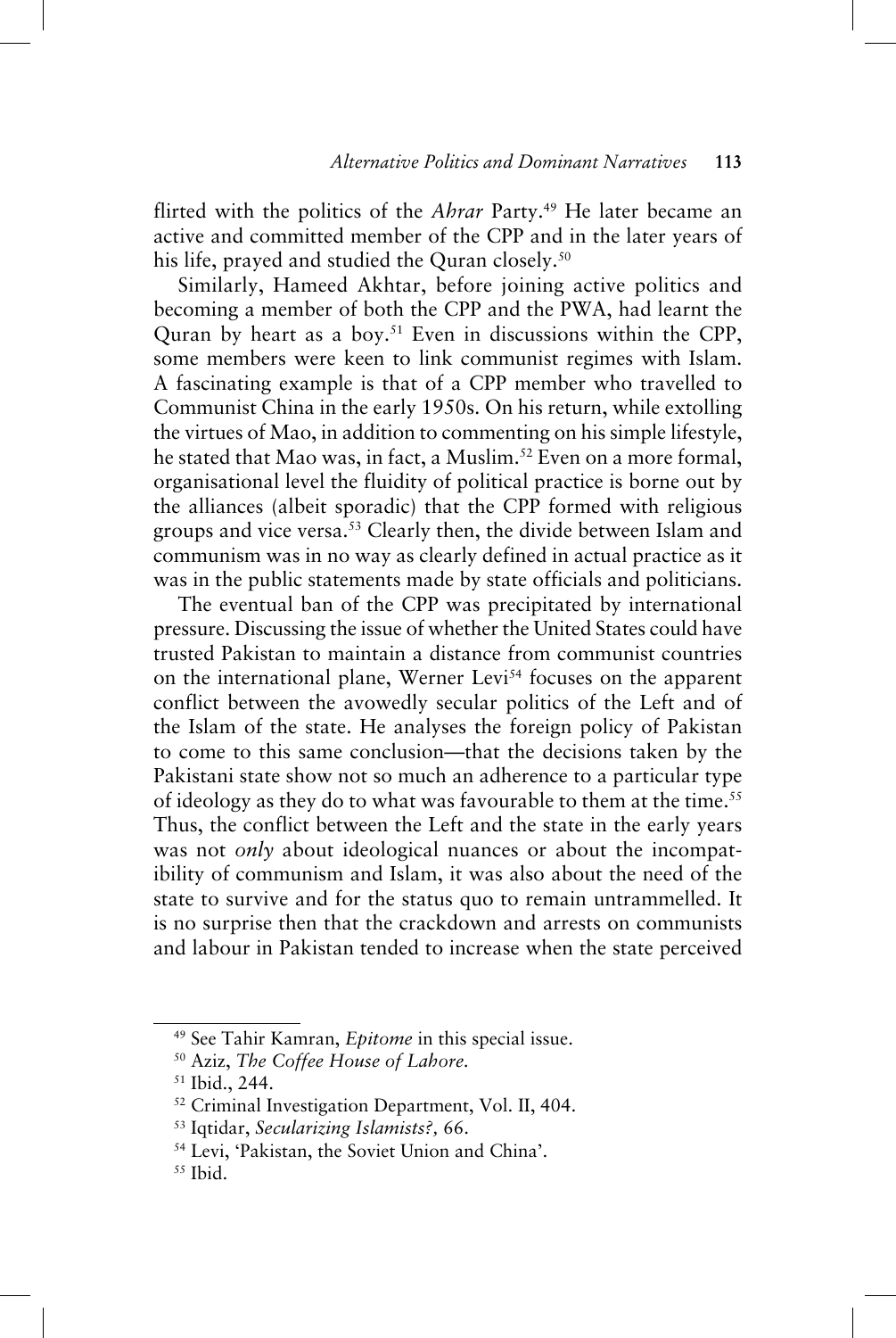itself to be under threat, even though this perception was not always reflected in ground realities.

Indeed, the reaction of the state was usually out of proportion to the magnitude of the threat. Although in places like East Pakistan the CPP was very strong, in the city of Lahore it was not a very organised party. Its strength lay more in its support of the working poor in the absence of other political groups who did so, as well as its presence as an oppositional political current in the city of Lahore. The construction of the CPP as political 'trouble- makers' adversely affected the advantages that could accrue to labour through involvement with these groups.

In the case of the Bata workers, their association with the PTUF meant that they were labelled as communists by the Management and one of the first issues raised in the court case in their defence was how ' *...* it was wrong and quite improper on the part of the Management to dub all respondents as Communists, whereas, in fact, they were plain and honest workers.<sup>56</sup> The opinion that is being expressed here is quite different from the views given earlier stating that communism is problematic because of its un-Islamic character. It is clearly because of the political activities of the party, and not just its ideological implications, that the term is being used to describe workers who are the antithesis of 'plain and honest'. The term communist perhaps belies what the implications of the term were in this context. It was the overlap in meaning between 'communist' and 'troublemaker' that was of import. Even though the striking workers were not all communist, the Management could emphasise the link between them and the PTUF to term them as such and thus associate their strikes, which were for wages and against victimisation, with the wider aims and perceptions associated with the CPP in order to detract the possibility of a sympathetic response from the wider public or from the government.

## *The Left as Political Opposition: The Punjab Elections of 1951*

One key technique deployed by the Pakistani state to subsume the political alternatives presented by the Left involved highlighting

<sup>56 &#</sup>x27;Case Against Bata Mazdoor League Workers Open, Preliminary Objections Raised' (*Pakistan Times*, 22 July 1950).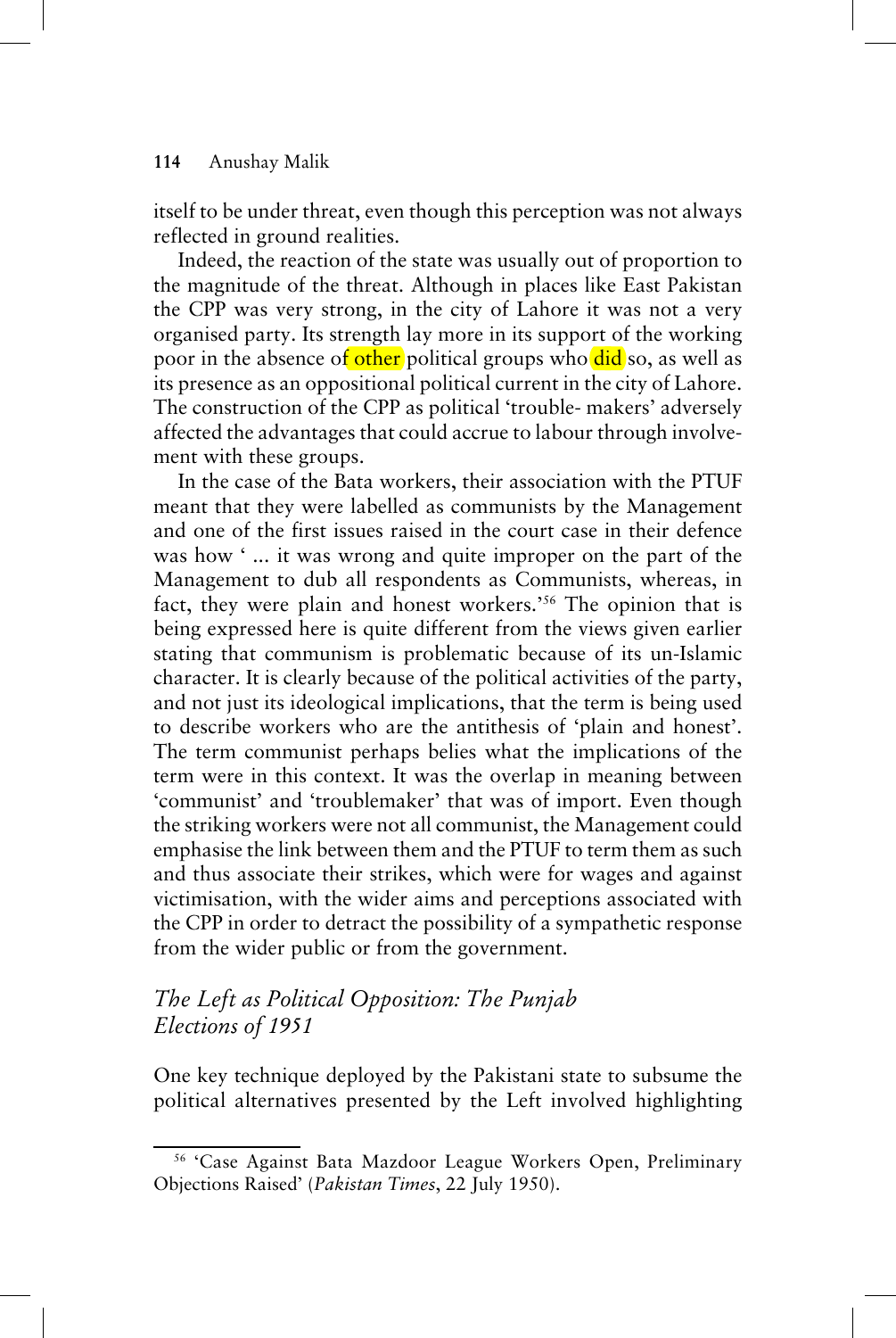*conclusions* as opposed to the *process* by which an endpoint was reached. For instance, the Punjab legislative assembly elections of 1951 in nationalist historiography concluded with a resounding electoral win for the Muslim League.<sup>57</sup> Viewing this from a macrolevel the undiscriminating observer could conclude that the Muslim League in post-Partition Pakistan remained a popular party with a mass base—a conclusion that misses both the process by which the opposition was marginalised and the advantages offered to the League by its class basis. A breakdown of this electoral victory reveals that 80 per cent of those elected in the Punjab were landlords commanding tenant votes<sup>58</sup> and that no CPP member was ever elected to the West Pakistan legislature, which was taken as an indication of the lack of appeal of the 'cult of communism'.59 Whereas in Lahore, individual CPP members were elected but were either arrested or made to give up their seat, in direct contradiction to the nationalist narratives of the time.<sup>60</sup>

In the lead up to the elections, it was announced, by the Punjab Provincial Committee of the CPP, that Mirza Ibrahim would be contesting the election for constituency number five of the Lahore City Corporation.61 Although worker demands and strategies were not enforced or formulated by the CPP alone, its support for people like Mirza Ibrahim was an important part of helping certain individuals emerge as important leaders. Abdul Rauf Malik, who knew Mirza Ibrahim and had spent time with him in prison, said that the CPP saw a lot of potential in Mirza Ibrahim because he was *already* an important worker leader.<sup>62</sup> Although he was not formally educated, he apparently had an impressive grasp of the economic problems

<sup>57</sup> Aziz, *Party Politics in Pakistan*, 5.

<sup>58</sup> Maniruzzaman, 'Group Interests in Pakistan Politics', 85.

<sup>59</sup> Aziz, *Party Politics in Pakistan*, 126.

<sup>60</sup> Kaniz Fatima was elected to the women's seat in the outer Lahore constituency and Ali Bux of the APP was elected in Lahore. However, neither of them were part of the Punjab Assembly formed in 1951. Unfortunately, besides Mian Iftikharuddin's statements stating that there were election malpractices in a general sense, the circumstances under which they were excluded is not clear.

<sup>61 &#</sup>x27;Mirza Ibrahim to Contest Election' (*Pakistan Times*, 13 January 1951).

<sup>62</sup> Interview with author.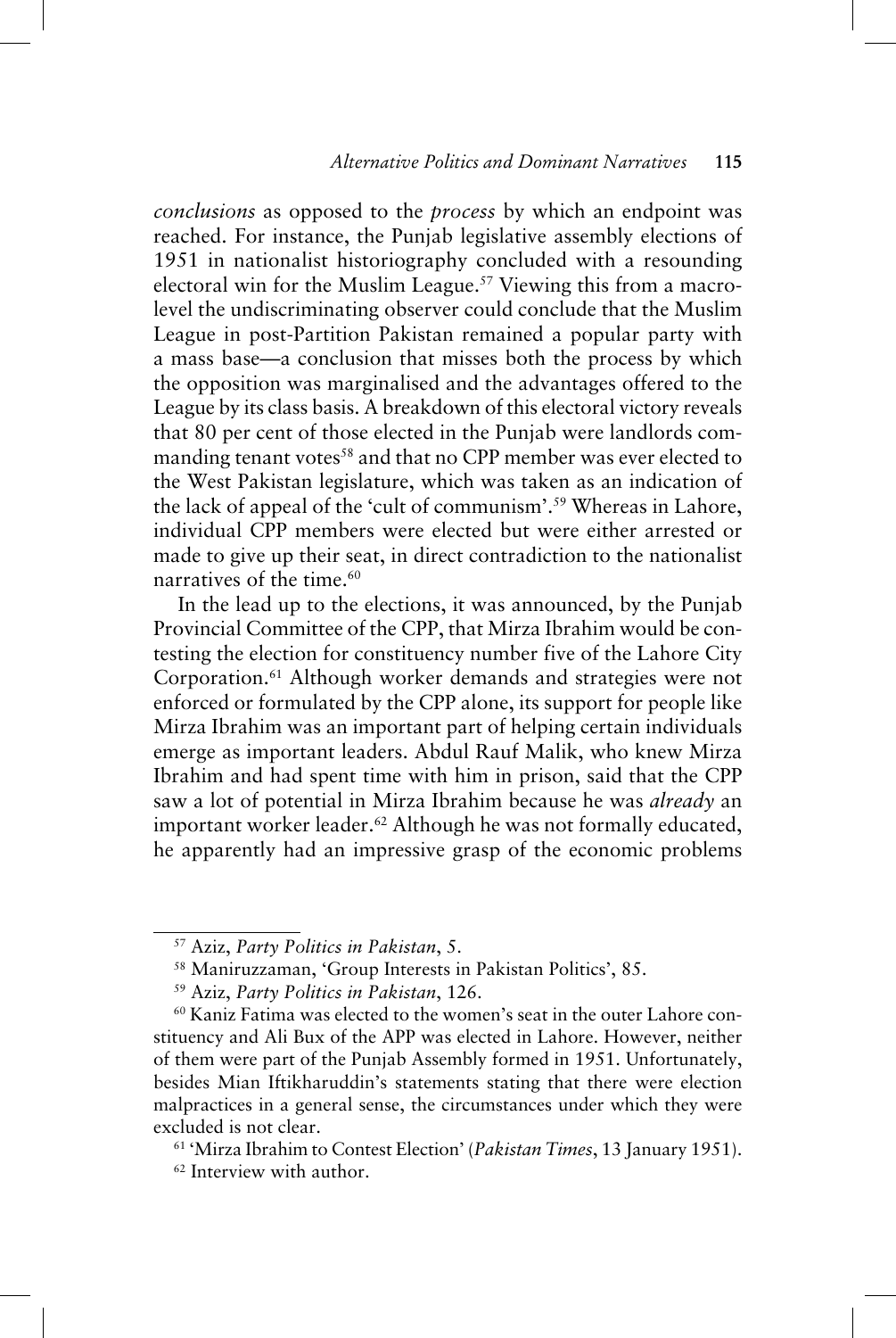of workers and could list off, by rote, the number of workers in each department and their income.63 Thus, the CPP did indeed aid particular individuals in terms of providing them with resources and assistance, but it did not solely create movements or leaders.

While the greater politicisation of workers in this period paints a picture of Lahore being a cradle for heightened political awareness amongst the working poor and a centre for the activities of the Left, this heightened activity was actually concentrated in certain pockets of the city. The elections of 1951, for instance, registered a very low voter turnout in most places, averaging at about 30 per cent.<sup>64</sup> In stark contrast, constituency number five, from where Mirza Ibrahim was standing, registered a voter turnout of about 50 per cent, which was the highest registered in any constituency in Lahore.<sup>65</sup> He won the seat at 7030 votes with the Muslim League candidate, Ahmed Saeed Kirmani, following with 4847 votes. This announcement was followed by a procession taken out by the workers of the locality to celebrate his victory.66 Perhaps the most interesting thing about this election result was that throughout the run-up to the elections, Mirza Ibrahim was in jail.

It was found in court that he had been arrested because his speeches were deemed objectionable. However, nothing could be revealed in court about the exact nature of the objection to the speeches because the orders for the arrest were declared official documents. Revealing their contents was seen as potentially having 'a detrimental effect on law and order.<sup>367</sup> The basis for the appeal against this decision was that Mirza Ibrahim had been detained to restrict his union-related activities and to prevent him from contesting the elections for the Punjab Assembly.<sup>68</sup> The court had, by this time, already stated that it

<sup>63</sup> Abdul Rauf Malik was a CPP member in the early 1950s and head of the People's Publishing House at Lahore: Malik, Interview with the author.

<sup>64</sup> Kamran, 'Early Phase of Electoral Politics', 266.

<sup>65 &#</sup>x27;Polling Ends in Punjab, Opposition Gain 43 Seats so Far, Mirza Ibrahim Wins Local Seat in Lahore No. 5' (*Pakistan Times*, 21 March 1951).

<sup>66</sup> Ibid.

<sup>67 &#</sup>x27;Mirza Ibrahim's "Habeas Corpus" Petition: Arguments Conclude: Chief Justice Reserves Judgement' (*Pakistan Times*, 24 April 1951).

<sup>68 &#</sup>x27;Mirza Ibrahim's Petition Dismissed; Lahore High Court Judgement' (*Pakistan Times*, 26 April 1951).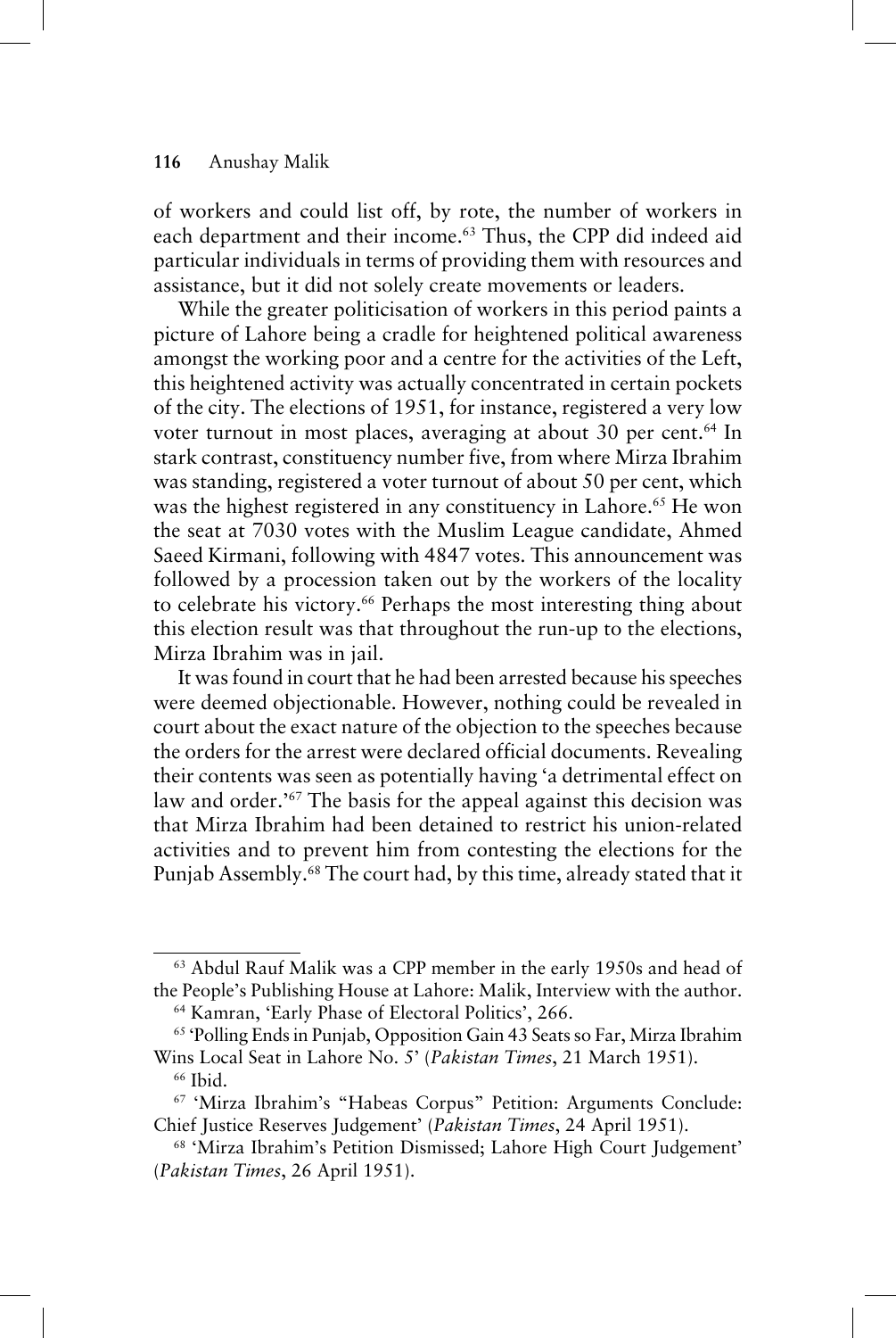was 'helpless' to defend Mirza Ibrahim, given that his detention had been ordered under the Punjab Public Safety Act, which prevented the court from investigating the reasons for an arrest made by the executive.69 Therefore, it was entirely unsurprising that the petition was finally dismissed.

A clearer picture of the context within which arrests were made at this time emerges when it is noted that Mirza Ibrahim was not the only one who had been arrested under this charge. Chaudhry Ataullah Jehanian and Dada Amir Haider were also prominent Leftists who had been detained at the time and all of them had their petitions rejected.70 It would be stretching coincidence to a breaking point to suggest that these arrests had no connection at all with the fact that both Mirza Ibrahim and Ataullah Jehanian had just previously been announced as Left-wing candidates contesting the elections.71 In Mirza's case however, his election and subsequent arrest were not enough to quell the matter. Workers, Leftists and CPP members campaigned for the election on behalf of Mirza Ibrahim. Hameed Akhtar, who was a member of both the PWA and the CPP at the time, did not actively take part in worker politics but was involved in this particular election campaign. He and his comrades printed out posters of Mirza Ibrahim in handcuffs, and held meetings and processions to campaign for his election.<sup>72</sup> However, in the case of Mirza Ibrahim's electoral victory, the eventual end point was not a victorious one for the Left in Lahore. It was decided that there was an error in the way the votes had been counted, a 'certain' number of votes were declared bogus and Mr Ahmed Saeed Kirmani was

<sup>69 &#</sup>x27;M. Ibrahim and Jahanian's Habeas Corpus Petitions, Court Practically Helpless, Says Chief Justice' (*Pakistan Times*, 17 April 1951).

<sup>70 &#</sup>x27;Mirza Ibrahim's 'Habeas corpus' Petition: Arguments Conclude: Chief Justice Reserves Judgement' (*Pakistan Times*, 26 April 1951).

<sup>71 &#</sup>x27;Left-Wing Candidates for Punjab Elections, 11 Names Announced' (*Pakistan Times*, 16 February 1951).

<sup>72</sup> Akhtar, Interview with the author. The reason that Hameed Akhtar did not usually take an active part in worker politics was that his duties were different; he was assigned to work in the cultural front and, as such, was not involved in the everyday politics of labour. Nonetheless, it does seem that when it came to crucial moments like the elections of 1951, people assigned other work could be called upon to help in the achievement of a common objective.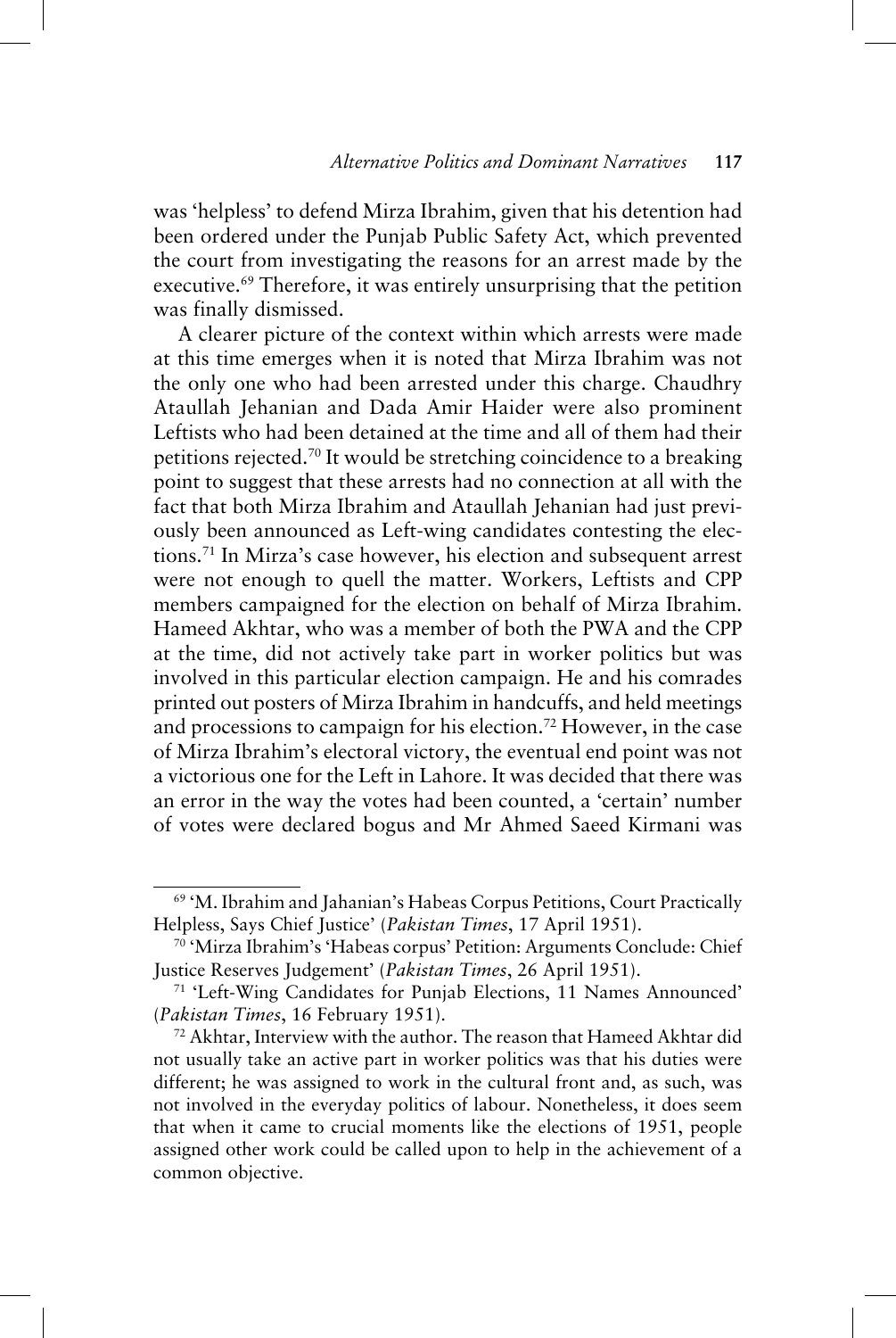elected to the Assembly whereas Mirza Ibrahim continued his time in the torture chambers beneath the Lahore Fort.73

Commenting on this retrospectively, Craig Baxter writing to the US government from Lahore stated that Kirmani's electoral victory probably involved some 'juggling' of the result.<sup>74</sup> This is highly possible given that within the Punjab complaints of election malpractices abounded.75 Although the actual electoral success of candidates from the Left was limited, the fact that they could stand at all was made possible through links that existed between these different associations. Although Mirza Ibrahim was a railway worker, he contested and won the seat from constituency number five on behalf of the Communist Party seat. Similarly, Kaniz Fatima, a member of the DWA, contested and won the seat in Outer Lahore constituency number two, for women from the Azad Pakistan Party (APP).<sup>76</sup> The climate was sufficiently open that candidates from the Kisan Committee in the Punjab could also announce their decision to stand for elections as members of the APP.77

Thus, the fluidity of politics and connections between these groups could be utilised during elections. The very existence of these groups in the electoral process represents a political opposition that was not overtly Islamist, regionalist or nationalist. The presence of such an opposition is an important part in politicising the working poor and, at the very least, connecting them to some extent to the politics practiced at the level of the state. However, as the rest of this article will argue, the Pakistani state's policies subsequently defined, in increasingly narrow terms, what type of politics was acceptable and steadily attempted to obliterate both the diversity of political practices and the older networks that existed.

<sup>73</sup> Ibid.

<sup>74 &#</sup>x27;Memorandum of Conversation' 31 July 1967 in Khan (ed.) *The American Papers*, 232.

<sup>&</sup>lt;sup>75</sup> For accusations regarding election malpractices made within the Punjab Assembly see: 'Mamdot Astonished at "Abrupt" Adjournment' (*Pakistan Times*, 8 May 1951).

<sup>76 &#</sup>x27;Opposition Captures 38 Seats So Far' (*Pakistan Times*, 28 March 1951).

<sup>77 &#</sup>x27;Azad Party Selected No Ex-MLA, Unionist or Rejected Leaguer' (*Pakistan Times*, 16 February 1951).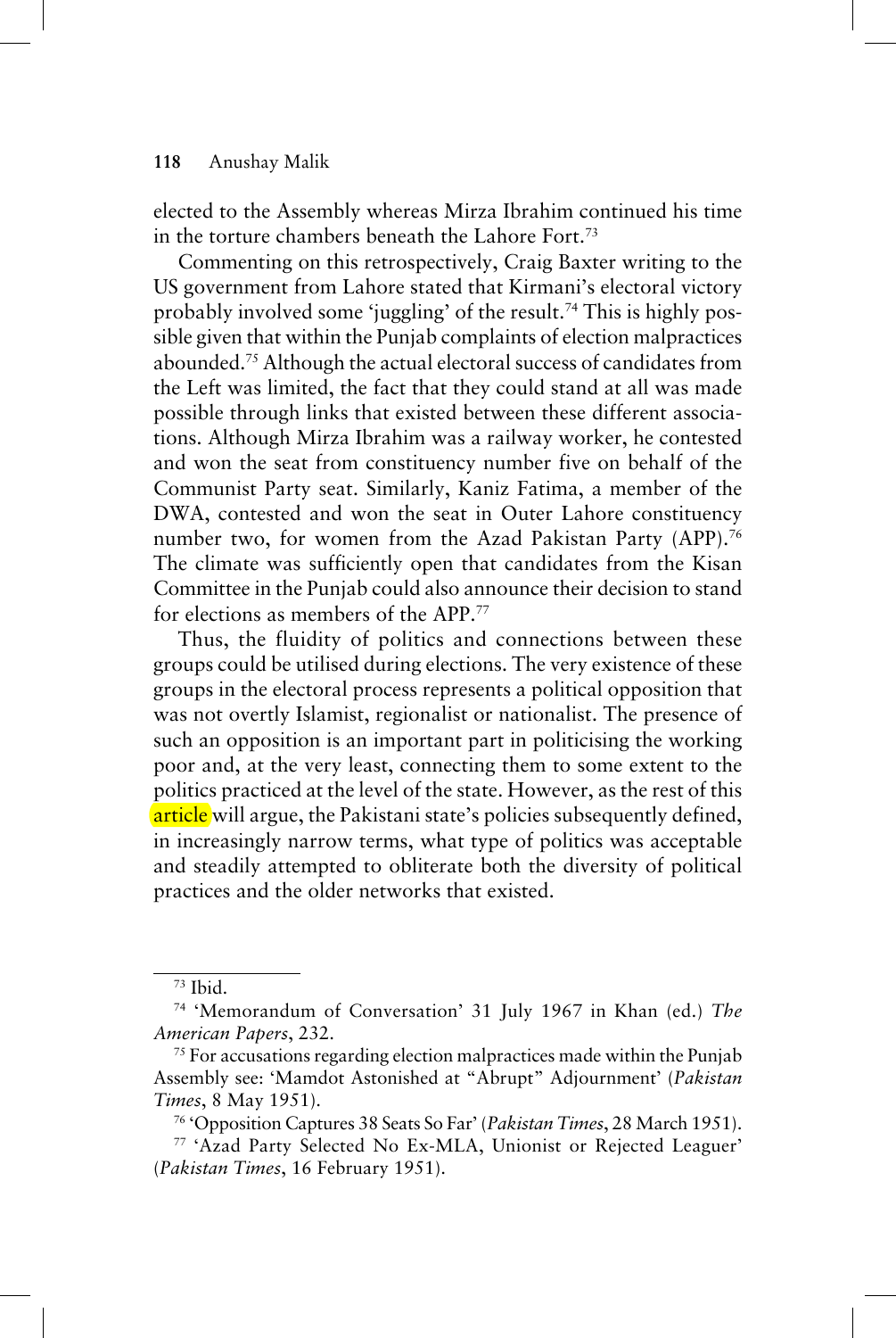## *From 'Troublemakers' to 'Traitors': The Rawalpindi Conspiracy Case*

The events around the Rawalpindi conspiracy case, to this day, are not known in their entirety. What is known is that through informal links, a number of army officers made contact with members of the CPP and then met to discuss the possibility of a coup. However, an attempt at moving the coup out of the meetings and into the realm of actual implementation was never made. This may be because the authorities found out about it beforehand. It is equally possible, as some have stated, that talk of the coup had already been shelved at the time the arrests were made and that these detentions were actually part of the same imperative to quell opposition in the elections.78 What is relevant for this article, however, are the repercussions of the case for the Left and the CPP. In connection with the case itself, important individuals like Faiz Ahmed Faiz, Sajjad Zaheer and Muhammad Hussain Ata were arrested. After these arrests, which were more directly connected to the Conspiracy, the state began a systematic campaign of apprehending members of the Left from all over the country. Although the implications of the case itself had echoes on the national level, there was also a specific crackdown on Leftists in the city of Lahore.

A widespread state of panic was induced by Liaquat Ali Khan's announcement of the unearthing of a plot that was aimed at creating a 'violent commotion', announced in the paper on the same day that polling in the Punjab began.79 The news of the conspiracy elicited an immediate response from the public. Condolences and messages of support to the government poured in.80 Even the *Pakistan Times*  editorials at this point, although critical of the government employing 'guesswork' about the extent of the plot, nonetheless state that it would be wrong for anyone ' *...* to doubt the *bona fides* of government

<sup>78</sup> Akhtar, Interview; Faiz, Alys *Over My Shoulder* cited in Genoways, 'Let Them Snuff Out', 94.

<sup>79 &#</sup>x27;Brig Latif & Faiz Also Detained, Alleged Plotto Create "Violent Commotion", Minister's Announcement' (*Pakistan Times*, 10 March 1951); and '9 Million Voters Go To Polls in Punjab Today' (*Pakistan Times*, 10 March 1951).

<sup>80</sup> Dryland, 'Faiz Ahmed Faiz', 178.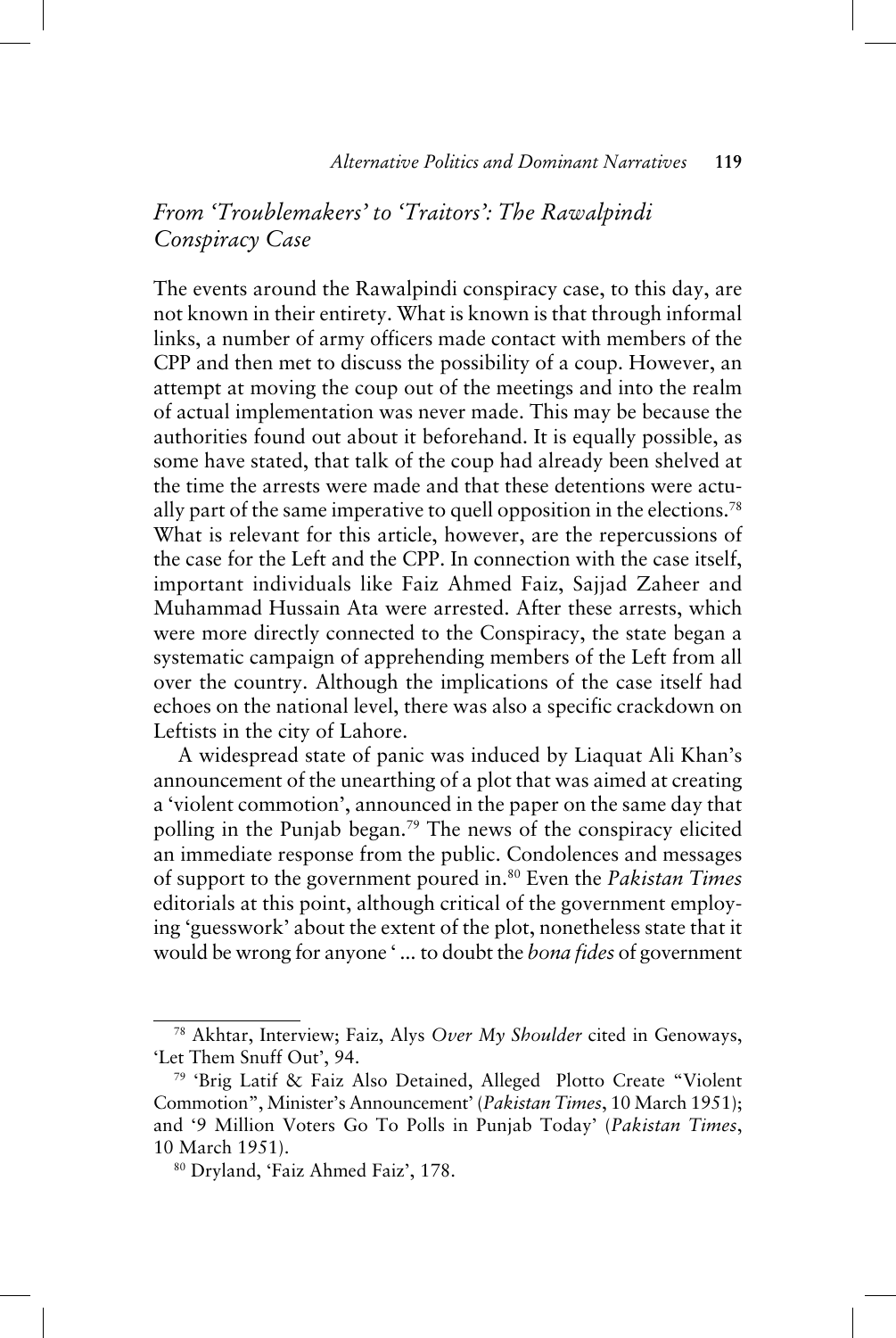action'.81 Discussing public opinion regarding the Conspiracy, Hasan Zaheer<sup>82</sup> asserts that in the minds of most of those who heard of it at the time, the case was seen as 'treason'.83

Although *involvement in* the Rawalpindi conspiracy has been described as a grievous error made by the upper echelons of the CPP, not all CPP members were in favour of this involvement.<sup>84</sup> In addition, it seems that discussions of the case tend to forget that its discovery coincided almost exactly with the 1951 elections in the Punjab. At the time of his arrest, Faiz himself thought that he was being arrested so that he could be kept quiet until after the election.85 Seen from this angle, the announcement of the coup and the association of all Leftists with treason were also part of the process by which the political elite maintained its control over politics in the Punjab. In addition, the repression of *all* Leftists in the aftermath of the conspiracy, especially given that individuals like Mirza Ibrahim and Jehanian had been arrested earlier, suggests that the conspiracy became a reason to crack down on a group that had been, increasingly, making the state uneasy.

The initial impetus for the supposed attempted coup that formed the basis of the case came from the government's decision to cease hostilities in Kashmir,  $\alpha$  decision that was not welcomed by certain groups within the army who disagreed with the civilian administration's judgement.<sup>86</sup> To carry out such a plan the officers approached Faiz Ahmed Faiz in search of political support. Faiz agreed to arrange a meeting for them with Sajjad Zaheer and an informal meeting was accordingly **arranged.**<sup>87</sup> While Talat Ahmed points out that the coup itself was 'not a fabrication' and that several CPP members, including Sajjad Zaheer, did agree to the coup,<sup>88</sup> whether it would have actually been carried out is by no means clear. Evidence of meetings

<sup>81</sup> Khan, *Pakistan: The First Twelve Years,* 268, 267.

<sup>82</sup> Zaheer, *The Times and Trial.*

 $83$  Ibid., x.

<sup>84</sup> See: Leghari, 'The Socialist Movement'; and Ahmed 'Writers and Generals'.

<sup>85</sup> Faiz, Alys *Over My Shoulder* cited in Genoways, 'Let Them Snuff Out', 94.

<sup>86</sup> Zaheer, *The Times and Trial*, 29.

<sup>87</sup> Akhtar, Interview with the author.

<sup>88</sup> Ahmed, 'Writers and Generals', 139, 145.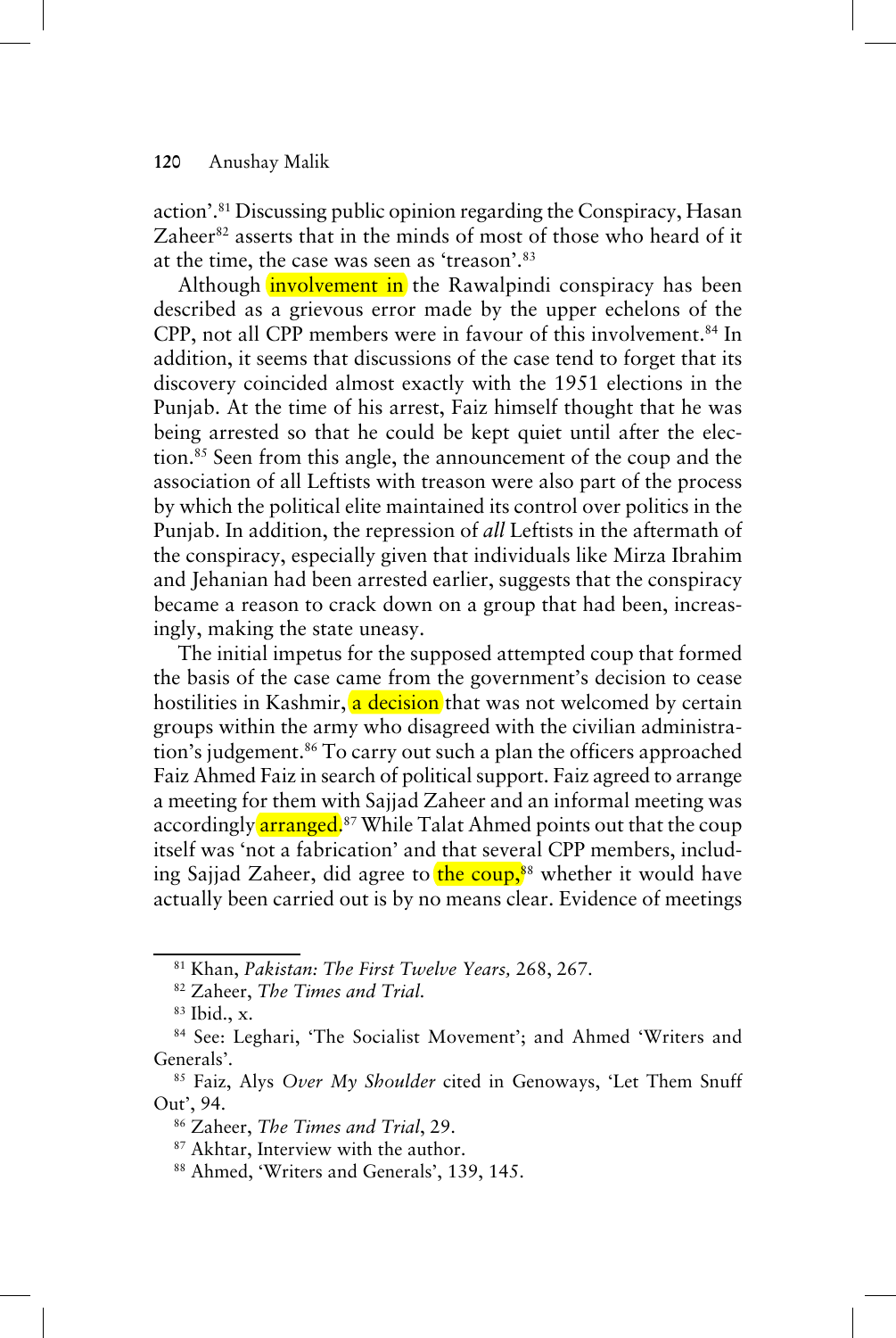where agreements were reached is offset by testimonies stating that the plot did not evolve beyond the initial phase of discussion and it was later shelved.89 This is supported by the investigation of the tribunal that could not definitively prove the charges against them even though the 'conspirators' were not allowed a defence counsel or witnesses.90

Another confusing fact about the timing at which the case emerges is the depth of intelligence available to the Punjab police about 'subversive' activities, particularly with regard to the Communist Party. This is both indicated by Ahmed<sup>91</sup> and visible in the two-volume work on the activities of the Communist Party in West Pakistan published by the Central Investigation Department in 1952. As part of his plea to the CPP to not take part in the coup, Ishaqe Mohammad<sup>92</sup> also pointed out that given the level of monitoring they were subject to, the plans for this coup were definitely not a secret from the authorities.93 Given this sort of surveillance, it does seem improbable that the state only found out about this attempted plot during the elections in March when it was initially supposed to be carried out in February 1951.94 While the fact that there was some substance to the conspiracy cannot be denied, these 'grey' areas suggest that the decision of the state to conduct these arrests and widen the purview of whom they arrested was based on more than just security concerns. This approach becomes more convincing when given the background of the elections and the large number of arrests of Leftists that followed.

Even before the official trial into the conspiracy case began, a number of arrests were carried out, with the assurance being given in newspaper headlines that the 'arrests are not connected with the Pindi conspiracy'.<sup>95</sup> There was a total of about 20 arrests made in

<sup>89</sup> Dryland, 'Faiz Ahmed Faiz', 182; Interview with Hameed Akhtar; Leghari, 'The Socialist Movement', 65.

<sup>90</sup> Ahmed, 'The Rise and Fall', 254.

<sup>91</sup> Ahmed, 'Writers and Generals', 137.

<sup>&</sup>lt;sup>92</sup> Besides founding the Mazdoor Kissan Party in Pakistan Ishaq Muhammad was actively involved in the Punjabiyat language movement in Pakistan (see Kalra and Butt this issue).

<sup>93</sup> Leghari, 'The Socialist Movement', 67.

<sup>94</sup> Ibid., 137.

<sup>&</sup>lt;sup>95</sup> 'Leftist Elements Rounded Up: Arrests Not Connected with Pindi Conspiracy', (*Pakistan Times*, 11 May 1951).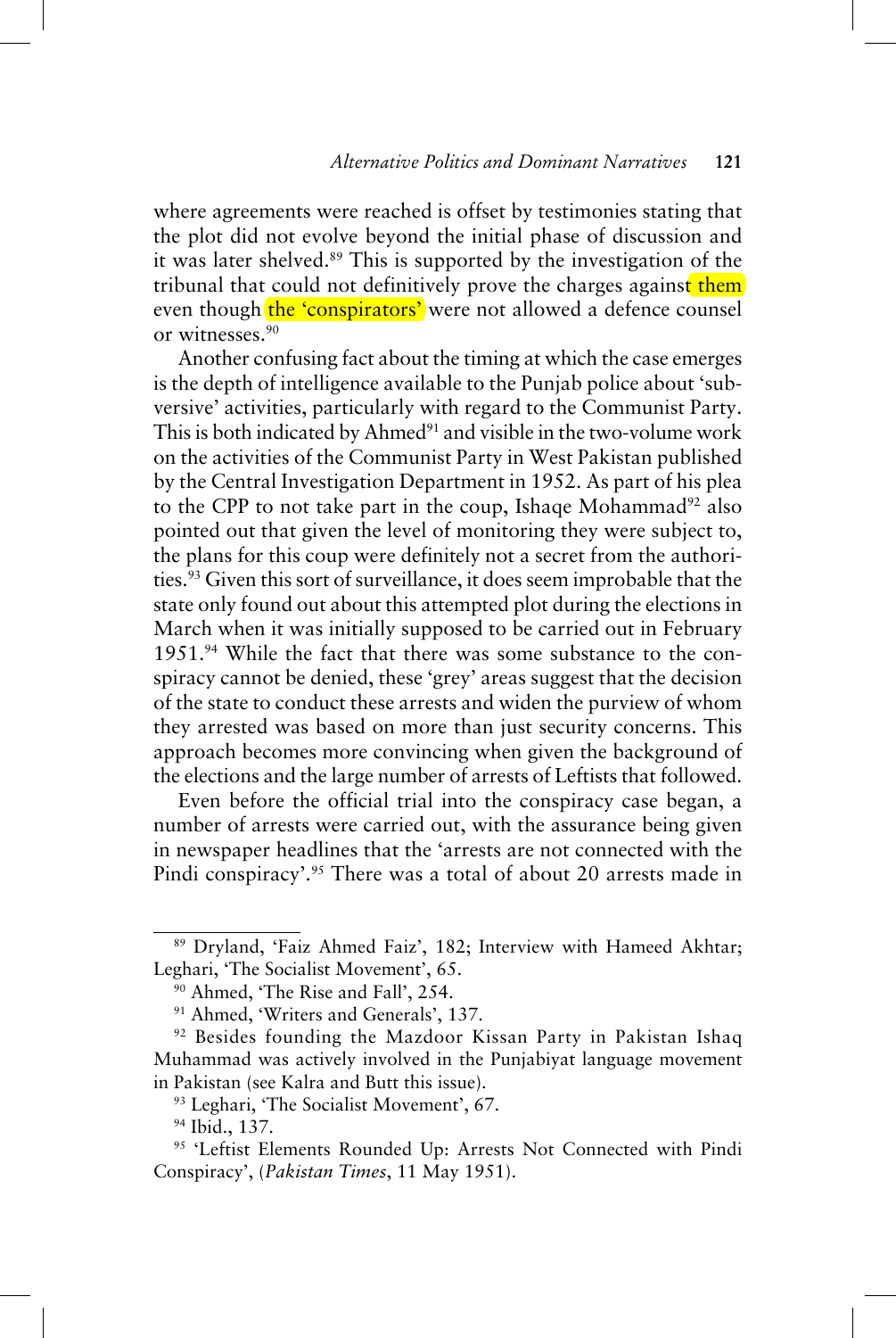this first round-up in the Punjab. Those arrested in Lahore included Firozuddin Mansur, the secretary of the Punjab Kisan Committee and a veteran CPP member, Mohammad Afzal, the general secretary of the PTUF, Shamim Ashraf Malik and Hameed Akhtar.<sup>96</sup> Hameed Akhtar's book *Kal Kothrihr*97 on his prison experiences begins from this exact point. He describes how he heard a loud and persistent banging on his door in the early hours of the morning and saw police standing outside. In an account that is both harrowing and yet tongue-in-cheek, he describes how the police came in a *tonga* a horse-drawn carriage—because the large number of arrests that had been made meant that all police cars were busy. Although these arrests were new in their intensity as they took place in such a short period of time, the book also reveals how arrests of communist leaders were by no means an infrequent occurrence. While some of his friends in prison were nervous about their plight as they had been roused before dawn and some had just been brought to prison as they were, the veteran communist leader Firozuddin Mansur walked in with all necessities carefully packed, fully prepared and composed because he had been to prison so many times that he knew exactly what to expect.<sup>98</sup>

Even within prison, the 'viral' or polluting threat presented by radicalism was still a consideration. This was reflected in the fact that those arrested were kept in separate compartments from the rest of the prisoners. This is part of the reason why Hameed Akhtar spent several months in solitary confinement whilst in prison in the early **1950s** as the police were afraid that he and his comrades would rouse the sentiments of the prisoners around them. Similar to the case with Mirza Ibrahim and the rest of the group arrested immediately preceding the election, even the basis of the arrest was precautionary:

I still remember the beginning of my warrant, my name, my father's name, 'whereas the governor of Punjab is satisfied that you are going to act upon in a manner which is prejudicial to the public law and order, the governor is pleased to detain you for six months'.<sup>99</sup>

<sup>96</sup> Ibid.

<sup>&</sup>lt;sup>97</sup> This can be directly translated as 'Black Cell' but that does not capture the implications of the term. It refers to a place that is like a dungeon, dark and calamitous.

<sup>98</sup> Akhtar, *Kal Kothri,* 30–31.

<sup>99</sup> Akhtar, Interview with the author.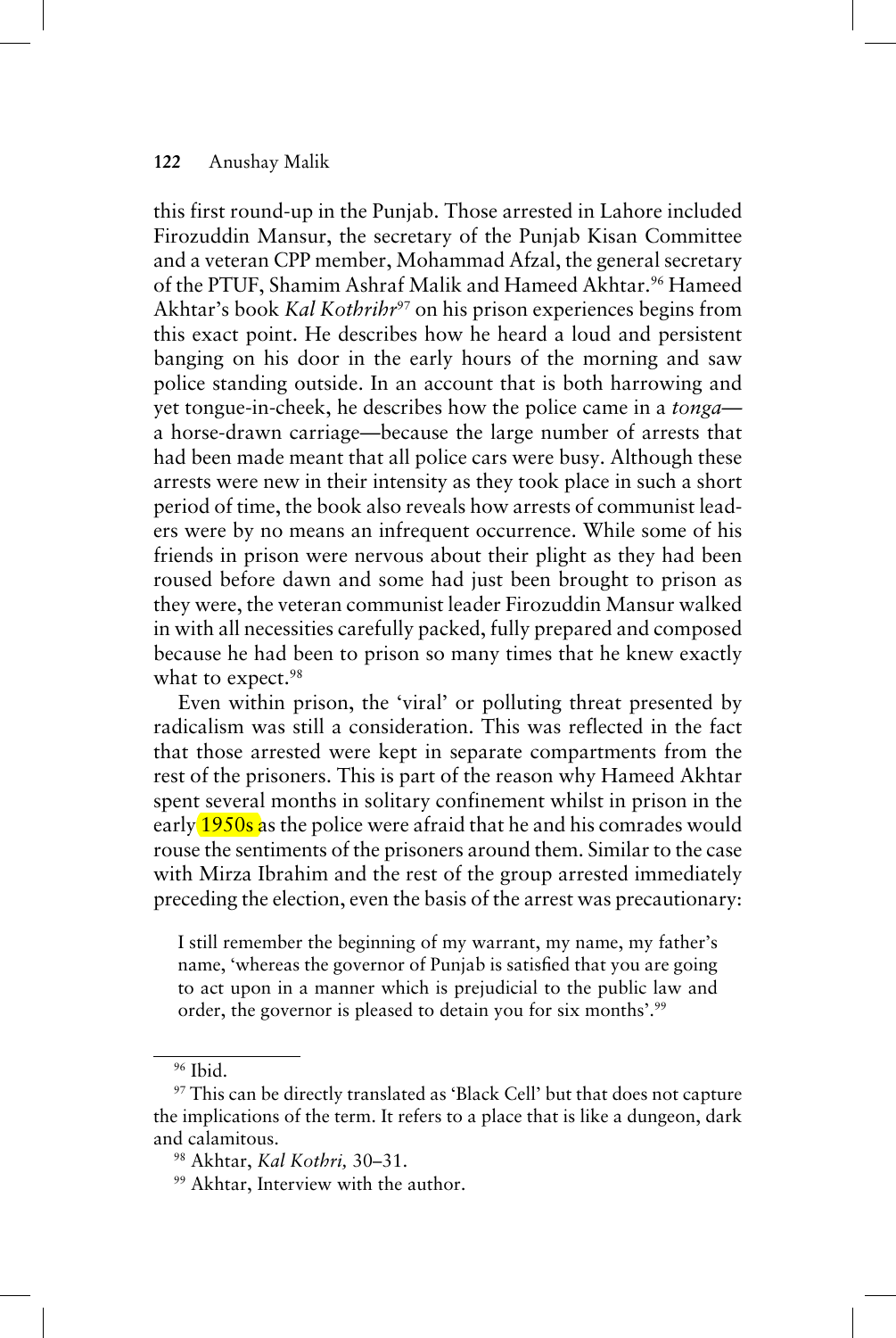In a scathing criticism of the arrests of Leftists outside of those accused in the case, an article in the *Pakistan Times* stated that ' *...*  it is difficult to avoid the conclusion that the Muslim League governments have misused their special powers in order to weaken their political opponents.'100 This repression weakened not only opponents but also those whom they worked with. Even though members of the PTUF at the time were active and protesting these arrests under the 'hated' safety act,<sup>101</sup> in the aftermath of this atmosphere worker and peasant unions that had been affiliated with the CPP became fragmented.102

On one level, official narratives hide the reality of diverse and often opposing realities. On another level, they can also put a different spin on these same realities. The Rawalpindi Conspiracy Case gave substance to a narrative in which the CPP specifically and the Left more broadly were seen as having betrayed Pakistan. In the conclusion of this case, the CPP's role was viewed as one where it had conspired 'to undermine the existence of Pakistan and to establish an atheist state in Pakistan'.103 The army officials, by contrast, were absolved of responsibility and considered as passive recipients. This sentiment is quite clearly articulated in the discussion of the conspiracy case in the Constituent Assembly:

The authors of the present conspiracy had selfish ends to serve; they wanted to grab the reins of Government *...* I can never believe that the Pakistan Forces, of whom we are so proud, could have played into their hands.104

The new narrative now played with historic memory, selectively erasing things like the fact that, once upon a time, the CPP and Muslim League had been allied and of course denying the realities that would

<sup>100 &#</sup>x27;Punjab Kisan Leader Arrested Under Safety Act' (*Pakistan Times*, 12 May 1951).

<sup>101 &#</sup>x27;Demand for Release of Trade Union Workers' (*Pakistan Times*, 4 July 1951).

<sup>102</sup> Leghari, 'The Socialist Movement', 70.

<sup>103</sup> Ibid., 66.

<sup>104</sup> Sheikh Sadiq Hasan, *Constituent Assembly of Pakistan (Debates)*, 16 April 1951, 88.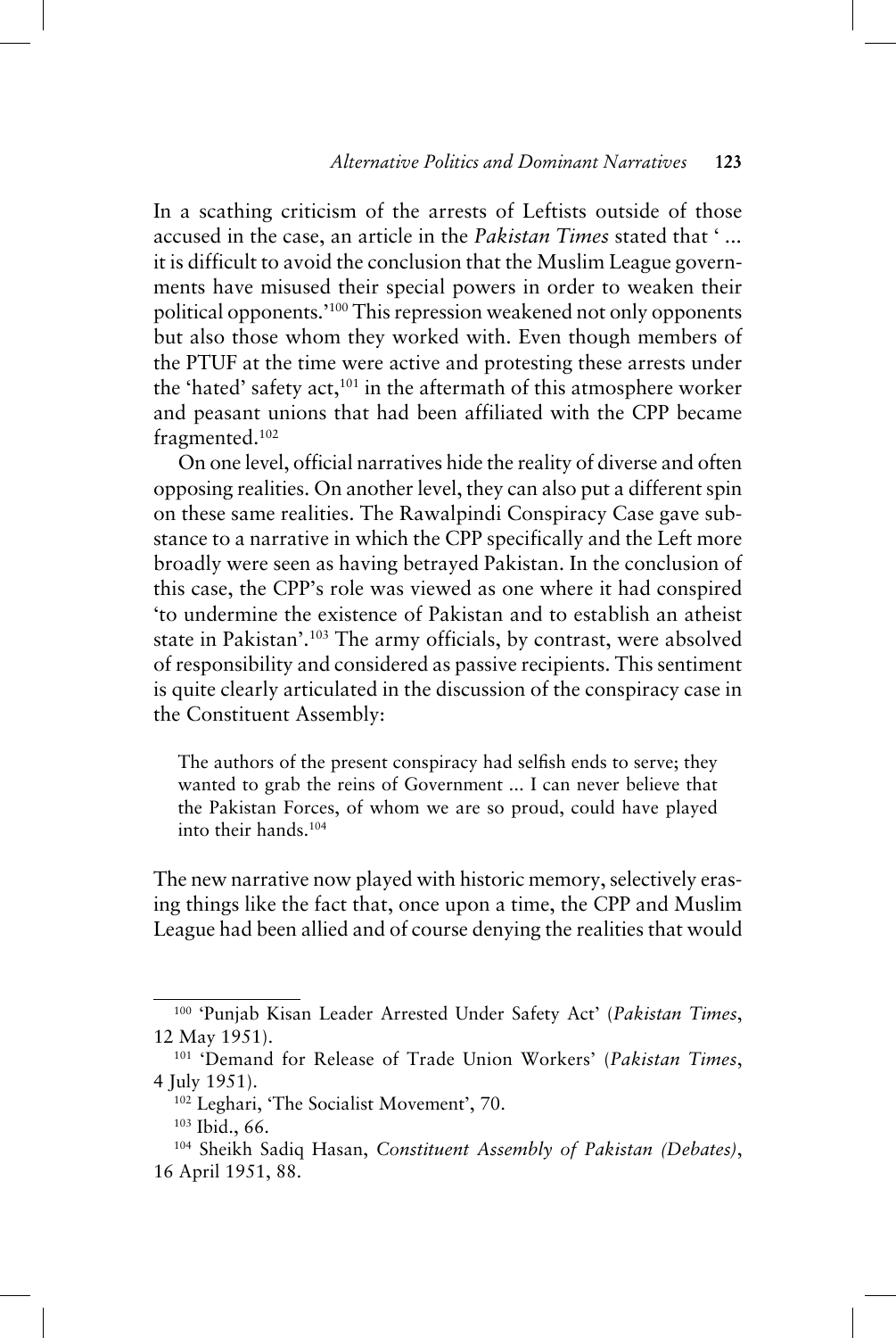later pave the way for Pakistan's multiple military coups. What the Rawalpindi conspiracy case thus actually represents is, to use Jalal's terminology, the manufacturing of 'enemies within'.105

## **Concluding Remarks**

In 1920, after Turkey was defeated in the First World War, a group of refugees left India as a protest against the British bringing to an end the *Khilafat*. These religious and anti- imperialist protestors would go on to become some of the most prominent communists in the early days of Pakistan and particularly the Punjab. Amongst their ranks were names like Fazal Elahi Ourban and Ferozuddin Mansoor.<sup>106</sup> Given this background, the nationalist, religious and  $c \sqrt{\psi}$ unist aspects of their identity overlapped in a way that allowed them to be all these things and yet come to Pakistan. For the Pakistani state however, when Ferozuddin Mansur was arrested in Lahore in 1951 under the Rawalpindi Conspiracy Case, it was because he was a communist. His initial motivations revolving around the *Khilafat* were not of any import—he was arrested as a troublemaker, an atheistic communist and, therefore, a paradox in Pakistan's Islam-oriented nationhood. The multiple realities of individuals who were communist at one point were thus subsumed under the reality of what the Pakistani state said communism was. As this article has shown and this example illustrates, this reality did not, however, necessarily conform to varying local strands of communist politics.

The political curtailment of the activities of the Left described above were part of a wider process by which the state restricted political alternatives and defined, increasingly narrowly, what type of political identities were acceptable in the Pakistani state. The ban on the CPP was not lifted till as late as in 1986 and the creation of a category of 'enemy of the state', in this sense, was a political act aimed at not only eliminating political opposition but also narrowly defining the *type* of politics that could be practiced within the ambit of the Pakistani state. In the case of the CPP, their role within the elections of 1951 is an all but forgotten aspect of Pakistani history, partially because of its distance from what is possible in the contemporary

<sup>105</sup> Ibid., 82.

<sup>106</sup> Ibid., 23–24.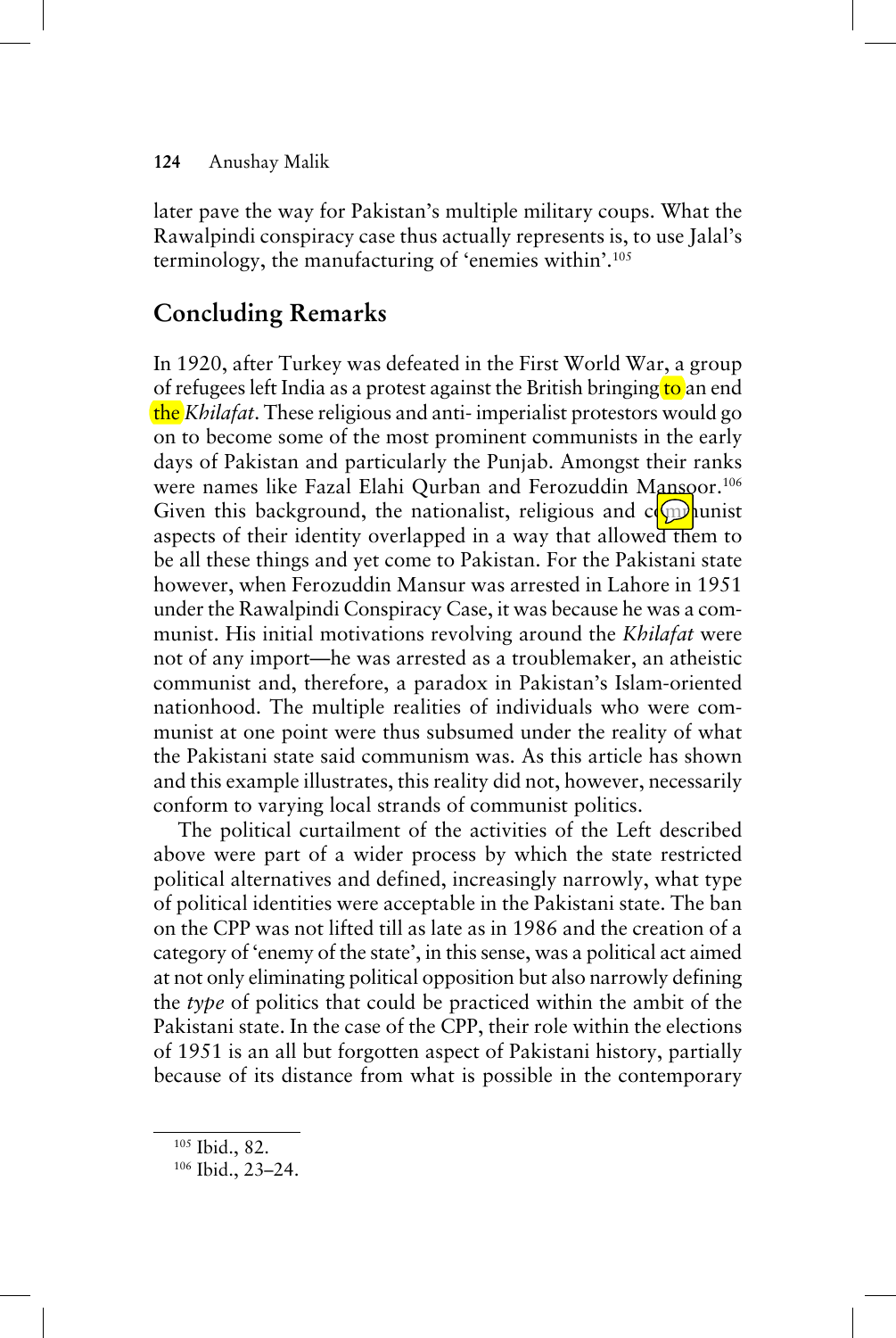context, as Hameed Akhtar observed: 'At that time the CPP was the only voice challenging the status quo *...* today, could any communist be elected in Lahore?' The combined result of state repression and the conspiracy case was that groups that had connected themselves to other political associations and linked themselves to the articulation of class politics broke off these ties. An example of this was the PWA, which officially separated itself from association with politics and political parties.107 This signalled the beginning of the process of de-politicisation of such organisations in the Pakistani context.

While the cultural politics of the CPP can be viewed as problematic in the emphasis given to Urdu as a national language,  $108$  their persistence in pursuing an agenda of linking literary activities to the politics of progress and development meant that individuals like Faiz Ahmed Faiz and Hameed Akhtar played an important role in linking these intellectual circles to the politics of labour in Lahore. These specific political linkages were now to become a thing of the past. Indeed, this phase in Pakistani history also represents the change of an era. While Partition had drawn a geographical boundary line, these events indicate the changes that took place at the interface between an older social and political order and the new imperatives of the nascent state. The culture that allowed the Left to flourish is best represented by the 'coffee house culture' of Lahore. The India Coffee house was one of a number of small establishments that were regularly frequented by individuals like Habib Jalib, (the revolutionary poet who himself was a worker in Lyallpur at one point)<sup>109</sup> and Ferozuddin Mansur. Khursheed Aziz's memoirs, '*The Coffee House of Lahore',* provide a loving and witty portrait of the individuals who visited the Coffee House (as it became known after Partition) between the late 1940s and the early 1950s. This memoir is replete with nostalgia for an age in which Lahore was a cosmopolitan centre of ideas and debates. However, Aziz's memoirs, describing individuals between the late 1940s and the early 1950s, completely skip the break represented by Partition and the effect it had on the public arena within which politics was practiced in Lahore. Indeed, all of the public spaces for meetings, debate and *mushairas* were negatively

<sup>&</sup>lt;sup>107</sup> Ahmed, 'Writers and Generals', 144.

<sup>108</sup> Ali, 'Communists in a Muslim Land', 153–54.

<sup>109</sup> Aziz, *The Coffee House*, 63–65.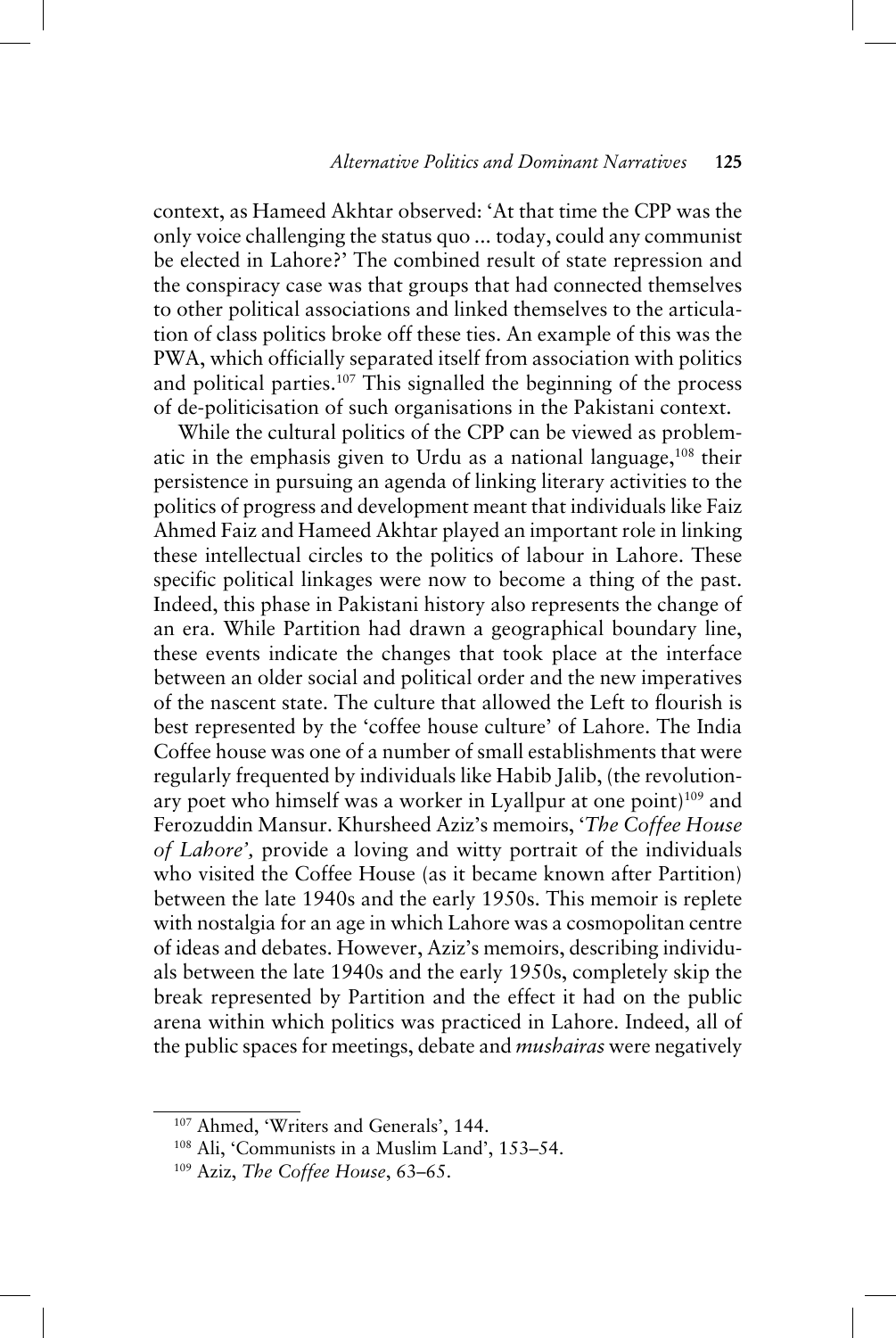impacted by Partition. Bemoaning this same change, an article in the *Pakistan Times* from 1956 discussed the shift in the nature of Lahore from a centre of stormy political and cultural activities to one that was simply attempting to grapple with the consequences of Partition. Now, the article continued, the halls that were so essential to making Lahore so vibrant were either being used to provide shelters or being used as 'godowns' for storing grain.<sup>110</sup> The limited space for the old type of politics in Lahore would go on shrinking in later years as symbolised by the disappearance of the few halls of this sort that were left in the post-Partition city. Abdul Rauf Malik, the head of the People's Publishing House in the 1950s, observed that there were no halls left in the city—the Lajpat Rai hall, the Barkat Ali Muhammadean Hall and the YMCA were all out of use. He bemoaned the fact that now, there are huge five- and three-star hotels where meetings are held with tea, which is expensive and restrictive.111 Indeed, the decline of the political culture of the city of Lahore paralleled the demise of the Left.

The relationship between the politics of the Left and the mechanics of state repression existed in a very specific context and in a very different kind of public space that existed in Lahore in the early 1950s. Nonetheless, the way that the narrative unfolds provides important insights into the way politics was practiced below the level of the nation state and the manner in which the enemies of the state were identified and marginalised—a process that has been applied time and again to different groups in various periods of Pakistani history. When talking about the popularity of his book *Kal Kothri*, Hameed Akhtar remarked that the book has been published in eight different editions since its original publication in 1953 and is still in demand today because what it describes are the specific arrests that took place in the early 1950s and hence it touches on political circumstances that have been repeatedly created whenever the state has attempted to suppress political opposition. While this has happened all too often in the Pakistani context, if Faiz could retain some tendrils of hope when writing from jail while arrested under the conspiracy case, perhaps it is possible to do the same in contemporary observations of the political future of Pakistan:

<sup>110 &#</sup>x27;Lahore's Neglected Public Halls' (*Pakistan Times*, 6 May 1956).

<sup>&</sup>lt;sup>111</sup> Malik, Interview with the author.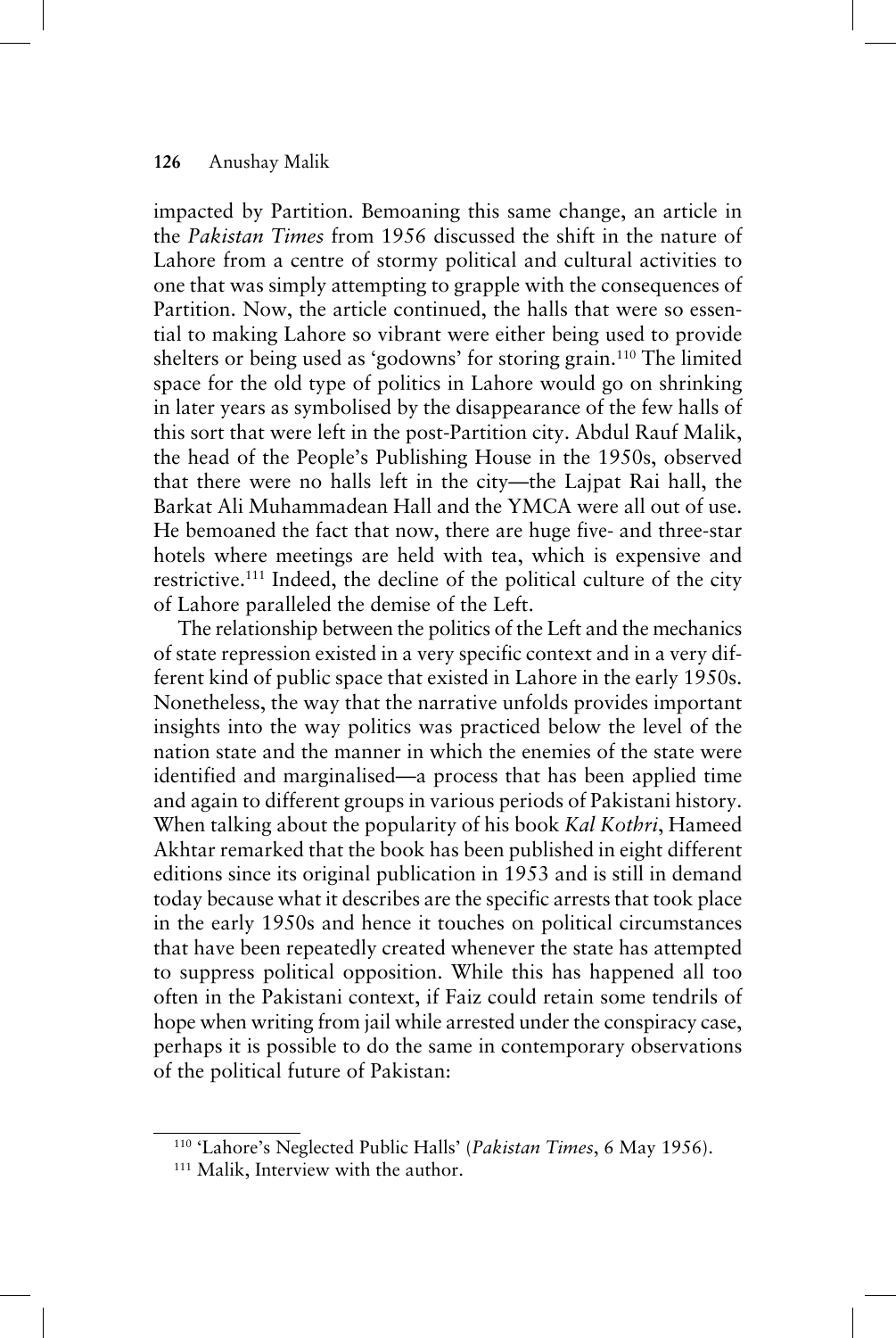Today men of heart go to test their spirits and their faith; let them bring an army of enemies, we will meet them tomorrow let them come to the execution yard, we will join the spectacle tomorrow. No matter how heavy this last hour may seem, my friend: we will see the light hidden tonight shine brightly tomorrow; we will see the morning-star sparkle as today edges into tomorrow.112

## **References**

- Ahmad, S. Haroon, 'Flashback: Students Activated', *Dawn,* 11 September 2011, http://beta.dawn.com/news/658168/flashback-students-activated (accessed 13 February 2012).
- Ahmed, Ishtiaq, 'The Rise and Fall of the Left and the Maoist Movements in Pakistan', *India Quarterly* 66, no. 3 (2010): 251–65.
- Ahmed, Talat, 'Writers and Generals: Intellectuals and the First Pakistan Coup', *Indian Economic and Social History Review* 45, no. 1 (2008): 115–49.
- Akhtar, Hameed, *Kal Kothri (Black Cell)*, Lahore: Book Home, 2009.
- Alavi, Hamza, Pakistan and Islam: Ethnicity and Ideology, in *State and Ideology in the Middle East and Pakistan*, Hamza Alavi and Fred Halliday (eds), New York, NY: Monthly Review Press, 1988.
- Ali, Kamran Asdar, 'The Strength of the Street Meets the Strength of the State: The 1972 Labor Struggle in Karachi', *International Journal of Middle East Studies* 37 (2005): 83–107.
	- ———, 'Communists in a Muslim Land: Cultural Debates in Pakistan's Early Years', *Modern Asian Studies* 45, no. 3 (2011): 501–34.
- Ali, Tariq, *Pakistan: Military Rule or People's Power*, London: Jonathan Cape, 1970.
- ———, 'Revolutionary Perspectives for Pakistan', *New Left Review* I*/*<sup>63</sup> (1970): 43–55.
- Ayres, Alyssa, *Speaking Like a State: Language and Nationalism in Pakistan*, Cambridge: Cambridge University Press, 2009.
- Aziz, Khurshid K., *The Coffee House of Lahore: A Memoir 1942–57*, Lahore: Sang-E-Meel Publications, 2008.
- ———, *Party Politics in Pakistan, 1947–1958*, Islamabad: National Commission on Historical and Cultural Research, 1976.
- Criminal Investigation Department (CID), Punjab, *The Communist Party of West Pakistan in Action*, Volume I and II, by Mian Anwer Ali, Deputy Inspector General of Police, Lahore, Lahore: Superintendent Government Printing, 1952.

<sup>112</sup> Faiz Ahmed Faiz, 'The Execution Yard (A Song)' cited in Genoways, 'Let Them Snuff Out', 106.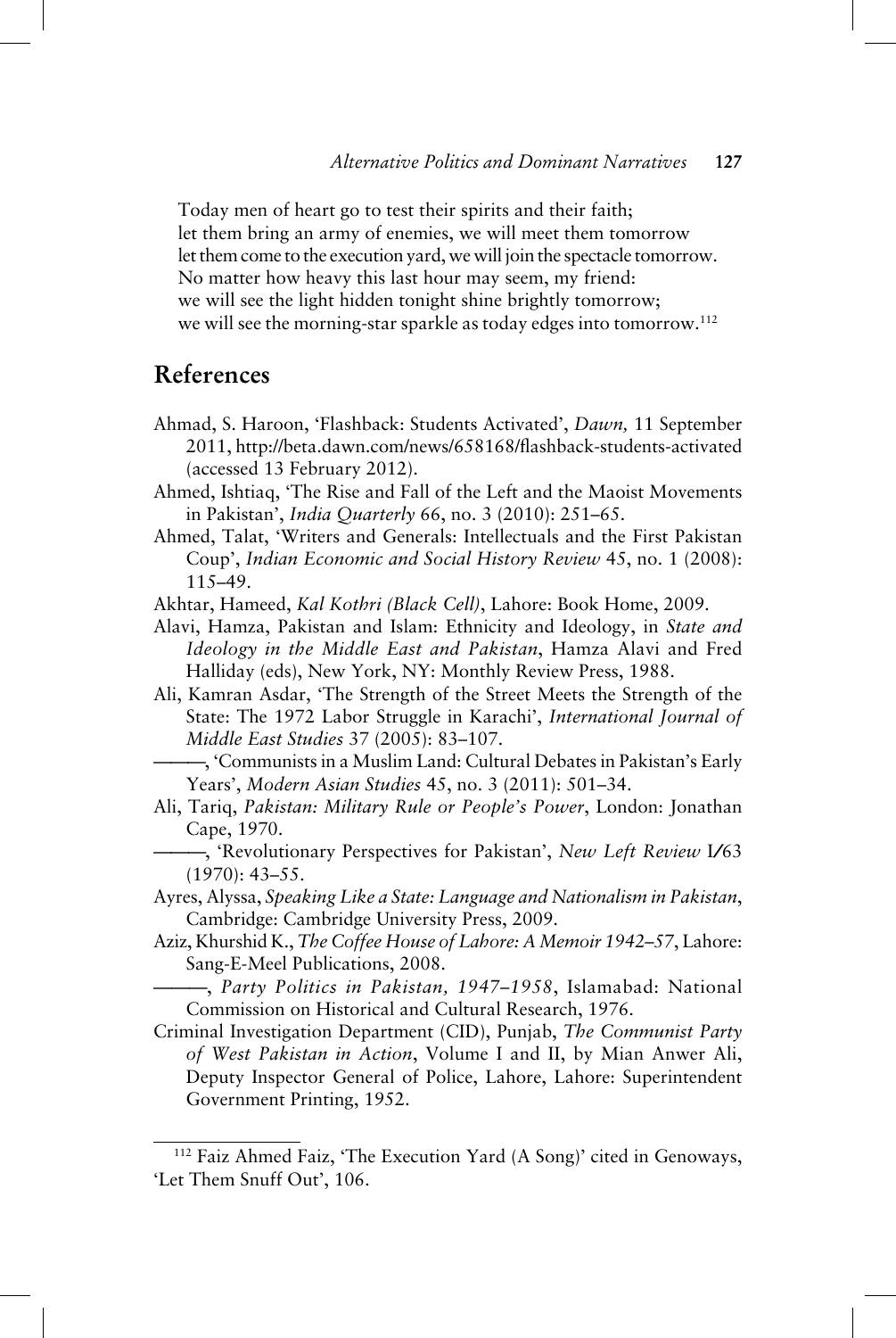- Dryland, Estelle, 'Faiz Ahmed Faiz and the Rawalpindi Conspiracy Case', *Journal of South Asian Literature* 27, no. 2, Perspectives on Socialist Realism in Asian Literature (1992): 175–85.
- Franda, Marcus F., 'Communism and Regional Politics in East Pakistan', *Asian Survey* 10, no. 7 (1970): 588–606.
- Gauhar, Altaf,*The Challenge of Islam*, London: Islamic Council of Europe, 1978.
- Genoways, Ted, '"Let Them Snuff Out the Moon": Faiz Ahmed Faiz's Prison Lyrics in Dast-e-Saba', *Annual of Urdu Studies* 19 (2004): 94–119.
- Habib, Irfan, 'The Left and the National Movement', *Social Scientist* 26, no. 5*/*6 (1998): 24–25.
- Hasan, Sibte, *The Battle of Ideas in Pakistan*, Lahore: Pakistan Publishing House, 1986.
- Iqtidar, Humeira, *Secularizing Islamists? Jama'at-e-Islami and Jama'at-ud-Da'wa in Urban Pakistan*, Chicago: The University of Chicago Press, 2011.
- Jalal, Ayesha, 'Conjuring Pakistan: History as Official Imagining', *International Journal of Middle East Studies* 27, no. 1 (1995): 73–89.
- Javid, Hassan, 'Class, Power and Patronage: Landowners and Politics in Punjab', *History and Anthropology* 22, no. 3 (2011): 337–69.
- Kamran, Tahir, 'Early Phase of Electoral Politics in Pakistan: 1950s', *South Asian Studies* 24, no. 2 (2009): 257–82.
- Khan, Abdul H., 'A Front for the A.L'., *Pakistan Forum* 2, no. 1 (1971): 13–14.
- Khan, Adeel, *Politics of Identity: Ethnic Nationalism and the State in Pakistan*, New Delhi: Sage Publications, 2005.
- Khan, Mazhar A., *Pakistan: The First Twelve Years. The Pakistan Times Editorials of Mazhar Ali Khan*, Karachi: Oxford University Press, 1996.
- Khan, Roedad, ed., *The American Papers: Secret and Confidential India-Pakistan-Bangladesh Documents 1965–1973*, Karachi: Oxford University Press, 1999.
- Leghari, Iqbal, 'The Socialist Movement in Pakistan: An Historical Survey 1940–1974', Unpublished PhD thesis, Laval University, Montreal, 1979.
- Lerski, George J., 'The Pakistan-American Alliance: A Reevaluation of the Past Decade', *Asian Survey* 8, no. 5 (1968): 400–15.
- Levi, Werner, 'Pakistan, the Soviet Union and China', *Pacific Affairs* 35, no. 3 (1962): 211–22.
- Malik, Hafeez, 'The Marxist Literary Movement in India and Pakistan', *The Journal of Asian Studies* 26, no. 4 (1967): 649–64.
- Maniruzzaman, Talukder, 'Group Interests in Pakistan Politics, 1947–1958', *Pacifi c Affairs* 39, no. 1*/*2 (1996): 83–98.
- McMahon, Robert J., 'United States Cold War Strategy in South Asia: Making a Military Commitment to Pakistan, 1947–1954', *The Journal of American History* 75, no. 3 (1988): 812–40.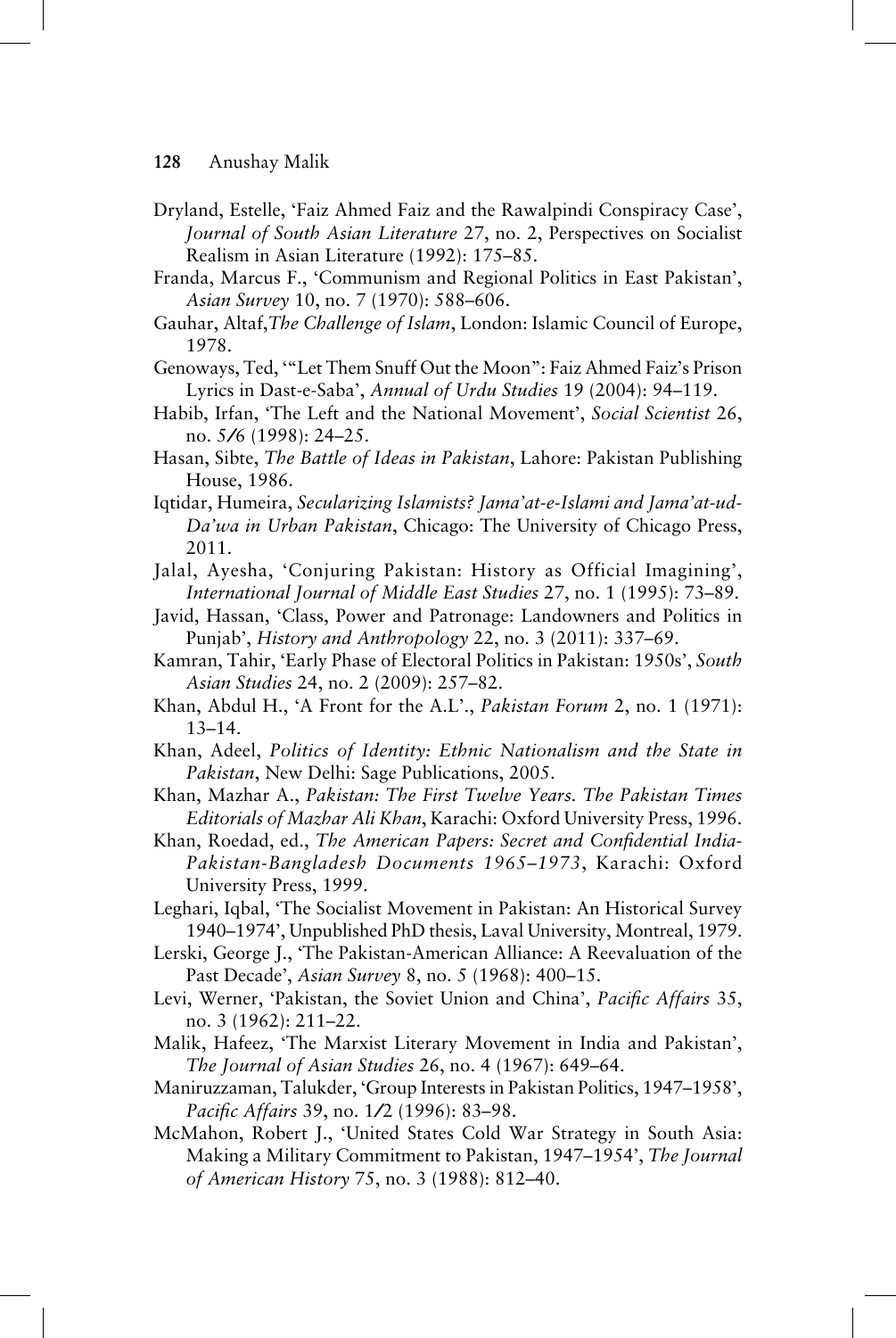- Ministry of the Interior, '*Internal Situation' 29 February 1952, Reel 2084*, Islamabad: National Documentation Centre, 1952.
- Pakistan Law Reports, 'Mazhar Ali Khan v. The Governor of the Punjab', 1953 PLR 253, Lahore: Government Book Depot, 1953.
- Rahman, Tariq, *Language and Politics in Pakistan*, New Delhi: Orient Longman, 1996, published in arrangement with Oxford University Press, Karachi.
- Rashiduzzaman, M., 'The National Awami Party of Pakistan: Leftist Politics in Crisis', *Pacific Affairs* 43, no. 3 (1970): 394-409.
- Samad, Yunas, 'Pakistan or Punjabisation: Crisis of National Identity', *International Journal of Punjab Studies* 2, no. 1 (1995): 23–42.
- Sayeed, Khalid Bin. 'The Breakdown of Pakistan's Political System'. *International Journal* 27, no. 3 (1972): 381–404.
- Shaheed, Zafar, *The Labour Movement in Pakistan: Organization and Leadership in Karachi in the 1970s*, Karachi: Oxford University Press, 2007.
- Shaikh, Farzana, *Making Sense of Pakistan*. London: Hurst & Company, 2009.
- Talbot, Ian, 'The Punjabization of Pakistan: Myth or Reality', in *Pakistan: Nationalism Without a Nation*, Christophe Jaffrelot (ed.), 51–62, London: Zed Books, 2002.

———, 'A Tale of Two Cities: The Aftermath of Partition for Lahore and Amritsar 1947–1957', *Modern Asian Studies* 41, no. 1 (2007): 178–79.

- Toor, Saadia, *The State of Islam: Culture and Cold War Politics in Pakistan*, London: Pluto Press, 2011.
- Zaheer, Hasan, *The Times and Trial of the Rawalpindi Conspiracy*, Karachi: Oxford University Press, 1951.

## **Newspapers**

*Pakistan Times Civil & Military Gazette*

## **Interviews Cited**

Ali, Tahira Mazhar, 2 February 2008, Interview with the author. Akhtar, Hameed, 28 May 2011, Interview with the author. Malik, Abdul Rauf, 2 June 2011 Interview with the author. Naseem, Syed M., 11 April 2008, Interview with the author.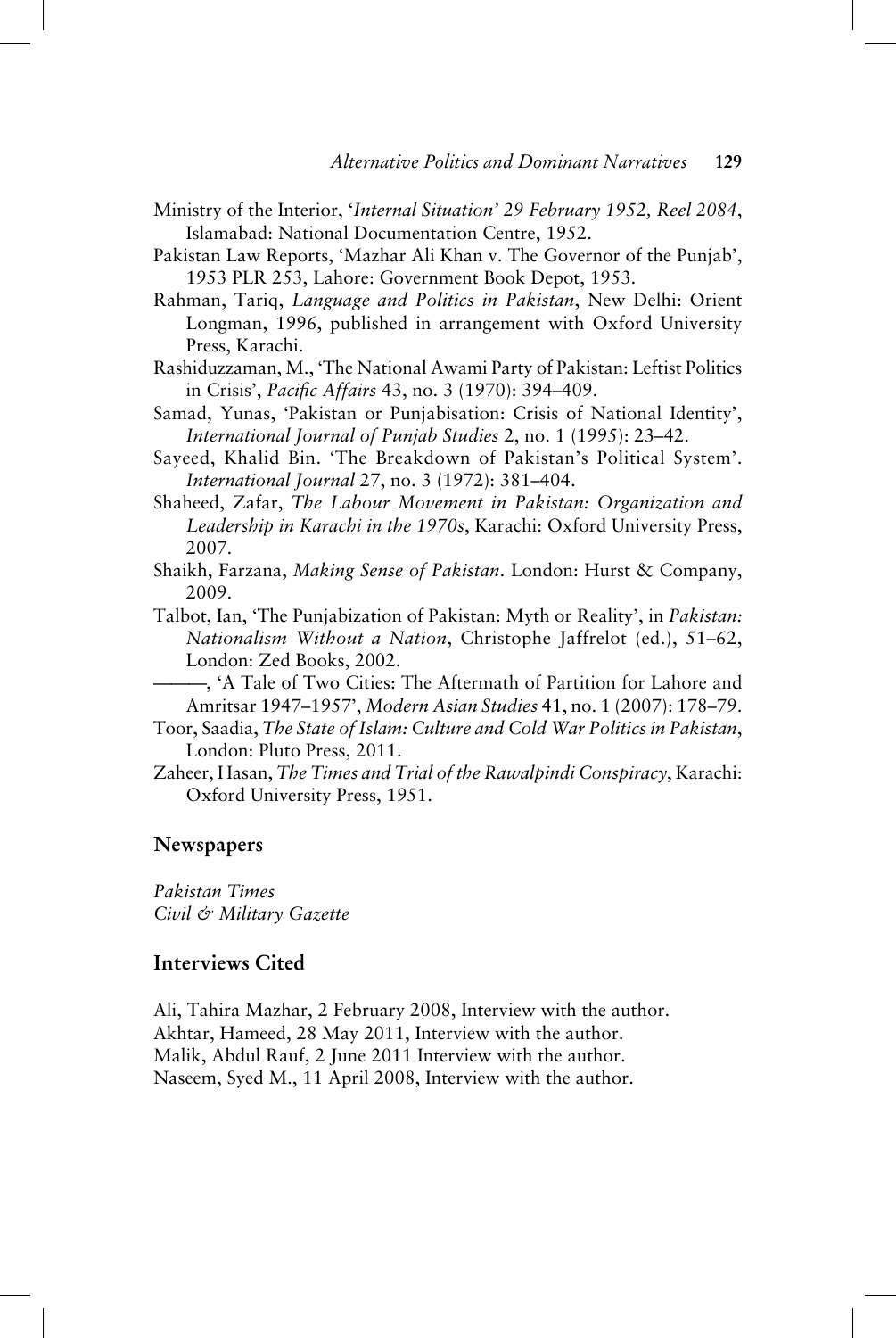## 6

# 'In One Hand a Pen in the Other a Gun': Punjabi Language Radicalism in Punjab, Pakistan

*Virinder S. Kalra* and *Waqas M. Butt*

I am the poet of the day, my voice reaches the sky In one hand a pen, in the other a gun I am the heir of a martyr, don't hold me back My shoulders bear the burden of revenge I salute to those martyred, who sacrificed their life in struggle Who captured and destroyed the enemies, like a bolt from the blue I am indebted to that sister who sent her brother to the war. My head in the cradle of that mother who doesn't have a son anymore. I am the poet of the day my voice reaches the sky In one hand a pen in the other a gun.

Mian Salim Jahangir, 'Ballad of the Day'1

The relationship between language and politics has been long established, most usually through the lens of nationalism. The model of one nation, one language, one people to some extent was paradigmatic of the ideology of anti-colonial struggles. To some extent, the formation of Pakistan was also mobilised around the idea of Urdu as the national language and Islam as the national faith. Indeed, these two slogans ultimately became the rationale for a strongly centralising state.<sup>2</sup> Such equations between nation and language,

<sup>1</sup> Jahangir, *Ballad of the Day*, 70–71. This poem is in honour of those who died in Hashtnagar, arguably the most successful Left-wing uprising in Pakistan. See Ahmed, 'The Rise and Fall', for more details. Poem translated by the authors.

<sup>&</sup>lt;sup>2</sup> See Jalal, *Self and Sovereignty*; and Talbot, *Pakistan*.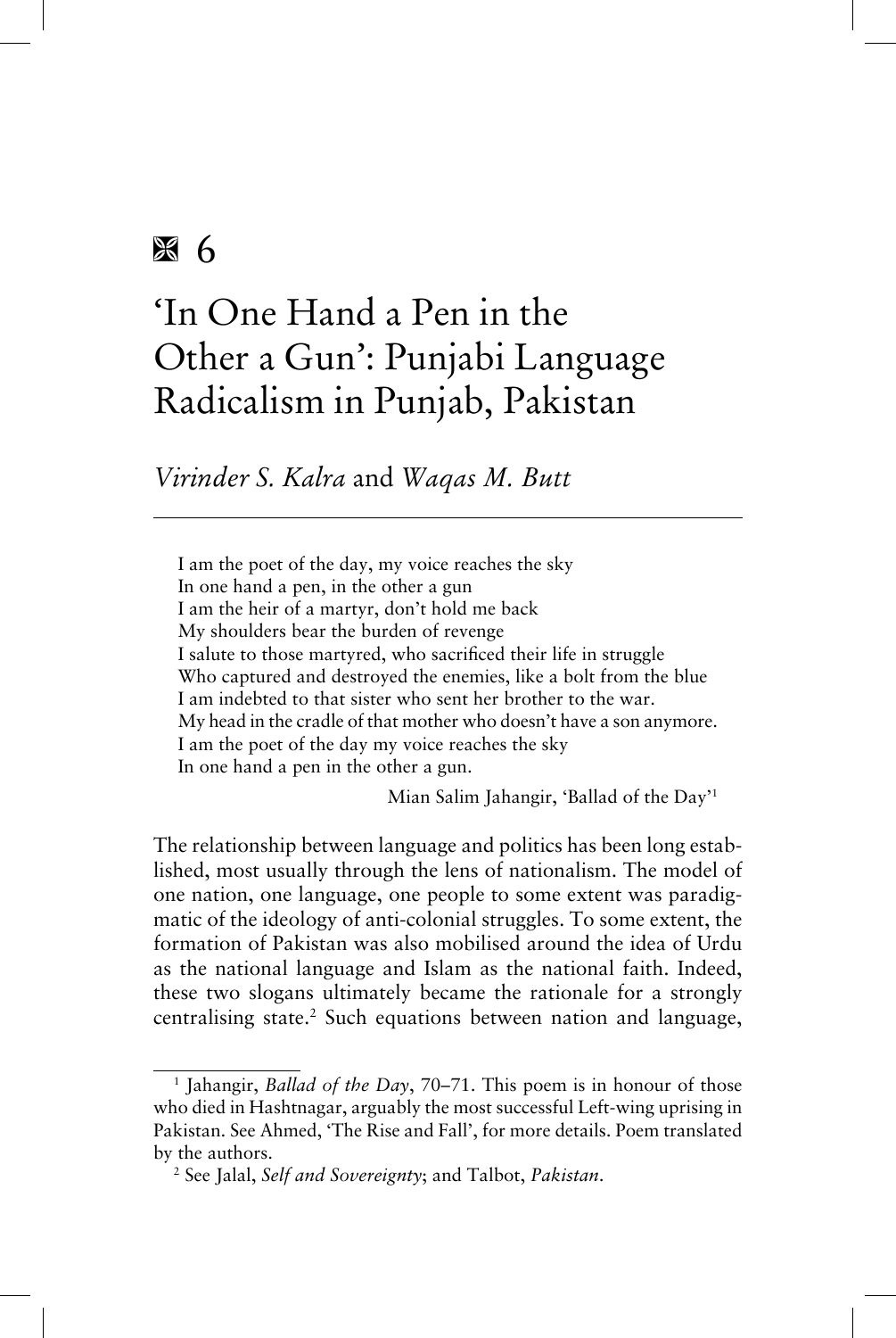however, have done much dis-service to the heterogeneity not only of minority languages but also of hegemonic ones. Thus, there were struggles around the issue of language most prominently in East Pakistan from the very formation of Pakistan. Although there is some debate about how crucial the Bangla language movement was in terms of the final formation of Bangladesh, there is no doubt that the repression of Bengali in favour of Urdu played a significant role in the creation of an independence movement.3 Less prominent and politically far less successful have been the ethno-national mobilisations around Sindhi, Pashto and Baluchi, which have all at some time made demands on the state in terms of provision for language rights.<sup>4</sup> This article discusses the status of Punjabi in Pakistan and its relationship with the Left.

In some senses, the status of Punjabi in Pakistan is an anomaly because on the one hand it is not recognised as an official language of the state and on the other over 80 per cent of residents in Punjab speak the language as a mother tongue and over 60 per cent of the population of Pakistan resides in Punjab.5 This demographic reality nonetheless does not reflect its status in terms of state provision. There is no provision to teach Punjabi at the school level and it is only offered in a few colleges at the degree level, with only one institution offering postgraduate education in the subject.<sup>6</sup> Indeed, the basic premise of much activism for Punjabi has been for the establishment of primary education in the language. It was only with the formation of the current state of Pakistan in 1971 that an MA in Punjabi was introduced in Punjab University, Lahore. A somewhat bizarre policy, given that there was no formal provision in the subject at any other level of education. The reasons for this neglect by the state will be

<sup>3</sup> Talbot, *Pakistan*.

<sup>4</sup> Though Mir (2010) makes the salient point that the state has never in the pre-colonial or colonial project provided support to Punjabi, it is nonetheless the remit of the modern state to make provision for language teaching and development. It could be argued that there is no unifying notion of language without the state providing standardisation over competing claims. The state therefore remains central in terms of Punjabi activism and mobilisation in Pakistan.

<sup>5</sup> Pakistan Census Organisation, *Main Finding of Census on Housing and Population*.

<sup>6</sup> MA's and PhD's in Punjabi are offered at Punjab University, Lahore.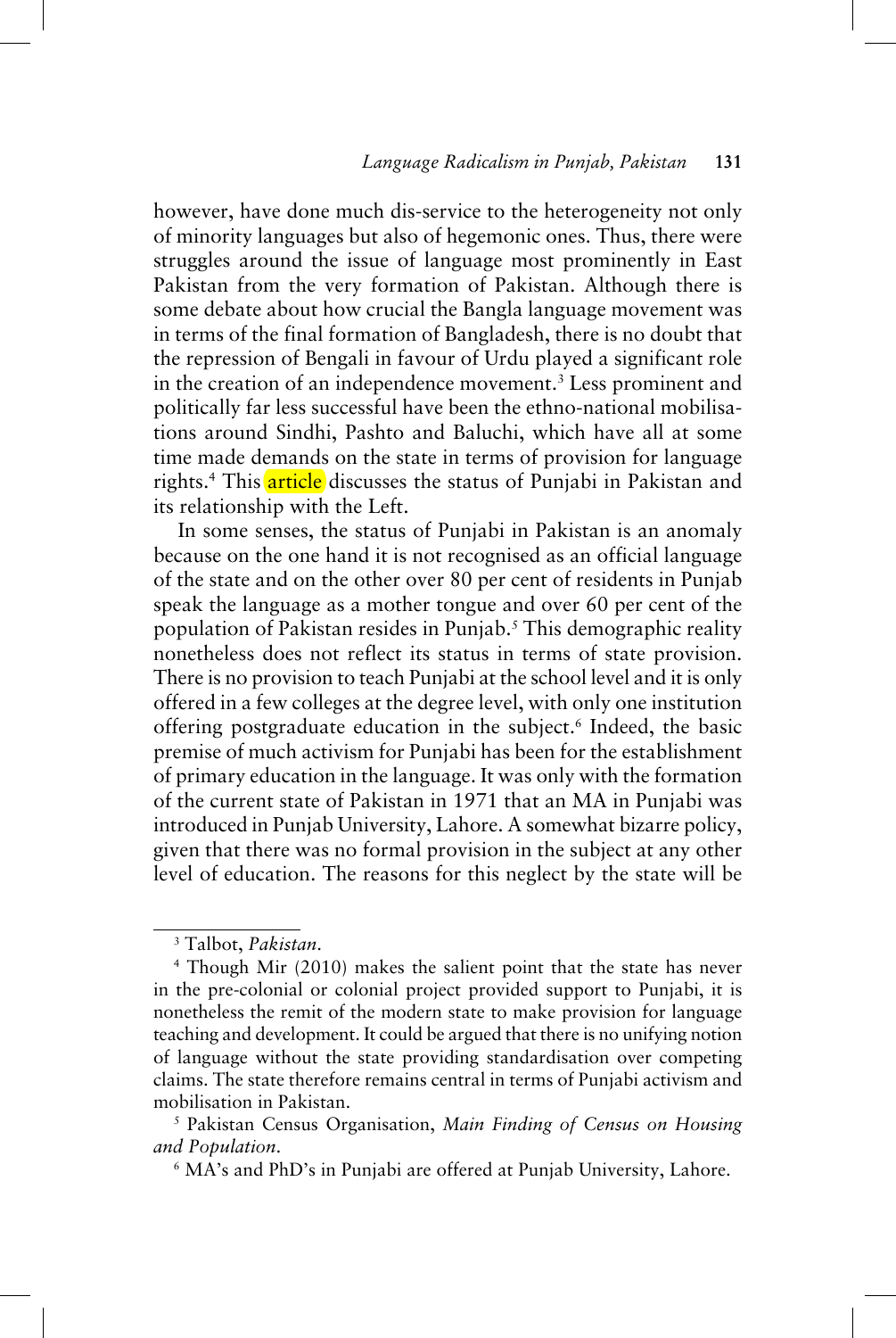### **132** Virinder S. Kalra and Waqas M. Butt

discussed in more detail, but it is important to note at this stage that one of the reasons for Punjabi's marginality is its association with low social status and class. Indeed as the language of the uneducated — of the peasants and the working class, it is shunned by the nationalist elite. Yet it is precisely this status that provides the rationale for its appeal to Left-wing groups and parties.

This article begins by placing Punjabi language movements in the general context of South Asian language mobilisations. Then by reviewing the research of Punjabi in West Punjab, two key areas that are not completely addressed are established. First is the lack of an account of the role of the Left in Pakistan in organising around the language issue and second is the neglect of places, other than Lahore, in the description of the various Punjabi movements. Redressing these absences requires a re-reading of the existing material to highlight the connection between activists and various parties, but more particularly with a literary method rooted in Marxist methodologies that language activists deployed. The key figures active in the Mazdoor Kisan Party (Major Ishaque) provide a compelling example of the in-depth relationship between literature and politics in the Punjab. In particular, the work of figures such as Mian Jahangir (one of who's poems opens this article) in the 1970s and the influence of these figures on subsequent publications such as Sajjan and Panchim will be used to illustrate the highly politicised perspective on language that emerge in West Punjab of the late 1960s through to the end of the 1980s. Finally, the way in which Punjabi was part of the mobilisation of the National Students Federation will be demonstrated via a case study of the market town of Sahiwal, addressing the overtly Lahore-centred focus of previous studies.<sup>7</sup>

## **Language and Politics in South Asia**

The politicised nature of language in South Asia has been studied from a number of angles, most prominently in terms of the nexus that emerges in the colonial period between language and religious

<sup>7</sup> The research for this article is based on both authors' involvement in the Punjabi movement in Pakistan since the 1970s for Butt and since the 1990s for Kalra. Further information was gathered from interviews with MKP activists.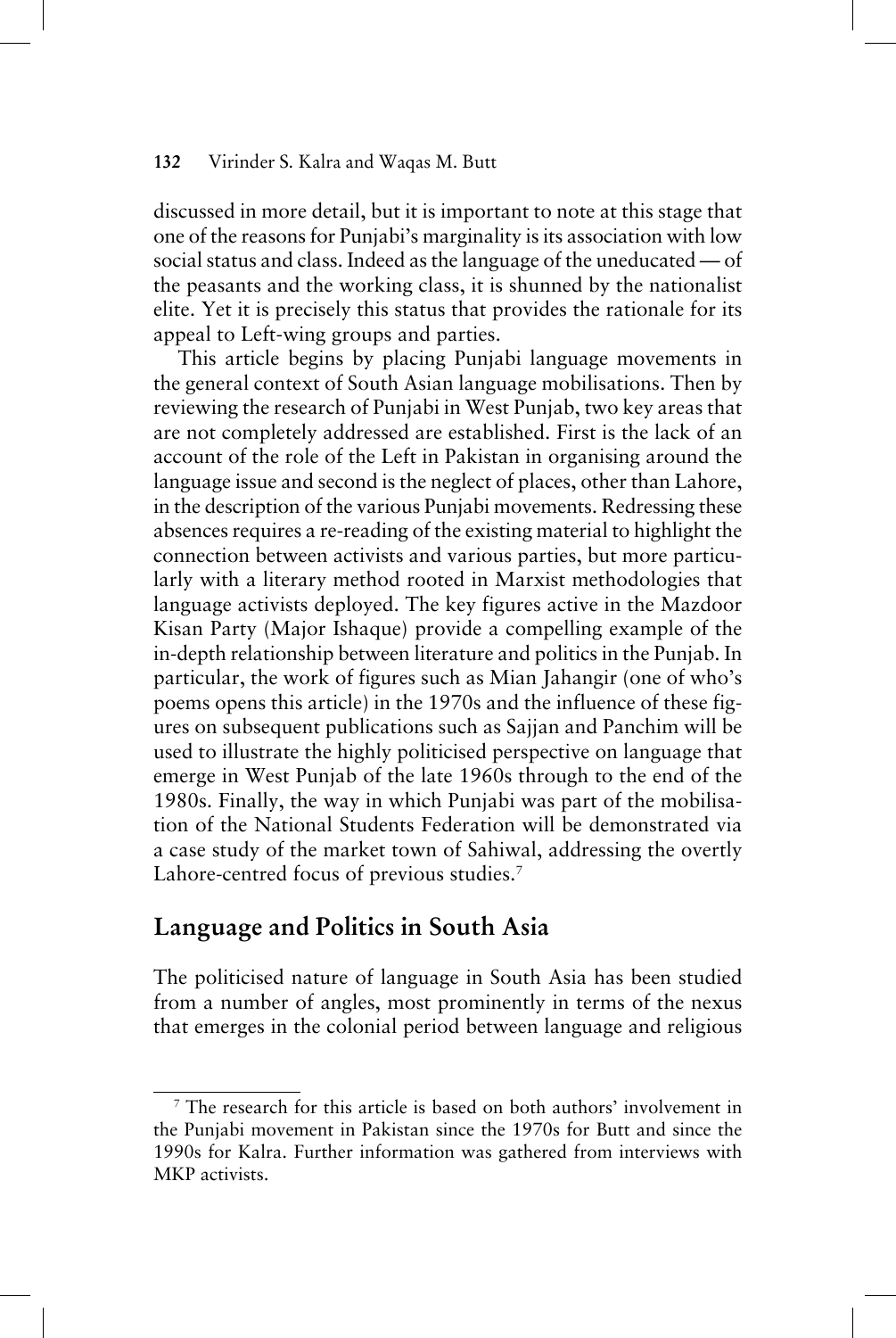identity, with one result being the consolidation of communal identities. The relationship between Hindi, Urdu and Punjabi becomes synonymous with Hindu, Muslim and Sikh, respectively, and ultimately to ethno-nationalist aspirations.8 This theme has continued in post-colonial India where language movements came to frame much of the first 20 years of politics in newly independent India.<sup>9</sup> Most prominently the agitation for a Punjabi Suba led by the Sikh party, the Akali Dal follows through the logic of partition with a religious group demanding ethno-linguistic rights, something achieved in 1967 with the formation of a truncated East Punjab.<sup>10</sup> Once the linguistic reorganisation of Indian states was achieved, to a large extent political mobilisations under the rubric of language diminished. Nonetheless, language has played an over-determined role in the political mobilisations and settlements of post-colonial South Asia.

Writings on the Punjabi movement in Pakistan have, to a large extent, remained locked into the political science perspectives on language most well developed by Paul Brass.<sup>11</sup> Language here is an instrument of elites to gain political power or to gain access into the state machinery. It may be motivated by primordial desires, but is nevertheless mobilised for some aspect of political gain or status. More recent work has attempted to move beyond this framework, in particular to offer a view of Punjabi outside of determinative relationship with the state.12 This perspective focusses on those spaces where Punjabi shows resilience despite neglect and often hostility by the state towards it. The marginal groups and sites in which Punjabi circulates become a site from which the Mazdoor Kisan Party can mobilise.13 Language in the context of the Left in West Punjab is

 <sup>8</sup> Oberoi, *The Construction of Religious Boundaries*; King, *Orientalism and Religion*; and Mandair, *Religion and the Specter of the West*. 9 See Sarangi, *Language and Politics*. It has to be noted that the move-

ments in South India for language were of a different order to those in East Punjab. Nonetheless, these movements are all closely related to the desire of the post-colonial Indian state to reorganise along linguistic lines.

<sup>10</sup> Brass, *Language, Religion*.

 $11$  Ibid.

<sup>12</sup> Mir, *Social Space*; and Ayres, *Speaking Like a State*.

<sup>13</sup> Rahman, *Language, Power and Ideology*; and Ayres, *Speaking Like a State*.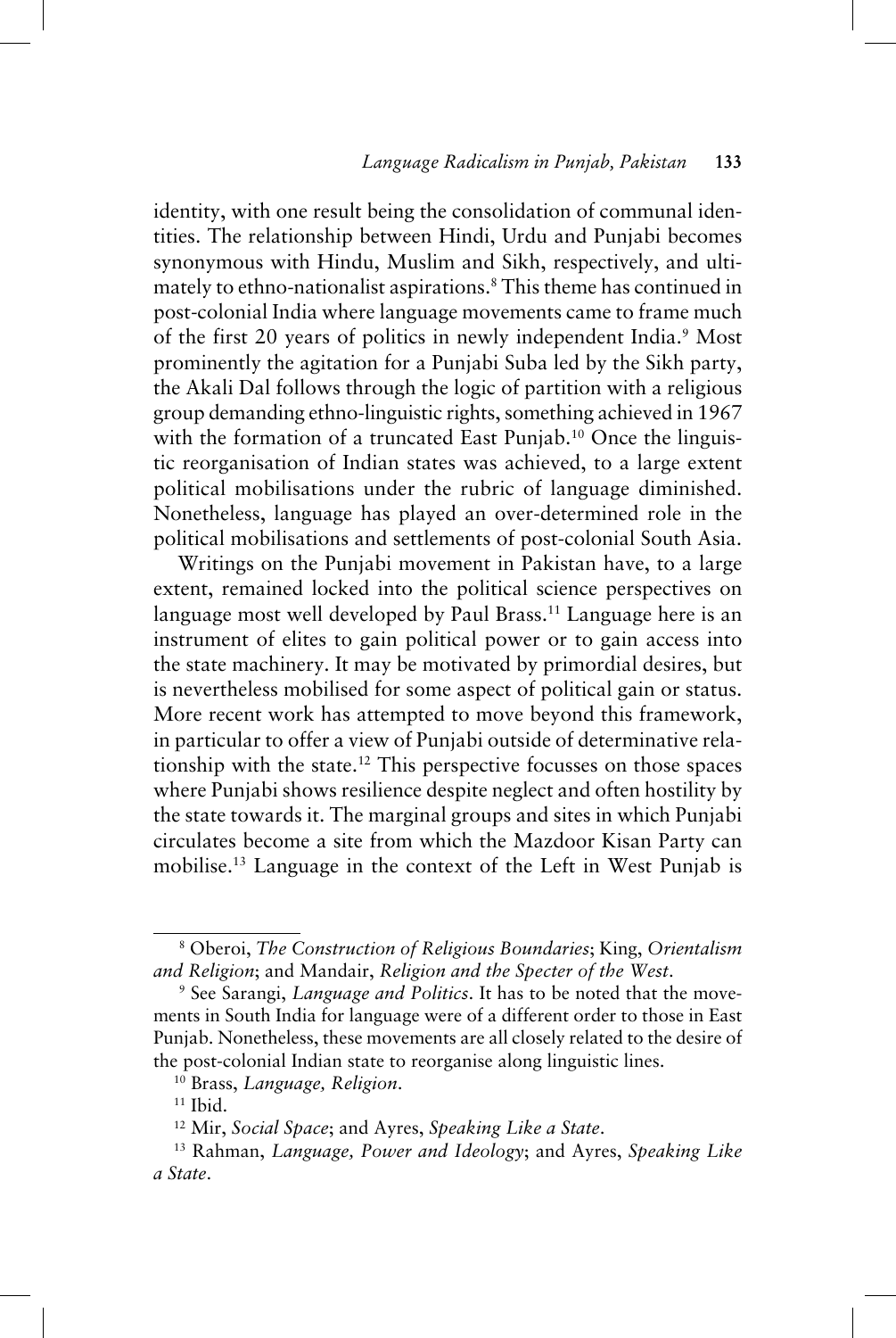#### **134** Virinder S. Kalra and Waqas M. Butt

therefore being used instrumentally, but not for the formation of a linguistic state, but rather for the formation of a communist or socialist state.<sup>14</sup> What underpins this role for Punjabi for the Left is paradoxically the absence of state patronage for the language, as reflected in the pre-colonial and colonial language policy.15 This situation was rectified in 1967 with the formation of the Punjab state in India but continued in Pakistan.

When Pakistan was formed in 1947 its founding father, Mohammad Ali Jinnah, adopted a quite conservative ideology for the new nation when it came to the issue of language, clearly illustrated by this extract of a speech from 1948:

Let me restate my views on the question of a state language for Pakistan. For official use in this province, the people of the province can choose any language they wish *...* There can, however, be one lingua franca, that is, the language for inter-communication between the various provinces of the state, and that language should be Urdu and cannot be any other.. The state language, therefore, must obviously be Urdu, a language that has been nurtured by a hundred million Muslims of this subcontinent, a language understood throughout the length and breadth of Pakistan and, above all, a language which, more than any other provincial language, embodies the best that is in Islamic culture and Muslim tradition and is nearest to the languages used in other Islamic countries *...*. 16

To some extent, Jinnah was forging a state in difficult circumstances and hence the necessity of singularity of language intimately linked to Islam is understandable. He did not live to see this vision

<sup>&</sup>lt;sup>14</sup> The perspective offered here is markedly different from Paul Brass, in that his evaluation of the success of a language movement would be in purely political terms, in the extent to which state power was achieved. Breaking the distinction between culture and politics provides an alternative framework for understanding the general conditions under which power relations are changed by political action. Developing this framework is beyond the scope of this article but provides an indication of a framework for understanding Punjabi, which can take into account the power of the state without reducing all cultural action to a symptom or reaction.

<sup>15</sup> Mir, *Social Space*.

<sup>&</sup>lt;sup>16</sup> Mahomed Ali Jinnah, Jinnah, Speech at the Dacca University Convocation, on 21 March 1948, 82.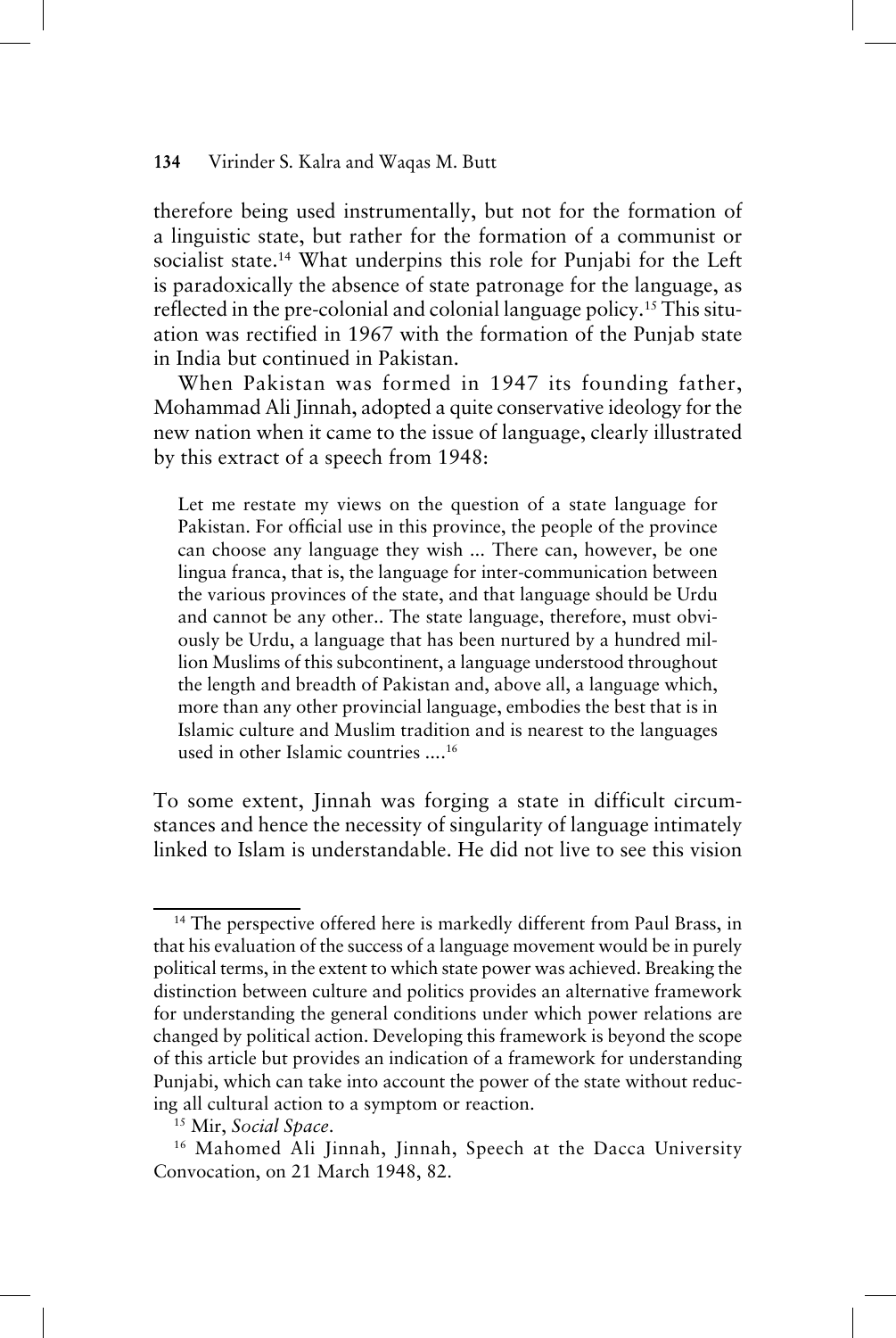collapse with the formation of Bangladesh from the province of East Pakistan.17 Yet for present purposes, it is the provision that any 'province' can choose whatever language it wishes to is of utmost significance for this article. Once Bangladesh was created and the modern state of Pakistan formed via the 1973 constitution, Pushto, Sindhi and Baluchi came to be recognised and promoted as provincial languages, whereas in Punjab, Urdu remained the language of primary instruction and governance. After democracy was restored in 2008 to Pakistan, the provincial assembly members in all states other than Punjab took their oaths in the provincial languages. This neglect of Punjabi by the Muslim elite is intimately tied up with British colonialism and has been well covered by Tariq Rahman.<sup>18</sup> The inheritance of this denigration of Punjabi led to the emergence, quite early after the partition of 1947, of a group of literary figures who felt the necessity to promote the language.<sup>19</sup> It is the undertakings of these language activists, based mainly in Lahore, that has attracted academic attention.20

## **Punjabi Movement in West Punjab**

The first study of the Punjabi movement in West Punjab in English begins with Christopher Shackles' article in 1970 and these themes are amplified and illustrated in Tariq Rahman's considerable output and most recently — in  $2008 - by$  Alyssa Ayres.<sup>21</sup> The first issue raised by Shackle is the middle class and urban nature of Punjabi activism $\bigodot$  ackle notes this in sociological terms, in terms of his fieldwork in Lahore, the capital city of West Punjab. A simple schema of language use is established where the elite use English, the middle class Urdu and the working class Punjabi.22 Punjabi language activists

<sup>17</sup> See Kabir, 'Religion, Language'.

<sup>18</sup> Rahman, *Language and Politics*.

<sup>19</sup> Ibid.

<sup>20</sup> See Zaidi, 'A Postcolonial Sociolinguistics' for a comprehensive account of the relationship between Pakistani state ideology and the Pakistani language.

<sup>21</sup> Shackle, 'Punjabi in Lahore'; Rahman, *Language, Ideology and Power*; and Ayres, *Speaking Like a State*.

<sup>22</sup> Shackle, 'Punjabi in Lahore'.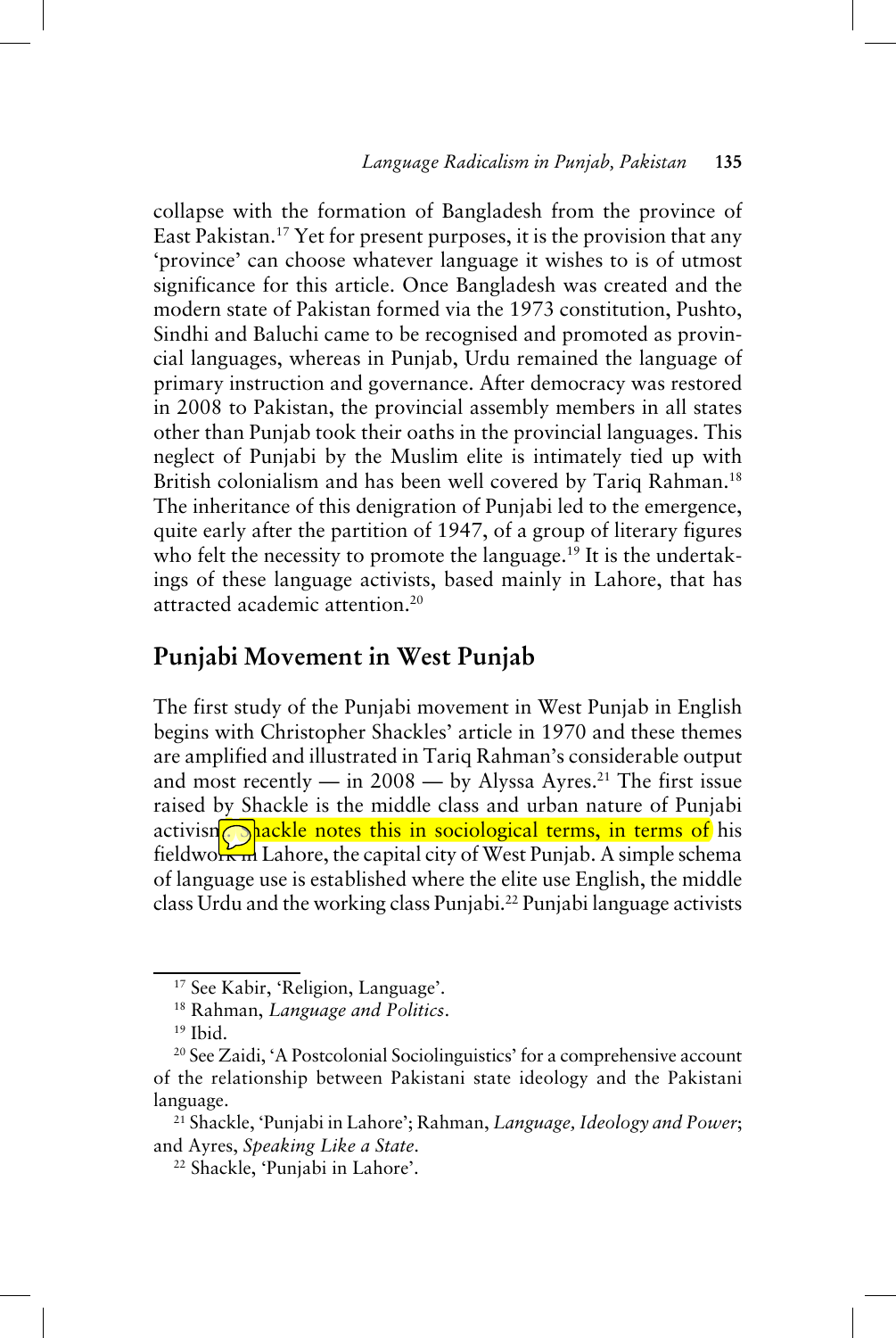are therefore those from the middle class for whom the high Urdu of the migrant literary elite is barred.23 Their struggle is therefore one to attain a parity with Urdu of the Punjabi language in terms of state resources and thereby to establish themselves securely within the middle class. This point is made explicitly by Rahman, who argues that the activists aspirations for the Punjabi language are matched by their **aspirations** to achieve status, the logic being that as the language gains in status, so will their own class position  $improve.<sup>24</sup>$  Avres is critical of this position because she articulates the correct position that Punjabis are already dominant in society; hence, the necessity for the middle class to utilize language to mobilise is a conundrum and indeed this is the thesis of her book, *Speaking Like a State*. 25 However, each of these author's perspectives are found to be limited when the contextual and lived use of Punjabi is analysed.

Shackle's simplistic schema of language use breaks down considerably when looking at context-specific interaction. For example, the feudal elite is still much more likely to use Punjabi when in male company or with their village servants, even in the urban context of Lahore. In the army, to maintain rank hierarchy English and Urdu are used. However, for troops of the same rank Punjabi is the lingua franca, across the regiments from various provinces. In public spaces and with women, even the working class makes an attempt to use some form of Urdu for communication. Perhaps, fundamentally men of all classes find it necessary to be able to communicate in the language as a sign of their masculinity.26 To be fair to Shackle's descriptions, he is the only author who notes that both the Sufi shrines and Christian churches extensively use Punjabi. In both these cases it is the working class and the lower middle class who

<sup>&</sup>lt;sup>23</sup> The dominance of the Pakistani bureaucracy by Urdu-speaking migrants from UP and Bihar meant that the state machinery was deeply committed to the 'one language' policy. These migrants or *mohajairs* were also relatively more urbanised and educated than their local counterparts (in any of the provinces). It was *mohajairs* who dominated the literary and cultural scene of the new Pakistan.

<sup>24</sup> Rahman, *Language and Politics*.

<sup>25</sup> Ayres, *Speaking Like a State*.

<sup>&</sup>lt;sup>26</sup> These perspectives are based on fieldwork in Lahore carried out by Lahore University of Management Sciences students 2009–2010.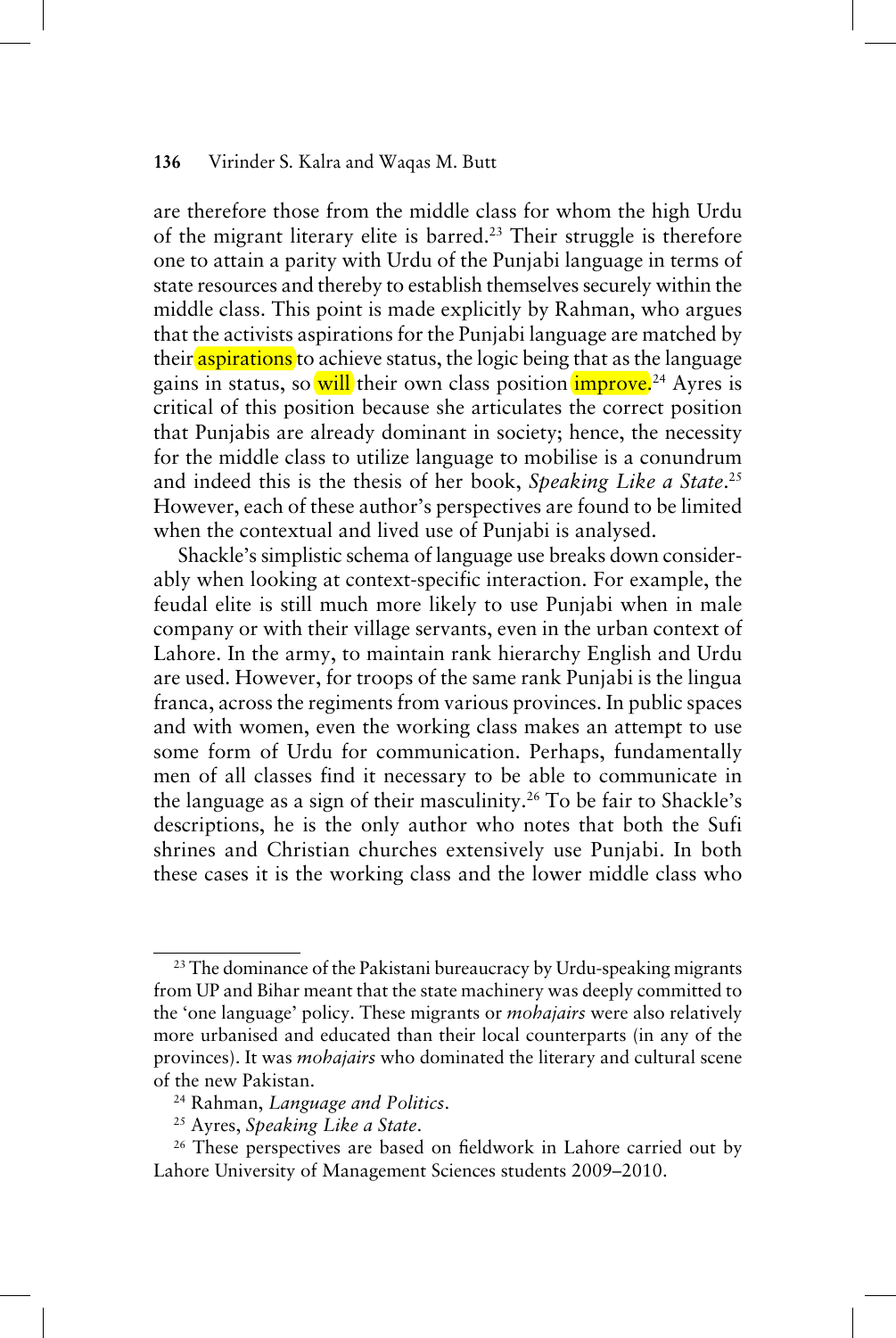frequent shrines, and the Christian population of Lahore is mostly engaged in specific menial work areas, reflecting their caste and class composition. It is a lack of an analysis that takes into account class, which misdirects much of the research on the Punjabi movement in West Punjab. Indeed, it is precisely this class composition that makes Punjabi so amenable to the activists of the Mazdoor Kisan Party. It is the affective attachment to Punjabi that is being mobilised and this mobilization is taking place during the time period over which Shackle is concerned.<sup>27</sup>

Focusing on a later time period in terms of fieldwork (the late 1990s), but nonetheless concerned with the Punjabi movement from the time of partition onward, Alyssa Ayres offers the most comprehensive study to date of the Punjabi language movement and some of its key activists based in Lahore. By including documentation produced by the movement, various manifestos and ephemera such as cartoons, a significant empirical contribution is made to the relatively scarce literature on the Punjabi language movement in Pakistan. The book also includes a brief but nonetheless invaluable documentation of the role of Punjabi films in promoting the image of a masculine, usually rural, heroic figure. Indeed, it is the analysis of films that highlights the strength of Ayres work, in forefronting the popular aspect of Punjabi in West Punjab and its weakness, in that this dimension of the language does not impact the book's theoretical argument. Ayres seeks to understand why Punjabi is the neglected language of the Pakistani state, when the country is dominated by Punjabis in terms of its political economy, specifically in terms of the army and demographically. This conundrum is resolved by resorting to a purely symbolic understanding of the movement: 'the case of Punjab offers compelling real-world data that underscores the importance of symbolic capital as a motivating force in contexts where this force simply cannot be dismissed as epiphenomenal'.<sup>28</sup> This is a reasonable conclusion when focusing on elite discourse, but is significantly flawed for this very reason.<sup>29</sup> The stratification

<sup>27</sup> Mir, *Social Space*.

<sup>28</sup> Ayres, *Speaking Like a State*, 101.

 $29$  It should also be noted that the analysis of most language movements has been to look at the way language has mobilised the elite.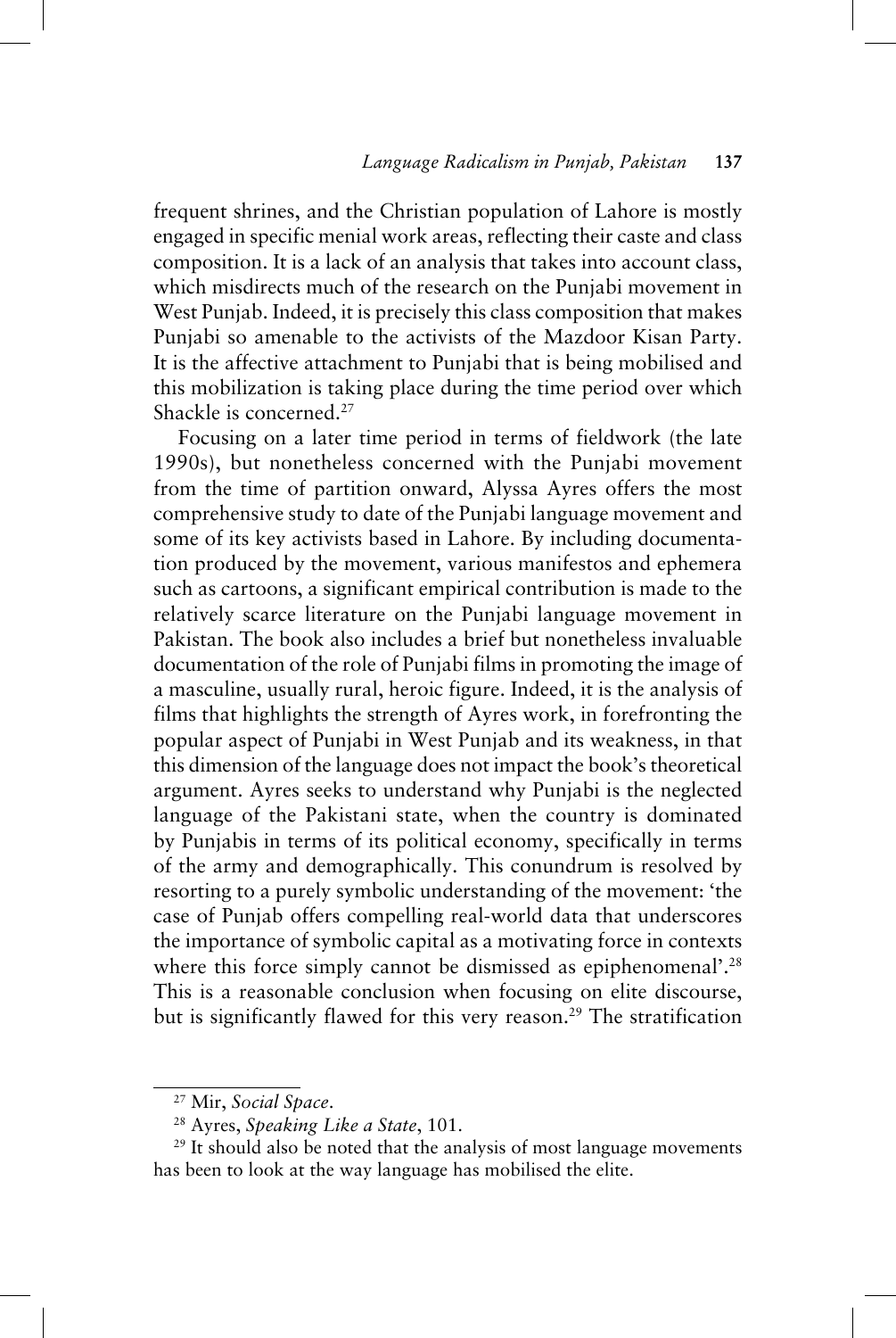of Punjabi*/*Pakistani society along the lines of class is not considered in any detail even though recourse to the popular domain and therefore an allusion to the working and peasant classes is made throughout the text. Perhaps more problematic is the way in which this theoretical lens narrows and distorts the vision of key figures in the Punjabi movement itself. For example, Najm Hussain Sayyid is acknowledged as a central pillar of the Punjabi movement and is someone who is clear in his use of a Marxist-inspired dialectical method incorporating historical materialism in his literary criticism.30 However, this method is re-interpreted by Ayres through the lens of nationalistic revivalism. Indeed, two of the leading characters of Sayyids' historical fiction, Ahmed Khan Kharral and Dullah Bhatti, are rendered as figures symbolically standing for resistance against the undermining of the Punjabi language representing heroic figures of the Punjabi (male) standing in contrast to the image of submissive people.31 Kharral and Bhatti are, respectively, central characters in Najm's plays *Takht Lahore* and *Ik Raat Raavi Dee* and emerge from a bardic oral tradition of resistance, in these cases British colonialism and Moghal rule, upholding the rights of the peasant of Punjab. Even though Ayres is able to gauge the sense of Najm's works in terms of the formation of a new subject, this is not one that emerges out of a process of dialectical materialism (Najm's own method) but what she calls historical 'revisionism' as if just by stating the act of the formation of the new subject the work is already done, rather than the need for active struggle and resistance.

What is perhaps most startling about Alyssa Ayres' study is the absence of any mention of socialism or communism in her analysis of the Punjabi movement of the 1980s. Indeed, these words are not included in any of the 217 pages of the volume. This is clearly a purposeful exclusion and necessary for the theoretical argument about the symbolic nature of language to be made. However, previous literature alludes to the relationship between Left-wing mobilisation and Punjabi. Rahman makes passing reference to the relationship between the Left and the Punjabi movement in terms of some of

<sup>&</sup>lt;sup>30</sup> This perspective towards literary criticism is made clear for those who attend the weekly Punjabi literary meeting organised in Najm Sayyid's house in Lahore. This meeting (*Sangat*) has taken place for the last 40 years.

<sup>31</sup> Ayres, *Speaking Like a State*, 102.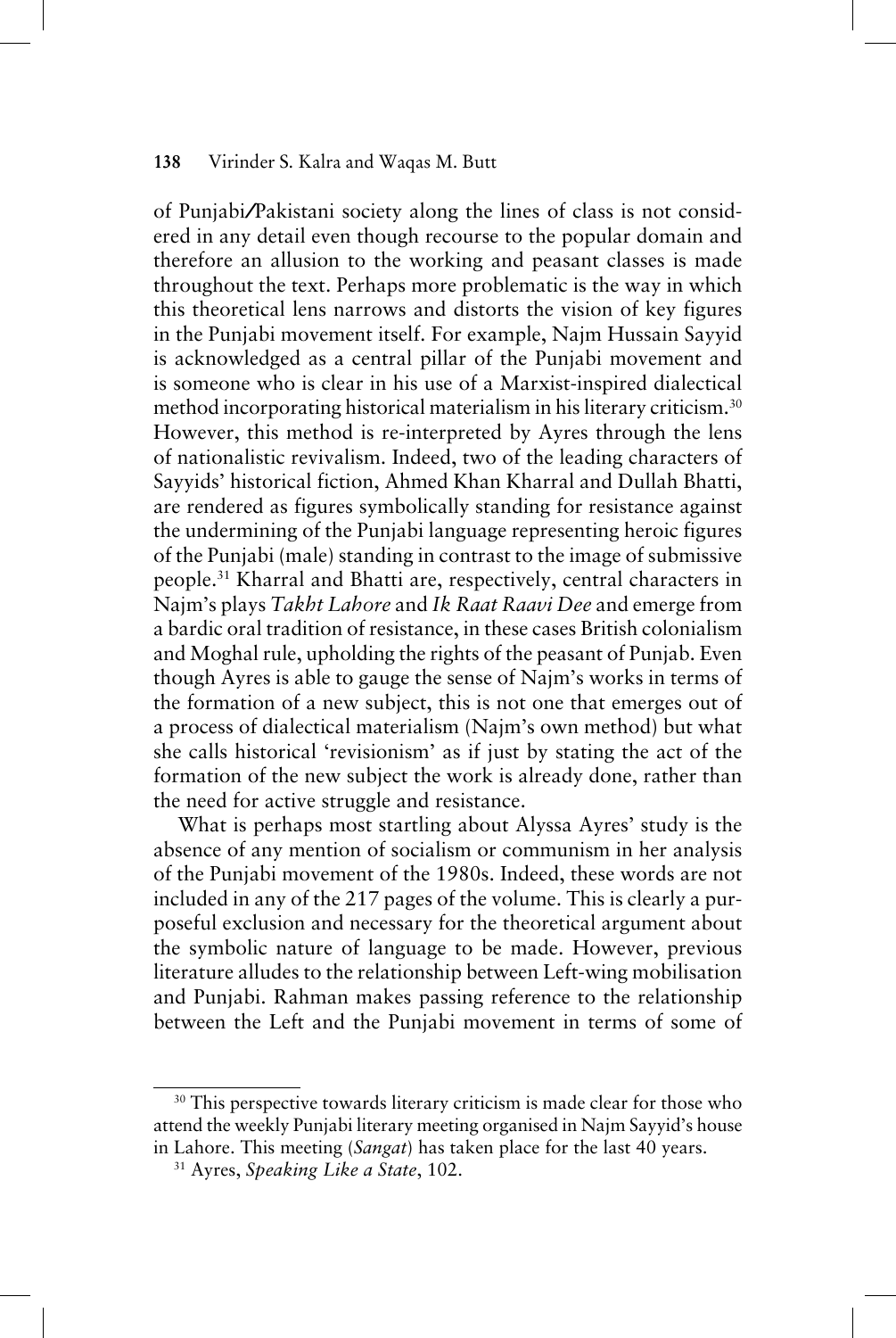the key figures involved, for example, Shafqat Tanvir Mirza and Najm Hussain Sayyid. Najm Hussain in particular is said to have a 'secular and Leftist' reputation.32 Yet this in no way pervades our understanding of this role in the movement. Indeed, it is through the words of a right-wing press statement that we find any notion that Punjabi language activists are adopting a critical perspective towards the language: 'This not serving one's mother tongue. This is only finding ways for the progress of socialist politics under the banner of progressivism'.33 One can be sympathetic to some extent with Tariq Rahman's perspective as he has always argued that the teaching of mother tongue is a valid and correct demand to be made upon the state.34 This distancing from the socialist aspect of the movement might be arguably a strategic one to allow for a claim to be made upon the liberal arm of the state, without alienating the religious right, who would be opposed to any socialist politics. What becomes clear from a close reading of the book *Speaking Like a State* is that it overly relies on the perspective of one respondent — Fakhar Zaman — and on one publication — *The Punjabi Language Will Never Die: The Case of Punjabi in Punjab* by Saeed Ahmad Farani. As a lecturer of Punjabi in Jhelum Academy, Farani was not someone actively involved in socialist politics. To some extent, the material that is presented and the version of the movement, particularly the emphasis on the world Punjabi conferences, which were Zaman's initiatives, would also fit into a narrative of elite mobilisation. However, in the case of Zaman, it is only a particular reading of his involvement that is offered, as he was an elected member of the Pakistan People's Party who, in the 1980s, still had a tangible relationship with democratic socialism and whose allegiance to Punjabi would also have come from that political period.35

<sup>35</sup> The most generous reading would be that Ayres' book reflects the way that the Punjabi movement in the 2000s was increasingly shorn of its radical political implications in the wake of attempts to bring East and West Punjab closer, in the context of the overall Indo-Pak peace process. In that sense the

<sup>32</sup> Rahman, *Language and Politics*, 80.

<sup>33</sup> Ibid., 83.

<sup>&</sup>lt;sup>34</sup> It is of course important to note that demands made upon the postcolonial state for language recognition are precisely centred on the idea that, in contrast to the colonial state, the demands of the people were to be met by these new formations.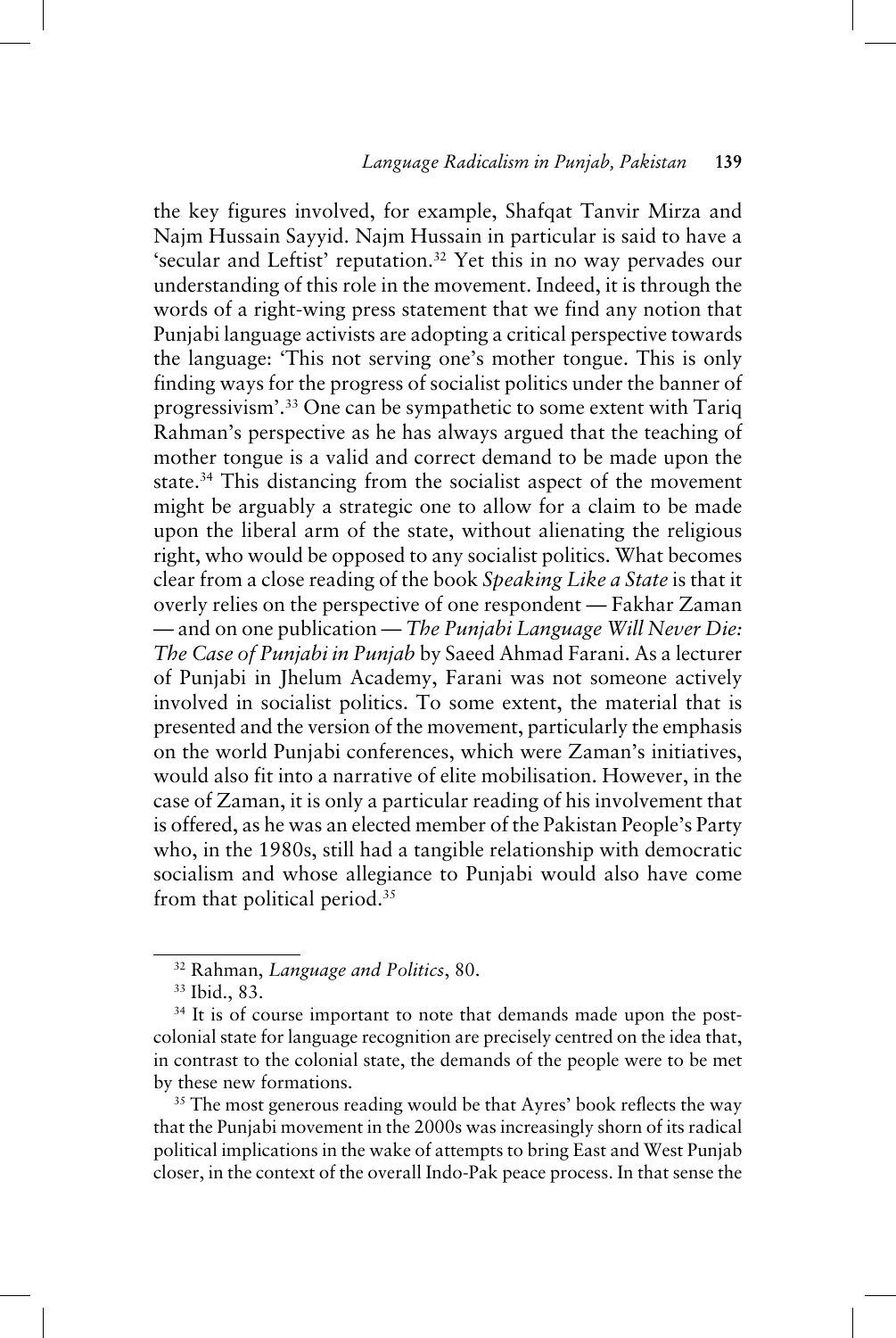Once there is a recognition that talking about Punjabi necessitates talking about the peasant and the working class, then it is possible to understand its neglect by the state, which for particular reasons had adopted Urdu as the national language.<sup>36</sup> The leading activists of the Punjabi movement at various points in time occupied positions in the Left-wing of political life in Pakistan. To fit these into a nationalist rhetoric and then to reduce that to the symbolic domain at best ignores and at worst misrepresents the history of the Punjabi language movement. All language movements, by their nature, involve the urban educated middle classes, because of their access to the written word. Only when explicit links are made with social and political organisations do they take on the shape of movements, most often nationalist in shape. This utilisation is most prominently seen in the deeds of the Mazdoor Kisan Party (Major Ishaque) and the cadre that subsequently engaged with Punjabi at the cultural level through the newspaper *Sajjan* and the magazine *Panchim*. These figures on the left engage with Punjabi, as the language of the peasant and the working class, rather than in abstract terms divorced from the political economy of Punjab. One could argue that this instrumental use of Punjabi neglects the everyday pervasiveness of the language, yet it is precisely the social conditions of those who show an affective relationship to the language that provide it with its resilience. In that sense the analysis of Punjabi, outside of a state-centred discourse, that is offered here is one that is imbricated with those social conditions and those are ones that the Left has a historic interest in.

## *Mazdoor Kisan Party (Major Ishaque) and the Language Question*

Despite the almost McCarthy-like purging of the Left in Pakistan in the 1950s, by the mid-1960s the communists had regrouped. In the late 1960s, the Sino–Soviet split divided the Pakistani communist movement into two groups. A further subdivision took place and

notion of symbolic recovery, central to Ayres' thesis, reflects the attempts to de-politicise the space that opened up at the cultural level between the two Punjabs during the Musharraf era. See Purewal, 'Borderland', for an overview of this political process.

<sup>36</sup> See Mir, *Social Space*, for a detailed analysis of the way in which Urdu is adopted by the British Punjab state.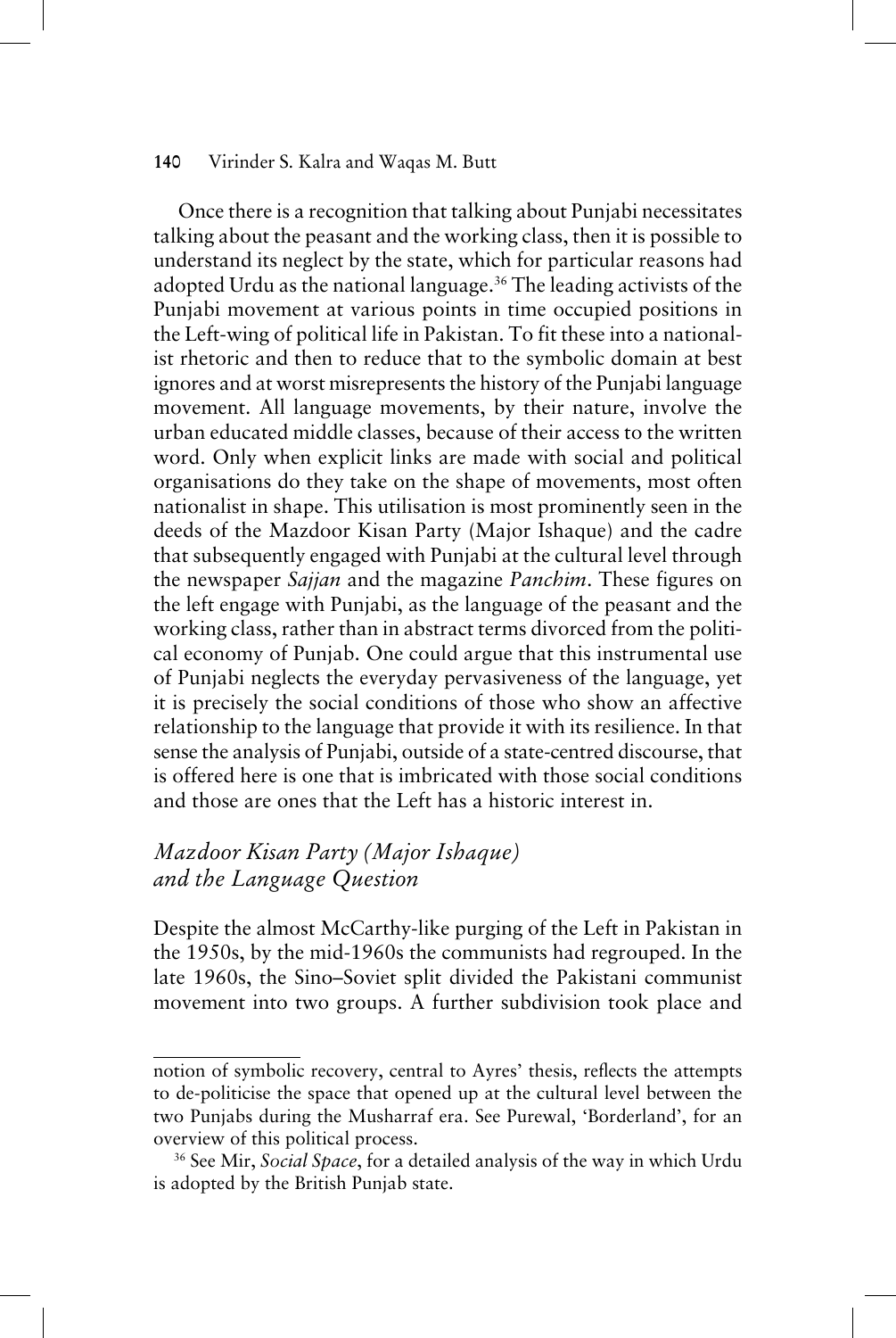two more groups emerged who were pro-Peking, one in favour of the General in charge of Pakistan at the time (1968), Ayub Khan, and the other opposed to him.<sup>37</sup> It was this opposition group that went on to form the Mazdoor Kisan Party (MKP) in 1970, or the Communist Workers-Peasants Party, under the leadership of (ex) Major Ishaque Mohammad. A central figure in communist politics in Pakistan, Ishaque Mohammad, was part of the Rawalpindi Conspiracy case in 1951, which led to his arrest and to the mass clampdown on communist organising in Pakistan.38 Upon his release from prison, Mohammad continued to play a role in Left politics in Pakistan, the major zenith being the formation of the MKP. The party was based on a theoretical premise that drew from Maoist politics more generally, in Mohammad's own words:

I abandoned my legal practice and left Lahore for two years. I went and stayed in my village and we picked up two or three districts in the Punjab in order to use the available resources. Similarly, in the Frontier province we confined ourselves to one or two districts; .... The main guideline of the party is the working class ideology of revolution. We use that in analysing situations and in training our cadres. The study of their own people, of the history of Pakistan, of the class structure of Pakistan, of the state of class struggle here is done from that point of view of the proletarian revolutionary theory. That is the guiding thing. But our main stress is on working in the countryside.<sup>39</sup>

It is this relationship to the countryside that explains the parties attitude towards the language question, as it was clear that mobilising in the countryside required a translation of concepts into the language of the people. It was not in the Punjab though that the MKP achieved its most spectacular political success. The guerrilla war waged against feudalism in the valley of Hashtnagar, North West Frontier Province, liberated an area of approximately 200 square miles and inspired similar movements all over Pakistan.40

<sup>&</sup>lt;sup>37</sup> For an overview of Maoist politics in Pakistan see Ahmed, 'The Rise and Fall'.

<sup>38</sup> See Talbot, *Pakistan*, for an account of the Rawalpindi conspiracy case.

<sup>39</sup> Mohammad and Ahmed, 'Interview', 7.

<sup>40</sup> See Ahmed, 'The Rise and Fall', for more details of Hashtnagar, though this event has not been sufficiently researched or written about in English.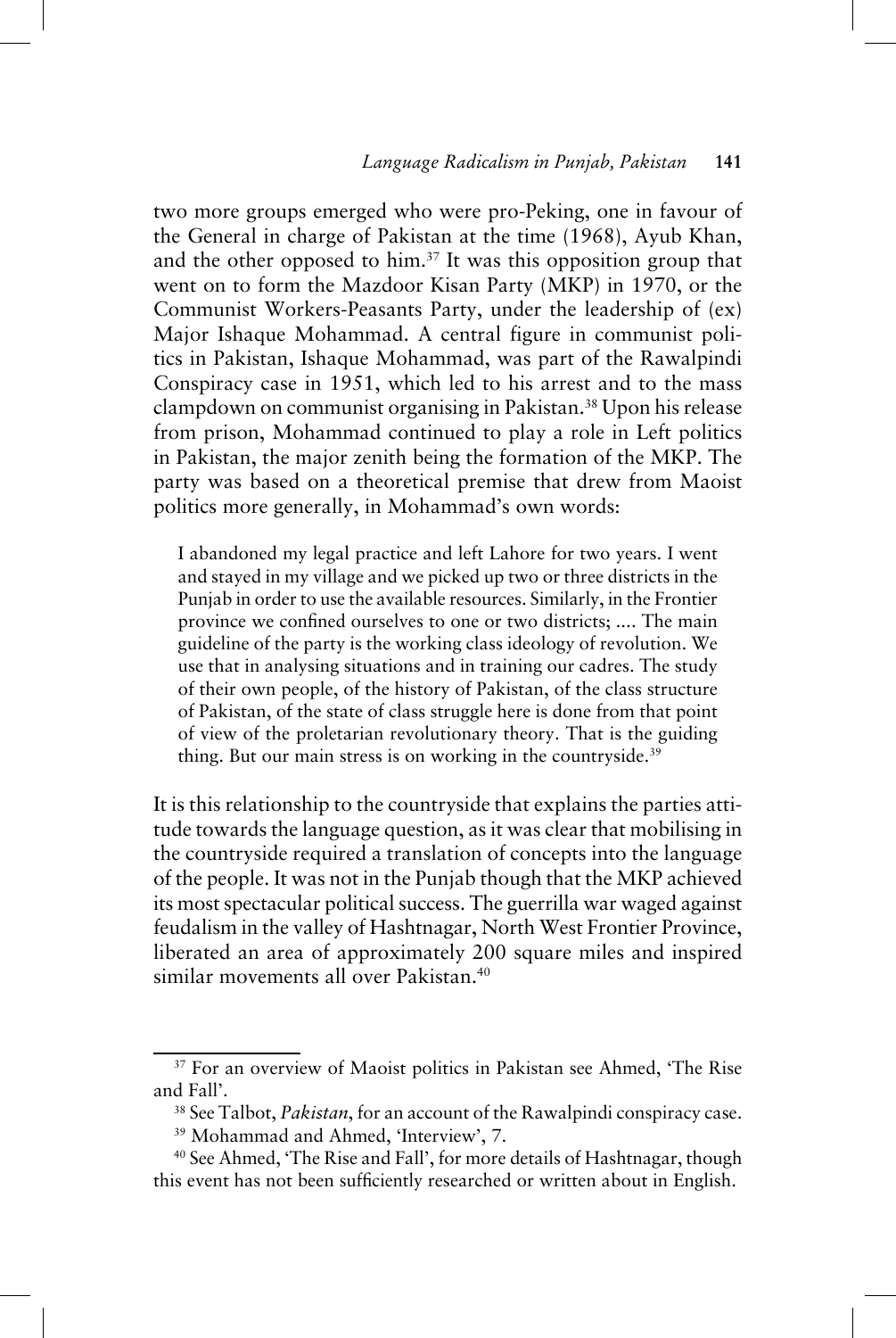Major Ishaque Mohammad's rural engagements led him to develop an understanding of the Pakistani society at a level that required engagement with a number of issues that no other political party at the time or subsequently has addressed seriously. The first of these was the caste question; whereas in East Punjab and India more generally the emergence of Dalit politics and a radical relationship between this and other political forms was quite established by the 1970s, in Pakistan no such process had occurred.<sup>41</sup> It was therefore much to Mohammad's credit that while in prison he penned the Punjabi play *Musalli*. This name, which literary means 'man of the prayer mat', is the equivalent of *Harijan* when discussing dalits.42 The play *Musalli* focuses on rural West Punjab. In the introduction to the play, Mohammad describes the process by which his own awareness of language arose:

As part of living in a village and interacting with musallis *...* . Firstly, I thought they were always speaking in a free poetic form, but when needed they could play with words to maintain the flow. Waves of words flowed whatever the topic, ranging from the plough to love affairs. Secondly, the range of this language surprised me, these people who had been kept away from *patshaalas*, *madrassas* and schools and for whom words were kept out of reach. They had a full command of their own language. Sitting in their school I became convinced about the importance of Punjabi.<sup>43</sup>

This play was radical at many levels but it punctured the national narrative of Pakistan in two very significant ways. First, by giving credibility to the Punjabi language, in terms of literature, the onenation Urdu nationalism was challenged — something that became especially fraught in the wake of the war of Bangladeshi independence. Second, and perhaps even more of a taboo subject by talking about caste explicitly, the second plank of Pakistani nationalism, Islam was called into question. Armed with an Islamic egalitarian

<sup>41</sup> See Ram, 'Untouchability'.

<sup>42</sup> *Harijan* or children of God was the name penned by Gandhi for dalits and was also criticised, as with the term *musalli* for being apolitical and patronising.

<sup>43</sup> Ishaque Mohammad, *Musalli in Ishaque Mohammad de Dramme*, 17–18, translated by the authors.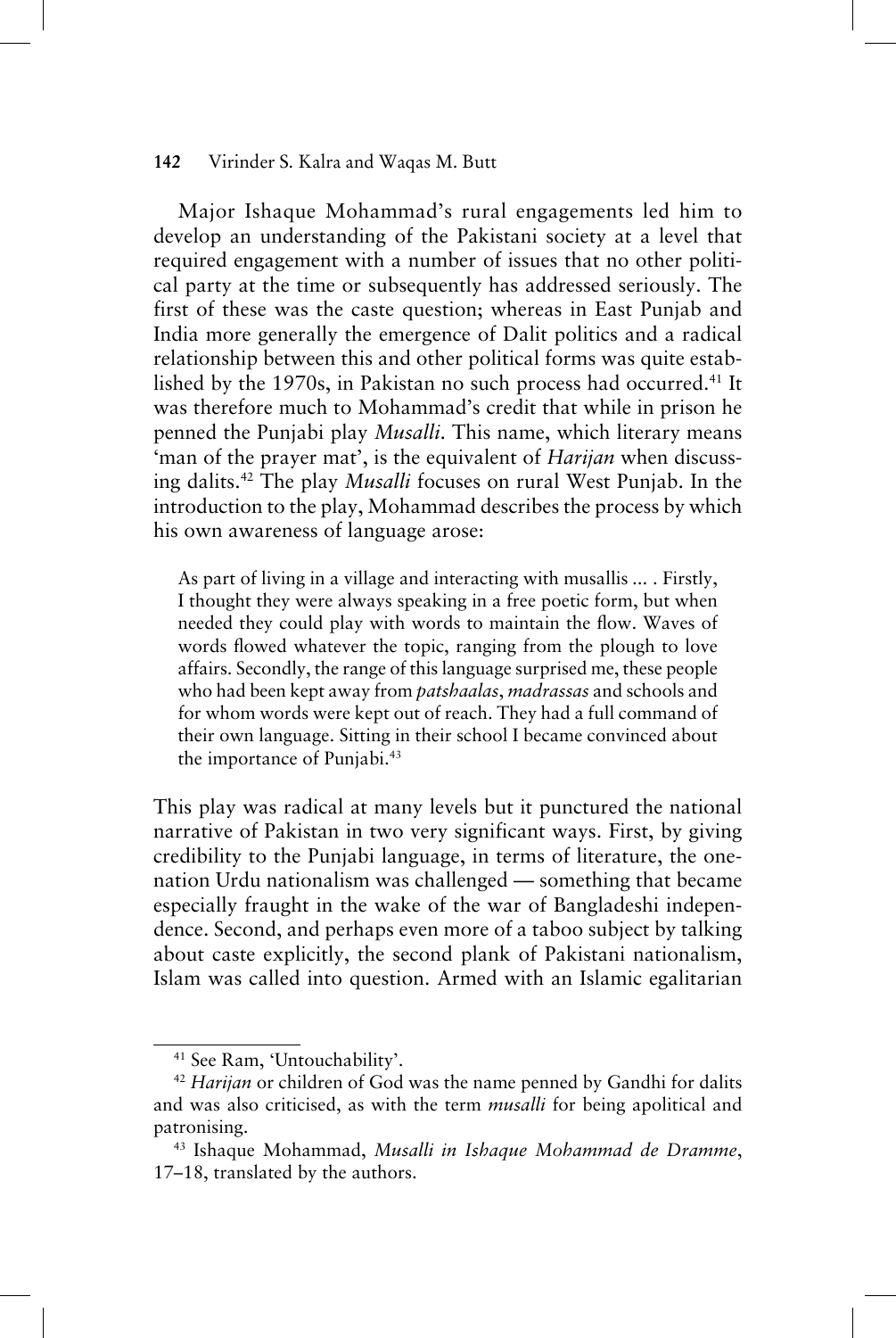ideology, one of the distinctions between the new Pakistan and the new India was to be the removal of caste. The treatment of the *Musalli* in Mohammad's play bears witness to the failure of the new state to eradicate caste prejudice or even to acknowledge its continuing salience.

For Ishaque Mohammad, there was little distinction between his literary and political work. Indeed, the role of Punjabi in articulating the desires and needs of the masses was clearly a point of inspiration. *Musalli* was written whilst Mohammad was in prison in 1971. In the book *Punjabi Identity*, Fateh Mohammad Malik notes how Ishaque's 'literary career is organically related to the political struggle of bringing the peasantry into the mainstream of socio-political life in Pakistan.'44 Indeed, Ishaque Mohammad spent much of his life in prison where he died in 1982. The Punjabi literature of the MKP was usually poetic in form and performed as part of a mobilising strategy throughout rural Punjab. *Musalli* was performed at MKP rallies with party members playing the part of the main protagonists of the play. It was not only at this level that Punjabi was used. There was a party edict that Punjabi would be the language of the MKP in the Punjab. In turn, each of the provincial wings of the MKP in NFWP and Sindh were encouraged to develop party material in their own languages. For the MKP Punjab this meant developing a language of politics that was new for the Pakistani Left in that the dominance of Urdu had to be overcome. Party resolutions and policy documents such as *Lok Raj* began to be published in Punjabi in an attempt to open up the party to peasants and workers. According to Hamza Virk, a central committee member of the MKP, it was the crucial period after the Bangladesh war of independence and the formation of the new state of Pakistan, 1972–1973, that the decision to vernacularise the party took place.<sup>45</sup>

The poem that opens this article was performed by Ishaque Mohammed at the First National Congress of the MKP, held on the 12 and 13 May 1973 in Sher Garh, District Mardan (NWFP). Ishaque started his speech by paying tributes to the martyred of the Party during the struggle over the previous five years, particularly in Hashtnagar and recited the poem that opens this article. The

<sup>44</sup> Malik, *Punjabi*, 33.

<sup>45</sup> In personal correspondence with the authors.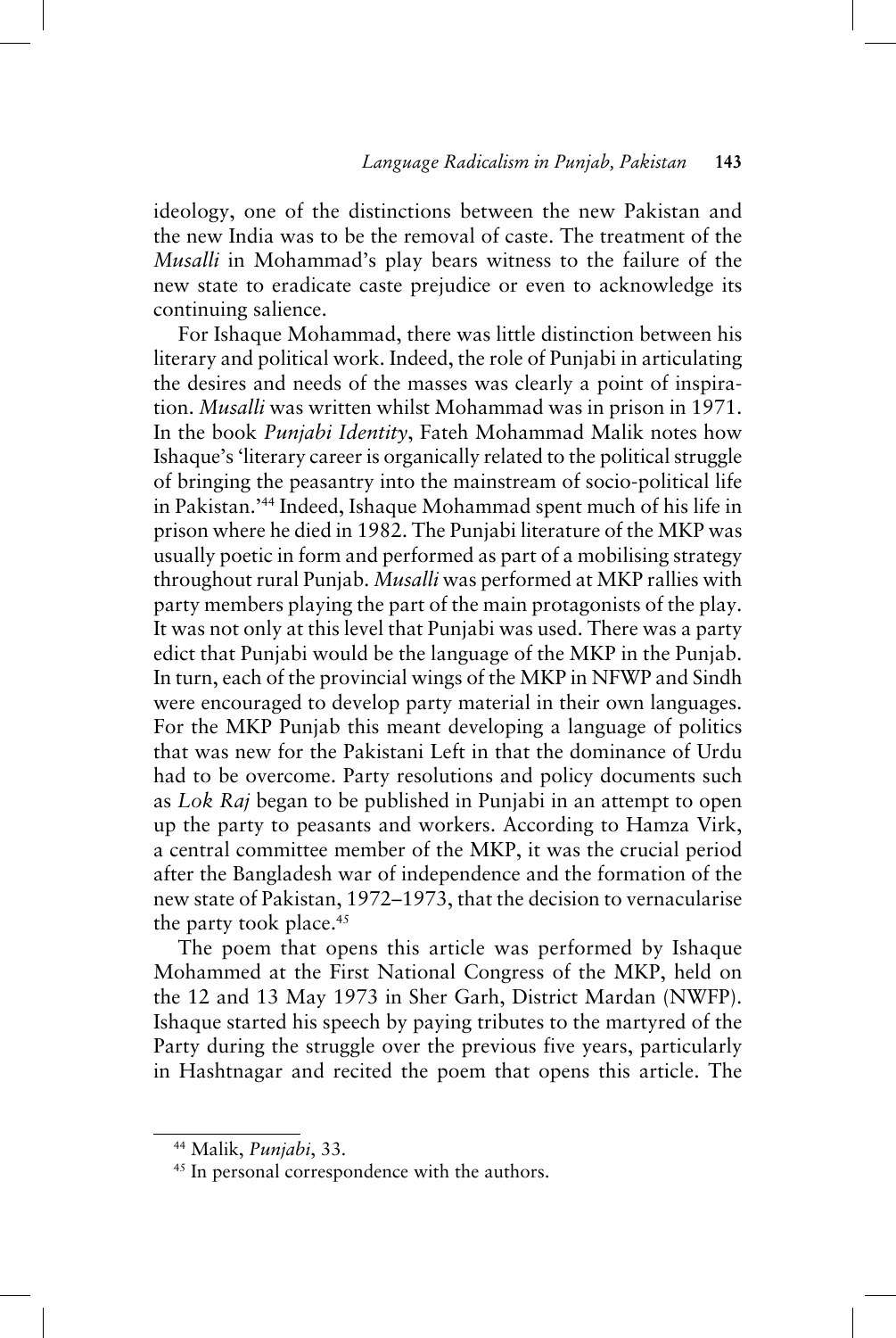poem's author, Mian Saleem Jahangir, is one of the key figures in the development of MKP's language policy. Whilst the MKP has become associated with the personality of Mohammed Ishaque, Mian Saleem, as he was known, was a senior member in the party hierarchy who gave substance to the vision of engaging with the masses formulated by Ishaque Mohammed. Mian Saleem was central to developing the Punjabi language movement outside of Lahore. His absence from any of the literature looking at the development of the language movement in Pakistan is stark and a clear example of the amnesia about the role of the Left in Punjabi language mobilisation.

A son of a peasant family, Mian Saleem passed his Matriculation examination from Nankana Sahib and went on to study Law in Lahore where he became an advocate. Under the influence of Major Ishaque, he became one of the leading members of the MKP. Integral to the mobilising and educational strategy of the MKP was the use of poetry. In keeping with the oral tradition, which indeed was the main way in which Punjabi as a language had survived in Pakistan, Mian Saleem's poems were recited and remembered by those who attended MKP rallies and meetings. His poems were published in MKP pamphlets and publications, reflecting the close relationship between politics and poetry. It was posthumously in the year of his death that Sibt-ul-Hassan Zegum collated them with additions from his own memory and that of other party workers. The volume, *Aaj Dee Vaar* (Ballad of the Day), was published in 1989 and forms an exemplary cultural work in the service of a party, following a wellworn Marxist tradition. In the introduction to the volume, Zegum offers a narrative of the close ties between Mian Saleem's poetic and political work. It was the Punjab Congress of the MKP in 1972 that, according to Zegum, Mian Saleem displayed his poetic skills for the first time in public, reciting the poem: 'Let's get rid of new dacoits and old thieves from our fields'. In the tradition of resistance poetry, his lyrics were simple and direct, appealing to the masses:

The flute is silent. Even the songs are scared People look alive But their insides are dead<sup>46</sup>

<sup>46</sup> Jahangir, Untitled Ghazal, in *Ballad*, 128.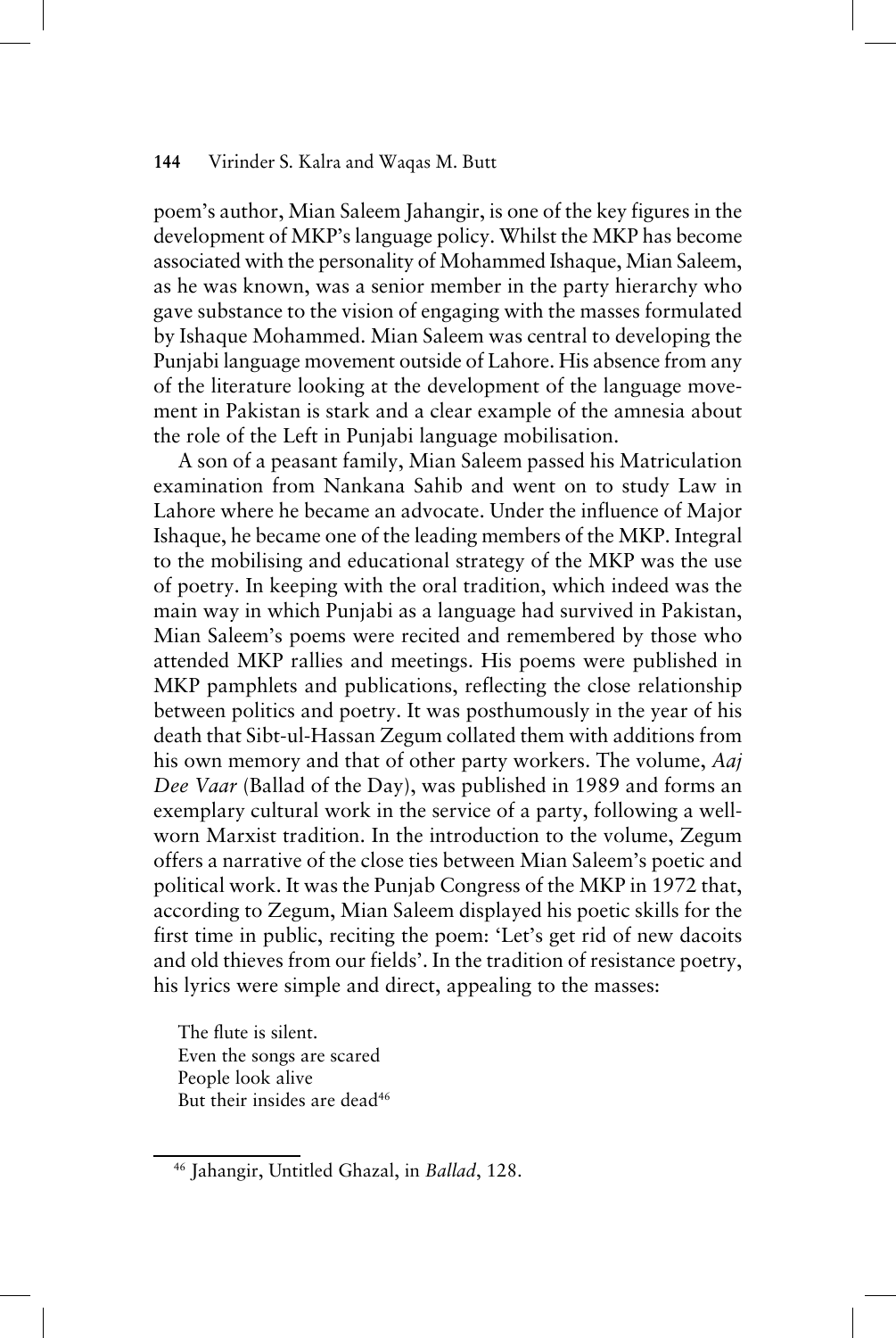Alongside poems that were concerned with the state of the masses, he also wrote in the heroic tradition about figures in the party such as labour leader Abdul Rahman as well as Major Ishaque. Mian Saleem's style of recitation was integral to the message of his poetry, as Zegum comments: 'He achieved that level of oratory, that those who listened to him were enthralled. Fire spouted out of his mouth when he spoke out against the military dictatorship.<sup>247</sup> In the introduction to the volume *Aaj Dee Vaar* a number of activists offer commentary on Mian Saleem's life. The President of the MKP, following Ishaque Mohammed's death, Gulam Nabi Kaloo praised Main Saleem extensively, but also reiterated the parties' perspective on the language question. First, the MKP recognised and gave due importance to all the mother tongues of the people of different nationalities of Pakistan. The role of the Pakistani state in suppressing mother tongues was a source of concern for Mian Saleem and is thus one of the reasons for his use of Punjabi in rallies and in his poetry. Second, Mian Saleem himself demonstrated this commitment by showing pride in his own language and this was an essential part of his political work.

Although the MKP had its own student wing during this period, Main Saleem was also very close with the larger student organisation, the National Students Federation Pakistan (NSF).<sup>48</sup> The MKP changed the sectarian traditions of Left organisations by developing close ties with other Leftist groups and this was largely due to the efforts of Mian Saleem. The NSF was the best organised and numerically the largest Left-wing student organization in Pakistan at that time. In the Punjab province, the NSF had active units in all of the major cities and towns where there were college populations. Other than being engaged in college-level politics, the NSF played a wider role in mobilising students towards socialist politics with rallies and

<sup>47</sup> Ibid., 17.

<sup>48</sup> The NSF was formed in 1956, ironically with state support as a counter to the banned communist student organisation — the Democratic Students Forum. However, the NSF swiftly also took up the role of the DSF, especially in the counter-Ayub Khan protests in the early 1960s. Even though the DSF made a small comeback in the 1970s, the NSF remained the strongest Left-wing student organisation in Pakistan until the early 1990s. See Butt, *Revisiting*.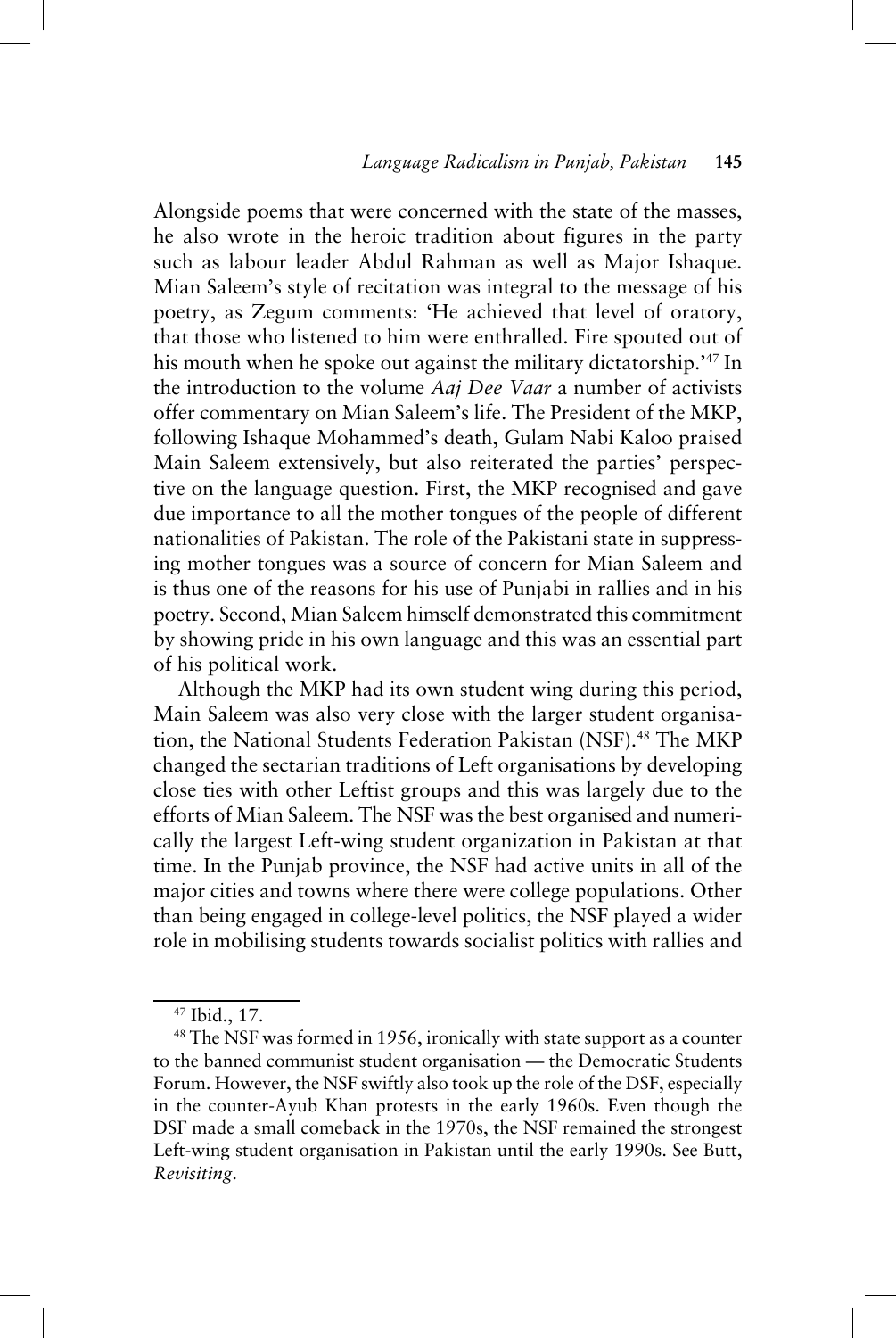speeches on justice and equality.49 Much of the language of popular protest and interaction, especially at the village level, was in Punjabi, but the NSF also saw 'Urdu as the language of communication' amongst different nationalities within Pakistan. This was a distinct development on the slogan that framed the unity out of the diversity nationalism of Jinnah, which was 'Urdu is our language, Islam is our faith'. By the mid-1970s, the aftershocks of the independence of Bangladesh had a great impact on the way the Left was organising. The NSF itself grew tremendously during the years of Zulfikar Ali Bhutto's regime (1973–1977). In the Punjab, the centres of strength were Multan, Sahiwal, Khanewal, Vihaari, Depalpur, Okara and of course Lahore. The leadership of the NSF was engaged in the question of Punjabi as a suppressed language as well as with the national question itself. Just as Miah Saleem Jehangeer fuzzied the borders between his political and language work, so the central President of NSF Pakistan, Latif Choudry and other important officer holders of Punjab Province such as Arshad Butt, Masdiq Hussain Asad, Habibulah Shakir, and Saif Allah Saif engaged in revolutionary debate that tied language together with politics.

### *Government College Sahiwal*

The mutual ideologies of the NSF and MKP when it comes to the language question demonstrate the key role the Left played in the Punjabi language movement and the central necessity of taking into account language when mobilising amongst the peasants and working class. The second issue of the overtly Lahore focus of previous accounts will be addressed in this section by a case study of Sahiwal.<sup>50</sup> Urdu's urban character has long been noted by scholars of the language. In

<sup>49</sup> Paracha, 'Student Politics'.

<sup>50</sup> Sahiwal was a small village that, in 1865, was transformed into a market town by the British to accommodate the need for the produce of the expanding canal colonies of the Punjab. The town grew dramatically to take on all the hallmarks of colonial architecture and planning, with markets, a railway junction and central church to mark the British presence on the agricultural landscape. It took until 1966 for the town to shift back from the name Montgomery (named after Lord Montgomery, the Lieutenant-Governor of Punjab at the time) to Sahiwal, though this name was always in circulation amongst the original inhabitants. In contemporary West Punjab, Sahiwal is one of the biggest districts located South of Lahore.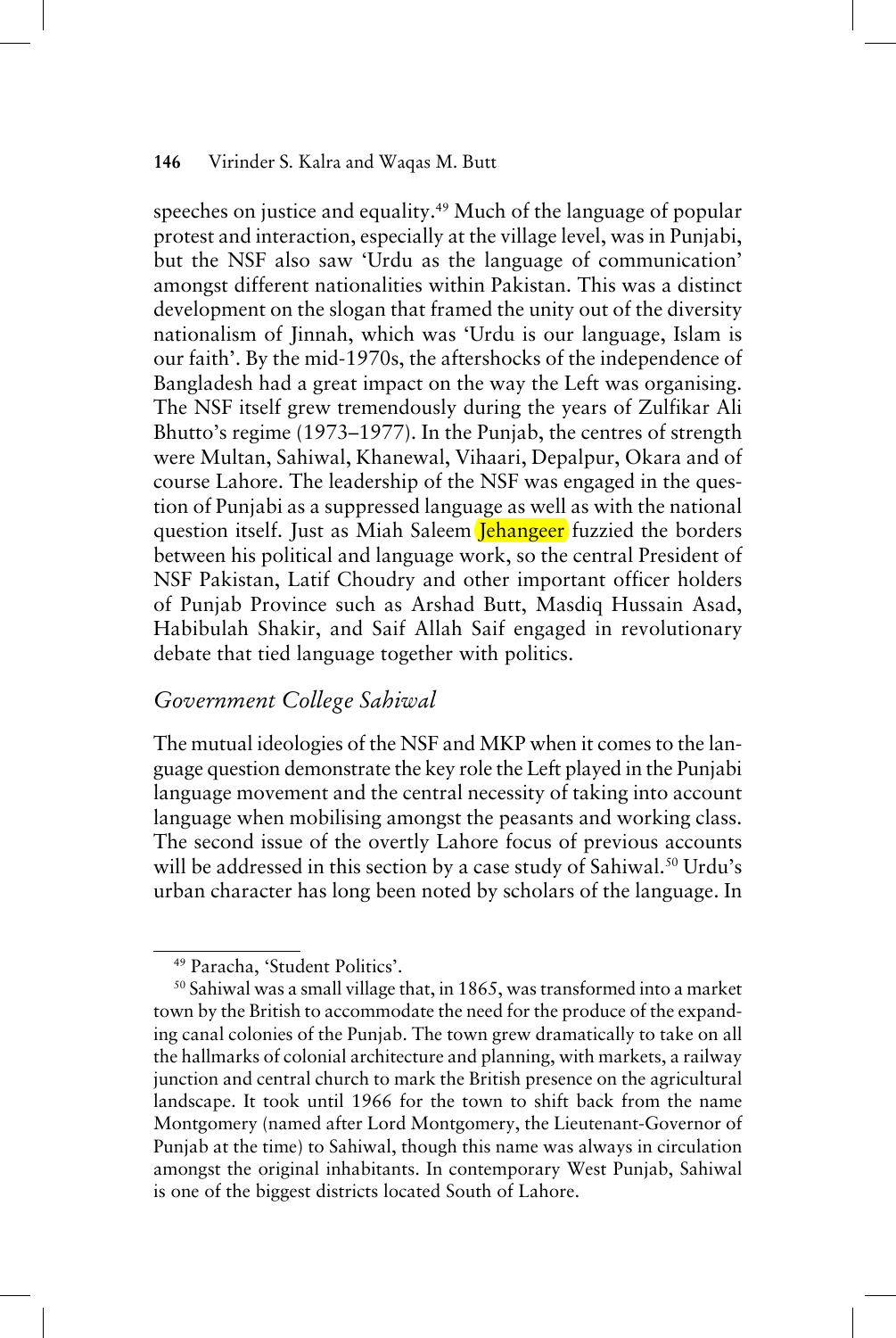a sense, it is therefore understandable that the Punjabi movements' leading literary figures would have a relationship to Lahore, which was always the de facto capital of the region. By focusing on Sahiwal, the role of Punjabi as the language of articulation of those marginal to the centres of power emerges. Indeed, it is the association of Punjabi with the powerless and in places relatively marginal to the centres of power that makes Sahiwal such an interesting case study. It is necessary, however, to first have an understanding of the relationship between student politics and the MKP, as it was Sahiwal's College<sup>51</sup> that was the main centre of activities. The struggle for language recognition and its impact on student politics could arguably only have taken place in a small town college, as it was relatively marginal to the centres of power in Lahore and Islamabad.<sup>52</sup>

The small village Sahiwal was subsumed during the canal colonies expansion in the 1880s under the name of Montgomery.53 In independent Pakistan, the now major market town and railway junction reverted to Sahiwal. In the 1970s, the college in the town was a centre of socialist and Punjabi engagement. This was best articulated in the deeds of the National Students Federation, members of who stood for elections and mobilised not just students but local populations. Indeed, the Government College Sahiwal by the mid-1970s had students coming from the rural heartland of West Punjab: although Okara, Depalpur and Pak Pattan were *tehsils* of the district and reasonable sized towns in their own right, students also came from Khaniwal, Vehari, Haroonabad, Chistian, Haveli Lakha, Arif Wala, Hujra Shah Mukeem, Renala Kurd, Cheecha Watni, Noor Shah, and even as far as Faislabad. The total student population was about 3000, with over 700 staying in hostels on the campus. Government College Sahiwal's students politics was essentially a competition

<sup>&</sup>lt;sup>51</sup> Government College Montgomery was set up in 1942 to provide educational facilities to the district at the time. In an attempt to emulate the Government College Lahore, the objective was to set up an elite institution for the landed gentry of the surrounding towns of Okara, Pak Pattan and Gugera.

<sup>&</sup>lt;sup>52</sup> Indeed, much of the previous research on student politics has focused on Pakistan's main urban centres.

<sup>&</sup>lt;sup>53</sup> One of the lasting impacts of British colonial rule in the Punjab was the development of an irrigation system and colonisation of common land to agricultural production. See Ali, *The Punjab*, for a comprehensive economic history.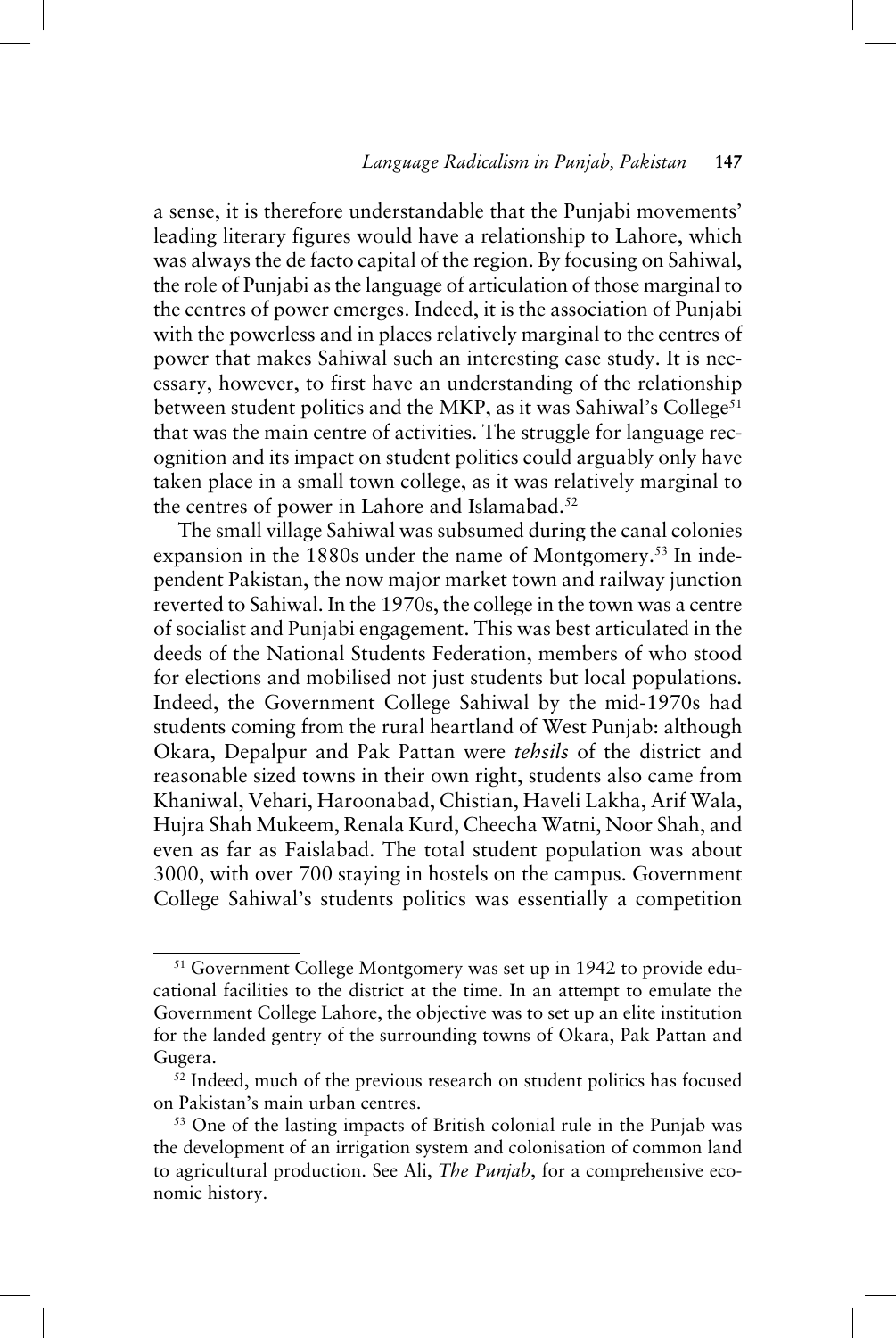between the NSF and the Jamiaat, the student wing of the Jamaat-i-Islami, what would now be called an Islamist outfit, but in that era would be better categorised as right wing.<sup>54</sup>

The rural College was an important site for the struggle over language, as it was here that state ideology was most coherently represented, in that the official language of instruction was Urdu or English. College lecturers would inevitably be drawn from urban backgrounds, or from the recently migrated Urdu elite of Lucknow and Delhi. The ideology of 'one nation, one language, one faith' was supported not only by the institution of the college but also by the Jamiaat. In that sense the struggle for finding political space in the college system was one that had to work through the politics of culture as well as the principles of equality and justice. The NSF therefore attempted to influence the cultural life of the college as well as support staff, who were attempting to create institutional space. It was during the Bhutto era, in 1972, that the Punjab University in Lahore appointed its first Chair in Punjabi, a job taken up by Najm Hussain Sayyid. Following this, the Punjab government allocated posts in Punjabi to colleges to teach the language at the FA and BA level. The criteria for these posts were the qualification of MA in Punjabi, which could only be obtained from Punjab University. It was Mian Saleem who encouraged one of his relatives — Ghulam Rasool Azad — and another party member — Ali Arshad Mir — to take up MA, with an eye to securing the newly created lecturer jobs in Punjabi. In many ways, this was a mutually beneficial arrangement as the example of Ghulam Rasool Azad illustrates. When the allocation of a Punjabi post came to Government College Sahiwal the progressive college lecturers and the principal at the time were supportive of the idea of having the language taught in Sahiwal. However, it was opposed by the right wing staff members but the principal of

<sup>&</sup>lt;sup>54</sup> There have been a few articles on student politics in Pakistan most comprehensively in terms of scope by Nelson, 'Embracing the Ummah', building on earlier work by Nasr, 'Students, Islam, and Politics'. There is also a chapter on student politics in Iqtidar, *Secularizing Islamists*, Chapter 2. However, the focus of these studies as with much work on Pakistan is an increasing unpacking of the working of the Islamist or right-wing groups rather than the opposition to them. Indeed no comprehensive account of the activities of the NSF and their long-lasting impact on not only student politics but subsequently radical politics in Pakistan and its diaspora.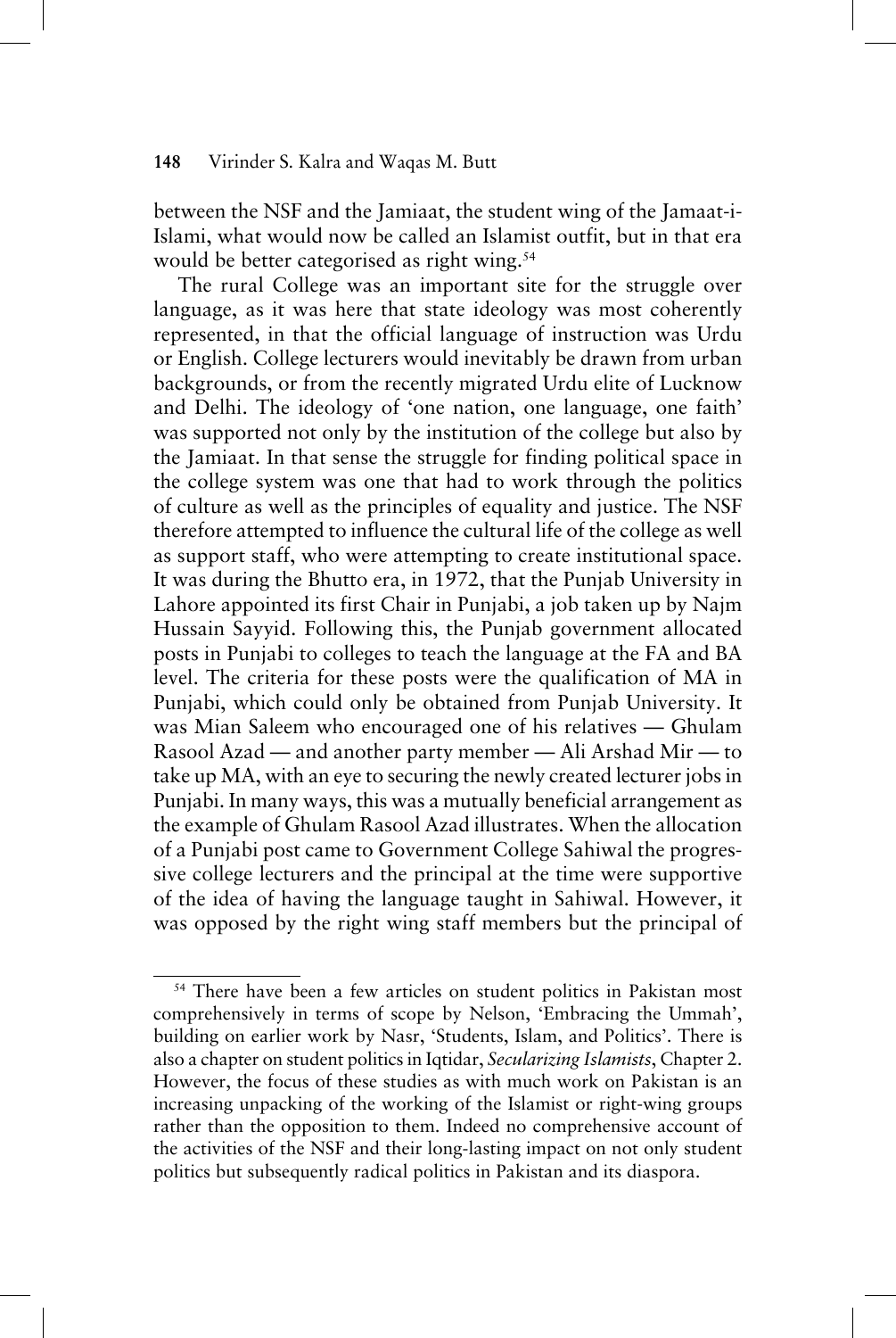that time — Agah Amjad Ali — supported the appointment and was aware of the support amongst local students. Therefore, in 1975 Ghulam Rasool Azad was appointed as the first Punjabi Lecturer in Government College Sahiwal. This created a progressive lecturer with good links to the MKP (through Mian Saleem) and a natural ally for the NSF. Indeed, this was a necessary connection for the post to be created in the first place.

The appointment of a college lecturer was the beginning of a series of victories that the NSF managed to wrangle in the name of cultural politics. The existing status quo in the college meant the promotion and support of a college magazine and an annual *mushaira*  (poetry recital), which were all in Urdu. The NSF students wanted to establish a section within the college magazine for Punjabi and to open up the *mushaira* for Punjabi poets. This generated a heated debate in the college as the lecturers, who historically helped students organise these literary events, were opposed to the inclusion of Punjabi. Their arguments against Punjabi are worth rehearsing, as they are still prominent when the case is made for the language in contemporary West Punjab. Overall, the inclusion of Punjabi was seen as being against the Pakistani nation: first because Punjabi was cast as 'the language of the Sikhs' and this was therefore a religious language, second and sequentially this meant it was the 'language of the *kaffirs*' (non-believers). Whereas this ideological argument was often quite easily won, by taking recourse in the history of the Sufi poets of Punjab, thereby dismissing the religious and language arguments, further protests arose from the opposition in terms of the lack of standardisation and the huge linguistic diversity of Punjabi. Despite this opposition, after campaigning amongst the rural students in the college, the NSF established the *Punjabi Adabi Sangat* (Punjabi Literary Forum), which penetrated into the college magazine as well as into the poetry readings in the college and Sahiwal town. In the 1976 College elections, the NSF won the key posts of president and secretary, demonstrating the political outcome of the cultural work they had carried out. The impact of the language activism was felt not only in the College but also in the literary and cultural life of Sahiwal town, and it continues to this day.

The decline of the MKP began in the late 1970s, initially with the party factionalising into three camps. Indeed, the general factionalising of Left parties began as the Zulfikar Bhutto period was coming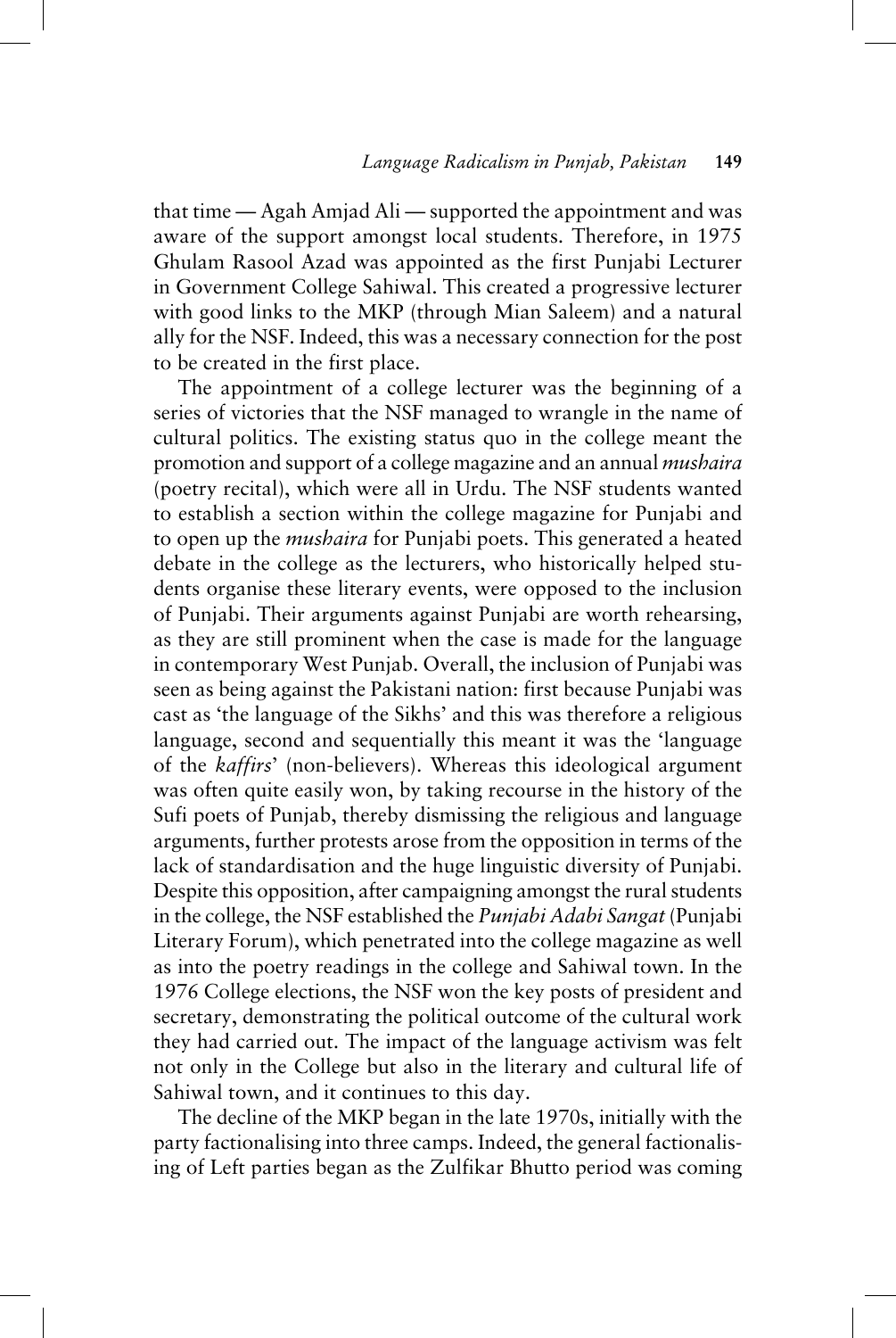to an end.55 The splintering of Left groups such as the NSF and MKP meant that their strength in campuses was diminished in the face of the onslaught that was to follow under General Zia. Even though various progressive alliances, against military rule, fought (and often won) against the IJT on campuses across Pakistan, the states' increasing use of violence was reflected in student politics. Weapons, including firearms, became part of the mobilisation of groups and student politics entered a phase of heightened intensity.<sup>56</sup> In this context, the close linkage between language and political mobilisation began to take secondary place to basic demands for restoration of democracy. The death, in 1982, of Major Ishaque effectively saw an end to the direct political support of the language movement by the Left. However, many of the cadres and in particular the ideas of the MKP lived on in a number of publications and the activities of key groups and individuals.

Arguably, the Left as a political force never regained the popular support it had in the 1970s. The legacy in terms of cultural work is therefore all the more significant as this is where the lasting influence of the MKP can still be traced and is why the absence of this role in previous literature is so stark. Perhaps of most note was the brief but effervescent publication of a daily newspaper in Lahore in the period 1989–1990. General Zia died in a plane crash in 1988 and Pakistan breathed a sigh of relief after the harsh years of military rule. In that spirit, a number of socialists and communists came together to produce *Sajjan* (friend*/*comrade), the first daily Punjabi newspaper of Pakistan. Its first issue appeared on 3 February 1989

<sup>55</sup> Nelson's, 'Embracing the Ummah', following the work of Brass, *Language*, makes much play of the factionalising tendency of all student politics in Pakistan. In this way the activities of the right-wing religious parties are equated with those of the Left, a common move amongst contemporary commentators but one that side-lines the extent to which the state was actively involved in breaking up Left-wing groups and aiding (some) right-wing religious parties.

<sup>56</sup> It is only due to the work of journalists such as Nadeem F. Paracha that any narrative of this period exists (in English) and that also on the blogsphere. This information from http://nadeemfparacha.wordpress. com/student-politics-in-pakistan-a-celebration-lament-history/, (accessed 14 September 2011).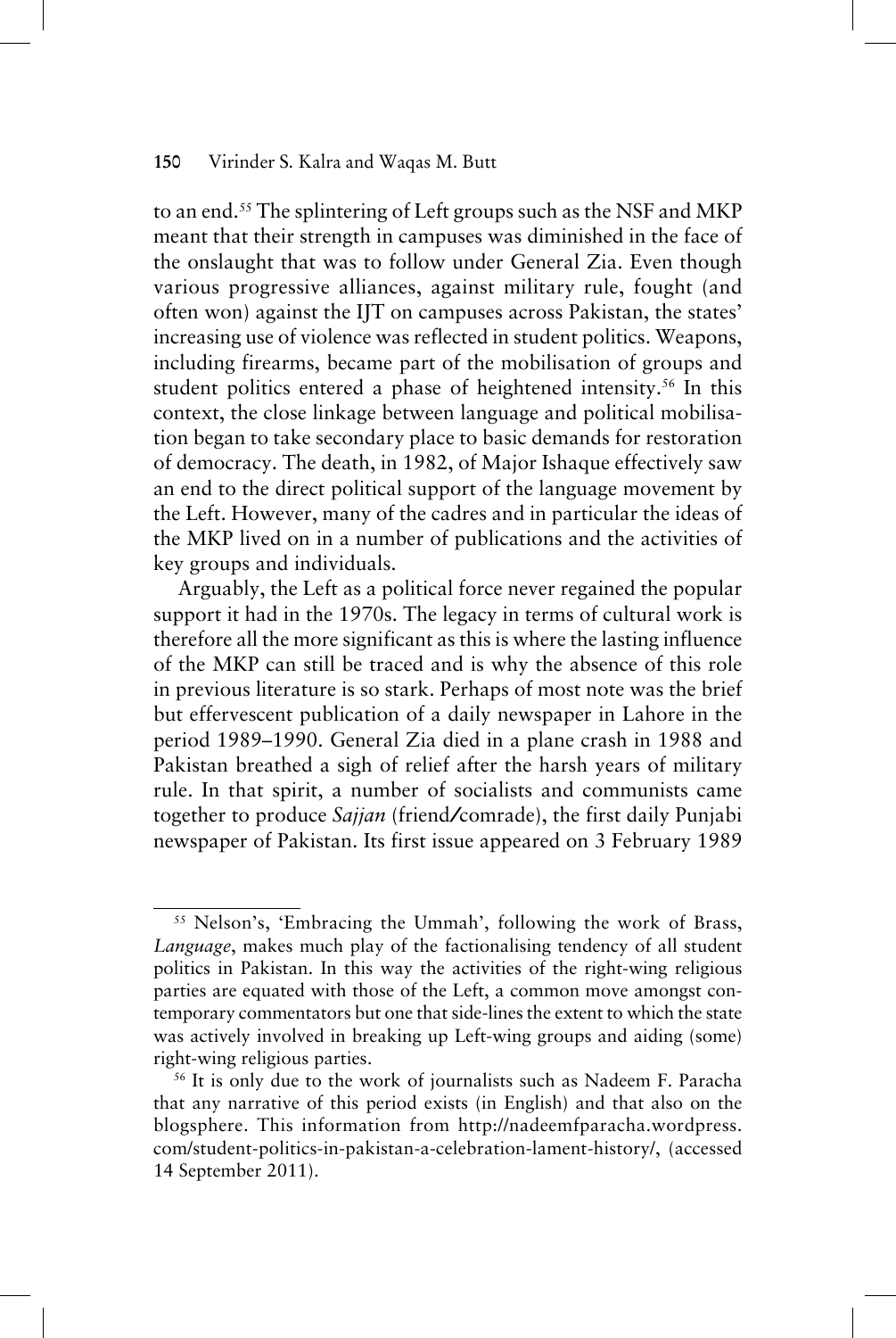and it continued till 30 September 1990. As it was never established as a commercial venture, it is admirable that it lasted for this length of time as it relied almost exclusively on voluntary labour. The most direct link to literary magazines in Punjabi and the MKP is found in the charismatic figure of Saqib Maqsood who was an activist of the MKP in Sheikapura and whose commitment to the language movement is derived directly from the thesis highlighted in this article. He was involved in *Ruth Lekha* — a magazine established in 1976 — and then the influential publication *Maboli*. He is indeed still active in the world of Punjabi literature and publishes the magazine *Panchim* in Lahore to this day. At the more general level, Sahiwal still remains the centre of Punjabi language activism, with several Punjabi organisations regularly organising *mushairas* and occasional publications; of particular note in this regard is *Punjab Lok Lehar*  under the stewardship of Qaswar Butt. Indeed, the legacy that comes out of the organising of the Left for the continuing salience of Punjabi has a more secure platform in a place like Sahiwal, as a political question in Pakistan, rather than the organising of urban upper middle class activists.

## **Conclusion**

If the political history of the current geographical territory that is Pakistan is narrowly confined to actual links between constitutional construction and governmental framing, then 1973 would be the birth of that state, not 1947. It would also then be the beginning of a period (which lasts until 1977) of the most active and progressive period of grassroots politics that, that country has seen in its 40-year history. Indeed, this nation state would look much more like many other post-colonial states that emerged with leaders expressing socialism at the ideological level, but carrying out reactionary and authoritarian policies at the level of governance. It is in this environment that the MKP and the NSF were most able to mobilise and exert influence over a number of spheres and where the issue of language linked to socialist politics became most prominent. Punjabi as the language of the marginalised, in a dominant region of the country, becomes entwined through the poetics of mobilisation with groups such as the MKP. This influence is most notable outside of urban centres of power, such as Lahore and in rural towns such as Sahiwal.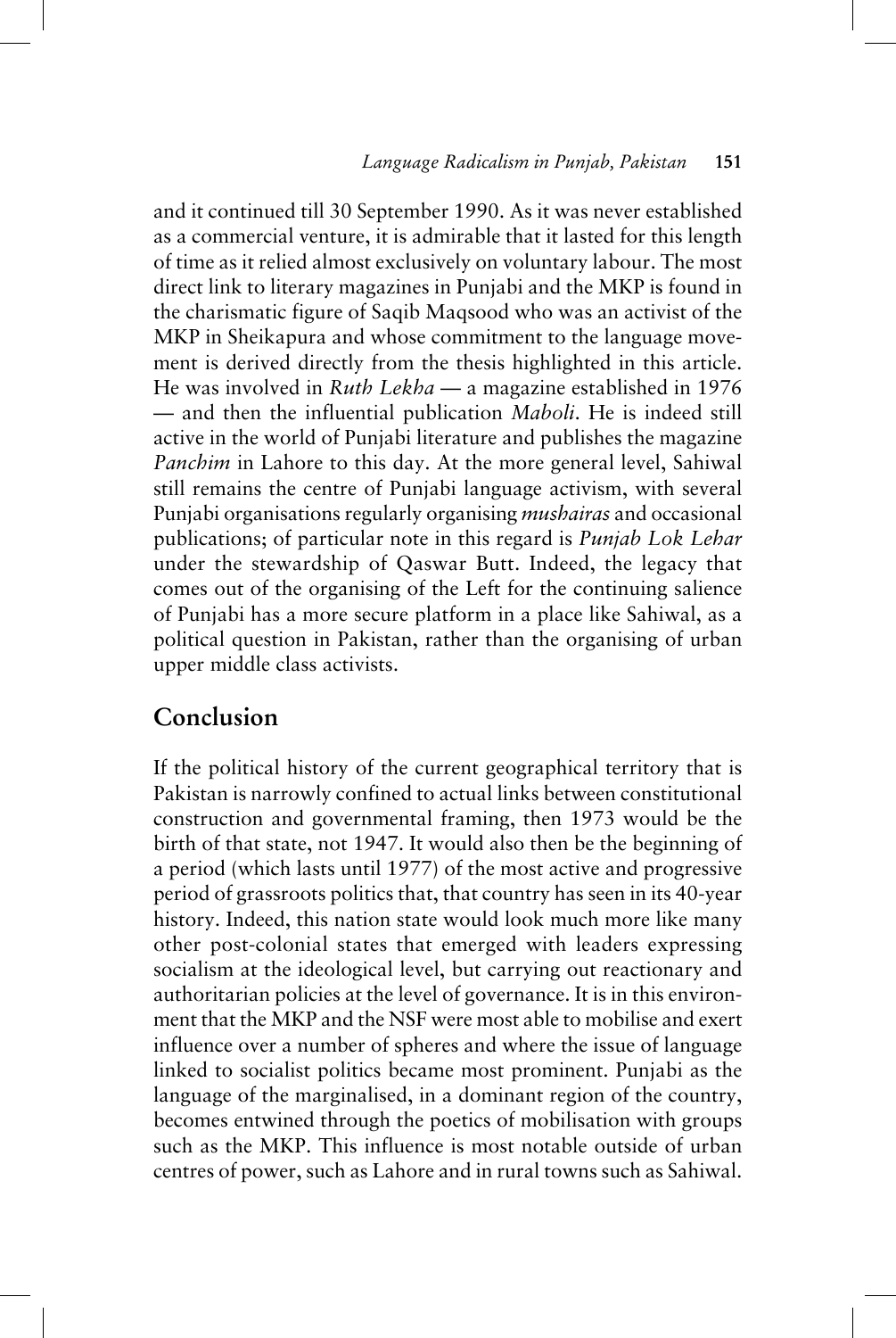The practices of the MKP and NSF provide an example of role of the Punjabi language in relationship to mobilisation for state power. Mir has recently argued that the role of the state is overplayed when it comes to looking at Punjabi, as the pre-colonial and post-colonial state had no role to play in its sustainability and resilience. Not withstanding the general salience of these arguments in terms of noting the resilience of Punjabi, the state (colonial and post-colonial) has, since the 20th century, been subject to petitioning about Punjabi by various groups.57 Indeed, it is the demand on the state, to provide provision in the mother tongue, that is at the basis of much contemporary West Punjabi language activism. This demand whilst ostensibly about language is also a social demand, given that it is the peasant, working class and poor who speak Punjabi. It is this relationship of language to social status that the mobilisation by the Left most usefully illustrates. Supporting Punjabi is in effect an act of general uplift for those who are socially marginal. Language is therefore an indispensable aspect of the more general aim of social uplift. This may be viewed as an instrumentalist use of language, but that would imply a separation of the symbolic and political.<sup>58</sup> Rather, the Left mobilisations of the MKP demonstrate the irreducibility of language to either the symbolic or political domains when it comes to those who are socially marginal.

Despite the ongoing attempts by Punjabi activists, the language still maintains its neglected status in contemporary Pakistan. Although it remains the spoken language of the majority of the inhabitants, it is still not an official language of the state. Urban Punjab has developed a language that is a mixture of Urdu and Punjabi aided by a relatively new and invigorated satellite media. Much of rural Punjab remains wedded to Punjabi, despite the increasing penetration of Urdu and religiously inspired education. The legacy of the Left in this regard perhaps is most evident in the way that the stigma attached to the language has considerably diminished especially amongst the

<sup>&</sup>lt;sup>57</sup> Singh Sabha activists in the early part of the 20th century petitioned the colonial state for greater recognition of Punjabi and the introduction of the *Gyani* exam was a direct result of this.

<sup>58</sup> This is the fundamental error made by Ayres.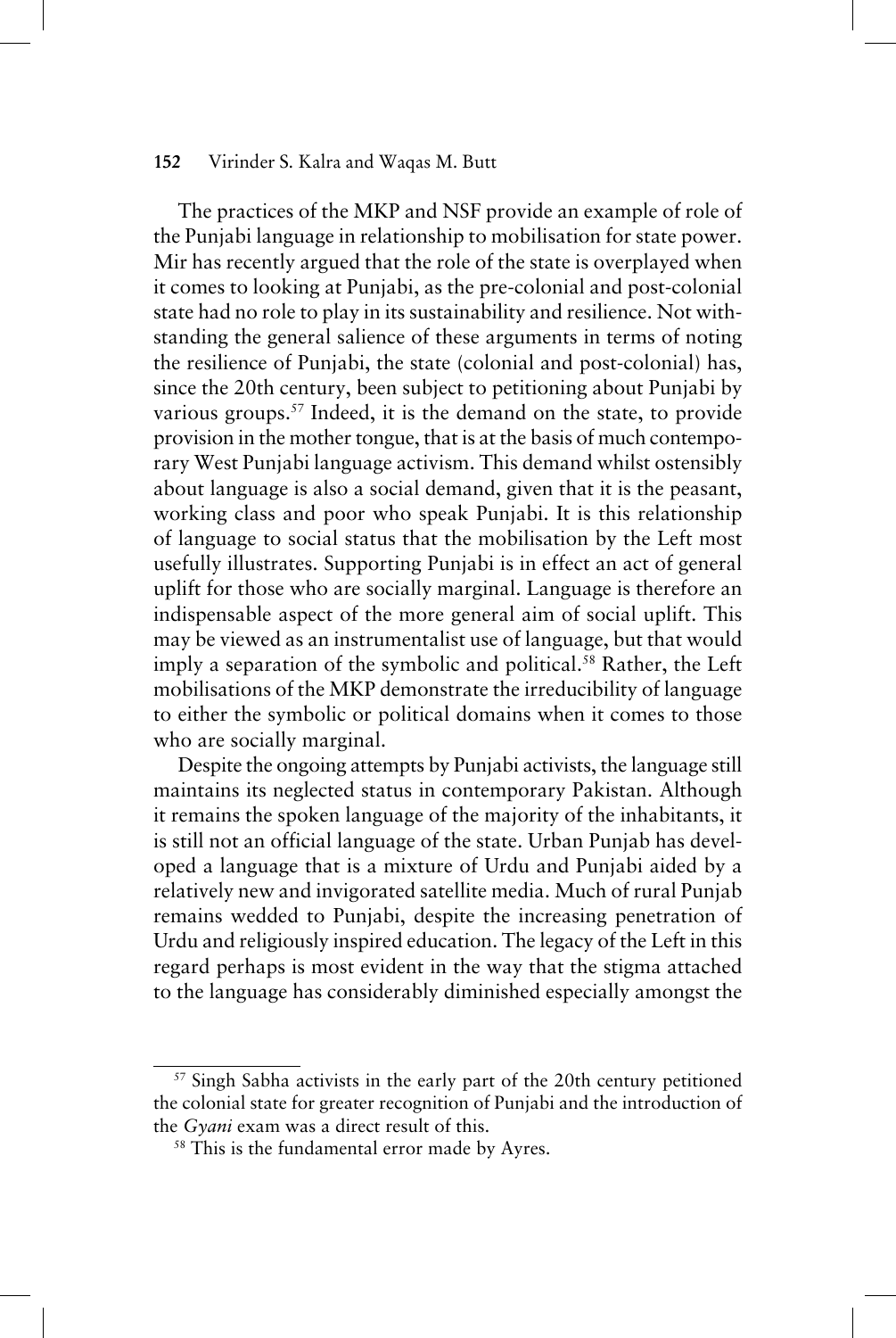bilingual working class of Lahore, for whom the question of speaking in Urdu in formal situations and Punjabi in the informal seems to have become normalised.<sup>59</sup> Given the perpetual crises that Pakistan has found itself in over the first decade of the 21st century, most of the existing Left-wing groups have also placed the language issue to one side in the face of military rule and ongoing violence. $60$  To some extent, this is a repetition of the period under General Zia. Nonetheless, the issue of language in the wider political context remains salient and given the increasing marginalisation of rural Punjab, the potential for political mobilisation remains.

## **References**

Ahmed, Ishtiaq, 'The Rise and Fall of the Left and the Maoist Movements in Pakistan', *India Quarterly* 66 (2010): 251–65.

-

- Ali, Imran, '*The Punjab Under Imperialism, 1885–1947*', Karachi: Oxford University Press, 2003.
- Ayres, Alyssa, *Speaking Like a State: Language and Nationalism in Pakistan*, Cambridge: Cambridge University Press, 2012.
- Brass, Paul, *Language, Religion, and Politics in North India*, Cambridge: Cambridge University Press, 1974.
- Butt, Iqbal Haider, *Revisiting Student Politics in Pakistan*, Gujranwala: Bargad, 2009.
- Iqtidar, Humeira, *Secularizing Islamists? Jama'at-e-Islami and Jama'at-ud-Da'wa in Urban Pakistan*, Chicago, IL: Chicago University Press, 2011.
- Jahangir, Mian Salim, *Ballad of the Day*, Compiled by Silte-ul-Hassan Zaigam, Lahore: Memorial Committee, 1989.
	- ———,*Aaj dee Vaar*, Compiled by, Sibte-ul-Hassan Zaigam, Lahore: Mian Saleem Jahangir Memorial Committee, 1989.
- Jalal, Ayesha, *Self and Sovereignty: Individual and Community in South Asian Islam Since 1850*, London: Routledge, 2000.
- Kabir, M. G., 'Religion, Language and Nationalism in Bangladesh', *Journal of Contemporary Asia* 17, no. 4 (1987): 473–87.

<sup>&</sup>lt;sup>59</sup> Based on fieldwork carried out in 2007–2009 in Lahore.

<sup>60</sup> Groups such as the *Pakistan Labour Party* and even the remnants of the MKP are more concerned with suicide bombings and US imperialist drone attacks than with the questions of language.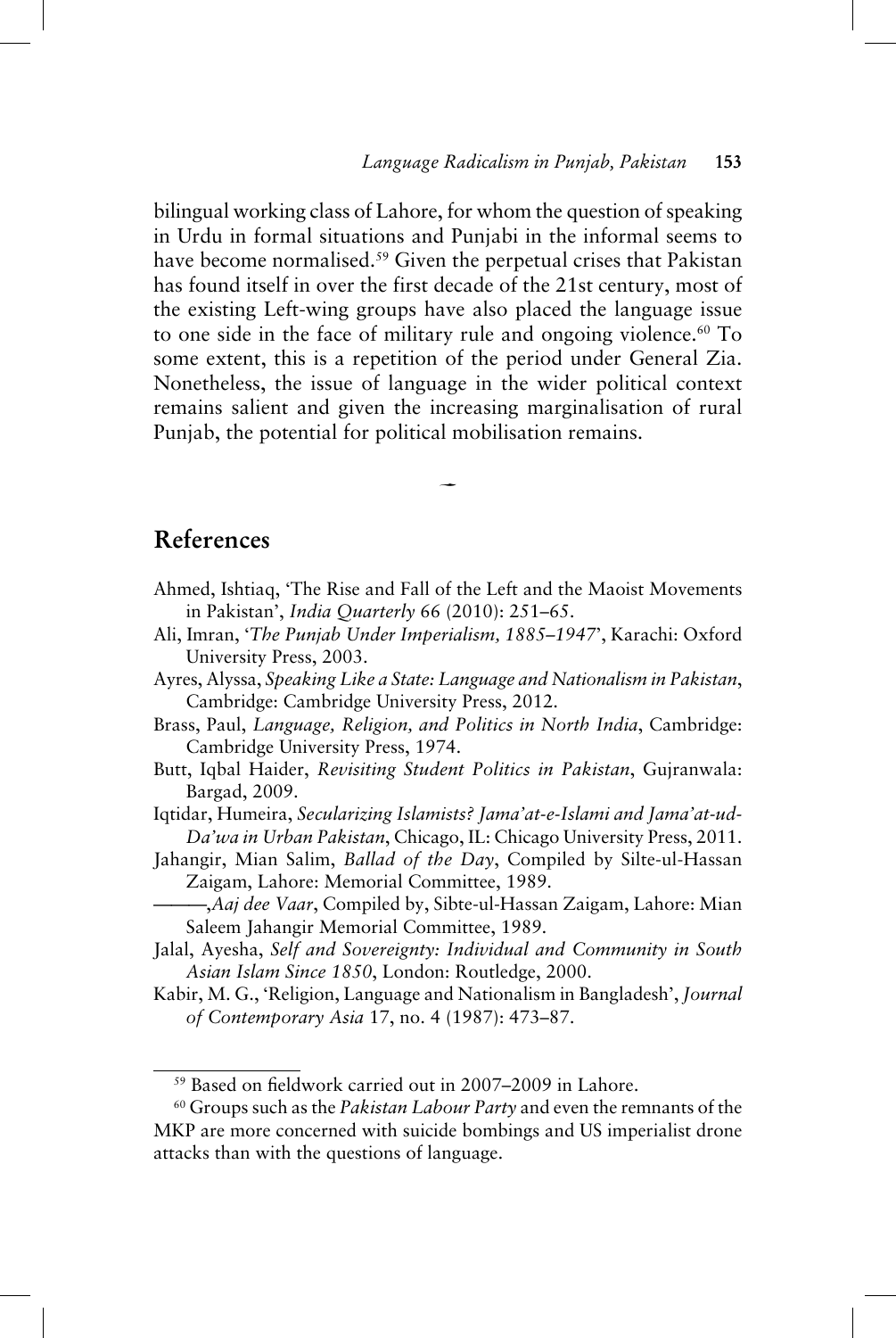- King, Richard, *Orientalism and Religion: Post-Colonial Theory, India and 'The Mystic East*', London: Routledge, 1999.
- Kukreja, Veena and Mahendra Singh, eds, *Pakistan: Democracy, Development, and Security Issues*, New Delhi: Sage, 2005.
- Mahomed Ali, Jinnah, *Quaid-i-Azam Mahomed Ali Jinnah: Speeches as Governor-General of Pakistan 1947–1948*, Karachi: Pakistan Publications, 1976.
- Malik, Fateh Mohammad, *Punjabi Identity*, Lahore: Sang-e-Meel Publications, 1989.
- Mandair, Arvind, *Religion and the Specter of the West: Sikhism, India, Postcoloniality, and the Politics of Translation*, New York: Columbia University Press, 2009.
- Mir, Farina, *The Social Space of Language: Vernacular Culture in British Colonial Punjab*, Berkeley: University of California Press, 2010.
- Mohammad, Ishaque and Feroz Ahmed, 'Interview Ishaque Mohammad', *Pakistan Forum* 3, no. 1 (Oct, 1972): 5–9.
- ———, *Five Years of Struggle*, 13–14, Lahore: Pakistan MKP, 1973.
- ———, *Jadojahid key paanch saal*, Lahore: Pakistan MKP, 1973.
- ———, *Ishaque Mohammad de Draame*, Compiled by Shabnum Ishaque, Lahore: Sanjh Publications, 2008.
- Nasr, S. V. R., 'Students, Islam and Politics: Islami Jamiat-e-Talba in Pakistan', *Middle East Journal* 46 (1992): 59–76.
- Nelson, Matthew J., 'Embracing the Ummah: Student Politics Beyond State Power in Pakistan', *Modern Asian Studies* 45, no. 3 (2011): 565–96.
- Oberoi, Harjot, *The Construction of Religious Boundaries, Culture, Identity, and Diversity in the Sikh Tradition*, Chicago, IL: University of Chicago Press, 1994.
- Pakistan Census Organisation, *Main Finding of Census on Housing and Population*, Pakistan: Statistics Division, 2001.
- Paracha, Nadeem, 'Student Politics in Pakistan: A Celebration, Lament and History', http://nadeemfparacha.wordpress.com/student-politicsin-pakistan-a-celebration-lament-history/ (accessed 20 April 2012).
- Purewal, Navtej, 'Borderland Punjab', *Seminar* 567 (2006): 27–32.
- Rahman, Tariq, *Language and Politics in Pakistan*, Karachi: Oxford University Press, 1998.
	- ———, *Unpleasant Essays: Education and Politics in Pakistan*, Lahore: Vanguard, 2000.

———, *Language, Ideology and Power: Language-Learning Among the Muslims of Pakistan and North India*, Karachi: Oxford University Press, 2002.

———, *Language, Education and Culture*, Karachi: Oxford University Press, 2003.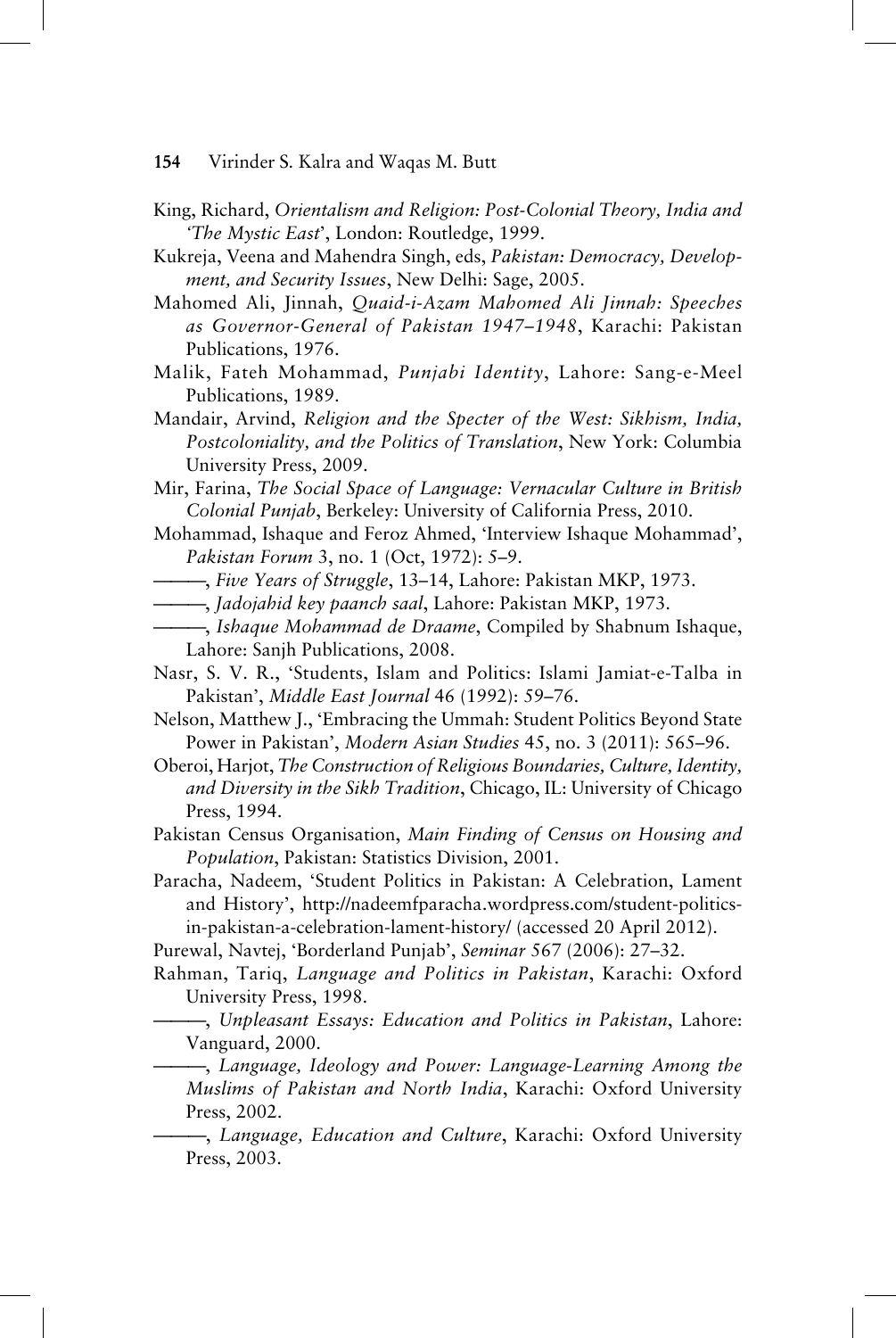- Rahman, Tariq, *Language, Power and Ideology in Pakistan*, Karachi: Oxford University Press, 2005.
- Ram, Ronki, 'Untouchability, Dalit Consciousness, and the Ad Dharm Movement in Punjab', *Contributions to Indian Sociology* 38, no. 3 (2004): 323–49.

Sarangi, Asha, ed., *Language and Politics in India*, New Delhi: OUP, 2011.

Shackle, Christopher, 'Punjabi in Lahore', *Modern Asian Studies* 4, no. 3 (1970): 239–67.

Talbot, Ian, *Pakistan: A Modern History*, London: Hurst, 2008.

Zaidi, Abbas, 'A Postcolonial Sociolinguistics of Punjabi in Pakistan', *Journal of Postcolonial Cultures Societies 1*, no. 3 & 4 (2010): 22–55. http://www.jpcs.in.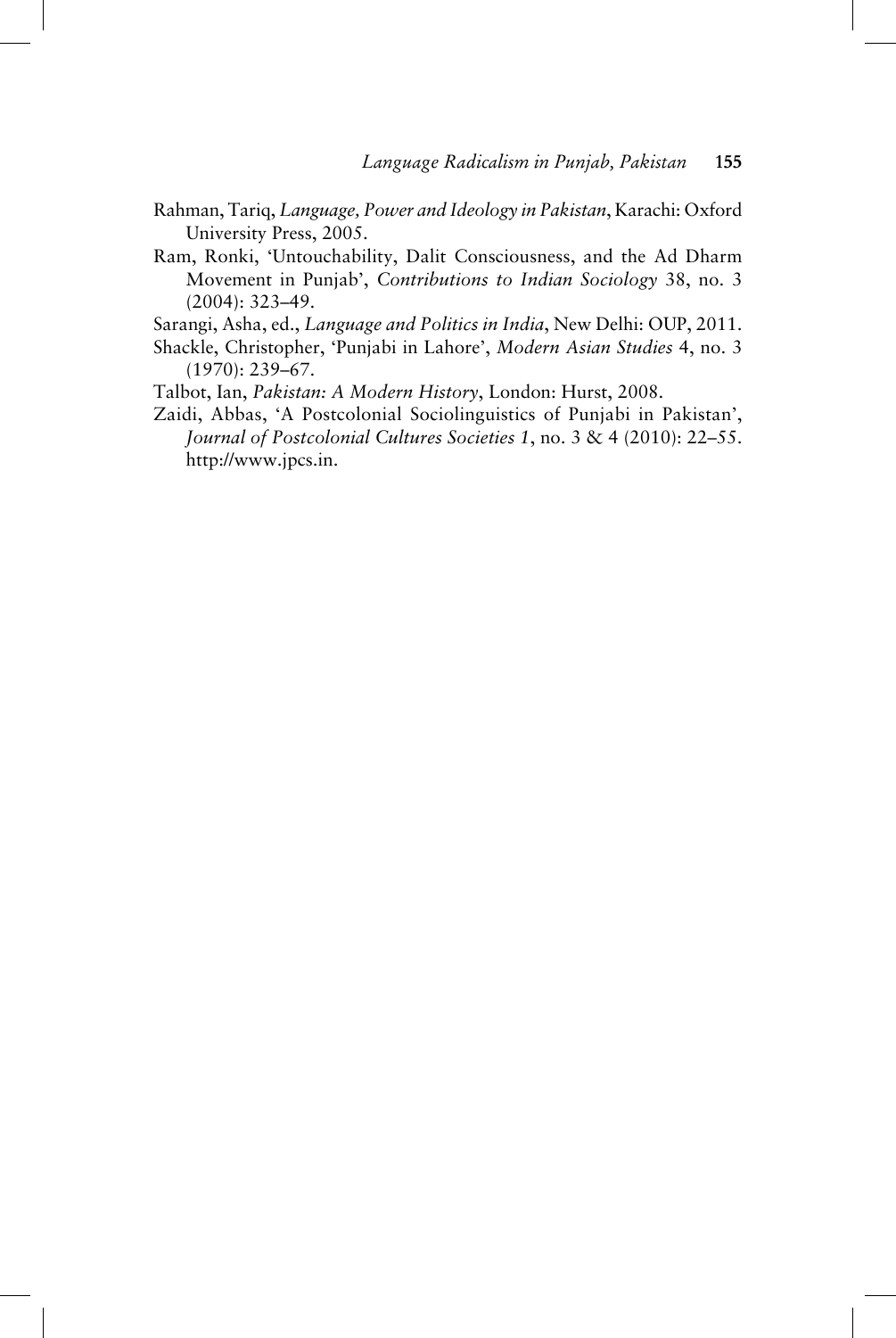## **28 7**

# The Indian Workers' Association Coventry 1938–1990: Political and Social Action

## *Talvinder Gill*

their political ideology and how it affected the culture and identity of The Indian Workers' Association's (IWA) political and social action in Britain demonstrated the existence of conventional elements of class agency in the past 60 years, yet they have been sidelined in a general reluctance to write class*/*social histories. To date, black and Asian citizens and communities have appeared only in the context of their interactions with the state or other official bodies. The recently made available archive of the IWA is significant because it is a rare example of a self-defined South Asian presence in the archives. Upon discovering these archives, I attended a poetry workshop with my father, organised by the Indian Writers Association. Several middleaged and old Indian men enthusiastically recited literature and poetry and sang Punjabi folk songs, most of whom were all former leaders and members of the IWA in Coventry. Within their chosen artistic medium, each member spoke on a range of diverse topics such as familial relationships, the pastoral beauty of Punjab, working life, Marxism and party politics. Having grown up listening to my father's stories about the transition from the village in Punjab to working life in the Midlands, I learned of the several challenges Indian migrant workers faced, such as racism and poor working conditions. As a rank and file member, he praised the role of these men in helping migrants fight discrimination and assist in matters of civic life. As I was soon to discover, few of these stories were recorded in history books or official mediums, especially from the perspective of the workers and migrants themselves. I became particularly interested in Indian migrants and the wider British society in light of contemporary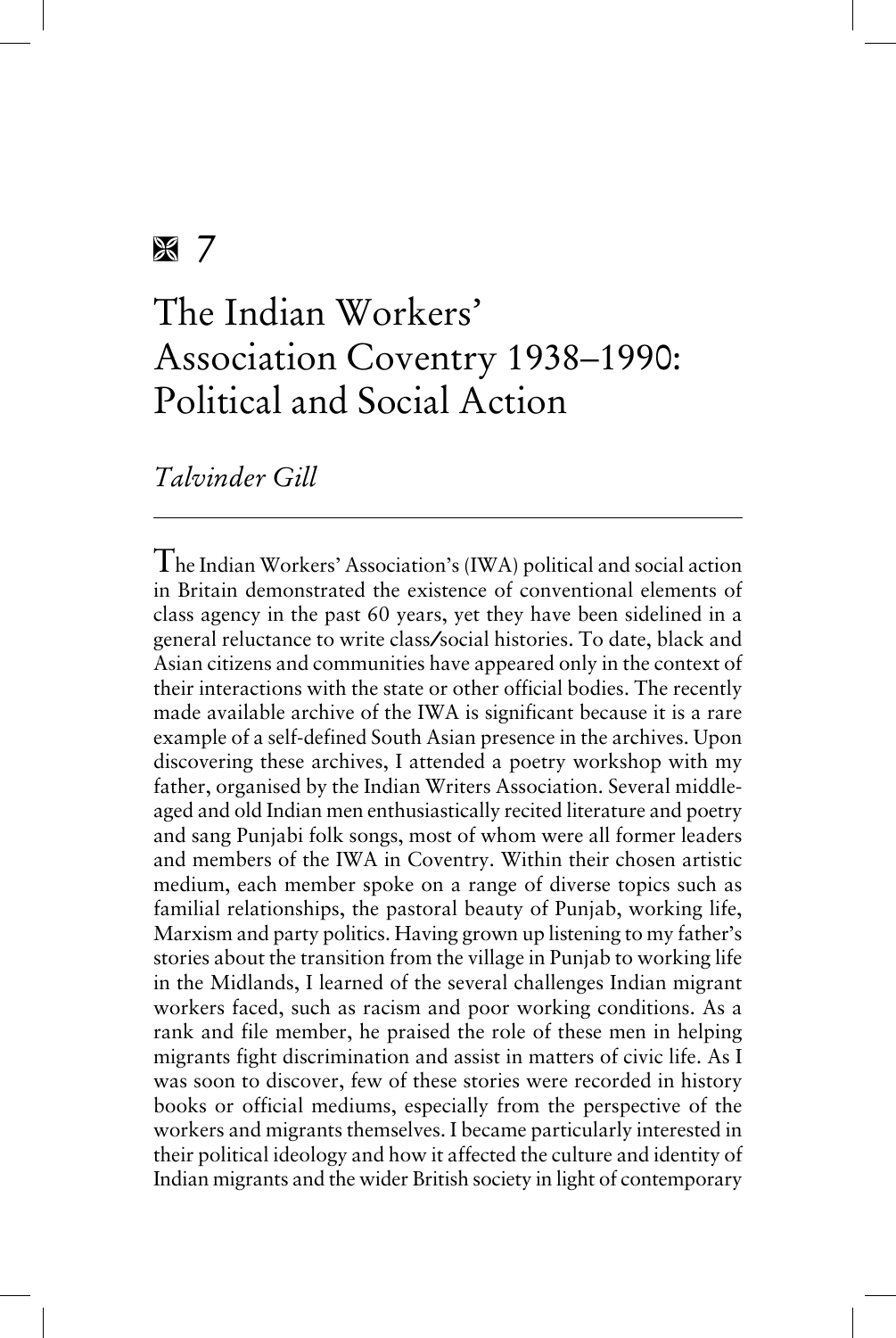debates surrounding 'multiculturalism'. The Coventry IWA, which was significantly the first to be formed, alongside its sister branches, was at the forefront of anti-racist campaigns in the late 20th century and were active creators of their social environments through political action. Not only did they challenge the existing power structures by demanding toleration of ethnic diversity but they also called for public acknowledgement and fair access to resources and representation.<sup>1</sup> Their fight for acceptance as workers and citizens was sustained through a belief in civil rights, Marxism and class struggle. Consequently, the IWA's ideas and use of class interacted with other social registers such as race and ethnicity.

The existing history of the IWA activity in Britain has focused on its role as a class, ethnic or cultural organisation. Instead, I argue that all three of these components are crucial in any understanding of how the IWA operated in British society and made an indelible print on the political landscape of post-war Britain.

## **Background**

The first IWA was established in Coventry in 1938 to coordinate the efforts of all Indians in Britain in the campaign for Indian independence, which preserves Coventry as a special and unique place in the history of the IWA. During the war years, Indian revolutionaries and political exiles of various backgrounds were attracted to the city. Hence, the early IWA was characterised by a blend of ethnic and political concerns. As soon as British rule in India ended in 1947, the focus of Indian migrants switched to protecting their rights as workers and citizens. Increasing levels of migration from the Punjab saw the number of Indian migrants in Britain's urban and industrial heartlands swell progressively throughout the 1950s and reach its zenith in the early 1960s. This altered the political and ethnic balance of the IWA in favour of a largely communist and Sikh membership. Subsequently, branches of the IWA sprang up in places such as Southall, Wolverhampton, Birmingham, Huddersfield, and Leicester. Following encouragement by Jawaharlal Nehru on a visit to Britain, local associations were brought together to form the Indian Workers' Association Great Britain (IWA GB) in 1958. Increasing

<sup>1</sup> Werbner and Modood, *Debating Cultural Hybridity*, 290.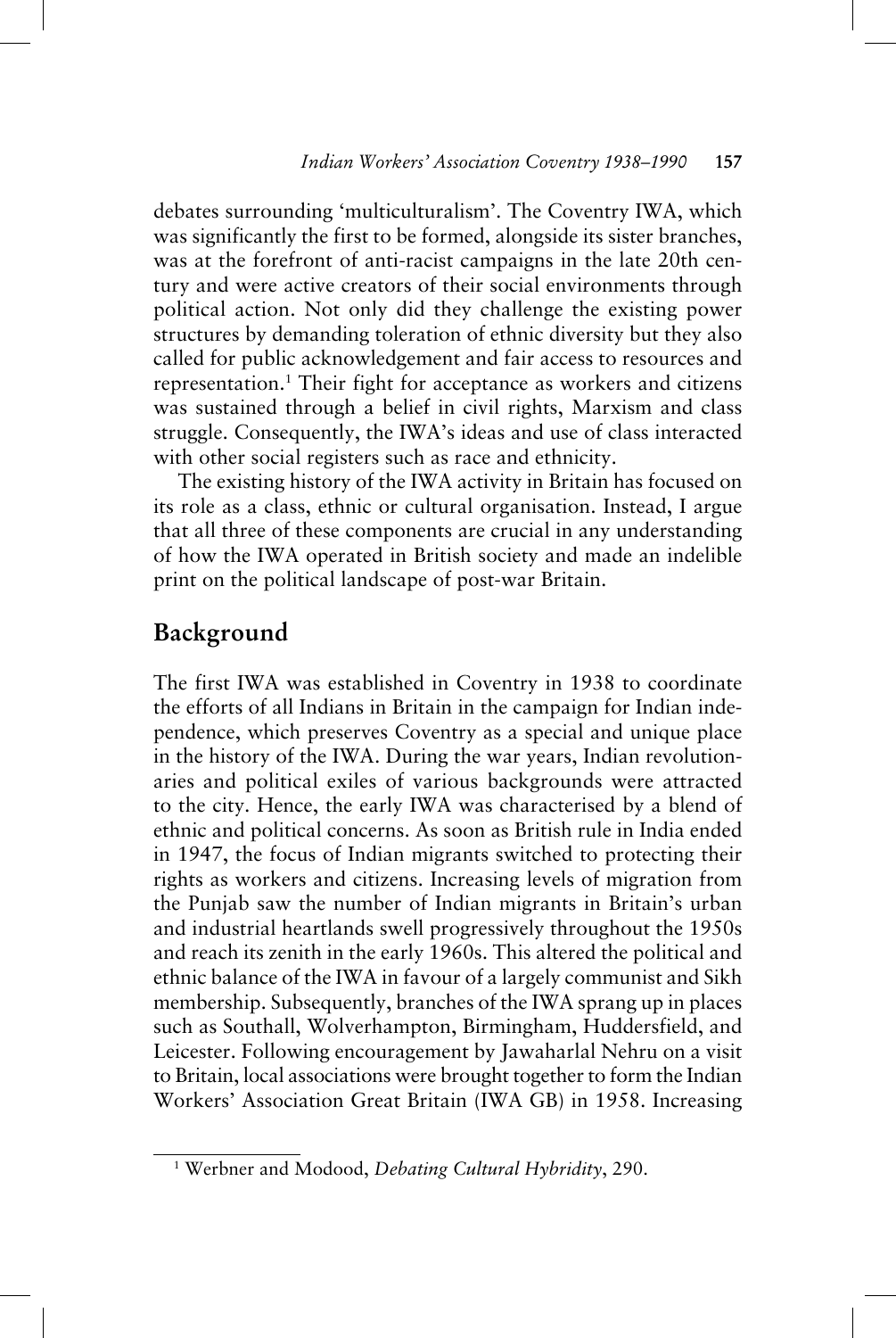### **158** Talvinder Gill

social exclusion and hostility from the state refocused the attention of the IWAs on issues such as immigration laws, housing, racism, education, and policing. Having been frozen out of the Trade Unions, Indian migrants also relied on the IWAs as proxy trade unions in the fight for better working conditions. Naturally, they occupied a crucial community and welfare role for incoming Punjabi migrants in the early years of settlement. However, the radical left-wing ideology of many of its leaders throughout the country firmly committed the IWA, as a local and national umbrella organisation, to the struggles of all black and minority ethnic groups and working people. However, this was not simply a story of harmony as the group split a number of times for reasons ranging from factional party disputes 'back home' or competing financial interests.

To understand where Coventry's IWA stands in the national picture, it is imperative to look at how the original organisation developed in the city **following** the Second World War. The IWA in Coventry's main political message concentrated on calls for Indian independence and operated mainly as a social and welfare centre for the small group of resident Indians. They raised money for the Amritsar-based Desh Bhagat Parwarik Sahaik Committee, which assisted families and dependants of Punjabis jailed for life because of anti-colonial agitation. After independence, the new leaders Joginder Singh, Gurdev Singh Dosanjh and Gurdev Singh Dhami, all communists, signalled the switch to a much more radical political agenda. Following the election in 1953, only Babu Karam Singh Cheema, Anant Ram, Gurbaksh Singh, and Ujagar Singh Randhawa remained from the first Executive Committee.<sup>2</sup> The majority communist wing avoided wearing their communist colours on their sleeves, seeing their primary duty as leading a mass Indian organization. As the original group, Coventry was central in starting new IWA branches through finance and organisational support.3 Coventry remained influential due to this early system of patronage even though it was overtaken in size and power by the Southall and Birmingham IWAs. The arrival

<sup>2</sup> Coventry, Coventry History Centre, Indian Workers' Association archive, PA2600*/*9*/*15*/*6. Photograph: Executive Committee, Indian Workers' Association, Coventry, includes names of Executive Committee members (1953).

<sup>3</sup> Ibid., 5–6.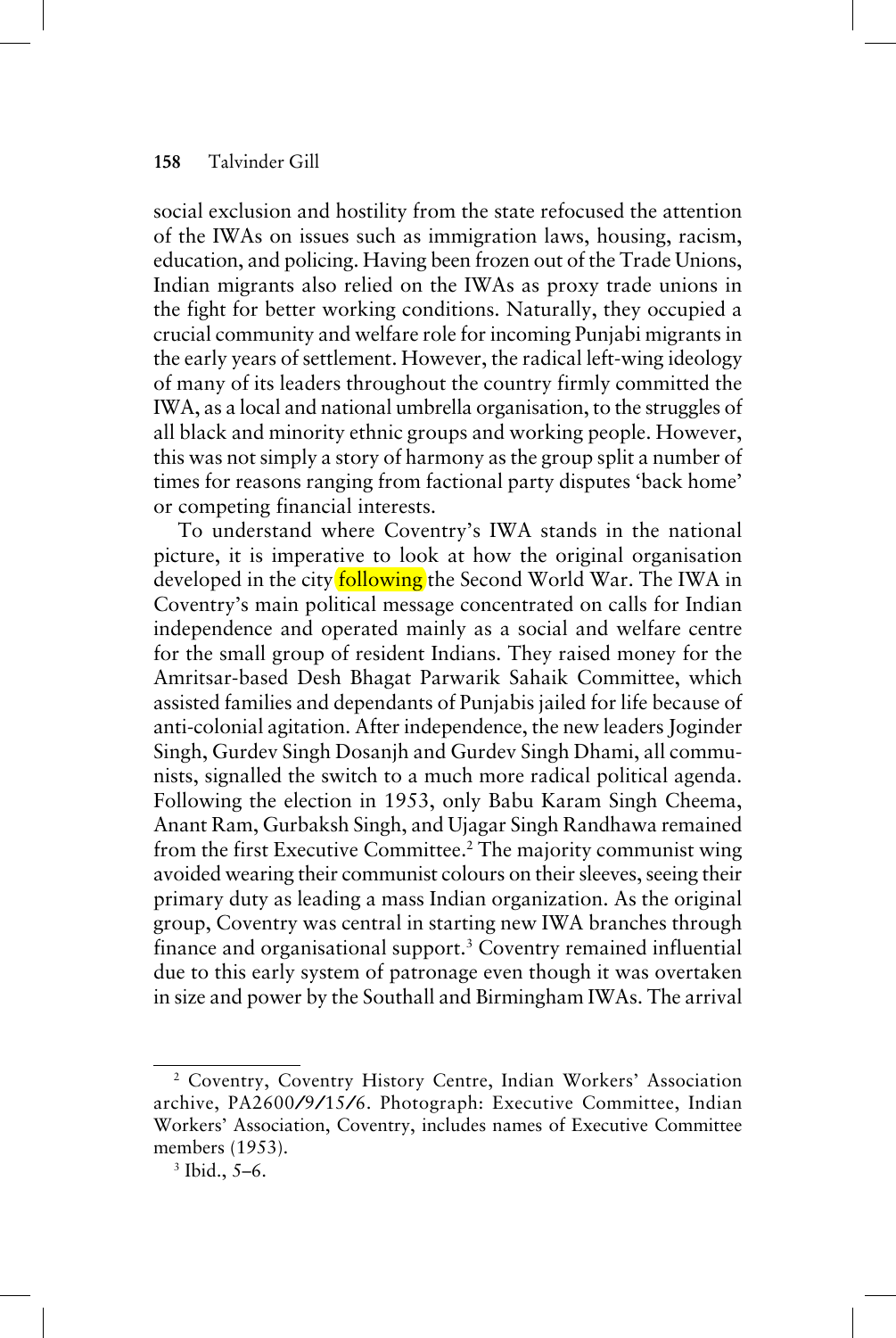of sophisticated political theorists such as Vishnu Dutt Sharma in Southall and Avtar Johal and Jagmohan Joshi in Birmingham provided the leadership required for a large membership. Consequently, the national organisation seems to have been firmly based in London and Birmingham from the late 1950s.

Because of their sizeable membership from which to draw finances, Birmingham and Southall were able to secure independent offices in the form of the Shaheed Udham Singh Welfare Centre and Dominion cinema, respectively. Contrarily, Coventry's IWA had to rely on the homes of individual leaders and limited spaces in community centres to conduct their political and social activities. Coventry could not generate the finances or maintain the unity to own independent offices that would serve as a base for the community and safeguard its future as an important local organisation. Thus, the Coventry IWA was in the second tier of influence within the IWA GB. Nevertheless, Coventry was the third largest city for IWA activity; not least because of its large contingent of political activists. Joginder Singh surmised that there 'were thirty of us who were very active. The numbers of people who have been active since then has steadily decreased. We had a general membership of approximately five hundred to six hundred'.4 Membership and finance did not necessarily dictate the strength of individual branches; this was measured more in the strength of the branches' politically active leadership. Since most Indian migrants were uneducated, the public relied on the IWAs for direction and leadership. The more educated and sophisticated leadership would largely formulate the agenda and write reports and articles instructing on certain issues that directed their constituency along a particular line. Consequently, the IWA in Coventry was more of a top-down organisation than a bottom-up movement.

Nevertheless, the battle for control of Coventry's IWA was as intense as any other in the country. The common problems of ideology and competition for financial resources affected unity in Coventry. Mirroring the national trend, there were three local IWA factions in Coventry from 1967, the Rajmal Group, the Joginder Group and the Ajmer Group. The first split in Coventry was a result of Southall's withdrawal from the IWA GB due to the group's

<sup>4</sup> Coventry, Coventry History Centre, Gill, IWA Transcripts, Interview Two — Joginder Singh, 2008–2009, 9.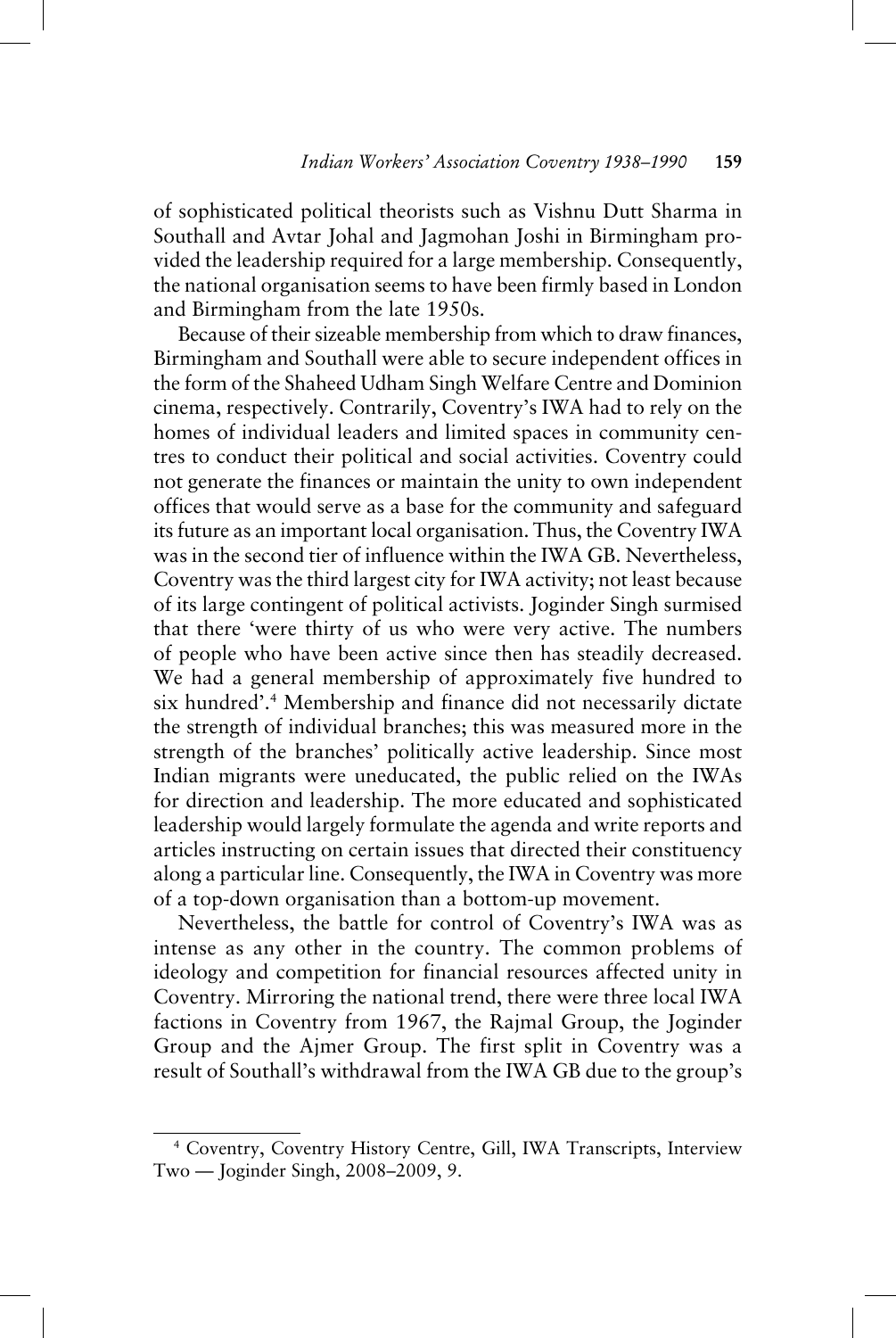### **160** Talvinder Gill

growing communist contingent. Rajmal Singh was a founding member of the IWA in Coventry and wanted to continue the organisation along the ethnic lines of the original group and follow Southall's example. Reflecting on the hybrid character of the early IWA, he was a follower of the Congress Party and did not adopt a militant stand against government actions in India. Nor did he concur with the IWAs' belligerent attitude towards trade union and anti-racist campaigns. He accused the Central Committee of the national and Coventry IWA of being explicitly communist and decided to leave the Association in 1964 to form a non-political IWA. His IWA faction adopted a new constitution that prohibited any communist from holding office. However, this branch was especially reliant on Rajmal's leadership and a limited batch of followers, which meant the group did not survive his death in the late 1960s. The biggest branch in Coventry was the group led by Joginder Singh and Gurdev Singh Dhami. Throughout its history, this faction was committed to the radical agenda followed by the IWA GB (Joshi and Johal) and abided by the constitution of 1958. The Coventry IWA GB worked closely with the Birmingham group on a range of local and national issues.

However, Joginder Singh and Gurdev Dhami did not always agree with the Birmingham branch's power within the national movement and were critical of their interference in local branches in Leamington and Bedford. They continued to look for guidance from Indian radicals, in particular, Harkishan Singh Surjeet, and criticised Joshi and Johal for siding with the Naxalites in 1967. Although this group was close to Jagmohan Joshi during this period, it later fell out over his support of the Naxalites. This group, which was the biggest faction in Coventry, later formed a triumvirate with Derby and Leicester to act as a counterweight to the influence of the Birmingham branch in the Midlands. Yet they were undermined when a third IWA faction was set up in Coventry by Ajmer Bains, who broke away to support the stance taken by Joshi and Johal. With an educated background, he was a teacher at a local secondary school. Ajmer was also a sophisticated writer and intellectual who believed in the Marxism-Leninism preached by Chinese communists. Too often it is argued that these difficulties and splits determined the whole story of the IWA in Coventry and elsewhere. Despite factional differences, branches managed to set aside any acrimony and collaborate with each other on the major issues of mutual interest; there was agreement on major issues including class and anti-racist struggles. For example, there was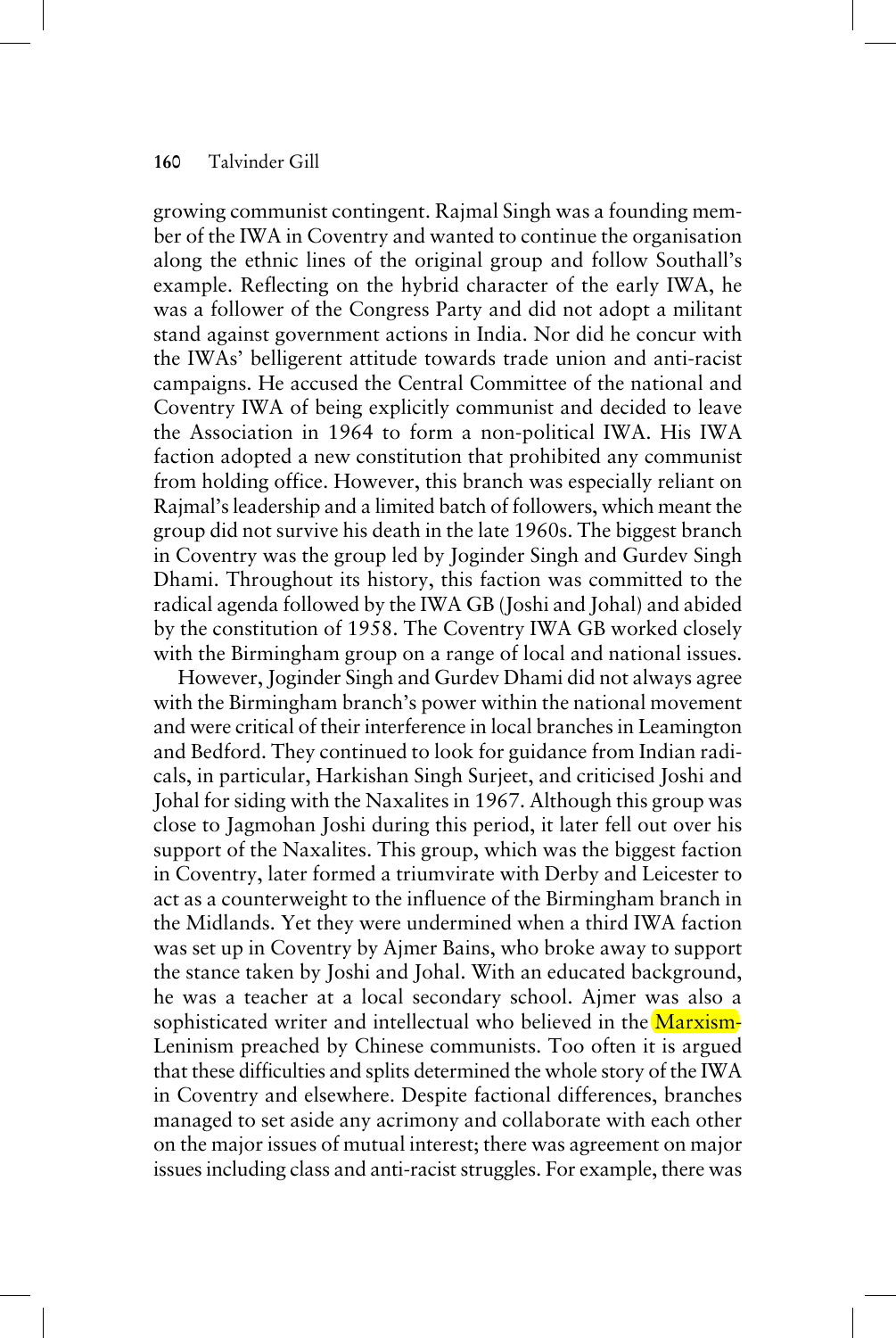often communication between Ajmer's group and Joginder's group in Coventry regarding strikes and public protests. Letters and phone calls would be made to all branches from the IWA GB asking them to attend marches and rallies. Nevertheless, it is clear there was no monolithic IWA organisation, whether at a local or national level. Within 'the IWAs there were groups and quasi groups'; thus, we will always be dealing with a heterogeneous political and social entity.<sup>5</sup>

The Coventry IWA's political activism and constructive social engagement emerged out of the real and imagined politics of the homeland. Most of the members, reflecting migration patterns, were Jat Sikhs. Since their inception, the IWAs constituted an amalgam of class and ethnic concerns and reflected the relationship among the various political groups in India, which was a surprising mosaic. Akalis (Sikh nationalists) and communists could be, and many were, at the same time members of the Indian National Congress.6 In addition, the IWAs were part of a long tradition of renegotiating and amalgamating religious discourse in their political programmes. Evidence of the IWAs' hybrid character can be seen in their working relationship with Gurdwaras (Sikh temples), where they co-operated on issues such as social work, strikes and cases of racial discrimination.

The IWA's political programme was informed by the collective memory of migrants who had lived through the tumultuous period of the independence struggle and the trauma wrought by partition. Some of those who became radicalised in the industrial landscape of Britain drew on the inspiration of socialists, freedom fighters and communists such as Bhagat Singh to Sohan Singh Josh. IWA members were inspired by an imagined history of pre-partition Punjab. Ties to leftist radicals in India were discussed because of the sense of identity and purpose they provided to migrants who felt disenfranchised, displaced and threatened. The IWAs played a key role in disseminating this imagery through their cultural events. Here members would celebrate the long revolutionary struggle that tied their organisations to the Ghadr Party and the global communist movement. The Coventry IWA, like most branches, was particularly skilled at invoking claims of a revolutionary inheritance. Pamphlets

<sup>5</sup> Ramdin, *Black Working Class in Britain*, 398.

<sup>6</sup> See Engineer, 'Role of Sikhs in India's Freedom Struggle', 158–79.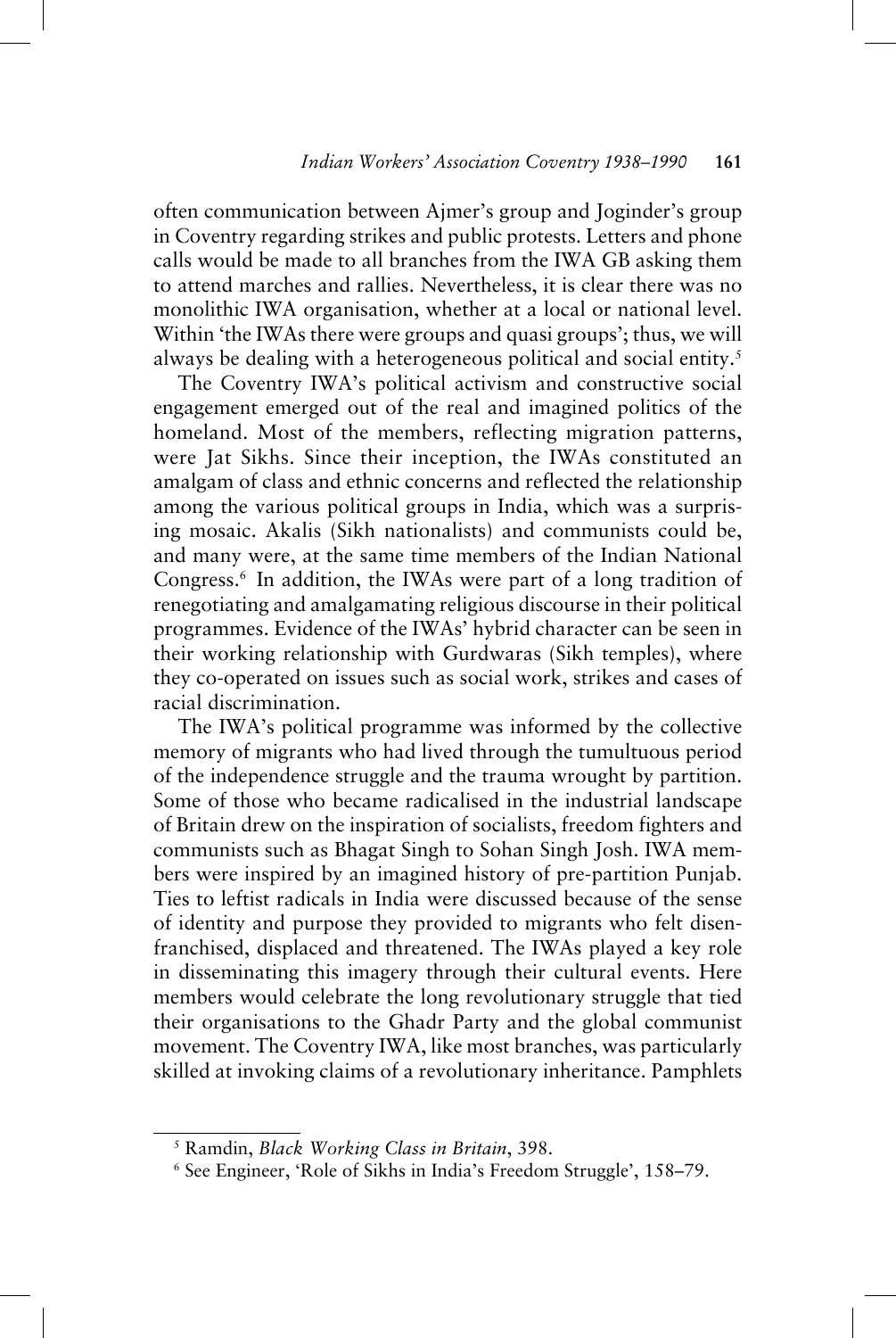### **162** Talvinder Gill

and posters would often refer to Bhagat Singh, the inspirational leader of the Naujawan Bharat Sabha (NBS). They also memorialised Udham Singh's assassination Sir Michael O'Dwyer on 13 March 1940 for his role of Punjab **Bovernor** during the Amritsar massacre of 1919. Some had even, mistakenly, credited him as having started the IWA in Coventry in 1938.7

Martyrdom pervaded the cultural and social lives of the earliest migrants, something that was also infused by the general martyr tradition prevalent within Sikh heritage. Hence, Bhagat Singh and Udham Singh became venerated heroes, whose lives were an example for those facing problems of state and public racism, unemployment and loss of identity. One IWA leader in Coventry, Ajmer Bains, described how IWA editorials were more than sites for news but had an important function in preserving a distinct culture because they reminded Punjabis of their shared history and traditions:

To play a good role in the transformation of the world for the life and the world the way you want to where common people can have the same in the wellbeing of the future generation to have that sort of world, one must have the knowledge of the *...* Just traditions, take for example, Punjabi, if you don't know who Udham Singh was, who **Baghat** Singh was, who his fellows were, why they were hanged, then you miss a very important aspect of life.8

By combining foreign influences with local histories, customs and traditions from Punjab, socialism was made relevant and accessible to the growing number of Indian migrant workers. Remembrance of revolutionaries like Bhagat Singh had the practical objective of attracting membership.

Having acknowledged this cultural imaginary, one should not discount the various IWA activists, in particular, the pioneers of the organisation in Coventry, Birmingham and Southall, who emerged as political radicals through the ranks of the Communist Party and, to a lesser extent, the Congress party. Joginder Singh, a leader of the

<sup>7</sup> See Clark, 'Recollections of Resistance', 75–77, for a brief discussion of Udham Singh's involvement with Indian political activists in Coventry from 1938 onwards.

<sup>8</sup> Coventry History Centre, Gill, IWA Transcripts, Interview Two — Ajmer Bains, 2008–2009, 29–30.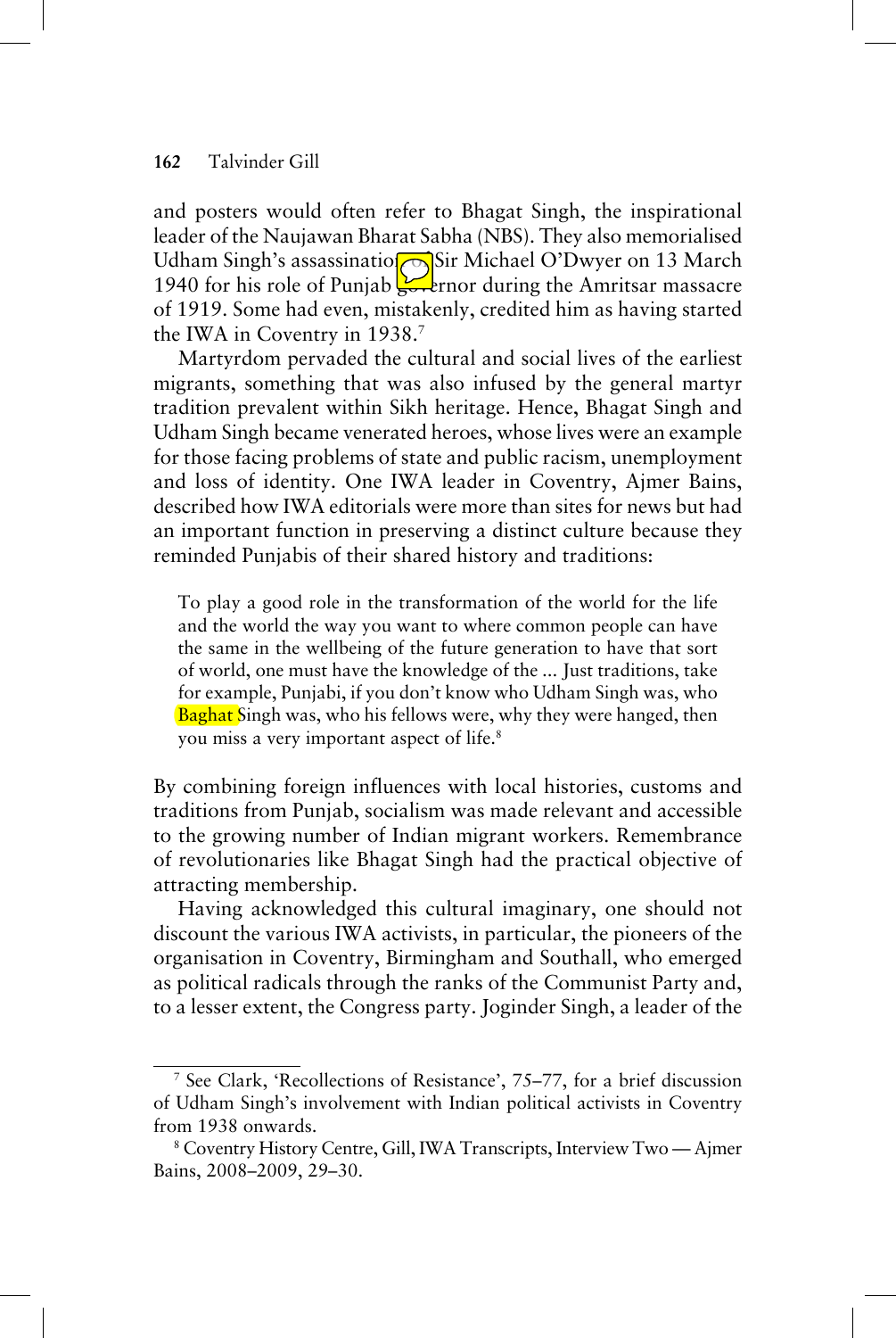IWA in Coventry, had been a communist party worker alongside Vishnu Dutt Sharma in Punjab before he migrated.<sup>9</sup> Indeed, the communist and socialist groups in India were important political markers for the IWAs because the patronage, ideological instruction and finances available allowed the organisation to survive as a social and political force. The IWAs also shared some genealogical ties with the Ghadr Party. Not only did the IWAs follow the Ghadr tradition of radical alliances and propaganda strategies, there were direct familial links between Ghadr rebels and the founding fathers of the IWA in Coventry. It is claimed that Charan Singh Chima, a founding member of the IWA, was previously an affiliate of the Ghadr Party. In addition, a fellow founding member of the IWA, Karam Singh Cheema's father, Kanega Singh, had been one of the original Ghadr militants based in North America.10 Thus, patrimonial politics was one important factor in the formation of the IWAs.

### *Trade Union Struggle*

For the IWAs, the first battleground was the workplace where they actively encouraged the integration of Punjabi migrants into workingclass life as part of the general mission of building a class-based movement.<sup>11</sup> Ajmer Bains and Joginder Singh, two leaders of the Coventry IWA, argued that they were strictly focused on integrating migrants through class formation. The defining aspect of the IWA's class politics was the struggle for unionisation. Indian workers led by IWA members were determined to secure better pay and work arrangements. IWA activists had a tangible impact in three areas of industrial relations: the increasing levels of Indian membership of unions, the break-up of the broker system and the campaign against the corrupt practices of local sweat shops. The IWAs in Coventry and elsewhere fought for membership of the Amalgamated Union of Foundry Workers (AUFW) and the Transport and General Workers Union (TGWU). In fact, the general growth in union membership

<sup>9</sup> Coventry History Centre, Gill, IWA Transcripts, Interview Two — Joginder Singh, 2008–2009, 17.

<sup>&</sup>lt;sup>10</sup> Coventry History Centre, Gill, IWA Transcripts, Interview One — Sohan Singh Cheema, 2008–2009, 3.

<sup>11</sup> Singh and Tatla, *Sikhs in Britain*, 213.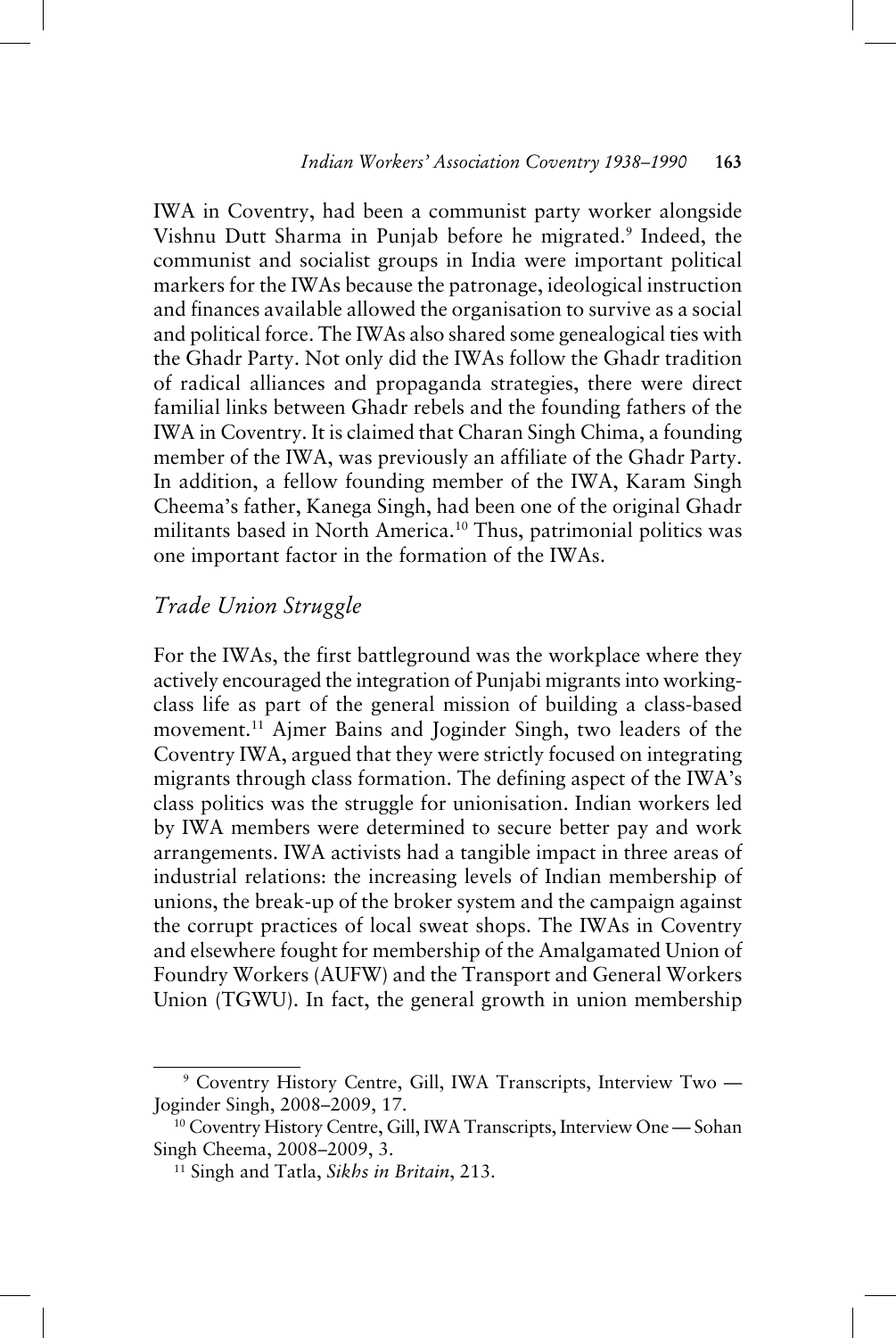### **164** Talvinder Gill

in the Midlands during this time can be explained by the increasing commitment of Indians to the labour movement. Disputes at Sterling Metals, Dunlop, Dunn's, and Courthaulds in Coventry during the 1960s were all focused on removing barriers that oppressed black workers, such as segregated washrooms, a block on promotion to better jobs and low wages.12 A testament to the class politics of the IWAs was their opposition to the creation of black sections in unions, believing that working-class oppression could not be defeated if workers were divided along 'racial' lines.

IWA activists in Coventry, who worked inside and outside of the factory floor, lectured Indian workers on the need for unionisation and self-help. A leading figure in Coventry, Ajmer Bains, argued that 'we published leaflets. There used to be a public house in the Coventry area, Vauxhall Pub it was called or something like that. We went there; people came from the national branches, all over the country, even some white peoples encourage greater participation in the labour movement.<sup>13</sup> Leadership took shape on and beyond the factory floor. Open meetings of the IWA would take place to discuss the potential for strikes and name factories notorious for exploitation of their workers. The IWA offered support to any local strikes, especially where there was a significant group of Indian workers. A prime target of protest was the colour bar practised in certain factories. Joginder commented that 'there were many factories [in Coventry] that would not employ black workers. We would struggle against this discrimination, like on Harnall Street, there was GEC, and they would not employ Indian workers. We struggled hard against them and at first they started to employ the educated workers and later

<sup>&</sup>lt;sup>12</sup> See Coventry History Centre, Indian Workers' Association arhive, PA*/*2600, for a wide range of documents and materials detailing the organisation's activities from 1938 to 2005. The collection is made up entirely of Manjinder Singh Virk's personal records. He was a senior member of the Coventry IWA. This accompanied a slightly more modest collection housed at the Modern Records Centre, University of Warwick. The archive consists of correspondence, flyers, membership records, pamphlets, photos, reports, statements, and copies of the IWA GB's publications, *Mazdoor*, *Lok Sabha*  and *Lalkar*.

<sup>&</sup>lt;sup>13</sup> Coventry History Centre, Gill, IWA Transcripts, Interview Three — Ajmer Bains, 2008–2009, 3.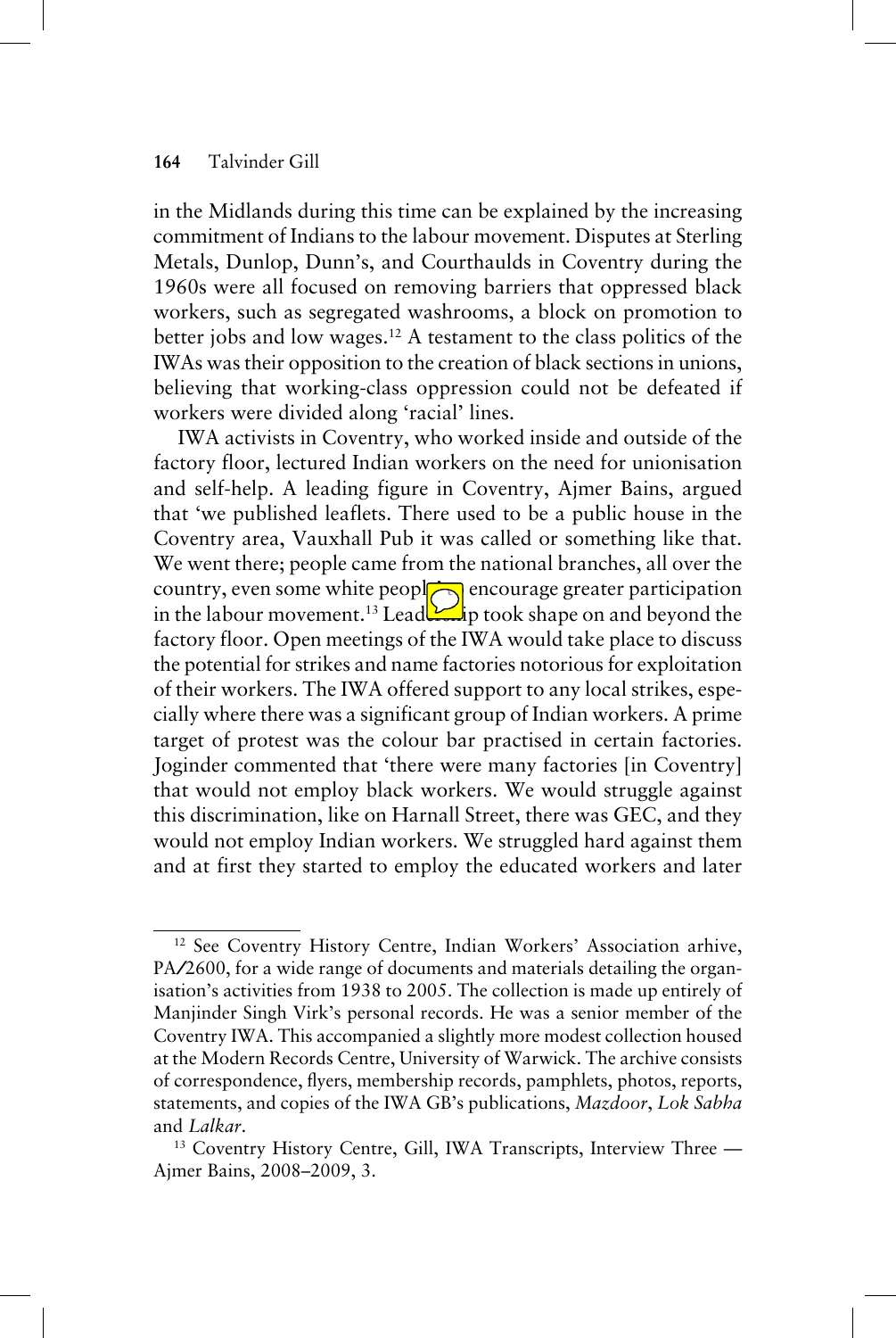the uneducated workers'.14 The Coventry IWA was successful in publicising the colour bar in employment through the media and by lobbying the local government. IWA activists provided Indians the chance to go beyond kin and village ties and restrictions and instead organize based on working allegiances. They provided a platform for airing grievances and mediating on particular employment disputes but also, crucially, ran lessons on how to be conscious workers.

Trade Union efforts to maintain control during the period of labour and technical change ensured there were many incidents of unions undermining strike attempts by Indian workers. They also actively encouraged white workers to undermine and disrupt strikes centring on the improvement of working conditions for foreign labour. Ajmer spoke of an attempted strike at Mother's Pride bakery in Coventry in 1972 where 85 South Asians, mainly Indians, were ignored by their white counterparts and had to rely on the help of students from Warwick University to create a picket line.15 The IWA stepped in to lead the strike. As a result of this 'betrayal' of class interests, the IWA provided the basis for struggle and assumed the position of a proxy Trade Union wherever existing unions refused to help. Although not a union itself, for many Indians the IWA performed the role of one. Some of the disputes the IWA supported in the West Midlands included the Coneygre Strike in Tipton in 1967, a strike at the Midland Motor Cylinder factory in Smethwick in 1968 and an industrial action at Dunn's in Nuneaton that carried through from 1972 to 1973. All of the disputes centred on the common issues of segregated toilet and washing facilities, redundancies and low wages. There were also many incidents where the IWA was required to organise legal help and assist workers with other social and welfare services in the event of injury. By intervening in strikes, sometimes at the behest of Indian workers, the IWA encouraged people to become more militant and determined in industrial disputes and valorised the importance of collective bargaining and unionisation. When one wanted to start a union or organise a strike, the Coventry IWA was

<sup>&</sup>lt;sup>14</sup> Coventry History Centre, Gill, IWA Transcripts, Interview Three — Joginder Singh, 2008–2009, 5.

<sup>&</sup>lt;sup>15</sup> Coventry History Centre, Gill, IWA Transcripts, Interview Two — Ajmer Bains, 2008–2009, 24.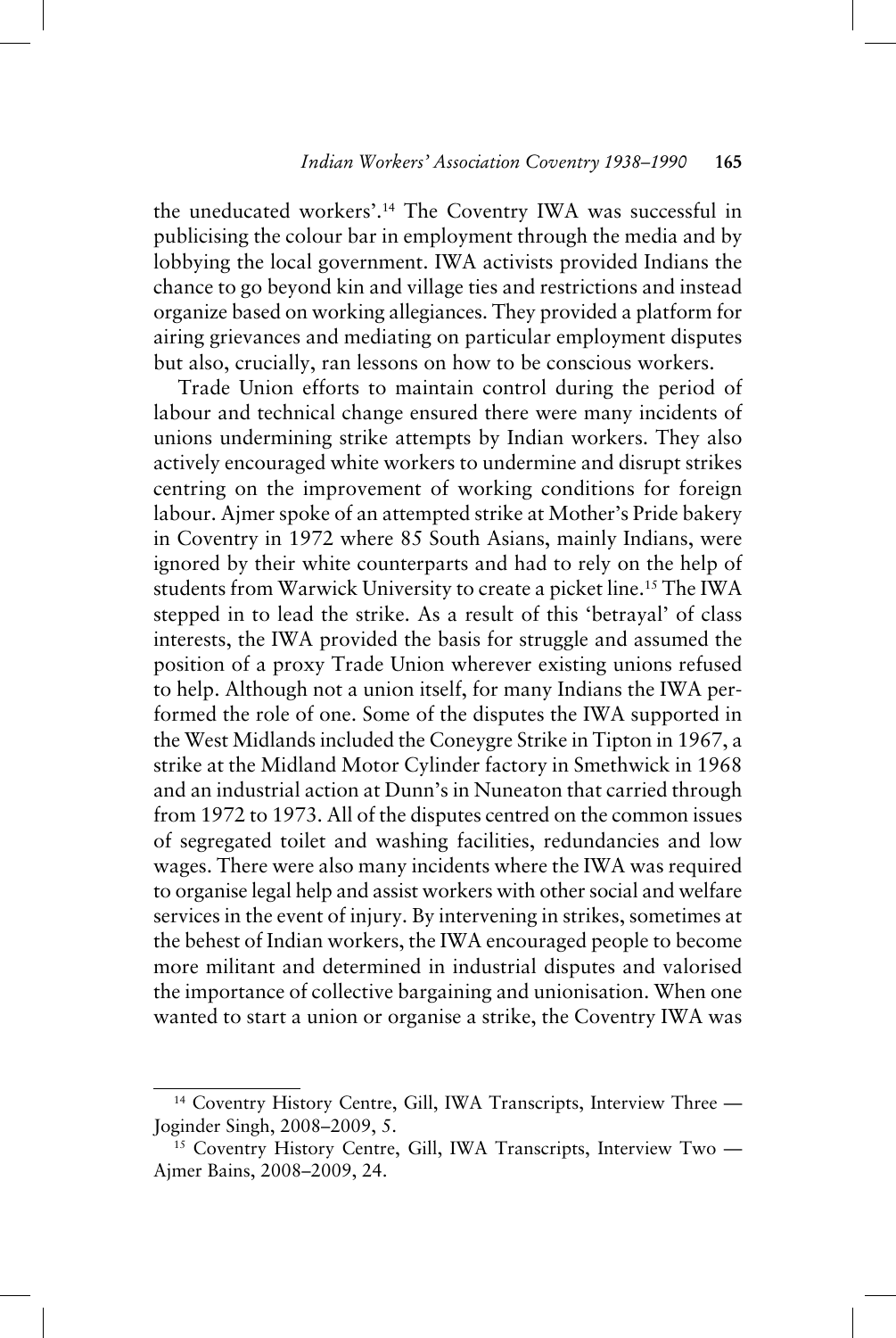### **166** Talvinder Gill

the first port of call. Essentially, they demonstrated the power of Indian workers to resist exploitation and, crucially, be self-reliant.

A major factor in finally winning over Indian workers to the need for union membership and collective bargaining was the successful battle waged against the broker system employed by factory foremen. Because of the unskilled jobs and group nature of the work, an English-speaking intermediary was required within the organisation to manage and control the workers. Commonly, these middlemen were former army officers or pedlars who had arrived before the war, together with some ex-seamen.<sup>16</sup> Most middlemen were able to improve their position through better wages and conditions that ensured they remained loyal to their foremen. Brokers retained their own positions through a distribution of patronage in the form of jobs, higher piecework rates and overtime work.17 The broker system separated Indian workers from the rest of the working class, and this was considered divisive by the IWA. The system had always allowed the existence of racketeering due to the intermediaries' task of finding further recruits. It 'was estimated that of the 17,300 Indians entering Britain between 1955 and 1957 over 70 per cent had invalid documents'.<sup>18</sup> The IWA tackled this problem by lobbying for the issue of passports by the Indian government. When this was granted in 1959, the ability to blackmail workers was massively reduced. However, immigration controls provided new impetus to intermediaries as increasing numbers of immigrants turned to illegal avenues. There were also other areas of corruption and bribery. Identifying the areas where bribes took place was difficult because contacts between 'middlemen' and workers also spread to private spaces such as the public house or during family functions.

There were waves of strikes, assisted by the IWA, attacking the broker system from 1965 onwards. In fact, the first case of industrial action by Indian workers in the Midlands arose from a case of bribery at Dartmouth Auto Castings Ltd in Smethwick in 1959. A newly elected Indian shop steward for the Amalgamated Union

<sup>16</sup> Aurora, *The New Frontiersmen*, 81.

<sup>17</sup> Brooks and Singh, 'Pivots and Presents', 97. See Brooks and Singh's essay for an in-depth analysis of how the 'pivotal' system of intermediaries worked to the advantage of employers and the brokers themselves.

<sup>&</sup>lt;sup>18</sup> Duffield, *Black Radicalism and the Politics of De-Industrialisation*, 42.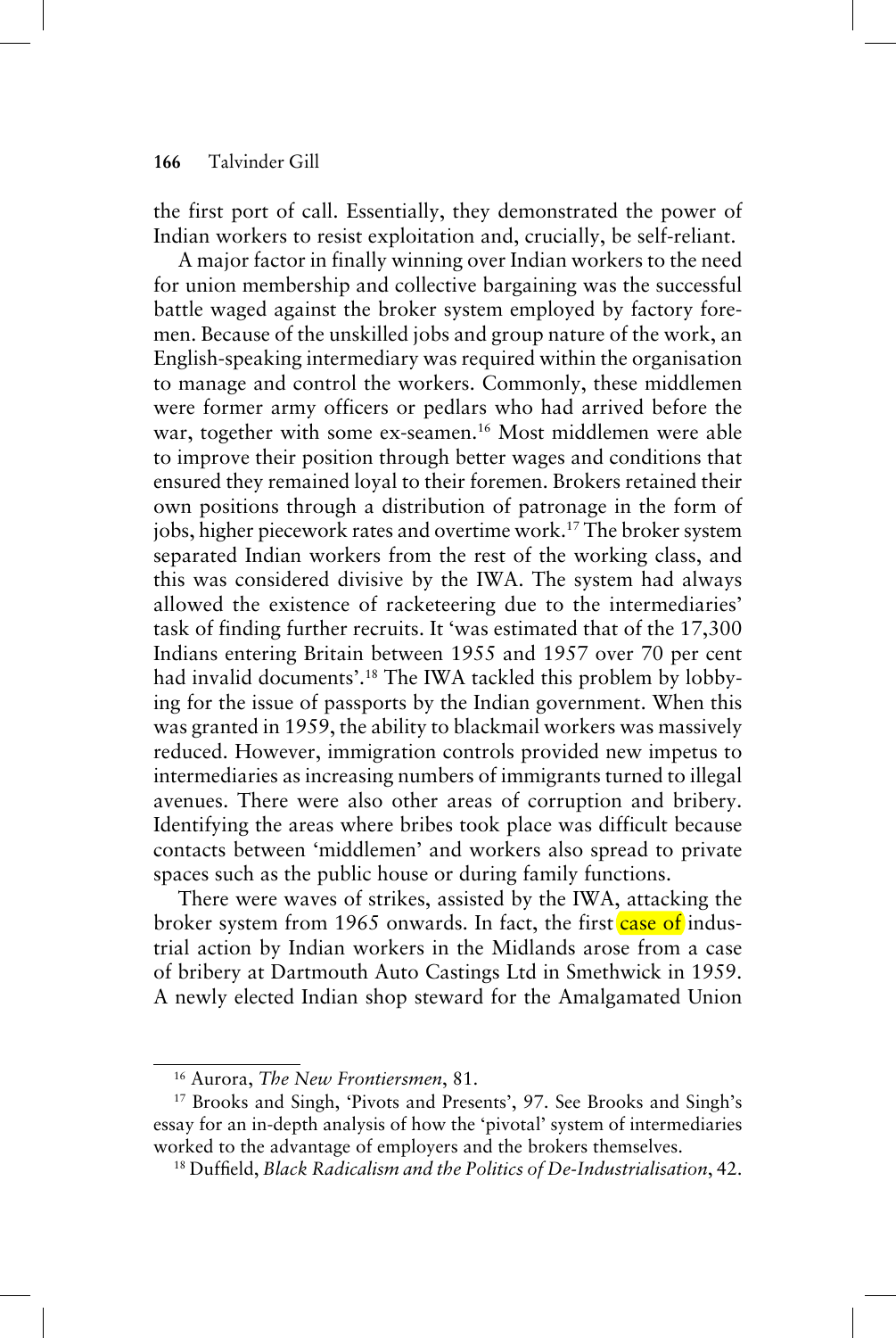of Engineering Workers was dismissed after protesting that some Indians were offering the foreman money for overtime and other favours.19 Although levels of unionisation lessened the need for intermediaries, it was the increasing numbers of Indian shop stewards that dealt a lasting blow to the broker system.

The emergence of Indian shop stewards had a very big impact on the mechanics of labour relations in the West Midlands. These shop stewards challenged the foreman on a range of significant issues such as recruitment, promotion, work allocation and the fixing of piece rates. Indian shop stewards of any union had been uncommon in the West Midlands before the mid-1960s. Avtar Johal became the most prominent Indian shop steward in the region and perhaps in the country. He was, of course, a national leader of the IWA and head of the Birmingham branch. However, many other IWA leaders and members also became shop stewards in their respective factories.<sup>20</sup>

In Coventry, Dilbag Gill was fired from various jobs for trying to organise Indian workers into a union. He served as a shop steward at Dunn's and GEC during his long tenure of foundry work. The Indian shop steward played a pivotal role in the troubled relationship between the unions and migrant workers.<sup>21</sup> His was a dual role of workmate and leader. The increasing influence of Indian shop stewards supplanted the previous reliance on middlemen for guidance and instruction. This growing autonomy spread fear amongst the various unions as Indian militancy ignited within factories. Several issues mobilised Indian shop stewards; two of them were the idea of work sharing in the event of redundancies and the implementation of seniority in relation to promotions. In Coventry, there was a strike at Coventry Art Castings centred on the issue of work sharing to save redundancies.22 Although it is an overstatement to suggest that the IWA was behind every industrial action involving Indians in Coventry during the period, they played a fundamental part in distributing

<sup>19</sup> See Singh and Tatla, *Sikhs in Britain*, 145–64.

<sup>20</sup> Ramdin, *Black Working Class in Britain*, 403.

<sup>21</sup> Coventry History Centre, Indian Workers' Association archive, PA2600*/*1*/*47*/*1, *Lok Shakti* article that gives advice on who to vote for in Union elections calling for people to support the broad left candidates, 13 August 1980.

<sup>22</sup> See Wilson, 'Asian Women and Industrial Restructuring'.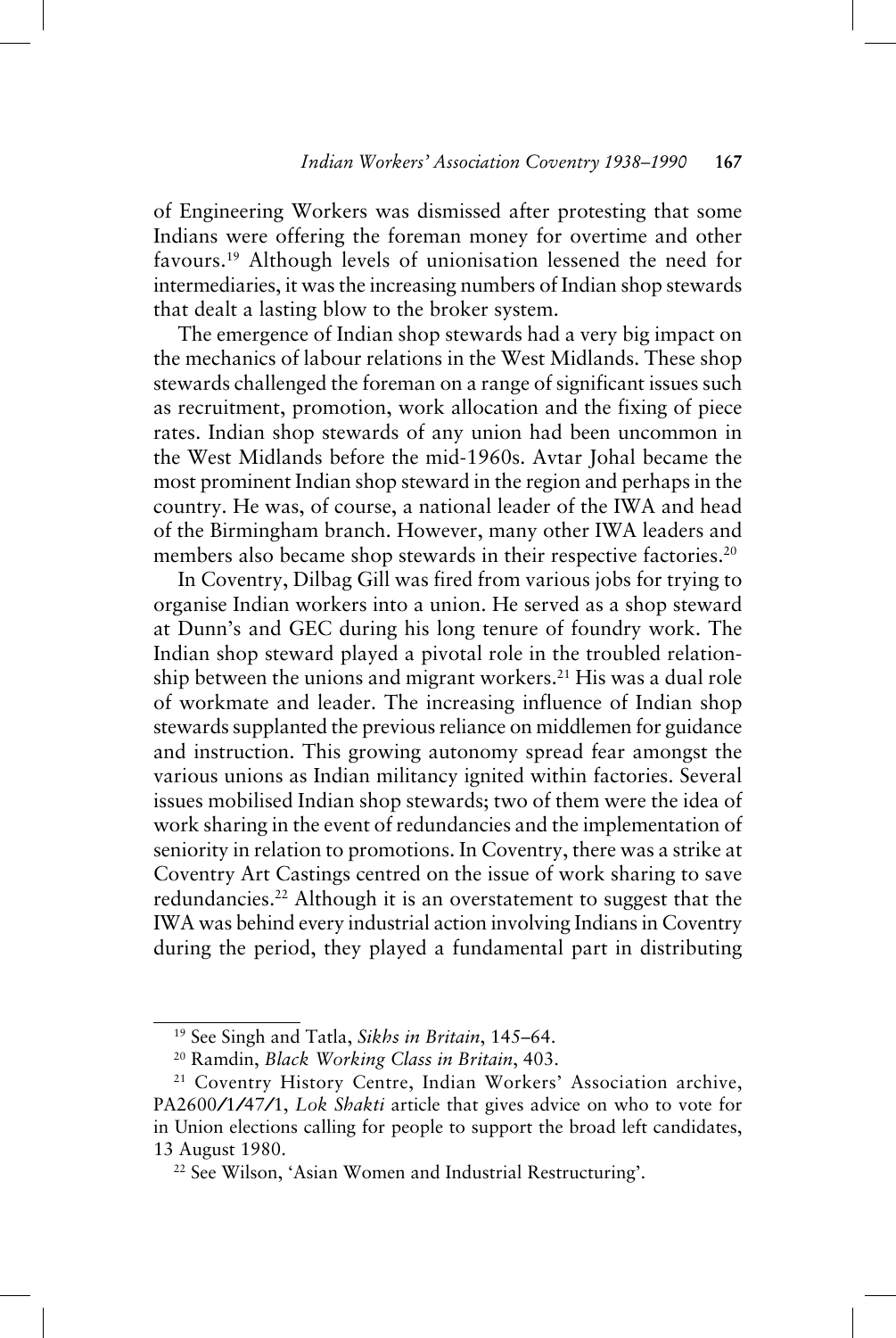### **168** Talvinder Gill

leaflets and displaying posters, spreading awareness, donating to strike funds, offering guidance and joining picket lines. In addition, they were key players in paving the way for Indian employment in the transport sector. In Coventry, Rajmal Singh lobbied for the local council and the local Labour Party secretary regarding the discriminatory practices of the city's transport services throughout 1962.<sup>23</sup> By applying pressure and mobilising through official channels, along with recourse to strikes and marches, they forced local authorities and unions to change the policy and accept Indians into the industry.

A major issue where the IWA in Coventry took a leading role on the national stage was the issue of sweat shops. The Coventry IWA aggressively protested against the exploitation, usually suffered by Indian women, in the plethora of local sweat shops that emerged during the late 1970s and the 1980s. Sasha Josephides estimated that in Coventry alone, 'between 1974 and 1987 the number of clothing firms rose from 22 to 66 *...* [and that] these firms *...* [were] nearly all owned by Asians with a predominantly Asian workforce'.24 Ajmer Bains and Joginder Singh claimed that in Coventry in 1977 'there were between forty-five to fifty sweat shops'.25 Usually, owing to the minimal profit margins of running a small clothing firm, employers would adopt a range of exploitative policies to maximise their profits. This entailed poor working conditions, sub-standard facilities and derisory wages. In 1977, the IWA in Coventry targeted Forward Trading Company and Leofric Shirt Company for strikes and industrial action. Ajmer Bains, who was one of the leaders in the strike against the Forward Trading Company, managed to convince the female workers to join a union. The owner of the factory, Surinder Singh, had to acquiesce to the demands for the TGWU to act as the negotiating body for striking workers. In fact, the Coventry IWA confronted a member of their own branch for exploiting women

<sup>&</sup>lt;sup>23</sup> See Coventry, University of Warwick, Modern Records Centre, Papers relating to Indian Workers' Association, MSS.11*/*3*/*37*/*44, MSS.11*/*3*/*37*/*45, MSS.11*/*3*/*15*/*378, MSS.11*/*3*/*18*/*20, Letters: Rajmal Singh to R. J. Hughes, regarding the policies of the local transport services, 1962.

<sup>24</sup> Josephides, *History of the Indian Workers' Association*, 46.

<sup>&</sup>lt;sup>25</sup> Coventry History Centre, Gill, IWA Transcripts, Interview Two -Ajmer Bains, 2008–2009, 19.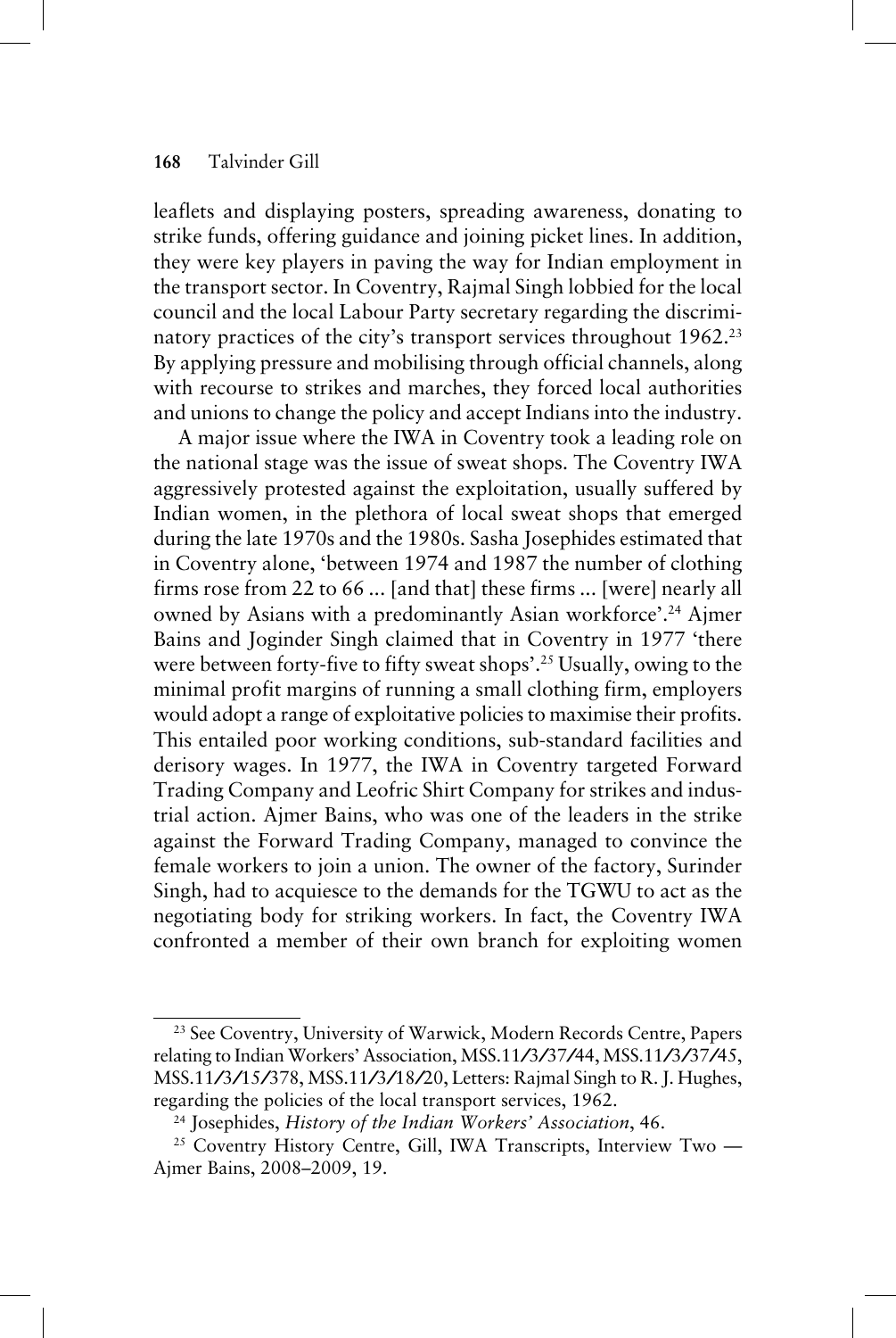workers in a factory he owned.<sup>26</sup> Eventually the IWA stepped aside in the dispute to allow the union to represent the workers. What this illustrates was the IWAs willingness to confront exploitation wherever it came, even when it surfaced among its own ranks. Like their role in the large factories, the Coventry IWA helped open up these small businesses to unionisation. Overall, the IWA brought about empowerment to individuals through collective action. Concessions won on the factory floor and the symbolic victory of unionization encouraged the IWAs to extend their activities to wider issues of social justice. Leaders in Coventry did not countenance the idea that mixing class and cultural claims was contradictory. Rather, they regarded their culture and ethnicity as intertwined with their class position. Simply, their political ideology allowed for a wider conception of class, one that encompassed cultural difference and rights as an ethnic minority. Essentially, they claimed recognition as equal workers and citizens. This was a clear difference from the views in Southall where they chose to focus on Indian politics and narrow ethnic issues.

### *Anti-Racism Movement*

The IWA in Coventry alongside its sister branches fought a wide battle for civil rights in the society. From the beginning, the state perceived coloured migration as problematic in terms of integration due to the racial differences between blacks and Asians and western people.27 Asians were doubly victimised because of their alien culture, language and religious customs. In line with their espousal of working-class solidarity, partnerships with other likeminded organisations, both black and white, were vital to the IWA, thereby making an impact on government policy and changing public attitudes. Ambalavaner Sivanandan surmised that by 1968, blacks and Asians united to fight as a class and as a people, 'the experience of a common racism and a common fight *...* united them at the barricades. The mosaic of unities *...* resolved itself, before the onslaught of the

<sup>&</sup>lt;sup>26</sup> Coventry History Centre, Gill, IWA Transcripts, Interview Two -Joginder Singh, 2008–2009, 10–11.

<sup>27</sup> See Lawrence, 'Just Plain Common Sense', 45–92.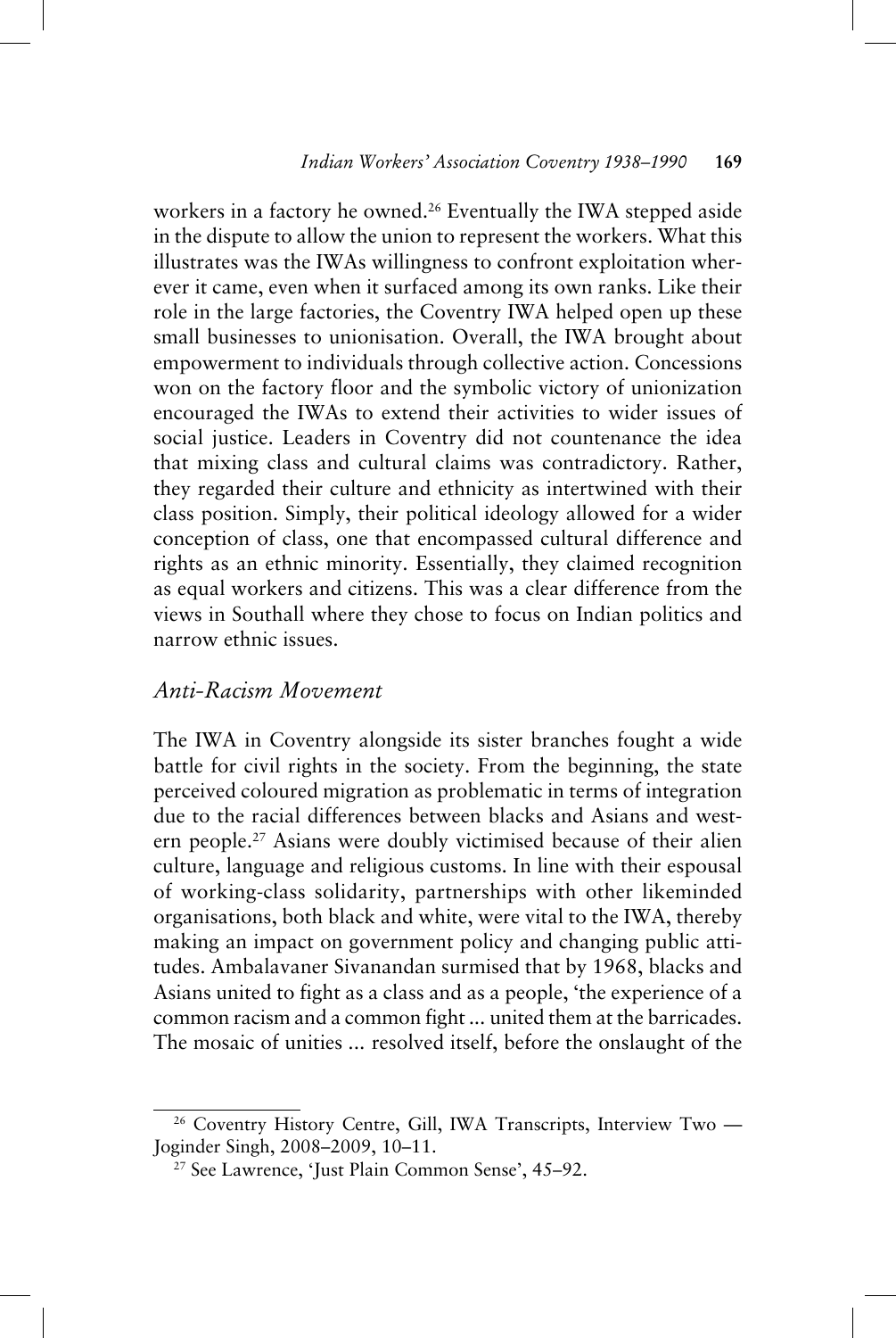### **170** Talvinder Gill

state, into a black unity and a black struggle'.28 Strength in numbers was an obvious practical objective for lobbying purposes; however, it also carried an important symbolic message: the struggle against racism was a struggle for the class.<sup>29</sup> Coventry's IWA, alongside its sister branches, aligned with various left-wing organisations such as the Communist Party of Great Britain (CPGB), Co-ordinating Campaign against Racial Discrimination (CCARD), Anti-Nazi League, Anti-Apartheid Alliance, Black People's Alliance, CND and, at a local level, Coventry Against Racism (CAR).

The question of immigration and the claim to lawful citizenship was an issue that helped unite these various groups and build further alliances. Despite fissures and factions within the IWA GB, most branches coordinated through a sustained and committed campaign against immigration laws. They lobbied the Indian government (through their sister parties in India) to apply pressure on the British government to rethink and ultimately revoke their planned policies for restrictions.30 The IWA also forwarded policy statements and research carried out by their activists to specific MPs so they could form representation in the parliament.<sup>31</sup> A noteworthy example was the publication of the pamphlet *The Victims Speak* in 1965, a joint venture among the IWAs in Birmingham, Coventry and Wolverhampton, which outlined the potential dangers of control legislation in the wider public sphere. Throughout this period, the IWAs organised several rallies and marches to register their protest to changes in immigration and nationality laws. One particular example was the large-scale march to Downing Street in July 1973,

31 See Birmingham, Birmingham Central Library, Birmingham Archives and Heritage, Indian Workers' Association archive, MS2141*/*A*/*3, Policy and administrative papers, 1959–1986 and MS2141*/*A*/*4*/*5, Letters from members of parliament relating to the White Paper on immigration, 1965.

<sup>28</sup> Sivanandan, 'From Resistance to Rebellion', 128.

<sup>29</sup> Ibid., 138.

<sup>&</sup>lt;sup>30</sup> See Coventry History Centre, Indian Workers' Association archive, PA2600*/*3*/*10*/*2, Letter from Harkishan Singh Surjeet to Shri Misra (Minister for External Affairs, India), 18 November 1979, concerning the announcement of the British government's new immigration rules and discrimination in the United Kingdom. He urges the Indian government to lodge a protest with the British government.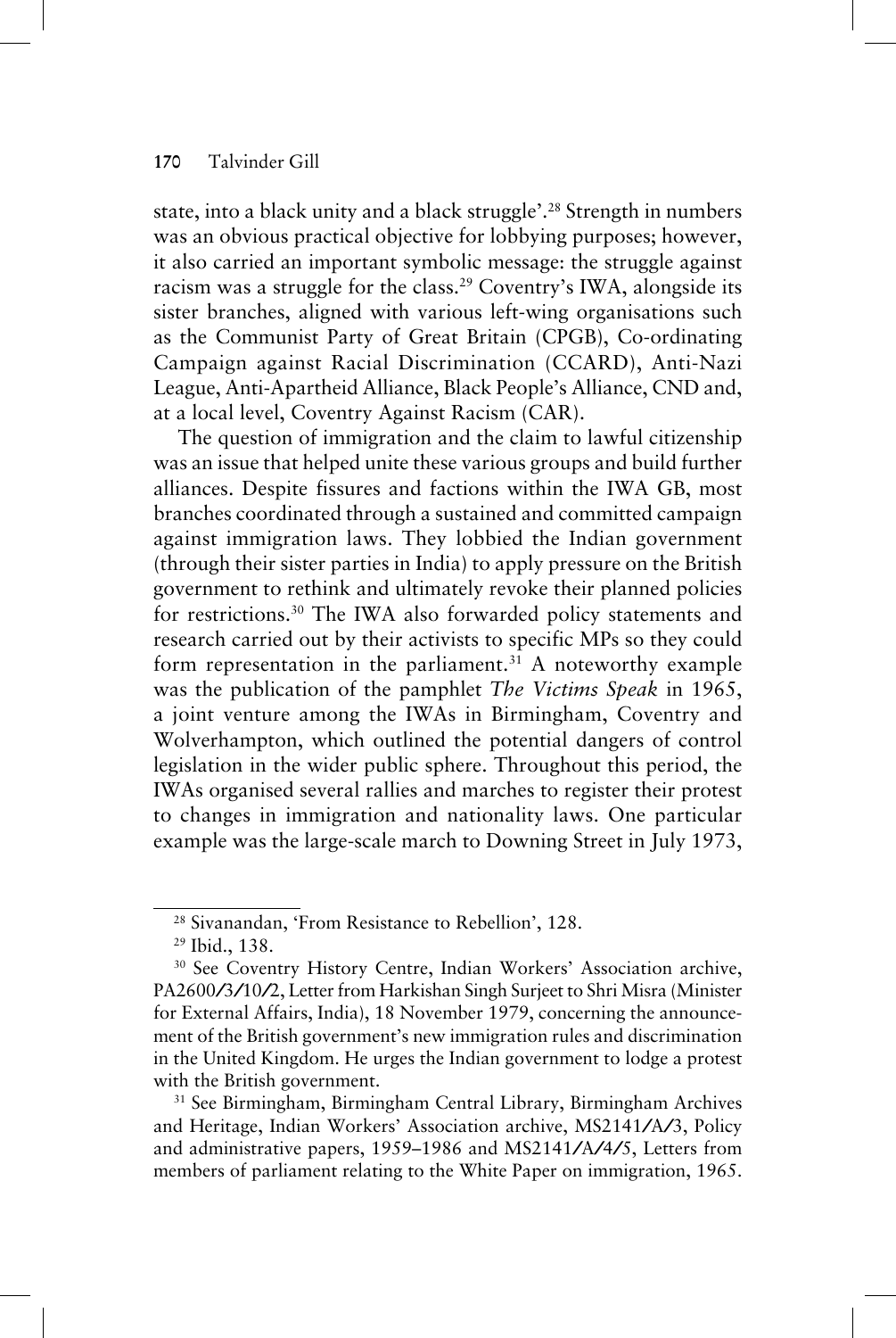which demonstrated against the 1971 Immigration Act.<sup>32</sup> The Coventry IWA provided over 10 coaches to transport hundreds of people from the city's Pool Meadow bus station to London. These demonstrations illustrated the immense mobilising potential of the IWAs. Crucially, the involvement of the IWAs provided a voice to public anger, which challenged the moral legitimacy and the legality of immigration controls.

A class analysis was provided to change the debate on immigration and question the real motives for changing laws of entry. Moreover, the IWAs' communication practices were vital to the strength of their resistance. Various publications from *Mazdoor* to *Lalkar* notified people of political campaigns and cultural activities and were in wide circulation amongst South Asian groups during the 1960s and the 1970s. All were written from a Marxist-Leninist perspective and were vital in instilling socialist sentiments in the Indian community. Social communication through books, correspondence, handbills, newspapers and other media not only challenged prevailing stereotypes but also sustained the cross-ethnic and political alliance.<sup>33</sup> The Coventry IWA, alongside its sister branches, contributed to an emerging 'counter-public' that was increasingly in operation to challenge the advance of racialist legislation and confront racist politicians. Although the IWAs' campaigns throughout the 1960s and the 1970s against the series of immigration laws failed in the aim of having them overturned or repealed, they were crucial contributors in pressurising for applying for a policy of anti-discrimination.34

<sup>&</sup>lt;sup>32</sup> Coventry, University of Warwick, Modern Records Centre, Papers relating to Indian Workers' Association, MSS.21*/*972, Programme: 'Protest at the 1971 Immigration Act — March to Downing Street', 22 July 1973.

<sup>33</sup> See Durrani, *Never Be Silent*, for a study of how publishing and communication networks shaped the anti-imperial and anticolonial struggle in Kenya. This also explores the links between the Mau Mau rebellion and left groups around the world such as the Movement for Colonial Freedom in the United Kingdom and Liberation Support Movement in Canada.

<sup>&</sup>lt;sup>34</sup> The government responded by starting a process of improving 'race relations' at the time of the 1962 Commonwealth Immigrants Act. They set up multi-racial bodies such as the campaign against racial discrimination in 1964 (CARD) and the Commission for Racial Equality (CRE) in 1976 as part of the Race Relations Act provisions. See 'Race Relations Policies and the Political Process', in Solomos, *Race and Racism in Britain*, 76–94. The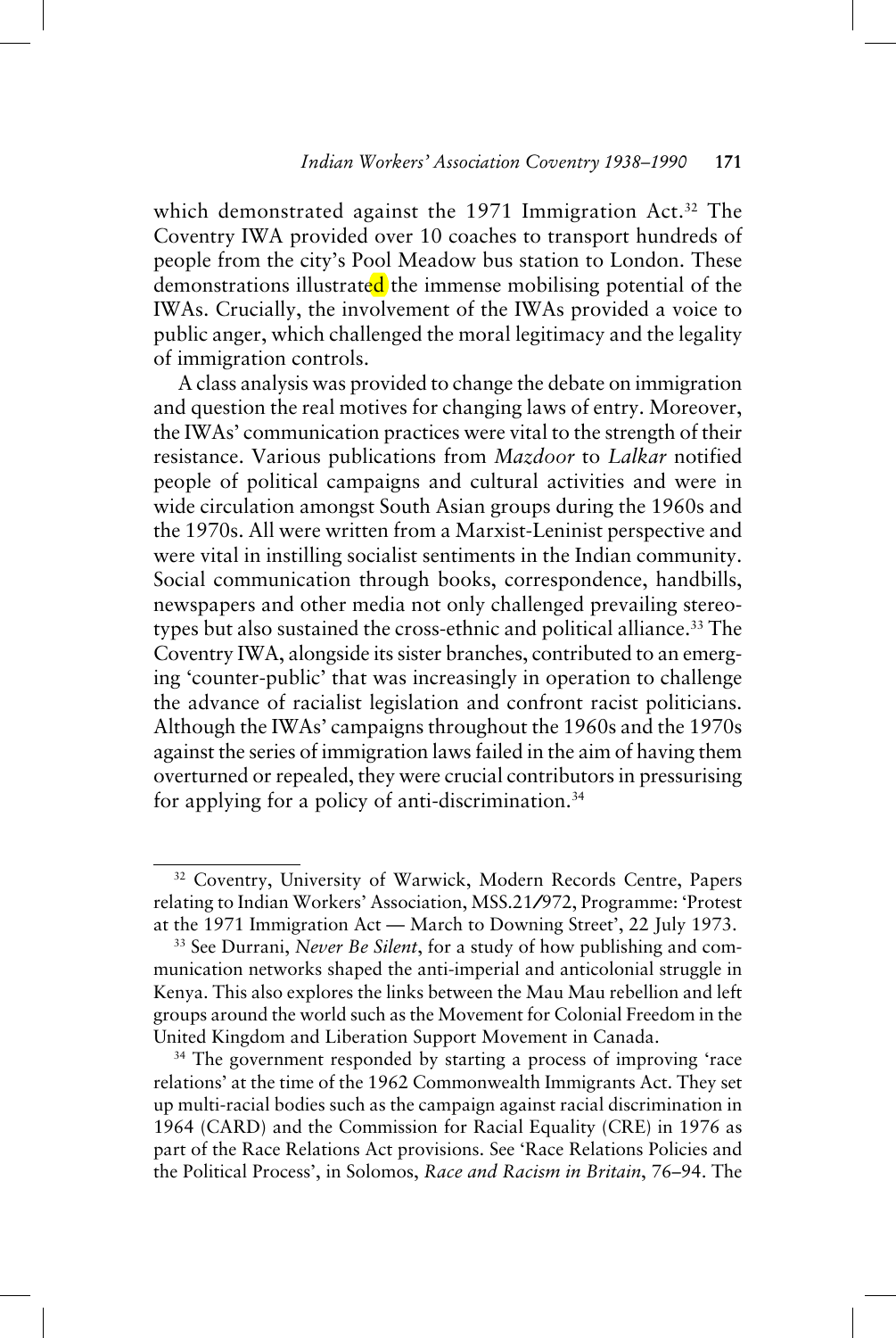In terms of direct action, the campaign against the 'colour bar' was a marked success in terms of opening up access to previously restricted social areas and public places. IWA members in Coventry came together with local people, often students from Coventry and Warwick Universities, to challenge the 'colour bar' in public houses and other social centres.<sup>35</sup> Bold steps to confront and overcome explicit forms of discrimination were vitally important in creating a multicultural space but also because long-term alliances were formed with liberal and radical white people.<sup>36</sup> Coventry against Racism (CAR) was formed by the local IWA branch alongside the local Communist Party, some Trade Union associations and other progressive groups. Through the mobilisation of these alliances, bans were overturned in places like the General Wolfe pub and the Royal Court Hotel. By opening up social spaces to Indians and other immigrant groups, the IWA helped redefine the spatial and legal boundaries of the public sphere.

The Coventry IWA was also part of a 'black power' movement that increasingly became more militant and proactive in terms of self-defence in the face of racist attacks. For the IWA, 'black workers, because of their particular history and class position, are the group destined to lead the fight against racism' and by consequence, lead the class struggle.37 As Sivanandan argued, IWAs in the West Midlands were at the very centre of the 'black power' movement, which gained a great deal of prominence and influence during the 1960s and the 1970s. Indeed, the 'black power' alliance had a major impact in politicising and radicalising ethnic minorities behind an anti-racist and socialist message. Most leaders of the IWA in Coventry viewed racism and class oppression as a universal phenomenon rooted in Western imperialism; hence, anti-imperialist and minority struggles around the world also attracted their attention and support. The

CRE was created by joining the Race Relations Board (which had been set up in 1965) and the Community Relations Commission and its three main duties were to eliminate discrimination, promote equality and keep under review the workings of the Race Relations Act.

<sup>&</sup>lt;sup>35</sup> Coventry History Centre, Gill, IWA Transcripts, Interview Three — Ajmer Bains, 2008–2009, 9.

<sup>36</sup> John, *Indian Workers' Associations in Britain*, 175.

<sup>37</sup> Josephides, *History of the Indian Workers' Association*, 29–30.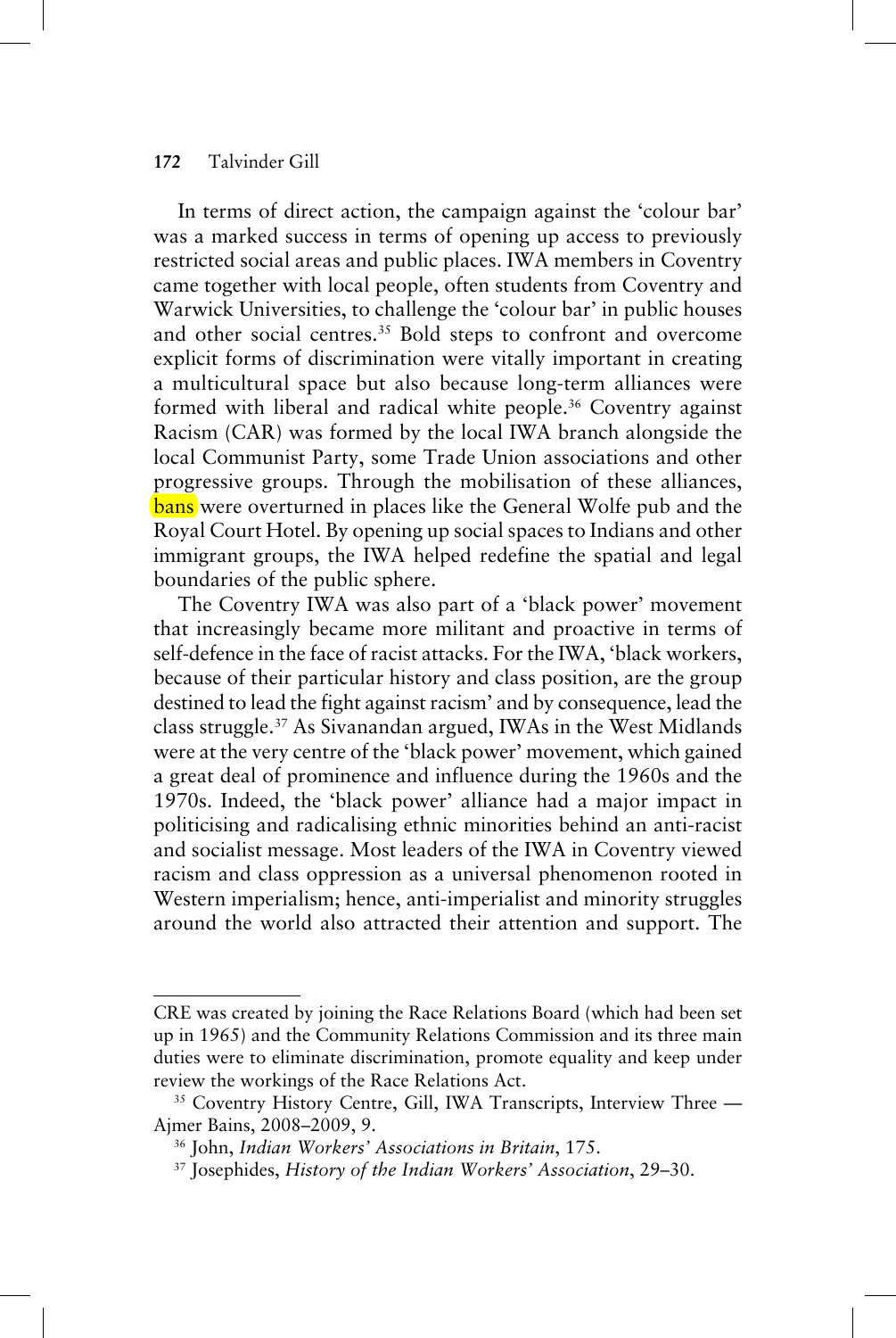Coventry IWA campaigned against the Vietnam War, apartheid rule in South Africa and forged links with left-wing organisations around the world. The main lesson drawn from the American experience of 'black power' and nationalist struggles from around the world was that it was acceptable and in fact necessary to fight racist forces aggressively and uncompromisingly. Certainly, this was a powerful view espoused by the charismatic and influential IWA Birmingham leader, Jagmohan Joshi. Between 1976 and 1981, it was estimated that 31 black people had been murdered by racists throughout the country, such as Gurdip Singh Chaggar, Akhtar Ali Baig, Sewa Singh and in Coventry, Satnam Singh Gill.<sup>38</sup> As with the 'colour bar', the IWAs organised numerous protests and marches against these racist attacks and the National Front.<sup>39</sup> Indian migrants stood up and gave a clear message, that they would not be intimidated in the face of racial violence; the community opted for a path of self-reliance in meeting the threat of fascist group $\Box$  this way, the Coventry IWA became a major part of the local  $\sum_{m=1}^{\infty}$  of self-defence that was developed by black and South Asian communities against racial violence.

Collective action during the 1960s and the 1970s also encompassed a fight against the discrimination in welfare provision and the racism of politicians. IWA activists fought against Powell sympathisers in the local and general elections by utilizing the increasing power of black voters.40 The government had no choice but to recognise

40 Contemporary interest in the work of the IWA was further boosted by the depositing of Birmingham's two most influential IWA leaders, Avtar Johal and Jagmohan Joshi's personal collections at the Birmingham Central Library. This formed part of the 'Connecting Histories' initiative, of which the University of Warwick was a leading sponsor, and aimed to stimulate research into the history of ethnic minorities in the post-war period. These records form part of a massive collection and are a valuable resource to study the organization, administration and functions of IWA. See MS2141*/*<sup>A</sup> for Joshi's papers and MS2142*/*A for Johal's records. These collections contain correspondence, flyers, membership records, pamphlets, photos,

<sup>38</sup> See Chandan, *Indians in Britain*, 54–58.

<sup>39</sup> In '*The House That Made Me'*, a television programme for Channel Four, Sanjeev Bhaskar recounts his experiences dealing with racism and the National Front while growing up in Southall during the 1970s. He discussed the polarisation of communities and the pervading fear of violence that gripped local minority groups. See Jackson, 'Sanjeev Bhaskar'.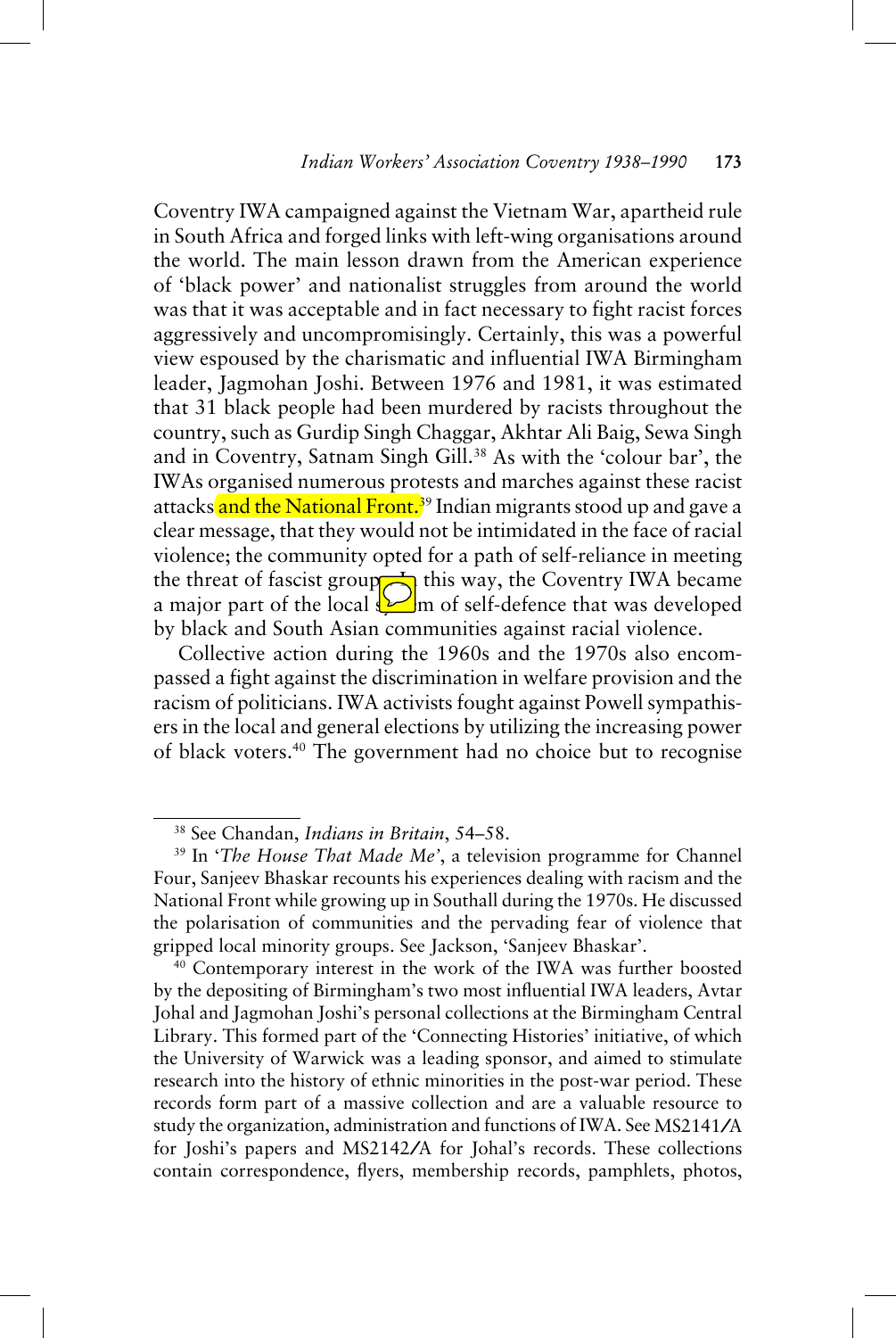Indians and other coloured migrants as part of a new public arena. Their commitment to a civil rights and anti-racist agenda contributed to the socio-political space of 'multiculturalism'. The IWA's ability to lobby successfully on particular issues also contributed to changes in the national curriculum and local housing policy. For example, the IWA lobbied banks and building societies to start lending fairly to Indian migrants. They also conducted housing surveys and used questionnaires to understand the housing needs of migrant workers better.41 By lobbying local MPs and the housing minister, the government was made aware not only of the housing requirements of Indian workers but also of their unwillingness to accept discriminatory housing policy. Most IWA branches including Coventry agreed on a policy of multicultural education as a way out of the exclusion and low achievement suffered by Indian children. A joint project between the Coventry and Wolverhampton branches, represented by Naranjhan Singh Noor and Ajmer Bains, argued that the assim- ilation model would perpetuate the disadvantaged position of ethnic minority children.42 Local Education Authorities (LEAs)

reports, statements and magazines relating to the IWA in Birmingham but also branch records of IWAs around the country such as Wolverhampton, Bedford, Derby, Leicester, Southall, and Bradford. Both collections also contain records of the Shaheed Udham Singh centre (IWA community centre and office on Soho Road), which includes case work papers from 1981 to 2000 relating to immigration and deportation cases and other communal activities. Both collections also hold documents from sister organisations and partners from the anti-racist alliance such as Trade Union groups, the Anti-Nazi league, Anti-Apartheid Alliance, Black People's Alliance, Co-ordinating Campaign against Racial Discrimination and Campaign against Racial Laws and CND.

<sup>41</sup> Coventry History Centre, Indian Workers' Association archive, PA2600*/*3*/*2*/*10, Housing Research and Surveys Report: IWA — Community Development and Welfare Project, undated.

<sup>42</sup> Coventry History Centre, Indian Workers' Association archive, PA2600*/*3*/*1*/*2, Pamphlet: 'Education Needs of Asian Children in the context of Multi-Ethnic racial Education in Wolverhampton', N. S. Noor, IWA GB, 1977–1978. Noor conducted a survey of parents' views and attitudes on education policy in Wolverhampton in 1977 and the results were published and circulated to all the local branches under the banner of the IWA GB. The survey was conducted through door-to-door contact with Asian people and IWA members through branch meetings. Noor stated that 80 per cent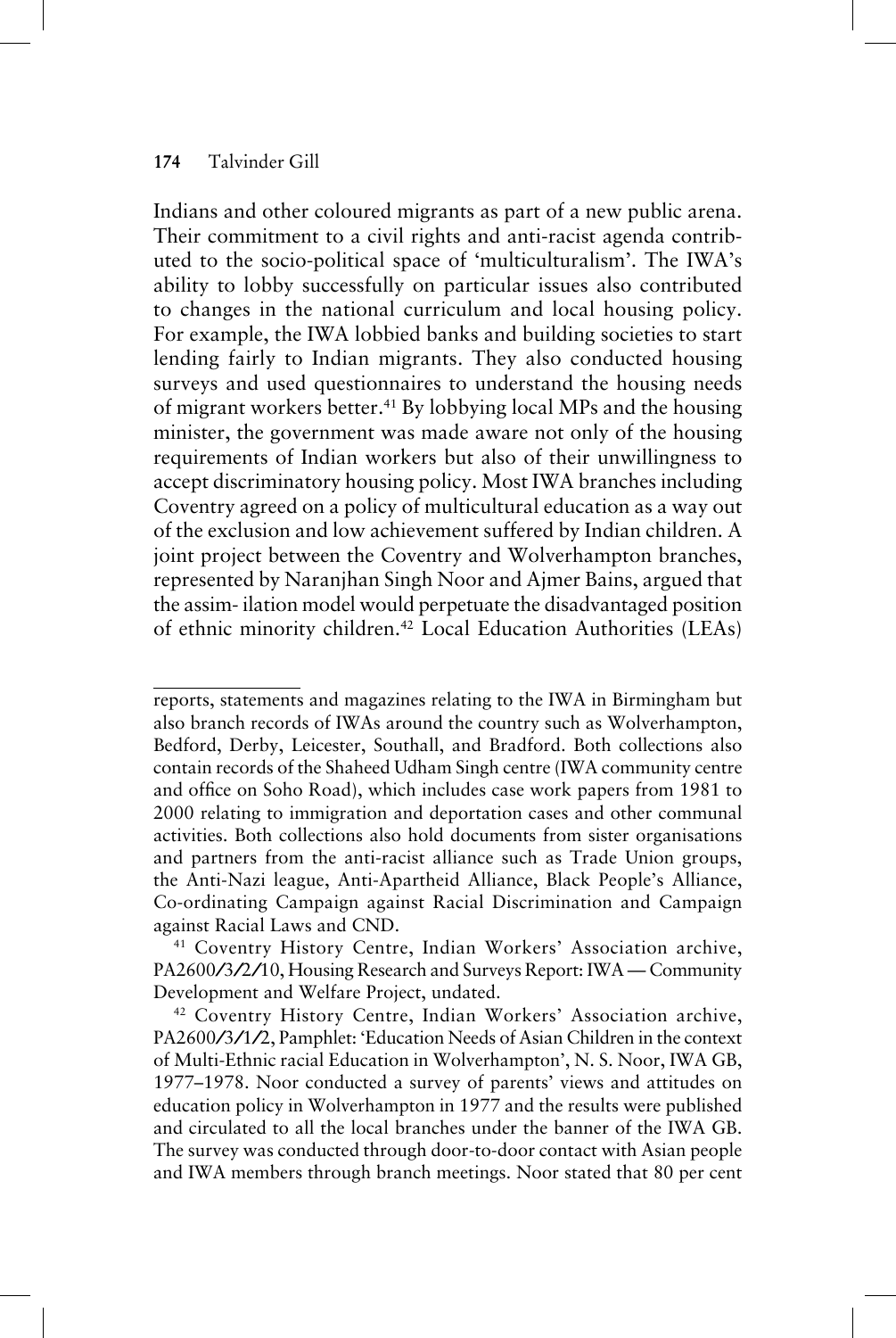were pressurised to set up mixed advisory boards to develop multicultural educational policies, especially ones related to lesson content, organisation and counselling needs. From the 1970s onwards, the government became increasingly aware of the need to modify the education system and a raft of proposals was introduced to address the needs of Asian and Afro-Caribbean parents, but also to change attitudes and raise awareness.43 For example, syllabuses for Punjabi and Urdu were issued by various education boards. This represented a degree of success for the IWAs since their political lobbying and analyses of the problems in education played a part in forcing LEAs and the government to account for Indian children.

One must also recognise the important role the local and national IWA played in winning the right for Sikhs to wear turbans and carry *kirpans* in public places and areas of work. However, the issue developed into a bigger question about the recognition of separate religions and ethnic minority customs by the state through which issues of citizenship and national identity were brought into play. The turban dispute, which had sprung up in Wolverhampton and Birmingham, was a major precursor to changes in public policy and the advent of political multiculturalism.44 At this point, Sikh organisations such as the Shiromoni Akali Dal UK and local temples joined forces with the IWAs to oppose government policies towards ethnic minorities. The IWA GB claimed they had spent around 60,000 pounds on the turban campaign following donations from all the branches.<sup>45</sup> The

categorically expressed their views that the local schools were not doing justice in the education of their children. Only 50 parents (5 per cent) were found to be satisfied with their children's achievement. An overall majority of 95 per cent wanted the language barrier between their children and the other children and teachers to be alleviated.

<sup>43</sup> Sivanandan, 'RAT and Degradation of Black Struggle', 21–22.

<sup>&</sup>lt;sup>44</sup> The first major incident regarding the right to wear a turban at work was the case of Tarsem Singh Sandhu in August 1967. He had been sacked as a bus driver for wearing a turban; this led to a national, local and, indeed, transnational political campaign opposing the local transport authority. See Singh and Tatla, *Sikhs in Britain*, 128.

<sup>45</sup> Birmingham Archives and Heritage, Indian Workers' Association archive, MS2142*/*A*/*1*/*4*/*17, Celebration papers: Indian Workers' Association 50th Anniversary, 1988, 13.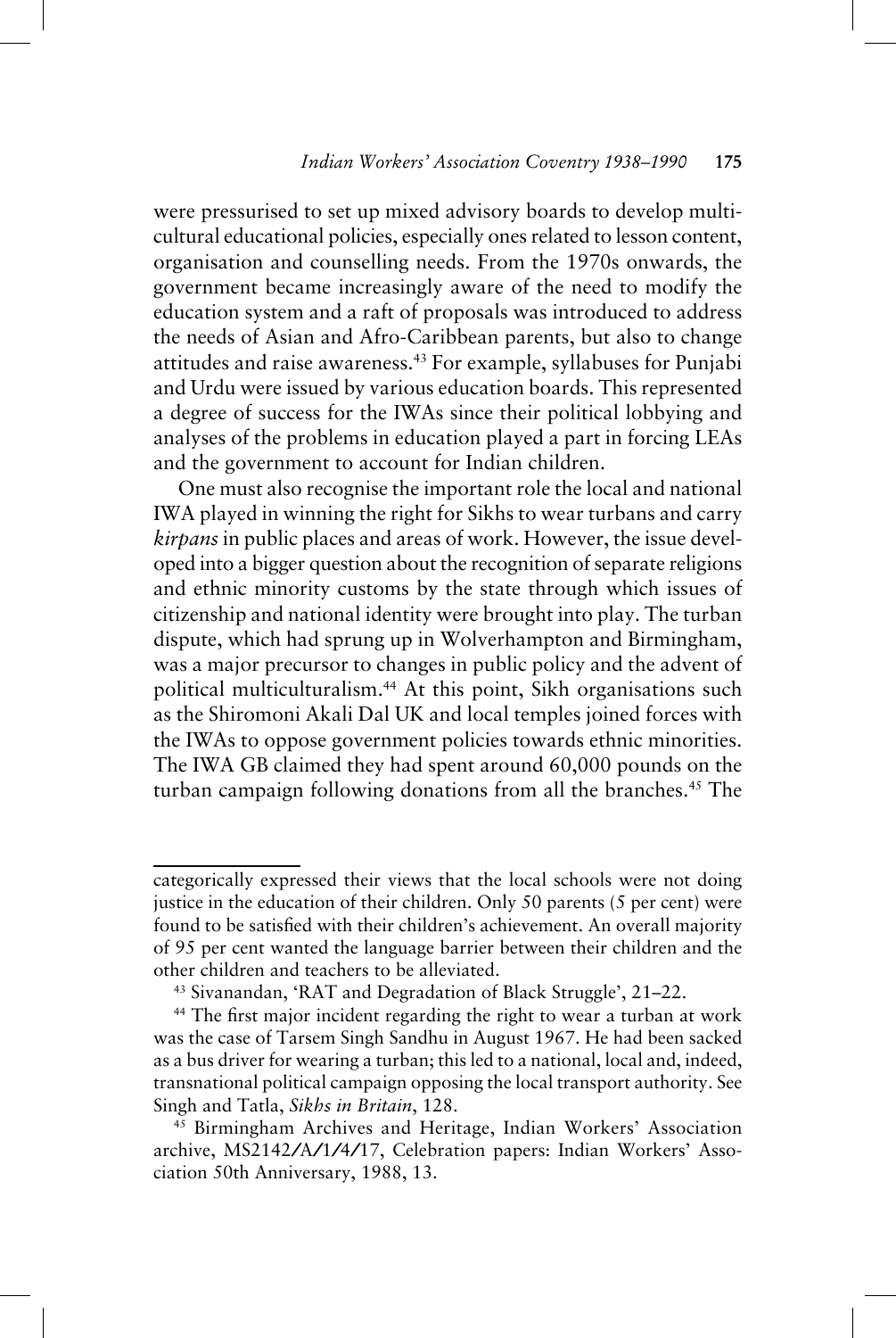most significant individual case was Mandla v. Dowell Lee because it led to a change in the law regarding the recognition of Sikhs as a separate ethnic group.<sup>46</sup>

Naranjan Singh Noor, a leader of Wolverhampton's IWA, was again at the forefront of the movement for ethnic rights through his 'Turban Action Committee'.47 However, by 1983, he was criticised by the majority of the IWA GB's leadership for taking the movement too far. It was felt that IWA as a secular organisation should not promote the turban case too overtly because it infringed on its dominant class agenda. Leaders such as Avtar Johal and Prem Singh argued that the campaign should be led by religious-based organisations; Noor disagreed and believed the IWAs should take a central role. As a result, Noor was expelled from the IWA GB in November 1983 and he set up his own organisation.<sup>48</sup> A tension between acting as a class or ethnic organisation was at the heart of the IWAs from their inception and ruptured at moments of crisis, namely the split with Southall's IWA and later the emergence of Sikh nationalism in Punjab. Nevertheless, the Coventry IWA, like the majority of their sister branches, adopted a nuanced and contextual approach to ethnic politics. At the core of their class and ethnic agenda was the concept of equality; fair access to employment and public spaces was tied to the recognition of cultural and religious rights: not having to deny one's origins, family or community, but expecting others to respect

<sup>46</sup> A Birmingham schoolboy, Gurdev Singh Mandla, was refused entry into Park Grove School by his headmaster Dowell-Lee because he was wearing a turban. The matter ended up in the High Court following a legal challenge by the boy's father. Demonstrations were held in London and the Midlands over the decision of the Court of Appeal to support the position of Dowell Lee. On a further appeal to the House of Lords in March 1983, the decision of the courts was overturned to grant Sikhs the same position as Jews, that of a separate ethnic group under the Race Relations Act of 1976.

<sup>47</sup> See Coventry History Centre, Indian Workers' Association archive, PA2600/4/1/52, Leaflets and letters: Wolverhampton Turban Action Committee, N. S. Noor, 1979–1999.

<sup>48</sup> See Coventry History Centre, Indian Workers' Association archive, PA2600*/*3*/*2*/*1–24, Correspondence between N. S. Noor and Sarwan Bhart (undated) who discuss the dispute between his faction and the rest of the IWA GB, in particular, Prem Singh and Gurdev Dhami who opposed his stance. Noor accused Prem Singh and Dhami of taking an anti-Sikh position.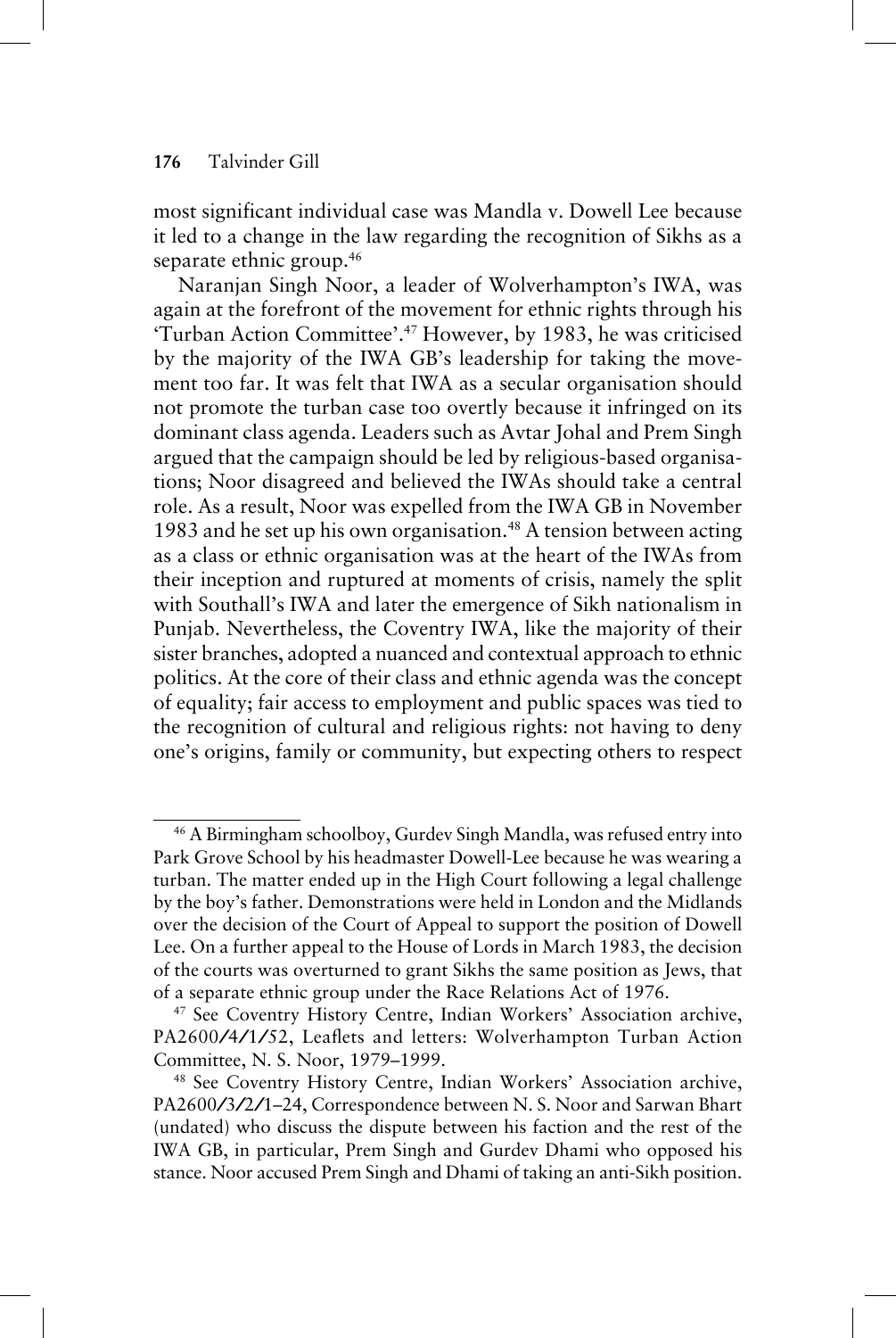them, and to adapt public attitudes and arrangements. Essentially, they called for integration through class solidarity but with some considered clauses of ethnic rights that were vital for community cohesion. This position helped negotiate and renegotiate the spatial, cultural and political boundaries of multi-racial Britain.

# *Community and Welfare*

In terms of day-to-day activity, the IWA functioned as a social and welfare centre for the Indian community in Coventry. They performed tasks such as filling forms for those who could not speak English, informed migrants of their civil rights including welfare provision and assisted people with their passport applications. Even tasks we take for granted, like going to the hairdressers or to the doctors, often required the assistance of an IWA member. The early Indian community in Coventry grew around the service of men such as Babu Karam Singh Cheema, Charan Singh Cheema, Anant Ram, and others. The Coventry IWA worked across the Midlands during the late 1940s and the early 1950s, until branches were set up in Birmingham, Leicester and Wolverhampton. In this regard, the Coventry IWA had all the hallmarks of an ethnic association that acted on behalf of Indians as a separate and specific community within the local population.<sup>49</sup> Without community organisations such as the IWA, the process of acclimatisation, especially for those who did not have access to a large kin network, would have proven a lot more difficult. Alan James described the IWA as part of the self-sufficient social organisation of the Indian community.<sup>50</sup> Indeed, their role as translators provided the organisation a great deal of power to influence the political direction of the emerging local Indian population. Even today, the few IWA activists who remain in Coventry still offer help on various tasks for the Indian community and particularly for newly arrived immigrants. Birmingham's IWA have maintained a much bigger social welfare role. The Shaheed Udham Singh centre remains in operation and is an enduring symbol of IWA's legacy of social work.

<sup>49</sup> Josephides, *History of the Indian Workers' Association*, 52.

<sup>50</sup> James, *Sikh Children in Britain*, 94.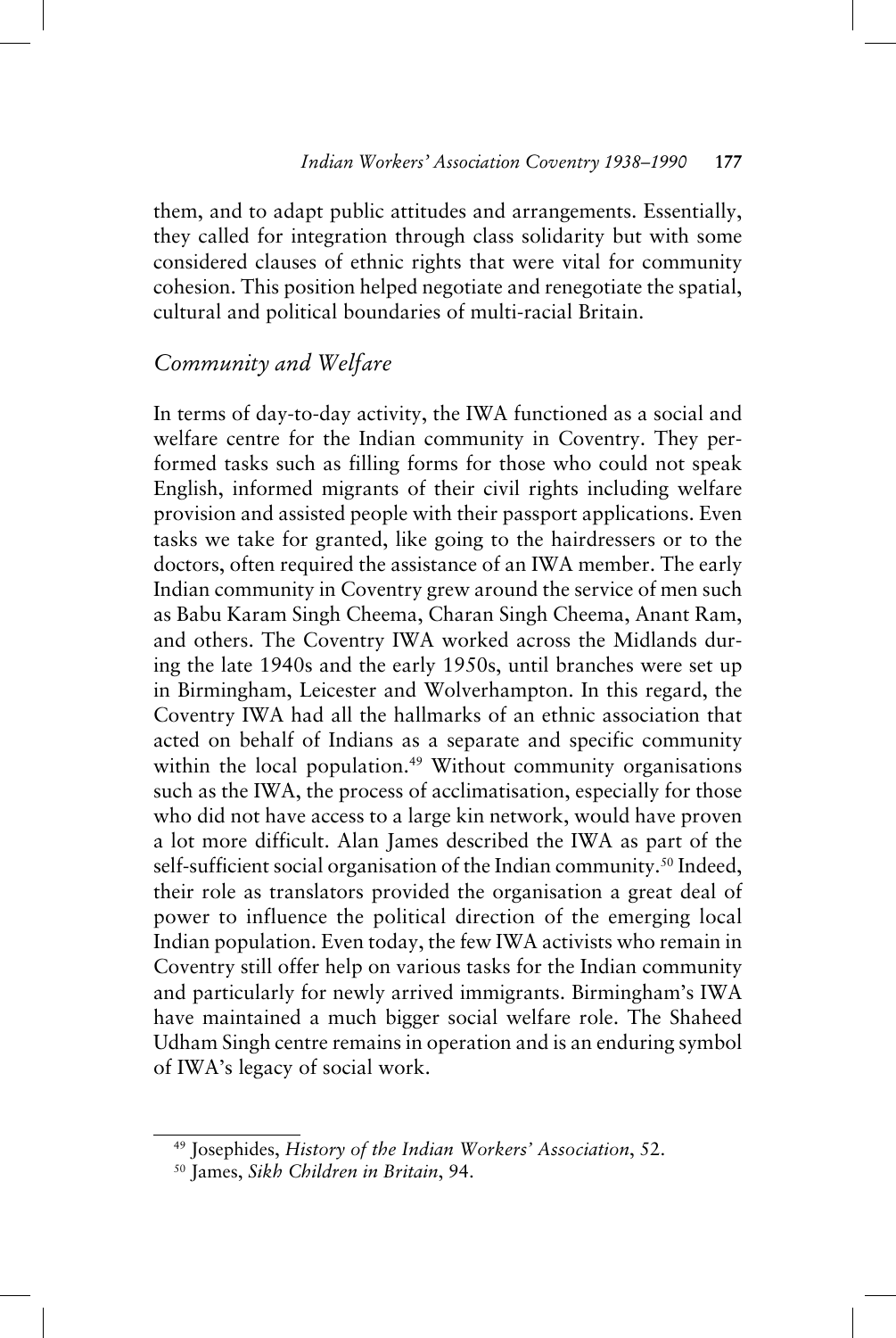Alongside their social work, the IWA was also vital to the social lives of Indian migrants. The social and cultural events organised by the IWA consolidated a sense of community and they were an important way of bringing people together and celebrating aspects of their identity and culture. In fact, sociability was central to the function of the IWAs, especially the way meetings were conducted, which commonly took place in town halls, pubs and even at the homes of individual leaders. The public house was perhaps the most significant hub of social life for Indian migrants, particularly in the early years when they lived as single men. Not only did the liaisons in the pub forge a sense of belonging at a time of great uncertainty, but drinking alcohol amongst friends was also an important safety valve against the intense pressures of foundry work and providing for the whole family. The IWAs were part of the drinking culture that emerged amongst Indian migrants in Coventry: they would often hold their meetings in local public houses and organise pub runs. The Railway Club, Barras Club and General Wolfe were all favoured haunts for IWA members in Coventry. Visiting luminaries from India such as Harkishan Singh Surjeet or dignitaries from these shores regularly adorned IWA gatherings and entertainment came in the form of films, dance and music.

In fact, cinema played a crucial part in sustaining local Indian culture and was the definitive social experience for many Indian migrants during the 1960s and the 1970s. The Coventry IWA was central to the Indian scene due to its relationship with the Ritz cinema. Bollywood films were usually imported from India or rented from the Indian High Commission. The space around the Ritz cinema on Longford Road 'would have been teeming. It was a visual spectacle; the women sported beehive haircuts, polka-dot saris, and platform shoes and the men bell-bottom trousers, wide collars and bomber jackets'.<sup>51</sup> Films were also shown at the Savoy on Radford Road, the Coventry Theatre, later renamed the Hippodrome, The Palladium

<sup>&</sup>lt;sup>51</sup> Two projects in the last decade have done much to bring the Indian cinema scene to public consciousness and to the historical record. First, Puwar and Powar, 'Khabi Ritz, Khabie Palladium', documented the Asian cinema culture in Coventry between 1940 and 1980. This was followed by an oral history study by Virdee, *Coming to Coventry*, which focused on the social life of local migrants.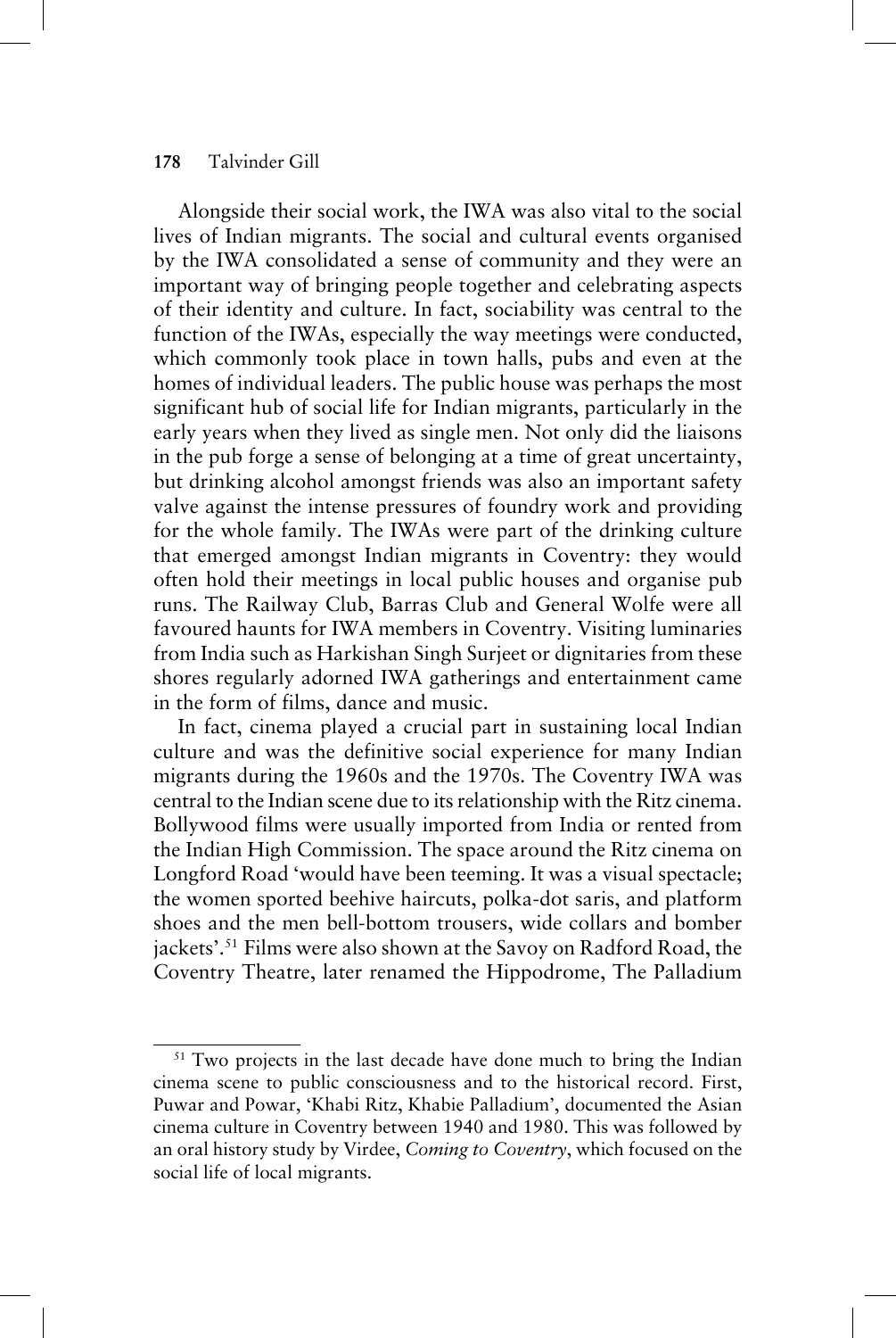in Hillfields and the Tree Tops cinema on Foleshill Road. Since Coventry was the first to offer these film showings, it briefly became the home of Asian cinema in Britain with migrants from other towns and cities such as Leamington, Wolverhampton and Leicester travelling to the city for a night of entertainment. The popularity of cinema lay in the fusion of art, food, fashion, entertainment, politics and social networking. It really was a celebration of everything Indian.

The IWA wanted to maintain interest in Indian matters, which meant a commitment to their indigenous languages, social and cultural customs. Hence, many activists wrote poems and novels, and performed songs and plays that reflected their views, feelings and desires. Within the Coventry IWA, Ajmer Bains was one of the more esteemed poets and regularly wrote collections of poems on a typewriter. These collections were often distributed to colleagues and members personally, or added to the list of IWA publications. He also regularly contributed to *Des Pardes* and established a partnership with a small publisher in Jullundhar, Punjab, to publish his works.<sup>52</sup> Like many within the IWA and the Punjabi poetry tradition, Ajmer commonly wrote in the *Ghazal* style and within the *qisse* tradition. *Ghazal* was a poetic form that consisted of rhyming couplets, with each line sharing the same metre. Usually, this medium would express feelings of love, loss, pain and separation.53 Crucially, IWA activists believed that art was an important weapon in the ideological struggle between the classes but also as a way of bringing people together. Art could reveal the reality behind racism and therefore promote more harmonious relations between different racial groups. What the artistic and social activities of the Coventry IWA highlighted

<sup>&</sup>lt;sup>52</sup> See Coventry History Centre, Gill, IWA Transcripts, Interview Three — Ajmer Bains, 2008–2009, 16–17.

<sup>53</sup> *Ghazals* originated in Persia and became popular in Punjab through Sufi mystics and spread to people from all backgrounds, including Sikhs and Hindus. This poetic medium has also been used in the West, especially by German poets in the 19th century. Ghazals were part of the larger tradition of Punjabi *qisse*, which became a popular form of oral story telling as it focused on the themes of love, valour, morality, gender relationships and connection with the to be performed musically. Although these traditions of story telling derived from a Persian origin, they were situated in the local landscape and rooted in Punjabi social relations when used by poets and writers.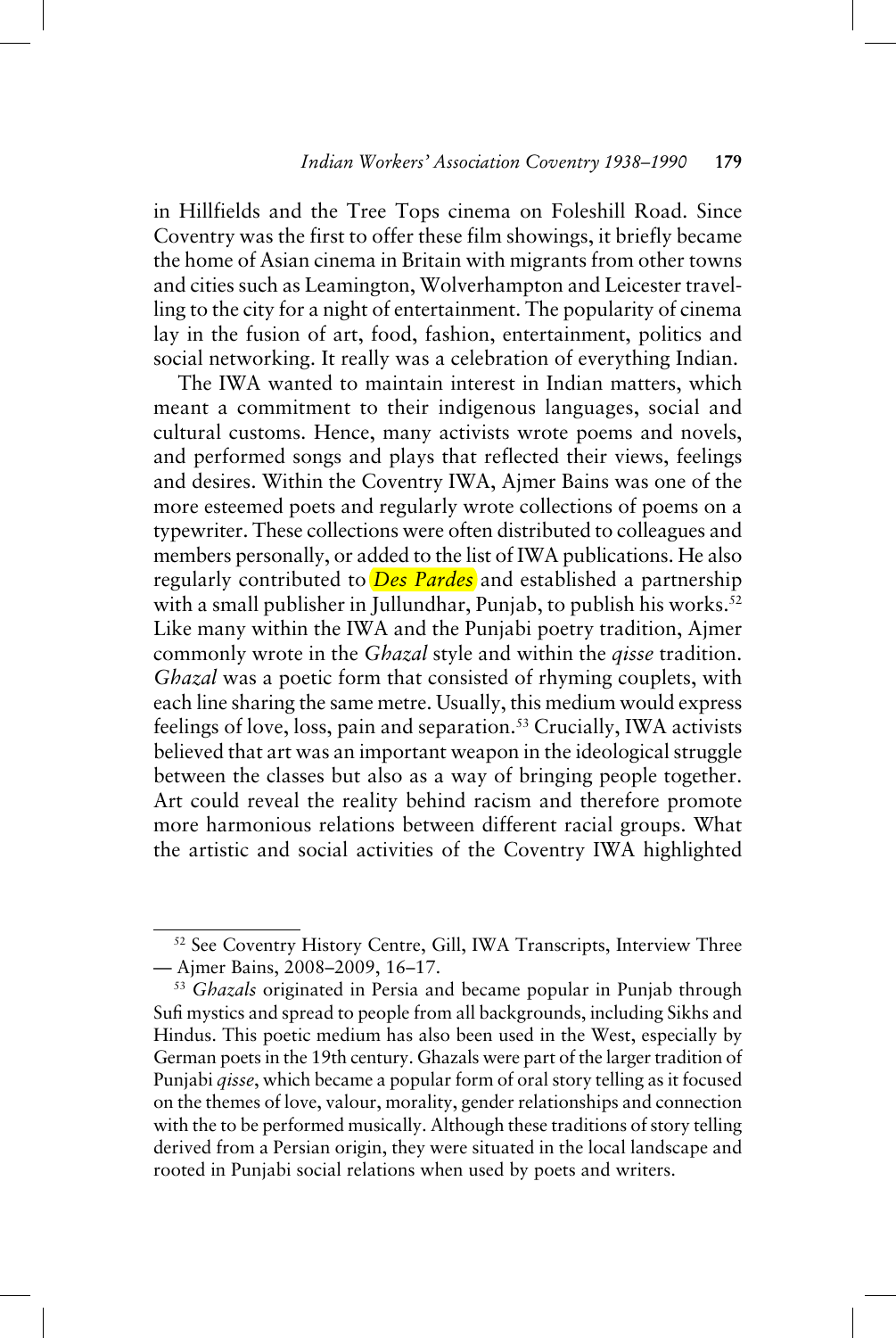was that the folk tradition was not alien to South Asian immigrants but was actually something rooted in Punjabi culture. Storytelling through speeches, dance and plays along with music forms a large part of Punjabi cultural life. Hence, articulating their politics through these media is entirely natural and effective.

Importantly, most IWAs used cultural performance and artistic expression as an organising and mobilising tool. The values of everyday life and experience located and understood in vernacular traditions and speech but most notably through folk song were venerated by post-war Marxist historians as central to developing a socialist movement.<sup>54</sup> Consequently, the engagement of IWA activists in artistic expression placed their organisation within the wider 'New Left' cultural movement of the post-war period. This legacy of artistic endeavour was highly influential on second- and third-generation political and cultural activity most potently carried by Asian Youth Movements (AYMs). In the 1980s and the 1990s, Asian musicians drew inspiration from the organisational traditions of the IWA, where politics and art were mixed in a calculated political-cultural programme.55 Virinder Kalra, John Hutnyk and Sanjay Sharma argued that this period of combining art and politics influenced Asian musicians long after both AYMs and IWAs had declined, citing the example of Asian Dub Foundation and FunˆDaˆMental. They also point out that the early British Bhangra scene was running parallel to the IWA's mobilisation against state and popular racism.<sup>56</sup> Bhangra

<sup>54</sup> See Long, *Only in the Common People*. He provides a series of case studies including CEMA — the forerunner of the Arts Council, the broadcasting and the radio work of Charles Parker and Arnold Wesker's Centre 42 project to investigate how these projects and practices were formulated to describe, confirm, rejuvenate or generate 'authentic' working-class culture as part of the re-imagining of 'Britishness' in the post-war context. The likes of Raymond Williams and Richard Hoggart (amongst other cultural historians) had also done much to demystify art and reclaim the aesthetic for the working class but had neglected the role of immigrants in the development of a distinct proletarian culture. As keen proponents of the folk song, novels and theatre, the IWAs were part of the wider post-war working-class culture in Britain.

<sup>55</sup> See Kalra, Hutnyk, and Sharma, 'Re-Sounding (Anti) Racism, or Concordant Politics?', 127–55.

<sup>56</sup> Ibid., 145.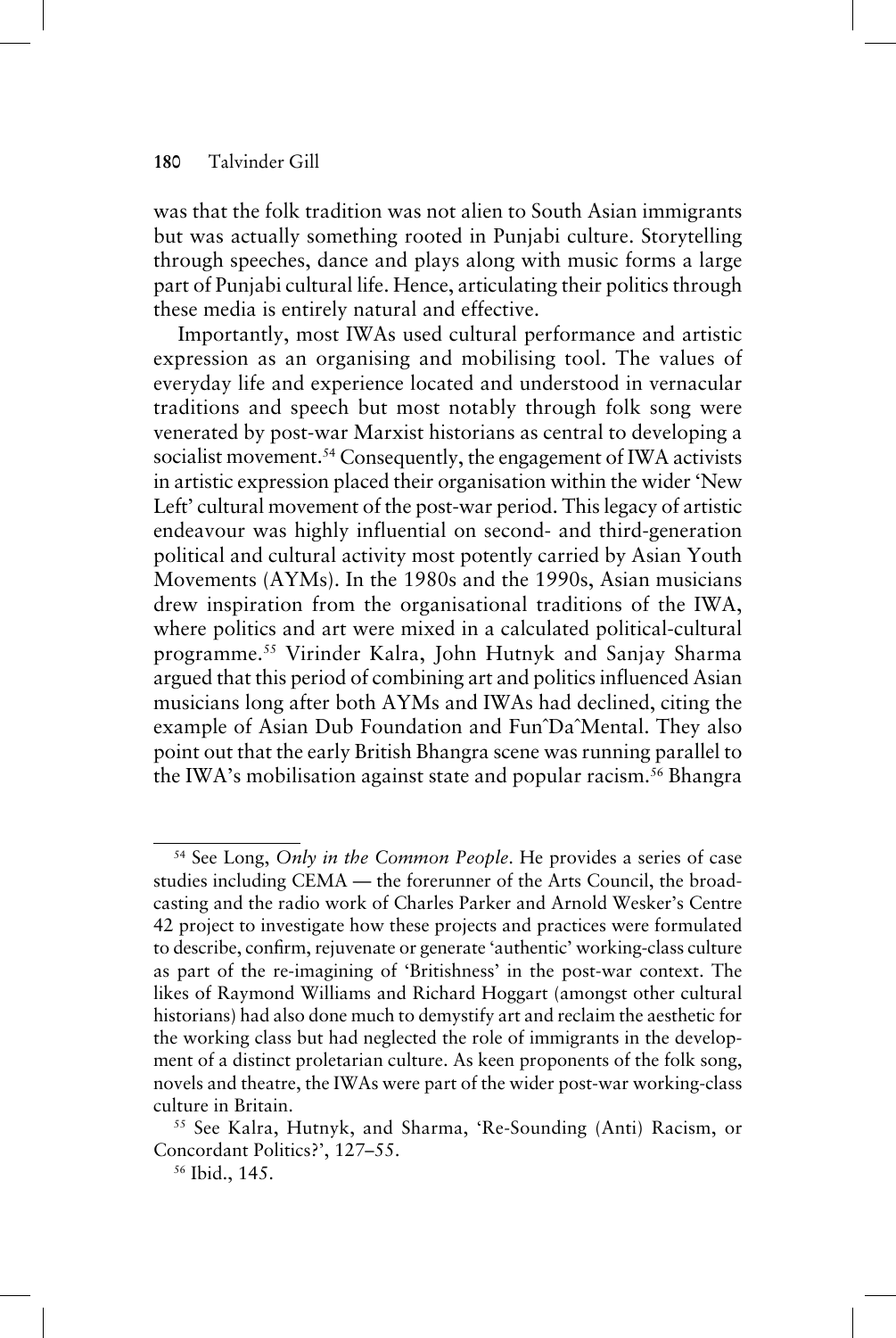represented a dual function of identity for Asian youth. First, AYMs used bhangra to display pride at their distinct ethnic identity, but it also carried connotations of a secular struggle due to the songs regularly invoking nationalist heroes like Udham Singh and Bhagat Singh. Bhangra, like sport, showcased Indian youth as capable of embracing multiple identities. However, the AYMs also signalled a socio-political agency that marked some sense of generational change because they favoured a more independent militant stand, whereas the IWAs stressed the need for cross-party alliances with groups like the ANL.57 Groups like the 'Bradford Twelve' took an active and belligerent stand against the National Front and disrupted many of their activities in the area. Nevertheless, IWA messages of active resistance remained a powerful message to disaffected Indian youth during the late 1970s and the 1980s.

Despite the continuous battles against racism and discrimination, the IWAs recognised the value of fostering positive community relations with the host society. When Indian immigrants first arrived, friendship and social networks typically followed regional and ethnic lines. It can be argued that the strong presence of the IWA in Coventry was one factor that helped bring communities together. The local populations were invited to partake in cultural events and festivals alongside the Indian community to cultivate greater understanding between ethnic groups. Through their vibrant social and cultural activities, IWA activists helped ordinary people and local officials understand the values and customs of the Indian community in Coventry. Leaders of the IWA also encouraged participation in proletarian British cultural pursuits such as football and hockey despite the experience of racism. This was a powerful mechanism in bringing white Coventrians and Indian migrants together. By stressing mutual social exchange and encouraging multifarious modes of cultural production and expression, the IWA promoted community cohesion and contributed to the possibility of cultural navigation. Moreover, multiculturalism became a daily fact of life in the city. This reworking of the public arena had profound effects on the socio-cultural landscape of British cities and impacted the internal dynamic of Indian communities.

57 Ibid., 136–37.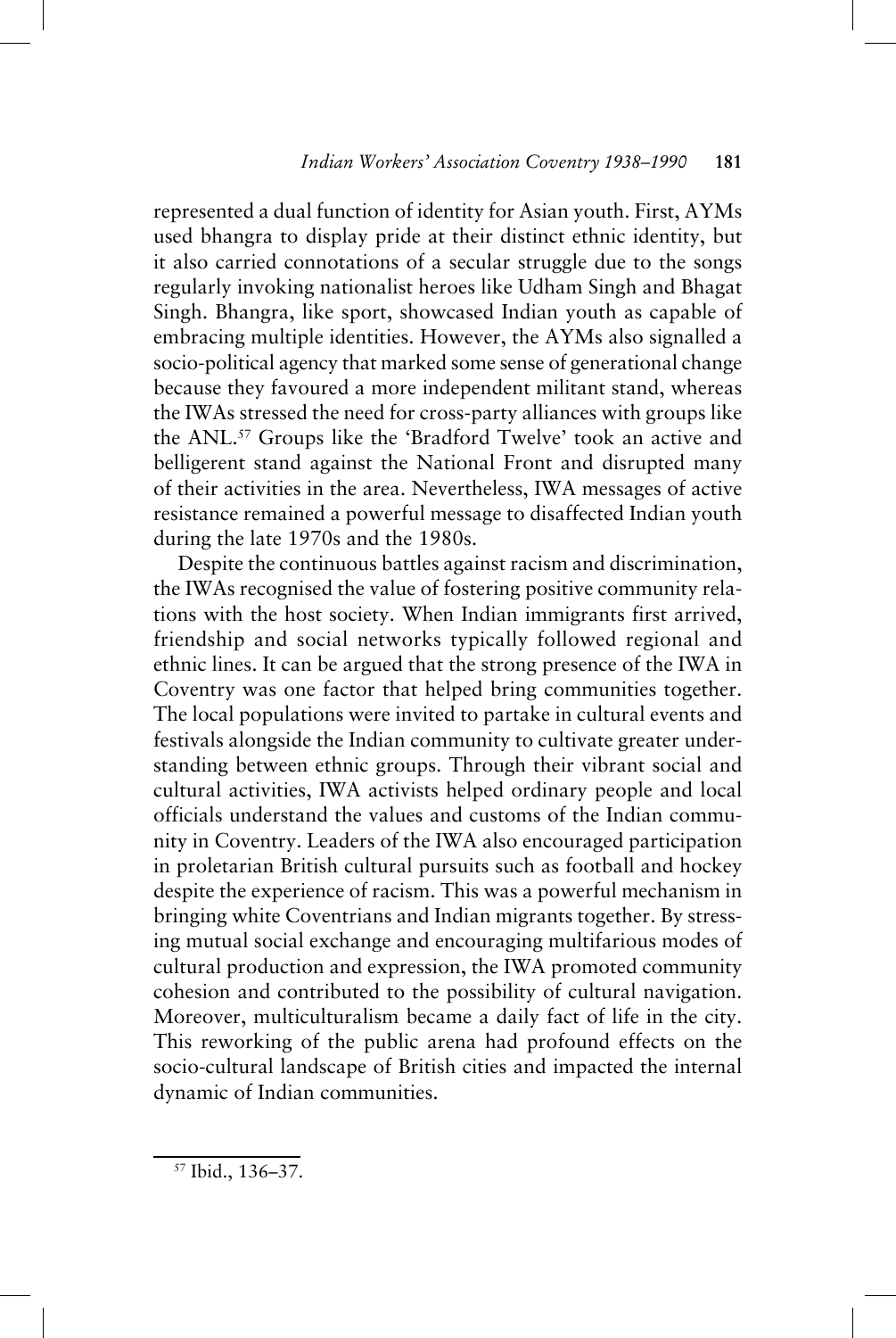Two important areas of potential identity change were the positions of gender and caste. Ostensibly, the IWAs were a maledominated association but they were concerned with gender issues, particularly in the workplace. The IWA in Coventry assisted strikes led by Indian women against mainstream employers and Indianowned textile factories that exploited women as cheap labour. Although I do not make the claim that the Coventry IWA completely empowered local women to overcome patriarchal attitudes, they certainly helped women fight for equal rights and fostered the possibility of renegotiating gendered roles outside of the factory floor. However, the IWAs' record on dealing with issues of gender outside the area of work was largely a failure and it was left to independent women's organisations like the Southall Black Sisters and the Sahil Project to represent South Asian women on political and, mainly, private matters such as domestic violence.58 Likewise, the IWAs' efforts on tackling caste discrimination were a mixed bag. The Coventry IWA was eager to include all members of the Indian community and took explicit steps to champion a secular character; many members did indeed come from other castes. From a series of oral history interviews I conducted as part of doctorial research into the local organisation, I was introduced to leaders from the Ramgharia and Ravidasi castes. In addition, the foremost national figure of the IWA, Jagmohan Joshi, was a Hindu Brahman from Birmingham. This goes against the established Jat-centric explanations of IWA activity. They

<sup>58</sup> Independent women's organisations like the Southall Black Sisters (SBS) and the Sahil Project represented South Asian women in Britain on sensitive matters such as domestic violence. Both demonstrated alternate ways of dealing with the issue, the former taking a much more militant stand than the latter. These organisations believed it was up to women themselves to defeat patriarchy and that the reliance of male organizations would be a contradiction and ultimately self-defeating. South Asian women's projects have become more visible in challenging racist and sexist stereotypes, structures and expectations, found both inside and out of South Asian communities. The Southall Black Sisters was founded in Southall in November 1979 during the high point in racial tension in Britain and they followed the anti-racist stand adopted by the IWAs and similarly championed a discourse of 'black unity'. However, they attacked the patriarchal attitudes of the IWA, whom they accused of suppressing their militancy within the South Asian community. Refer to Southall Black Sisters, *Against the Grain*.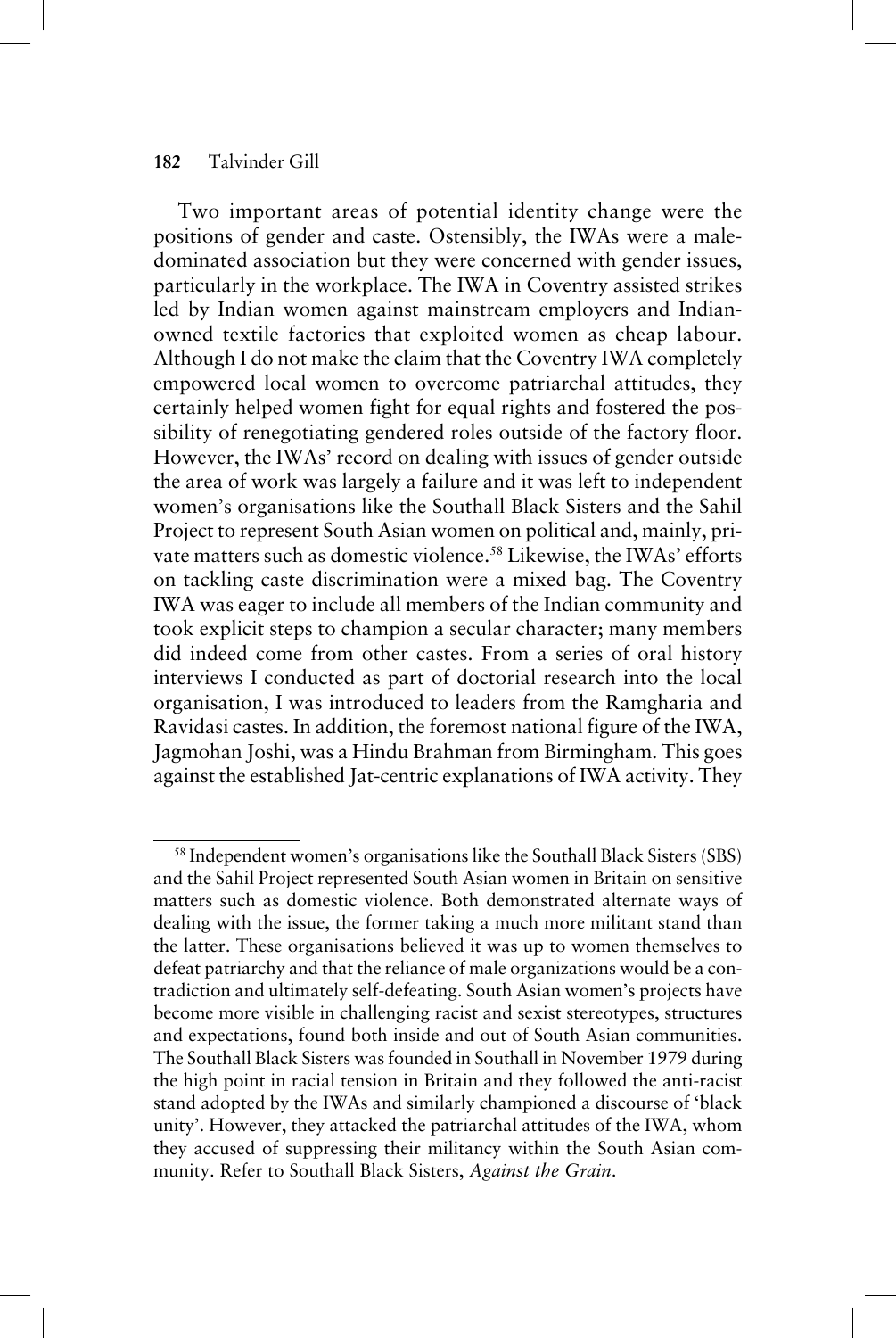created an environment for friendship and collaboration amongst various castes that was not always possible in India. However, ethnic concerns and communalist tension transferred from the sub-continent derailed the efforts for meaningful and long-lasting transformation. Caste prejudices remained and were, in fact, rearticulated in the diaspora setting, especially amongst second- and third-generation South Asians. A major split in the association occurred during the late 1970s and the 1980s at the height of Sikh nationalism. There was also a growing trend for caste-specific Gurudwaras and community centres in Coventry; the perception and the reality is that caste still exists as a 'class within a class' in the Indian diaspora.

# *Decline of the IWAs*

The decreasing role and influence of the IWA in Coventry and elsewhere coincided with the gradual decimation of the motor and other manufacturing industries in Britain. Consequently, first- and second-generation Indians moved away from manufacturing jobs in favour of self-employment and more professional occupations as early as in the 1970s. Second- and third-generation Indians continued to diversify their occupations and aspirations, which naturally led to a diversification of identities; class formation no longer seemed relevant or desirable to a group that developed new consumption patterns and relations to the British society. Many have blamed the demise of organisations like the IWA on the co-option of the state. First, numerous leaders and members of the IWA turned to affiliation and representation from the mainstream political parties. In Coventry, several members of the IWA including Raj K. Malhotra stood for Labour in council elections. Second<sub>(m)</sub> Commission for Racial Equality (CRE) and other state bodies handed massive sums of money from its 'Urban Aid' programme to key black self-help groups, which had the impact of dulling radicalism. In the process, the fight against racism was transformed into a fight for culture and a fight for the individual.<sup>59</sup> The Sikh community, for example, switched from class to identity politics, a change that was hastened by the rise of the Khalistan movement in Britain from 1984. The new post-colonial realities, along with the regular current of political

<sup>59</sup> Sivanandan, 'Reclaiming the Struggle', 72.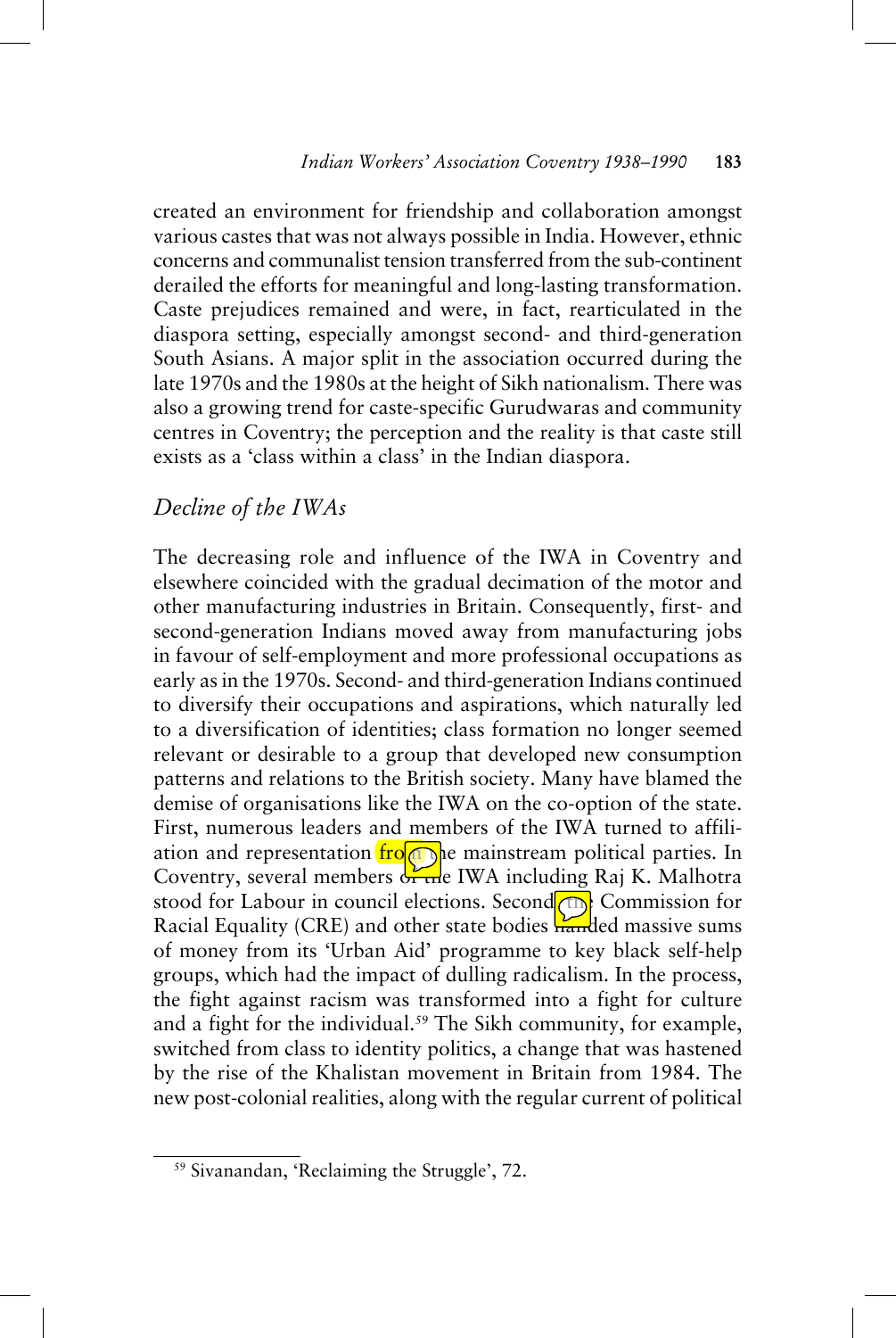splits emanating from India, stripped organisations like the IWA of the collective agency that had powered their political and social programmes.

# **Conclusion**

A history of the Coventry IWA engages with a broader social history of post-war Britain because it involves the key issues of class, race and community relations. It also addresses the complicated relationship between the political and the social in modern historical scholarship, given that class is reconsidered to be a discourse that can involve all other categories of culture and identity. For the Coventry IWA, class politics was a collaborative category that reacted with other social 'registers' such as race and religion. Thus, the IWA's politics and sociology formed a dialectical relationship that first manifested on the factory floor but then spread to other social spaces and the wider public sphere. Consequently, their political and social action formed part of multiple struggles, which were at times coalescent and at others appeared contradictory. Nevertheless, they were crucial to the formation of community and individual identities during the early years of Indian settlement. Moreover, they were determined 'actors' in protecting the rights of Indian workers and their marrying of class and ethnic politics contributed to the 'multicultural' society of Britain, especially where it can be deemed a success in the integration of Indian migrants.

# **References**

# **Manuscript Sources**

*Birmingham, Birmingham Central Library, Birmingham Archives and Heritage, Indian Workers' Association archive*

-

- MS2141*/*A*/*3, Policy and administrative papers, 1959–1986 and MS2141*/*  <sup>A</sup>*/*4*/*5, Letters from members of parliament relating to the White Paper on Immigration, 1965.
- MS2142*/*A*/*1*/*4*/*17, Celebration papers: Indian Workers' Association 50th Anniversary, 1988.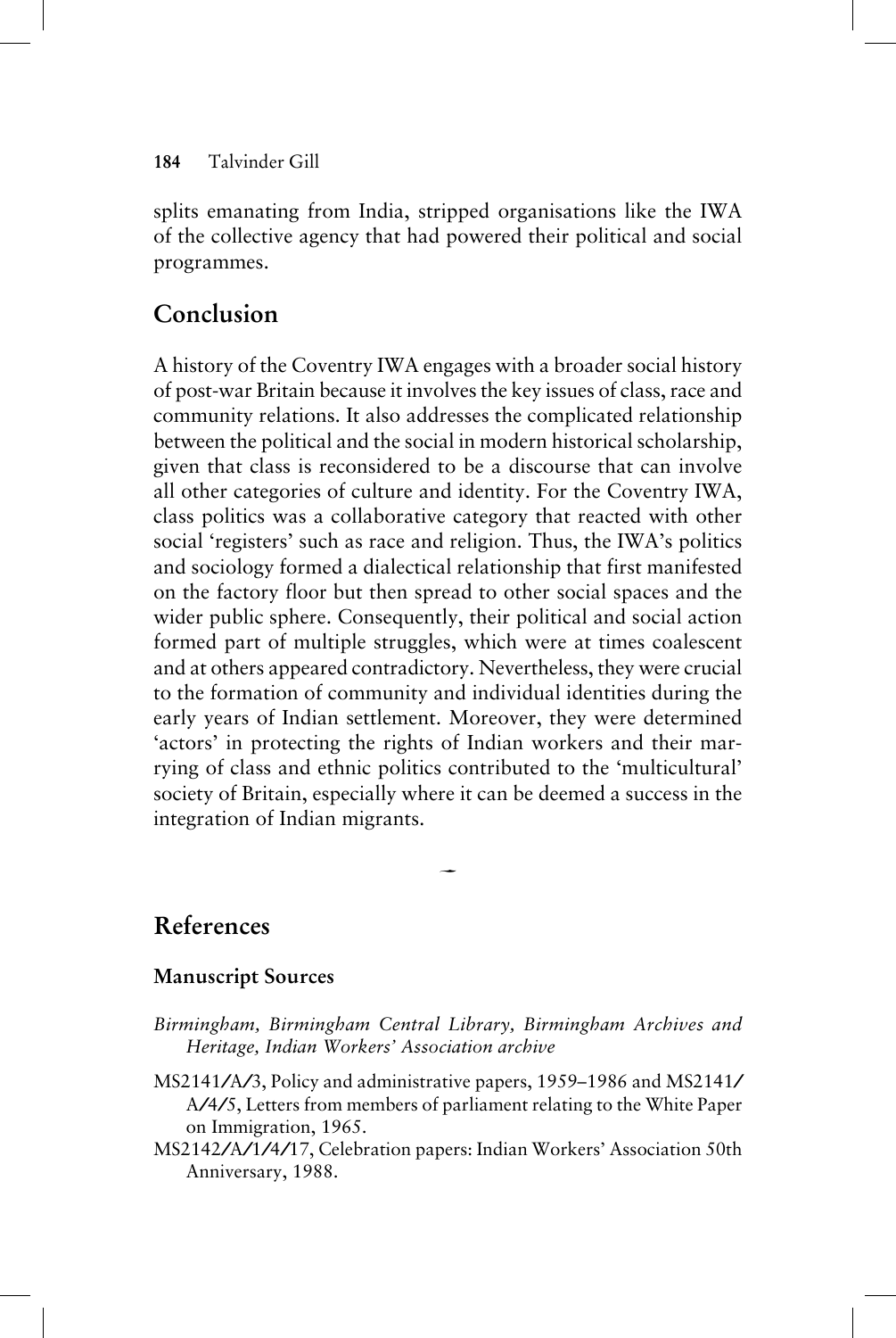- *Coventry, The Herbert Art Gallery, Coventry History Centre, Indian Workers' Association archive*
- PA2600*/*9*/*15*/*6, Photograph: Executive Committee, Indian Workers' Association, Coventry, includes names of Executive Committee members, 1953.
- PA2600*/*3*/*10*/*2, Letter from Harkishan Singh Surjeet to Shri Misra (Minister for External Affairs, India), 18 November 1979.
- PA2600/4/1/52, Leaflets and letters: Wolverhampton Turban Action Committee, N. S. Noor, 1979–1999.
- PA2600*/*3*/*2*/*1–24, Correspondence between N. S. Noor and Sarwan Bhart, undated. PA2600*/*3*/*2*/*10, Housing Research and Surveys Report: IWA — Community Development and Welfare Project, undated.
- PA2600*/*3*/*1*/*2, Pamphlet: 'Education Needs of Asian Children in the context of Multi-Ethnic racial Education in Wolverhampton', N. S. Noor, IWA GB, 1977–1978. PA2600*/*1*/*47*/*1, *Lok Shakti*, August 1980.

Talvinder Gill, IWA Transcripts, Interview Two — Ajmer Bains, 2008–2009.

- Talvinder Gill, IWA Transcripts, Interview Three Ajmer Bains, 2008– 2009.
- Talvinder Gill, IWA Transcripts, Interview Two Joginder Singh 2008– 2009.
- Talvinder Gill, IWA Transcripts, Interview Three Joginder Singh, 2008–2009.
- Talvinder Gill, IWA Transcripts, Interview One Sohan Singh Cheema, 2008–2009.
- *Coventry, University of Warwick, Modern Records Centre, Papers relating to Indian Workers' Association*
- MSS.11*/*3*/*37*/*44, MSS.11*/*3*/*37*/*45, MSS.11*/*3*/*15*/*378, MSS.11*/*3*/*18*/*20, Letters: Rajmal Singh to R. J. Hughes, 1962.
- MSS.21*/*972, Programme: 'Protest at the 1971 Immigration Act March to Downing Street', 22 July 1973.

## **Primary Sources**

Indian Workers' Association GB. Souvenir to Celebrate Shaheed-E-Azam Bhagat Singh's Birth Centenary, Leicester, 2007.

## **Secondary Sources**

Aurora, G. S., *The New Frontiersmen: A Sociological Study of Indian Immigrants in the United Kingdom*, Bombay: Popular Prakashan, 1967.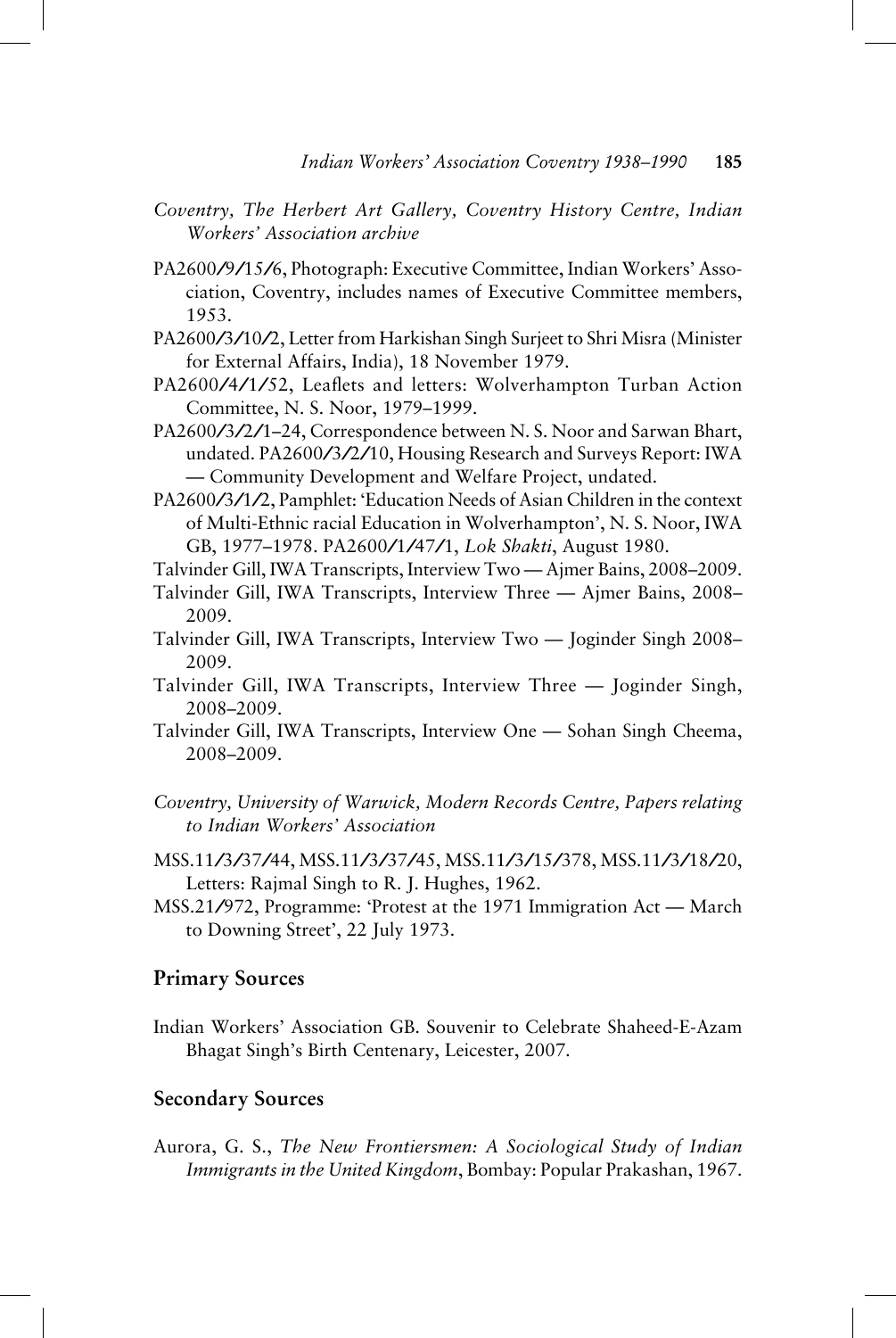- Brooks, Dennis, and Karamjit Singh, 'Pivots and Presents Asian Brokers in British Foundries', in *Ethnicity at Work*, S. Wallman (ed.), 93–114, London: Macmillan, 1979.
- Chandan, Amerjit, *Indians in Britain*, London: Oxford University Press, 1986.
- Clark, David, 'Recollections of Resistance: Udham Singh and the IWA', *Race & Class* 17, no. 1 (1975): 75–77.
- Duffield, Mark, *Black Radicalism and the Politics of De-Industrialisation*: *The Hidden History of Indian Foundry Workers*, Avebury: Aldershot, 1988.
	- ———, 'Rationalisation and the Politics of Segregation: Indian Workers in Britain's Foundry Industry, 1945–1962', in *Race and Labour in Twentieth-Century Britain*, K. Lunn (ed.), 142–72, London: F. Cass, 1985.
- Durrani, Shiraz, *Never Be Silent: Publishing & Imperialism in Kenya, 1884–1963*, London: Vita Books, 2006.
- Eley, Geoff and Keith Nield, *The Future of Class in History: What's Left of the Social?* Ann Arbor: University of Michigan Press, 2007.
- Engineer, Asghar Ali, 'The Role of Sikhs in India's Freedom Struggle: Some Points for Consideration', in *They Too Fought for India's Freedom: The Role of Minorities*, Asghar Ali Engineer (ed.), 158–79, Haryana: Hope India Publications, 2006.
- James, Alan, *Sikh Children in Britain*, London: Oxford University Press, 1974.
- John, DeWitt, *Indian Workers' Associations in Britain*, London: Oxford University Press, 1969.
- Josephides, Sasha, *Towards a History of the Indian Workers' Association*, Coventry: University of Warwick, 1991.
- Kalra, Virinder S., John Hutnyk and Sanjay Sharma, 'Re-Sounding (Anti) Racism, or Concordant Politics? Revolutionary Antecedents', in *Dis-Orienting Rhythms: The Politics of the New Asian Dance Music*, Sanjay Sharma, John Hutnyk, and Ashwani Sharma (eds), 127–55, London: Zed Books, 1996.
- Lawrence, Errol, 'Just Plain Common Sense: The "Roots" of Racism', in *The Empire Strikes Back Race and Racism in 70s Britain*, Centre for Contemporary Cultural Studies (Birmingham) (ed.), 45–92, London: Routledge, 1994.
- Long, Paul, *Only in the Common People*. *The Aesthetics of Class in Post-War Britain*, Newcastle: Cambridge Scholars Press, 2008.
- Puwar, Nirmal and Kuldip Powar, 'Khabi Ritz, Khabie Palladium: South Asian Cinema in Coventry: 1940–1980', *Wasafiri* 43 (2004): 41–44.
- Ramdin, Ron, *The Making of the Black Working Class in Britain*, Aldershot: Gower, 1987.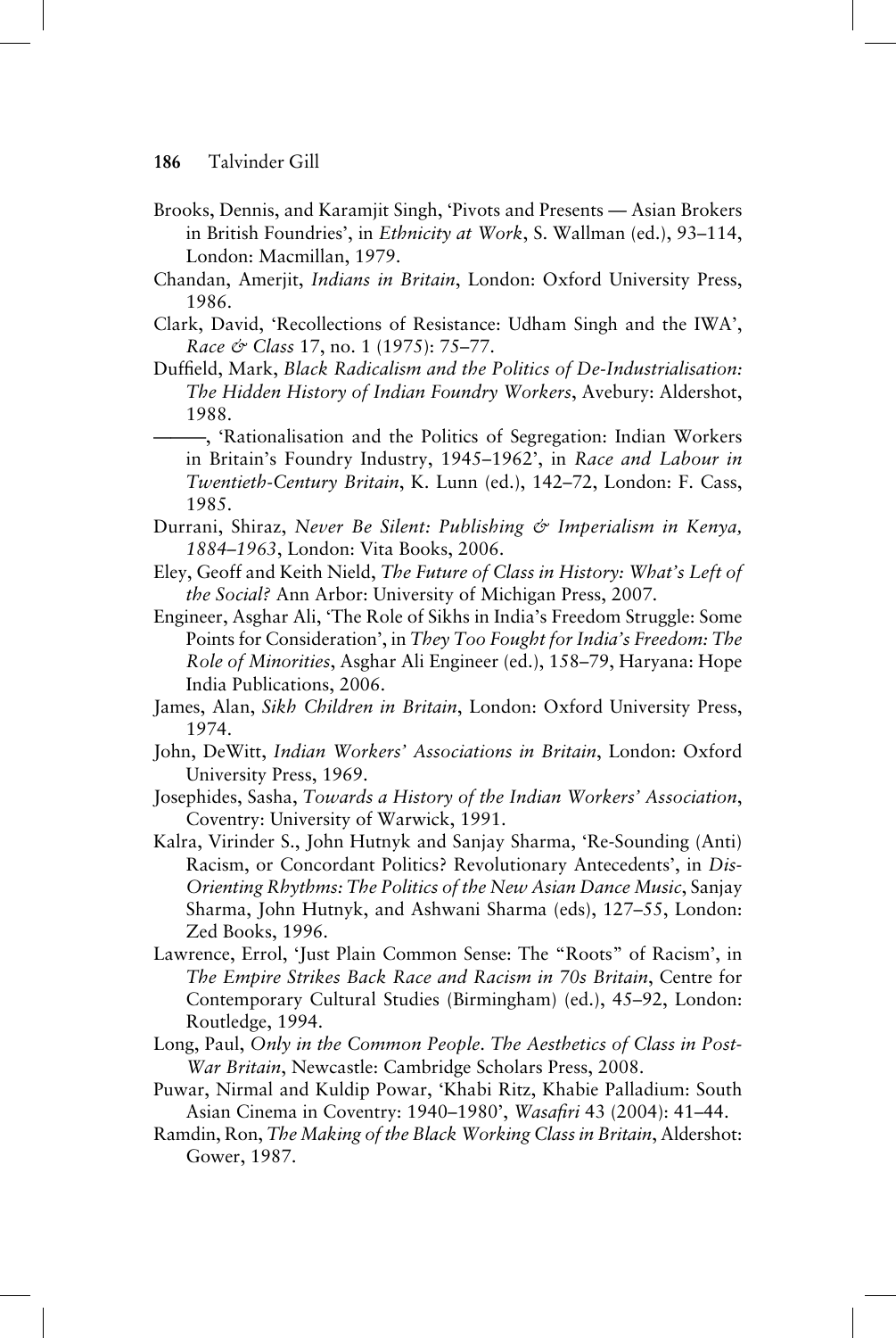- Sharma, Shalini, *Radical Politics in Colonial Punjab: Governance and Sedition*, Abingdon: Routledge, 2010.
- Singh, Gurharpal, *Communism in Punjab: A Study of the Movement Up to 1967*, Delhi: Ajanta Publications, 1994.
- Singh, Gurharpal and Darshan Singh Tatla, *Sikhs in Britain: The Making of a Community*, London: Zed Books, 2006.
- Sivanandan, Ambalavaner, 'From Resistance to Rebellion: Asian and Afro-Caribbean Struggles in Britain', *Race & Class* 23 (1981): 111–52.
	- ———, 'RAT and the Degradation of Black Struggle', *Race & Class* 26, no. 1 (1981): 1–33.
		- ———, 'Reclaiming the Struggle', *Race & Class* 42 (2000): 67–73.
- Solomos, John, *Race and Racism in Britain*, Basingstoke: Palgrave Macmillan, 2003.
- Southall Black Sisters, *Against the Grain: A Celebration of Survival and Struggle*, London: Southall Black Sisters, 1999.
- Tatla, Darshan Singh, *The Sikh Diaspora: The Search for Statehood*, London: UCL Press, 1999.
- Virdee, Pippa, *Coming to Coventry: Stories from the South Asian Pioneers*, Coventry: Coventry Teaching PCT & The Herbert, 2006.
- Werbner, Pnina and Tariq Modood, *Debating Cultural Hybridity: Multi-Cultural Identities and the Politics of Anti-Racism*, London: Zed Books, 1997.
- Wilson, Amrit, 'Asian Women and Industrial Restructuring—New Struggles, New Strategies', Paper presented at the 8th International Conference of the Gender and Science and Technology Association, Ahmedabad, January 1996.

## **World Wide Web Sources**

Jackson, Tina. "Sanjeev Bhaskar: Goodness, I'm home!" (*The Guardian*, 4 December 2010). http://www.guardian.co.uk/lifeandstyle/2010/dec/ 04/sanjeev-bhaskar-childhood-channel-4 (accessed 5 January 2011).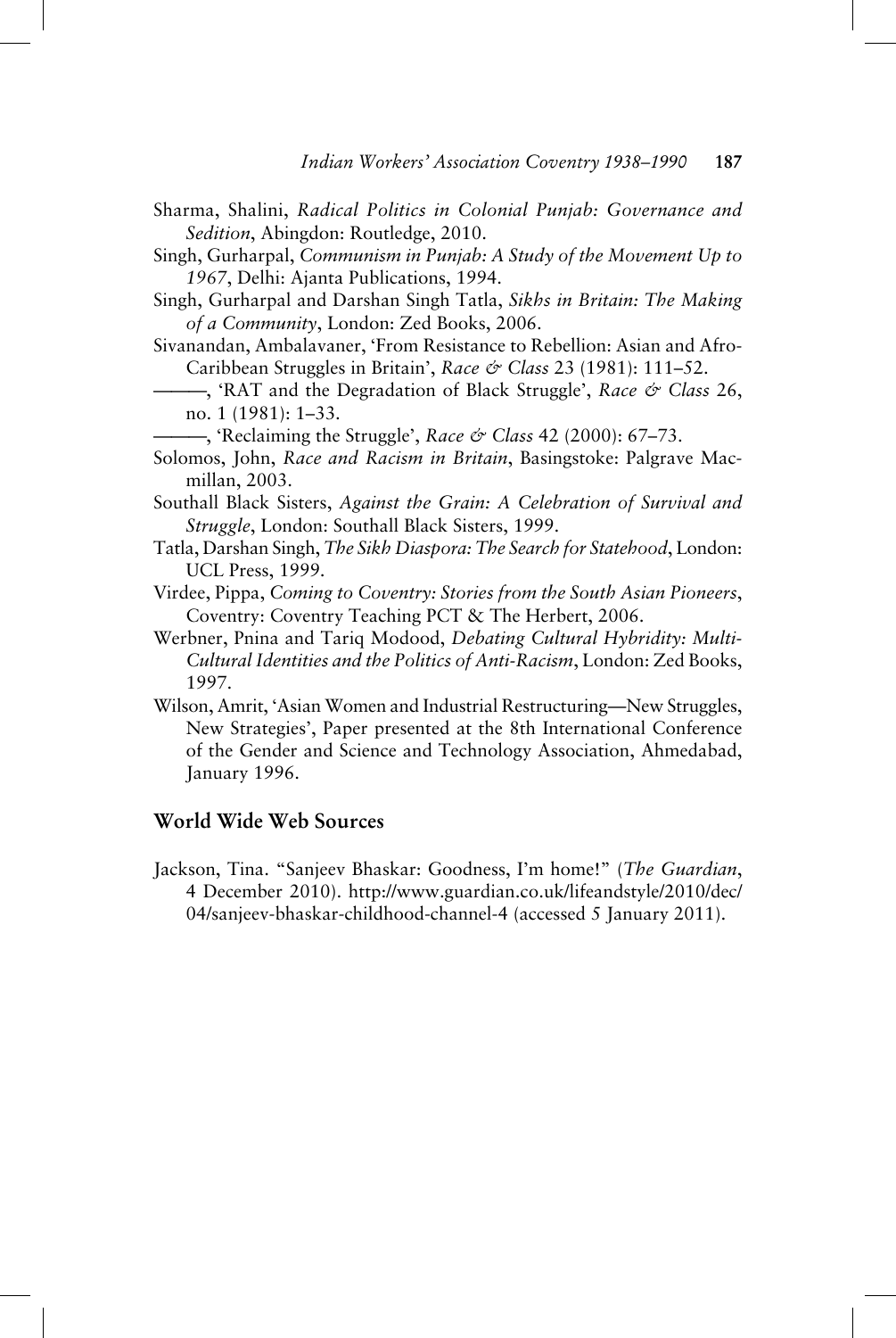# **88 R**

# A Long, Strange Trip: The Lives in Exile of Har Dayal

*Benjamin Zachariah*

For a historian of ideas, the lives of the Indian political exiles who travelled the world between the wars is of particular interest. They attest to Pierre Bourdieu's warnings about 'the biographical illusion' most eloquently: the structural teleologies of writing the life stories of persons as if there was a consistent line from start to finish, the child is the father of the man, the man the father of the hero, and the hero develops to his full (and somewhat gigantic) stature in the course of the story. Bourdieu suggests that the continuities of lives are illusions created by the biographer.<sup>1</sup> Har Dayal (1884–1939) might well have been Bourdieu's prototype for not writing such a history of continuity.

Despite complaints from admirers that Har Dayal has been unfairly neglected in the history of the 'national movement', legends of Har Dayal have been written about several times: the most academic of biographies of Har Dayal, from 1975, repeats some of these legends, defuses some others and contributes to a few more.<sup>2</sup> 'It goes without saying that Har Dayal was a genius', declares another biography, by a man who knew him.<sup>3</sup>

Its Foreword, by the eminent historian and Hindu right-winger, Dr R.C. Majumdar, draws attention to the possibility that Har Dayal did not die a natural death but was 'assassinated' and criticises the

<sup>1</sup> Bourdieu, 'L'illusion biographique', 69–72.

<sup>2</sup> Brown, *Har Dayal*.

<sup>&</sup>lt;sup>3</sup> Dharmavira, *Lala Har Dayal*, (iii).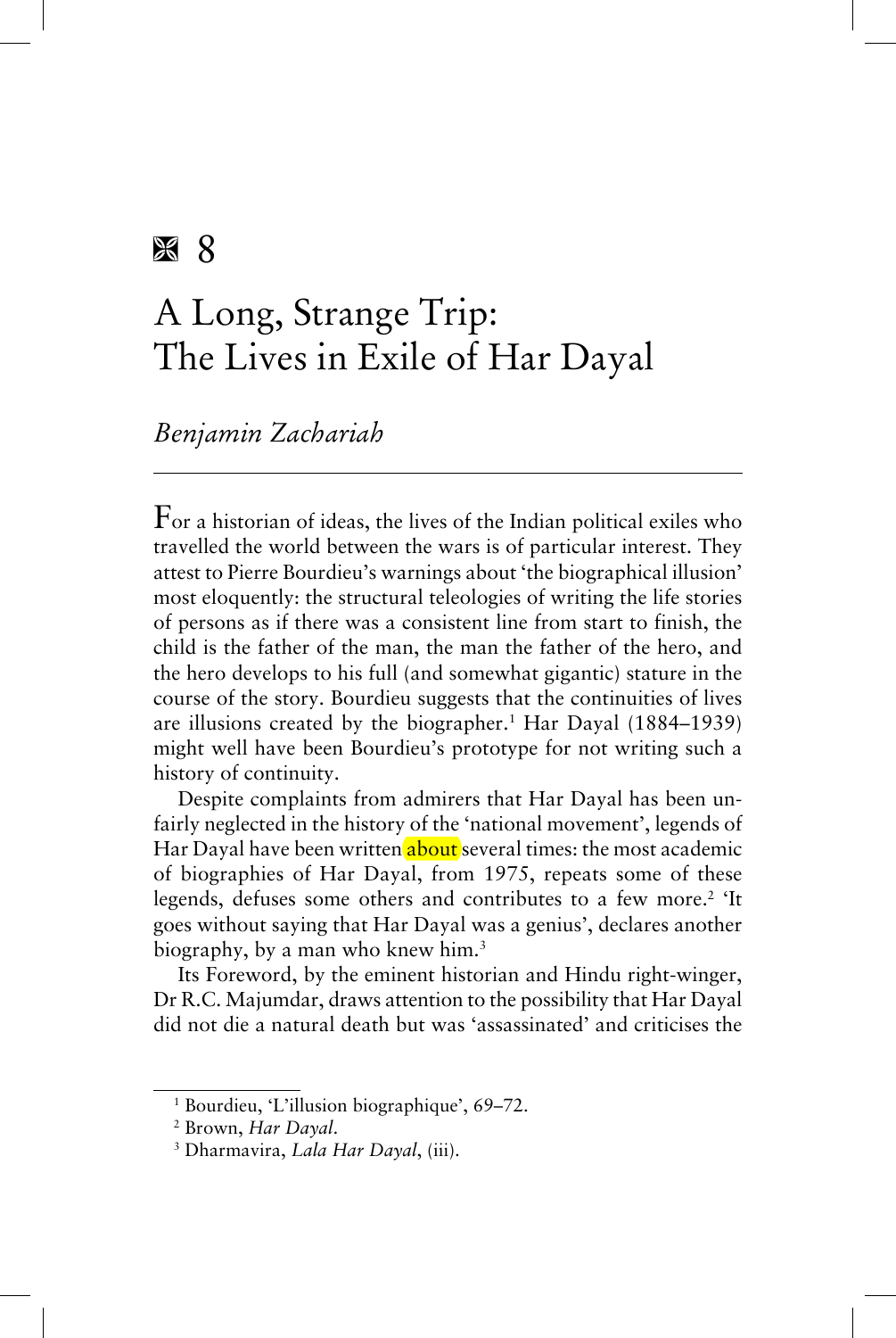#### *Lives in Exile of Har Dayal* **189**

book's author for not exploring this possibility in depth.<sup>4</sup> Another biography, by members of his family, concludes that the best biography remains the academic one of 1975, but decides to add a few tales of its own.5 Har Dayal appears, of course, as a major player in other plots: in writings on the *Ghadr* movement, in biographies of other central figures associated with revolutionaries in exile and of course in narratives of the 'German-Indian Plot' during the Great War.6

The several Har Dayals that emerge from this body of writing are eminently fascinating figures, from many perspectives. The point of the present essay, however, is not so much to reconcile these Har Dayals with one another as to use them to track the multiple engagements and encounters of an Indian student and political exile abroad and to attempt to contextualise them against the backdrop of wider contemporaneous histories of which such persons found themselves a part. For too long, the paradigm of the heroic revolutionary exile has dominated writings on such figures; this framework is extremely reductionist and can erase all but the 'national' engagements of these eminently international figures. At the same time, the apparent ease and 'cosmopolitanism' of these international encounters must not necessarily be taken for an internationalism that abandons the narrowly national, parochial or sectarian.

Har Dayal's association with the Punjab is an indication of how important networks formed in exile were to the conduct of agitational activity against British imperial rule in India. Although Har Dayal completed his MA at Lahore University, he grew up not in the Punjab but in Delhi and after leaving for Oxford in 1905 was only briefly in the Punjab again in 1908 (he was in India from January to September 1908);<sup>7</sup> this Punjab association is largely based on his

<sup>4</sup> Majumdar, 'Foreword', in Dharmavira, *Lala Har Dayal*, (ii).

<sup>5</sup> Paul and Paul, *Har Dayal*.

<sup>6</sup> Bose, *Indian Revolutionaries Abroad, 1905–1922*; Sareen, *Indian Revolutionary Movement Abroad (1905–1920)*; Barooah, *India and Official Germany 1886–1914*, 157–228; Barooah, *Chatto*; Ramnath, *The Haj to Utopia*; Oesterheld, *'Der Feind meines Feindes ist mein Freund*'; Krüger, 'Har Dayal in Deutschland', 141-69; Liebau, 'German Foreign Office', 96–129.

<sup>7</sup> Brown, *Har Dayal*, 46–61.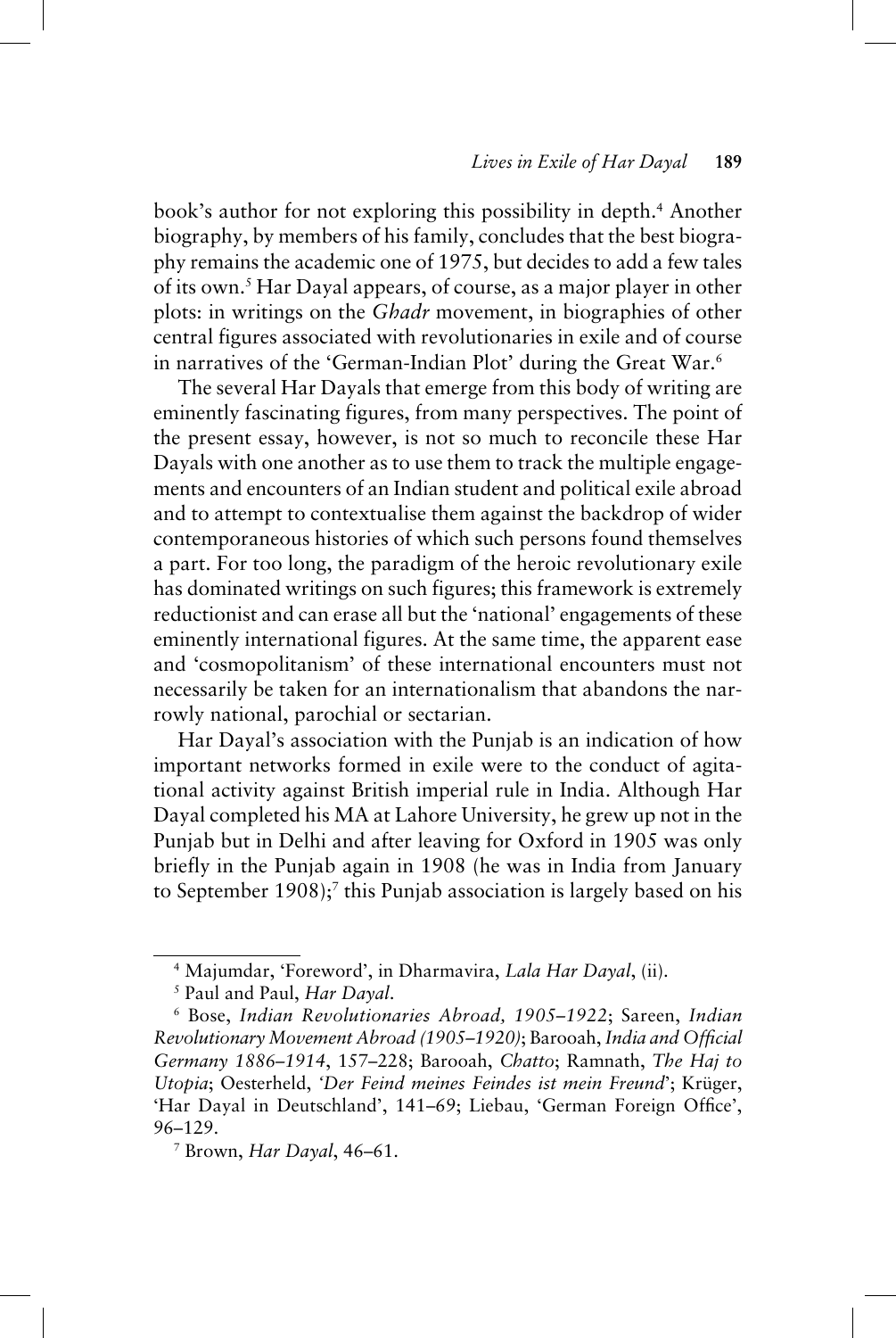years in the United States, where he became something of a spokesman for an Indian community of mainly Punjabi migrants, and one of the central figures in the *Ghadr* movement, and thereafter on his activities in Germany among Indian prisoners of war, many of whom were from the Punjab.8 It was therefore as a Punjabi that he was classified and tracked by the colonial authorities for the rest of his life; he was the concern of the Punjab Police, and his periodic pleas after the First World War to be allowed to return to India were assessed and rejected by the Punjab Government.<sup>9</sup> We might defer further reflections on the nature of such political exile and the retrospective or contemporaneous (re)claiming of the exile by various 'homes' while we consider the trajectories of Har Dayal's lives. What follows does not consist in unearthing new biographical details;10 it is more concerned with unearthing the complexities and contradictions of an anti-British movement that is usually condensed into the word 'nationalism' and to track these 'inconsistencies' in a life that can serve as a stalking horse for an analysis of wider trends.

 <sup>8</sup> The only properly critical account of the *Ghadr* movement so far is Ramnath, *The Haj to Utopia.* Ramnath points out that *Ghadr* has retrospectively been claimed as a 'nationalist' and a 'Sikh' movement, whereas it was in fact significantly wider than that.<br><sup>9</sup> Sedition Committee, *Report*, 143–46; National Archives of India

<sup>(</sup>hereafter NAI): Foreign & Political, War B (Secret), Progs. Feb. 1916, Nos. 32–34; NAI: Home (Political), Progs., Nov. 1919, Nos. 23–24; NAI: Home (Political) 192 Part B, 1924; NAI: Home (Political): KW to 9*/*V-32, 1932; NAI: External Affairs (External), 1939, 234-X (Secret).

<sup>10</sup> This essay uses published biographical material, Har Dayal's own writings, and archival material to be found in Calcutta (West Bengal State Archives, Intelligence Bureau files) (WBSA); Bombay (Maharashtra State Archives) (MSA); Delhi (NAI); London (the India Office Records) (IOR) and Berlin (the Foreign Office files, *Politisches Archiv des Auswärtigen Amtes*, *PA-AA*; and the Horst Krüger papers at the Zentrum Moderner Orient, much of the latter being archival material meticulously gathered and photocopied—in an age where this meant taking photographs—from archives across the world, most usefully containing much material from the USA including proceedings and newspaper reports of the San Fransisco Conspiracy Case, and from Sweden). For reasons of space, this rich material remains under-utilised in the essay.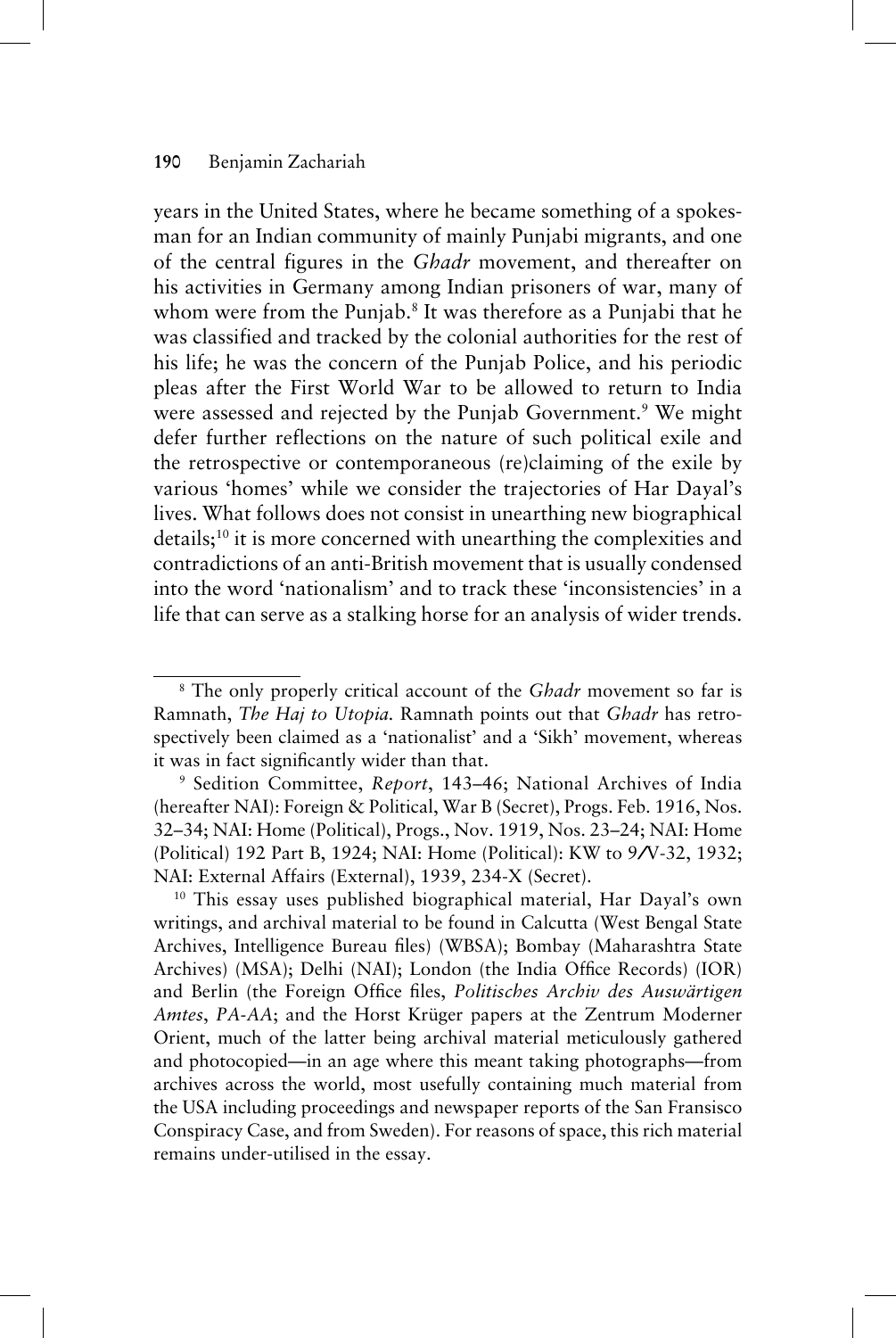# **The Lives of Har Dayal**

A brilliant student, from a Kayastha family in Delhi, Har Dayal studied at St Stephen's College, Delhi.<sup>11</sup> Despite his middle-class and upper-caste Hindu background, he had a strong background in Persian and Urdu, as had his father, Gauri Dayal Mathur (if we were to step briefly into a framework of 'the father-is-the-father-of-theman')<sup>12</sup> — unsurprisingly, for a man born in 1884, when these were the languages of elite educational aspiration. Thence, he proceeded to Lahore University and thereafter to Oxford, studying history and Sanskrit on a government scholarship. This scholarship he resigned in strange circumstances in his third year at Oxford, in 1907, and after a brief return to India in 1908, he journeyed once again to England. As a student in England, he had already become a part of the India House circle around Shyamji Krishnavarma, the former Arya Samaj preacher, Sanskritist and later propagandist for Indian independence, a circle that included Vinayak Damodar Savarkar, the future ideologue of Hindu *völkisch* nationalism, Madanlal Dhingra, the celebrated and successful assassin of the imperial official Sir William Curzon Wylie, and Virendranath Chattopadhyay, the future communist and once-again-to-be colleague of Har Dayal's in the 'Hindu-German plot' during the First World War.13

Har Dayal had also become a convinced indigenist during his sojourn at Oxford, and even before he returned to India, he was seen wearing *dhoti* and *kurta* and denouncing all things foreign and all things Muslim.14 He also proclaimed the need for celibacy in the service of the nation, an idea he expounded in a letter to the *Indian Sociologist*, Shyamji Krishnavarma's journal: although not 'indispensable', celibacy should be the highest ideal.<sup>15</sup> (This was a

<sup>11</sup> The account in this section is mainly based on Brown, *Har Dayal*, and supplemented by Dharmavira, *Lala Har Dayal*, unless otherwise stated; the latter has been used sparingly, as its contents appear in many instances to be less than reliable.

<sup>12</sup> Dharmavira, *Lala Har Dayal*, 10.

<sup>13</sup> Brown, *Har Dayal*, 167–206; Barooah, *Chatto*, 7–33; Fischer-Tine, 'Indian nationalism and the "World Forces"', 325–44.

<sup>14</sup> Brown, *Har Dayal*, 41; Dharmavira, *Lala Har Dayal*, 51.

<sup>15</sup> Brown, *Har Dayal*, 31.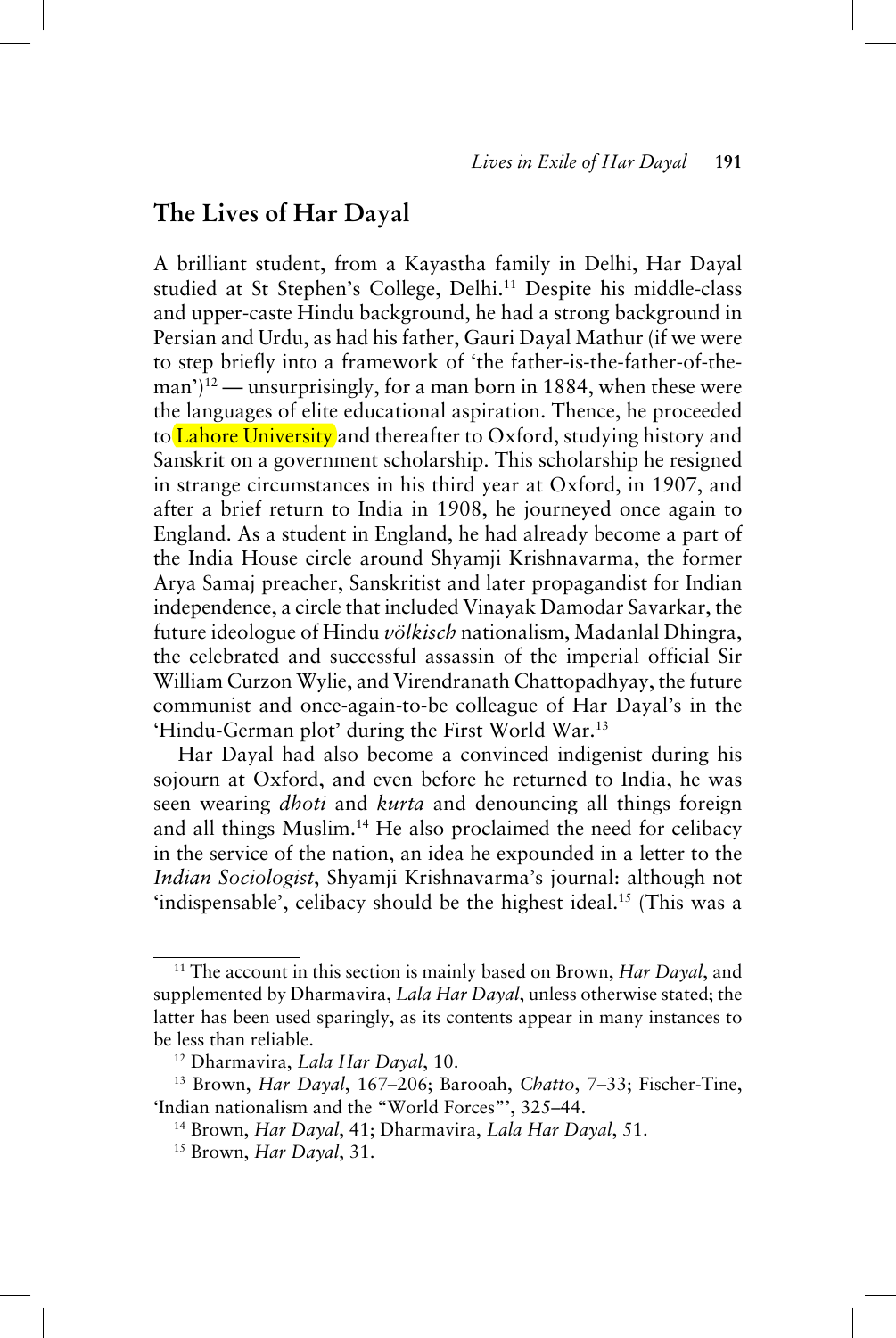strange change of mind; only a few years before, he had kidnapped his own wife and taken her back to Oxford with him rather than have her await his return at home in India, as was the usual custom for Indian students abroad.)<sup>16</sup> He wrote from Oxford, to which city he returned, of the need to set up cow protection societies in every city, because 'the cow is the flag of the Hindu nation'.17 It is probable that this is why he was an advocate of physical self-strengthening, because it takes some strength to hoist such a flag.

An article he published in the *Modern Review* of Calcutta in 1909 spoke of the 'social conquest of the Hindu race'. His causal chain was simple: 'The decay of the moral calibre of a nation paves the way for foreign domination which, in turn accelerates the process of decline by its very existence'. How did one resurrect a 'fallen race'? (The question of whether 'Hindus' were a 'race' is not raised). It was 'the leaders and thinkers of a fallen race' that had to achieve this;

Sooner or later, the unsubdued heart and mind of the sturdy race will seek its outward sign and symbol, its embodiment in the world of fact, *viz*, a national state. The great duty of a subject people consists in guarding the Promethean spark of national pride and self-respect, lest it should be extinguished by the demoralising influences that emanate from foreign rule.<sup>18</sup>

This cannot be achieved by foreigners like Annie Besant, Theosophist and founder of the Central Hindu College of Benares; even if they are genuine and sincere, they become a part of the social conquest in denying the Hindus their self-strengthening.19 Without this

<sup>16</sup> Ibid., 20–1. When he left India for the second time after his brief return in 1908–1909, he left his wife behind. He never saw her again, nor did he see his daughter, who was born after his departure. Dharmavira, *Lala Har Dayal*, 55, claims that he 'decided, with the permission of his wife, to become a friar', and the index to the same book politely indigenises this as 'Takes to Sannyasa' (352). The attribution of celibacy is of course completely inaccurate, and probably deliberately so, for no Indian who dabbles in or is claimed for nationalist heroism is ever permitted a sex life of any description by his worshippers.

<sup>17</sup> Brown, *Har Dayal*, 64.

<sup>18</sup> Har Dyal [sic], 'Social Conquest of the Hindu Race and Meaning of Equality' (quotes from p. 239).

<sup>19</sup> Har Dyal, 'Social Conquest', 241.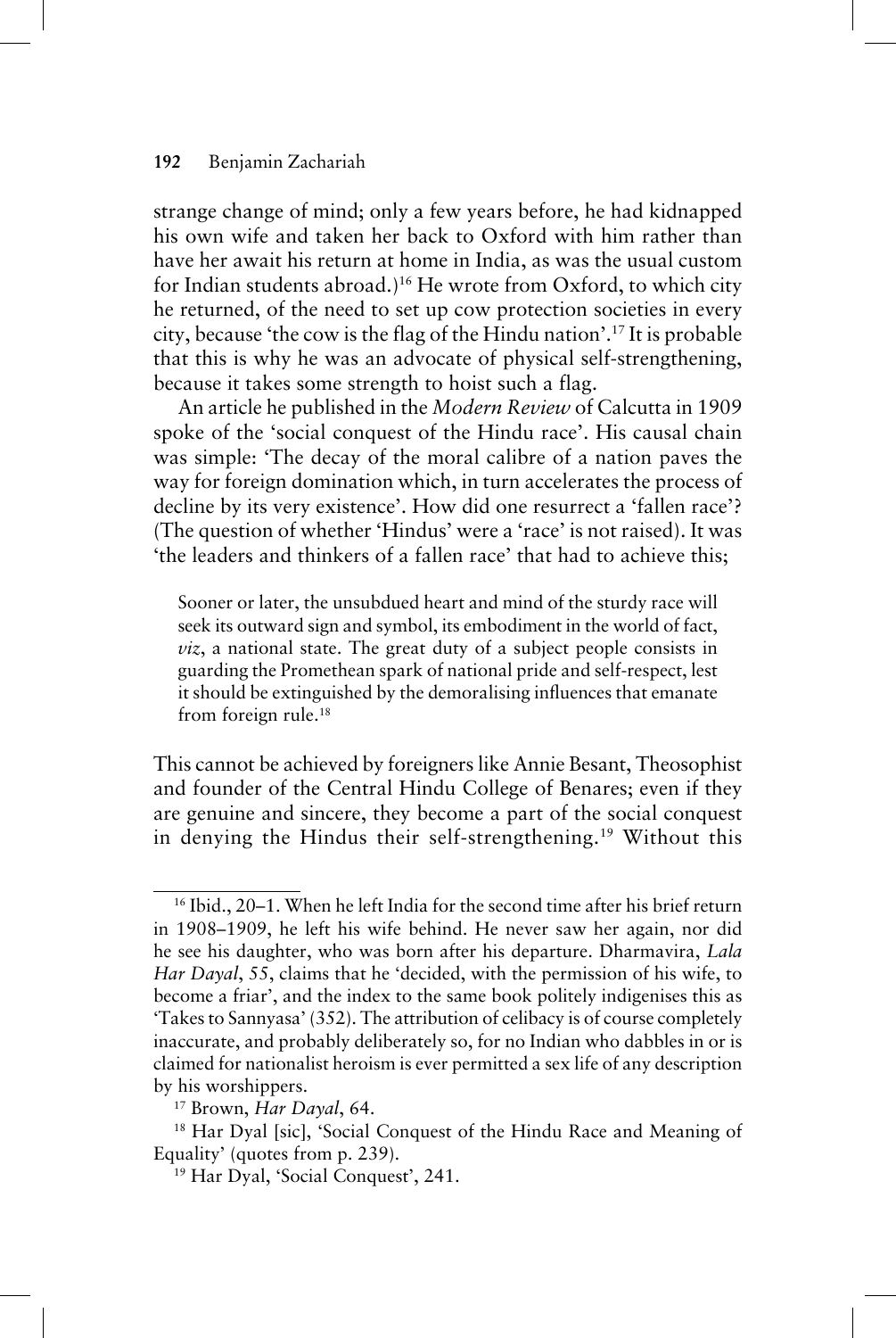self-strengthening, the Hindu race accepts its subordinate position without the need for force of arms or law, as the Pariah in South India accepts Brahmanical authority without question, despite that authority being forced upon them neither by arms nor by legislation.20 It follows that 'the Hindus of today' must learn the meaning of equality, internally as well as externally, or they will remain prisoners of 'the hateful antitheses of Aryan and dasyu, dvija and sudra, landlord and tenant, raja and praja' and therefore cannot achieve 'social progress and efficiency'.21 A present-day reader might suggest that the author anticipates Frantz Fanon, Steve Biko or post-colonial theory in its argument about national self-respect as the route to equality; s*/*he might equally suggest that he mixes up class and caste categories.

From England Har Dayal went to Paris, where he edited a shortlived journal called *Bande Mataram* (named after the one started by Bipin Chandra Pal in 1905 and later edited by Aurobindo Ghosh), and relied on the networks of Madame Bhikhaji Cama, fellow Indian exile and political agitator. Thence he went to Algiers and thereafter to Martinique, where his old acquaintance from his Lahore University days, the Arya Samaji Bhai Parmanand, found him considering the founding of a religion on a Buddhist model, while he subsisted mainly on boiled grain and potatoes, slept on the floor and spent long hours in meditation. By the time he appeared in the United States in 1911, however, he seems to have abandoned these ideas, as he passed swiftly through the universities of Harvard, Berkeley and Stanford, proclaiming himself an atheist to his friends, acknowledging the greatness of Hindu philosophical systems, but extolling the practical civilisations of the 'west'. He also became an advocate of what was then quaintly called 'free love'—a number of sources mention this obsession, but are all strangely reticent about providing further details.<sup>22</sup>

# *'Free Love' and 'Anarchism'*

'Free love' meant, at least, that sexual liaisons before or outside formal marriage were not taboo. The irregularities, from the perspective of the conventional morality of the time, in the lives of Indian males

<sup>20</sup> Ibid., 240.

<sup>21</sup> Ibid., 245.

<sup>22</sup> Brown, *Har Dayal*, 104, 114, 162.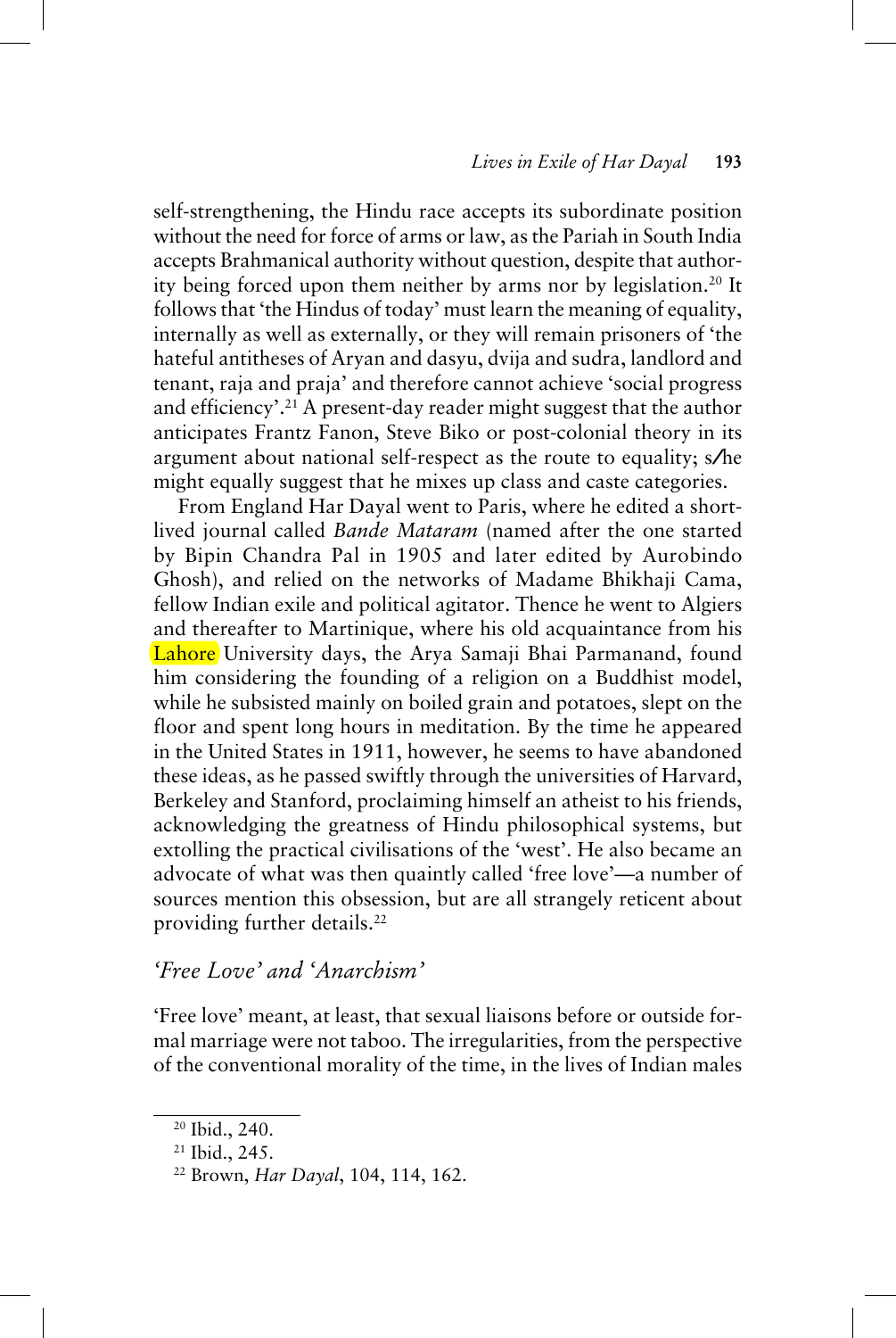in the United States have been written about elsewhere and fictionalised in the American radical Agnes Smedley's novel, *Daughter of Earth*, which dwells in some length on the double standards of the Indian male exiles who claimed a sexual freedom they had great trouble in accepting among female (mostly non-Indian) colleagues.23 To what extent this aspect of the exiles' lives were based on principles held firmly and*/*or made up in retrospect is difficult to tell. But it did cause unease among supporters of their politics. A *Ghadr*  suspect, interviewed by the police, admitted to having been attracted to the idea of liberating India from the British, but reports a certain nervousness among Har Dayal's potential political recruits for fear that they might have to share his lifestyle.24 In his years in Germany, complaints that 'free love' was widespread among the Indian community in Berlin were made to the German Foreign Office by their Indian informants. Later, during the Great War, Har Dayal suddenly vanished from Istanbul, where he had been assigned to work with other Indian exiles and the Turkish government to organise an expedition of deserted Indian troops via Afghanistan to India, and reappeared in Geneva; he was living with one Mansur Rifat, an Egyptian nationalist and the German Foreign Office, who wanted him to return to his political work for them, implied a relationship of some intimacy between the two men when they suggested that the route to persuading Har Dayal of anything was through Rifat, even to the extent of suggesting that although Rifat was not required in Berlin, if Har Dayal refused to travel without him, they would accept the condition.<sup>25</sup>

Har Dayal also began to be regarded as an anarchist, not in a loose sense of the word, but more ideologically. He was associated with and lectured to the Industrial Workers of the World (IWW), popularly known as the 'Wobblies', and his political statements and writings moved sharply away from the 'eastern spiritualism' theme

<sup>23</sup> Smedley, *Daughter of Earth*, esp. 171–270.

<sup>&</sup>lt;sup>24</sup> Bombay Abstract, dated 24 July 1915, Para.706, S.B. Bombay, 24 July 1915. Statement of WAMAN SAKHARAM SANT-AKOLEKAR, b.1886. WBSA, Calcutta, IB Records, IB Sl No 12*/*1915, File No. 102*/*1915, 106–97.

<sup>25</sup> *PA-AA*, WK 11f series; on Rifat and his relationship with Har Dayal, see PA-AA, WK 11f, File R21073, 84, 103, and especially 113, cypher telegram 24 October 1914: 'Falls Har Dayal verlangt Rifat mitzubringen hiermit einverstanden'.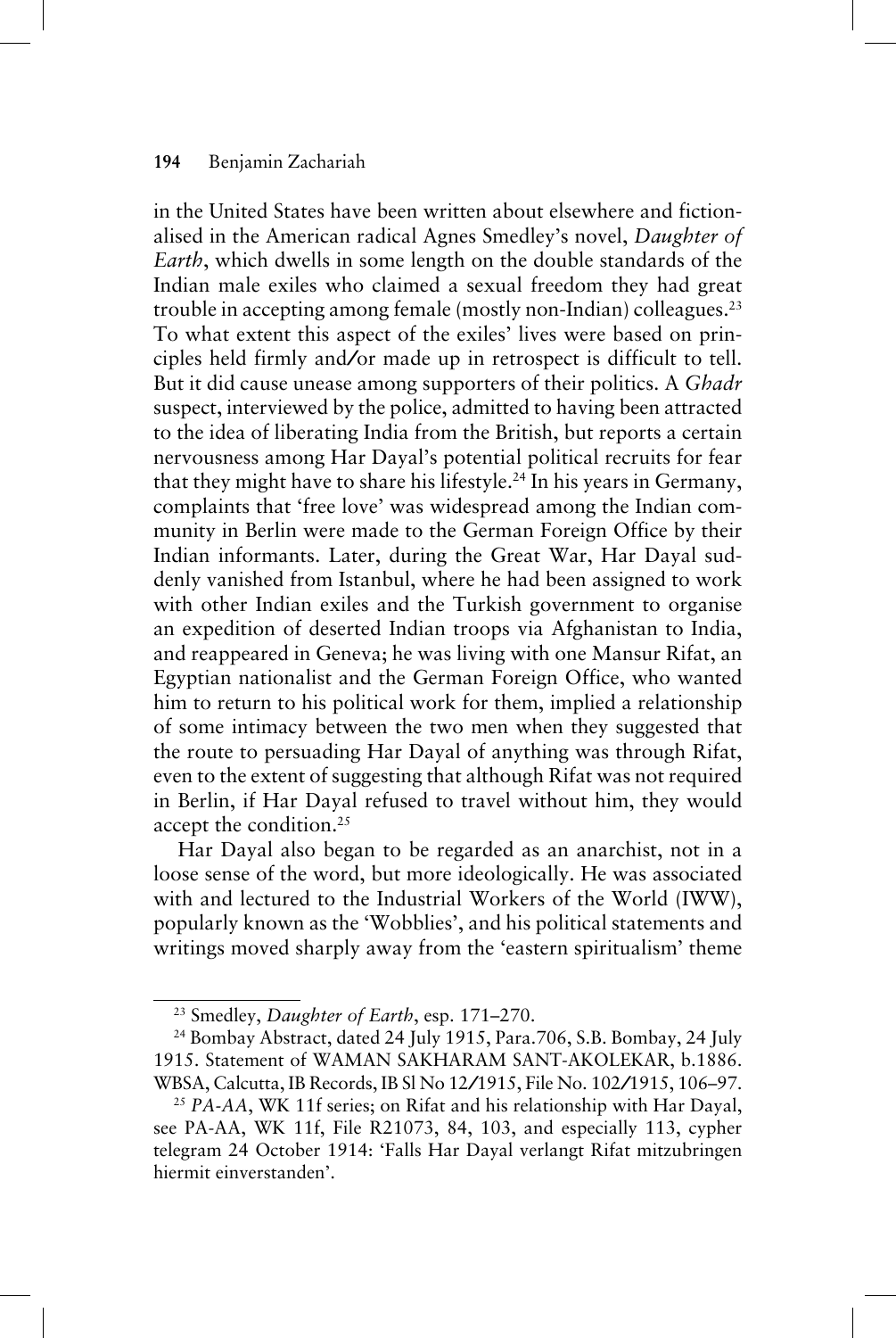that he had adopted not too long ago, although some of the rhetoric made spiritual references, even Christian ones: men like Kropotkin were, he said, 'the St Francises and St Bernards of labour'; terrorism only provided an opportunity for the state to respond with greater violence, whereas a labour movement's 'martyr' would be martyred nevertheless, 'killed not for killing, but for his greater love'.<sup>26</sup> Gradually, he blew his cover as a professor of Indian philosophy at Stanford and was eased out of his post, jumping before he was pushed. He was co-founder of the Radical Club, whose full title was the 'International-Radical-Communist Anarchist Club', and continued to lecture on 'free love'.27

Although Har Dayal was among the first Indians to take Karl Marx seriously, publishing 'Karl Marx—a Modern Rishi' in the *Modern Review* of March 1912,<sup>28</sup> he was on shaky ground in his reading. As the title indicates, he was not an atheist in his rhetoric. The article opens with a quotation from St Matthew and is written throughout in a religious-spiritual mode, explaining that 'saintliness does not consist only in repeating religious formulae and singing hymns';<sup>29</sup> he is less efficient at explaining Marx than at evoking outrage at the poverty that co-exists with affluence in Europe as well as in India. In its allusions and its tone, the piece is Biblical. In its description of Marx's ideas, three ideas are dealt with. First, the 'materialistic conception of history', which is dismissed as a 'half- truth', compared with Herbert Spencer's idea of social evolution, both being treated as mechanical and dismissed in favour of Thomas Carlyle's 'theory of civilisation as a product of personal influence'. Second, the 'theory of class struggle', which Har Dayal also sees as only a partial truth, pointing away from class struggle to 'social cooperation based on the appreciation of a higher ideal' as evident in bourgeois (and Marx's own) participation in the International. And third, the 'analysis of surplus value', 'which seems to be the soundest part of his work in the province of pure theory', but which Har Dayal says he is not

<sup>26</sup> Quoted in Brown, *Har Dayal*, 110–11. Brown does not spot the spirituality and Christian rhetoric, seeing it merely as a move away from 'the East' towards 'the West'.

<sup>27</sup> Brown, *Har Dayal*, 113–14.

<sup>28</sup> Har Dayal, 'Karl Marx', 273–86.

<sup>29</sup> Ibid., 273.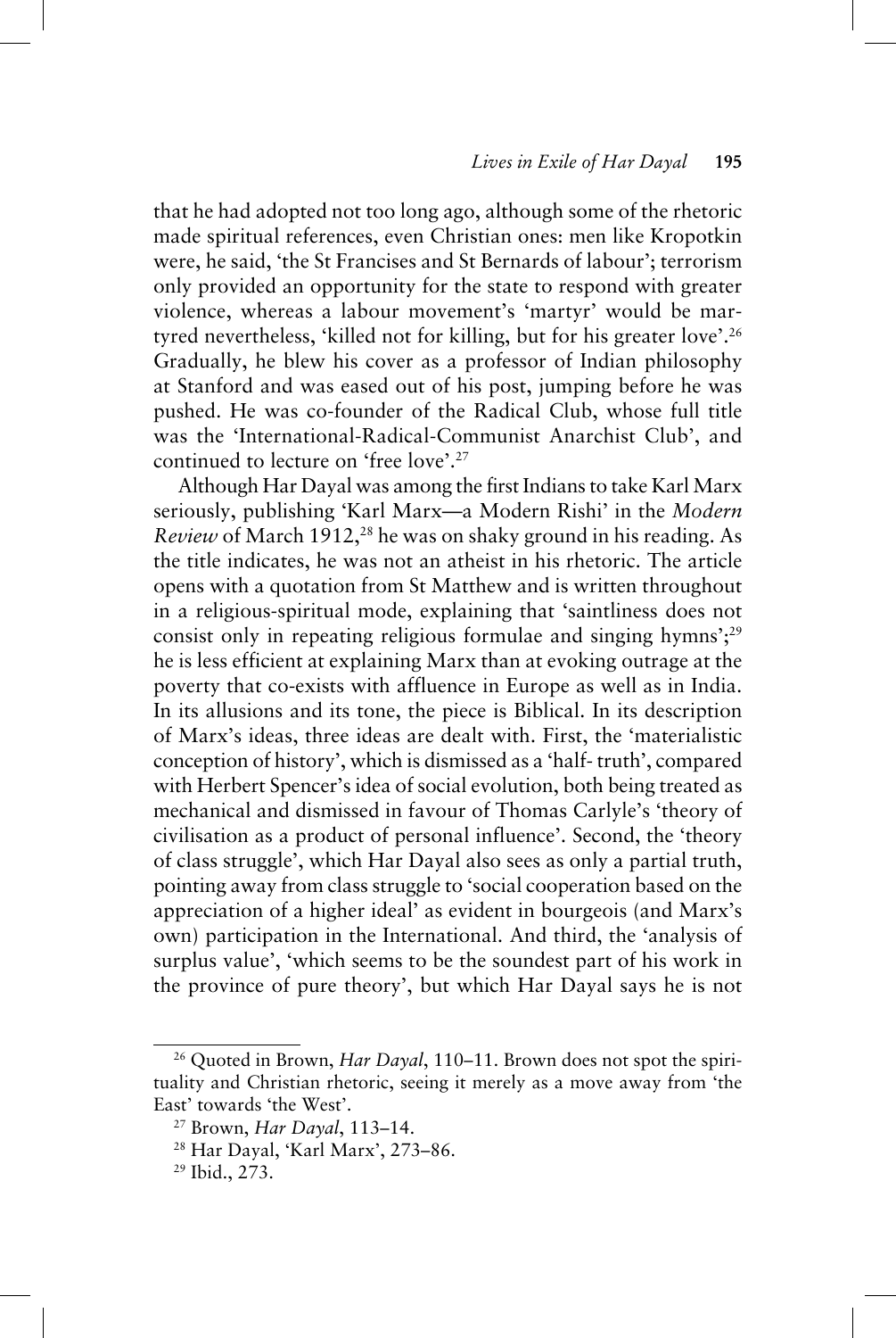interested in fully understanding.<sup>30</sup> He then proceeds to see money itself as 'treason to the race' of men, with the obligatory quote from St Paul about the love of money being the root of all evil and paraphrasing it deliberately to 'money is the root of all evil'. The editors of the *Modern Review* added a footnote: 'we cannot conceive how civilised existence would be possible without some sort of money'.31

In Har Dayal's attempt to find a 'Fraternity of the Red Flag' and a 'monastery' for that order, which was for '[t]he service of the Radical ideal of life', he included in its Radical principles those of '[p]ersonal moral development through love and self-discipline', '[p]ersonal intellectual development through education and self-culture' and 'personal physical development through hygiene and eugenics'. As one of the goals for 'Institutional Revolution', he included '[t]he establishment of the complete economic, moral, intellectual and sexual freedom of woman, and the abolition of prostitution, marriage, and other institutions based on the enslavement of woman'.32

# *Ghadr*

The best-known phase of Har Dayal's life is of course his association with the *Ghadr* movement, initially San Francisco and Vancouverbased, but quickly to spread to global proportions, to be associated with the 'German plot' against the British Indian Empire during the First World War. It is clear from a number of accounts that Har Dayal was a major source of much of the *Ghadr* agitational material and a major inspiration behind its early years of organisation. Har Dayal's activities among students and among the agricultural workforce that made up the bulk of the *Ghadr* rank and file were known to British intelligence through their foresight in having seconded W.C. Hopkinson, formerly of the Calcutta Police, to Canadian intelligence, and Hopkinson worked closely with US immigration authorities to try and find a way to stop these activities (Hopkinson was later assassinated).<sup>33</sup> One of Hopkinson's informers was an Indian Christian

<sup>30</sup> Ibid., 282–83.

<sup>31</sup> Ibid., 284.

<sup>32</sup> Manifesto reprinted in Brown, *Har Dayal*, 114–15.

<sup>33</sup> File on Hopkinson's secondment to North America, IOR: L*/*P&J*/*12*/*1.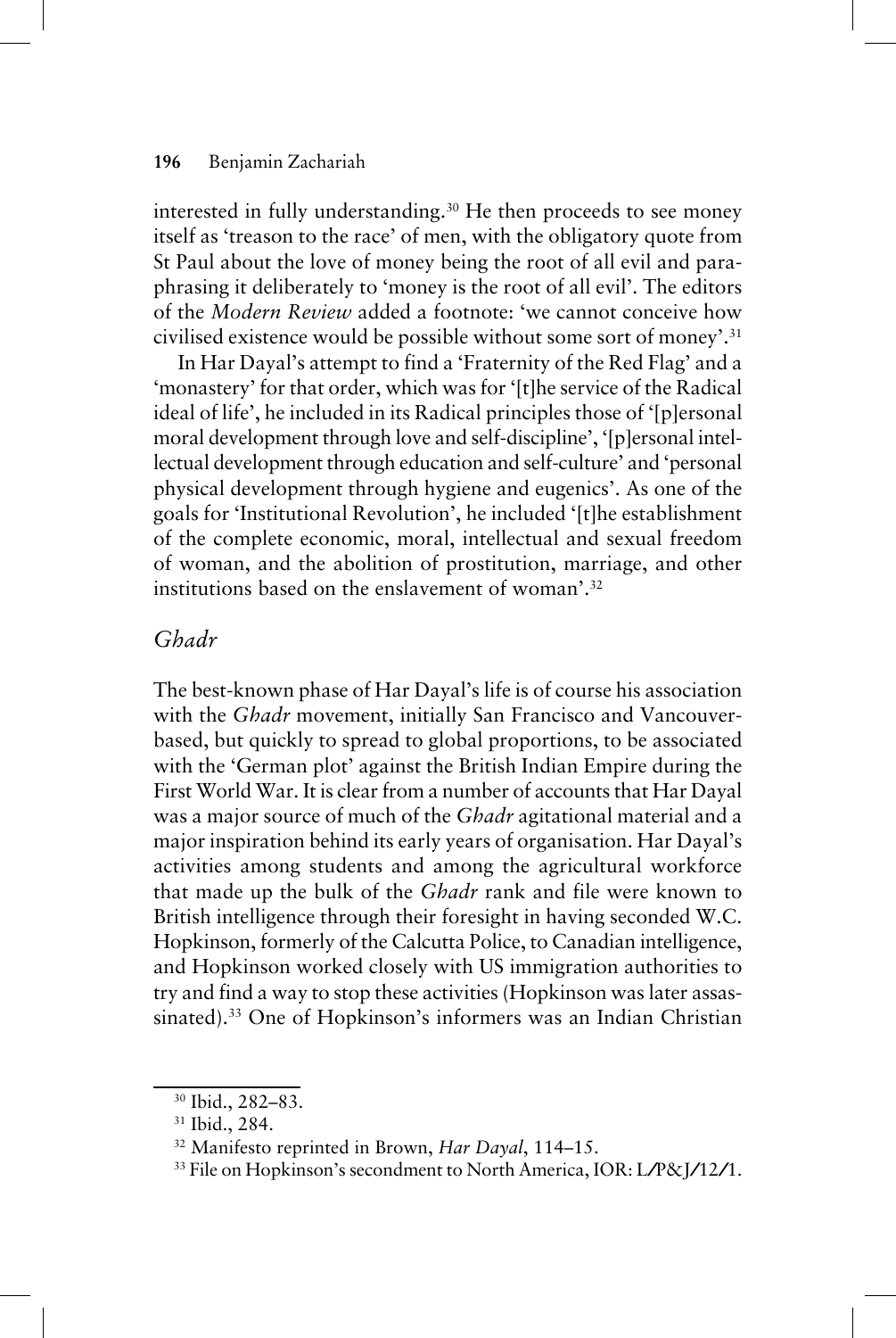student called Pandion, whose scholarship to Berkeley, the Guru Govind Singh Scholarship, had been created through the joint efforts of a potato farmer, Jawala Singh, and Har Dayal, but the failure of the potato crop in the year of the scholarship's inception had placed all the students on a financially unstable footing.34

A few contemporaneous accounts might be interesting from the perspective of the reach of the *Ghadr* movement and the reputation of Har Dayal as its leader. The first is from Manila, Philippines, where an anti-British party had been set up among the East Indians, also called the Hindustan Association, as it was in the United States.<sup>35</sup> At the end of 1912, 90 'East Indians', as they were called to distinguish them from 'West Indians', attended a meeting where one G.D. Kumar asked that 'all East Indians should help each other and follow the ideas of Mr L. Har Dayal MA[,] whose idea was Anti-British and who founded a seditious party at San Fransisco'.36 G.D. Kumar left Manila in mid-1914, after which Bhagwan Singh came from the United States and became Secretary. He left mid-1915, and Kundar Lall of Manila became Secretary and Dost Mohamed also of Manila became President. This information is not from a suspect but from an informer, one P.N. Sharma, who claimed to know, from having translated their writings into English for the British Consulate and the Philippines Constabulary, the names of Har Dayal himself, Pandit Ram Chand, the editor of the *Ghadr* newspaper of the same name, and Mehar Singh and Badri Posard, workers. 'The Hindustani Association is still receiving seditious papers from San Fransisco and distributing them among East Indians and the Turks.'

This Association was receiving a monthly paper by the name of Jaoanul Islam from Constantinople through him [it is not clear from context who 'him' is—probably Har Dayal]. Har Dayal who was forwarding the paper from Switzerland to the Head Office at San Fransisco from where all the branches of the association were receiving the said paper and were distributing among the sympathisers. But since the date Ottoman Empire declared War on Russia the paper was discontinued.

<sup>34</sup> Brown, *Har Dayal*, 127–28; Dharmavira, *Lala Har Dayal*, 148–52.

<sup>35</sup> WBSA, Calcutta, IB Records, IBSl No. 12/1915, File No. 102/1915,

<sup>145–53:</sup> Statement extract of one P.N. Sharma from Manila, Philippines. 36 WBSA, Calcutta, IB Records, IB Sl No 12*/*1915, File No. 102*/*1915,

<sup>145–46.</sup>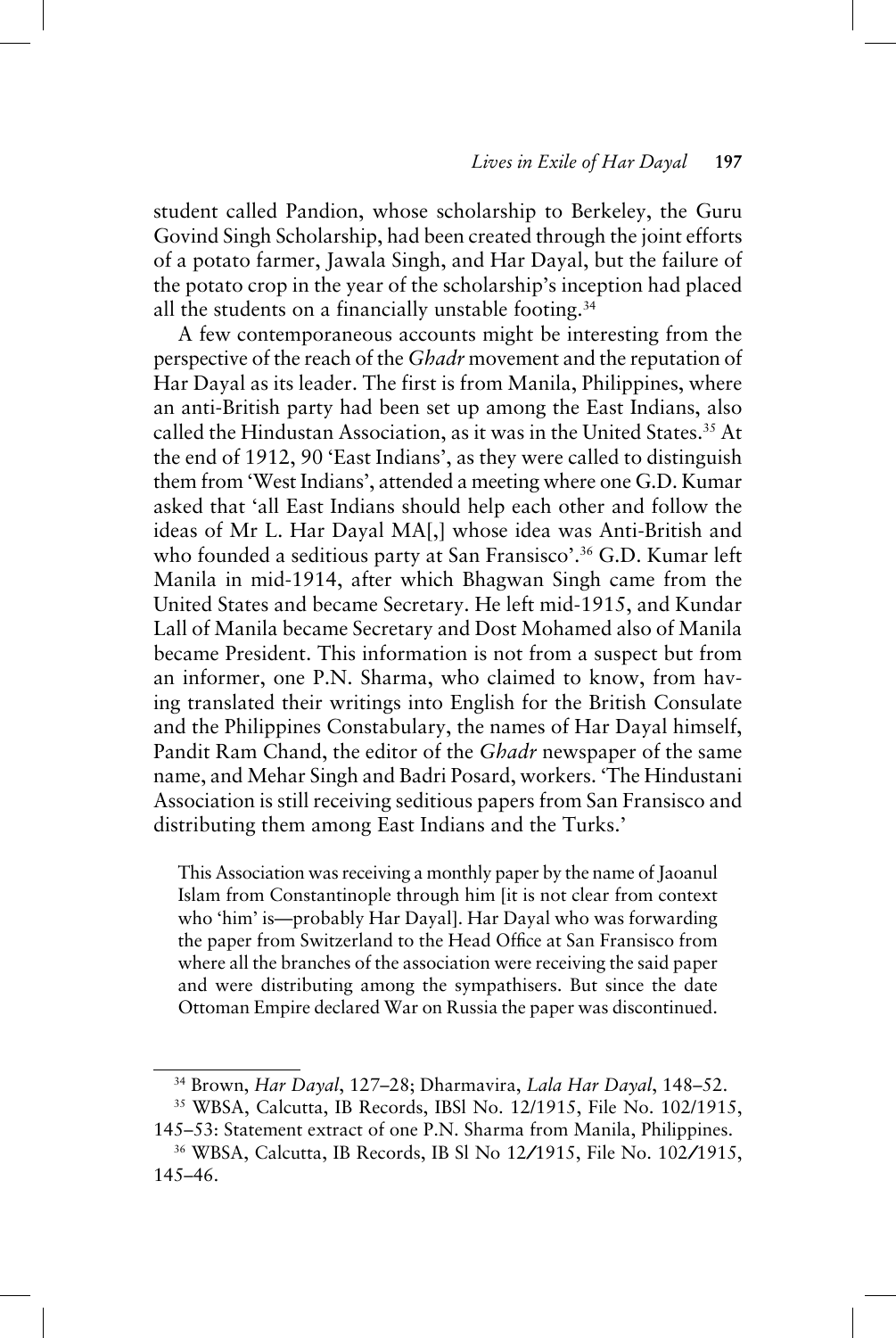The said paper was Edited by Moulvi Abdul Jamid who is an intimate friend of the Editor of the 'Zemindar Akbar' of Lahore.<sup>37</sup>

Another statement, this time from Bombay Presidency, of one Waman Sakharam Sant-Akolekar could provide something of an autobiography of a political radical of the times, if taken as a whole. What we are interested in here is his account of Har Dayal: 'I knew practically nothing of this gentleman when I was in India, When I went to the United States, I heard his name very often. Almost every student of India residing in American knew about Mr Har Dayal.'38 Har Dayal administered the Guru Govind scholarship for students, given by Mr Jwala Singh of Holt. Har Dayal allegedly said that Indian students of all ranks were to be given a scholarship; six were on offer, and one Professor Tej Singh said only Sikhs should be offered them. Har Dayal won the argument, and Tej Singh 'left California for good'. Har Dayal selected the students.<sup>39</sup>

Mr Har Dayal hired a house in Berkely [sic] for the maintenance of those students. Mr Har Dayal was somewhat eccentric in his ways. He never observed American ways and customs. He used to live like a beggar. When he was a professor in Standford [sic] University he acted like a mad man. He professed to be a philosopher. The Hindi students in America at that time thought that the scholarship holders would have to live according to the wishes of Mr Har Dayal. This is one of the reasons why the scholarship holders did not care to live in the house conducted by Mr Har Dayal.<sup>40</sup>

Sant-Akolekar names the scholarship holders as Nand Singh, G.B. Lall, B.S. Sharma, Pandya (the same person as the informer, Pandion)<sup>41</sup> and Khokatnur.

I heard of one Muhammadan student, but I did not get a chance of seeing him, when I had been to Berkeley in September 1912. I remember

<sup>37</sup> Ibid., 144–53.

<sup>38</sup> Bombay Abstract, dated 24 July 1915, Para.706, S.B. Bombay, 24 July 1915. Statement of WAMAN SAKHARAM SANT-AKOLEKAR, b.1886. WBSA, Calcutta, IB Records, IB Sl No 12*/*1915, File No. 102*/*1915, 106–97.

<sup>39</sup> Ibid.

<sup>40</sup> Ibid.

<sup>41</sup> Brown, *Har Dayal*, 131, 135.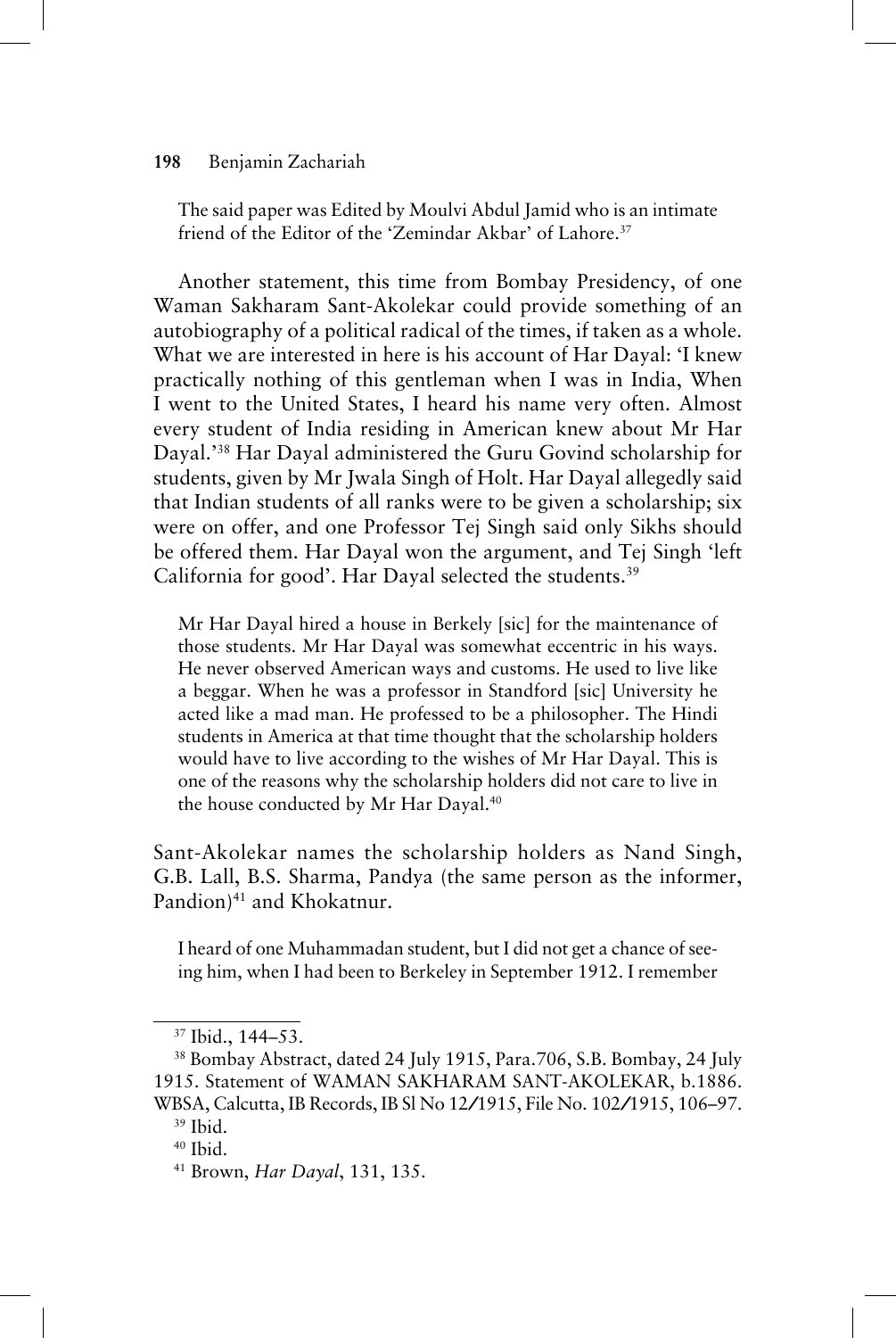that I had warned Mr Khokatnur about Mr Jwala Singh and Mr Har Dayal. I even suggested that the house could not last long as Mr Jwala Singh was not known to be a rich man. Afterwards I learned from Mr GP Uplap that the house was broken up. Mr Jwala Singh failed to pay and Mr Har Dayal tried the experiment of turning these scholars into sages, but he too failed. Mr Har Dayal was known to every Hindi student as a scholar and practical philosopher. Nobody ever knew his political ideas till he started his revolutionary campaign. Many of the Hindi students loved him for his vast knowledge, but hated him at the same time for not observing the ways and customs of the American people. When he showed his disloyal nature, the members of the Hindustani Association condemned him. Mr Har Dayal was a famous socialist and avowed anarchist. Some of his lectures on socialism were nothing but sermons on anarchism. The attention of every student in American was drawn towards Mr Har Dayal when he was arrested in San Fransisco. Some time in the month of February 1914 they (the students) watched closely the action of the Government of the United States. I do not know the source of the news that Mr Har Dayal was arrested at the request of the English Government and that an arrangement had been made between the Governments to hand over Mr Har Dayal to the English Government. This news created a sensation among his admirers—Americans as well as Hindus. Finally, nobody knew how Mr Har Dayal left the USA. For good. It must be mentioned that though he left America, still he exercised the same influence over the *asram* which he started in San Fransisco. He bought the *Ghadr* Press. I believe he managed the *Ghadr* paper for more than two or three months. His influence among socialists in America was undoubtedly immense. Even in his absence his admirers (Americans) helped the *Ghadr* Press financially. He was the cause of upsetting the minds of the poor labourers. Any body of common sense will admit that the existence of such a dangerous personage was the source of constant trouble to the British Raj, and also the cause of misfortune to his country.42

The necessary tone that is acquired in being asked to testify to the police is obvious; they must hear what they want to hear, in the

<sup>42</sup> Bombay Abstract, dated 24 July 1915, Para.706, S.B. Bombay, 24 July 1915. Statement of WAMAN SAKHARAM SANT-AKOLEKAR, b.1886. WBSA, Calcutta, IB Records, IB Sl No 12*/*1915, File No. 102*/*1915, 106–97. Quote from f. 101.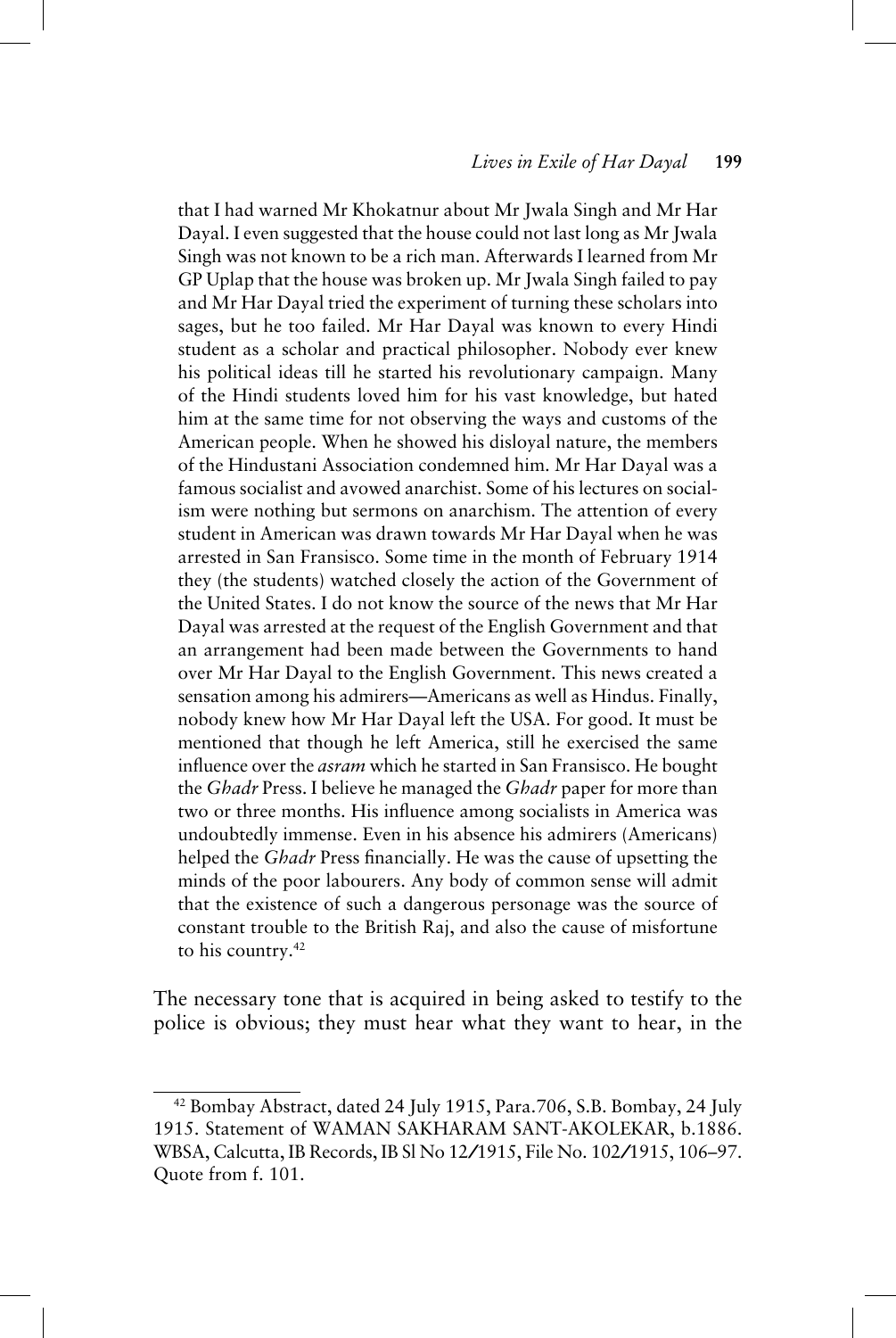'prose of counter-insurgency'43 that also becomes the language of 'approver's testimony'.44

Har Dayal left the United States in March 1914 'voluntarily' (having been charged with being in the United States illegally as the US Government came under considerable pressure from Britain to deport him, he claimed that his departure satisfied 'the exigencies of the law').45 He reappeared in Geneva. There, and in Berlin and Constantinople, he was a central figure in what was to be known, somewhat sensationally, as the 'Hindu-German Conspiracy'.

# *Har Dayal and the 'Hindu-German Conspiracy'*

Optimism that a strong Germany successfully challenging Britain in a war might lead to a weakening of Britain's hold on India predated the outbreak of the Great War and had of course been encouraged by German official circles. Har Dayal's US speeches in 1913 had already drawn attention to the fact 'that Germany was preparing to go to war with England, and that it was time to get ready to go to India for the coming revolution'.46 Har Dayal was among many others who, upon the outbreak of the war, sought to assist this process, gravitating towards Germany (and Switzerland, which remained a base for pro-German activities) along with other fellow Indians in American exile (notably Tarak Nath Das, the Bengali activist from the Swadeshi era who had acquired US citizenship, and Bhupendranath Datta, the younger brother of the Hindu missionary, Swami Vivekananda) to join those already there (for instance, Viren Chattopadhyay, who had been studying at Halle University) or those who arrived in Germany from elsewhere in Europe (Champakaran Pillai from Switzerland), forming the Indian Independence Committee (IIC) in Berlin.47 The

<sup>43</sup> Guha, 'The Prose of Counter-Insurgency', 45–88.

<sup>44</sup> Amin, 'Approver's Testimony, Judicial Discourse', 166–202.

<sup>45</sup> Letter to Commissioner-General of Immigration, from Geneva, 22 July 1914, reprinted in Brown, *Har Dayal*, 166.

<sup>46</sup> Sedition Committee, *Report*, 146. Speech by Har Dayal at meeting held at Sacramento, 31 December 1913.

<sup>&</sup>lt;sup>47</sup> The literature on this subject is relatively large, but not particularly analytically rich: see for instance, Bose, *Indian Revolutionaries Abroad, 1905–1922*; Sareen, *Indian Revolutionary Movement Abroad (1905–1920)*; Barooah, *Chatto*; Oesterheld, *'Der Feind meines Feindes ist mein Freund.'*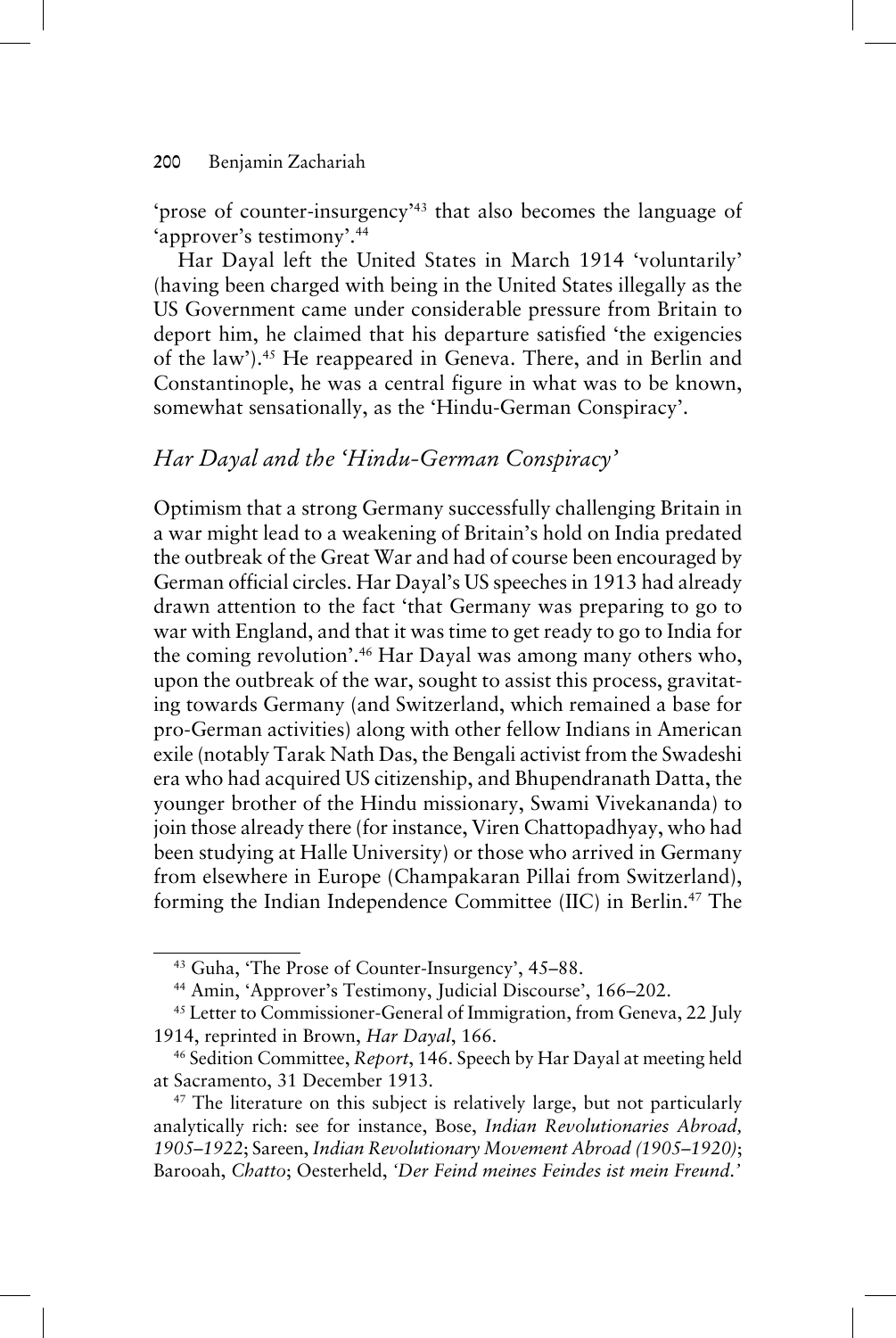## *Lives in Exile of Har Dayal* **201**

Committee itself was the brainchild of the *Nachrichtenstelle für den Orient* and its director, the Orientalist Max Freiherr von Oppenheim, who tended to refer to the IIC as *Meine Inder* ('my Indians').<sup>48</sup> The Indians on the Committee were expected to assist with propaganda material to induce desertions and surrenders among British Indian troops in Europe; expected to conduct propaganda among the Indian prisoners of war in German prison camps, inducing them to desert to the German side and volunteer for a military expedition to free India from foreign rule; and expected to assist in a move to bring Indian troops into India via Afghanistan, where a Turkish government would use the authority of the Sultan as supreme Commander of the Faithful to incite at least the Indian Muslims to rebellion against the British. Har Dayal had his part in the devising of this strategy: although it played well with some German Orientalists' (and Oppenheim's own) views of the 'warlike' and temperamental Mohammedans',49 the *Auswärtiges Amt* records credit Har Dayal with suggesting in September 1914 to Geissler, the German Consul in Geneva, that once a force had entered India from Afghanistan and joined by 'young men ready for any sacrifice'<sup>50</sup> who would undertake terrorist strikes in the rest of India, the country would rise in rebellion against the British.51 Har Dayal also agreed to coordinate the activities of Ghadr supporters in East Asia, East Africa and the United States, as well as to go to Constantinople or Mecca himself in the pursuit of this cause.52 In the end, he was sent to Constantinople, travelling

<sup>&</sup>lt;sup>48</sup> PA-AA: file series WK 11s and WK 11f series; on 'Meine Inder', see for instance PA-AA: WK11f, R20173, 137–38.

<sup>49</sup> Manjapra, 'The Mirrored World', 90.

<sup>&</sup>lt;sup>50</sup> Quoted in Barooah, *India and Official Germany*, 194.

<sup>&</sup>lt;sup>51</sup> This also coincided with the views of other volunteers to the German cause: the former missionary Paul Walter, in volunteering his services and expertise from his India years to the cause of the German Foreign Office, wrote a quasi-historical note speculating *inter alia* what would have happened if the 1857 Revolt had instead happened in 1855, during the Crimean War, and noting in conclusion, 'Der Zündstoff ist da, es kann von unermesslicher Bedeutung werden, wenn wir die Brandfackel hineinwerfen'. *PA-AA*: WK 11f, file R21070, 2-5.

<sup>&</sup>lt;sup>52</sup> Barooah, *India and Official Germany*, 194-95; *PA-AA*: WK 11f, R21070, 79–80, cipher telegram to *Auswärtiges Amt*, Berlin, from the German *GeneralKonsul* Geißler, Geneva, 3 September 1914.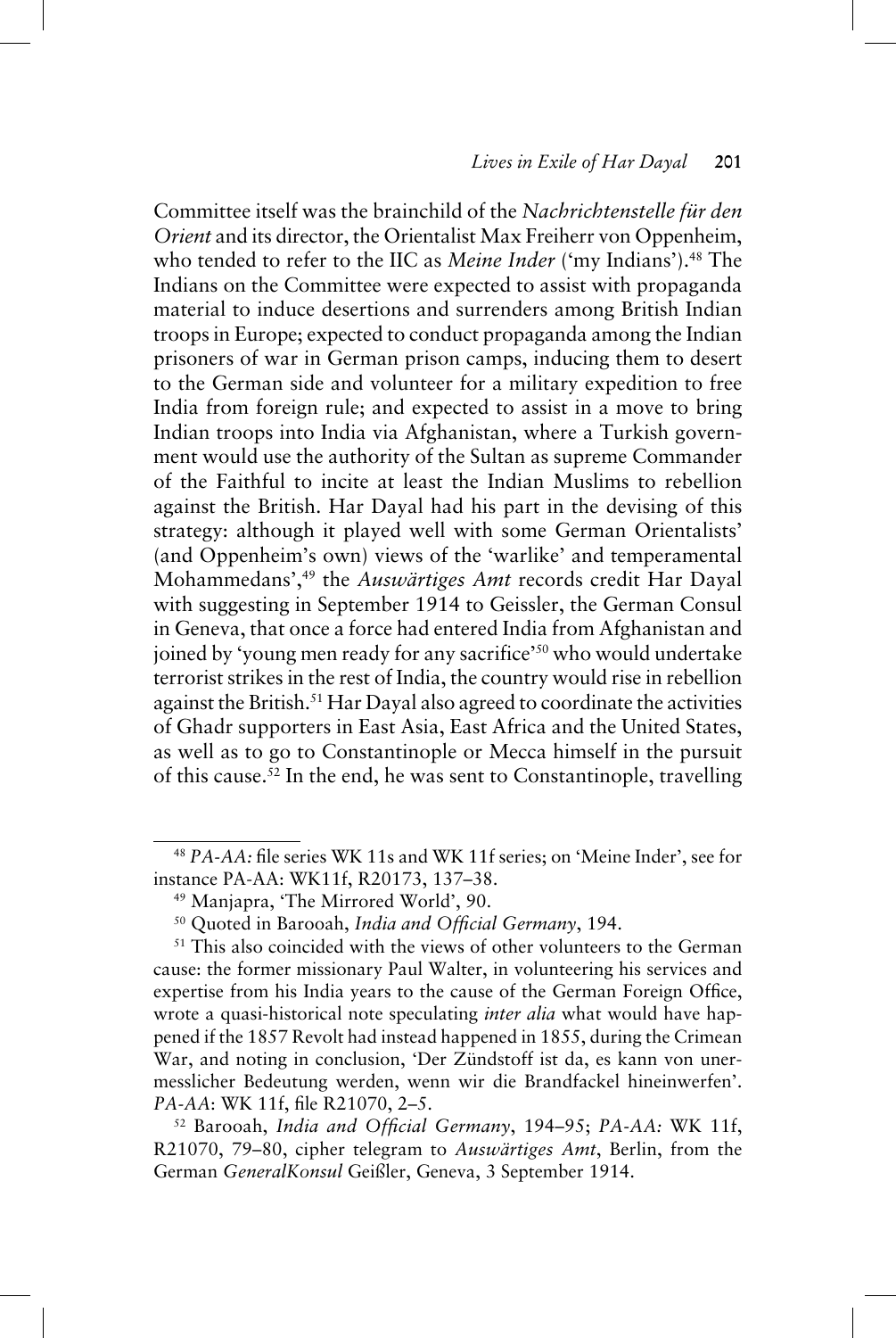on a German imperial passport as Ramalingamdass, a trader born in Dar es Salaam.53

Har Dayal was in Constantinople in September and early October 1914 and then vanished from Constantinople and reappeared in Geneva, complaining of the arrogance of the Germans in Constantinople.54 He was persuaded to come to Germany by his old comrade from his India House days, Virendranath Chattopadhyay, and his San Fransisco comrade, Maulvi Barkatullah, both already active in Berlin.<sup>55</sup> While still in Constantinople, he began writing propaganda leaflets to distribute to soldiers at the front to persuade them to desert, which his German superiors considered far too intellectual (although, given that they filed them upside down, it is unclear whether they knew what he was writing).<sup>56</sup> He then went to Constantinople again to coordinate matters related to a proposed delegation to Kabul and was quickly at odds with his colleagues, in particular the Kheiri brothers, who had moved from being Boy Scout masters in Beirut to language teachers in Constantinople to Islamic revolutionaries during the War, but reckoned that Har Dayal, despite his current mission, was anti-Muslim, as was the Berlin India Committee; in summer 1915, Har Dayal left for Berlin via Budapest.<sup>57</sup>

<sup>55</sup> *PA-AA:* WK 11f, R21073, 46–50, 66–68, 84, 103–4, 106–7, 113, 118. Krüger, 'Har Dayal in Deutschland'; Brown, *Har Dayal*, 183–89.

<sup>56</sup> The text in Devanagari script is on file upside down, with the pages mixed up: *PA-AA:* WK 11f, R21072, 177–79. Given that it contains simple slogans: *'Maro Angrez Ko! Germany ki Jai ho! Hindustan ki jai ho!'* [Kill the English! Victory to Germany! Victory to Hindustan!] or [the English] *'apne labh ke liye tumhara khun bahana chahte hai'* [are shedding your blood for their own gain], it does not seem too intellectual to grasp.

57 Siddiqi, 'Bluff, doubt and fear'.

<sup>53</sup> *PA-AA:* WK 11f, R21070, 108–9, cipher telegram to *Auswärtiges Amt*  from Geißler, 5 September 1914.

<sup>54</sup> *PA-AA*: WK 11f, R21073, 25–26, cypher telegram to *Auswärtiges Amt*  from the German *Botschafter*, Therapia, 15 October 1914, reporting Har Dayal's departure without his German imperial passport and with a Turkish one bearing the name of Ismael Hakki Hassan of Basra and speculating on possible bad blood between Indian Hindus and Muslims in Turkey; *PA-AA*: WK 11f, R21073, 84–85, cipher telegram from Geißler to *Auswärtiges Amt*, 20 October 1914, quoting Mansur Rifat as saying Har Dayal was upset at German and especially Oppenheim's, arrogance.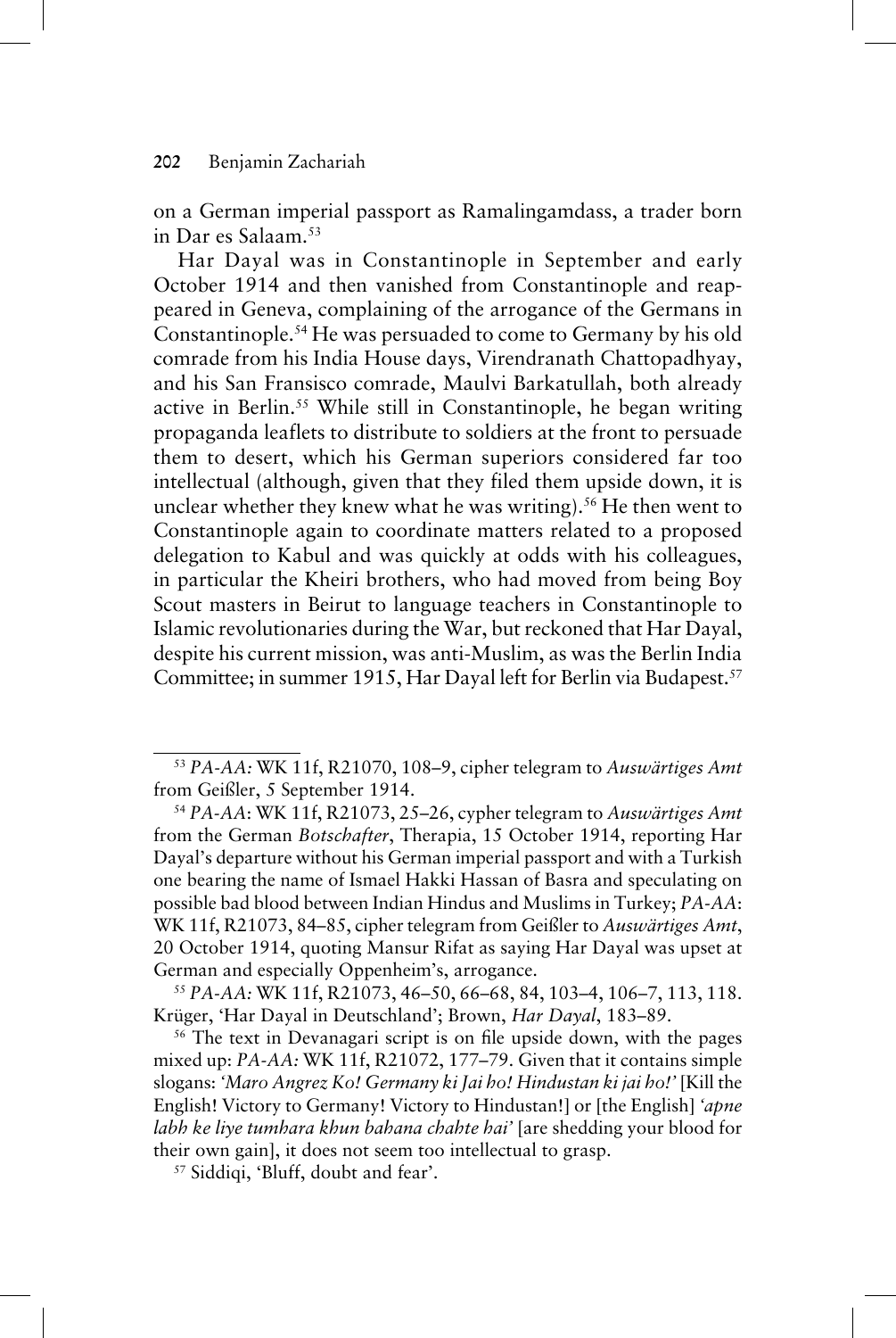The much-told tale of the 'Hindu-German plot' has had many takers: the romantic secret-service treatment, popular<sup>58</sup> or historical,59 the ironic (and simplistic) Hindu- agitators-failing-to-mobilise-Muslim-soldiers trope, $60$  as well as more descriptive treatments, from various perspectives.<sup>61</sup> The details are not quite as sensational. The 'plot' was highlighted and sensationalised in the press during the famous San Fransisco Conspiracy Case of 1917–1918, when the United States joined the war and proceeded to take action against Indians and their sympathisers operating from within the United States.<sup>62</sup> In reality, its military goals were very far from being met, which included using deserted British Indian troops to enter India and link up with internal rebellions (the largest attempt of which failed in 1915), although a government-in-exile was set up in Kabul by early 1916, with Maulvi Barkatullah, formerly Urdu lecturer at Tokyo University and latterly a member of the Ghadr in San Fransisco, as Prime Minister, and Raja Mahendra Pratap, maverick traveller and activist for Indian independence, its President.<sup>63</sup> Meanwhile,

<sup>58</sup> Hopkirk, *On Secret Service East of Constantinople*, is not much less sensationalist than Buchan, *Greenmantle*. Hopkirk (b. 1930), who has dabbled in intelligence work himself and remains an Empire loyalist, at least in retrospect, continues to write 'true' spy stories, following the exploits of the British Empire in the East, untroubled by historiographical conventions or the inconvenience of footnotes. Hopkirk's predecessor, the Scotsman John Buchan (1875–1940), was also, apart from being a published writer, an official propagandist as well as a diplomat working for the British Foreign Office during the First World War. He ended his career as Governor-General of Canada (1935–1940).

<sup>59</sup> Popplewell, *Intelligence and Imperial Defence*.

<sup>60</sup> Manjapra, 'The Illusions of Encounter', 363–82.

<sup>61</sup> A sample would include Brown, 'The Hindu Conspiracy, 1914–1917', 299–310; Dignan, 'Hindu Conspiracy in Anglo-American Relations', 57–76; Jensen, 'The "Hindu Conspiracy"', 65–83; Hoover, 'The Hindu Conspiracy in California, 1913–1918', 245–61 (all focused on the United States); Fraser, 'Germany and Indian Revolution, 1914–1918', 255–72; Hughes, 'The German Mission to Afghanistan, 1915–1916', 447–76; and we are leaving out, for now, a number of biographical sources, autobiographical writings, and contemporaneous reports, governmental or otherwise.

<sup>62</sup> See Ramnath, *The Haj to Utopia*, 91–94; Brown, *Har Dayal*, 185, 204.

<sup>63</sup> Pratap, *Refl ections of an Exile*, 11–19, 63–70; *My Life Story of Fiftyfi ve [sic] Years*, 39–60.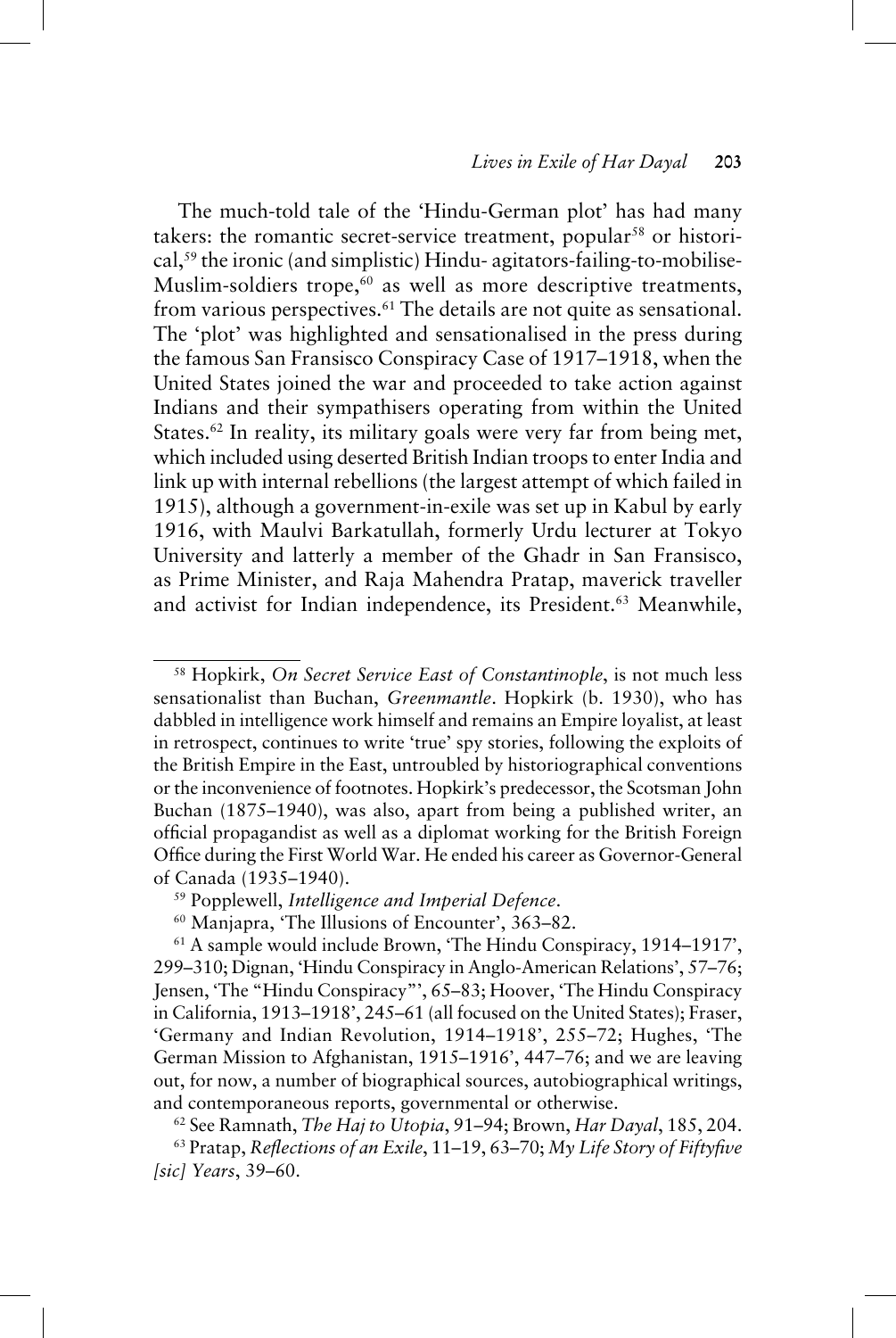Har Dayal continued attempting to organise volunteers for the cause of Indian independence—independently of the Germans—during the course of the war, utilising IWW and anarchist connections.<sup>64</sup> Less than successful in these attempts, he spent much of the rest of the war in various German spa towns at governmental expense;<sup>65</sup> then, he was allowed to follow Viren Chattopadhyay to Sweden, where a strategic branch office of Indian nationalists had been set up and from where Chatto and his colleagues had begun communicating with the Bolsheviks in the run-up to the October Revolution.<sup>66</sup> He managed to get to Stockholm in October 1918, 11 months after the Revolution, during which time he had offered his services to the Berlin India Committee as a 'socialist', who could communicate in a socialist language and would be able to start a journal addressing Indian grievances in the newly legitimate socialist language. He himself would be suitable for the purpose, he said, because 'I can write in the regular socialistic style, with quotations from Marx, etc., etc'.67 After the Armistice, he stayed on in Sweden, in common with a number of members of the India Committee, but unlike them, this was the end of his radical political career.

# *Recantation and Attempted Return*

From Sweden, after the Great War, Har Dayal tried to prepare a return to India, communicating with Professor Arnold of University College, London, declaring that he had broken all ties with Berlin and returned his German passport and requesting a British one and 'some financial aid' while he was looking for a publisher for his booklet, entitled *44 Months in Germany and Turkey*. 68

My real purpose is to show that the Indians and Egyptians will not find disinterested friends among other nations, which may set themselves

<sup>64</sup> Brown, *Har Dayal*, 208–9.

<sup>65</sup> Krüger, 'Har Dayal in Deutschland'.

<sup>66</sup> Barooah, *Chatto*, 100–56.

<sup>67</sup> Brown, *Har Dayal*, 215.

<sup>68</sup> Letter from Har Dayal, Stockholm, to Professor TW Arnold, 23 February 1919, reprinted in NAI: Home (Political), Proceedings, November 1919, Nos. 23–4, 17–18.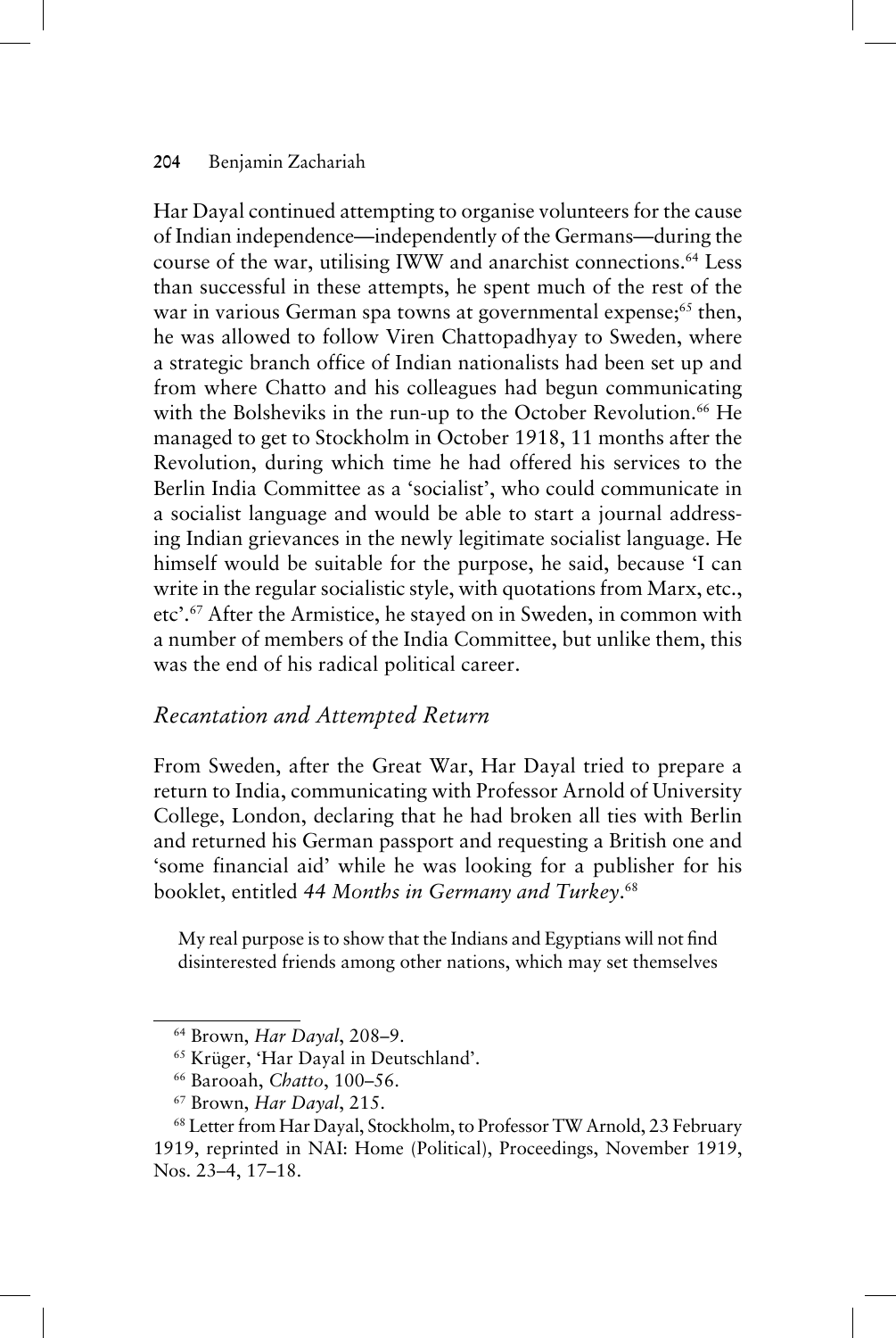up as rivals of England. It is, therefore, best to accept the principle of Imperial unity, and work for the establishment of democratic institutions with the help of Englishmen.<sup>69</sup>

This book is a strange document in the history of Har Dayal's life. It contains various attacks on Germany and Germans, Turkey and Turks, in an undifferentiated and crude manner quite unbecoming of the intellectual that its author undoubtedly was and, alongside this, praise of British rule, civilisation and values, rejecting his previous goal of Indian independence in favour of a longer British connection for India and Dominion status within the Empire.70 In its crudity, the booklet appears definitely to have overstated its case. The Government duly noted its publication, ordered several copies to distribute in India as propaganda material in favour of British rule and had it translated into Indian languages, but refused to allow Har Dayal back into India, deeming him dangerous and regarding the book as a strategic lie on the part of its author.<sup>71</sup> It is not difficult to see why. For instance, in the course of his repetition of the by-now standard and widespread convention of argument that declared middle and upper class Indians to be 'unrepresentative' of their country (and one that British colonial officials were known to use regularly), Har Dayal denounced this 'demoralised and denationalised', 'effete' class who 'do not know much about their national literature or history' and 'belong to no organised Church'. 'A healthy and moral society is organised as a Church and a State'.72 These are strange views for one who was so recently considered an anarchist.

Har Dayal's 10 years in Sweden marked a return to the life of a scholar-Orientalist, now living a precarious life of lecturing and writing on matters Indian. He studied Greek and Latin, read Chinese philosophy, wrote on 'Buddhism' and on education, and occasionally intervened in Indian political debates. A much-cited article, originally appearing in the *Pratap* of Lahore in 1925, contained this gem:

<sup>69</sup> Letter from Har Dayal, Stockholm, to Professor TW Arnold, 31 March 1919, reprinted in NAI: Home (Political), Proceedings, November 1919, Nos. 23–24, 20–21: quote on p. 20.

<sup>70</sup> Dayal, *44 Months*.

<sup>71</sup> NAI: Foreign & Political, General, Proceedings, January 1922, Nos: 870–886 B.

<sup>72</sup> Dayal, *44 Months*, 71.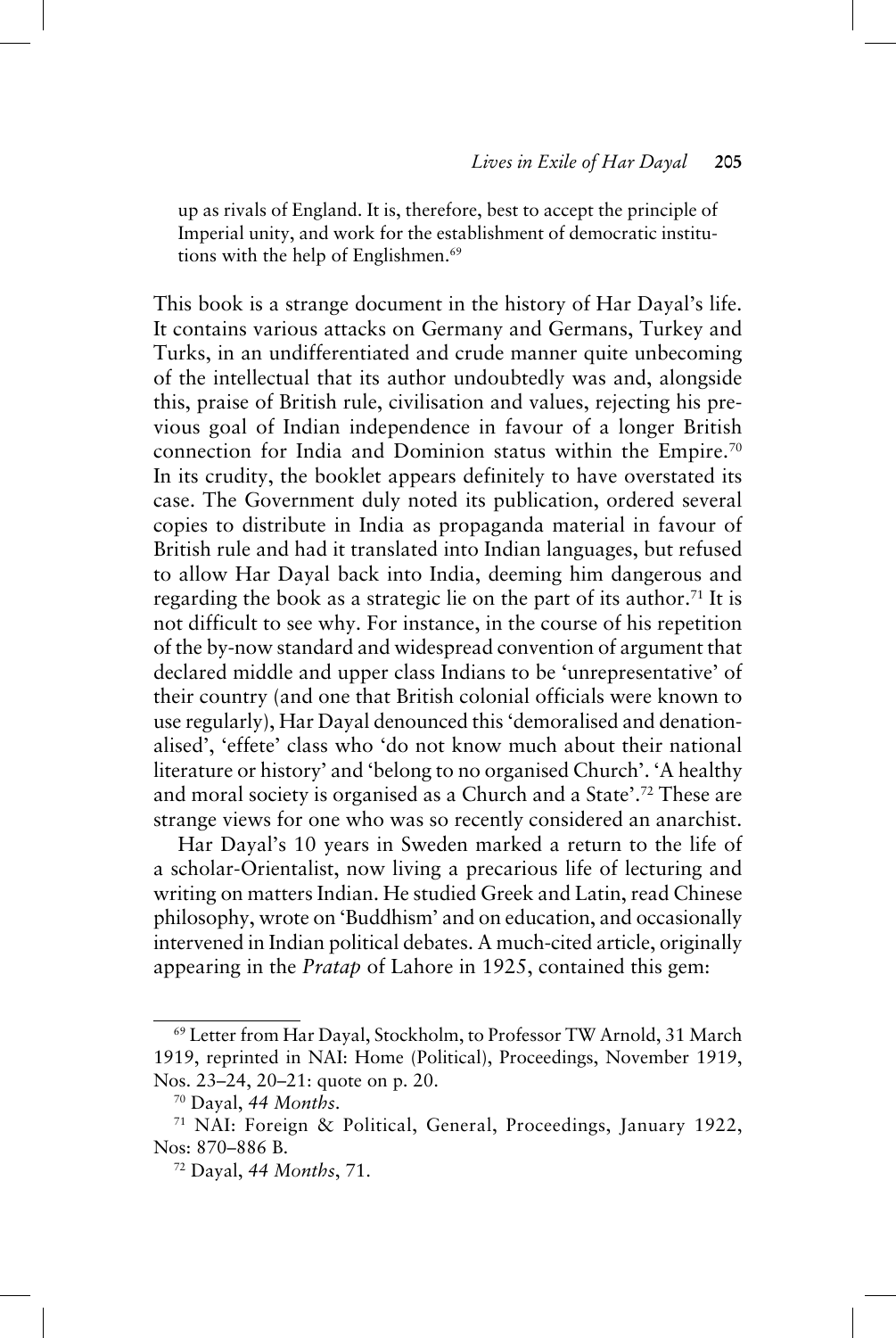I declare that the future of the Hindu race, of Hindusthan and of the Punjab rests on these four pillars: (i) Hindu Sanghatan; (ii) Hindu Raj; (iii) Shuddhi of Moslems; and (iv) Conquest and shuddhi of Afghanistan and the Frontiers. So long as the Hindu Nation does not accomplish these four things, the safety of our children and great grandchildren will be ever in danger, and the safety of the Hindu race will be impossible. The Hindu race has but one history and its institutions are homogeneous. But the Mussulmans and Christians are far removed from the confines of Hinduism, for their religions are alien and they love Persian, Arab and European institutions.73

Afghanistan and the frontier regions, 'formerly part of India', had to be retaken for the safety of Hindustan, both cultural and military.<sup>74</sup>

Har Dayal's apparent transformation into a somewhat eccentric scholar-Orientalist, though of course always a possibility given his background in history and Sanskrit, was a surprising coda to a rather passionate political life. This was interspersed with repeated attempts to be allowed to return to India.<sup>75</sup> The Punjab Government in particular was not keen on this, and Har Dayal himself did not risk, for a time, entering British imperial territory without an assurance of amnesty for his wartime activities. From late 1926, Har Dayal began a relationship with one Agda Erikson, whom he acknowledged as his wife from 1932, although he was still married to his wife in India. He did not tell Agda of this, nor his Indian family, friends or acquantainces of her (and it was only after his death that Agda was to find out that he had a wife in India and had left all but 200 pounds to his Indian widow).<sup>76</sup> In 1927, he moved to England with her, and he continued to write communications for the Hindu communal press in India. He completed a PhD from the School of Oriental and African Studies in London in 1930, and it

<sup>73</sup> Har Dayal's message, quoted in Prakash, *A Review of the History*, 49, and reprinted in Baxter, *The Jana Sangh*, 16. A longer quote from the article appears in Brown, *Har Dayal*, 233–34, from which the last sentence quoted here appears (233); the quote from Baxter is shorter.

<sup>74</sup> Brown, *Har Dayal*, 233.

<sup>75</sup> NAI: Home (Political) 192 Part B, 1924.

<sup>76</sup> Brown, *Har Dayal*, 270. Dharmavira, *Lala Har Dayal*, leaves out Agda Erikson from his story altogether, referring instead to 'one Mrs Ericsson' founding her Folk High School of Viskadelen in 1926 with Har Dayal's help (249).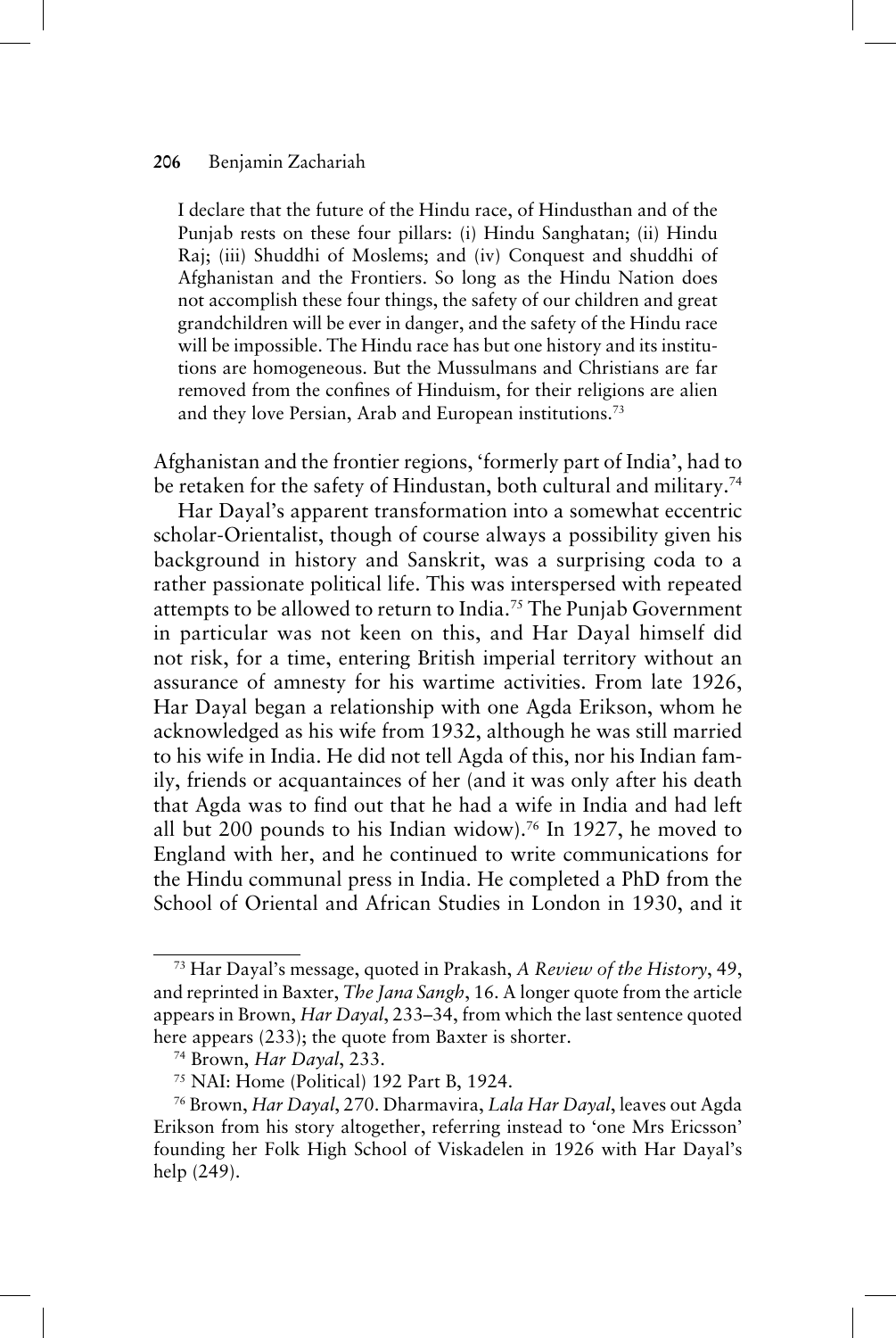was published as *The Bodhisattva Doctrine in Buddhist Sanskrit Literature* in 1932.77 In 1934, he published *Hints for Self-Culture*, containing advice on physical culture, intellectual culture, aesthetics, 'cosmopolitan clubs' and an ideal of the World-State; much of this, addressed 'To A Young Fellow Rationalist', rambles on in a pedantic tone about various ways in which 'the young men and women of all countries', and of course Indians as well by implication, should improve themselves for coming challenges.78

The anti-capitalist remarks in the book are out of joint with his continued Hindu communalist remarks in the Indian press. Still, for some reason in 1938, he was able to become Secretary of the Left Book Club.79

# *The End*

Permission to return to India was finally granted in a letter of 25 October 1938. Har Dayal was living at the time in Edgware in Middlesex, England. The India Office wrote that

neither the Government of India nor the Punjab Government will prosecute you or take other action against you in respect of past events so long as you faithfully observe your assurance not to participate directly or indirectly in any unconstitutional movement. But in the event of a breach of your undertaking the Punjab will not hesitate to take action. They also hold themselves at liberty at any time to publish the fact that you gave this undertaking.

He would have to surrender his passport on return to India, and the Government 'would not be prepared' to have him go abroad again.<sup>80</sup>

Har Dayal in reply, writing from Philadelphia, thanked the Secretary of State for India, the Government of India and the Punjab Government for their 'kindness and magnanimity' and accepted

<sup>77</sup> Dayal, *The Bodhisattva Doctrine*.

<sup>78</sup> Dayal, *Hints for Self-culture*; the book is summarised in Brown, *Har Dayal*, 244–47. Quotes taken from Preface and 'To A Young Fellow Rationalist', no page numbers.

<sup>79</sup> NAI: External Affairs (External), 1939, 234-X (Secret), 21–22.

<sup>&</sup>lt;sup>80</sup> Letter, A Dibdin, for the India Office, to Har Dayal, 34 Churchill Road, Edgware, 25 October 1938. NAI: External Affairs (External), 1939, 234-X (Secret), 2–3.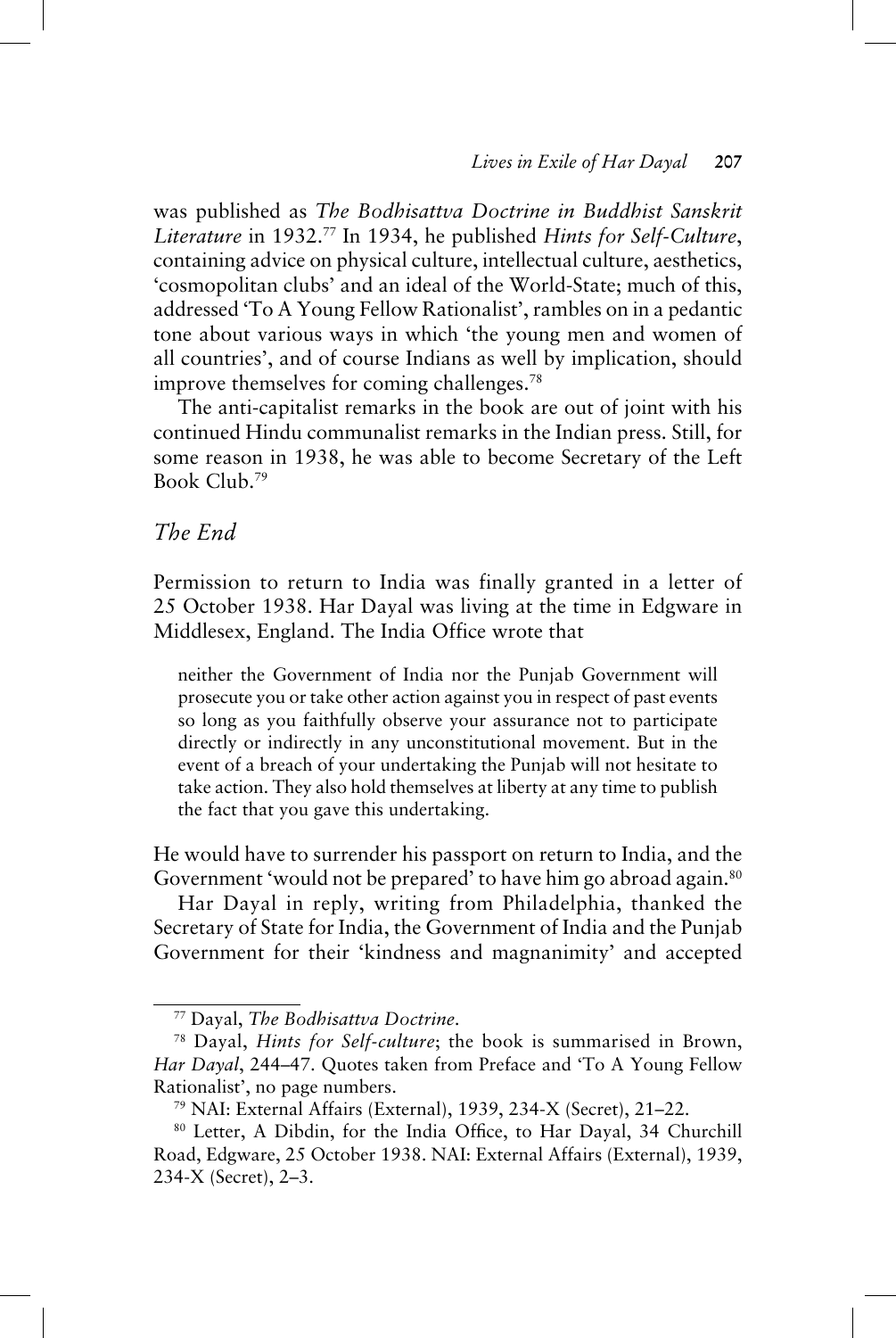#### **208** Benjamin Zachariah

their offer but said he was unable to state exactly when he could return, listing his many forthcoming engagements: he would return to England from the United States in April 1939, had promised to preside at the Summer School of the Peace Academy in Switzerland in August and had been invited for a lecture tour in America by the World Fellowship of Faiths in 1939–1940. He said he should like to return to India via Ceylon, Siam and Burma, where he wished to study some Buddhist manuscripts before proceeding to India and requested that the passport he be given be endorsed accordingly.81 The process of securing the necessary permissions was underway—Ceylon and Burma refused to admit him82—when on 4 March 1939, Har Dayal died of a heart attack in Philadelphia. He was not yet 55. Among the last letters he wrote was one from Philadelphia to S.R. Rana on 27 January 1939:

Thanks for your kind letter, which I have received here in America. I came here in October for a lecture tour, & shall stay here until April. I hope to see you in the summer. I have now obtained amnesty, but I don't know when I shall go back to India. I have promised to complete some literary work in Europe & America, and that will take time. But I am glad that the way is clear now, and I can return whenever I like. I may be able to do some good work there, for my health is quite all right, and I have many ideas and plans in my head. I don't feel old at all.

I met some of the old-timers in New York, like Basanta Kumar Roy.

I am planning a comprehensive book on 'New India'. It may be useful, as it can be circulated in the country without any difficulty.

I hope that Europe can maintain peace this year *...*<sup>83</sup>

# **In conclusions: trajectories or fragments?**

Har Dayal is remembered now mostly by those who appropriate his ideas to the Hindu right, and clearly, this is not without reason.

<sup>81</sup> Har Dayal to Under-Secretary of State for India, 10 November 1938. NAI: External Affairs (External), 1939, 234-X (Secret), 3–4.

<sup>82</sup> NAI: External Affairs (External), 1939, 234-X (Secret), 20–21.

<sup>83</sup> Har Dayal to SR Rana, from 701 Park Manor Apartments, Parkside Avenue, Philadelphia, dated 27 January 1939, copy in Krüger papers, Box 7, File 49, No. 2, ZMO, Berlin.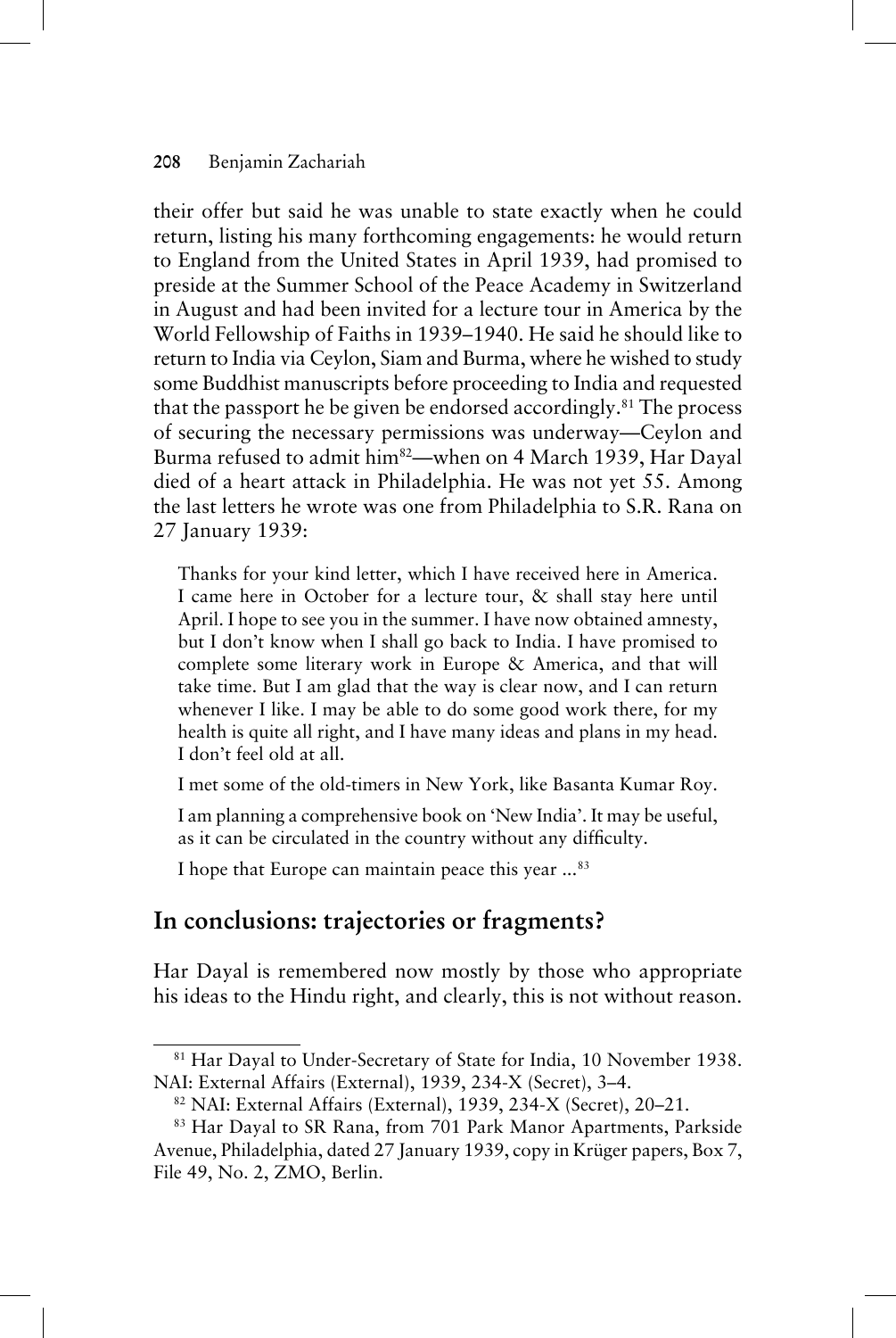Vinayak Damodar Savarkar, the anointed prophet of the Hindu right, used the occasion of Har Dayal's death to highlight the story of the continuing struggle that had begun in London, when Savarkar, Har Dayal and the Communist Viren Chattopadhyay, who had recently vanished in the Soviet Union, had been colleagues and corevolutionaries in the India House group, on the editorial board of the *Talwar*, the India House group's journal, and in the leadership of the *Abhinav Bharat*, the revolutionary network created by the group.<sup>84</sup>

Perhaps it is worthwhile using this story to problematise the linear intellectual histories (to the extent that there are any intellectual histories) that we might be tempted towards, of a left and right wing of a nationalism. We could here raise the question of what exactly a 'radical' intellectual or political position might have been in the contexts of the fluid movements of ideas and people that characterised the early 20th century as well as the world of anti-imperialist engagements. The conventional categories of our classificatory systems seem to break down in the face of the bewildering variety of Har Dayal's multiple engagements as an exile. Benedict Anderson suggests that after Marx's death in 1883, anarchism became 'the dominant element in the self-consciously internationalist radical left'.85 Har Dayal had his anarchist phase, but 'radical' is a term that can be employed and mobilised in a variety of ways, and Har Dayal's 'radicalism', which is difficult to pin down as left or right, is interspersed with periods of straightforward conservatism.

Men make history, but not in circumstances of their own choosing, and one suggestion that could problematise this narrative is that a historical actor might choose from available languages of legitimation to build an argument with likely resonances in a social context in which s*/*he must speak. This of course does not explain choices that were strange and disconsonant with many of the contexts in which Har Dayal operated; it might explain the 'approver's testimony' or

<sup>84</sup> Transcript of Vinayak Damodar Savarkar's speech in Poona on 14 May 1939, MSA: Home (Special) 60-D (h), 1939–41, S157–61; see also police transcript of Savarkar's speech in Poona, also on 14 May 1939, DIG (CID) Bombay, copy in Krüger papers, Box 6, File 24, No. 1, ZMO, Berlin; these are meetings at different times on the same day, where Savarkar delivered substantially the same speech.

<sup>85</sup> Anderson, *Under Three Flags*, 2.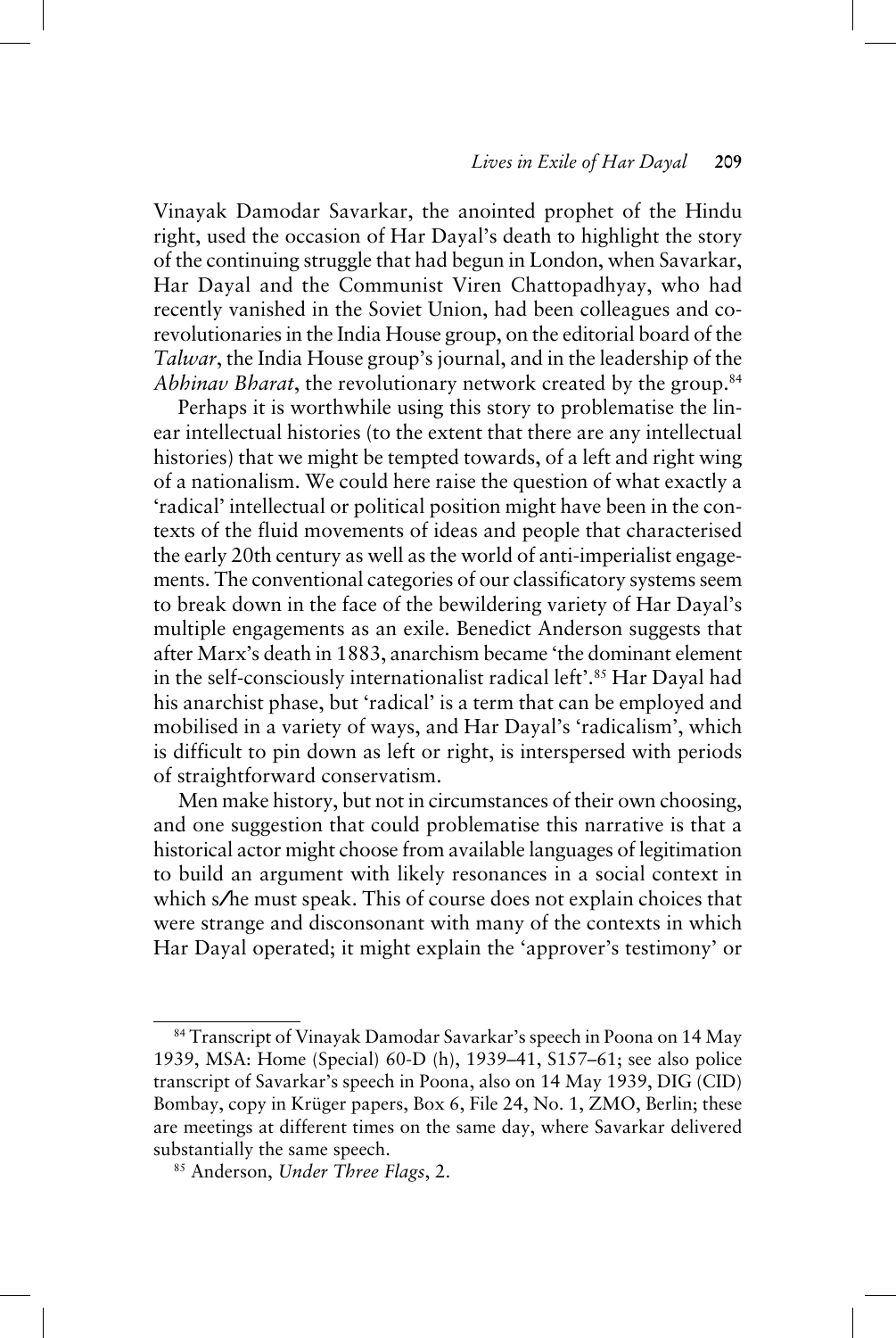#### **210** Benjamin Zachariah

the disavowals and denunciations of previous selves in some, but not all contexts. Many of the ideological frameworks of the early 20th century appear to share certain eugenic or bio-moral assumptions (physical fitness, self-strengthening, national discipline) that cut across political differences<sup>86</sup> but there is no indication that Har Dayal found this to be the key to reconciling his political shifts—indeed, there is no particular indication that he saw them as uncomfortable or unusual or that he sought to reconcile them. The search for consistency, then, is the biographer's search, and bearing in mind that biography is more a genre than a methodology, the rules of the biographical genre push us gently towards establishing motive and connection, where the conventions of historiography would pull us in another direction and urge prudence. The temptations of ascribing consistency are, therefore, worth resisting.

In lieu of a conclusion, this essay is thus left with a series of disavowals. Can we say anything of the motives and intentions of historical actors? These often remains opaque, even to the individuals concerned; instead, we might have an indication in a source of *proclaimed* motive and *proclaimed* intention, which is obviously framed by them in terms of existing idioms of legitimacy, and perhaps we can therefore learn much about the idioms of legitimacy in which individuals operated from the language and arguments they use. Biography must operate in historical contexts; that is obvious. But when do we as historians resort to personal, political or conjunctural explanations of events in the lives of individuals? And while we follow the life of a person, we can also see the individual as non-agent, as subject to and victim of the circumstances of his times, the individual as stalking horse across contexts. We can push this analogy towards another one: we know of the Vedic practice of the *aswamedha yajna*, in which the emperor's army stalks a horse until it is resisted by another army at which point there is a battle, after which the horse is sacrificed. Obviously, the expectation of the emperor who lets the army stalk the horse is that the horse will not be challenged, or if it is, that his army is powerful enough to defeat the challenger and impose the route. The end-point is known to the king, as it is to the historian, but not to the horse or the individual,

<sup>86</sup> Franziska Roy, 'International Utopia and National Discipline'; Zachariah, *Developing India*, 242–52.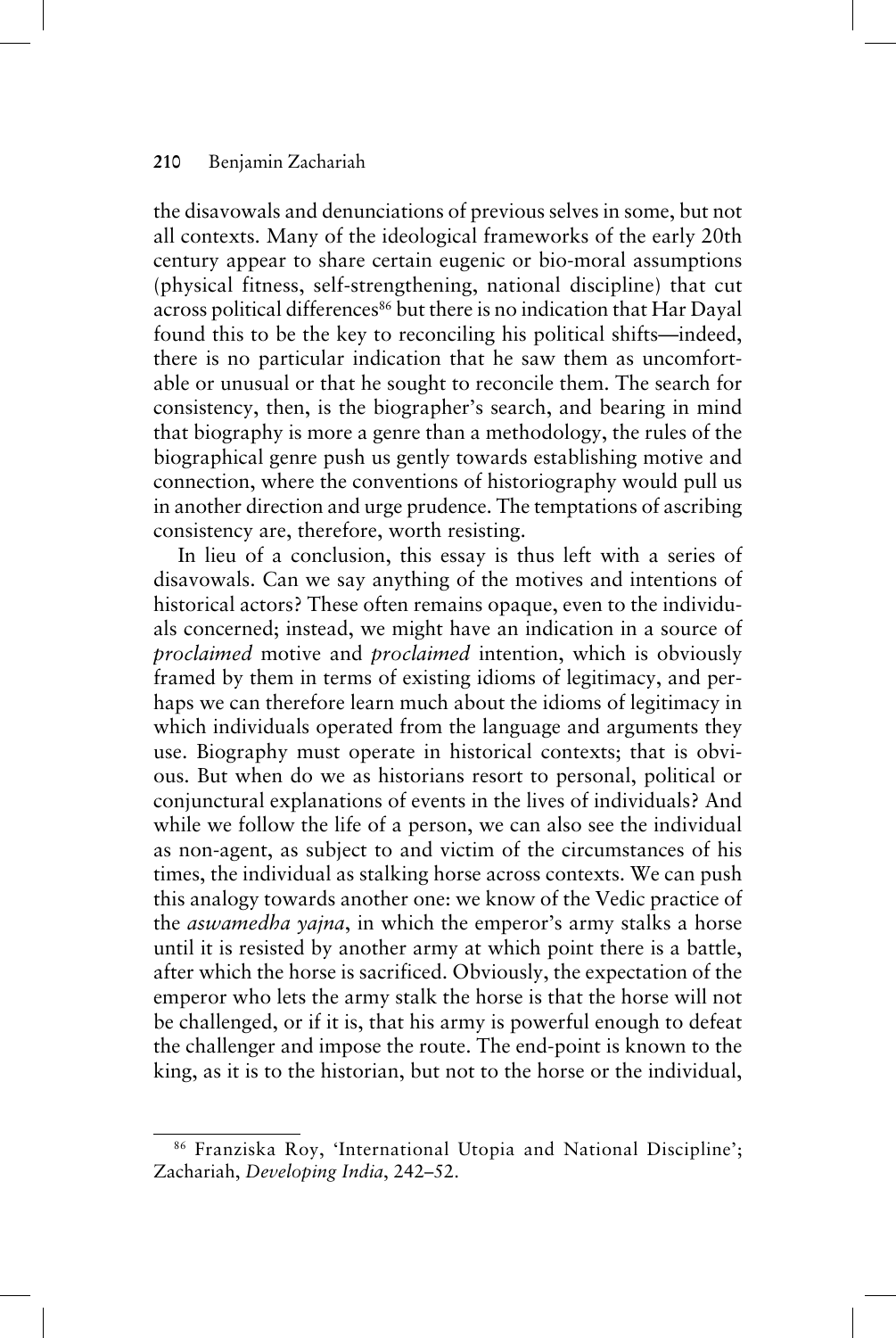and the horse-individual is sacrificed to the larger plan. This is the danger of the biographical temptation: the individual becomes a metonymy for community, nation, social movement, ideology or something far larger, and it is awkward when the same individual is inconsistent, for he cannot be too many metonymies at once.

Har Dayal, then, drifted through various intellectual moments on his way elsewhere. Do we regard his life as a journey? Towards what? Do we reduce what is too easily rendered as a 'transnational intellectual biography' to a moment of origin or a moment of destiny (in a recent study of M.N. Roy, the man is allowed by the biographer's pen to emerge as a world traveller, a 'cosmopolitan' and a 'transnational intellectual', but is in the end reduced to his Bengali 'swadeshi' origins; in another one of Subhas Chandra Bose, the leader-who-almost-was becomes the guiding theme)?87 I have expressed discomfort with the frameworks of transnationalism and cosmopolitanism elsewhere;<sup>88</sup> it might be worth mentioning here that focusing on the 'transnational' reifies the national by marking every border-crossing as special, and a 'cosmopolitan', at 'home' for various periods in various places, might still be parochial, ethnocentric or racist—the last three adjectives relating in one way or another to nationalisms of various description. 'Cosmopolitan' is thus in danger of becoming a non-concept, making sense only in a hyphenated relationship with something else.<sup>89</sup> We could chase our man with nets marked 'diaspora' or 'exile' with similarly dissatisfying results; fragments would still slip out of the mesh.90 Any of these frameworks

<sup>90</sup> One could start by citing Benedict Anderson on the international contexts of nationalism, 'bureaucratic pilgrimages' to the metropolis, and models 'available for piracy' to illustrate this 'transnational' nature of nationalism (and note that the word in favour is no longer *inter*national, which Anderson himself used): Anderson, *Imagined Communities*. Anderson, in a published lecture entitled *Long-Distance Nationalism: World Capitalism and the Rise* 

<sup>87</sup> Manjapra, *M.N. Roy*; Bose, *His Majesty's Opponent*.

<sup>88</sup> Zachariah, *Playing the Nation Game*, 262–65.

<sup>89</sup> Harvey, 'Cosmopolitanism and the Banality of Geographical Evils', 529–64. The phrase 'all manner of hyphenated versions of cosmopolitanism', which I find useful, appears on p. 530. As far as list-making on 'cosmopolitanism' goes, we should at least add Vertovec and Cohen, *Conceiving Cosmopolitanism*; Cheah and Robbins, *Cosmopolitics*; Archibugi, Breckenridge et al., *Cosmopolitanism*.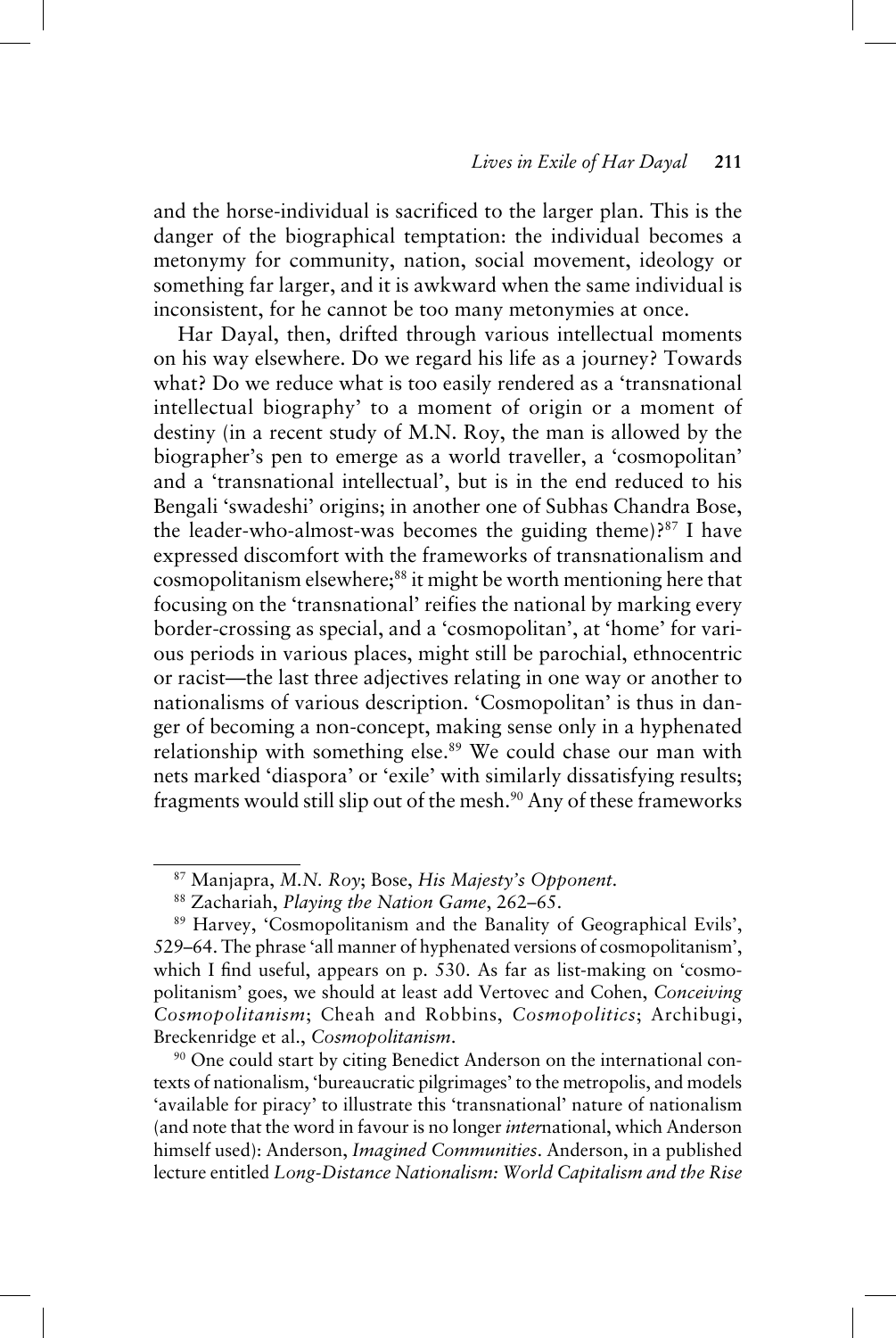#### **212** Benjamin Zachariah

can be invoked to satisfy those intent on multiplying examples to meet current historiographical trends; but this would be all too easy. We might instead make the observation that Indian nationalists had a particular problem with coming up with a consistent and stable idea of what ought to constitute the Indian nation or the future Indian state and that Har Dayal's inconsistencies are somehow symptomatic of this. But that would not be something peculiar to the Indians, and the importance of being Har Dayal would then be marginalised in the quest of the typologies—the sacrificing of the stalking horse. On the other hand, the biographical exercise of a historian's sharing of the long, strange trip does at least illuminate a great number of contexts, spaces and ideologies, all of which impinged upon the life

*of Identity Politics*, observes, following Lord Acton, that 'exile is the nursery of nationality' (the phrase is a quotation from Acton, on p. 2), and later on comments that the modern-day long-distance nationalists who supported the Khalistan movement or the Liberation Tigers of Tamil Eelam from their safety in Canada or Britain, were '[n]ot, like Kossuth and Mazzini, true exiles awaiting the circumstances of their triumphal return to the heimat [sic], but emigres who have no serious intention of going back to a home' (12). The distinction, I think, based on judging intentions, which I have already said remain more or less opaque to historians, and not on circumstances, is difficult to sustain (how safe was a Tamil Sri Lankan in Sri Lanka?). Whether these framing devices are appropriate to Har Dayal's life or not is difficult to decide; they are certainly not adequate. We could then go on to longer sets of observations about the national framework, diasporas, homeland nationalisms and exiles, often in the context of understanding past and present issues relating to migration—but we would be quibbling about the meanings of terminologies, trying hard to fix our character in a grid that makes retrospective sense to academics today, and in addition imposing anachronistic modes of thinking on our subject: see, for a representative sample of a vast literature, Basch, Schiller and Szanton Blanc, *Nations Unbound*; Schiller, Basch and Szanton Blanc, 'From Immigrant to Transmigrant', 48–63; Wimmer and Schiller, 'Methodological Nationalism and Beyond', 301–34; Vertovec, *Transnationalism*; Ong, *Flexible Citizenship*; Tölölyan, 'Beyond the Homeland', 27–45 (the distinction between exilic and diasporic nationalisms I find slightly forced). This rather long footnote, and the previous one, is dedicated to the anonymous referee who wanted me to respond to the writers and theories cited above, and it could have been much longer; in short, the theorising does not work for Har Dayal's life and times. For a survey and a critique of this field, see Brubaker, 'The "Diaspora" Diaspora', 1–19.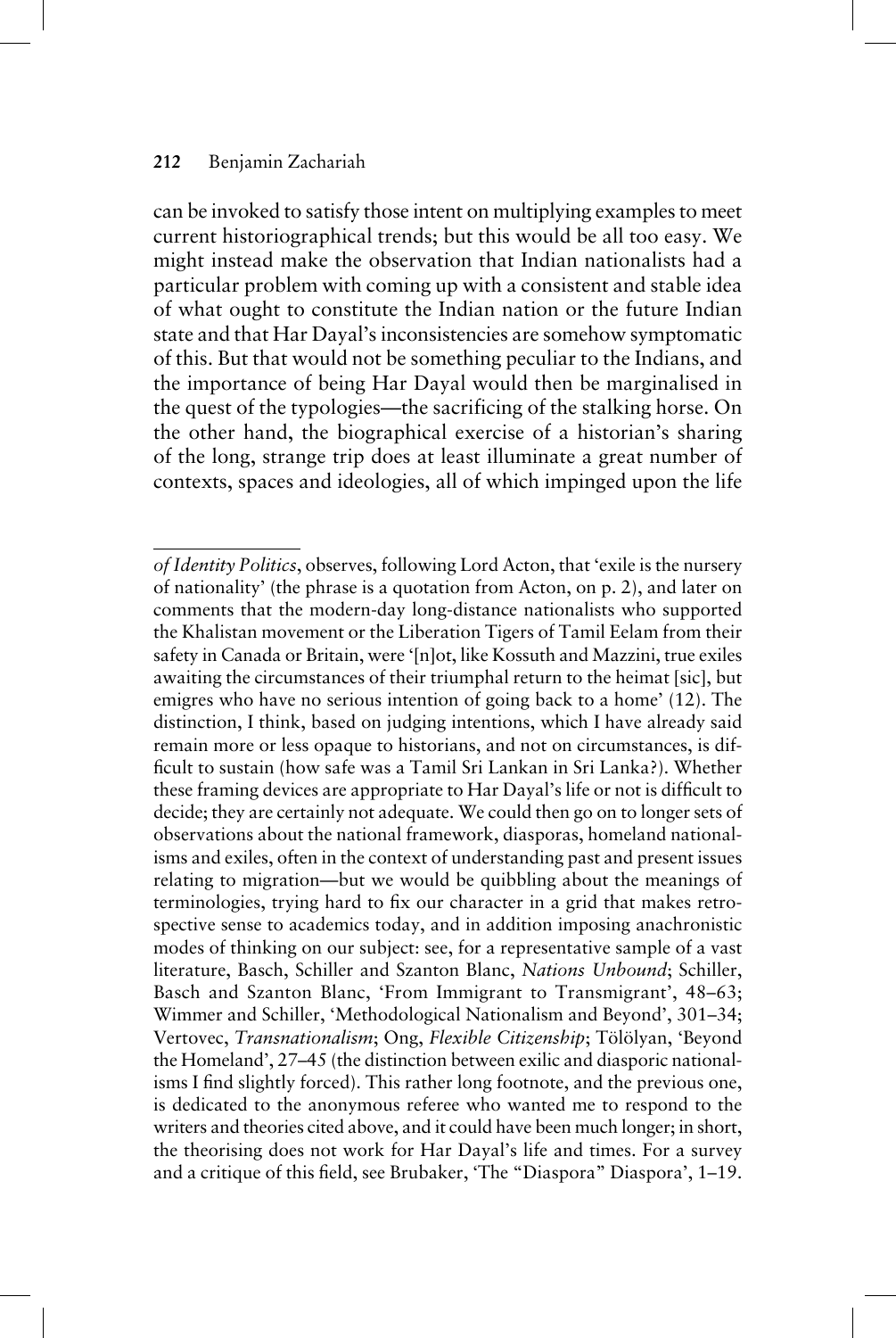of an individual who is usually rendered as a Punjabi and possibly as an Indian and a nationalist. To avoid such reductionism is, at least, revisionist.

# **Acknowledgements**

The title of this article is inspired by: 'Sometimes the light's all shining on me*/* Other times I can barely see*/*Lately it appears to me*/*What a long, strange trip it's been'. Robert Hunter, Bob Weir, Phil Lesh, Jerry Garcia, 'Truckin', from the Grateful Dead album *American Beauty* (1970). The Grateful Dead were from San Francisco, where Har Dayal spent a number of crucial years; the lyrics quoted above might well belong to a set of autobiographical reflections of Har Dayal. I am grateful to Franziska Roy, Ali Raza and Shalini Sharma for their comments on this article.

# **References**

- Amin, Shahid, 'Approver's Testimony, Judicial Discourse: The Case of Chauri Chaura', in *Subaltern Studies V*, Ranajit Guha (ed.), 166–202, New Delhi: Oxford University Press, 1987.
- Anderson, Benedict, *Imagined Communities: Reflections on the Origins and Spread of Nationalism*, London: Verso, 1983.
	- ———, *Long-Distance Nationalism: World Capitalism and the Rise of Identity Politics*, The Wertheim Lecture. Amsterdam: Centre for Asian Studies, 1992.
	- ———, *Under Three Flags: Anarchism and the Anti-Colonial Imagination*, London: Verso, 2005.
- Appiah, Kwame Anthony, *Cosmopolitanism: Ethics in a World of Strangers*, New York: WW Norton, 2005.
- Archibugi, Daniele, ed., *Debating Cosmopolitics*, London: Verso, 2003.
- Barooah, Nirode K., *India and Official Germany 1886–1914*. Frankfurt: Lang, 1977.

———. *Chatto: The Life and Times of an Indian Anti-Imperialist in Europe*. New Delhi: Oxford University Press, 2004.

- Basch, Linda, Nina Glick Schiller, and Cristina Szanton Blanc. *Nations Unbound: Transnational Projects, Postcolonial Predicaments and Deterritorialised Nation-States*, London: Routledge, 2003 [1994].
- Baxter, Craig, *The Jana Sangh: A Biography of an Indian Political Party*, Bombay: Oxford University Press, 1971 [1969].
- Bose, Arun Coomer, *Indian Revolutionaries Abroad, 1905–1922: In the Background of International Developments*, Patna: Bharati Bhawan, 1971.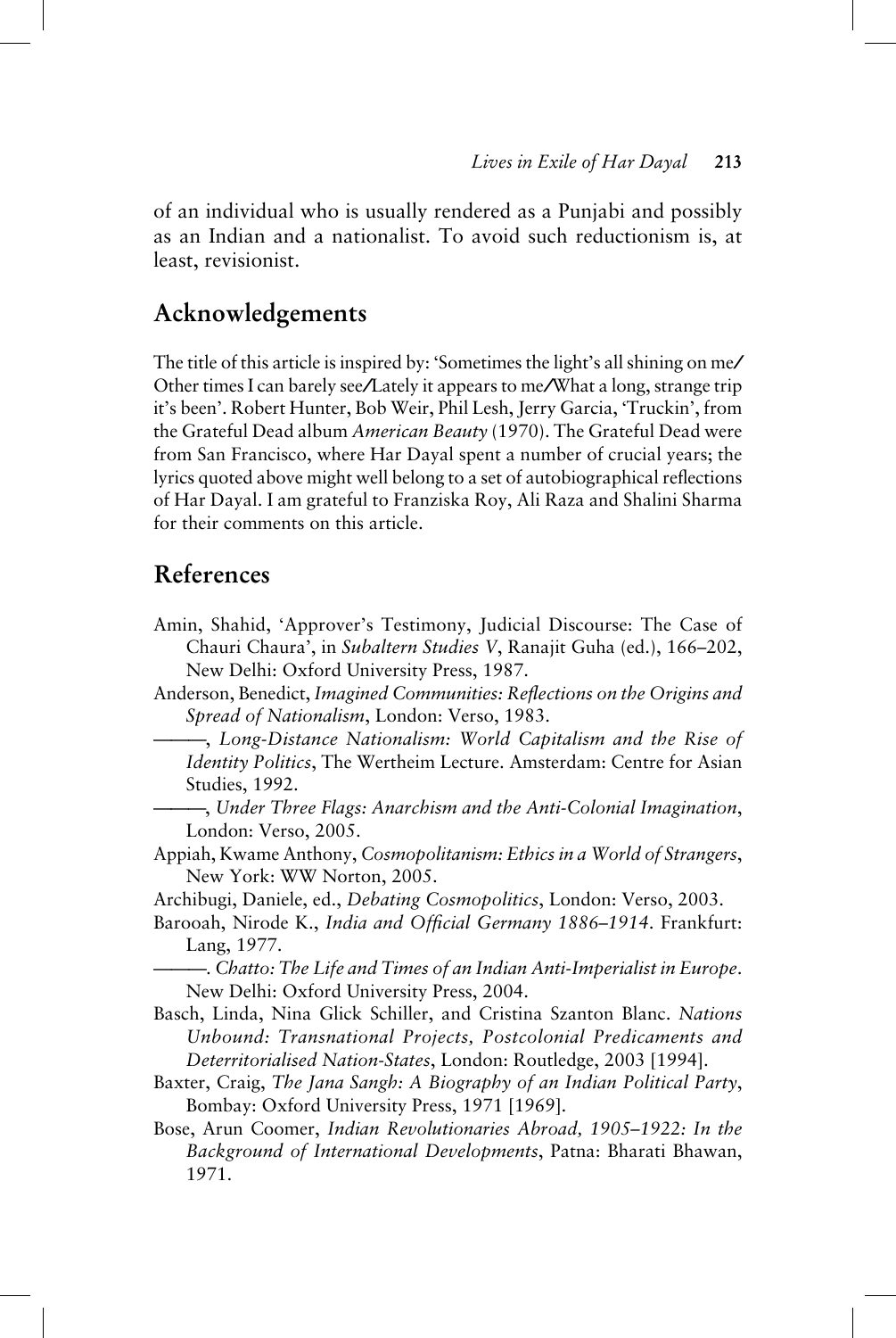**214** Benjamin Zachariah

- Bose, Sugata, *His Majesty's Opponent: Subhas Chandra Bose and India's Struggle Against Empire*, Cambridge, MA: The Belknap Press of Harvard University Press, 2011.
- Bourdieu, Pierre, 'L'illusion biographique', *Actes de la Recherche en Sciences Sociales* 62–63 (1986): 69–72; translated as 'The Biographical Illusion', by Yves Winkin and Wendy Leeds-Hurwitz, in *Identity: A Reader*, London: Sage Publications, 2004.
- Breckenridge, Carol A., Sheldon Pollock, Homi K. Bhabha, and Dipesh Chakrabarty, eds., *Cosmopolitanism*, Durham: Duke University Press, 2002.
- Brown, Emily, *Har Dayal: Hindu Revolutionary and Rationalist*, Tucson: University of Arizona Press, 1975.
- Brown, Giles T., 'The Hindu Conspiracy, 1914–1917', *Pacific Historical Review* 17, no. 3 (August 1948): 299–310.
- Brubaker, Rogers, 'The "Diaspora" Diaspora', *Ethnic and Racial Studies*  28, no. 1 (January 2005): 1–19.

Buchan, John, *Greenmantle*, London: Hodder and Stoughton, 1916.

- Cheah, Pheng, and Bruce Robbins, eds., *Cosmopolitics: Thinking and Feeling Beyond the Nation*, Minneapolis: University of Minnesota Press, 1998.
- Dayal, Har, *Hints for Self-culture*, London: CA Watts, 1934, Reprint: Ferozpore Cantonment: English Book Depot, 1960.
	- ———, *The Bodhisattva Doctrine in Buddhist Sanskrit Literature*, London: Routledge & Kegan Paul, 1932.
- ———, 'Karl Marx—a Modern Rishi', *Modern Review* (March 1912): 273–86.
- ———, *44 Months in Germany and Turkey*, London: PS King, 1920.
- ———, 'Social Conquest of the Hindu Race and Meaning of Equality', *Modern Review* (July–December 1909): 239–48.
- Dharmavira. *Lala Har Dayal and Revolutionary Movements of His Times*, New Delhi: Indian Book Company, 1970.
- Dignan, Don, 'The Hindu Conspiracy in Anglo-American Relations During World War I', *Pacific Historical Review* 40, no. 1 (February 1970): 57–76.
- Fischer-Tine, Harald, 'Indian Nationalism and the "World Forces": Transnational and Diasporic Dimensions of the Indian Freedom Movement on the Eve of the First World War', *Journal of Global History* 2 (2007): 325–44.
- Fraser, Thomas G., 'Germany and Indian Revolution, 1914–18', *Journal of Contemporary History* 12 (April 1977): 255–72.
- Guha, Ranajit, 'The Prose of Counter-Insurgency', in *Subaltern Studies II*, Ranajit Guha (ed.), 45–88, Delhi: Oxford University Press, 1983.
- Harvey, David, 'Cosmopolitanism and the Banality of Geographical Evils', *Public Culture* 12, no. 2 (2000): 529–64.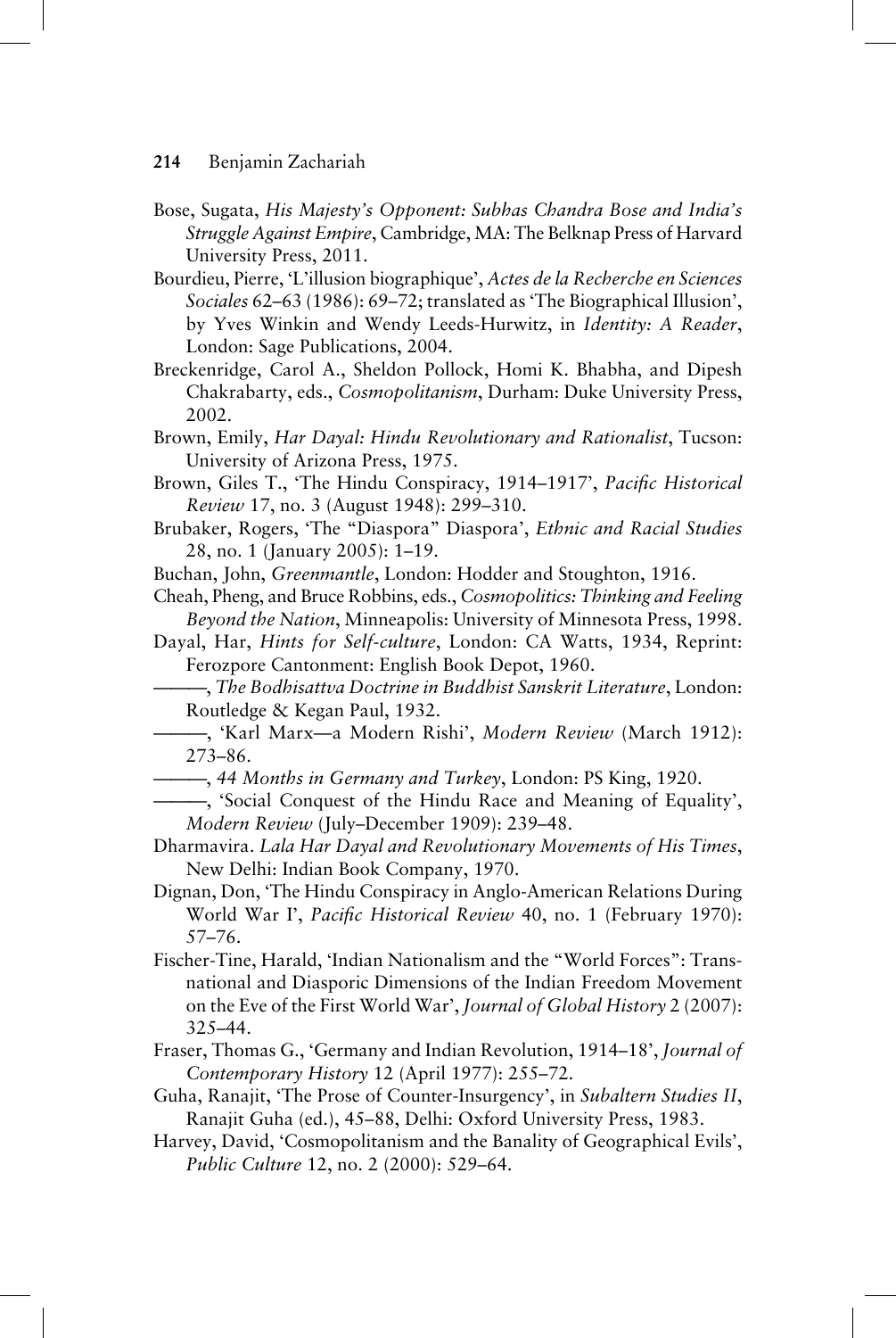- Hoover, Karl, 'The Hindu Conspiracy in California, 1913–1918', *German Studies Review* 8 (May 1985): 245–61.
- Hopkirk, Peter, *On Secret Service East of Constantinople*, London: John Murray, 1994.
- Hughes, Thomas L., 'The German Mission to Afghanistan, 1915–1916', *German Studies Review* 25 (October 2002): 447–76.
- Jensen, Joan M., 'The "Hindu Conspiracy": A Reassesment', *Pacific Historical Review* 48, no. 1 (February 1979): 65–83.
- Krüger, Horst, 'Har Dayal in Deutschland', *Mitteilungen des Instituts für Orientforschung* X, no. 1 (1964): 141–69.
- Liebau, Heike, 'The German Foreign Office, Indian Emigrants and Propaganda Efforts Among the Sepoys', in *When the War Began We Heard of Several Kings': South Asian Prisoners in World War I Germany*, Franziska Roy, Heike Liebau, and Ravi Ahuja (eds), 96–129, New Delhi: Social Sciences Press, 2011.
- Manjapra, Kris, 'The Illusions of Encounter: Muslim "Minds" and Hindu Revolutionaries in First World War Germany and After', *Journal of Global History* 1 (2006): 363–82.
	- ———, 'The Mirrored World: Cosmopolitan Encounter between Indian Anti-Colonial Intellectuals and German Radicals, 1905–1939', unpublished PhD thesis, Harvard University, 2007.
	- ———, *M.N. Roy: Marxism and Colonial Cosmopolitanism*, New Delhi: Routledge, 2010.
- Oesterheld, Frank, *'Der Feind meines Feindes ist mein Freund': Zur Tätigkeit des* Indian Independence Committee (IIC) *während des Ersten Weltkrieges in Berlin*, unpublished *Magisterarbeit*, Humboldt-Universität zu Berlin, 2004.
- Ong, Aihwa, *Flexible Citizenship: The Cultural Logics of Transnationality*, Durham: Duke University Press, 1999.
- Paul, E. Jaiwant, and Shubh Paul, *Har Dayal: The Great Revolutionary*, New Delhi: Roli Books, 2003.
- Popplewell, Richard J, *Intelligence and Imperial Defence: British Intelligence and the Defence of the Indian Empire 1904–1924*, London: Frank Cass, 1995.
- Prakash, Indra, *A Review of the History and Work of the Hindu Mahasabha and the Hindu Sangathan Movement*, 2nd ed., Delhi: Akhil Bharatiya Hindu Mahasabha, 1952.
- Pratap, Raja Mahendra, *My Life Story of Fifty five [sic] Years (December 1886–December 1941)*, Dehradun: World Federation, 1947.
	- ——, *Reflections of an Exile*, Lahore: Indian Book Co, 1946.
- Puri, Harish K., *Ghadar Movement: Ideology, Organisation and Strategy*, Rev. edn., Amritsar: Guru Nanak Dev University, 1993 [1983].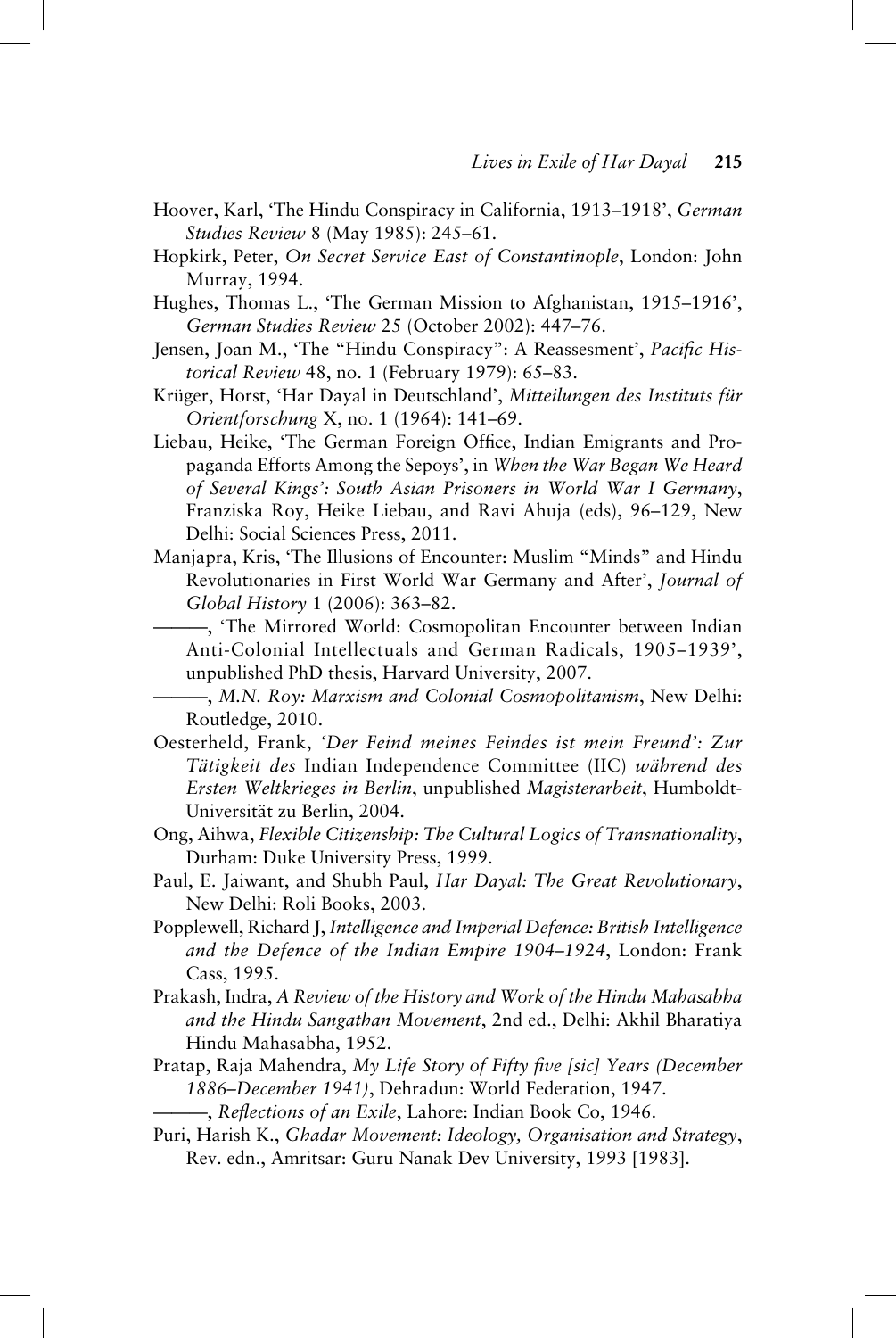- **216** Benjamin Zachariah
- Puri, Harish K., *Ghadar Movement: A Short History*, New Delhi: National Book Trust, 2011.
- Ramnath, Maia, *The Haj to Utopia: How the Ghadar Movement Charted Global Radicalism and Attempted to Overthrow the British Empire*, Berkeley: University of California Press, 2011.
- Roy, Franziska, 'International Utopia and National Discipline: Youth and Volunteer Movements in Interwar South Asia', in Ali Raza, Franziska Roy and Benjamin Zachariah (ed.), *The Internationalist Moment: South Asia, Worlds, and World Views, 1917–39*, New Delhi: Sage, 2014, pp. 150–87.
- Sareen, Tilak Raj, *Indian Revolutionary Movement Abroad (1905–1920)*, New Delhi: Sterling, 1979.
- Schiller, Nina Glick, Linda Basch, and Cristina Szanton Blanc, 'From Immigrant to Transmigrant: Theorizing Transnational Migration', *Anthropological Quarterly* 68, no. 1 (January 1995): 48–63.
- Sedition Committee *Report*, Calcutta: Superintendent, Government Printing, 1918.
- Smedley, Agnes. *Daughter of Earth*, London: Virago, 1979 [1927].
- Siddiqi, Majid Hayat, 'Bluff, doubt and fear: The Kheiri brothers and the colonial state, 1904–1945', *Indian Economic Social History Review* Vol. 24 (1987), pp. 233–63.
- Tölölyan, Khachig, 'Beyond the Homeland: From Exilic Nationalism to Diasporic Nationalism', in *The Call of the Homeland: Diaspora Nationalisms Past and Present*, Allon Gal, Athena S. Leoussi and Anthony D. Smith (eds), 27–45. Leiden: Brill, 2010.
- Vertovec, Stephen, *Transnationalism*, New York: Routledge, 2009.
- Vertovec, Stephen and Robin Cohen, eds., *Conceiving Cosmopolitanism: Theory, Context and Practice*, Oxford: Oxford University Press, 2002.
- Wimmer, Andreas, and Nina Glick Schiller, 'Methodological Nationalism and Beyond: Nation-State Building, Migration and the Social Sciences', *Global Networks* 2, no. 4 (2002): 301–34.
- Zachariah, Benjamin, *Developing India: An Intellectual and Social History, c. 1930–1950*, New Delhi: Oxford University Press, 2005.
	- ———, *Playing the Nation Game: The Ambiguities of Nationalism in India*, New Delhi: Yoda Press, 2011.

# **Archival material cited**

*Auswärtiges Amt,* **Berlin**

*Politisches Archiv des Auswärtigen Amtes* File series WK 11s and WK 11f

## **British Library, London**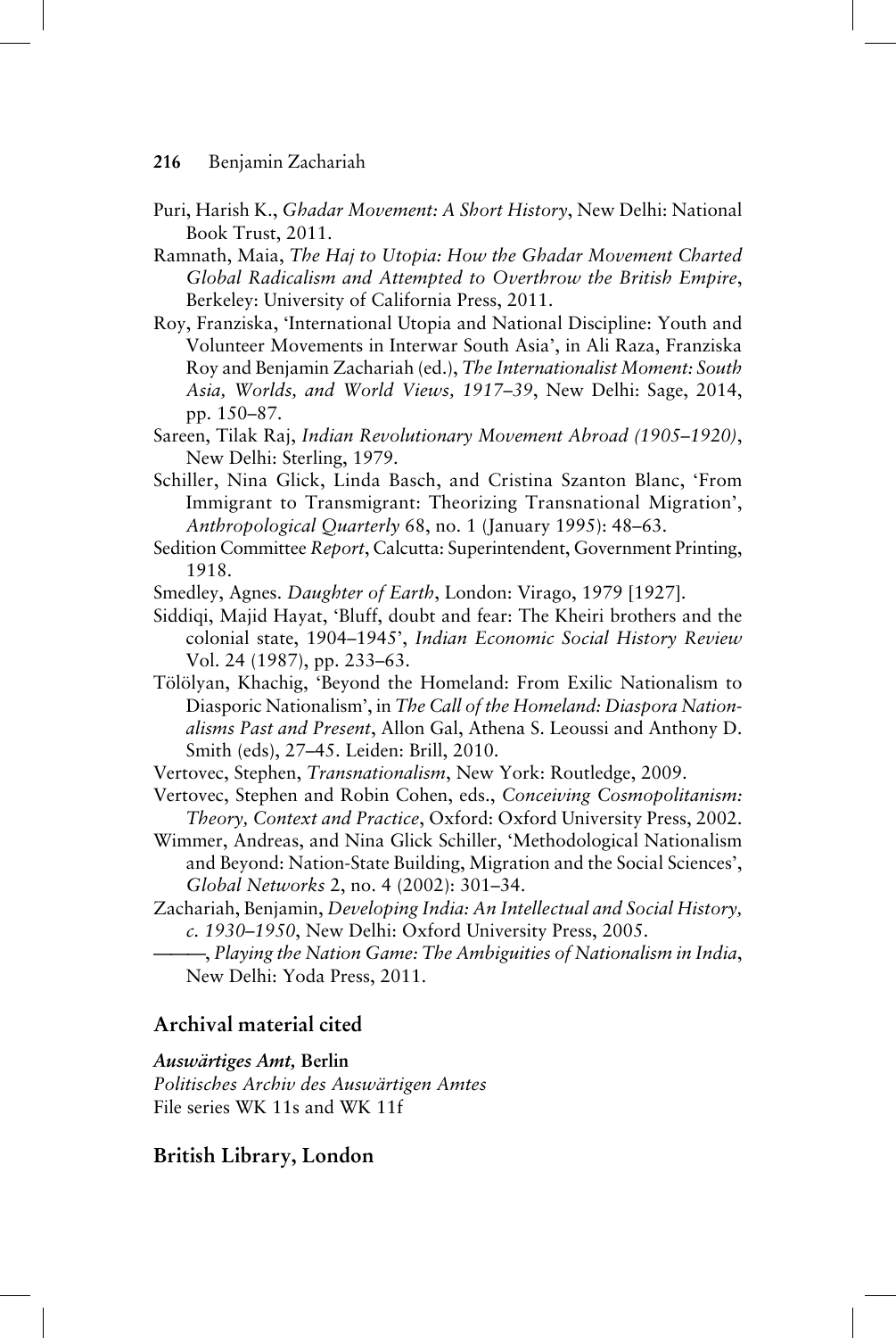India Office Records: Indian Political Intelligence file L/P&J/12/1.

# **Maharashtra State Archives, Bombay**

MSA: Home (Special) 60-D (h), 1939–41

#### **National Archives of India, New Delhi (NAI)**

NAI: External Affairs (External), 1939, 234-X (Secret) NAI: Foreign & Political, General, Proceedings, January 1922, Nos: 870–886 B NAI: Foreign & Political, War B (Secret), Progs. February 1916, Nos. 32–34 NAI: Home (Political) 192 Part B, 1924 NAI: Home (Political), Proceedings, November 1919, Nos. 23–24 NAI: Home (Political): KW to 9*/*V-32, 1932

#### **West Bengal State Archives, Calcutta**

Intelligence Bureau Records, IB Sl No 12*/*1915, File No. 102*/*<sup>1915</sup>

## *Zentrum Moderner Orient,* **Berlin**

Krüger papers, Box 7, File 49, No. 2 Krüger papers, Box 6, File 24, No. 1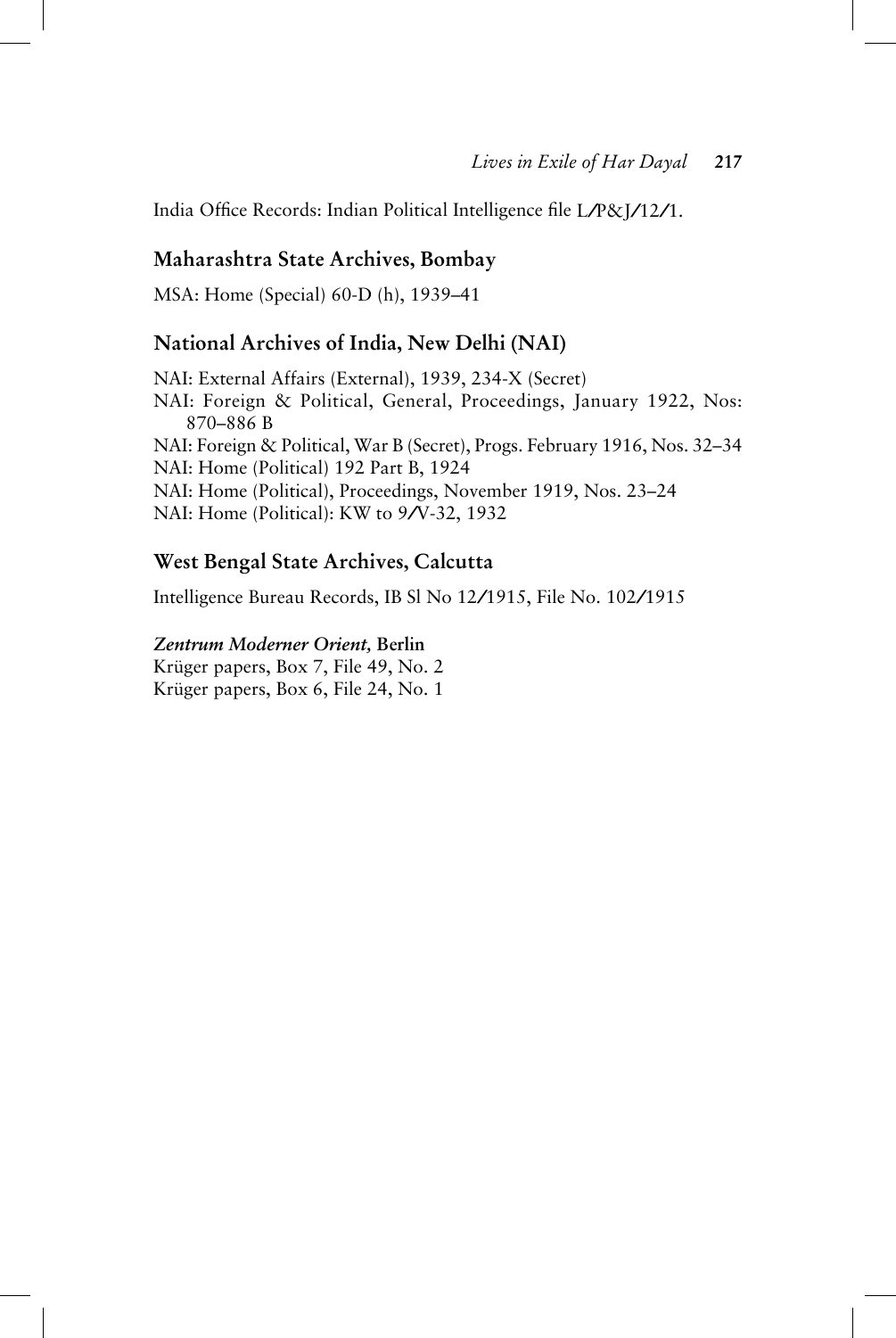# **989**

# Communism and 'Democracy': Punjab Radicals and Representative Politics in the 1930s

*Shalini Sharma*

Indians inherited much of their version of democracy from their colonial rulers. This is not to agree with apologists of empire who celebrate the British attempts to democratise the areas under their rule. Neither can it be said that British administrators were overly concerned at spreading the virtues of the Westminster system up and down the Indian subcontinent while they dealt with wars, and taxation, political resistance and ungrateful princes on a daily basis. However, it is difficult to see how independent India would have developed into the largest functioning democracy in the world without the representative structures set up by the British. In addition, it follows that these structures, blatantly undemocratic as they were, created arenas where politics was officially played out in the years before independence. Politicians changed their policies and direction to fit the structures set up by the British. However, this was not a one-way street as the clamour of different interest groups in each provincial government of British India itself transformed the political structures in which they were trying to be heard. The story of the radical left in the 'politically backward' Punjab during and after the election in 1937 illustrates this point. This chapter will suggest that their example also presages the workings of democracy in independent India.

cross-communal linkages. Within this arena a small group of Colonial Punjab offers a worthy template of independent India because of its dominant agricultural power bases and its celebrated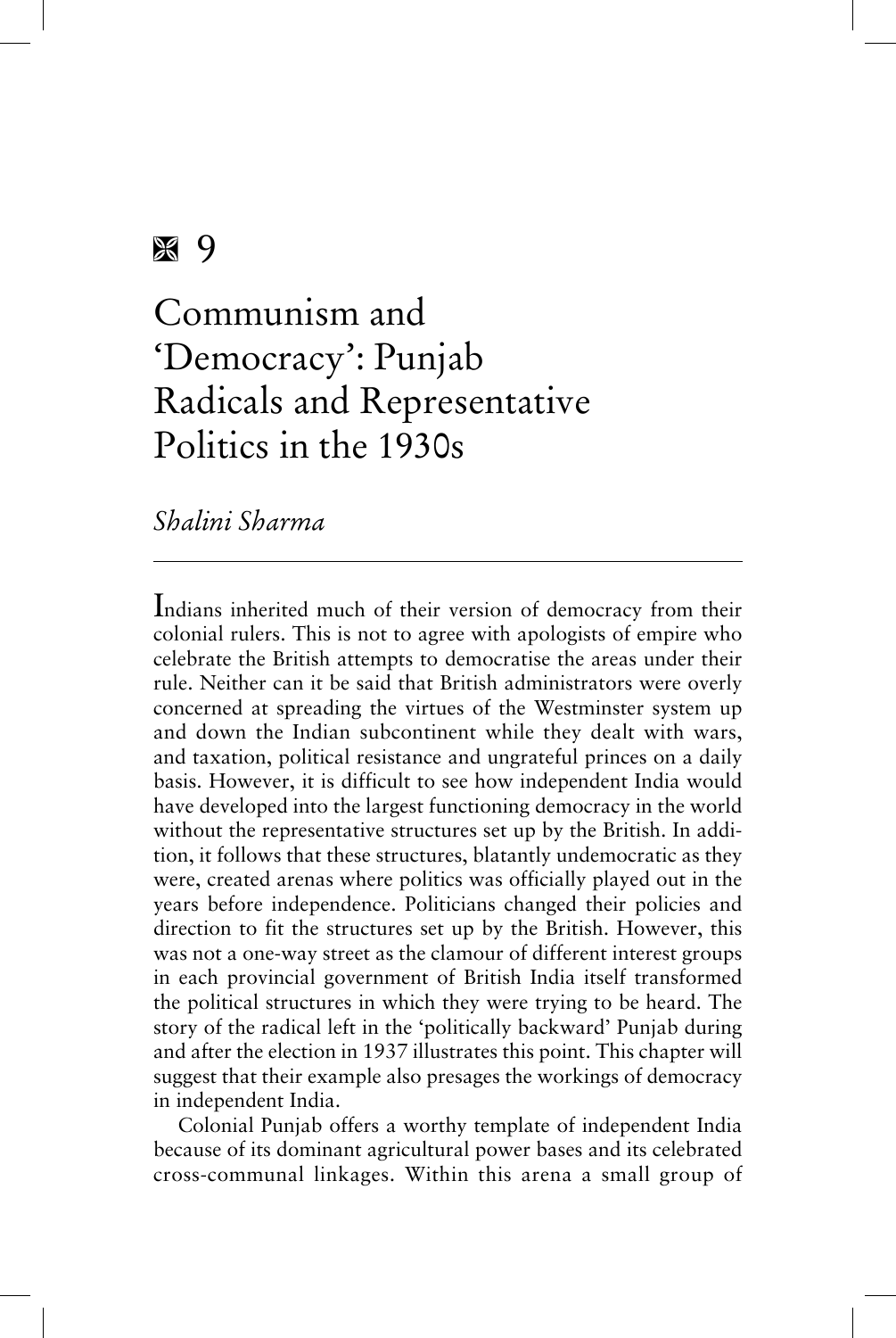communists and socialists, 13 of a total of 175, was elected into the Legislative Assembly in 1937. Despite their size, they succeeded in carving out a niche for themselves in a very hostile field and they were able to articulate their political demands effectively, which in turn influenced the ideological foundations of the newly independent Indian state.

The fact that they took part in the election was not altogether consistent with their previous actions however. Indeed in the late 1920s, the organised left, under the aegis of the Naujawan Bharat Sabha, the Communist Party and the Kirti Kisan movement, had a very clear and definite vision of democracy. In the columns of *Kirti,*  the government of the Punjab and its legislative assembly was regularly denounced. In its place,

Communists wish to establish a real democracy, but we think that a real democracy cannot be attained under the capitalistic social system, nay, both these things are contradictory to each other. What equal right can a poor man have as compared with a rich man at present?<sup>1</sup>

'Real' democracy was not to be based upon the Westminster model. Nor was it simply to be a replica of the Soviet system. Actually, the New World, quite as much as Russia, influenced and inspired many of these young radical socialists. Some young Punjabis had made America their home, and they had been influenced by living in a country where liberty, rights and freedom were written into the constitution.2 Of course, some of them, particularly the Ghadrs, had left the United States, disillusioned that they had not been given the rights of citizenship in full measure because of their race. Nevertheless, even the Ghadrs understood and valued the rights that the people of the United States possessed under the constitution.

<sup>&</sup>lt;sup>1</sup> Copy of *Kirti* (Urdu), August 1928, translated by Morid Husain, Government of India, *Meerut Conspiracy Case, Prosecution Exhibits*, 84, NMML.

<sup>2</sup> Home Political File 375*/*25, NAI. This respect was also illustrated by the proclamation that 'The object of the association shall be to establish a Federated Republic of the United States of India by an organised and armed revolution ... the final form of the constitution of the Republic shall be framed and declared by the representatives of the people at the time when they will be in a position to enforce their decisions'.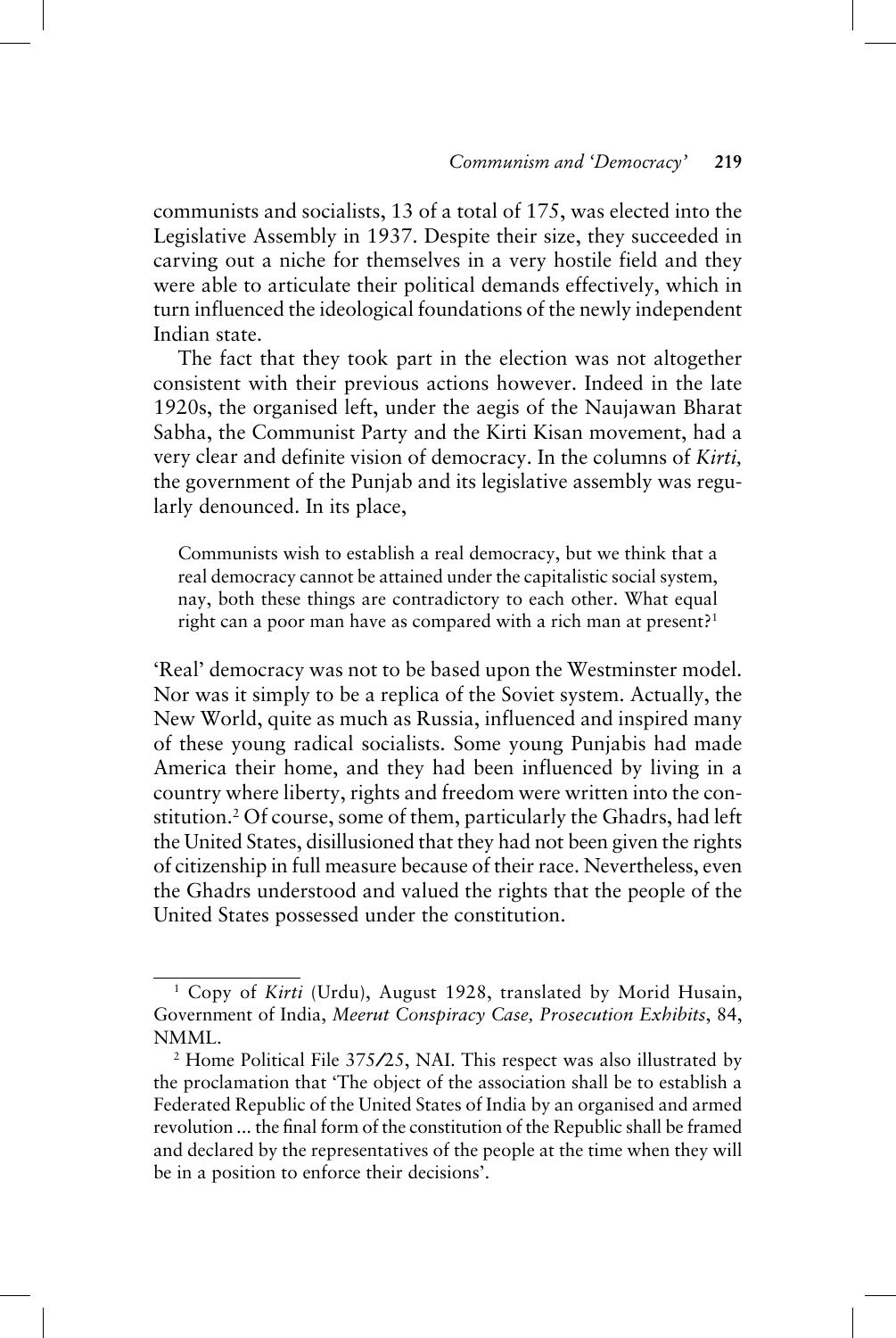Speeches by the radicals warned the people of the Punjab of nationalist politicians who claimed to speak for the people. Their own emphasis was on the emancipation of the masses. Calling upon Punjab to question the accepted notions of deference and representation, they questioned the standing of nationalist leaders and instead urged a variant of communism tailored to the needs of the Punjabi peasantry, which eschewed communal politics, got rid of caste inequalities and above all would win India freedom from colonial oppression.

By the late 1930s, these very same people were appealing to different religious communities in a very specific religious idiom, comprehensively aligned with the Indian National Congress and fully participating in the legislative proceedings imposed by the British Raj. It would be too easy to explain these actions by referring to a particular bent in the communist personality as has been done by many Cold War historian.<sup>3</sup> Rather it may be more beneficial to examine, first, the constraints and opportunities through which they operated and, second, how their political choices then determined local understandings of communism and, in this case, democratic practice.

The 1930s marked a new phase in Indian politics. The national movement, Congress, had now to make friends capable of winning at the ballot box and find ways of influencing a much enlarged electorate. These developments had an impact on communists and socialists, who for their part also had to devise new tactics to protect and consolidate their political position, both locally and nationally. Underlying this sea change were two major developments: the Communal Award of 1932 and the Government of India Act of 1935. By enshrining the principle of Muslim separatism in the constitutional arguments by which India was given a much greater measure of provincial autonomy, the Award and the Act that followed it changed the rules of the game, and this led, in the Punjab as elsewhere in India, to a realignment of the major political groupings.

It is well known that the 1935 Act was a strategy for the British to stay on in India and to retain hold over the key determinants of

<sup>3</sup> The epitome of this genre was Overstreet and Windmiller, *Communism in India.*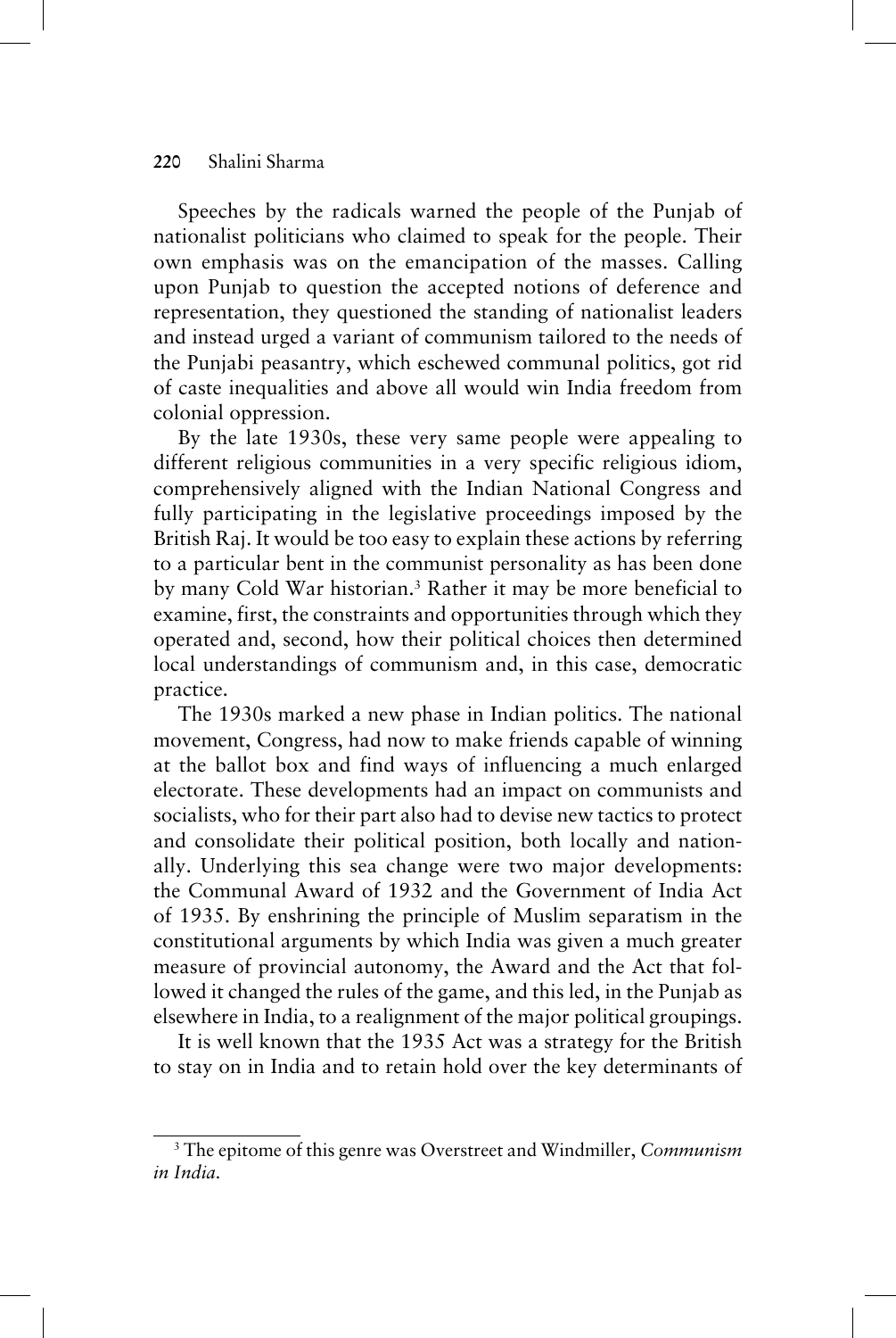#### *Communism and 'Democracy'* **221**

power and sovereignty by a retreat to the centre, and not (as some Whig interpretations would have it) a significant milestone in a planned and staged withdrawal from the empire. What are less well known are the ways in which the small print of the electoral arrangements introduced in 1935 was designed, as in the reforms of 1920, to fortify the hands of those perceived to be Britain's collaborators and friends and to weaken its critics and enemies. By recasting the electoral balance between town and countryside in favour of the latter, the Legislative Assembly in the Punjab, in which, under the Montagu and Chelmsford reforms, the rural constituencies outnumbered urban constituencies by four to one, the towns now had only 19 seats, whereas the countryside had 130, or a ratio of seven to one between secure rural localities and the hotspots of urban unrest. Urban representation in effect had been halved.4 The plan was that urban 'dissent' and militancy were to be redressed in the new arrangements by fortifying the hand of loyal peasants and landed interests. These moves were carefully calculated with political canniness, indeed cunning, in a province regarded as strategically vital, and they were further afforced by provisions at the centre to prevent any combined assault by provinces upon central citadels.

The party that had been nurtured by the British to represent these dominant agricultural interests was the Unionist Party. The influence of the Unionist Party and its leadership upon the making of the 1935 Government of India Act can hardly be exaggerated. In some respects, the Act, and the Award that preceded it, was written to a Unionist brief: Muslims got 86 of the 175 seats in the new Assembly, guaranteeing the Muslims majority of *c*. 55 per cent of the population almost half the seats (49%), thereby assuring their continued dominance over the politics of the Punjab.<sup>5</sup> Since the very considerable measure of provincial autonomy that the Act gave them largely insulated the Punjab and its politicians from the all-India stage, the Unionists could continue, in a Punjab ring-fenced, to an extent, from what was going on in the rest of India, to plough their regional furrows despite major changes taking place beyond their provincial boundaries.

<sup>4</sup> Report of the Committee in connection with the Delimitation of Constituencies, *Parliamentary Papers 1935–36*, Volume IV, 55.

<sup>5</sup> Mitra, *Indian Annual Register, 1932, Volume II* , 236.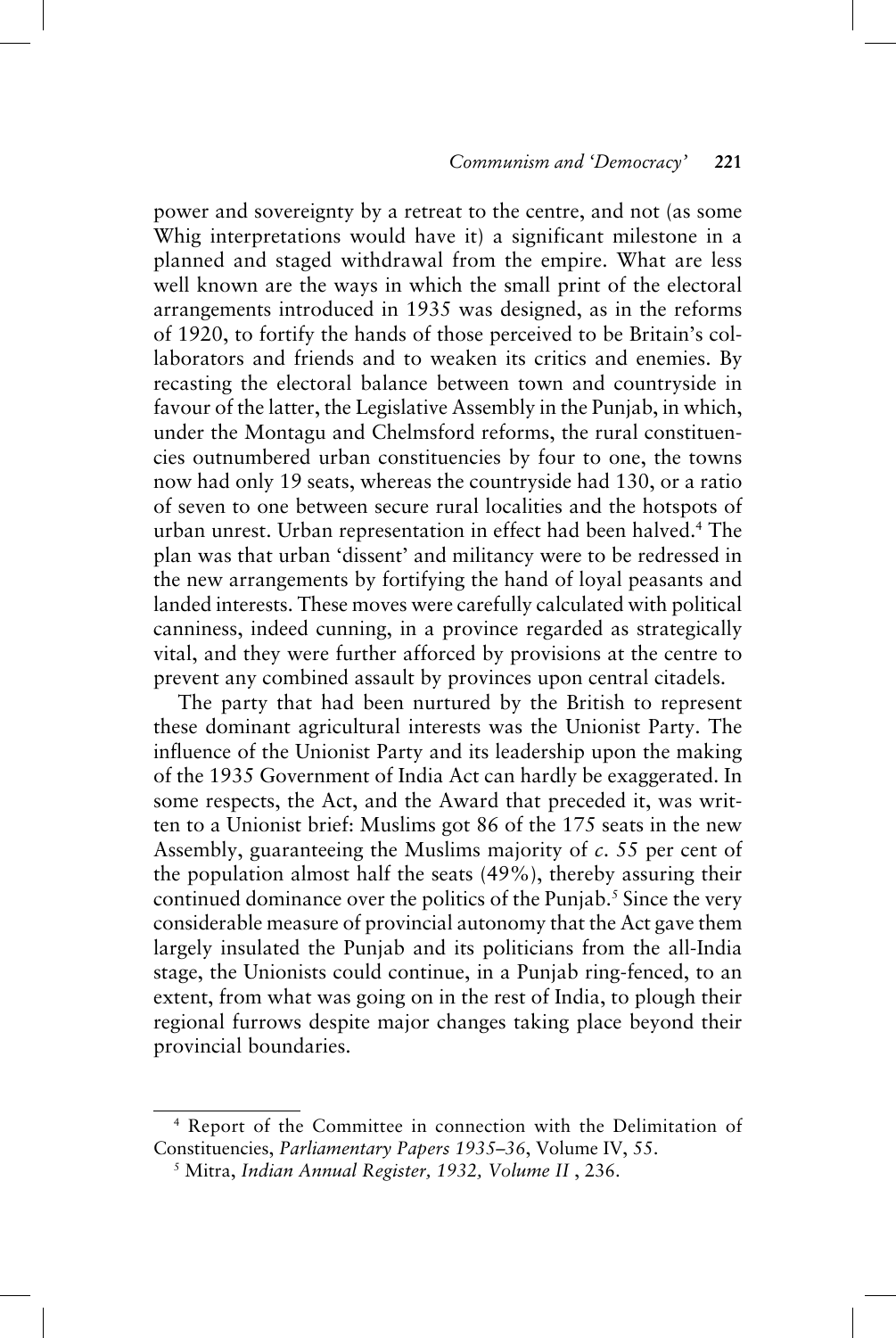The 1935 Act weakened, and almost destroyed, the fledgling Congress movement in the Punjab, a development that in its turn changed its relationship with the radical left. Since the 1920s, Congress in the Punjab had divided into two warring factions, these two factions had rather different spheres of influence, different sources of local support and a different focus to their efforts at political mobilization.6 However, they had much in common as well. Congress was already so weak in the Punjab, indeed on the verge of extinction, that its divided leadership realised that their internecine strife might be the end of both houses. Hence, both factions of this much-weakened Congress in the Punjab had reason to bury the hatchet and join in resisting the government to win a share of representation under the new electoral arrangements. Both factions spoke with one voice on the Poona Pact, by which the 'depressed classes' were denied separate electorates under the provision of the Communal Award. The all-India imperatives that made Congress so keen to keep the depressed classes within the Hindu fold are self-evident. However, in the Punjab, the provisions of the Poona Pact led to severe cuts in the already exiguous representation of Hindus in the General seats. Because of the Poona Pact, eight of 43 Hindu or General seats were henceforth reserved for members of the depressed classes.

<sup>6</sup> Since Lala Lajpat Rai's death in 1928, Congress in the Punjab had divided into two warring factions, that of Dr Satyapal on the one hand and on the other that of his rival Dr Gopichand Bhargava, who captured Lajpat Rai's Servants of the People Society. By claiming to be Lajpat Rai's political legatee, Bhargava and his faction, moreover, had joined with the Congress High Command to claim to be spokespersons and protectors of trading and non-agricultural Hindu interests in the province. The other faction of the Congress in the Punjab was also predominantly Hindu. It too had its roots in similar Arya Samaj soil. However, Satyapal's faction played down its specifically Hindu identity, hoping instead to gain influence by capturing existing networks of Congress workers in the towns. Satyapal, in the 1920s the man behind the Naujawan Bharat Sabha, which had done so much to radicalise students in the Punjab, had a record of working on the ground in the Punjab's urban constituencies. Yet the rift between Bhargava and Satyapal and their factions was to dominate and distract Congress politics in the province for years to come.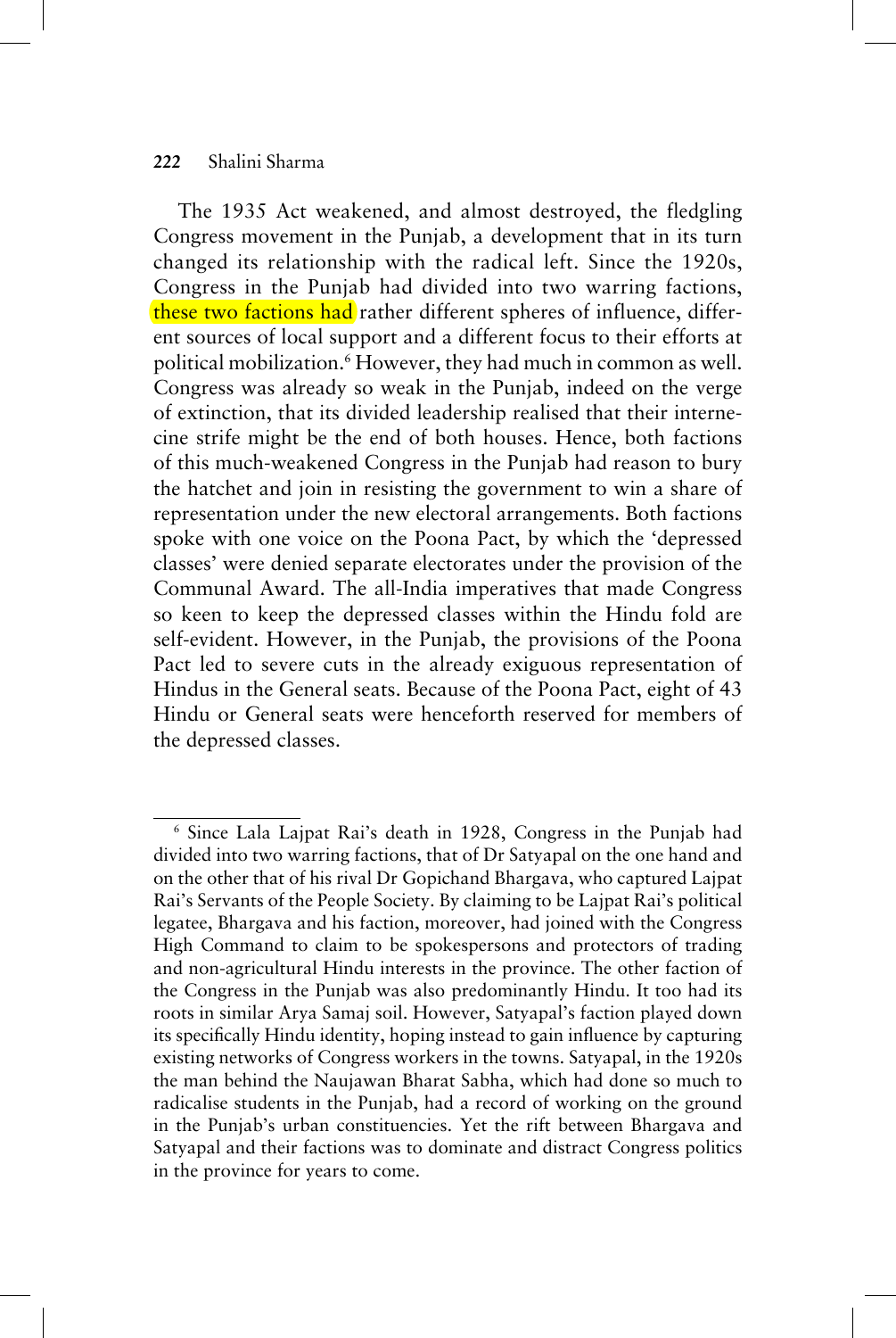#### *Communism and 'Democracy'* **223**

One attempted resolution to what was in fact an impossible dilemma was to try and re-brand the Punjab Congress to appeal to the much larger rural electorate and to forge alliances with parties that had already shown that they were more in tune than Congress with the aspirations of the new voters. One such group was the radical socialists and communists in the Punjab. From uncertain beginnings, they had become a force that had made inroads into the Punjabi hinterland. The context of Punjab politics had changed, and with it, the political trajectory of the radicals. Both factions of the Punjab Congress forged alliances with comrades, 'atheistic' and 'doctrinaire' though they were, and despite their having been previously shunned by Congressmen. In other arenas of Indian politics, the strategy of Gandhi and the Congress High Command is well known. That strategy looked to Congress cadres, recruited primarily from dominant agricultural castes, mainly from central and western India, who were urged to direct their energies to constructive work, 'harijan uplift' and spinning the yarn. However, there were other leaders in Congress, disillusioned by the stop–start tactics of civil disobedience, who wanted to attack its inherently conservative and capitalist leadership and transform it into a socialist body. In 1934, these leaders set up the Congress Socialist Party, which held its first conference on 17 May 1934 in Patna, $^7$  just when the government was about to outlaw the Communist Party of India under powers it had arrogated to itself under the Criminal Law Amendment Act.

The big question for our present purposes, however, is how the radical left responded to these challenges within a rapidly changing political environment.

In July 1934, the Punjab government outlawed five communist and socialist organisations<sup>8</sup> and soon after one more.<sup>9</sup> In taking these draconian measures, Lahore was the first provincial government in India to act, reflecting its particular sensitivities to the perceived

<sup>7</sup> Mitra, *Indian Annual Register, 1934, Volume 1*, 341–42; Lakhanpal, *History of the Congress Socialist Party*, 12.

<sup>8</sup> Home Political File 7*/*20*/*1934, Reports from Local Governments regarding action taken under the Criminal Law Amendment Act, 1908, to declare local Communist Associations or Organisations to be Unlawful, NAI.

<sup>9</sup> Action taken against Communists under the Criminal Law Amendment Act, 1908, 1935–1937, IOR*/*L*/*PJ*/*12*/*474, OIOC.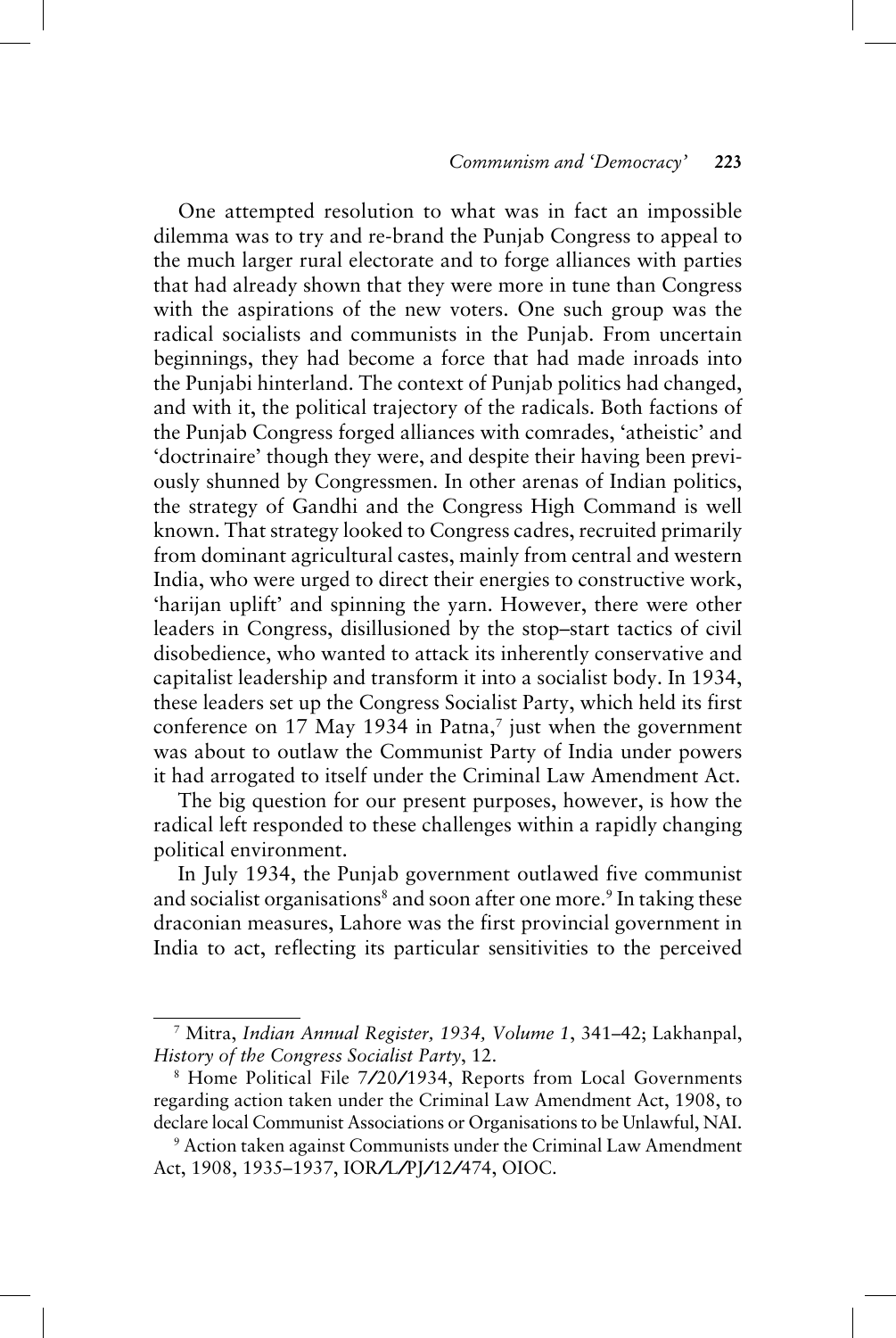threat from the left. After communism was once again outlawed, the party's political choices became significantly narrower.

Parroting their master's voice in Moscow, Indian communists were required to condemn the Congress, its Central Committee denouncing Congress as its real enemy and mocking fellow travellers such as Nehru.10 However, within a year, things had changed dramatically. The world was in flux, whether in the Far East or in Europe. For the first time, Lenin's doctrine that there could be circumstances when the priorities of national liberation took precedence over those of the class struggle made sense in a substantial setting. In India, the recently organised Congress Socialist Party began to win a measure of support among militant youth within the Congress ranks. To leverage the radical trends in Congress, the Indian Communist Party's manifesto urged its cadres to accept the Congress for what it was: a mass movement despite being led by Gandhi, a leader who was usually described in communist parlance as a 'reactionary'. Hence, its members were urged to join the mass movement headed by Congress but to try and give it a new leadership.<sup>11</sup>

Earlier in 1934, Sohan Singh Josh, the leading communist of Punjab, had tried and failed to unite all the groups on the left in the Punjab. The main reason for his failure was that each faction still had its own distinct source of money, whether Ghadr links in the US, or the Comintern or more local providers of funds such as the Congress Socialist Party or the Naujawan Bharat Sabha. If they had united to form one official party, it was likely that they would have

<sup>10 &#</sup>x27;Draft Political Theses of the Communist Party of India' adopted by the Provincial Central Committee in December 1933. Published in 'The Communist', Central Organ of the Communist Party of India. In Basu, *Documents of the Communist Party of India, Volume III*, 143–63. Also see Verma, *From Marxism to Democratic Socialism*.

<sup>&</sup>lt;sup>11</sup> 'In order to survive the crisis it has got involved in, under the inspired guidance of Mahatma, the Congress must be a militant mass organisation. To undergo such a transformation it must have a clearly defined programme of National democratic revolution, and a new leadership that can guide it in the struggle for the realisation of the programme. Nationalism that is the striving of the oppressed and exploited masses to be free from imperialism is a revolutionary movement'. Home Political File 24*/*1*/*1935, Communist Party of India Manifesto, NAI.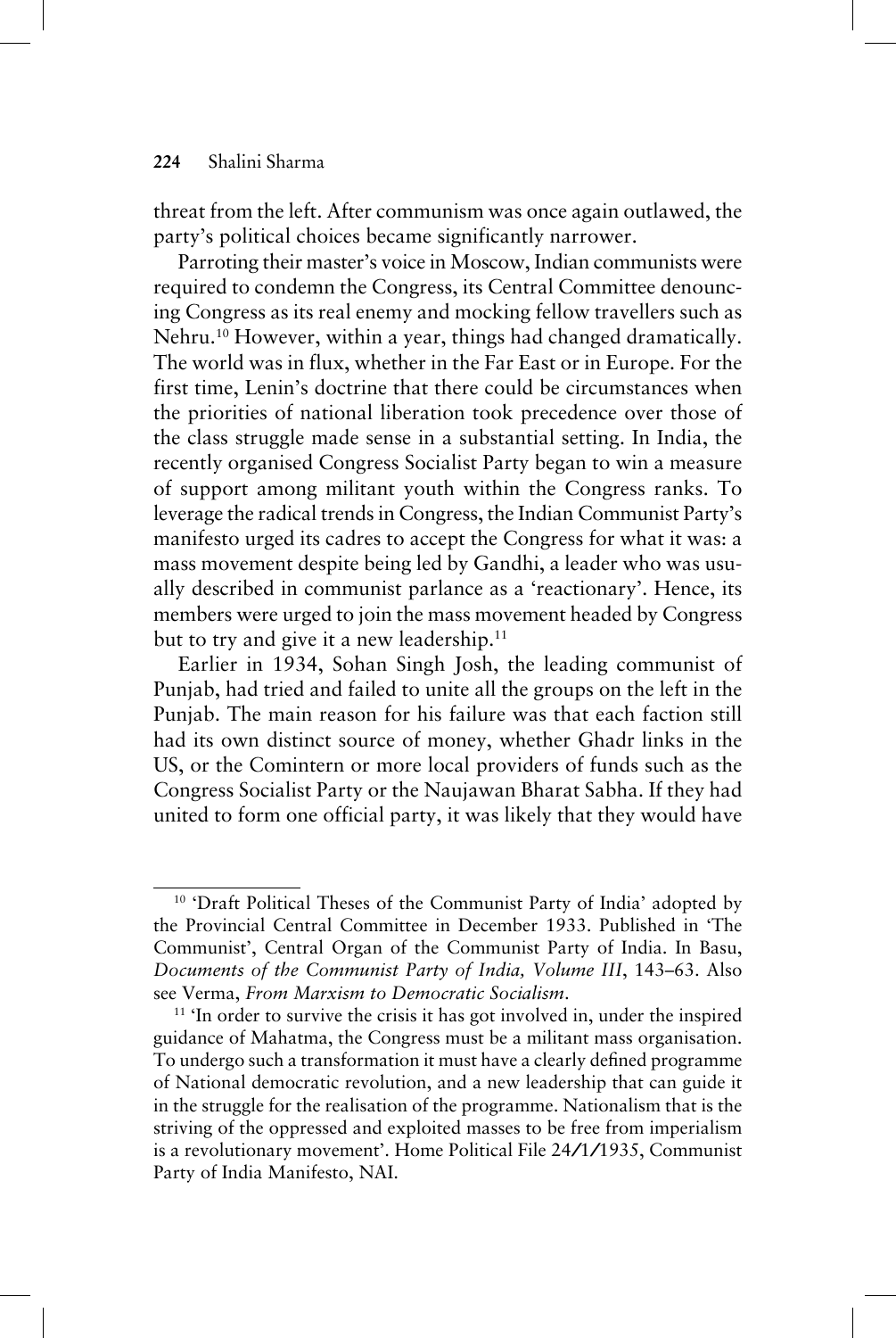lost some of these inflows of funds and certainly quarrelled over the division of the spoils.<sup>12</sup>

However, Josh did manage to set up a Karza (or debt) Committee, which contained representatives of all these factions, to push for debt relief for the Punjab peasantry, demonstrating that on particular issues the left could sometimes work together, while remaining separate and divided institutionally.13 From time to time, the Congress Socialists and Kisan Sabhas joined to organise strikes against rents or water rates; in these campaigns, they had a measure of success in matters that concerned the people. However, the communists could exploit popular discontents only if they were prepared to adopt flexible tactics and eschew the Bolshevik dogma. This is what the Communist Party of Great Britain, in particular Rajani Palme Dutt and Ben Bradley, advised them to do, stressing how important it was to achieve 'Unity of all the anti-imperialist forces in the common struggle'.14 In fact, this policy suited the Punjab conditions quite well, and markedly better than those of some other provinces. In the Punjab, the Congress was weak and hence there was not such a gulf between its position and that of communists and socialists as elsewhere in India. In the Punjab, the Communist Party's line of depicting Gandhi as a betrayer of the nationalist cause, particularly by his failure to prevent the hanging of the young revolutionary Bhagat Singh in March 1931, echoed what everyone to the left of centre already thought. 'The Mahatma sits on the shoulders of the forces of the national revolution like the old man of the sea, paralysing their power to think by blind faith, dampening their will to fight by transforming the nationalist politics into a mystic metaphysical cult'.15 Gandhi, in the opinion of these self-appointed men of the

<sup>12</sup> Mubarak Saghar, Oral History, NMML.

<sup>&</sup>lt;sup>13</sup> Fifty-two members were elected to a Central Committee at the first Kisan Karza meeting on 3 March 1935. Home Political File 18*/*3*/*35, Fortnightly Report March 1935, NAI.

<sup>&</sup>lt;sup>14</sup> 'The Anti-Imperialist People's Front in India' by Rajani Palme Dutt and Ben Bradley. Also known as 'Dutt–Bradley Thesis'. Published in *IMPRECOR*, 29 February 1936. In Basu, *Documents of the Communist Movement in India*, Vol. 3, 219–34.

<sup>15</sup> Home Political Report 24*/*1*/*1935, Communist Party of India Manifesto, NAI.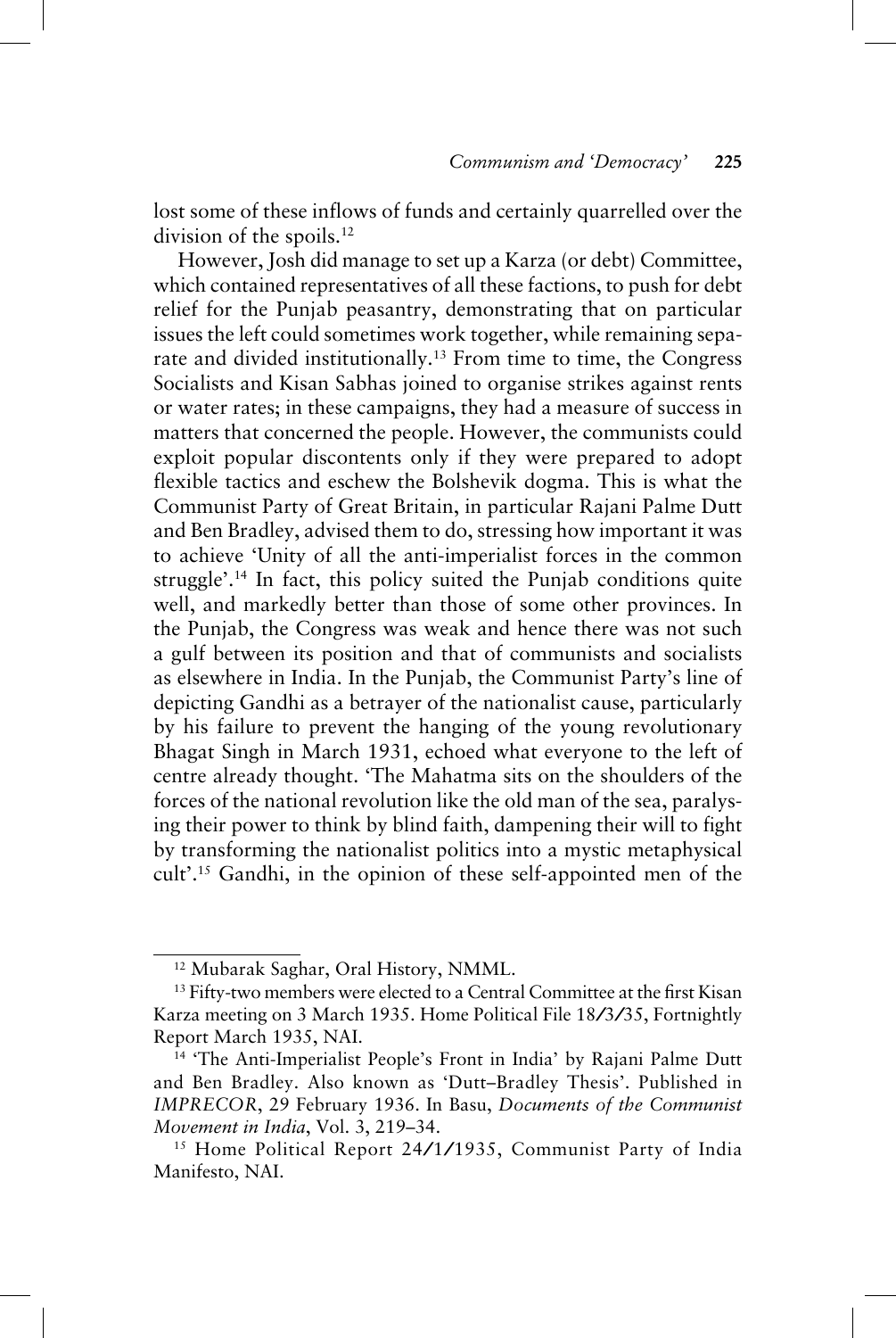future, was a 'has-been' who had outlived his usefulness. At the same time, pragmatists among the communists recognised the potential of Nehru's brand of nationalism and particularly that of the Congress Socialist Party, in which swaraj and alleviating poverty were two sides of the same coin, very much the message that the communists previously had tried to convey to India's politicians.

The increasingly radical language used by Nehru made it acceptable for communists to be seen to express similar sentiments in similar terms. It also helped them appear more plausible candidates in the upcoming elections of 1937. Hence, the Punjab proved to be the seedbed of new collaborations between the Congress and communists, foreshadowing similar developments in the rest of India.

# *Tickets*

The Punjab Provincial Congress vociferously advocated a boycott of elected ministries after the 1937 elections. (They had no chance of winning.) Nevertheless they were determined to fight the elections. This meant that they joined in the scramble in the Punjab to obtain tickets.16 In 1934, the tough man of the Congress High Command, Vallabhbhai Patel had tried to impose some order and control over the rank and file of the Congress. He was determined to control the nomination of all Congress candidates in the upcoming elections.<sup>17</sup> By strict rules on how the provinces and districts of the Congress were to be organised and disciplined, by rules on membership, the wearing of khadi and the spinning of cotton, he imposed the will of the High Command over the all-important patronage of allocating tickets to stand for election. In the Punjab at first it appeared as if these measures had achieved their purpose. Gopichand Bhargava and his faction reorganised the Punjab Congress Committee constitution under the new guidelines from above and maintained a firm grip on all of the important Congress posts in the province. However, this was not achieved without a struggle and many old Congressmen did not like the new Congress constitution. Thus began another round of complaints, accusations and wrangling. In later years, one faction was even accused of physically destroying votes cast in a local Congress

<sup>16</sup> Home Political File, 18*/*10*/*35, Fortnightly Report October 1935, NAI.

<sup>17</sup> Mitra, *Indian Annual Register, 1934, Volume II*, 209.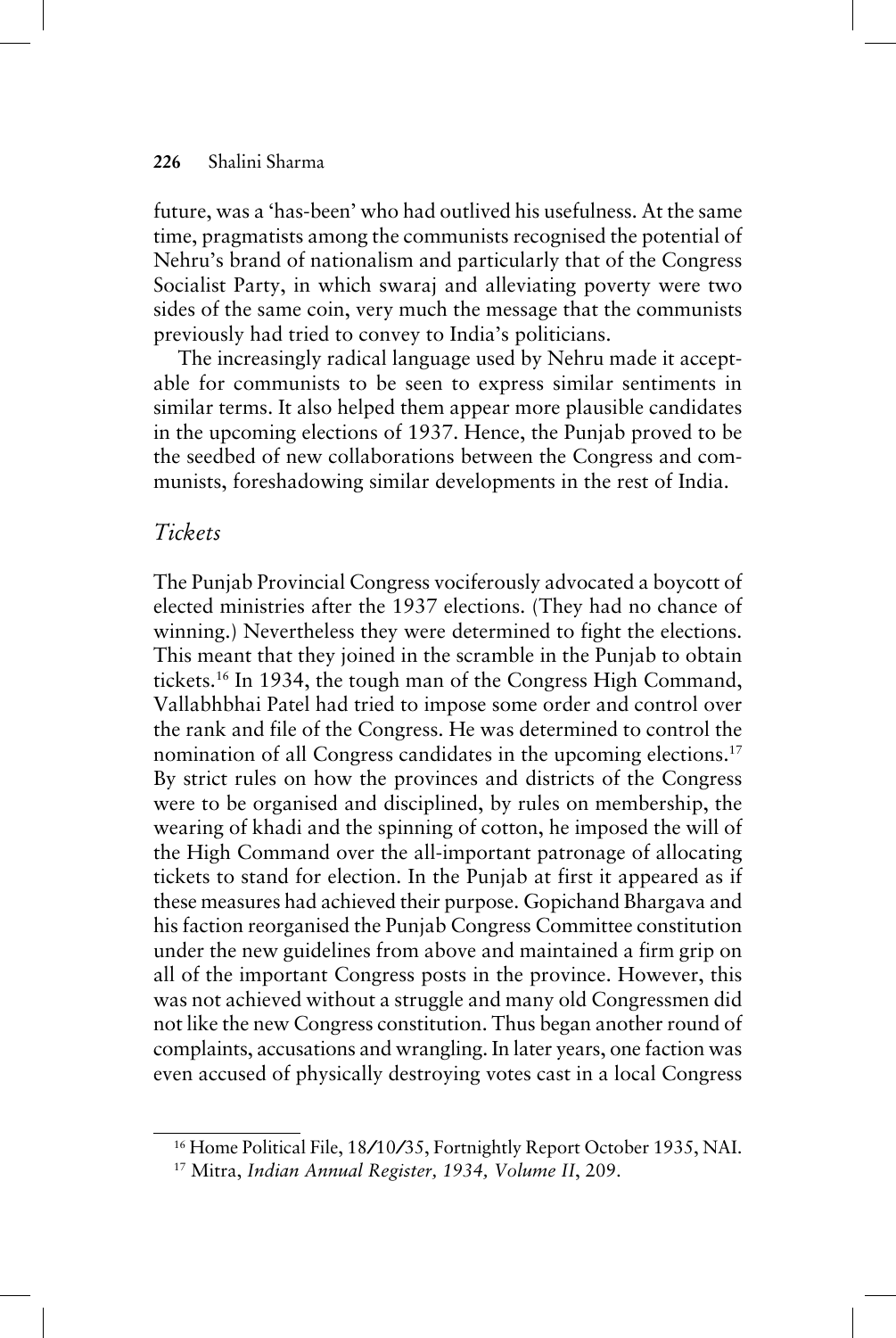election by the novel and indigestible method of eating them.18 It looked as if such disputes would dominate the 1937 election in the Punjab, and continue long after them. Therefore, the rules of who could be or could not be Congress candidates had to be relaxed in the Punjab. Consequently, tickets could be given to anyone the local Congress leaders believed might successfully win against Unionist candidates. With this simple strategy in the ascendant, every faction recruited individuals who were well-known communists and socialists to boost Congress's chances in rural Punjab and particularly amongst communities that hitherto had associated Congress only with urban Hindus. For instance, Master Kabul Singh, a young and enthusiastic communist, was given a ticket in rural East Jullunder, a hotbed of factional disputes.<sup>19</sup> Raghbir Kaur won a woman's ticket in preference to other candidates because of her socialist connections, whereas a Ghadarite communist, Swatanter Singh, was given a Sikh ticket even though he was still in jail. Overall, six radical Sikhs got Congress tickets.

Although remaining predominantly Hindu in membership in the 1937 elections, the Congress in the Punjab did put up some Muslims, such as Mian Iftikharuddin, to contest seats. Reports suggested that Iftikharuddin was more influenced by communist propaganda than that of Congress.20 Other fellow travellers, such as Mohammad Alam, himself sometime a member of the Congress Working Committee, now set up exclusively Muslim political parties in an attempt to win the Muslim vote.<sup>21</sup>

20 Home Political File 18*/*9*/*41, Fortnightly Report September 1941, NAI.

<sup>18</sup> Report by Punjab Provincial Congress Committee, *Presidential election dispute*, 16 February 1939, G-58-60*/*1939, All India Congress Committee Papers, NMML.

<sup>19</sup> In late 1937, a Jullunder stalwart described him as 'a man who has spent the best portion of his life in jail and whom I have found to be very actively engaged in Congress work with his group. This group is likely to Emerge as a Workers' Party in powering the province in the real Congress elections, leaving both Dr Gopichand and Dr Satyapal high and dry. It will be for the good of this country I am sure'. Letter from G. C. Sondhi to Jawaharlal Nehru, 5 October 1937, P-17, Part 1, All India Congress Committee Papers, NMML.

<sup>21</sup> Home Political File 111*/*1937, NAI.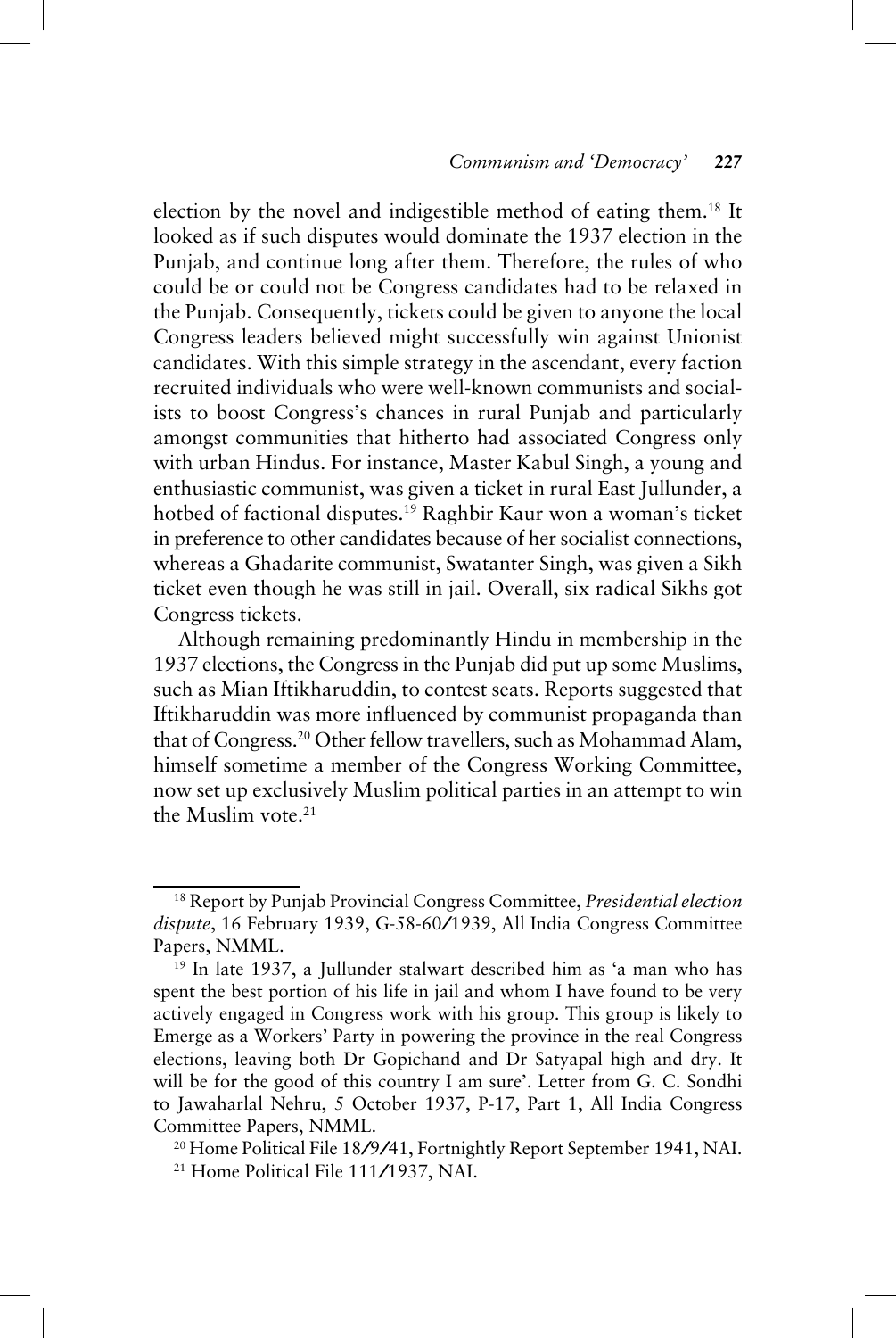The Ahrar (or Freedom) Party was another Muslim party that had its roots in the Deobandi movement of Lucknow.22 Its following was mainly in urban Punjab and its leaders decided to cooperate with Congress, the Communists and the Congress Socialists to campaign against the 1935 constitution.

Independents, such as the veteran campaigner Dr Saifudin Kitchlew and Sohan Singh Josh, also joined forces with Congress. Kitchlew had been arrested in 1919 just before the Jallianwala Bagh massacre and now stood as an independent candidate in the Amritsar Muslim urban constituency, whereas Josh stood as a Socialist Independent in the rural Sikh seat of Amritsar. Congress was not the only party to draw upon communists and socialists in this effort to garner support in the province. The Shiromani Akali Dal of the Sikhs followed suit, seeing an opportunity for the Akalis to benefit from the opportunities in the 1937 elections by making new allies among the radical left.

## *Propaganda*

Following the logic of separate electorates, every candidate for election in 1937, whether Unionist, Congress, Socialist, Akali or Ahrar, had to appeal first and foremost to his or her own religious community. This blunt fact had many implications. Above all, it meant raising one's standing in the community by stressing religion. This required political ideology or a secular stance to take a back seat. However, in as far as all candidates had a similar message, Unionists included, it was the call for redistributive justice in a broadly socialist society.<sup>23</sup> Sikander Hyatt Khan, the leader of the Unionist party, was

<sup>22</sup> The party was founded in 1929 by ex-khilafatists and ex-Congress Muslims around a programme that combined egalitarianism and a strong religious commitment to shar'iat.

 $23$  This was articulated clearly in a newspaper article written by K. B. Mian Ahmad Yar Khan Daultana, MLC, Chief Secretary of the Unionist Party, in February 1937. 'The founder of the Unionist Party, the late Mian Sir Fazli-Husain, was a far sighted politician. He always laid the greatest possible emphasis on his perfectly sound theory that the intellectual classes and big landlords could retain the political picture only by identifying themselves sincerely with the interests of the poor. If they want to retain their political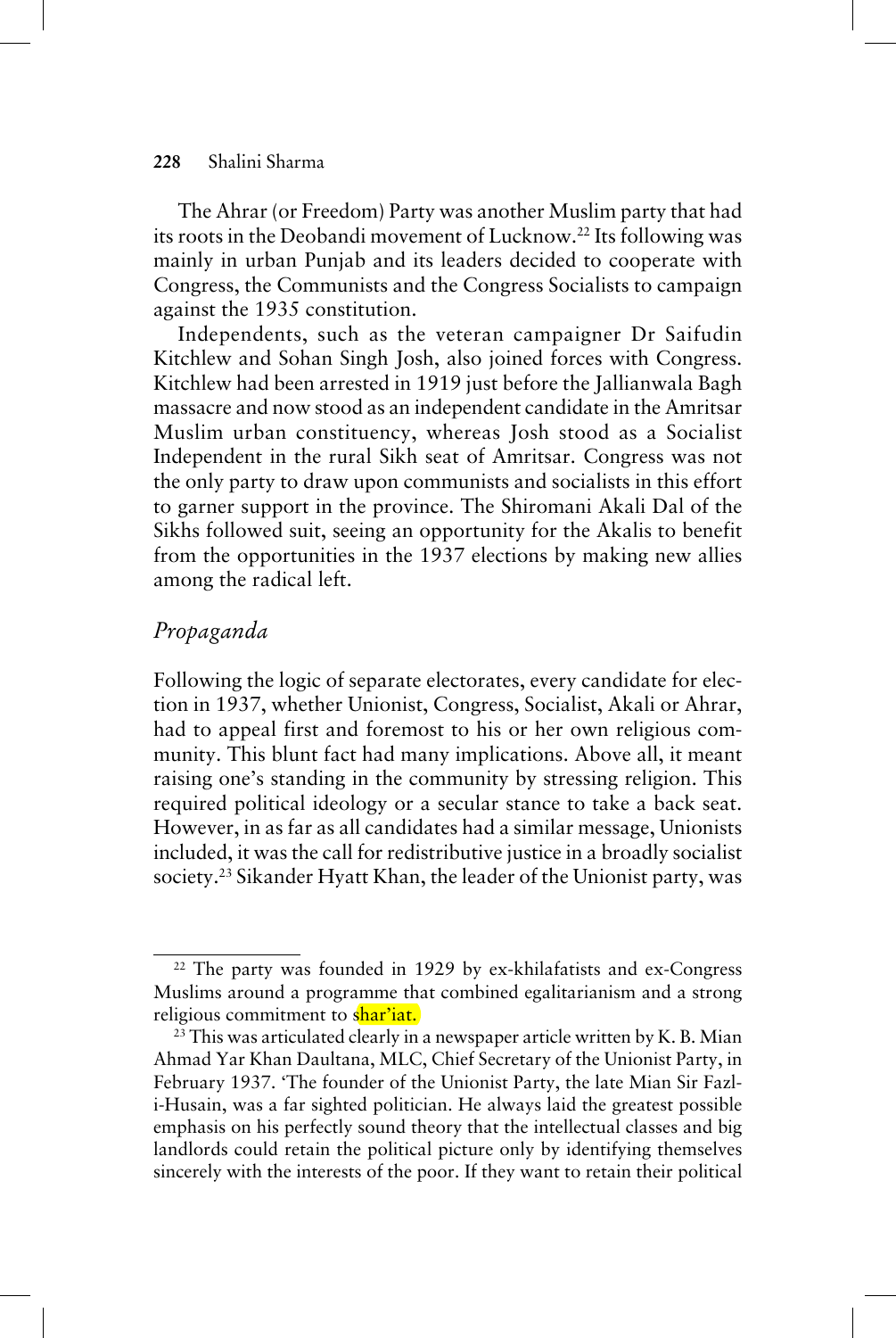thus able to claim that the Unionists were the only truly secular party in the Punjab, whereas his fellow traveller, Shri Chhotu Ram, the Unionist leader of Hindu Jats in East Punjab and former President of the Punjab Legislative Council, argued that the Unionists were the 'true Congressmen' of the province. In his opinion, the Unionists alone were untainted by communalism, the central plank in their programme being the non-communal demand for a fairer deal for the Punjab peasantry.

So suddenly, the Punjab was alive with all manner and sort of politicians claiming to be the guardians of 'true' socialist and Congress ideals.

During the election campaigns, Nehru himself was one of the most frequent visitors from the High Command to the Punjab. He came not only to sort out the wrangling inside the Congress, but also to try and disseminate the Congress message. Impressed by the record of the Soviet government, Nehru also had close ties with Labour politicians in Britain and used the election campaigns to outline his vision of an independent and socialist India. Indeed, one historian has gone so far as to assert that Nehru was the first politician to make the idea of socialism popular in the Punjab.24 Whatever the truth of such a claim, Nehru, with his high all-India profile, gave a fillip to local Congress and radical politicians alike on his whirlwind tours of the Punjab.

However limited his political influence in the Punjab, Nehru was, nevertheless, a radicalising force, delivering speech after speech on the need for independence and with independence the need to achieve a greater degree of economic equality for India's peoples. This was the heart and centre of Nehru's 'mass contact' campaign,<sup>25</sup> his aim being

leadership they must pay a price for it, the price being that they must not look to the economic interests of their own class but try to promote a socialist programme'. *Civil and Military Gazette*, 7 February 1937, Lahore, NMML.

<sup>&</sup>lt;sup>24</sup> It was alleged that he introduced the concept to Punjabis in 1927 upon his return from revolutionary Russia. On describing the impact of a speech by Nehru at the annual session of the Punjab Provincial Political Conference in April 1928, Josh states, 'It was for the first time that the word socialism became familiar in the political atmosphere of Punjab'. Josh, *Communist Movement in Punjab (1926–1947)*, 80.

<sup>25</sup> See Hasan, 'The Muslim Mass Contact Campaign', 58–76.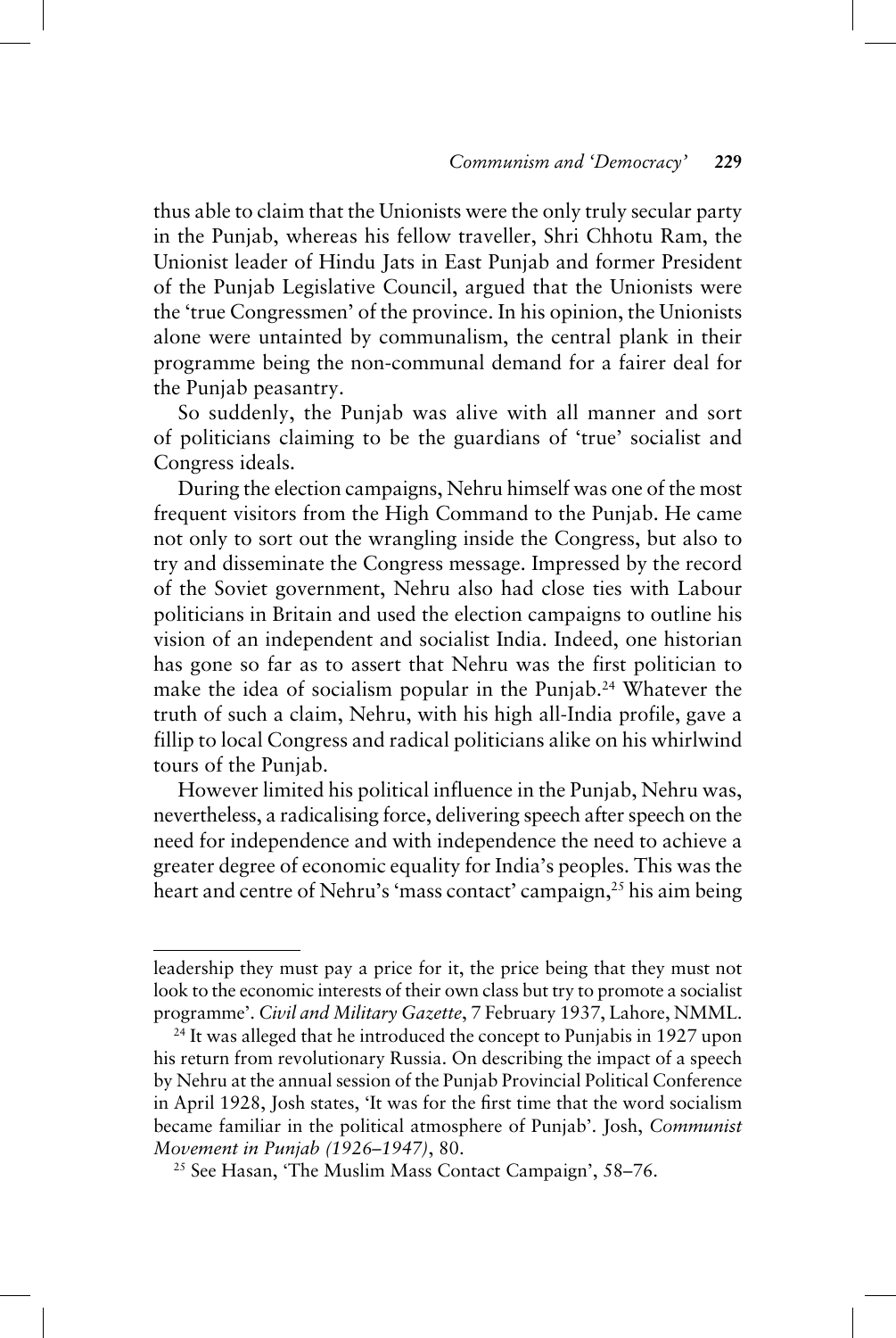to broaden the appeal of Congress among peasants and Muslims and to mobilise new and vital bases of support where the Congress message had not previously reached. This was of particular significance in the Punjab, where the social and religious background of most local Congressmen stood in the way of their making a successful appeal to the new voters, peasants and Muslims alike.

An interesting angle on Nehru comes from provincial intelligence sources, which, reluctant though they were to recommend internment of India's most prominent politicians, nevertheless kept an eagle eye on his activities and his impact upon the Punjab. One such report described Nehru's activities in the following words:

In all his speeches he stressed economic matters and the need for a socialist order and he emphasised that the amelioration of the conditions of workers and peasants and the establishment of a socialist state could not be effected without first securing independence from British rule.26

Nehru also saw the elections as an important milestone in the long and hard journey towards independence, but from a rather different perspective, of course, than that of the government: 'He impressed on his hearers that the battle of freedom would not be won in the Councils, but in the fields, in the factories and in the bazaars'.27 For the government, however, the most worrying aspect of Nehru's visits was the impact he had on rural Punjab:

The effect of his visits to the countryside is likely to be more dangerous. The peasants are eager to hear solutions of their economic difficulties and the Pandit's visit has proved the existence among the rural class of interest in such questions as socialism and independence and has stimulated this interest.28

According to this report, Nehru was making socialism legitimate in the eyes of peasantry of the Punjab, which heretofore had somehow kept isolated from such a dangerous infection.29

<sup>26</sup> Home Political File 4*/*14*/*36, NAI.

<sup>27</sup> Home Political File 18*/*6*/*36, Fortnightly Report June 1936, NAI.

<sup>28</sup> Ibid.

 $29$  Ibid.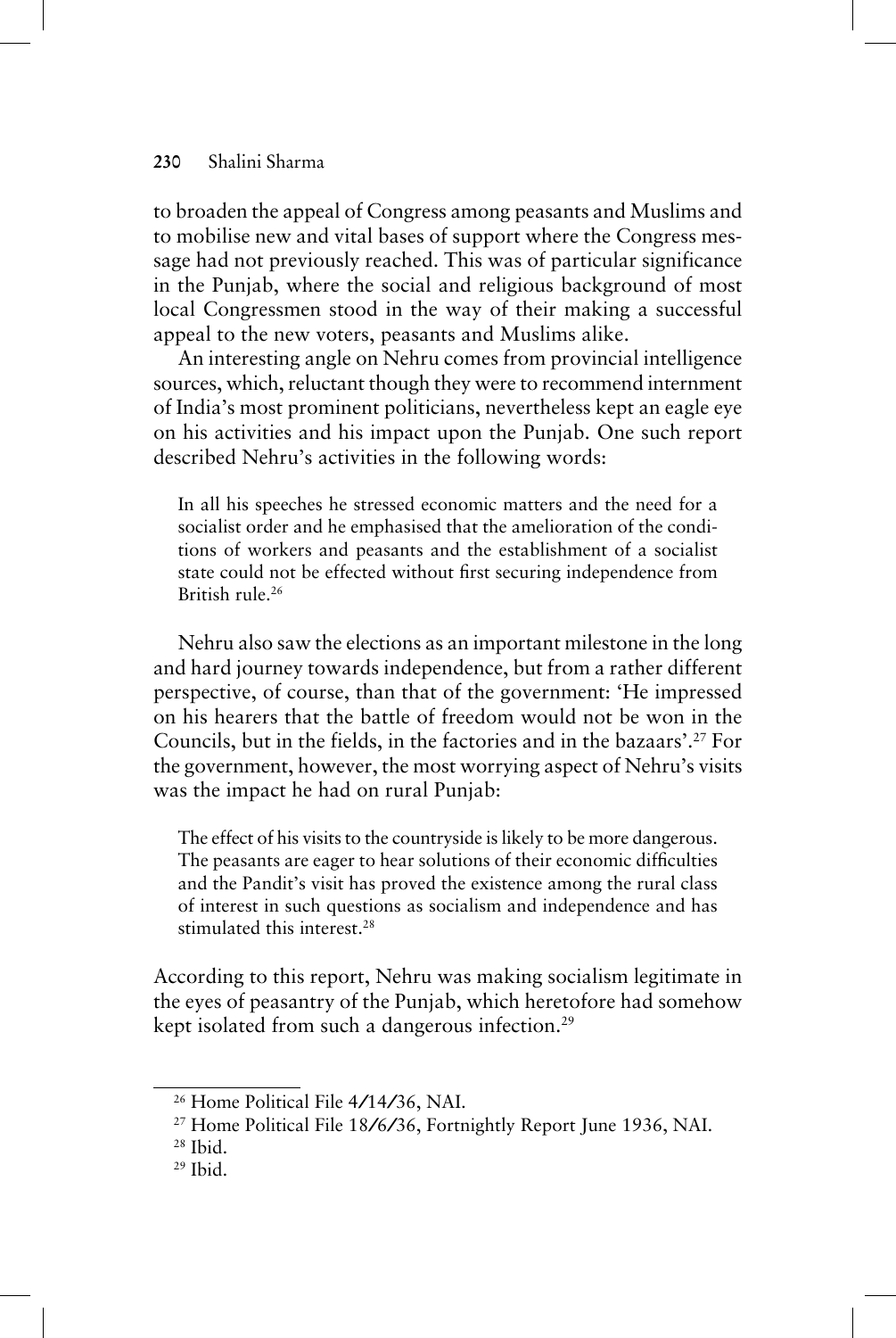Local activists prepared for Nehru's meetings months in advance. Village and district committees set up fairs and held gatherings to ensure that the new messiah's coming was not unannounced. Nehru's visits ruptured the calm of district life, as locals took advantage of them to promote their own agendas.

There is great activity among Socialists and communists in this district in preparation for a conference which Pandit Jawaharlal Nehru is expected to attend. Small parties are going round the villages holding meetings to advertise the conference. Much of the speaking is actionable and all of it is objectionable and dangerous when delivered to illiterate audiences. It is a crude blend of socialism, communism and hardly veiled sedition, and full vantage is being taken of any local grievance, real or imaginary to stir up discontent.30

The officer charged with analysing 'the Nehru effect' came to a lessgenerous conclusion, portraying Nehru as a glamorous would-be superstar rather than a serious politician with a cogent message. He reported Nehru as being:

Held in great respect by the people collected in the meeting especially by the Hindu women... I believe there was no one in the meeting who understood to begin with what Jowahar [sic] Lal was driving at, and secondly no one was sufficiently interested in the subject to think out details and question him... All that they had come for was to see Pandit Jawaharlal—the man who had been educated at Harrow, had lived a luxurious life in England and in India, the man who had had his clothes washed in Paris and the man who had now forsaken all the luxuries of like and the wealth of his family and had undergone numerous imprisonments for the sake of his country.<sup>31</sup>

All of India—and the Punjab was no exception—loves a festival or *tamasha*, and Nehru could always be relied upon to put on a good show. After all, he was known to have renounced pelf and purse for the sake of the greater good of the people of India, something that went down well in a province steeped in traditions of martyrdom and self-sacrifice. He could, plausibly, be likened to heroes of yore

<sup>30</sup> Ibid.

<sup>31</sup> Home Political File 4*/*14*/*36, NAI.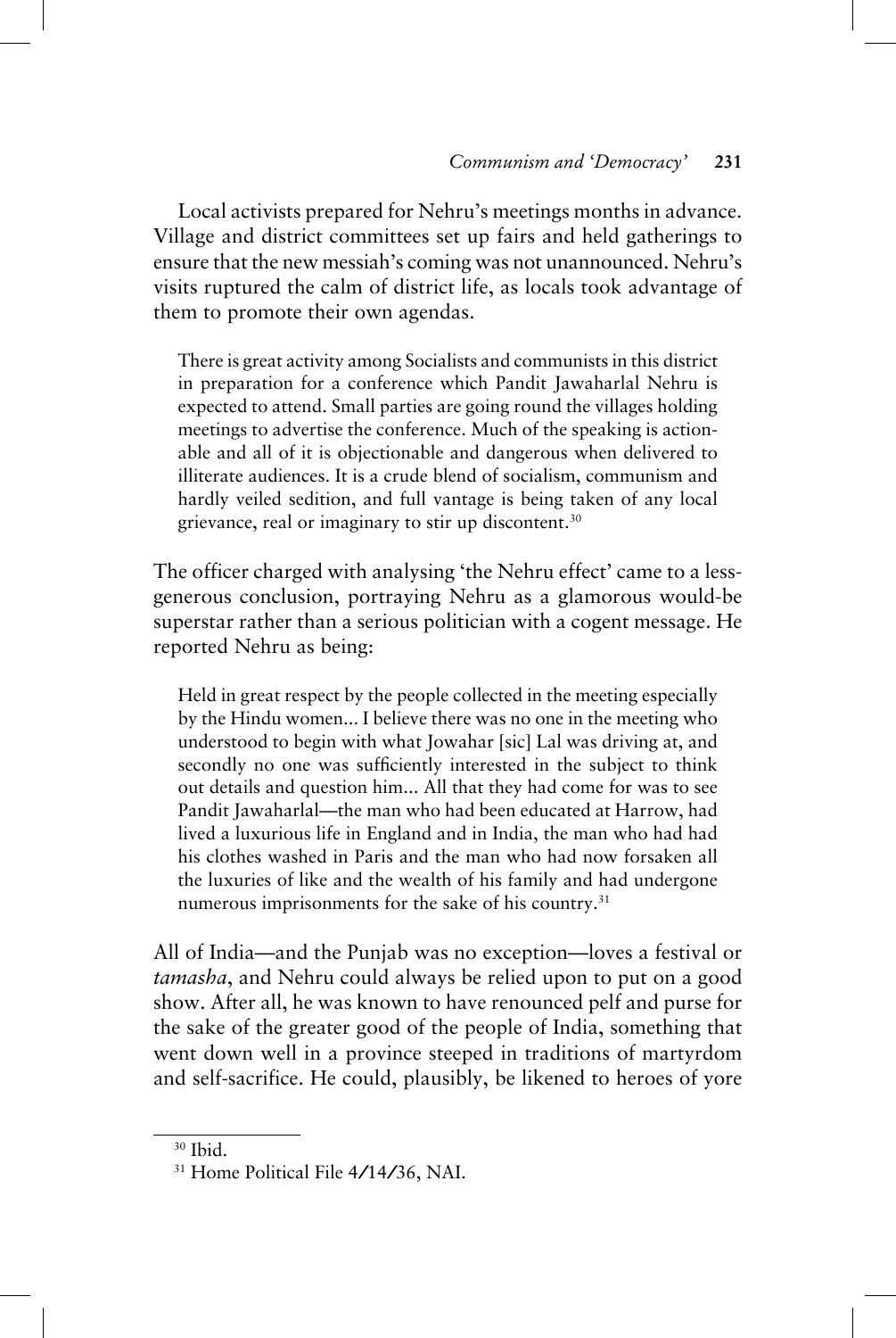in the Punjab and be presented as a model for the politically minded young men of the province.

Several aspects of Nehru's impact upon the Punjab call to be noted. First, his visits led two Hindu candidates who were opposed to Congress policy to make 'spectacular withdrawals'.32 Moreover, in the heat of the general elections, his presence did dampen down the quarrels and rivalry in the Punjab Congress, albeit temporarily. Third and perhaps most importantly, the line he took in his speeches made it legitimate for those on the left to demand fundamental, if not quite revolutionary, changes.

By linking socialism with nationalism, Nehru helped create a context in which it was no longer out of bounds for Congressmen in the Punjab to talk about socialism and the rights of workers and peasants.

Nehru, of course, was only one of the many all-India leaders who came to the Punjab in the enterprise of attempting to dislodge the Unionists. In much the same way, Jinnah, the leader of the All India Muslim League, also realised the importance of trying to improve the League's standing in this critically important Muslim-majority province. On his famous incursion into the Punjab, Jinnah attended a number of student conferences and League meetings throughout the province, with an agenda that seemed designed to vilify the Unionist Ministry and to press for a joint League and Congress front in this anti-Unionist enterprise.33 Interestingly, even in the election manifesto of the League, Jinnah, according to one intelligence official, included 'Congress doctrines with socialistic tendencies'.34 The audiences he attracted consisted mainly of Muslim students and workers, who had enough of the 'reactionary'<sup>35</sup> Unionists. Most of these leaders, whether Congress or League, tried to raise the level of interest in the

<sup>32</sup> Home Political File 4*/*9*/*37, Extract from fortnightly report, January 1937, NAI.

<sup>33 &#</sup>x27;Mr M. A. Jinnah arrived in Lahore on the 10th of October and on the following day addressed a public meeting attended by about 6000 Mohammedans. The two main points from his speech were that he wanted "to break the Ministries which had already been formed here" and to hammer out a strong block to march together with the Hindus'. Home Political File 18*/*10*/*36, Fortnightly Report October 1936, NAI. 35

<sup>&</sup>lt;sup>34</sup> Home Political File 18/6/36, Fortnightly Report June 1936, NAI.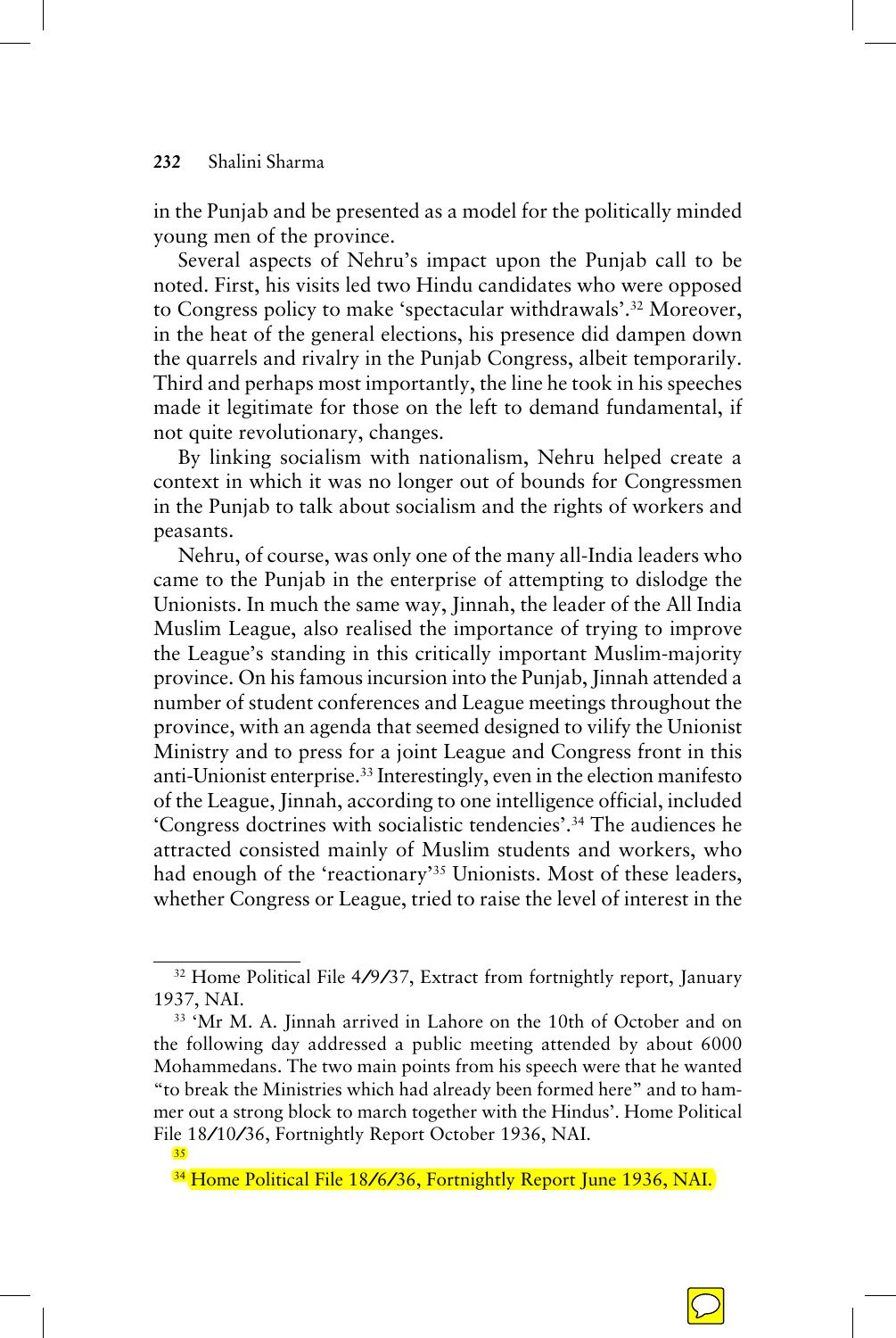elections by using similar siren songs, and some of them had socialist overtones. Even though voting at the elections tended to run along tracks laid long ago, no one can doubt that the foundations had been built in the Punjab, and indeed beyond, upon which the socialist and mixed economy of independent India were to be constructed.

# *Results*

In vastly increasing the electorate by the 1935 Government of India Act, the British assumed that they would in these ways afforce the hands of their collaborators and friends. In almost every Hindumajority province, the result of the elections proved to be spectacularly wrong. However, in the Punjab the elections did not upset British calculations. The Unionists achieved a landslide victory in nearly all Muslim constituencies as well as in the rural Hindu seats in the southeast of the province. In 1937, another Unionist ministry under Sir Sikander Hayat returned to office. This ministry was a coalition of the nine Hindu rural members returned by constituencies led by Chhothu Ram, three persons from the depressed classes, one European, one Anglo-Indian, two Indian Christian and all the rest Muslim, making a grand total of 95 Unionists in an Assembly of 175 members.36

In the Punjab, the elections of 1937 were not the victory of communal politics, but rather a triumph for the old political system that the British and their Unionist allies had set in place in the 1920s. It was a reaffirmation of the dominance of the Punjab's landlord agriculturalists and those who joined the army—in other words the traditional clients upon whom the Raj depended. In the election, the

<sup>36 &#</sup>x27;Chhottu Ram's group of rural Hindus will number about 9 members, and will of course be staunchly Unionist. The failure of Congress in rural constituencies in the south-east, which border on the United Provinces, is very satisfactory, and shows that, for the present at any rate, the Jats, Rajputs and Gujars of that part of the Province prefer their own tribal leaders to Congressmen. Chhottu Ram's group of rural Hindus will number about nine members, and will of course be staunchly Unionist. The failure of Congress in rural constituencies in the south-east, which border on the UP, is very satisfactory, and shows that, for the present at any rate, the Jats, Rajputs and Gujars of that part of the Province prefer their own tribal leaders to Congressmen'. Emerson to Linlithgow, 22 February 1937, Document 6 in Carter, *Punjab Politics, 1936–1939*, 77.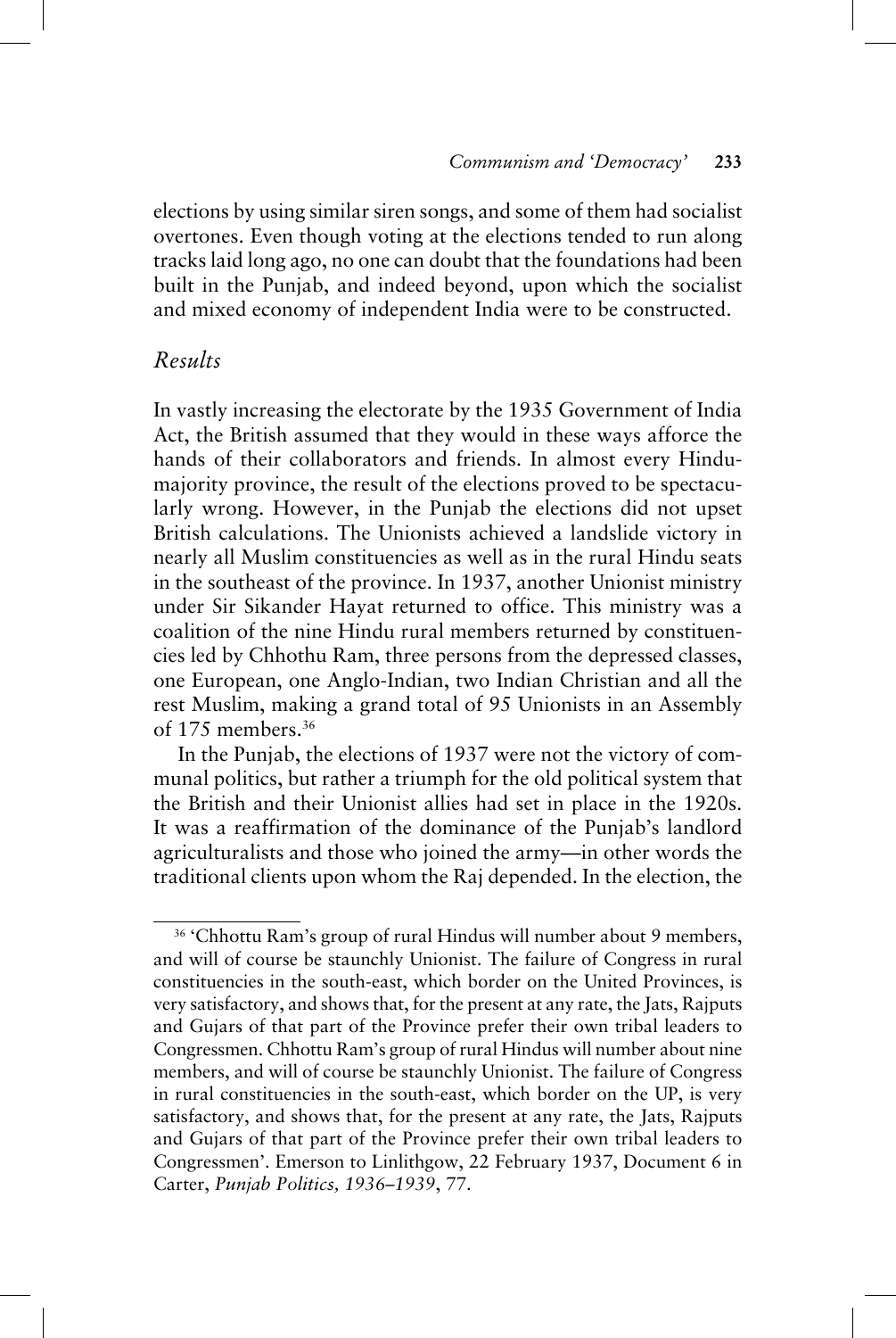Muslim League was routed. The League was represented by only one member in the Assembly.<sup>37</sup>

For its part, Congress won a mere 18 seats, only one of which was Muslim. By the make-up of the Punjab electorate and the careful drawing of constituency boundaries of the British and their Unionist allies, for the time being at least, had kept the all-India parties, whether Congress or League, out of the province.

Although Congress won only 18 seats, it was nevertheless the second largest party in the Assembly. Significantly, one in three, or six of these 18 Congress seats, were won by communists or socialists. The remainder were won from Hindu members of the Nationalist Congress Party. However meagre these victories, they were a cause for celebration in the Congress and they demonstrated just how far things had improved from the dire straits in which the party had been before the elections.

All in all, 13 persons known to have socialist and communist antecedents became MLAs (Members in the Legislative Assembly) in the Punjab Assembly. Congress had given six of them tickets to represent central rural tracts of the Punjab, including five former members of the Ghadr party. The communists Harjeet Singh and Master Kabul Singh were elected despite both of them being 'interned' in their villages under provisions of the Criminal Law Amendment Act. Indeed the government in the Punjab had to rescind these orders once they were elected as MLAs.

Harjap Singh, the ex-State prisoner who was confined to his village, and Master Kabul Singh, another Communist worker who was ordered by Government not to make public speeches, have been released from all restrictions under the Punjab Criminal Law (Amendment) Act, 1935, to enable them to sit in the Punjab Assembly to which they were elected. Both of these members, along with other communist representatives in the Assembly, have since been very busy.38

Another 'radical' Congress socialist, Mian Muhammud Iftikharuddin, defeated a prominent Unionist leader at the polls. However, this

<sup>&</sup>lt;sup>37</sup> Initially two League members were elected—Raja Ghazanfar Ali and Barkat Ali—but the former was tempted over to the governing party after the elections. Samad, *A Nation in Turmoil*, 31.

<sup>38</sup> Home Political File 18*/*4*/*37, Fortnightly Report April 1937, NAI.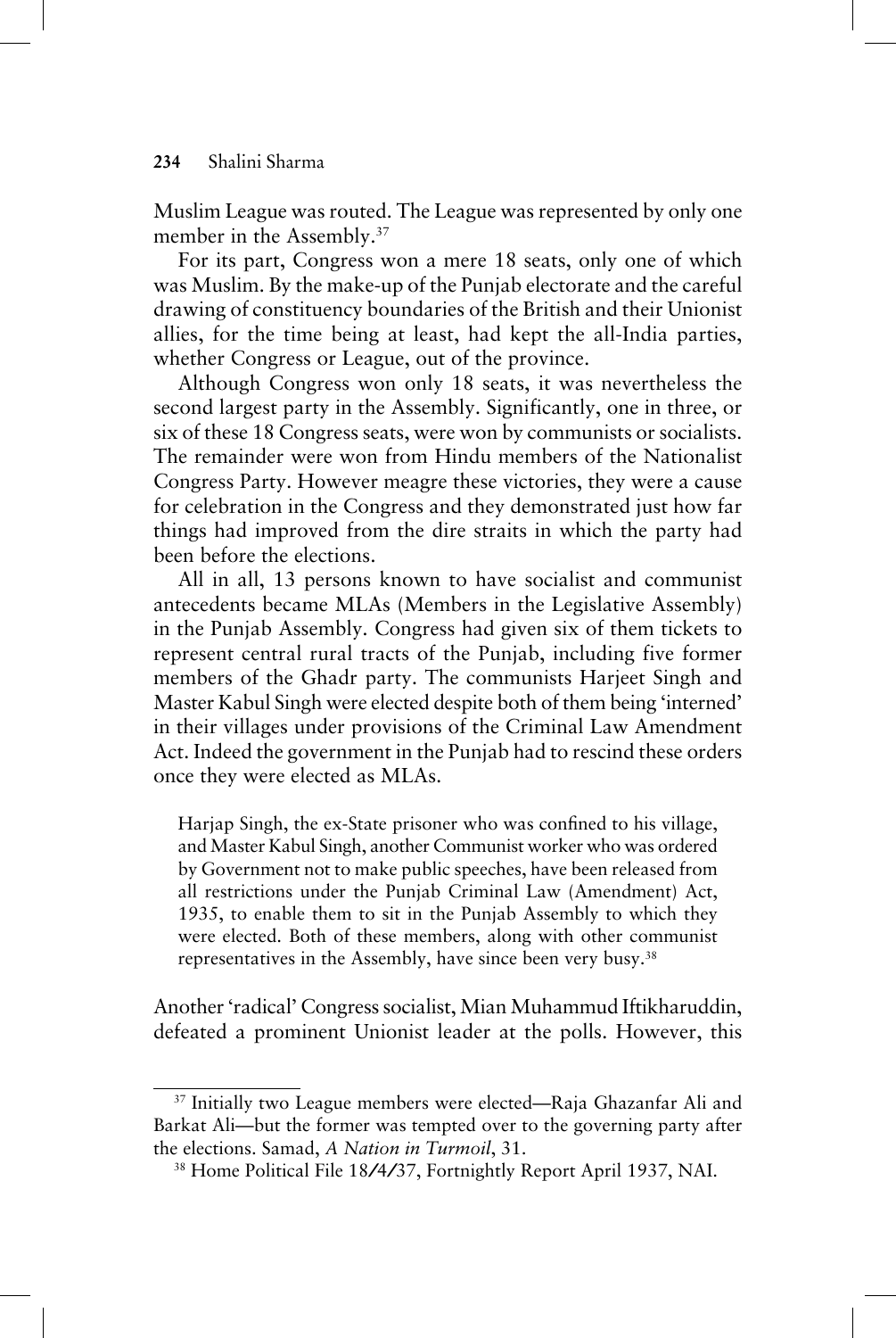#### *Communism and 'Democracy'* **235**

triumph was attributed to Iftikharuddin being a leader of the newly enfranchised community of Arains, market gardeners, and being a scion a prominent and wealthy Lahore family to boot, rather than a consequence of the popularity of his socialist views, of which he made much during his election campaign.39 Sohan Singh Josh, who was returned from the Amritsar constituency, was another radical who won a seat. He described his own election campaign as being distinct and independent from both the Congress and the Muslim League, without benefit of the patronage of either party. Rather, his success was attributed to his popularity among Sikh farmers of the central Doab tracts in his constituency.40 The 13 candidates who succeeded at the polls had taken advantage of an unprecedented opportunity to express their views in a forum from which they had previously been excluded. By gaining access to the arena of electoral politics, they now helped give the politics of the Punjab new orientations.

## *Inside the Assembly*

After 5 April 1937, those who had for so long dominated the Punjab Council now had to deal with a quite different breed of politicians, some of them—from their perspective—a rabble.

In the past, the Unionists, although loyal to the Raj, were wont to blame the British for all their difficulties; now the elections had changed poachers into gamekeepers. As the party in office, they had to defend what the state was doing. Before 1937, the Unionists had only one single Congress member (a woman) in opposition. Now they faced a phalanx of 35 Congress and Akali members, all of whom, on the first day the Assembly met, symbolically donned white caps and khadi clothes, as 'a visual demonstration of the new order'.<sup>41</sup> In the Assembly, which previously had been full of administrators and nominated members, this very visible opposition now took their seats;

<sup>&</sup>lt;sup>39</sup> 'There is one Muslim Communist, a curious case, as he belongs to a family with very loyal traditions and was educated at the Chief's college and at Oxford. His election, however, was entirely due to his tribal influence, had no reference to communistic tendencies, and the Unionist Party ought later to be able to get hold of him'. Emerson to Linlithgow, 22 February 1937, Document 6 in Carter, *Punjab Politics, 1936–1939*, 77.

<sup>40</sup> Josh, *My Tryst with Secularism*, 213.

<sup>41</sup> Mitra, *Indian Annual Register, 1937, Volume 1*, 55.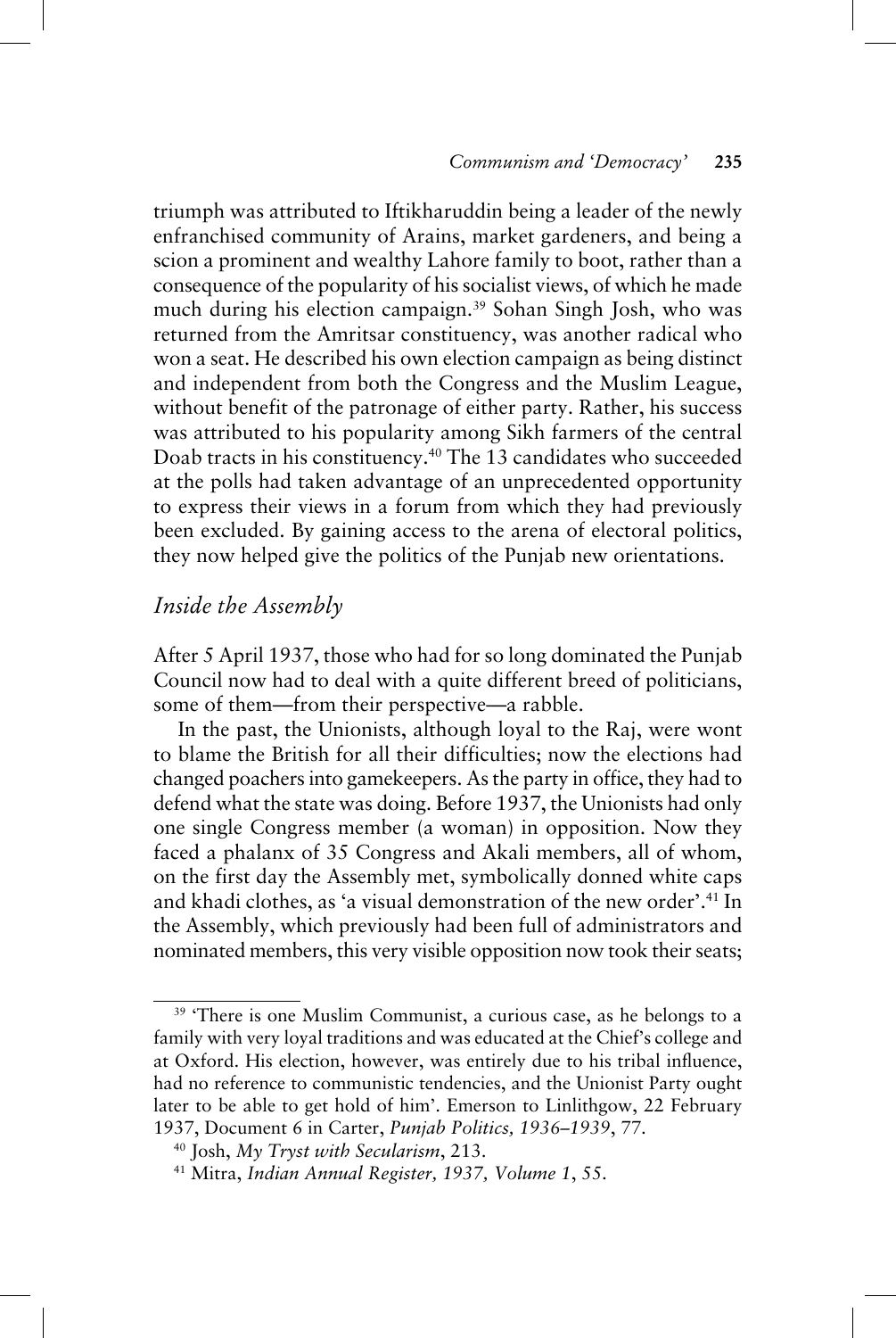on the very first day, Dr Mohammad Alam asked why the members of the Assembly had to stand up to hear the Governor's speech to the House.42 In their white khadi, Congressmen brought a splash of colour to the Assembly by carrying Congress flags.

The Congress benches in the Legislative Assembly today were gay with a profusion of miniature tricolour flags. They were placed on the desks in front of each member and showed vividly against the black plush of the seats... several members, including non-Congress members, such as Sir Mahommed Yakub, wore tricolour buttonholes on the lapels of their coats.43

On the second day of the session, the opposition staged a walkout over a dispute about the election of the Speaker. The tone of a much more confrontational parliamentary style had quickly been set within 48 hours. The opposition saw their role as to challenge the polite manners of high politics and the cosy closed shop of the Punjab Assembly. Many of them refused to speak in English even if they were fluent in the language;<sup>44</sup> and some of the newly elected members challenged each and every accepted norm of behaviour in the House. This was in line with the strategy advocated by the High Command to Congress members in provinces where they were not in a majority. These MLAs swiftly learnt the arts of becoming an effective parliamentary opposition—noisy and troublesome to boot leading a disgruntled Sikander Hyat Khan, the Chief Minister, to complain that opposition members who challenged him in the chamber were being 'disloyal'.45

All this was the froth and bubble rising out of deep currents in the new politics of the Punjab, and indeed of India. And it was particularly in the Punjab Legislative Assembly where radicals in opposition, whether Sikh or Congress, set themselves up as the

<sup>42</sup> Ibid., 156.

<sup>43</sup> *Civil and Military Gazette*, 3 April 1937, NMML.

 $44$  The Speaker finally made a ruling on 5 July 1938 that members could speak in the language of the province, prompting both Bhargava and, significantly, Sikander Hyat Khan to speak in Hindustani. Mitra, *Indian Annual Register, 1938, Volume 2,* 191.

<sup>45</sup> Zetland to Linlithgow, 27 June 1939, MSS EUR D609*/*11, OIOC.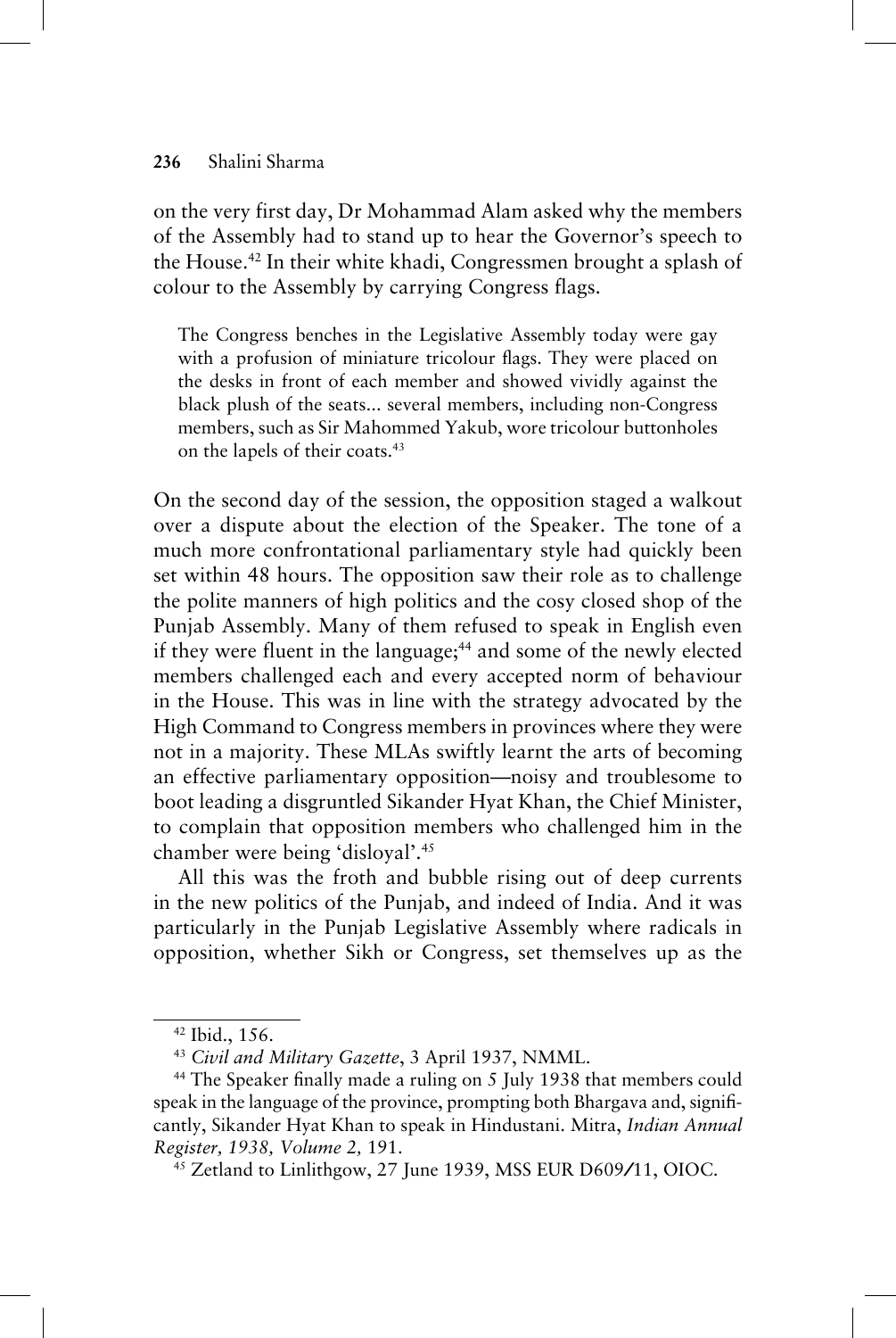champions of the peasantry and challenged the old Unionist claim to speak for the masses.

On his very first appearance in the chamber, Sohan Singh Josh cut to the chase by asking how democracy should be defined. He questioned the legitimacy of an election in which 76 per cent of the population had been refused the right to vote. In his view, the Punjab could learn much from the Russian experience.<sup>46</sup> Thus, an Assembly in a province that had particular reason to fear the Bolshevik example now had to listen to Josh praising the Soviets and, to add insult to injury, in Urdu (a practice for which he was continually criticised since English remained the designated language of parliament in the Punjab even after permission was given for the vernacular to be used).

During the same debate, another issue was raised, which gave a hint of the wider radical agenda. It was asked whether those who collected revenue for the government, the *zaildars* and *lambardars*, and were charged with maintaining law and order and suppressing 'sedition', should, as servants and beneficiaries of the colonial state, be allowed to stand for election and represent the very people they were exploiting. A Congress Socialist colleague of Josh, Mian Iftikharuddin, was a fierce critic of things as they were in the Punjab. The system that ensured the hereditary rights of the Punjab's landed aristocracy was, in his opinion, the root of the evil.<sup>47</sup>

He also urged Punjabis to understand that the ways in which democracy worked in England were not relevant to India and to the Punjab. 'The position in England was that the English masses fought with their own countrymen in order to get rights for themselves. Here the situation is entirely different'.48 Iftikharuddin, and others of his ilk, argued that Punjab's chamber was not just somewhere in which

48 Ibid., 79.

<sup>46</sup> *Punjab Legislative Assembly Debates*, 12 April 1937, 199.

<sup>47</sup> As Mian Iftikharuddin said, 'Again the problem involved here is far more important and wider than the mere question of lambardars or zaildars aspiring to represent their constituencies in this House. The question involved is as to whether the landed aristocracy is to rule us or whether the masses also are going to have a voice in the administration of the affairs of this province... It cannot be accepted as true that a post which is held on a hereditary basis makes a person who inherits it a true leader the moment the previous holder dies'. *Punjab Legislative Assembly Debates*, 12 April 1937, 200.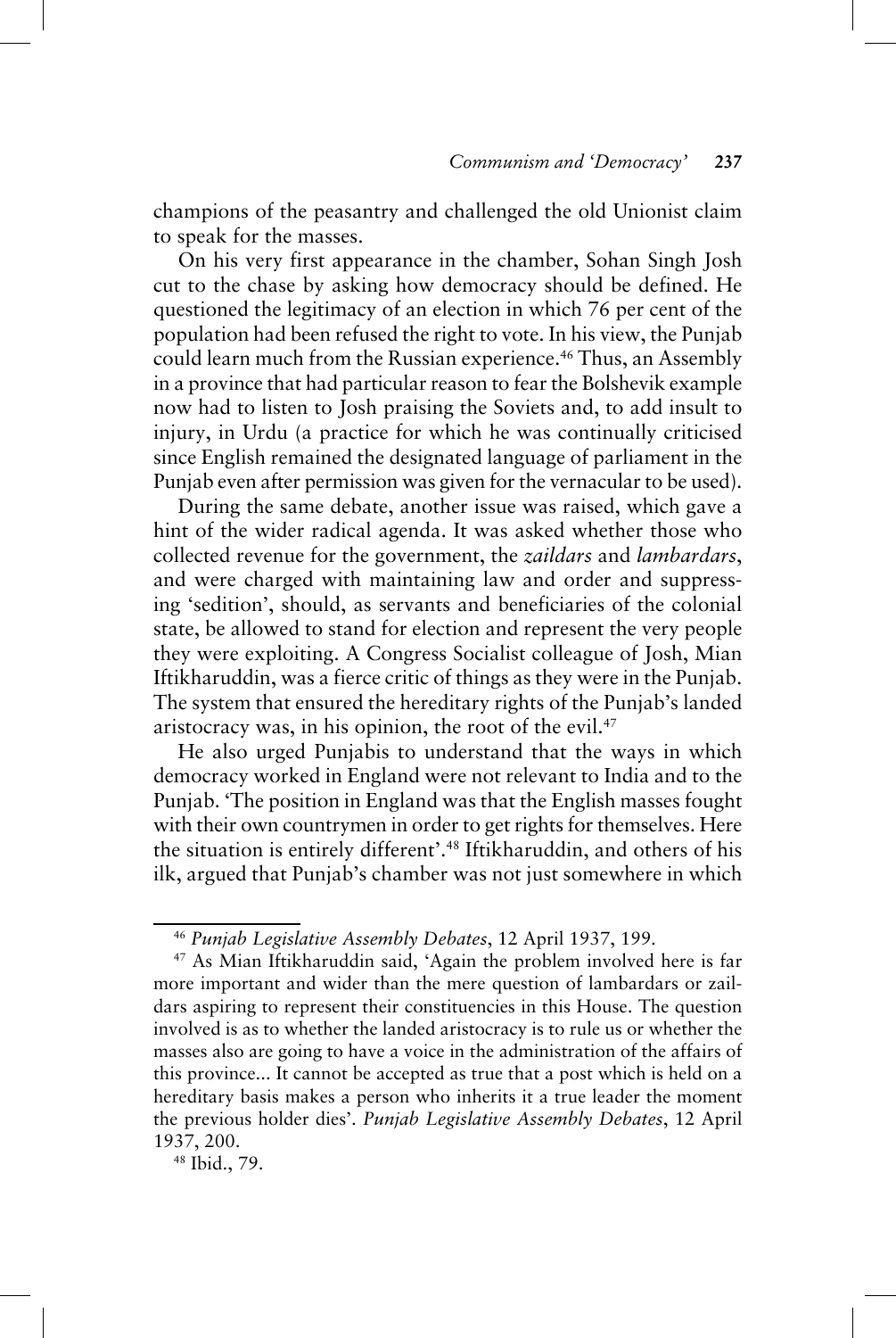to raise the familiar themes of anti-colonial rhetoric, idealising the Soviet experience or criticising the political values of conservative Punjab. Rather, it should be a forum in which the grievances of the Punjab's underprivileged called to be addressed.

Hence, Iftikharuddin, for his part, frequently attacked the repression habitually practiced by lambardars, working in collusion with the police, of the Punjab's still mainly disenfranchised peasantry. Sohan Singh Josh and Hari Singh repeatedly tabled motions urging the government to do more for rural Punjab. When crops were destroyed by hailstorms in seven villages, it was Josh who raised the matter in the Assembly and called upon the government to step in and help. The debates of the Legislative Assembly are replete with such instances of radical intervention. When the Unionist government was persuaded to write off debt in a series of Agrarian Bills in 1938, this was seen as a victory for the Karza Committee,<sup>49</sup> and most Congress politicians in the Punjab had to go along with this rather more proactive line in favour of the peasantry.<sup>50</sup>

However, addressing the needs and concerns of the peasantry was not, of course, a new development in the Punjab. The British had seen themselves as the guardians of the Punjab peasants, their protectors against predators, moneylenders or even the vagaries of the monsoon.51 What was new was the challenge to the old assumptions

<sup>49</sup> *National Front*, 30 October 1938, Communist Party of India Library, Ajay Bhavan, New Delhi.

<sup>&</sup>lt;sup>50</sup> In the tradition of the long-standing alliance between the urban Hindu Punjabis and the Congress-led groups who had consistently campaigned against the Land Alienation Bills since 1901, Maulana Azad (the Congress Working Committee member charged with overseeing the actions of the Punjab in the Congress High Command) now ordered the Punjabi Congress MLAs to vote for the Agrarian Bills. In response, 'Dr Gopichand appears to have informed Azad that the orders will be obeyed but that he must find someone else to lead the Congress party in the Assembly, and it is said that another 14 other Congress men intend to follow Gopichand's example'. Zetland to Brabourne (Acting Viceroy), 8 August 1938, MSS EUR 609*/*10, OIOC.

<sup>&</sup>lt;sup>51</sup> In its crudest form, 'In my time I have done what I could to serve the interests of the peoples of India, and particularly of the dumb masses who, in the tumult and the shouting of politics, are least likely to get a hearing'. O'Dwyer, *India as I Knew it*, p. x. Malcolm Darling's writings are testimony to this important aspect of the 'Punjab tradition', investigated, *inter alia*, by Clive Dewey in his *Anglo-Indian Attitudes*.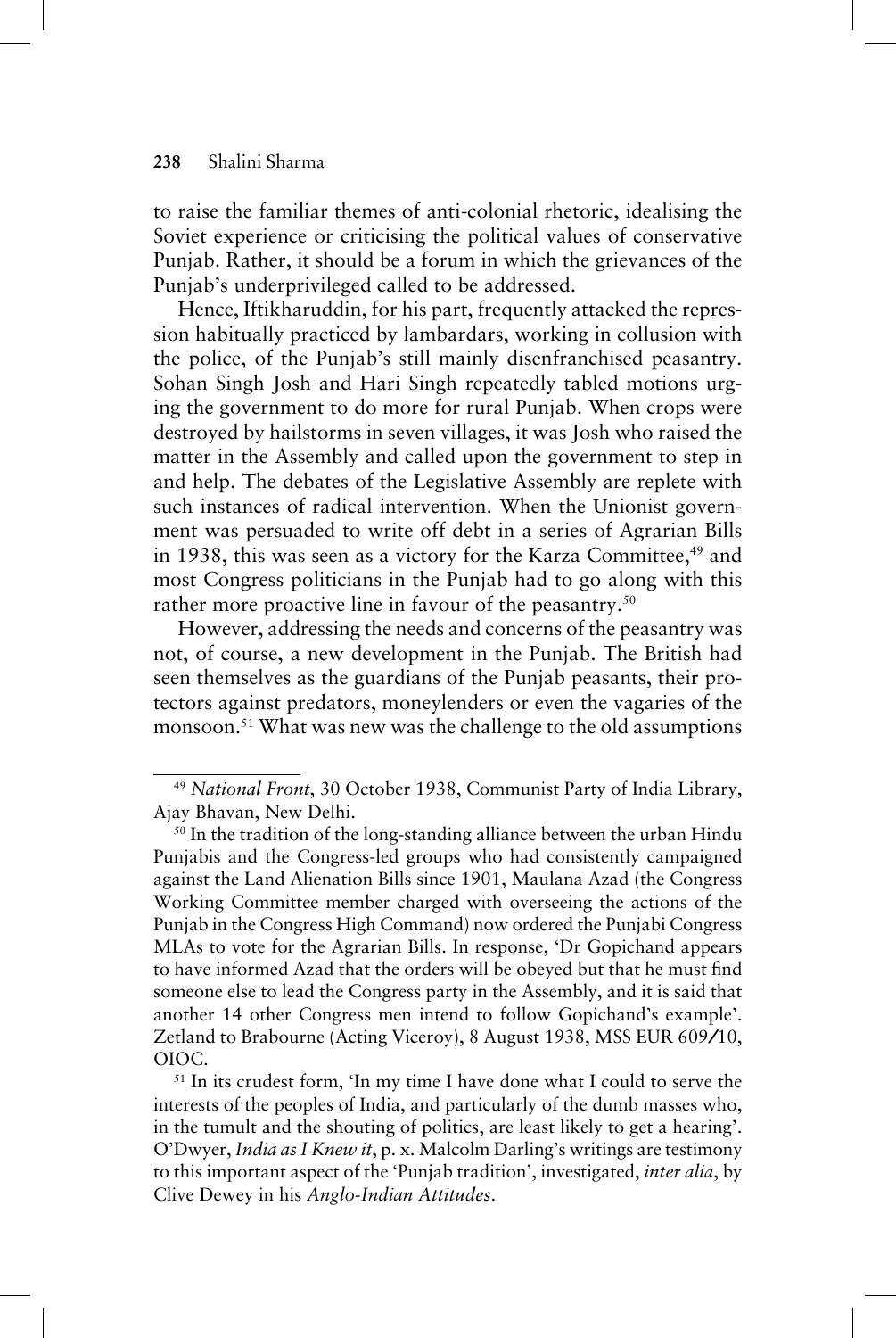that the British were the true defenders of the Punjab peasantry. That the politicians of the Punjab had now visibly shifted their focus from the towns to the countryside was a cause for particular concern to the government.<sup>52</sup>

Another straw in the wind that showed the changed climate was the sharp debate about the Punjab police and its relationship with the peasantry, all part and parcel of efforts to address the daily concerns of rural Punjab. Master Kabul Singh argued against a motion to increase police salaries. Indeed, Kabul Singh made unfavourable comparisons between the notoriously harsh police in Bengal and their Punjabi counterparts, and claimed that the Punjab police were if anything worse than policemen in Bengal. In the Punjab, those who tried to visit political prisoners were turned away with the simple, but deeply revealing dictum, 'This is Punjab sir'.53 The claim that it was the police that kept the Punjab's rival communities from each others' throats was stood on its head by Kabul Singh's retort that 'I would charge the police with the responsibility for causing communal riots'.<sup>54</sup> These were strong words, uttered by a man who had served time; the very fact they could be openly stated in the Assembly reflects a fundamentally changed political atmosphere. In the chamber after 1937, Master Kabul Singh's words could not simply be ruled out of order as seditious. Strong language from persons who previously would simply have been thrown into jail had now to be tolerated in the state's parliamentary forum. Political Punjab, not just loyalists, lackeys and toadies, had won the right to speak out in the Assembly.

One small illustration of the radical activity in this forum is provided by a look at what actual questions they were asking in the chamber. MLAs routinely asked starred questions of ministers about the pressing issues of the day. In the Punjab Assembly, radical politicians used this procedure to repeatedly ask the same questions, about the state of political prisoners, the education of girls, the remission of taxes in areas where crops had been damaged and the corrupt practices of the Punjab police. These issues were raised in the House before 1937. However, the number of such questions

<sup>52</sup> Craik to Linlithgow, 10 May 1938, Document 46 in Carter, *Punjab Politics, 1936–1939*, 213.83 quote.

<sup>53</sup> *Punjab Legislative Assembly Debates*, 6 July 1937. 54 Ibid.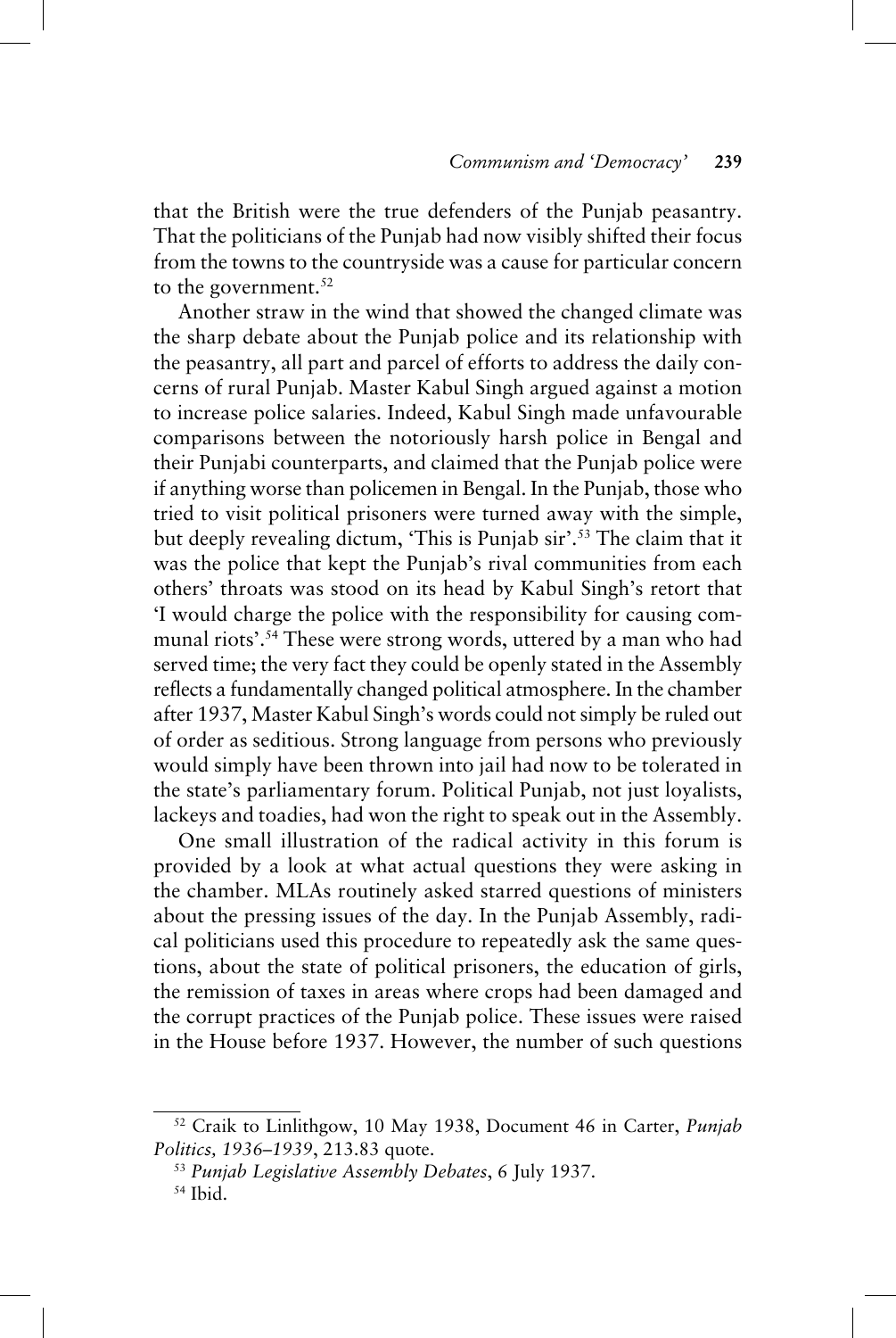increased drastically as did the time spent on them. So much so that Ministers and their opposition would conduct debates in the Punjab press over whether such questions and subsequent motions were a waste of time and tax payers' money or an integral part of democracy and giving voice to what was hitherto neglected (Figure 1).<sup>55</sup>

In short, the Punjab Assembly was a changed place, with *demos*  making its tentative entry into a once strictly controlled and disciplined environment. The opposition tackled many matters previously regarded as taboo, such as the high salaries that ministers gave to themselves and all the privileges to which the old elites clung. Bit by bit, the opposition began to whittle away at the comfortably large majority the Unionists had on such issues as they voted upon. When



**Figure 9.1 Starred questions in the Punjab Assembly 1932–1940**

*Note:* Chart based on information supplied from the Punjab Assembly Debates, 1932–1940. One of the reasons for the rise in questions is that from 1937, the Assembly simply met for longer periods, but despite that proviso, proportionately more questions were still asked of these particular questions than the period before 1937.

<sup>55</sup> See *Civil and Military Gazette*, Lahore.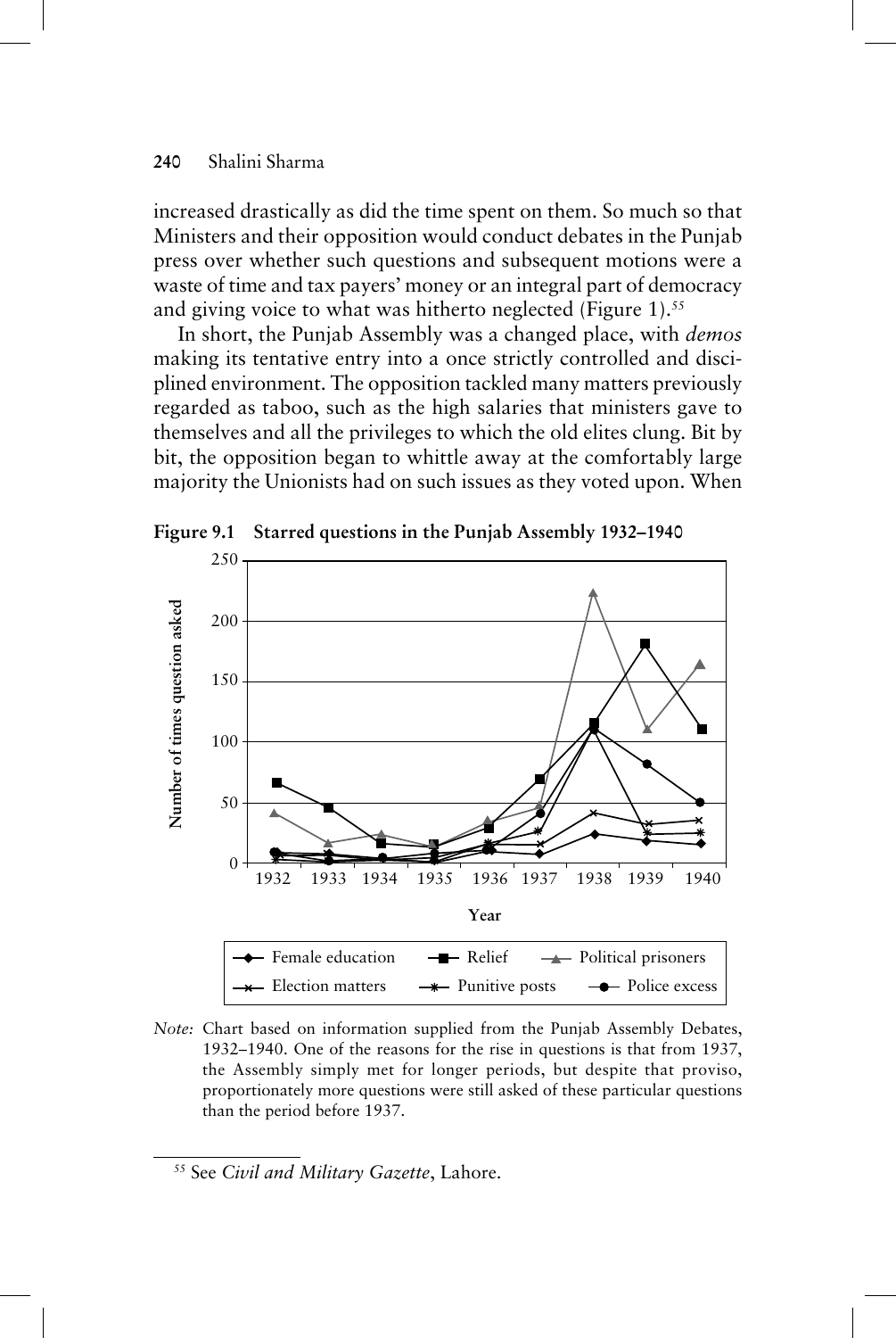|                             | 1932          |    |               | 1933 1934 1935 1936 1937 1938 |    |     |     | 1039 | 1940 |
|-----------------------------|---------------|----|---------------|-------------------------------|----|-----|-----|------|------|
| Female education            | $\mathcal{I}$ | 8  | 3             | 1                             | 10 | 8   | 23  | 19   | -15  |
| Relief                      | 68            | 47 | 17            | 13                            | 30 | 68  | 116 | 182  | 112  |
| <b>Politicall</b> prisoners | 42            | 18 | 24            | 14                            | 33 | 46  | 223 | 110  | 164  |
| Elections                   |               | 6  |               | 3                             | 16 | 1.5 | 42  | 33   | 35   |
| <b>Punitive Posts</b>       | 3             |    | $\mathcal{P}$ | 1                             | 16 | 26  | 110 | 24   | 25   |
| Police Excess               | 9             |    |               | 7                             | 10 | 40  | 110 | 82   | -51  |

| Table 9.1 |  |  |
|-----------|--|--|
|-----------|--|--|

the Assembly first met, the Unionists tended to win motions directed against their policies with majorities of between 50 and 60. However, after the defection of some key members this majority was virtually halved to around 30.

Driving these big changes was the fact that radicals, who previously had urged the Punjab to take the path of revolution outside the constitutional framework, now were making an impact inside the Assembly. This had the consequence of raising their standing in the Punjab, and also changed the ways in which people perceived the Punjab Legislative Assembly. In 1929, Bhagat Singh had thrown a bomb into the Central Legislative Assembly chamber, Delhi, in order, symbolically, to wake up those seated inside. Eight years later, the Assembly itself had become the most visible forum of dissent in the Punjab. Demonstrations and rallies often ended at its doors and this provided the politicians who sat inside the Assembly a legitimacy, which those outside now acknowledged and sought to influence. For example, 2000 students demonstrated against the government's record on civil liberties outside the Assembly in January 1938,<sup>56</sup> whereas thousands of peasants rallied against rising revenue and gave themselves up to be arrested in April 1939.57

The only way that the Punjab authorities could reassert control over the physical area around the Legislative Assembly was to put the organisers in jail and declare these meetings unlawful, a sledgehammer to break the increasingly hard radical nuts inside and outside the

<sup>56</sup> *National Front*, 13 February 1938, Communist Party of India Library, Ajay Bhavan, New Delhi.

<sup>57</sup> *National Front*, 2 April 1939, Communist Party of India Library, Ajay Bhavan, New Delhi.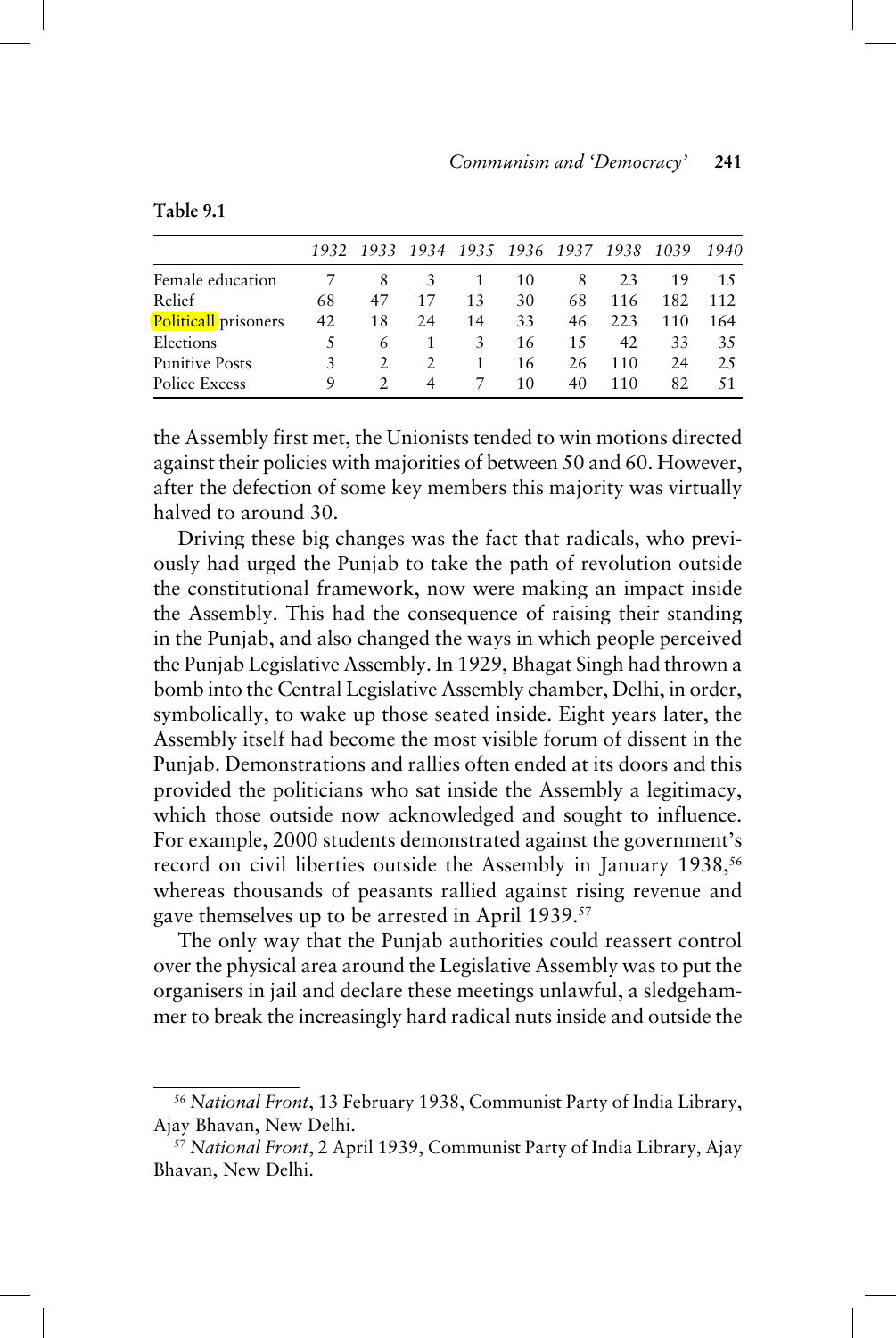Assembly.58 The fact that radicals had become members of parliament provided them a legitimacy and a measure of influence that they had never previously had. Now, they were invited by trade unions to preside over their meetings; the public listened to their rhetoric with a new respect and even the authorities had to think twice before throwing them into jail. Above all, they now had licence to speak their minds.59 The big change was that radicals used their position as elected members openly to advocate the very issues for which previously they had endured long spells in jail.

Intelligence officials were clearly worried that radical MLAs would stir up unrest among the Punjab peasants, in their eyes a once-contented 'yeomanry' now in dire danger of being infected with the virus of disaffection. Communist cadres had learnt to adapt to changing opportunities in contemporary politics and to exploit economic discontent to their political advantage.<sup>60</sup>

In his autobiography, Sohan Singh Josh describes how winning a seat in the 1937 election changed his own position.

Before the election I was just a district leader. But after I was elected to the Punjab Legislative Assembly... I overnight became one of the leaders of entire Punjab. I was welcomed and honoured everywhere—a Communist getting elected to the Assembly was a big, and new, thing then in the eyes of the Punjabi people. My election not only raised my estimation in the minds of our people, but the election campaign also helped greatly the growth of the Communist movement in Punjab.<sup>61</sup>

Josh recognised that his victory at the polls raised his status as a leader in the Punjab and also raised the standing of communism in

<sup>58 &#</sup>x27;I have some hope that the Lahore Kisan morcha will now shortly collapse, as a considerable number of the more prominent organisers have been arrested and are being prosecuted, and the local authorities have been instructed to deal with jathas trying to enlist recruits in the districts adjoining Lahore as unlawful assemblies. During the second half of June only 124 arrests were made in Lahore on four days. On most days no people offered themselves for arrest'. Craik to Linlithgow, 7 July 1939, Document 96 in Carter, *Punjab Politics, 1936–1939*, 360.

<sup>59</sup> Home Political File 18*/*11*/*36, Fortnightly Report November 1936, NAI.

<sup>60</sup> Home Political File 18*/*4*/*37, Fortnightly Report April 1937, NAI.

<sup>61</sup> Josh, *My Tryst with Secularism*, 214.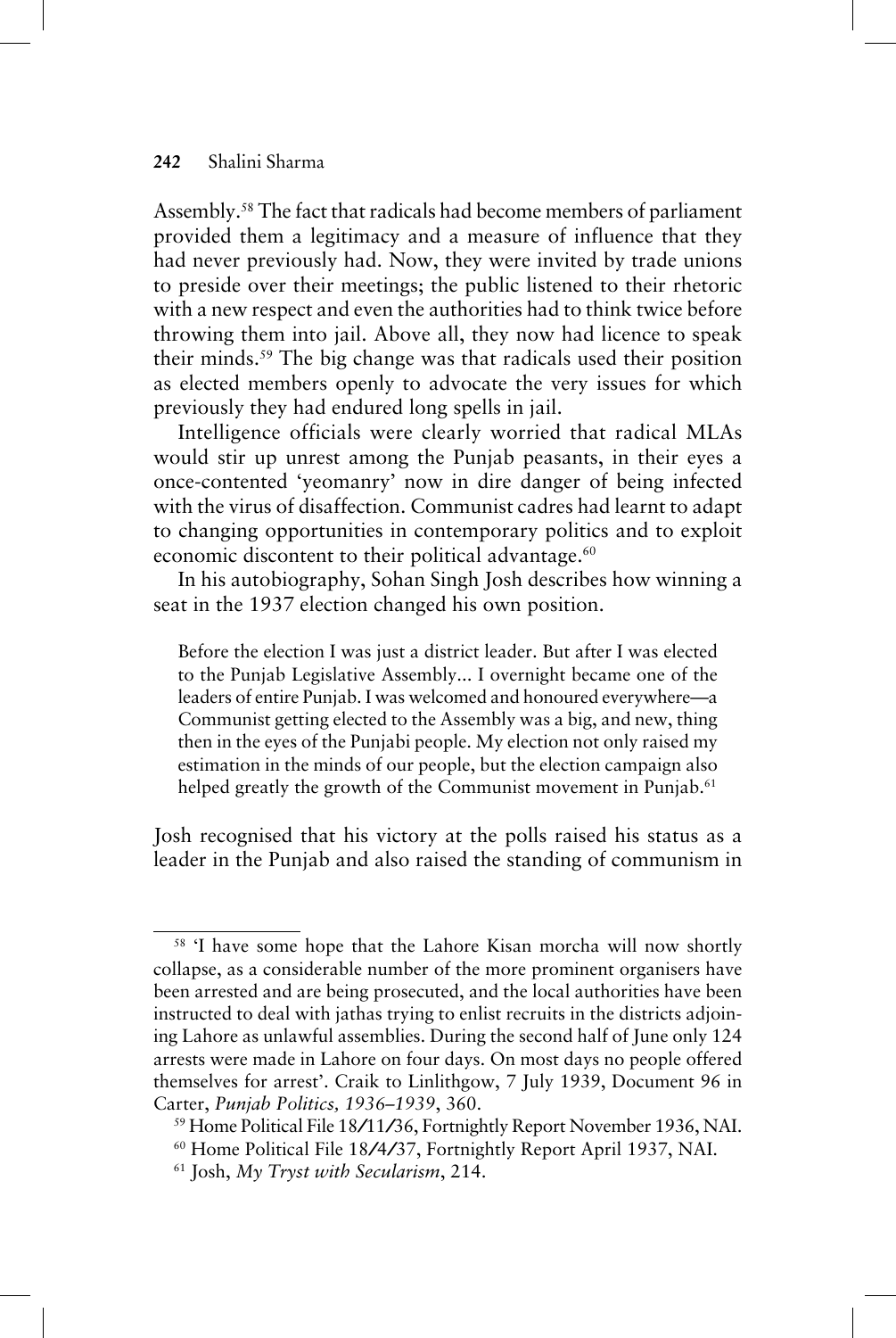the province.62 Josh's damascene conversion to constitutionalism was not simply an obedient response to central party diktat. The process was more complex than that. However, it is undeniable that the party encouraged its followers to go down this constitutional path, as an official communist pamphlet written in 1938 suggests. Communists now began to have a different relationship with the Congress. Congress ministries were described as 'our' ministries: 'The Congress is our organisation, and therefore the Congress Ministers are people's ministers',<sup>63</sup> and Congress was the 'leading anti-imperialist organisation in the country'.64 Communist pamphlets underlined the new political opportunities that came with Congress accepting office. The Legislative Assembly was now seen to be a dynamic institution, which could be deployed to trans- form the political scene. A new breed of politicians now had a chance to force government ministers to behave in the political arena quite differently from before.

In the Punjab, the first faltering steps towards constructing a constitutional response capable of challenging imperialism had now been taken. Finally, the constitution came to be viewed as a way of undermining the Raj. Therefore, the left had come to accept that elections mattered and winning them was of the essence. For radicals and the colonial regime alike, the terms of political engagement had changed, and changed significantly, never to return to the unequal balance between the rulers and the ruled, which had been the essence of the Raj in the Punjab.

## *Conforming to Traditional Political Mores*

In these ways, during the 1930s, the colonial state and the radical left both had to reconsider and then fundamentally transform

<sup>&</sup>lt;sup>62</sup> Further evidence of Josh's own political acumen is perhaps indicated by the fact that he was elected General Secretary of the Punjab Provincial Congress Committee on April 16, 1939. Home Political File 18*/*4*/*39, Fortnightly Report April 1939, NAI.

<sup>63</sup> Home Political File 13*/*2*/*1938, C.P.I., 'The Communists and the Congress: Being the thesis on the role of the Indian Communists in the struggle for Complete Independence of India, (with a note by Krishna Swamy)' (Agra, 1938), ACI.

 $64$  Ibid.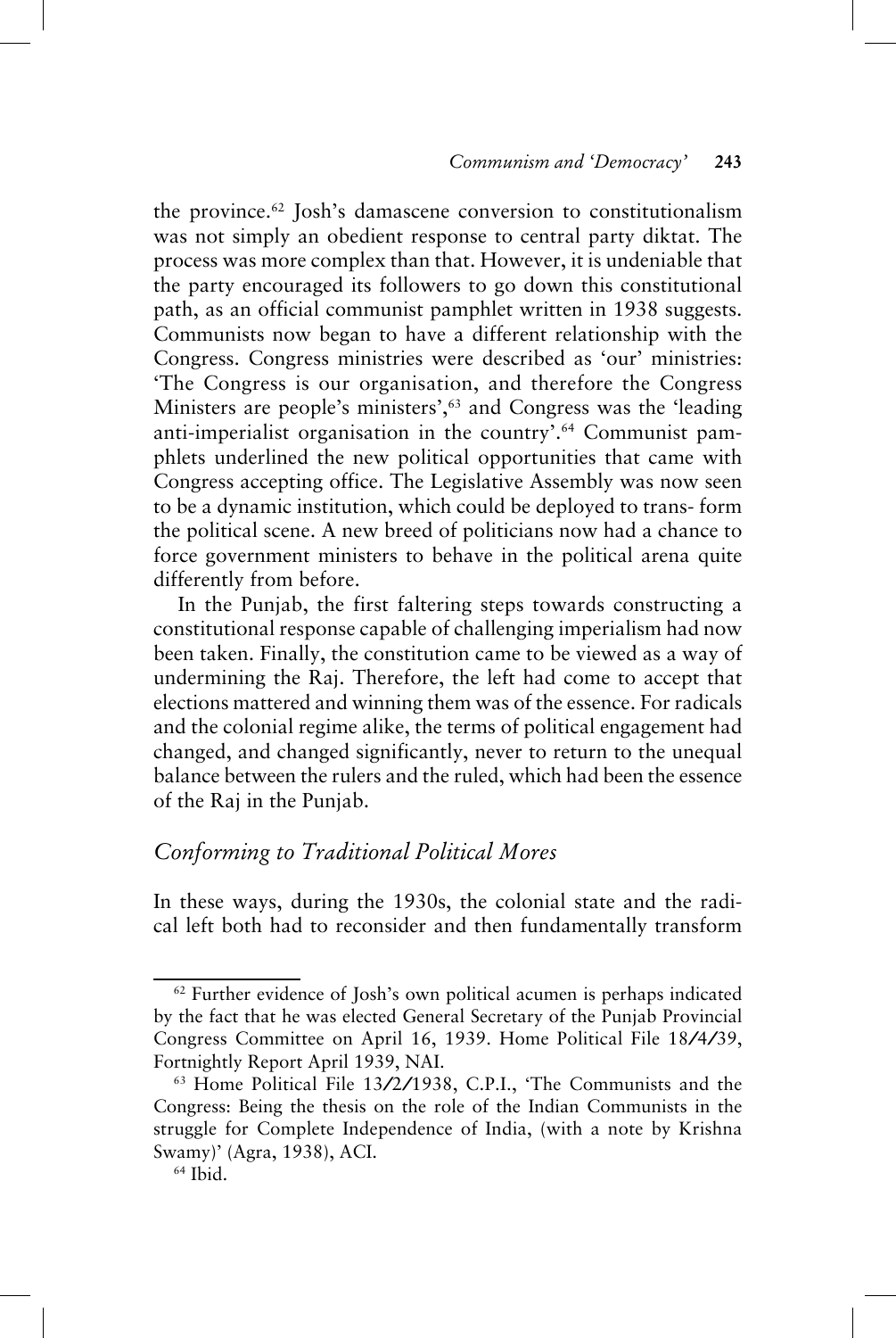their political strategies. To make the new constitution work, the Punjab administration could no longer shut out from the Assembly its political enemies, whether communists or Congress nationalists. Putting them into jail was no longer an option. For their part, the radical left now wholeheartedly joined the electoral process, served as elected members and used their position in the Legislative Assembly to advance their cause. But, of course, these changes meant that both sides, with their very different and ultimately incompatible agendas, were bound to clash. Take, for example, the sensitive issue of recruitment in the Punjab: at all costs the British had to protect their ability to recruit soldiers from the Punjab, particularly once it was clear that war was on its way. Yet radical Punjabis had no intention of being tame collaborators, and they had the issue of recruitment very much in their sights. An essential element of the Punjab tradition was to promote the stereotypes of the martial and loyal Punjabi, the backbone of the British Indian Army. In the First World War, half the recruits of a massively increased army were recruited from the Punjab. For long, Punjabis had taken pride in their status as India's soldiers. They had done well by joining the army, both materially and in terms of social standing. To attack their role as Britain's enforcers in India and beyond was, in the Punjab, likely to be a double-edged sword. Thus, Congress and the radical left alike had to tackle this issue differently and subtly, by lauding the martial tradition on the one hand but arguing that new channels for its expression had to be found.

The best exponent of these views, Sohan Singh Josh, proclaimed:

They say that we Punjabis are a martial race and so we must join the British Army. I say yes we are a fighting race. We have gone to battle in the past and we shall do in the future but not for  $\bar{z}18$  a month, as mercenaries. We shall fight as soldiers, the battle of India's freedom.<sup>65</sup>

This peculiarly Punjabi stance challenged not only the Raj but also the central tenets of Gandhian nationalism, while reasserting a powerful provincial pride in martial traditions, which its people had nurtured over two centuries. Now, the radical line argued, it was important to learn the lessons of the past and deploy the martial talents of the

<sup>65</sup> *National Front*, 4 December 1938, Communist Party of India Library, Ajay Bhavan, New Delhi.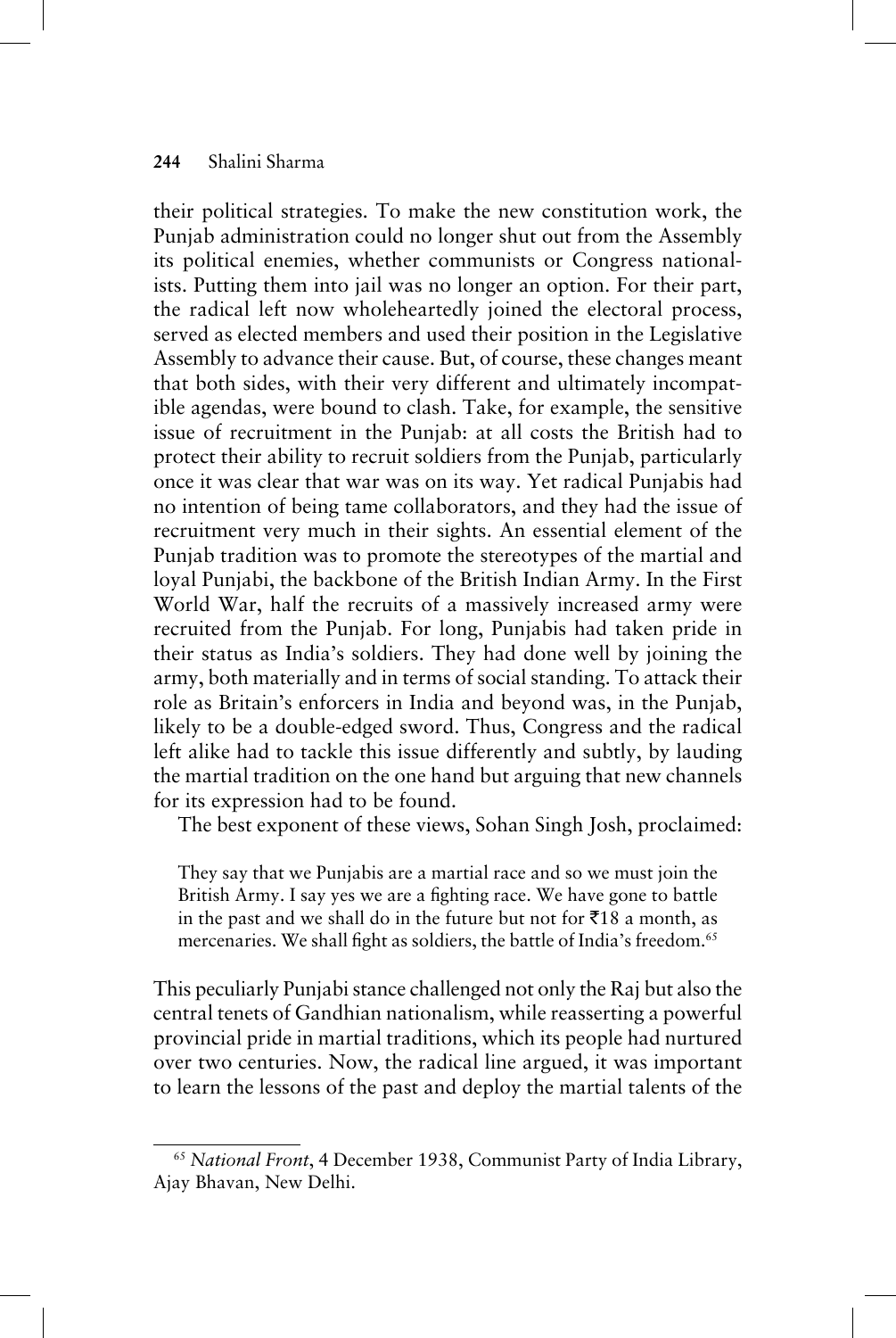Punjab to the real enemy—colonialism. One way that politicians of all shades channelled these martial traditions was by creating militia wings of their political party. Hence, by 1939, every political party in the Punjab apart from the Unionists had set up some sort of a militia or '*fauj*  $h \rightarrow 0$  its own.<sup>66</sup> One example of this type of organisation was the  $\bigcirc$  onal Militia Congress, active in both Amritsar and Lahore.<sup>67</sup> In these bodies, volunteers were subjected to a training as much political as physical.

Another tactic was to disrupt the steady recruitment of Punjabis to the Indian army. Gandhi took another bashing in a speech at Nowshera Punawan, in which Baba Kesar Singh 'told his audience not to repeat the mistake made by Gandhi "and people of his ilk" who, during the Great War, urged the Indians to join the Army and fight for British imperialism'.68 The left also used veterans from the Great War to dissuade Punjabis from yet again becoming cannon fodder for the imperial regime.<sup>69</sup> Punjabi women exhorted their sisters not to lose their sons on the battlefields of Europe.70 The Naujawan Bharat Sabha developed a new line in which joining up for the King

<sup>66 &#</sup>x27;It was decided to build up an Akali Volunteer organisation, to be known as the "Akali fauj" or "Akali Sena" at a joint meeting of the Shirimani Akali Dal and city Akali Jatha of Amritsar on the 4 of April 1939... The formation of these Volunteer organisations is the outcome of the Akali jealousy between the Akali Party and the group of rural agitators controlled by the Ghadr Conspiracy case convicts (the Babas)... The present Kisan Morcha in Lahore is further detracting from Akali influence'. CID Lahore report by W. D. Robinson, 12 April 1939. Enclosure, Craik to Linlithgow, 17 April 1939, Document 87 in Carter, *Punjab Politics, 1936–1939*, 331–32. 'So far as the Hindu groups are concerned the chief appeal to prospective members appears to be the Communal and Religious appeal. I notice for example that the Mahabir Dal, whose preferred objects are purely religious service claims 10,000 adherents in the Punjab. On the other hand, it has to be observer that in the case of other Hindu Volunteer organisations military training seems to be adopted'. Zetland to Linlithgow, 24 January 1939, MSS EUR D609*/*11, OIOC.

<sup>67</sup> Home Political File 18*/*5*/*39, Fortnightly Report May 1939, NAI.

<sup>68</sup> Home Political File 58*/*38, Director of Intelligence Report, Notes re. Anti-recruitment and Anti-war Propaganda, NAI.

<sup>69</sup> Home Political File 61*/*30, Director of Intelligence Report, Notes re. Anti-recruitment and Anti-war Propaganda, NAI.

<sup>70</sup> Ibid.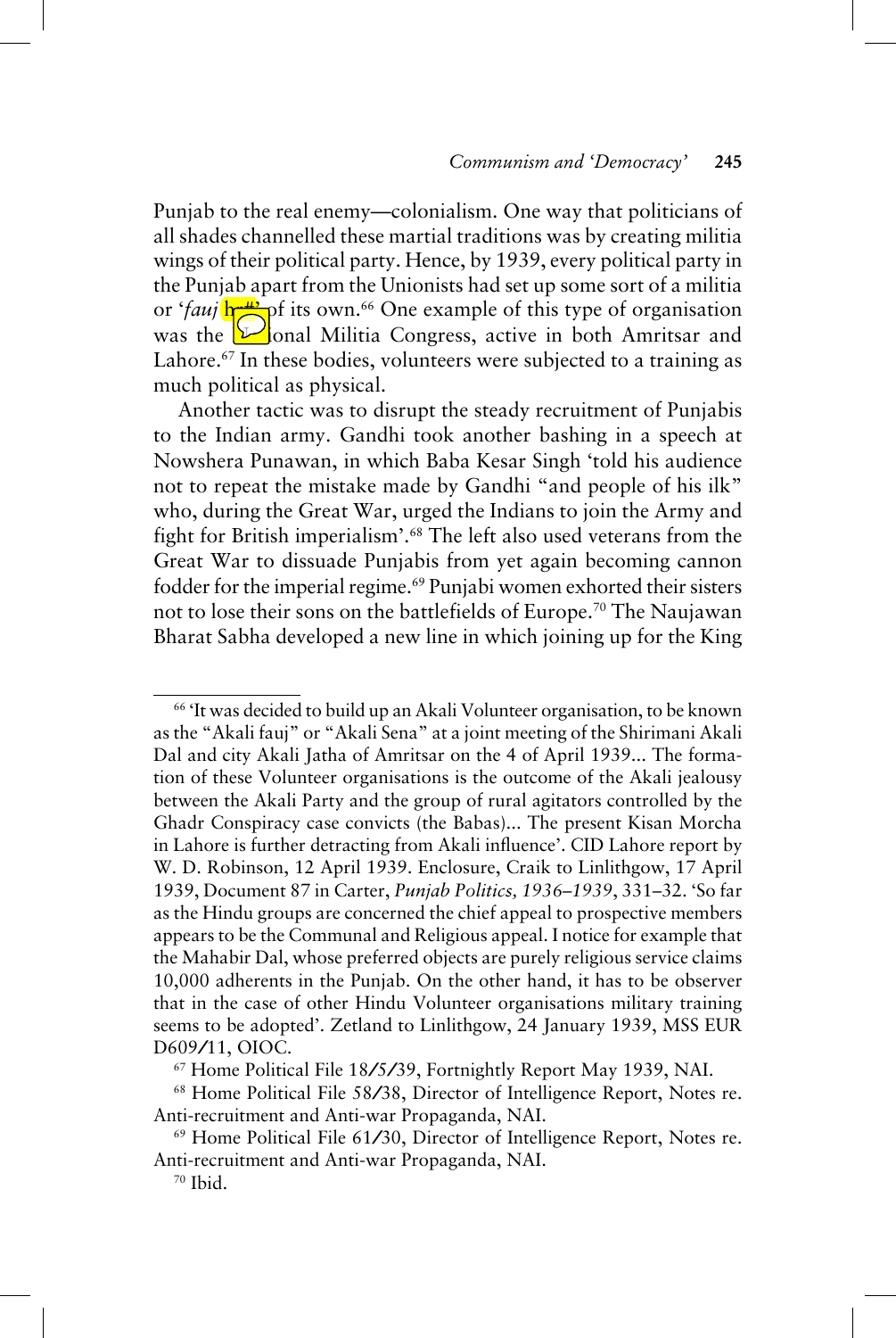Emperor was described as a badge of shame, not of honour. *Izzat*, or honour, of which colonial officials had previously made much to elicit loyalty, was now turned into an effective political weapon against the British by the radical Naujawan Bharat Sabha and antirecruitment agitators.

A central plank of the radical agenda was to challenge the legitimacy of colonial rule, cast doubt on its values, shame the collaborators and loyalists and break the ties between the British and their subjects by emphasising national pride over and above any material gain that joining imperial armies could bring. Even the financial benefits of being soldiers of the King were questioned by broadcasting how little an Indian sepoy was paid compared with his white counterparts.<sup>71</sup>

It is difficult to assess how effective this anti-recruitment drive was. However, the large numbers who came to the anti-recruitment meetings in the Punjab suggest that at least the message reached a wide audience, despite the undoubted and continued success of mass enlistment in the province, to which the Unionists were committed.72 From 1937 onwards, anti-recruitment meetings were held in Hoshiarpur, Jullunder, Amritsar, Ludhiana, and Lahore. Between April and August of that year, 13 meetings were convened; in September alone, there were 25 meetings.<sup>73</sup> In November, the League Against Fascism and War was set up in Lahore. Its members were mainly communists and Congress socialists, but some Ahrars also joined the League. The Punjab's radicals had learnt to calibrate their language to meet specific Punjabi concerns, grievances and fears and it had an impact, the hundreds of thousands recruited and the many crores raised notwithstanding.

Another aspect of the radical assault was the way it deployed religion and religious grievances to try and dissuade Punjabis from joining the army, another departure from the politics of the 1920s

<sup>71</sup> Home Political File 58*/*38, Director of Intelligence Report, Notes re. Anti-recruitment and Anti- war Propaganda, NAI.

<sup>72</sup> However, some idea of the success of Unionist recruitment methods can be gauged from the fact that Punjab recruited 800,000 combatants throughout the war and raised  $\bar{z}$ 250 million through war loans and donations. Tan and Kudaisya, *Aftermath of Partition in South Asia*, 217.

<sup>73</sup> Home Political File 58*/*38, Director of Intelligence Report, Notes re. Anti-recruitment and Anti-war Propaganda, NAI.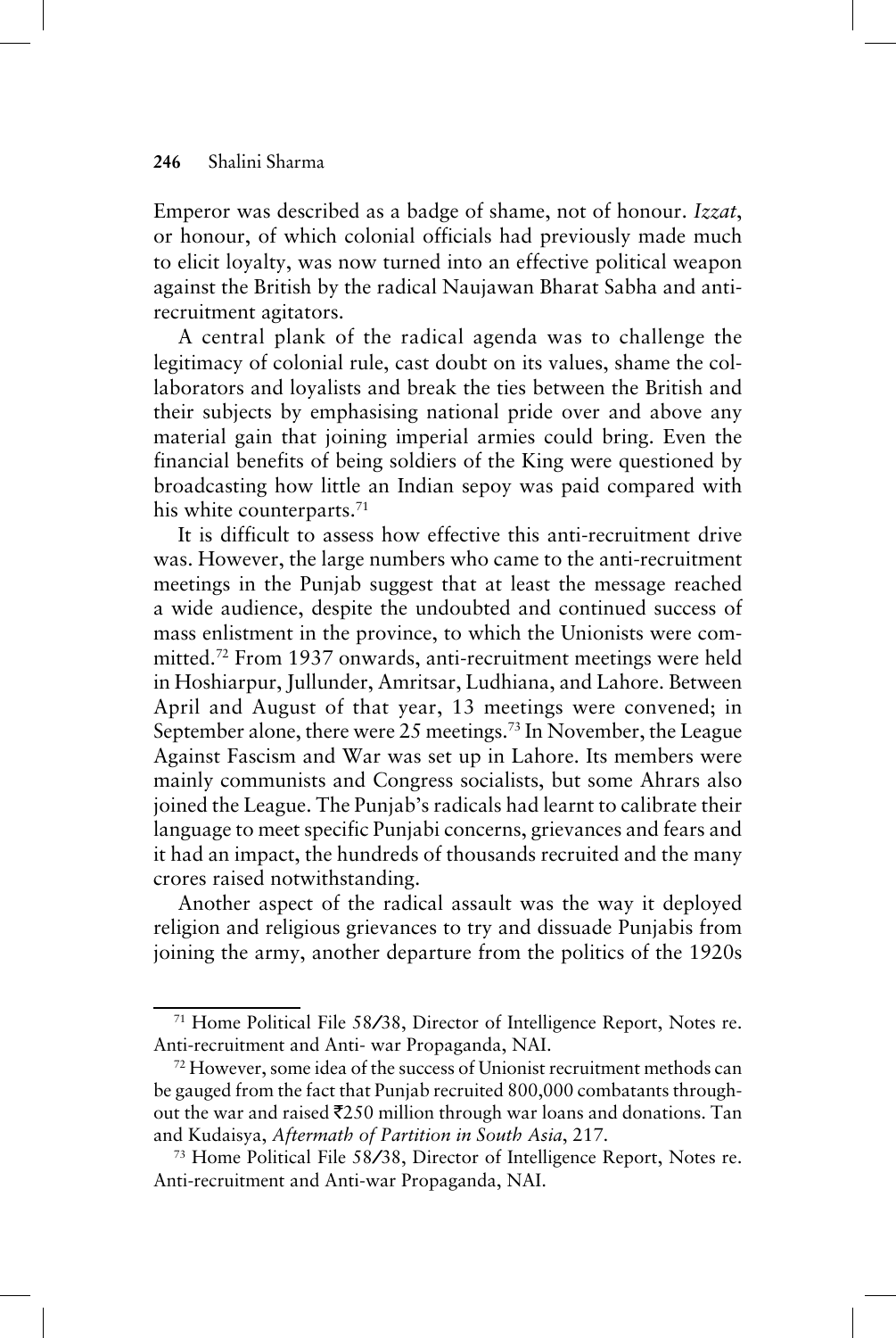### *Communism and 'Democracy'* **247**

when the Naujawan Bharat Sabha had remained resolutely secular. Ten years later, the radicals tailored their speeches to the particular concerns of particular communities. To win over Muslims, much capital was made of the deteriorating situation in Palestine and the desecration of Mecca. For example, one worried police informer mentioned 'M. Mohammed Sharif, speaking at Hoshiarpur, remarked that as the English had opened fire on the Muslims at Mecca, no true Muslim should render them any help in times of war'.74 Another headache for the British was the fact that radicals were linking up with the pro-Congress reformist Ahrar party.

For their part, the Ahrars tried to persuade Punjabi Muslims to ally with the Congress by taking up specifically Muslim grievances against the British. Interestingly, the Ahrars were ready to play a different game in different political arenas. A case in point was when the Amritsar Municipal Committee decided to increase the percentage of seats reserved for Muslims from 40 per cent to 49 per cent. In fact, they were entitled to 51 per cent.<sup>75</sup> Hence, the Ahrars condemned the Muslim members of the Committee for failing to protect the interests of their community.

All of this shows how every group in the Punjab's complex political landscape had to adapt to the new conditions created by the 1935 Act. Different constituencies demanded different agendas and, in an era when winning votes mattered, voters and their concerns were getting the whip hand over their erstwhile leaders and patrons.

The radical left also attempted to woo Hindus. Kedar Nath 'Red Shirt' Sehgal directly appealed to the Hindu reformist sect, the Arya Samaj, urging them to defy the authorities and campaign against Punjabi participation in the war;<sup>76</sup> in addition, as part of the drive to boycott war recruitment, he demanded the destruction of an abattoir, bringing cow protection into play.<sup>77</sup>

Communists and socialists were entering zones of political expression and action they had previously left alone. They broke new ground by appealing to a range of people who had hitherto been beyond their reach, casting their appeals in terms of community and

<sup>74</sup> Ibid.

<sup>75</sup> Home Political File 18*/*5*/*39, Fortnightly Report May 1939, NAI.

<sup>76</sup> Ibid.

<sup>77</sup> Home Political File 58*/*38, Director of Intelligence Report, Notes re. Anti-recruitment and Anti- war Propaganda, NAI.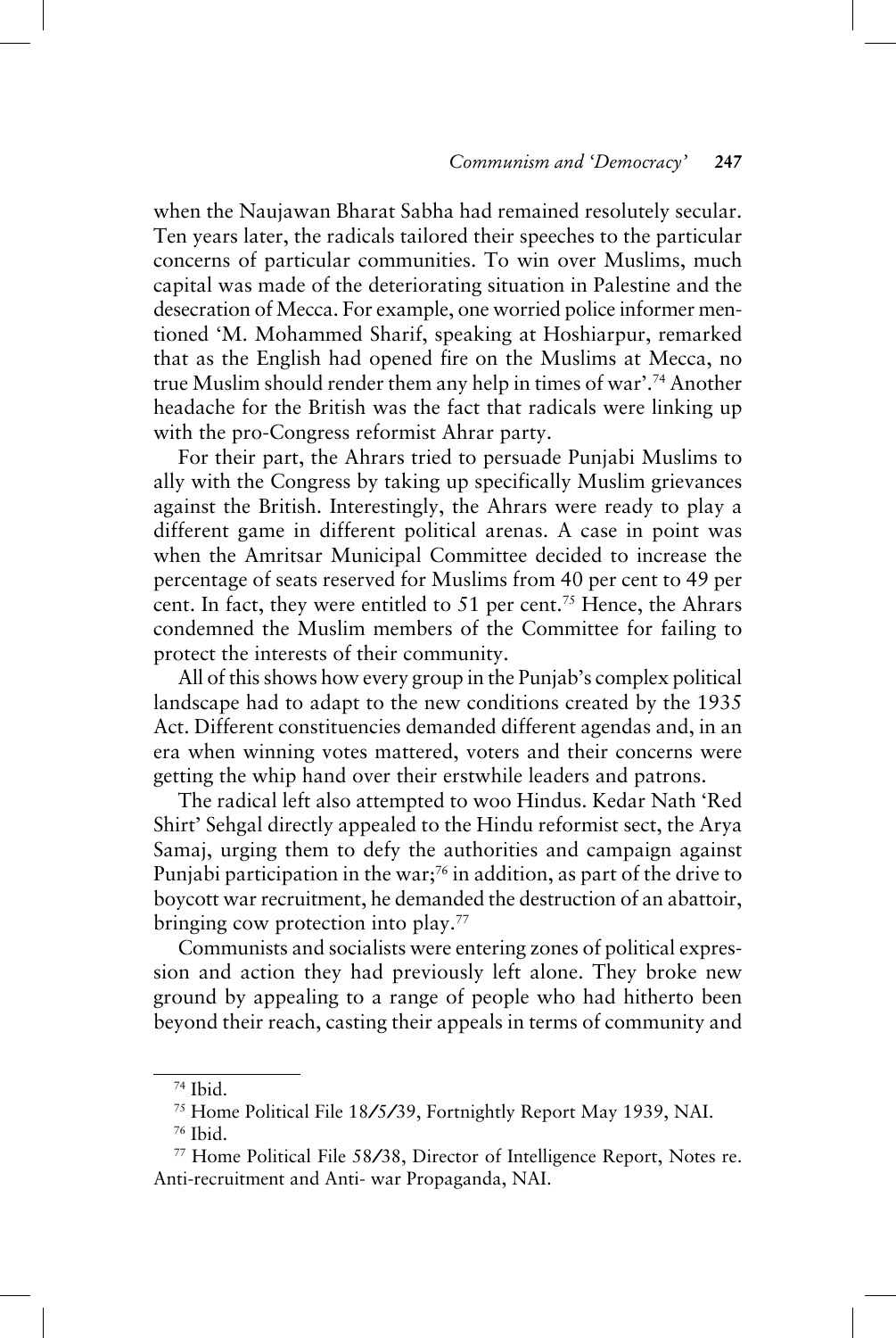religious identities rather than class. In this enterprise, their most important success was with Sikhs. Indeed most of the anti-recruitment meetings took place in the central tracts of the Punjab, where many Sikhs lived. Concerned by the fact that Sikhs were joining these radical groups, Craik told the Viceroy:

I had a report from one of my officers a day or two ago that a Recruiting Officer, who was endeavouring to recruit 80 Jat Sikhs in the Amritsar district, was actually able to recruit only about 12. This poor response was probably due to the effects of secret anti-recruitment propaganda conducted by the local communists.78

Radicals were also found to be active at annual fairs and melas held up and down the province. These occasions provided communists and socialists a chance to peddle their wares, suggesting a growing synergy between radicals and the people—the political fish were now entering popular waters.79

In general, these festivals were an excellent opportunity for putting out the radical message because they were a central event in village life. They gave the radicals a chance to influence and woo people who would not normally have heard what they had to say.<sup>80</sup> The radicals also organised their own fairs, which more often than not were devoted to the celebration of past martyrs and this way began to create a popular following for their own myths and legends.

In the Fortnightly Report for the 2nd half of November, 1938, reference was made to the commemoration at Sorabah in the Ludhiana district of the death of Kartar Singh, who was executed for his part in the 1914*/*15 Lahore Conspiracy Case. On the 23rd of March the

<sup>78</sup> Craik to Linlithgow, 29 October 1939, Document 114 in Carter, *Punjab Politics, 1936–1939*, 395.

<sup>79</sup> Home Political File 18*/*10*/*36, Fortnightly Report October 1936, NAI.

<sup>80 &#</sup>x27;November 1937–UP. On November 17th at the District Kisan Conference held in connection with the Bhai Ghat Mela, Shahjahanpur's communists and ex-terrorist speakers were prominent. Parmanand (exconvict in the first Lahore Conspiracy Case) in moving a resolution against participation in the next imperialist war appealed to his audience numbering between 4000 and 5000 persons to organise themselves and to bring about a revolution'. Home Political File 58*/*38, Director of Intelligence Report, Notes re. Anti-recruitment and Anti-war Propaganda, NAI.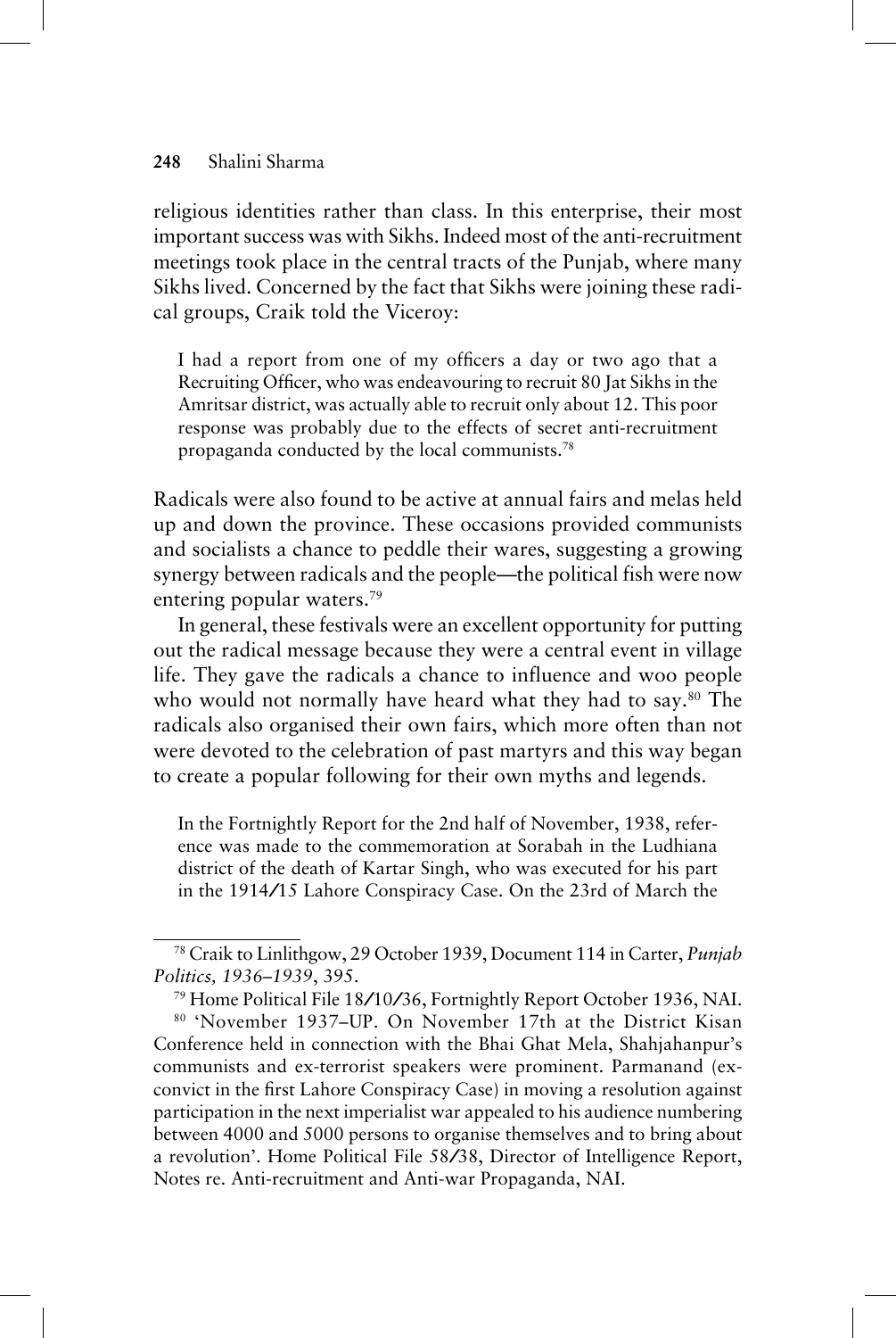notorious terrorist Bhagat Singh's death anniversary was celebrated at 6 places in the province, the most important being the Martyr Fair at his village Khatkar Kalan in the Jullunder district.<sup>81</sup>

Another interesting development was how the Punjab left revived another old tradition, widely practised during the time of Ranjit Singh (and subsequently in British times too), of '*diwans*' or forums where popular grievances could be publicly aired and resolved. Similar to the British before them, the left realised the advantages of maintaining and cultivating local political traditions and being seen to do so as the guardians of the people.82

# **Conclusion**

Because of the impending war by 22 October 1939, over 150 politicians in the Punjab were in jail,<sup>83</sup> and by February of the next year this had increased to 404. June 1940 saw the incarceration of another four score 'leftists' in the province, including some of those who had been elected to the Punjab Legislative Assembly. By now, the Punjab led the rest of India in having the largest number of communists and socialists in its jails, <sup>84</sup> statistics that highlight the anxieties of the rulers in a strategically important province rather than evidence that the Punjab was particularly radical.

In retrospect, the radical left in the Punjab had enjoyed a relatively short-lived period when, as MLAs, they could operate openly. Like bees, they stung and then they seemed to have died. Their halcyon days in which they were able to question some of the fundamental assumptions of Punjab politics were soon cut short. Nevertheless,

 $81$  Ibid.

<sup>82</sup> Home Political File 18*/*3*/*37, Fortnightly Report March 1937, NAI.

<sup>83</sup> Mitra, *Indian Annual Register, 1939, Volume 1*, 184.

<sup>84</sup> A list of members of the Communist Party of Provincial and local importance who were already under trial or convicted as well as those whose movements had been restricted showed the Punjab at the forefront with 134. Bombay and Bengal followed with 91 and 82, respectively. (National leaders were omitted from this count.) Home Political File—KW to 7*/*1*/*40, NAI. The Government of India issued orders for the detention of 19 principal communist leaders under the Defence of India Rules on 23 March 1940, IOR*/*L*/*PJ*/*12*/*636, OIOC.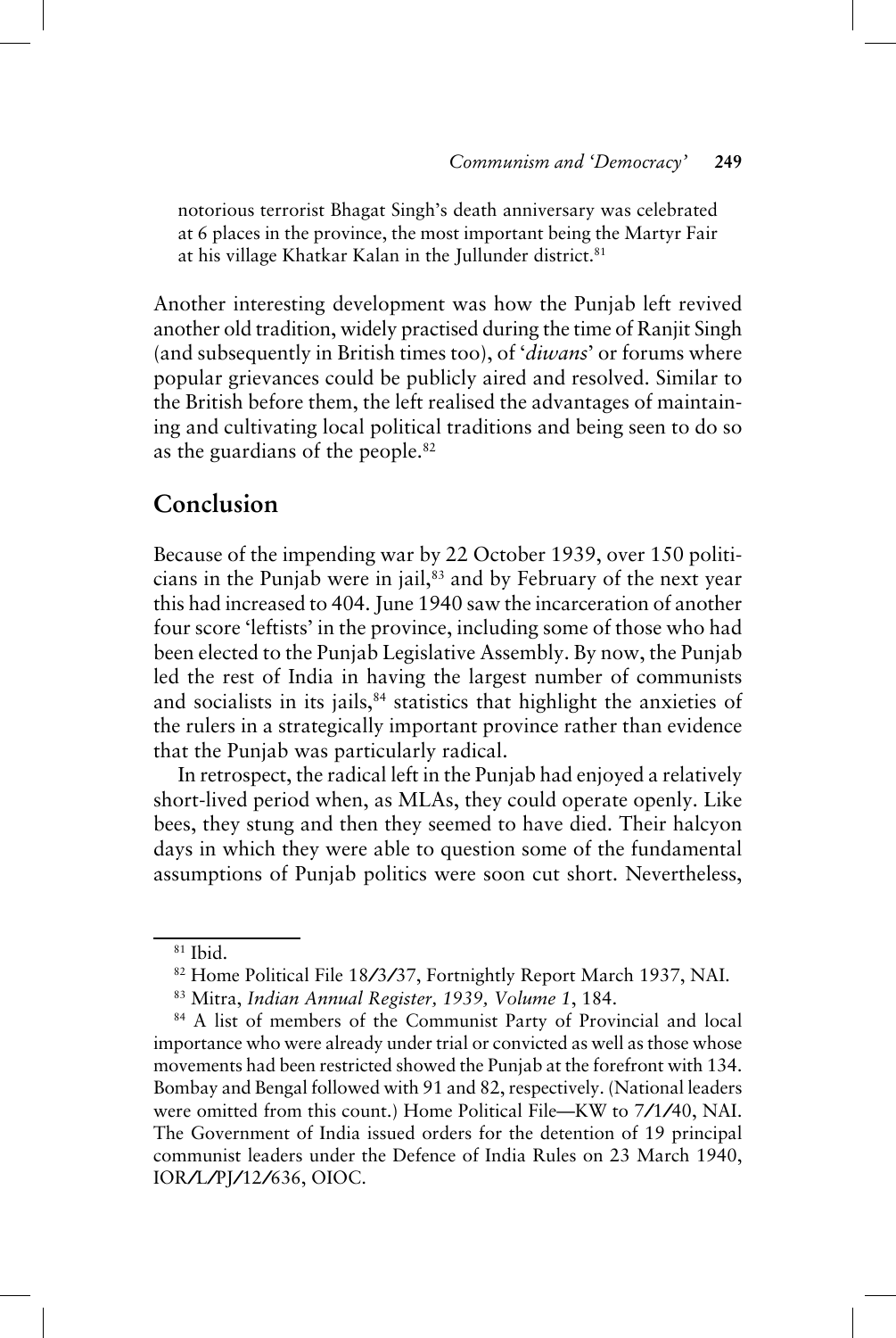in this brief interlude, politicians on the left in the Punjab learnt the arts of parliamentary procedure and began to introduce their own brand of democracy into the bastions of an establishment they had first stormed in the elections of 1937.

The years 1935–1939 thus represent a period of transition both in the governance of the Punjab and in the history of communism in that province. It was also a time of transformation because for the first time these years saw communists accepting, and working within, the constitutional framework constructed by the Raj. This fact may not seem so significant today, when communists freely join the electoral process and form governments in India and elsewhere. However, for Josh and his fellows, fighting elections provided them a novel legitimacy, far removed from their past life in dingy prison cells, evidence of the unambiguous opportunism of radicals ready to deploy any weapons to rid India of the British Raj.

The 1930s began with radicals in jail and that formative decade ended with them back where they had started. However, in the interim, radicals had played a part within the constitutional frame. Men formerly dismissed as seditious jailbirds had had their moment in the Assembly and outside it and had used these new opportunities to continue their assault against their colonial masters in a new forum and to have their say without having to operate by stealth. These same people would emerge as leading politicians in independent India and Pakistan in the years after 1947. In India they would contest elections, woo voters and operate in political assemblies very similar, in terms of class make-up, to the Punjab Assembly of the 1930s. In Pakistan, they would demand elections and rights to engage on the political field. Both of these sets of activities were learnt, in this brief moment in the 1930s, when radicals viewed electoral politics as a legitimate, revolutionary endeavour.

-

# **References**

## **Primary Sources**

#### *Offi cial records*

Home Political Files, National Archives of India, New Delhi.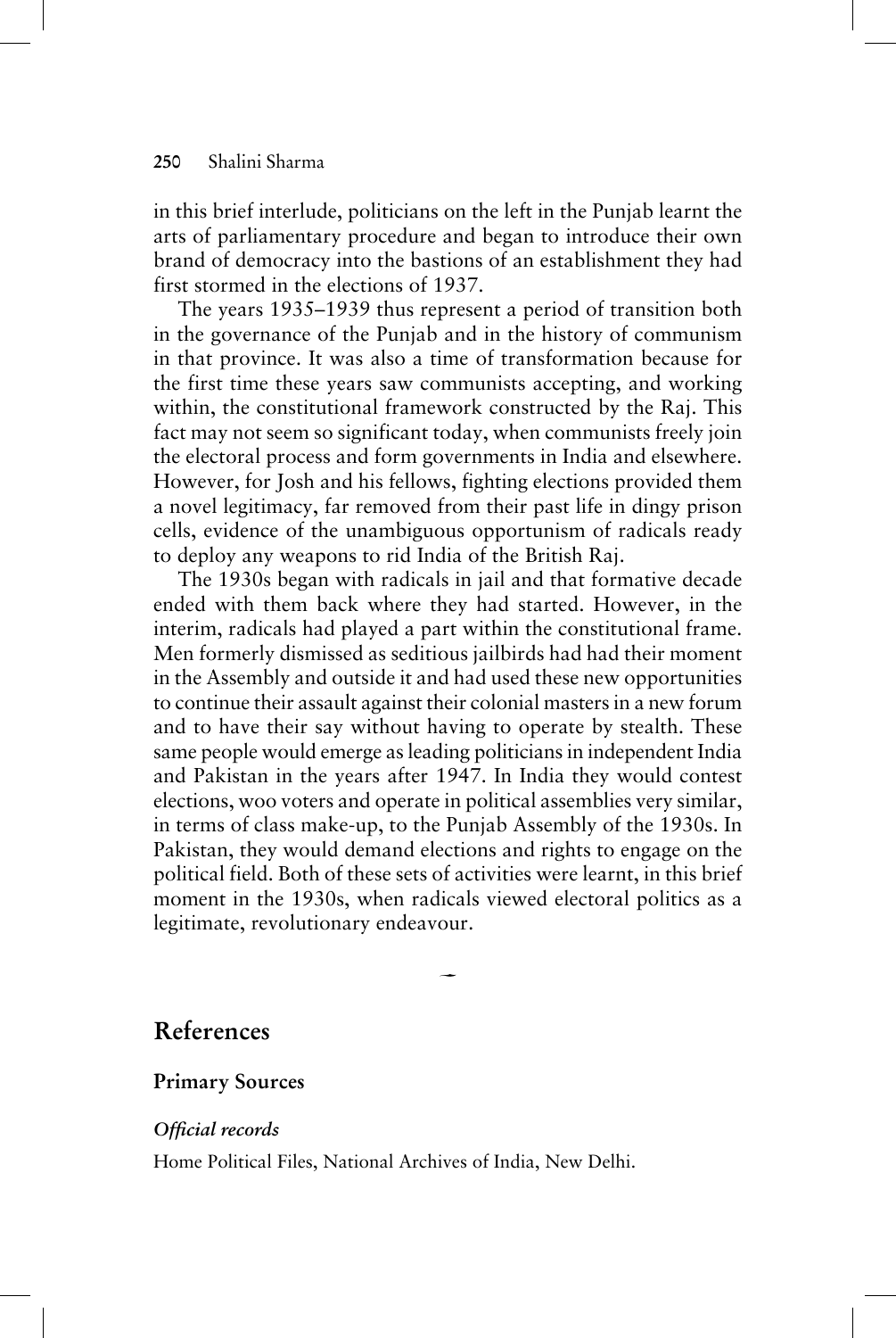Public and Judicial Department (Separate) Files, Oriental and India Office Collection, London. Public and Judicial Department Collection, Oriental and India Office Collection, London.

War Staff Series Files, Oriental and India Office Collection, London.

Communist Party of India Collection, Archives of Contemporary History, New Delhi.

## *Offi cial monographs and published government records*

- Carter, Lionel, *Punjab Politics, 1936–1939: The Start of Provincial Autonomy*, Delhi: Manohar, 2004.
- *Punjab Legislative Assembly Debates*, Lahore: Government Press, 1937– 1941.
- Roy, Subodh, ed., *Communism in India: Unpublished Documents, 1925– 1934*, Calcutta: National Book Agency, 1972.
	- ———, *Communism in India: Unpublished Documents, 1935–1945*, Calcutta: National Book Agency, 1976.
- Williamson, Horace, *India and Communism*, Calcutta: S. Ghattack, Editions India, 1976.

## *Memoirs*

Josh, Sohan Singh, *My Tryst with Secularism*, New Delhi: Patriot, 1991.

### *Party records and pamphlets*

- All India Congress Committee Papers, Nehru Memorial Museum and Library.
- Basu, Jyoti, Chief Editor, *Documents of the Communist Movement in India*, 26 Volumes. Calcutta: National Book Agency, 1997–1999.
- Communist Party of India Collection, Archives of Contemporary History, New Delhi, Communist Party of India Archive, Ajay Bhavan, New Delhi.

#### *Newspapers*

*Tribune*, Lahore. *Kirti*, Amritsar. *Mazdoor Kisan*, Lahore. *Civil and Military Gazette*, Lahore.

## **Published books and articles**

- Awan, Samina, *Political Islam in Colonial Punjab: Majlis-I Ahrar, 1929–49*, Oxford: Oxford University Press, 2010.
- Chand, Duni, *The Ulster of India or an Analysis of the Punjab Problems*, Lahore: Navjivan Press, 1936.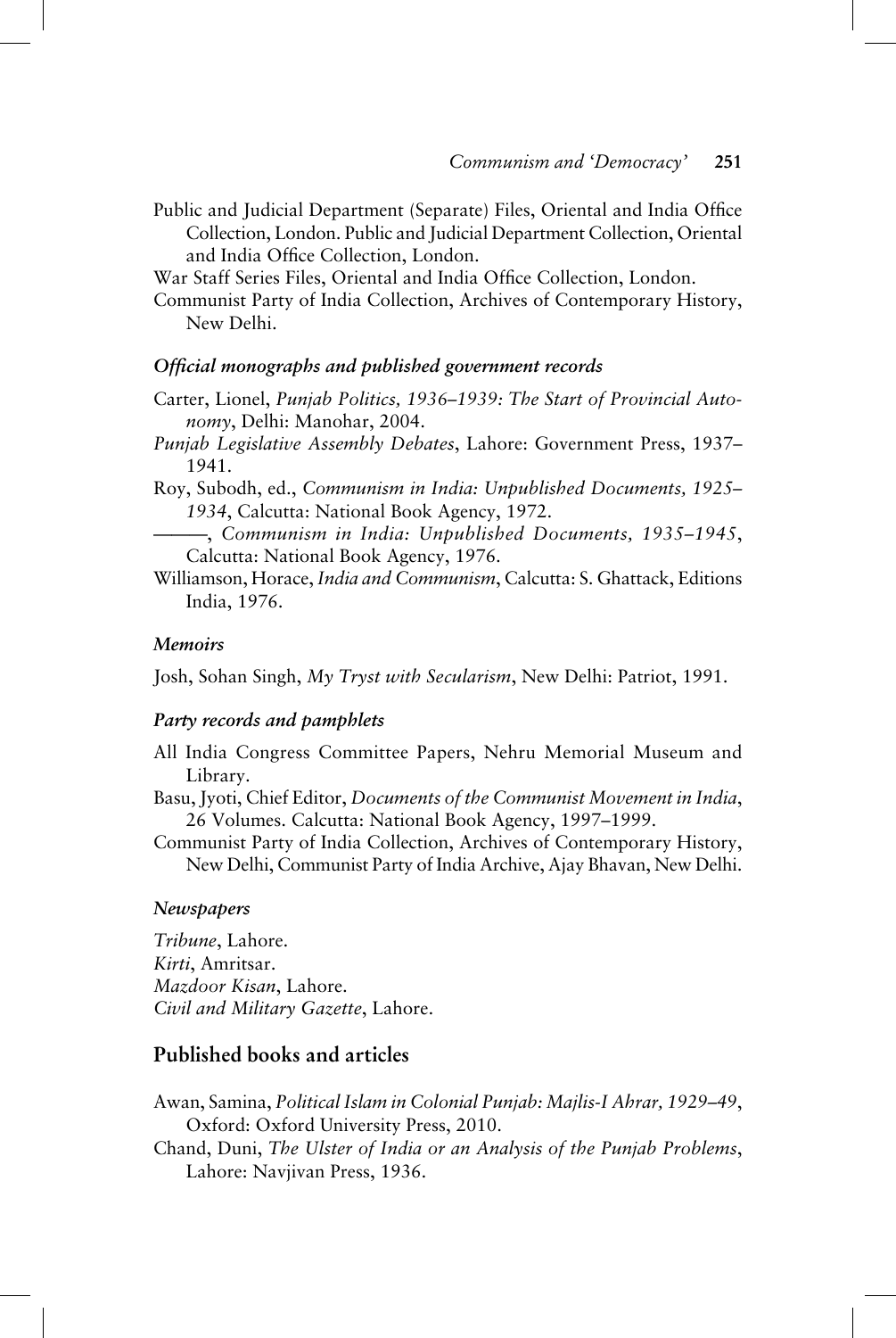Chandavarkar, Rajnarayan, 'From Communism to "Social Democracy": The Rise and Resilience of Communist Parties in India, 1920–1995', *Science and Society* 61, no. 1 (1997): 99–106.

Chandra, Bipan, ed., *The Indian Left*, Delhi: Vikas Publishing House, 1983.

- Damordaran, K., 'Memoirs of Indian Communism', *New Left Review* 1, no. 93 (1975): 35–59.
- Gilmartin, David, *Empire and Islam: Punjab and the Making of Pakistan*, Berkeley: University of California Press, 1988.
	- –, 'A Magnificent Gift: Muslim Nationalism and the Election and the Election Process in Colonial Punjab', *Comparative Studies in Society and History* 40, no. 3 (1998): 415–36.
- Guha, Ranajit, *Dominance Without Hegemony: History and Power in Colonial India*, Cambridge, MA: Harvard University Press, 1997.
- Gupta, Bhabani Sen, *Communism in Indian Politics*, New York: Columbia University Press, 1972.
- Hasan, Mushirual, 'The Muslim Mass Contact Campaign: An Attempt at Political Mobilisation', *South Asia: Journal of South Asian Studies*, 7, no. 1 (June 1984): 58–76.
- Javed, Ajeet, *Left Politics in Punjab: 1935–47*, Delhi: Durga Publications, 1988.
- Jones, Gareth Stedman, *Languages of Class: Studies in English Working Class History, 1832–1932*, Cambridge: Cambridge University Press, 1983.
- Josh, Bhagwan, *Communist Movement in Punjab (1926–1947)*, New Delhi: Anupama, 1979.
- Juergensmeyer, Mark, *Religion as Social Vision*, Berkeley: University of California Press, 1982.
- Lakhanpal, P. L., *History of the Congress Socialist Party*, Lahore: National Publishers and Stationers, 1946.
- Mitra, N. N., *The Annual Indian Register*, Calcutta: Annual Register Office, 1920–1947.
- Mohan, Kamlesh, *Militant Nationalism in the Punjab, 1919–1935*, New New Delhi: Manohar, 1985.
- Moore, Robin James, *Churchill, Cripps, and India, 1939–1945*, Oxford: Clarendon Press, 1979.

———, *Endgames of Empire: Studies of Britain's Indian Problem*, Delhi: Oxford University Press, 1988.

- Morgan, Kevin, *Against Fascism and War: Ruptures and Continuities in British Communist Politics, 1935–41*, Manchester: Manchester University Press, 1989.
- Mukherjee, Mridula, 'Agrarian Change in Pre-Independence Punjab', in *Essays on the Commercialization of Indian Agriculture*, K. N. Raj, Neeladari Bhattacharya, Sumit Guha and Sakti Padhi (eds), 51–105, New Delhi: Oxford University Press, 1985.